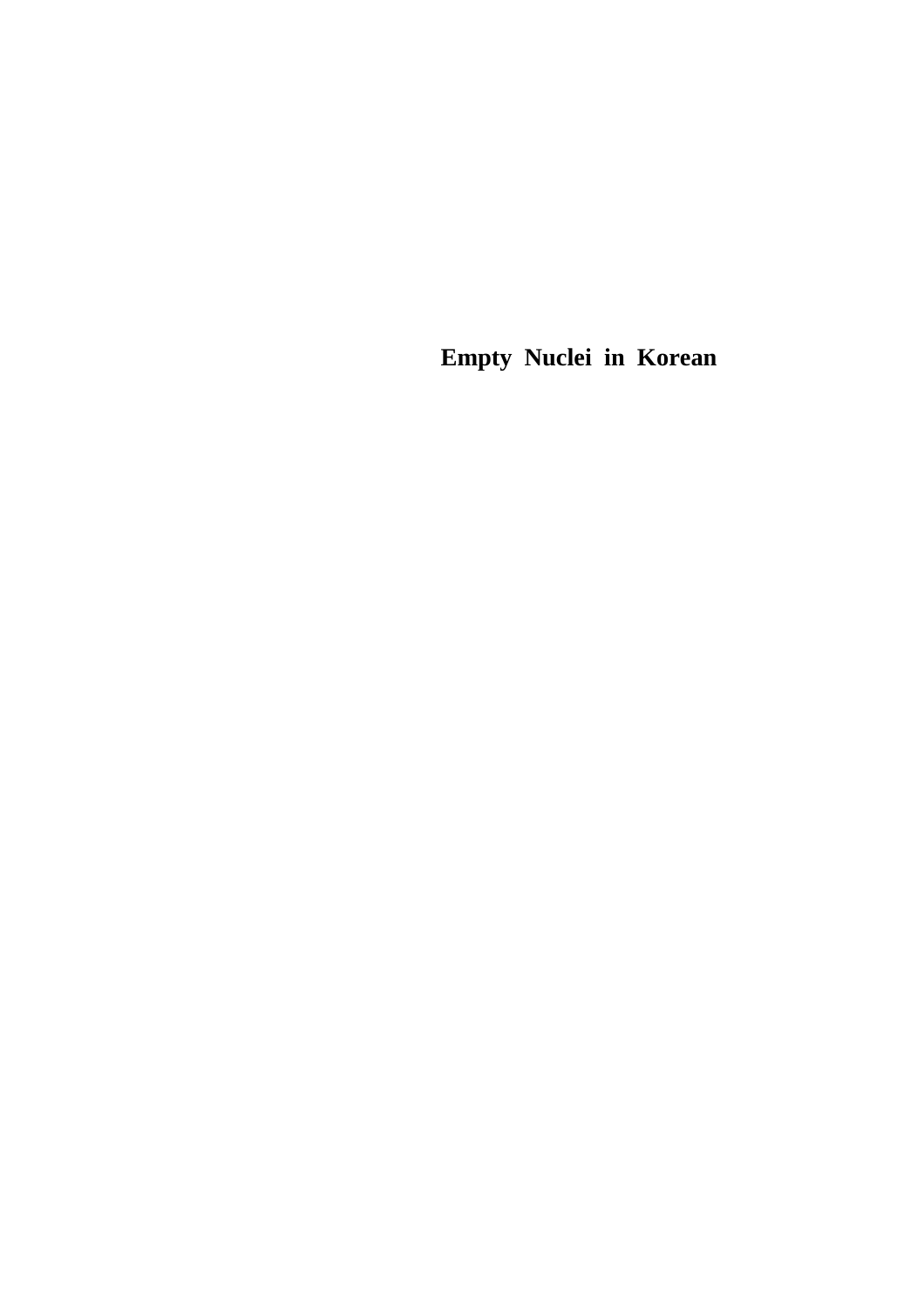Published by

LOT phone:  $+31\,30\,253\,6006$ <br>Trans 10  $\{ax: 31\,30\,253\,6000$ Trans 10<br>3512 JK Utrecht the contraction of the contraction of the contraction of the contraction of the contraction of the contraction of the contraction of the contraction of the contraction of the contraction of the con 3512 JK Utrecht e-mail: lot@let.uu.nl<br>The Netherlands http://www.lot.let.uu.nl/ http://www.lot.let.uu.nl/

Cover painting: Hong-to Kim (reproduced by kind permission of the National Museum of Korea)

ISBN 90-76864-21-7

Copyright © 2002 by Sang Jik Rhee. All rights reserved.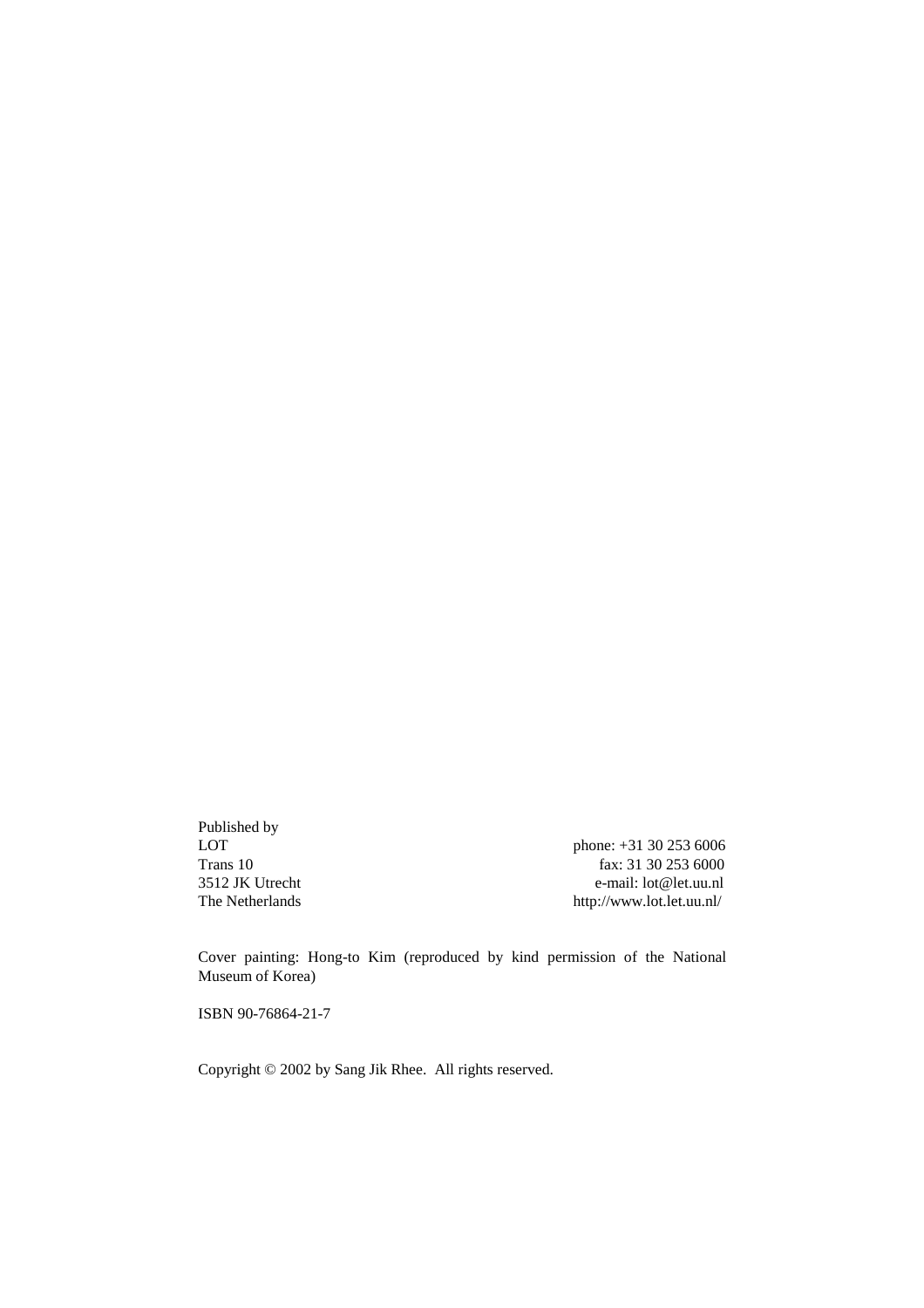**For My Family** 

 Eun Young, Young Hee, So Youn, So Jung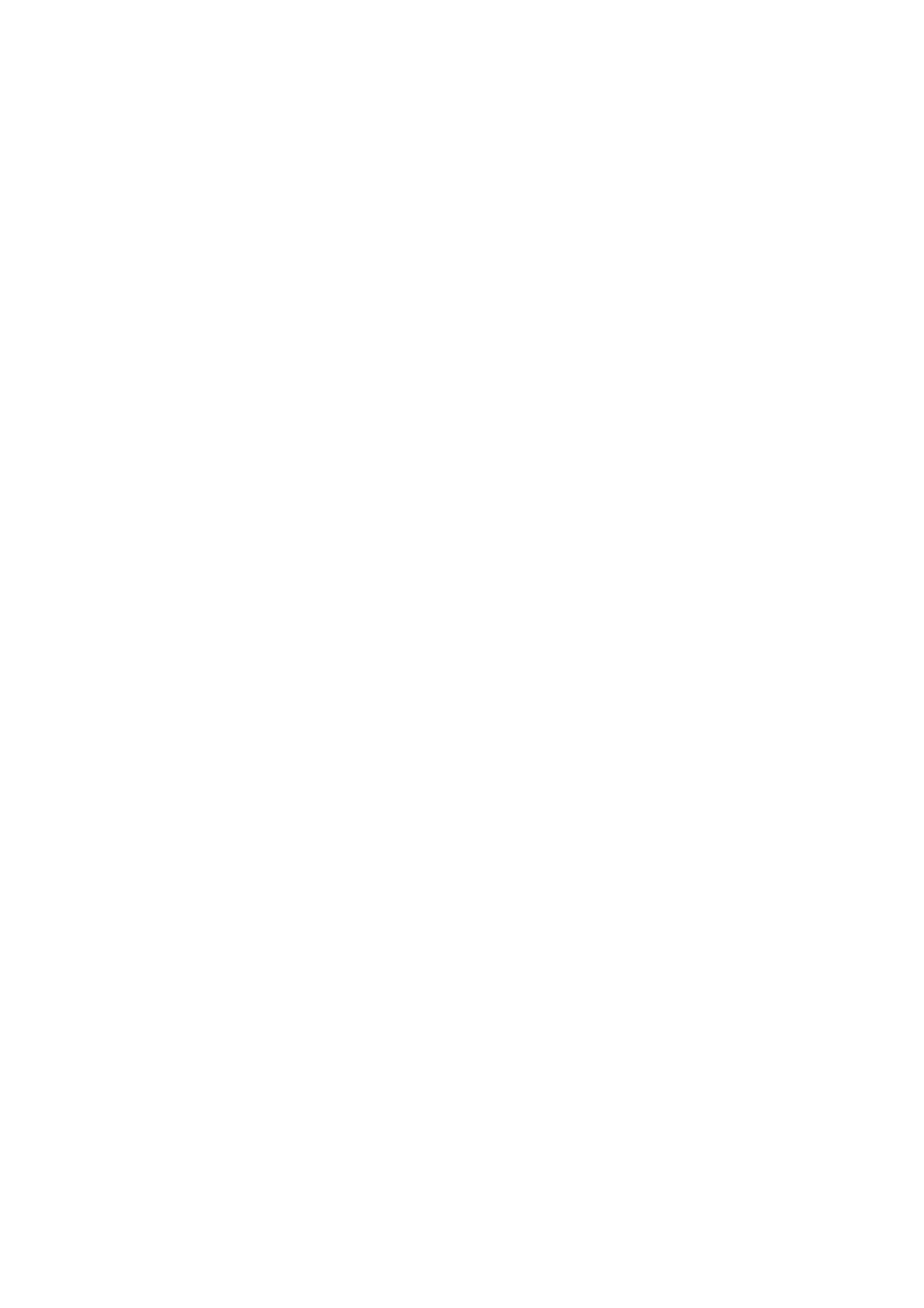# **Table of Contents**

| <b>Acknowledgements</b> |  |
|-------------------------|--|
|-------------------------|--|

# **Chapter 2 The syllable structure of Korean** .................................................... 21

| 32 |
|----|
|    |
|    |
|    |
|    |
|    |

# **Chapter 3 Licensing empty nuclei: native mono-morphemic words** ............. 43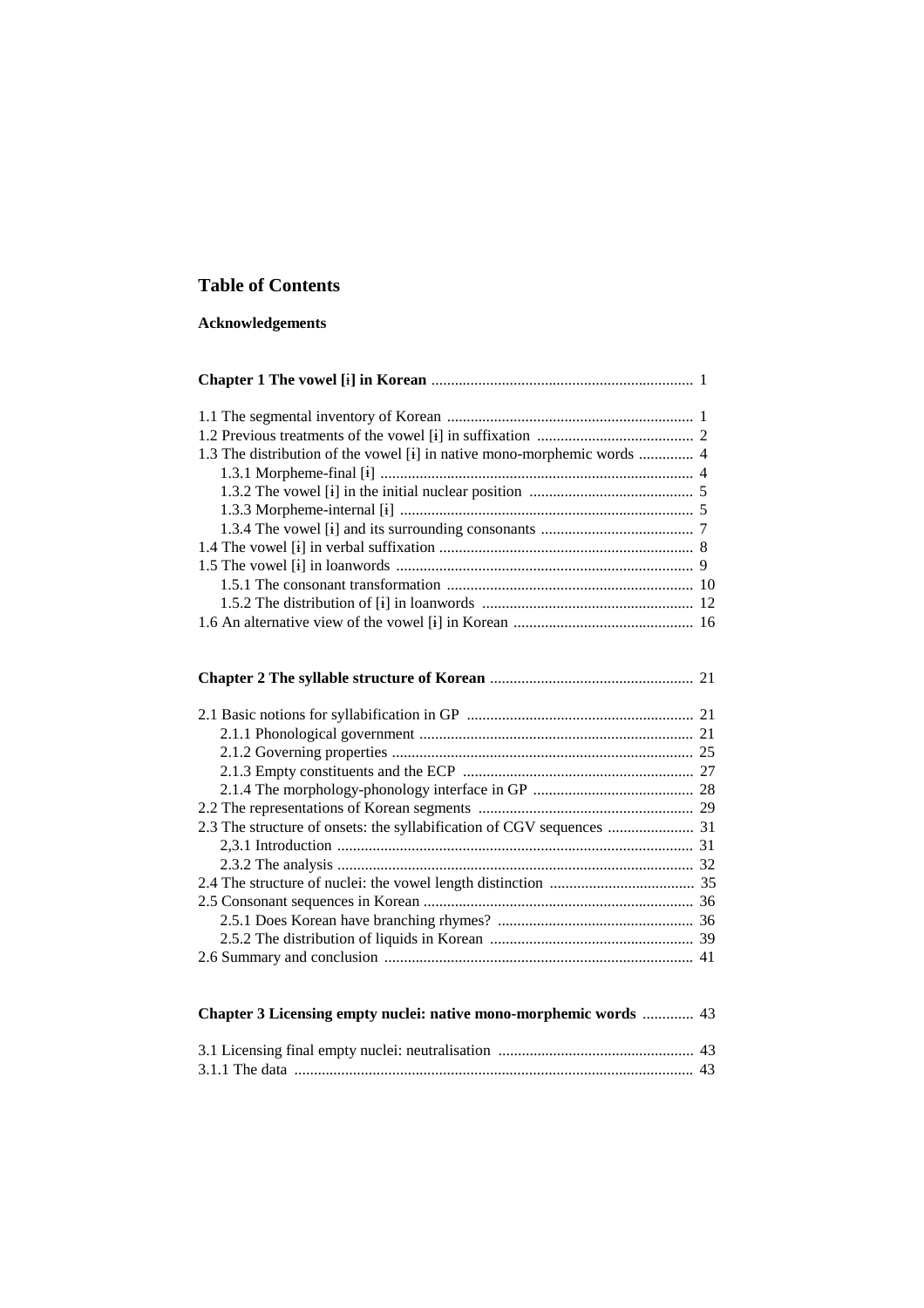| 3.2.2 An alternative analysis: interactions between inter-onset and proper |  |
|----------------------------------------------------------------------------|--|
|                                                                            |  |
|                                                                            |  |
|                                                                            |  |
|                                                                            |  |
|                                                                            |  |
|                                                                            |  |

# **Chapter 4 Licensing empty nuclei in suffixation** ............................................. 87

|--|--|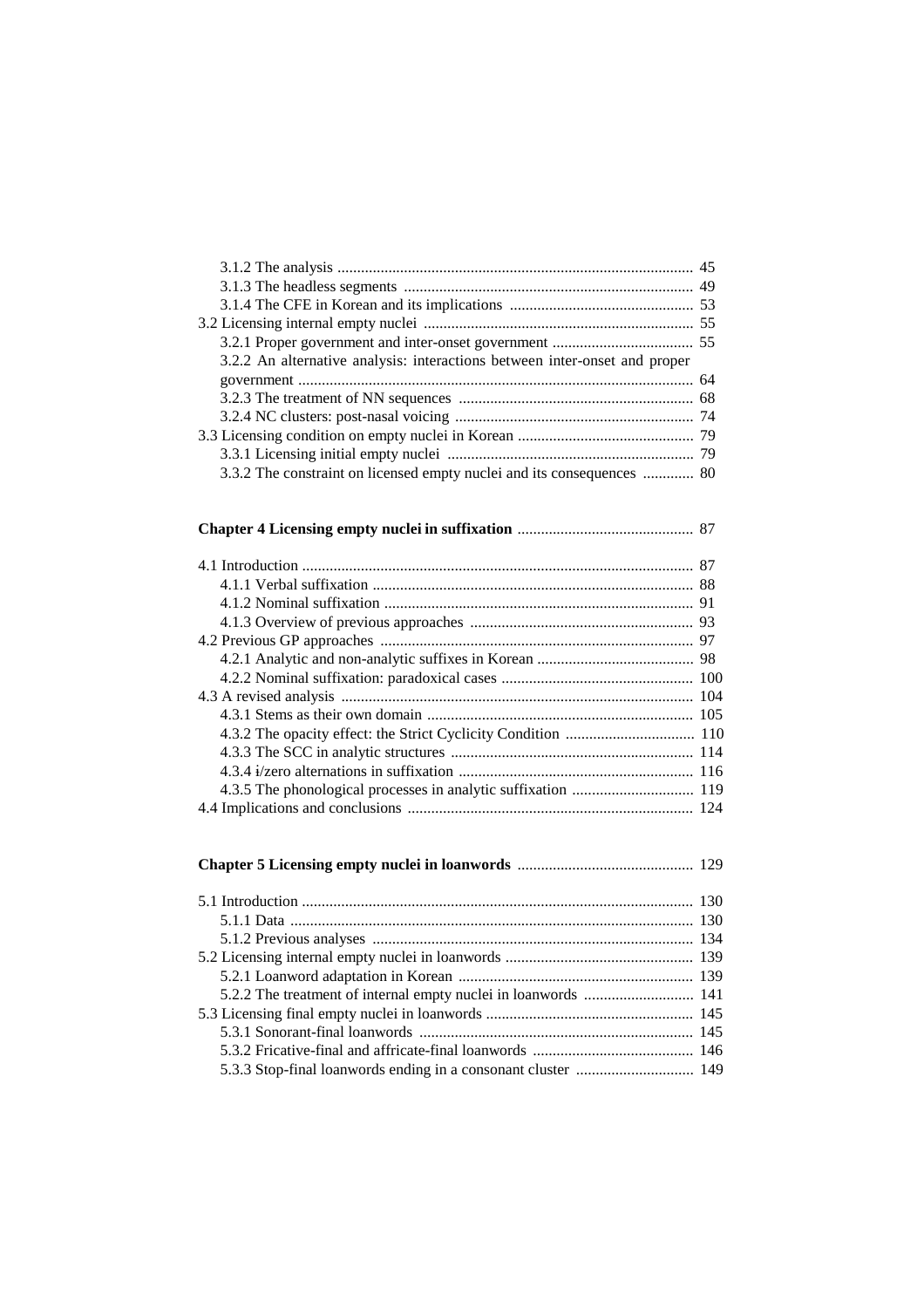| 5.4 Loanwords in suffixation and the treatment of the 'coda' /r/ in English  159 |  |
|----------------------------------------------------------------------------------|--|
|                                                                                  |  |
|                                                                                  |  |
|                                                                                  |  |
|                                                                                  |  |
|                                                                                  |  |
|                                                                                  |  |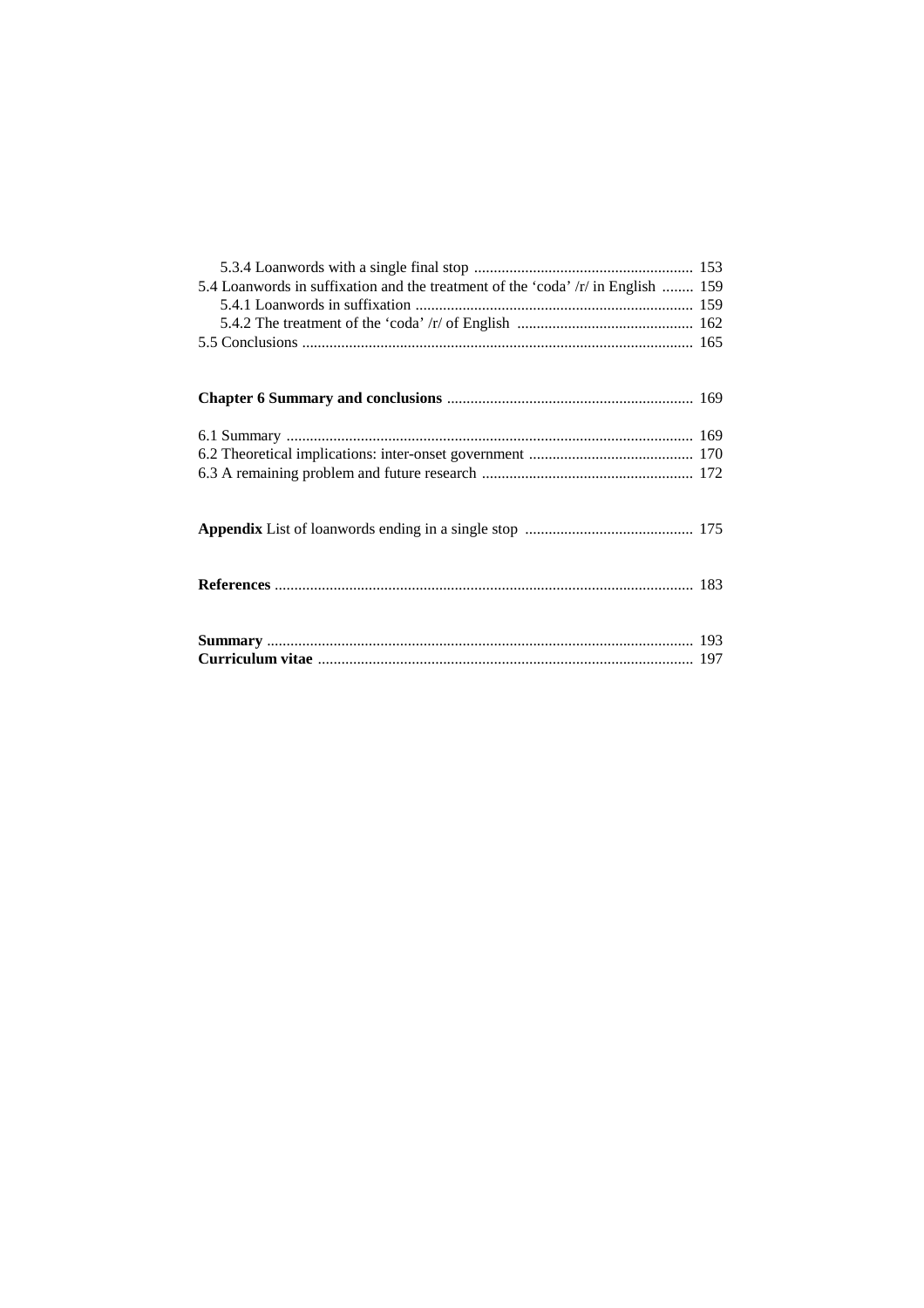# Acknowledgements

The 1990s were a difficult time for me academically and non-academically. I came to Leiden to attend the AMP course in September 1999. It is certain that Leiden has provided me with the right atmosphere to focus my research. Many people have helped me during my years at ULCL/HIL, Universiteit Leiden.

First of all, thanks are due to a number of faculty and staff members of ULCL: Prof. Vincent van Heuven, director of ULCL, and José Birker, and many others. I gratefully acknowledge the financial support of ULCL which allowed me to finish the thesis.

Academically, special thanks are due to the members of the HIL/Leiden phonology meeting group: Bert Botma (rhinoglottalist), Marika Butskhrikidze (my roommate and consonant sequences specialist), Nancy Chongo Kula (fellow GPist on Bemba), Francine Swets (another GPist), Erik Jan van der Torre ('data-oriented' phonologist), and Marina Tzakosta (only OTist). They made phonology meetings a wonderful, friendly and stimulating environment in an atmosphere of intellectual freedom. I wish to extend my gratitude for friendship and hospitality to staff and other fellow Ph. D. students at ULCL/HIL, Crit Cremers, Rob Goedemans, Jos Pacilly, Ton van der Wouden, Jeroen van Craenenbroeck, Véronique van Gelderen, Aniek IJbema, Els van der Kooij, Marjo van Koppen, Ineke van der Meulen and Mark de Vos.

I would like to express my gratitude to staff members in the department of Korean language and culture, Universiteit Leiden, who allowed me to access books and journals on Korean linguistics in the closed stack room without any difficulties: Prof. Walraven, Drs. Chi and Drs. Olof.

Non-academically, thanks are due to my Korean friends in the Netherlands. In particular, I am very grateful to Jae-Hyoung Kang (my gym-mate) and Dong Ick You (with deep sympathy for him in a tragic time) for their sincere and continuous help, and valuable information on life in the Netherlands for my family. Without them, life in Leiden would have been different. Also, to the members of Legio presidium at the Korean Catholic Church in Amsterdam, who made me aware that there are many other things than linguistics in my life: Noel Koh, Jerenimo Jang, Josep Park, Paul Sohn, Thomas Kim, Francisco Lee, Jacob Huh and Francisco Suh. Special thanks to fellow GP phonologists in Korea for their intellectual support and encouragement: Dr. Yong Heo and Dr. Sun-Jung Kim. My thank is also due to the National Museum of Korea for kind permission to reproduce the front cover painting.

Words fail to describe my debt to my parents. I would like to thank my parents who gave me their endless love and financial support with great generosity. Many thanks to my brothers, Sang Hwan and Sang Mok, for their trust in me.

Finally, my warmest thanks to my children: Young Hee, So Youn and So Jung. I am grateful that they adapt well in foreign environments, without causing any concerns. Last but not least, my sincere gratitude to my wife, Eun Young, for her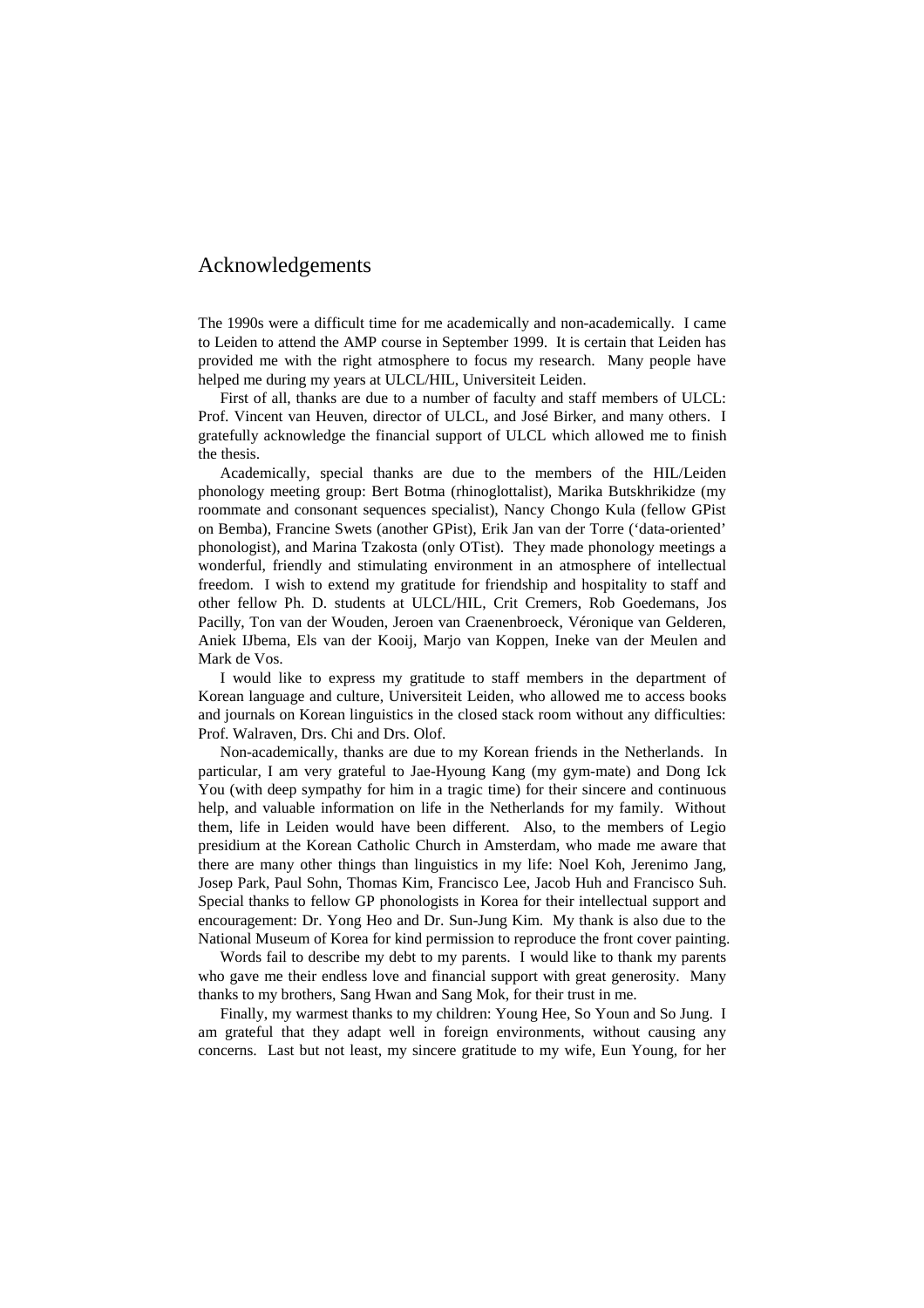great perseverance and love after all these difficult years. To my family, I dedicate this thesis.

> 20 April, 2002, Leiden Sang Jik Rhee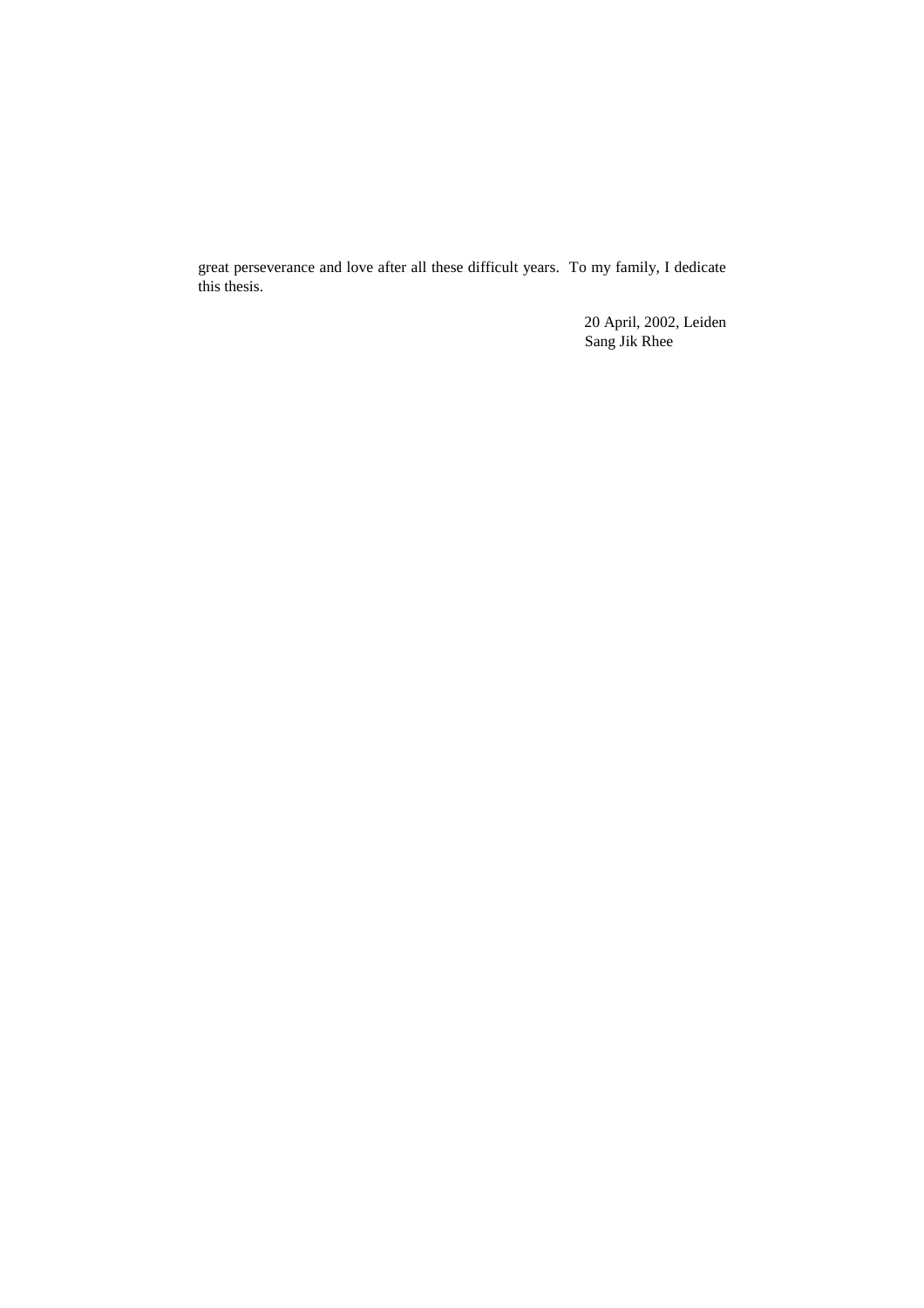# Chapter 1 The vowel  $[i]$  in Korean

Unlike other vowels in Korean, the vowel  $[i]$  is unique in that it is subject to  $i$ /zero alternation in suffixation, and to insertion in loanwords. Within rule-based frameworks, these two processes are characterised as i-deletion rule and as iinsertion, respectively (e.g. S.-C. Ahn 1985, 1998; Kim-Renaud 1982, among others). Consequently, Underspecificaton Theory (Archangeli 1984) treats the vowel  $[i]$  as completely unspecified in lexical representations (e.g. H.-S. Sohn 1986). What these previous analyses have not dealt with, however, is the distribution of  $[i]$ in mono-morphemic words, partly because morpheme-internal [i] is static, in the sense that it is not subject to deletion or insertion. But, there is positive evidence that this vowel must be also treated differently from other vowels, because the occurrence of [i] is highly constrained morpheme-internally, in suffixation and in loanwords, as we will see throughout the thesis

In this chapter, I present a general background to the vowel  $[i]$  in Korean. In 1.1, the segmental inventory of Korean is introduced. In 1.2, I briefly review how previous analyses have dealt with the processes regarding  $[i]$  in suffixation. In 1.3 and 1.4, I examine the distribution of  $[i]$  in mono-morphemic words and in suffixation where the occurrence of the vowel  $[i]$  is not random: the context in which  $[i]$  occurs is strictly regular. In 1.5, I consider the occurrence of the vowel  $[i]$  in loanwords. Finally, in 1.6, I put forward the proposal that the i-deletion and the  $\mathbf{i}$ insertion rules can be unified if we assume that  $[i]$  is construed as the phonetic interpretation of an empty nucleus.

## 1.1. The segmental inventory of Korean

I assume that Korean has 8 vowels and 19 consonants underlyingly.

(1) (a) Vowels  $/i/$ , /e/, / $\varepsilon/$ , / $i/$ , / $a/$ , / $u/$ , / $o/$ , / $a/$  (b) Consonants (i) Lenis obstruent:  $/p/$ ,  $/t/$ ,  $/k/$ ,  $/s/$ ,  $/c/$ <sup>1</sup>,  $/h/$ (ii) Aspirated obstruent:  $/p^h$ ,  $/t^h$ ,  $/k^h$ ,  $/c^h$ (iii) Tensed obstruent:  $/p'/$ ,  $/t'/$ ,  $/k'/$ ,  $/s'/$ ,  $/c'$ (b) Consonants<br>
(i) Lenis obstruent:  $/p/$ ,  $/t/$ ,  $/k/$ ,  $/s/$ ,  $/c<sup>1</sup>$ ,  $/h$ /<br>
(ii) Aspirated obstruent:  $/p<sup>1</sup>$ ,  $/t<sup>1</sup>$ ,  $/k<sup>1</sup>$ ,  $/c<sup>1</sup>$ /<br>
(iii) Tensed obstruent:  $/p<sup>1</sup>$ ,  $/h<sup>2</sup>$ ,  $/h<sup>3</sup>$ ,  $/c<sup>3</sup>$ 

<sup>(</sup>i) Lenis obstruent:  $/p'$ ,  $/t$ ,  $/k$ ,  $/s$ ,  $/c'^1$ ,  $/h$ <br>(ii) Aspirated obstruent:  $/p^h$ ,  $/t^h$ ,  $/k^h$ ,  $/c^h$ <br>(iii) Tensed obstruent:  $/p'$ ,  $/t'$ ,  $/k'$ ,  $/s'$ ,  $/c'$ <br>( $\frac{1}{h}$  The symbols  $/c$ ,  $c'$ ,  $c^h$  represent palato-alveo convenience.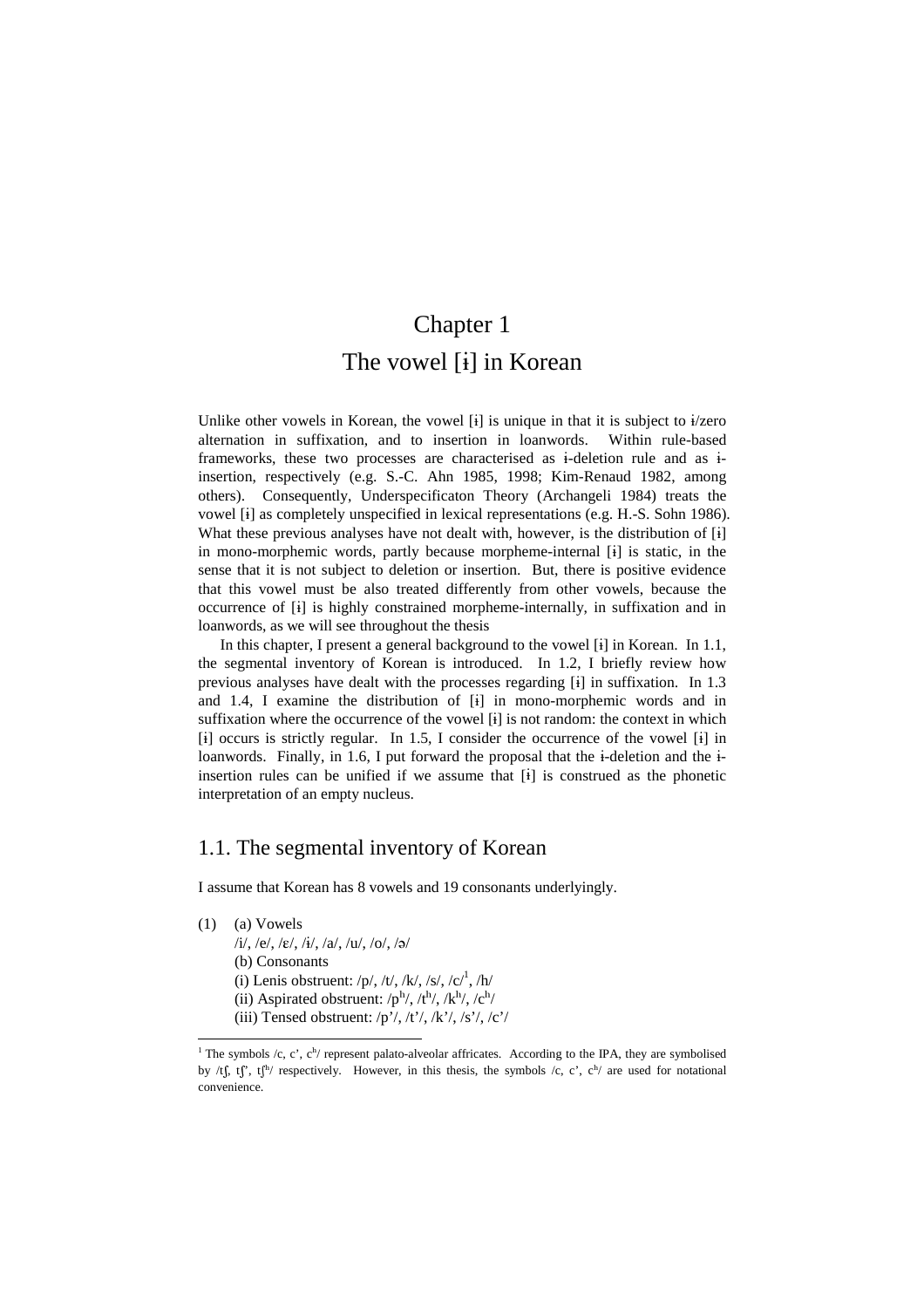(iv) Nasal:  $/m/$ ,  $/n/$ ,  $/n/$  $(v)$  Liquid:  $[r]$  or  $[1]$ 

Regarding the phonetic quality of the eight vowels,  $/i$ ,  $/e$  and  $/e$  are front;  $/i$  and  $/a$ are mid;  $/u/$ ,  $/\sigma$  and  $/\sigma$  are back. Note that the phonetic value of  $/\sigma$  is an unrounded back vowel which is transcribed as  $[\Lambda]$  in the IPA.<sup>2</sup> Obstruents are classified according to three manner types, referred to as lenis, aspirated and tensed, as in (1). However, there is a gap for the coronal fricatives /s/ and /s'/: an aspirated /s $^h$ / is not present. /s/ has special properties. Phonetically it is aspirated (Kagaya 1974), but phonologically it behaves like other lenis obstruents (Kim-Renaud 1974, Iverson 1983, among others. For a detailed discussion on this matter, see Chapter 3). Regarding the liquids, [r] and [l] are complementarily distributed: [r] occurs intervocalically and [l] elsewhere. A number of phonologists have proposed that the underlying segment of liquids in Korean is  $/V$ . However, Y. Heo (1995) and S.J. Rhee & Heo (1998) argue that  $\pi$  is the underlying segment. The debate concerning underlying segments will be discussed in Chapter 2.

#### 1.2. Previous treatments of the vowel  $[i]$  in suffixation

 $\frac{1}{2}$ i/zero alternation in suffixation has been a highly controversial topic. The debate has focused on the issue as to whether or not the vowel [i] is a part of the suffixes in question. Those who claim that  $[i]$  belongs to a set of suffixes with  $i$ /zero alternations, argue that it is deleted in appropriate contexts (e.g. S.-C. Ahn, 1985, 1991, Kim-Renaud, 1982, B.-G. Lee 1976, and H.-S. Sohn, 1986 among others). Those who propose that  $[i]$  is unspecified in the underlying representation argue that it is inserted in particular contexts (e.g. H.-P. Choi 1937, C.-W. Kim 1968, S.-H. Kim 1992, and Y.-S. Kim 1985 among others). These contexts are shown below.

| (2) | Stem                 | Connective              | Effective              |                                                                                                                                                                                                                      |
|-----|----------------------|-------------------------|------------------------|----------------------------------------------------------------------------------------------------------------------------------------------------------------------------------------------------------------------|
| (a) | /ka/                 | [kamjə]                 | [kani]                 | 'to go'                                                                                                                                                                                                              |
|     | /nar <sup>3</sup>    | [nalmjə]                | $[nani]$ <sup>4</sup>  | 'to fly'                                                                                                                                                                                                             |
| (b) | $\alpha$             | $[$ əpimjə $]$          | $[$ əpini $]$          | 'to carry on the back'                                                                                                                                                                                               |
|     | /tat/                | [tatimjə]               | [tatini]               | 'to close'                                                                                                                                                                                                           |
|     | $/m\ge k$            | [məkimiə]               | [məkini]               | 'to eat'                                                                                                                                                                                                             |
|     | $/s$ <sup>'</sup> is | [s'isimja]              | $[s'$ isini]           | 'to wash'                                                                                                                                                                                                            |
|     | $\ln{\!op}^{h}$      | [nop <sup>h</sup> imiə] | [nop <sup>h</sup> ini] | 'to be high'                                                                                                                                                                                                         |
|     | /kat <sup>h</sup>    | $[kat^h$ imjəl          | [kat <sup>h</sup> ini] | 'to be the same'                                                                                                                                                                                                     |
|     |                      |                         |                        |                                                                                                                                                                                                                      |
|     |                      |                         |                        | $22$ In the relevant literature on Korean phonology, the back unrounded vowel is conventionally represented<br>by the schwa symbol /ə/, which I follow in this thesis. Bearing this in mind, the vowel /ə/ in Korean |

<sup>&</sup>lt;sup>2</sup> In the relevant literature on Korean phonology, the back unrounded vowel is conventionally represented behaves differently from that of English, Dutch, French etc., in which this vowel occurs in metrically weak position.

<sup>&</sup>lt;sup>3</sup> The underlying representations in (2) are based on the 'standard' syllabification, i.e. stem-final consonants are syllabified as 'coda'. 4 Note that the stem-final liquid is deleted. For an analysis of the phenomenon, see Chapter 4.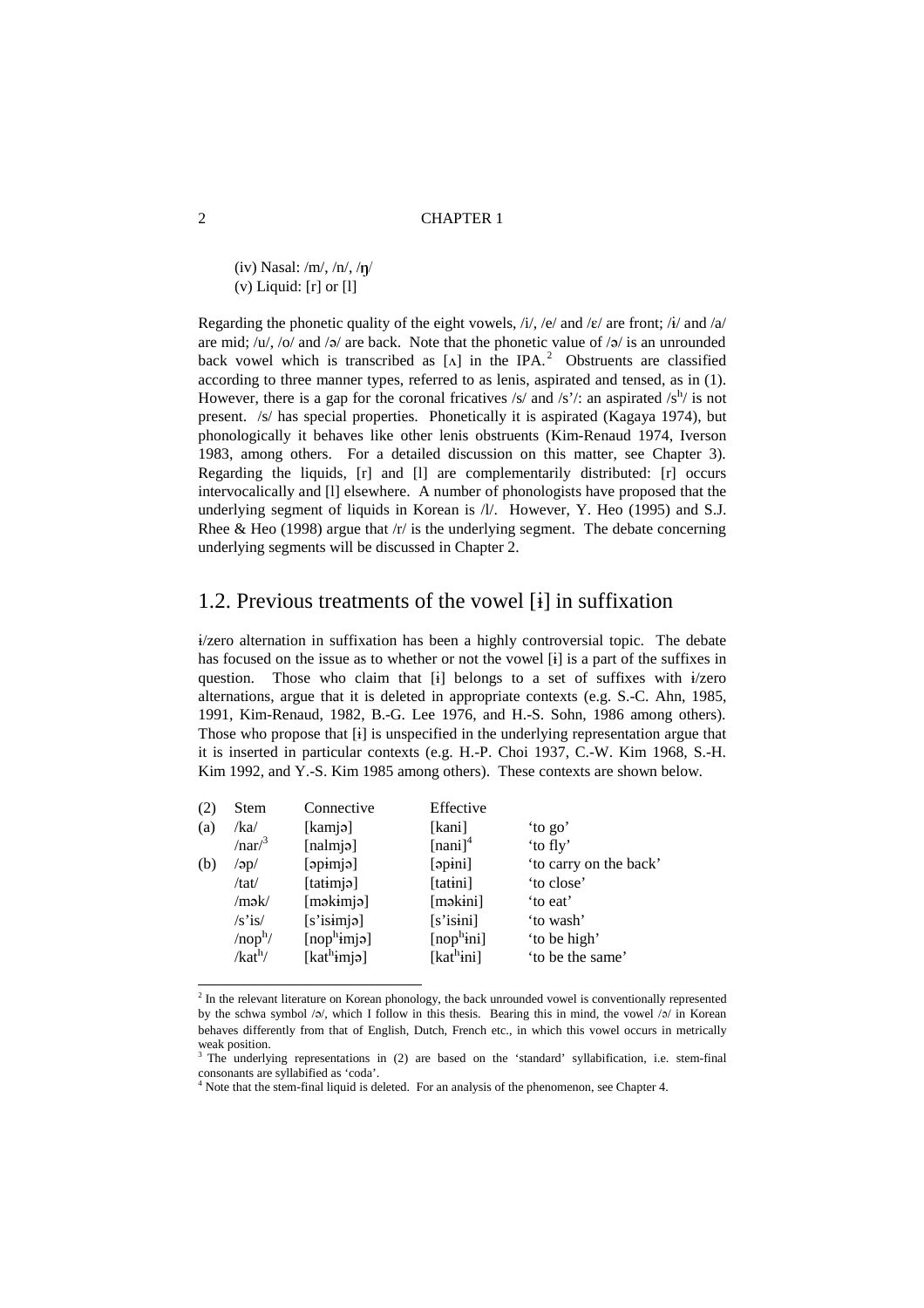#### THE VOWEL [i] IN KOREAN 3

| /an/  | [anim]    | [anini]  | 'to hug'  |
|-------|-----------|----------|-----------|
| /kam/ | [kamimja] | [kamini] | 'to wind' |

In  $(2a)$ , we observe that  $[i]$  does not occur when the stem-final segment is either a vowel or a liquid; otherwise, it does occur, as in  $(2b)$ . For the proponents of  $\mathbf{i}$ deletion, the underlying representations of the connective and the effective suffix are  $\frac{\partial \hat{f}}{\partial x}$  and  $\frac{\partial \hat{f}}{\partial y}$ , respectively. They propose rules in which the vowel [i] is deleted between a vowel and a nasal, or a liquid. According to the proponents of i-insertion, the underlying representations of these suffixes are  $\langle m \rangle$  and  $\langle n \rangle$ , respectively. They utilise a rule in which the vowel  $[i]$  is inserted between a consonant other than a liquid and a nasal.

 Each approach has different empirical consequences. For vowel-final stems, as in (2a), the deletion analysis treats the phenomenon as a vowel-hiatus effect; the suffix-initial [i] is deleted when it follows another vowel. In liquid-final stems, the suffix-initial [i] is deleted before a labial nasal. In this case, the implicit motivation for the deletion of  $[i]$  would be to form a well-formed 'coda'-onset sequence:  $[Im]$ . In other contexts, the suffix-initial  $[i]$  is retained. On the other hand, the insertion approach assumes that the insertion of [i] is attributed to *euphonic* purposes, in the sense that the epenthetic  $[i]$  between a consonant and a sonorant may contribute to ease of pronunciation, by avoiding two contiguous consonants (H.-P. Choi 1937: 167). The implication is that the epenthetic vowel functions as a *boundary marker* between a stem and a suffix (S.-H. Kim 1992: 95).

 I will now point out some empirical problems for both approaches. First, one major problem with the deletion approach is that it is difficult to handle the asymmetrical distribution of nasal-nasal (henceforth NN) sequences morphemeinternally and in suffixation. Morpheme-internal NN sequences have no [i] separating them.

| (3) | N1             | Labial            | Coronal       | Velar     |
|-----|----------------|-------------------|---------------|-----------|
|     | N <sub>2</sub> |                   |               |           |
|     | Labial         | $\sin$ mmani      | /kənman/      | /panmani/ |
|     |                | 'ginseng digger'  | 'even though' | 'club'    |
|     | Coronal        | /kumnil/          | /kənnə/       | /manuani/ |
|     |                | 'to do a stretch' | 'to cross'    | 'wretch'  |
|     | Velar          |                   |               |           |

 In (3), we observe that morpheme-internal NN sequences contain (partial) nasal geminates, e.g. coronal-coronal, labial-labial, coronal-labial, labial-coronal, velarlabial and velar-coronal NN sequences, except velar-velar, labial-velar and coronalvelar.<sup>5</sup> Unlike the process in suffixation (cf. (2b)), [i] does not occur between two nasals morpheme-internally. But, if  $[i]$ -deletion following a liquid creates a well-

<sup>&</sup>lt;sup>5</sup>The distributional restriction is imposed on the velar nasal, i.e. this segment cannot occur in an onset position.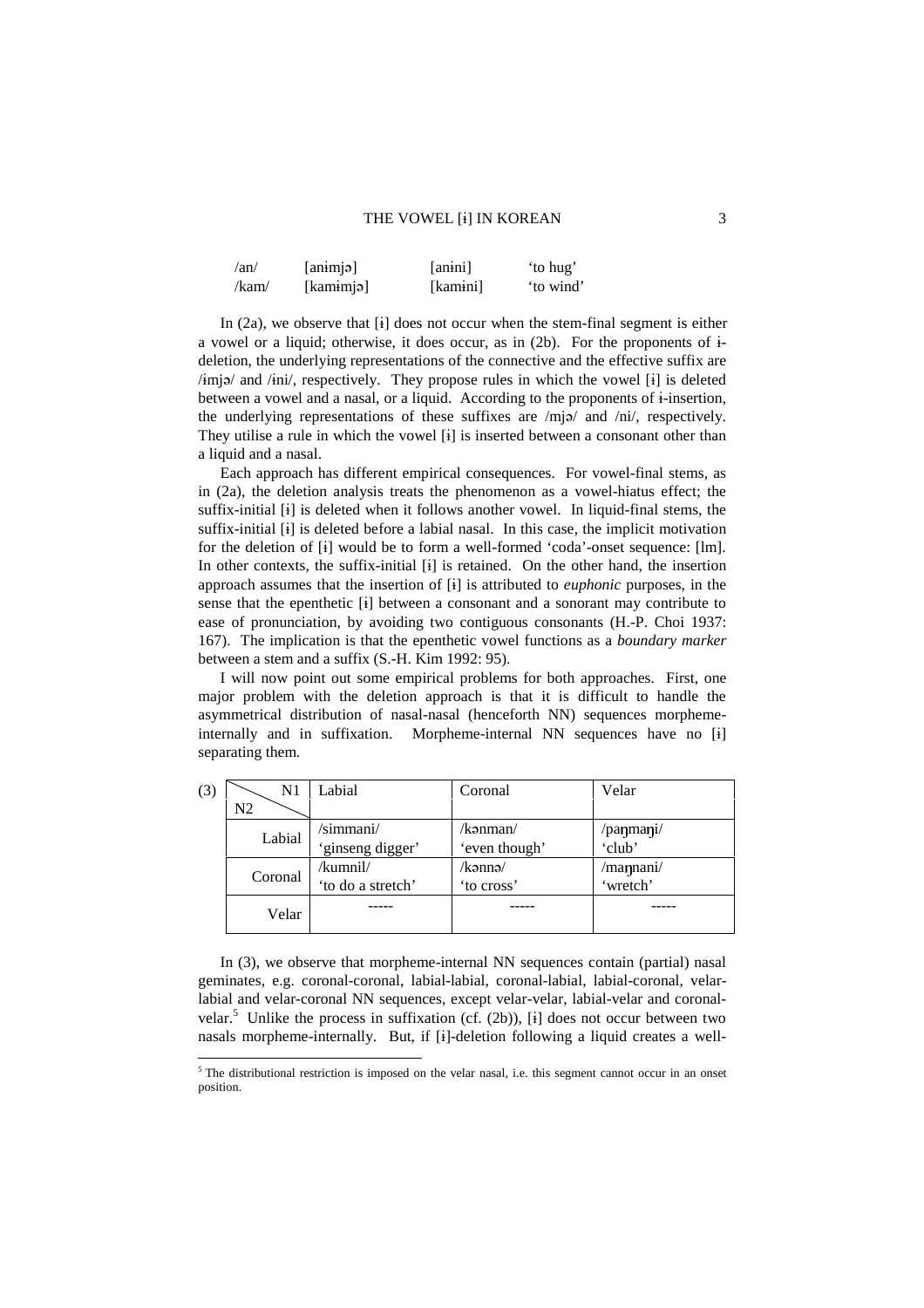formed 'coda'-onset cluster, then the deletion approach is unable to account for why the vowel  $[i]$  is not deleted before a nasal in the connective and the effective suffixation, as in (3). Namely, morpheme-internal NN sequences are completely acceptable.

 The insertion approach also has a major empirical problem. There are exceptions in interrogative /ni/ and indicative /ne/ suffixation. Unlike the other nasal-initial suffixes in  $(2)$ , they are exceptional in that *i*-insertion does not occur. e.g. [anni] and [anne] 'to hug', [kamni] and [kamne] 'to wind'. To treat them as exceptions to  $\mathbf{i}$ -insertion, however, would be counter-intuitive, because these are productive verbal inflectional processes. Another problem is that the  $\mathbf{i}$ -insertion analysis nonetheless requires the  $\mathbf{i}$ -deletion rule to account for the deletion of the stem-final [i] in the stative forms (the stative suffix is  $\alpha$  or  $\beta$ <sup>6</sup>). Some examples of verbs ending in [i] are /s'i/ 'to write', /k'i/ 'to extinguish', /t'i/ 'to float'; the stative form of each verb is  $[s\cdot a:]$ ,  $[k\cdot a:]$  and  $[t\cdot a:]$ , respectively. Therefore, two conflicting processes are listed in the grammar within the  $\frac{1}{2}$ -insertion approach.

To summarise, both the insertion and the deletion approaches to  $\frac{1}{2}$ zero alternation lead to empirical problems. The deletion analysis cannot handle the asymmetrical behaviour of [i] with respect to morpheme-internal NN sequences and those in suffixation. The i-insertion analysis has both conceptual and empirical problems in that it still requires the  $\mathbf{i}$ -deletion rule to account for stative suffixation, where the stem-final  $[i]$  is deleted. Furthermore, it treats highly productive interrogative and indicative suffixation as exceptional.

# 1.3. The distribution of  $[i]$  in native mono-morphemic words<sup>7</sup>

In this section, I consider the distribution of  $[i]$  in native mono-morphemic words in order to show that its occurrence is not random. Consider morpheme-initial and  $-final[i]$ .

## 1.3.1. Morpheme-final [i]

In Korean, mono-morphemic words may end in either a consonant or a vowel. Apart from verb stems which cannot occur in isolation,<sup>8</sup> the occurrence of  $[i]$  is quite rare in morpheme-final position.<sup>9</sup> It indicates that  $[i]$  shows a different behaviour In Korean, mono-morphemic words may end in either a consonant or a vowel.<br>Apart from verb stems which cannot occur in isolation,<sup>8</sup> the occurrence of [i] is quite<br>rare in morpheme-final position.<sup>9</sup> It indicates that [i]

 $\overline{a}$ 

<sup>&</sup>lt;sup>6</sup> The shape of the stative suffix is determined by the stem-final vowel. If it is either  $/a$  or  $/o$ , the suffix Apart from verb stems wh<br>rare in morpheme-final p<br><sup>6</sup> The shape of the stative suffix<br>is /a/; otherwise, it is /o/: e.g. /<br>/cuk/ 'to die', [cukə] and so on.<br><sup>7</sup> This cotion <sup>6</sup> The shape of the stative suffix is determined by the stem-final vowel. If it is either /a/ or /o/, the suffix is /a/; otherwise, it is /a/: e.g. /mak/ 'to block', [maka]; /nok/ 'to melt', [noka]; /mak/ 'to eat', /maka <sup>6</sup> The shape of the stative suffix is determined by the stem-final vowel. If it is either /a/ or /o/, the suffix is /a/; otherwise, it is /o/: e.g. /mak/ 'to block', [maka]; /nok/ 'to melt', [noka]; /msk/ 'to eat', /msko

This section owes much to Y. Heo (1995).

The shape of the stative suffix is determined by the stem-final vowel. If it is entier /a of /0/, the suffix is  $/2$ ,  $/2$  ( $/2$  the victor),  $/2$  the victor),  $/2$  the victor),  $/2$  the victor),  $/2$  the victor),  $/2$  th <sup>7</sup> This section owes much to Y. Heo (199<br><sup>8</sup> It is interesting to note that mono-syllabor an aspirated consonant, e.g. [s'i] 'to veralisation of the vowel [i] in these stems  $9$  According to Y. Heo (1995: 25), there a [j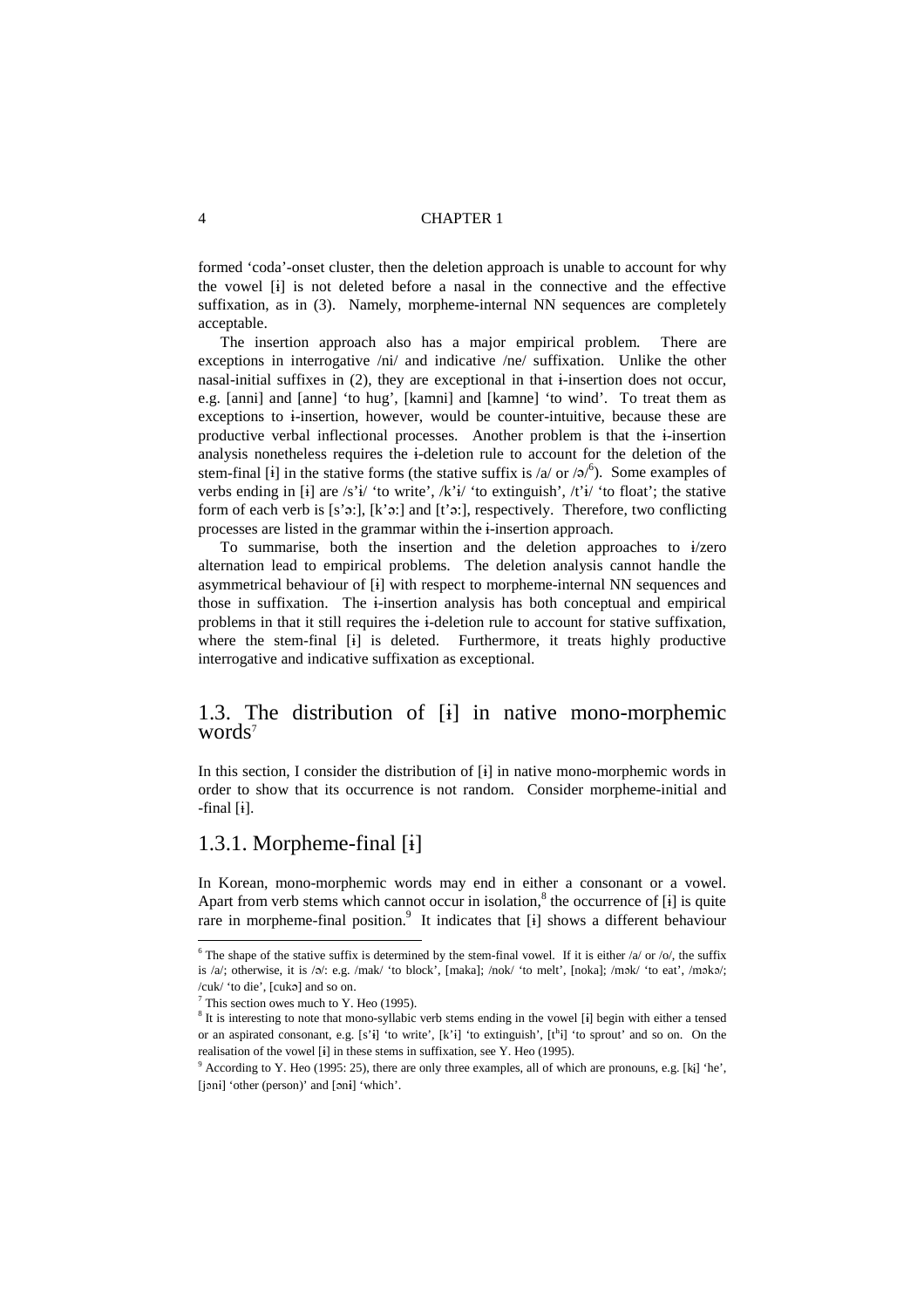from other vowels in that the latter occur freely in this position. The first generalisation regarding morpheme-final position, then, is as follows.

(4) The vowel [i] may not occur finally:  $*(C)$ i#

# 1.3.2. The vowel  $[i]$  in the initial nuclear position

The vowel  $[i]$  may occur morpheme-initially, as in (5a), or as the initial nucleus, as in (5b).

| (a) |                      |                    |                                     |                 |
|-----|----------------------|--------------------|-------------------------------------|-----------------|
|     | [it'im]              | 'top'              | [i <sub>si</sub> k]                 | 'dim'           |
|     | $[imc^{\rm h}$ un]   | 'guileful'         | $[$ intal]                          | 'shady side'    |
|     | [i <sub>n</sub> əri] | 'stiff muscle'     | $[i \sin p^h$ ure]                  | 'misty'         |
| (b) |                      |                    |                                     |                 |
|     | [kireto]             | 'even if'          | [k'it'iroki]                        | 'slip'          |
|     | [tilc'uk]            | 'blueberry'        | $[t^h$ icip]                        | 'hitch'         |
|     | [sirasoni]           | 'lynx'             | [s'ireki]                           | 'rubbish'       |
|     | [nikil]              | 'sickening'        | [nit <sup>h</sup> ari]              | 'agaric'        |
|     | $[ik'\varepsilon]$   | 'to crunch'        | [it'im]                             | 'top'           |
|     | [cilkap]             | 'to be delightful' | [himit]                             | 'to be pleased' |
|     |                      |                    | Morpheme-initial<br>Initial nucleus |                 |

The following generalisation is made.

(6) The vowel [i] may occur as the first nucleus:  $#(C)$ i.

# 1.3.3. Morpheme-internal [i]

Although [i] does not occur morpheme-finally, it may nevertheless occur before a *morpheme-final* consonant, as shown in (7).

| (7) | [sasim]  | 'deer'                    | $\lceil$ orin $\rceil$ | 'adult' |
|-----|----------|---------------------------|------------------------|---------|
|     | [c'acin] | 'irritation'              | [onil]                 | 'today' |
|     | [metric] | 'knot'                    | [katik]                | 'full'  |
|     | [tikit]  | 'name of Korean Alphabet' |                        |         |

(7) illustrates that [i] occurs before a single final consonant. Interestingly, note that [i] may not occur before a single consonant followed by another vowel, although other vowels may occur freely. Consider the following examples.

| (8) | akas'i    | 'young lady'     | [k'urəmi] | 'parcel'       |
|-----|-----------|------------------|-----------|----------------|
|     | [anik'op] | to be disgusted' | [arit'ap] | 'to be lovely' |
|     | [tarɛk'i] | `stv`            | [sirɛki]  | 'dried leaves' |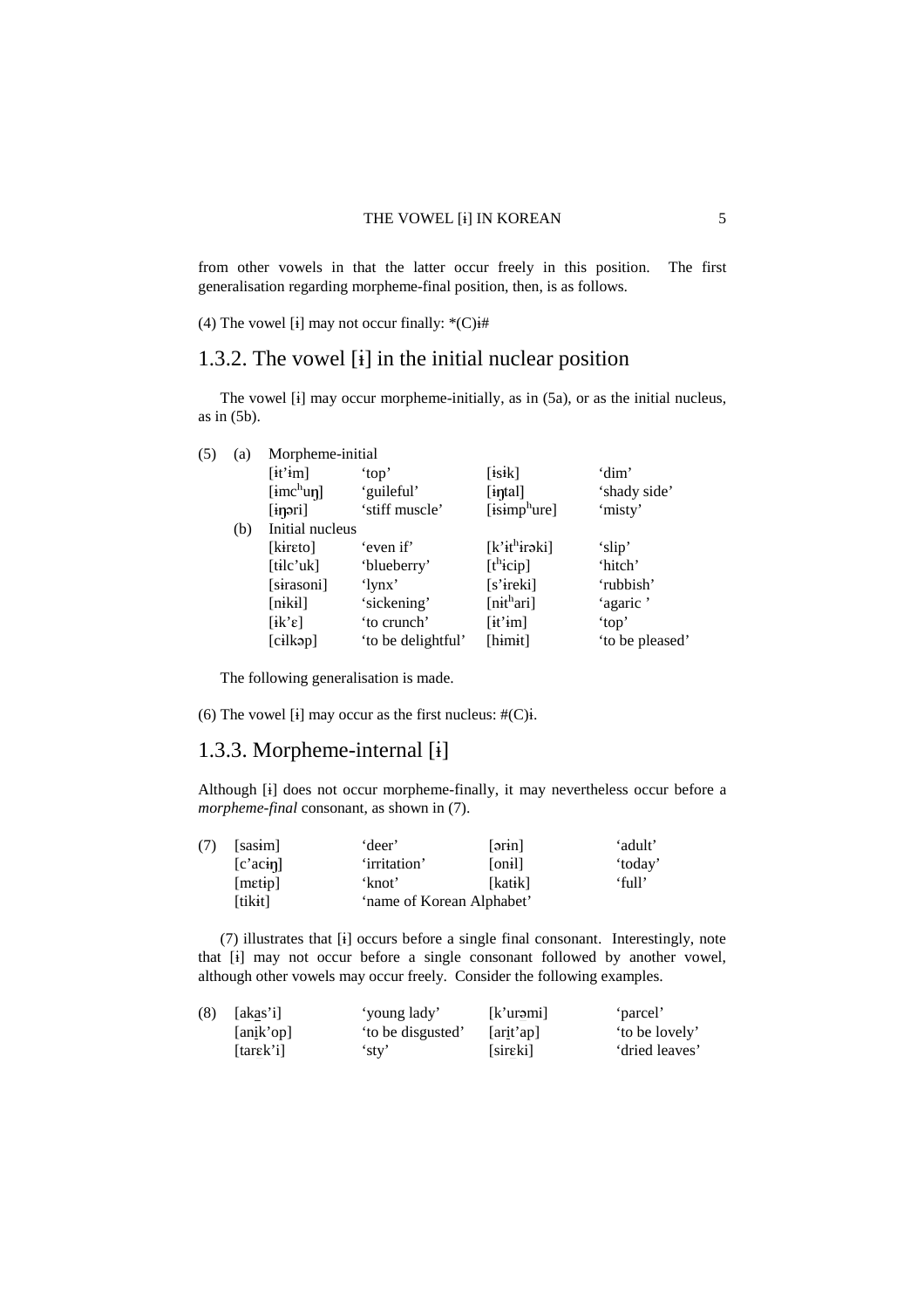In (8), notice that the underlined vowels may alternate with another vowel, but not with the vowel  $[i]$ : (due to lack of minimal pairs, consider only the underlined sequences) [akas'i] vs. [akis'i] 'young lady',<sup>10</sup> [k'urami] vs. [kwit'urami] 'cricket'; [tarek'i] vs. [karik'i] 'to be restrained'; [sireki] vs. [toriki] 'Dutch treat'. In other words, forms like \*[akis'i], \*[k'urimi], \*[anik'op] etc., are not possible words in Korean. The implication is that the vowel  $[i]$  may not occur before a consonant followed by another vowel. This is not consistent with  $(5)$ , because  $[i]$  may occur in the initial nucleus when it is followed by a consonant and another vowel. However, note that there is a significant difference between the data:  $[i]$  occurs in the initial nucleus in (5) and in the non-initial nucleus in (8). At this stage, we can make the preliminary generalisation that [i] has a different distribution in the initial and the non-initial nuclear positions, i.e. the vowel  $[i]$  in the initial nucleus position cannot be absent (see Chapter 3).

However, [i] does occur before two consonants followed by a vowel as shown in (9).

| (9) | (a) Nasal-obstruent                   |                  |                       |                  |
|-----|---------------------------------------|------------------|-----------------------|------------------|
|     | [kasim $c^{\text{h}}$ ire]            | 'sleepy'         | [sikim $c^{\rm h}$ i] | 'spinach'        |
|     | $[sik^h$ indun]                       | 'to be impudent' | [utimdz]              | 'treetop'        |
|     | (b) Liquid-nasal and liquid-obstruent |                  |                       |                  |
|     | [tasilki]                             | 'gastropod'      | [kətilmək]            | 'to be arrogant' |
|     | [mindible]                            | 'dandylion'      | [kotilke]             | 'horsebell'      |
|     |                                       |                  |                       |                  |

It appears that the two consonants in  $(9)$  after [i] can constitute 'coda'-onset clusters within 'standard' syllabification (S.-C. Ahn 1985, H.-S. Sohn 1986). Also, as in (8), if the underlined vowels are not taken into consideration, the two neighbouring consonants would have formed 'coda'-onset clusters. That is, [aks'i], [k'ulmi], [ank'op], [alt'ap], [talk'i] and [silki] are possible words in Korean.<sup>11</sup> This indicates that [i] may not occur between two consonants in 'coda'-onset clusters. It implies that the occurrence of  $[i]$  is sensitive to the distribution of surrounding consonants. Before we investigate the occurrence of [i] with respect to the distribution of surrounding consonants any further, the observations made thus far can be summarised as follows.

- $(10)$  (a) [i] may not occur morpheme-finally.
	- (b) [i] in the first nuclear position may occur before a single consonant followed by another vowel, but not in other positions.
	- (c) Morpheme-internal  $[i]$  may occur before two consonants followed by another vowel.

j

<sup>&</sup>lt;sup>10</sup> These two forms are synonyms.

<sup>&</sup>lt;sup>11</sup> Note that [I] rather than [r] occurs in 'coda' position. This is due to the allophonic relation between the two consonants, as discussed in 1.1.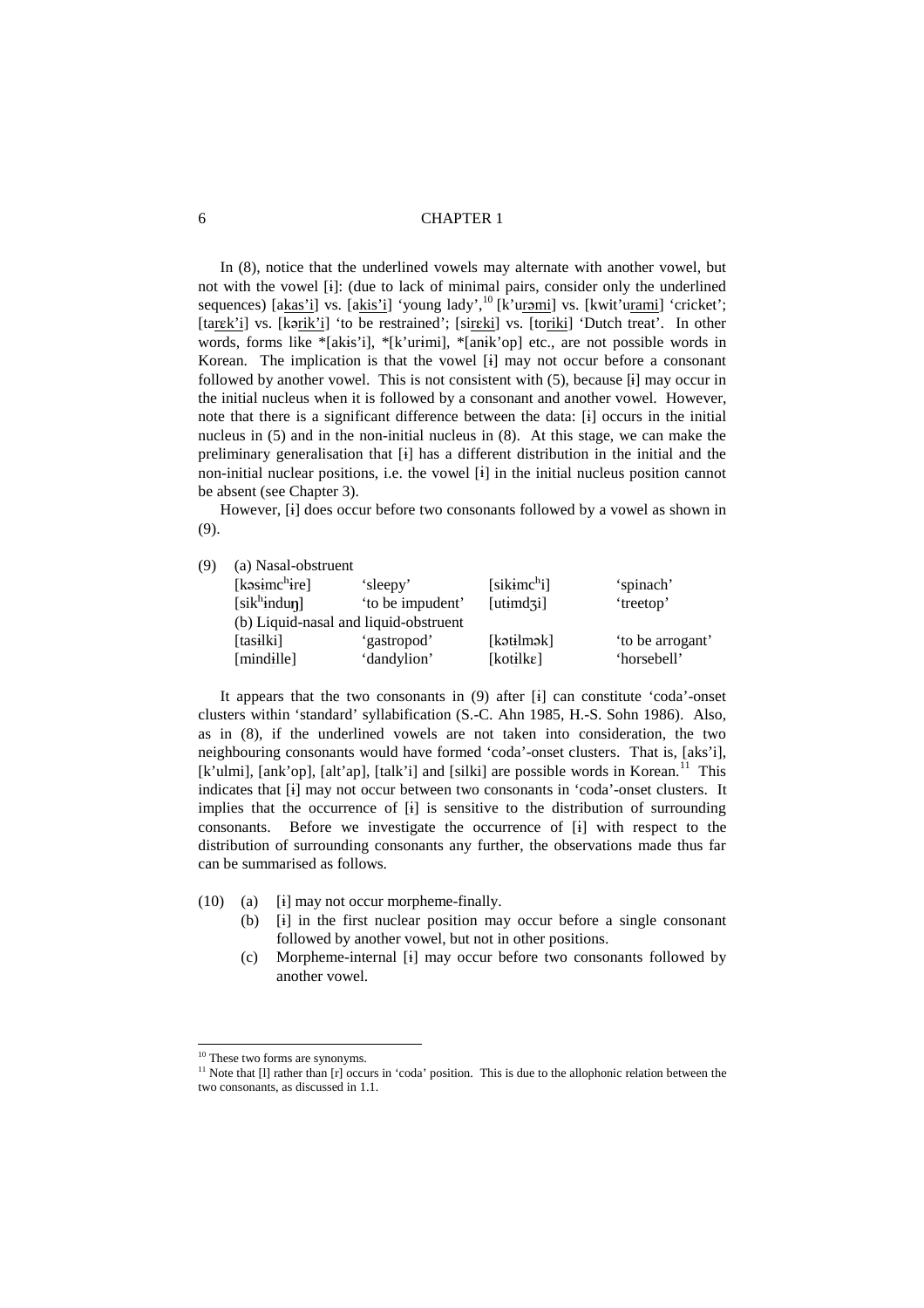Given the generalisations in  $(10)$ , it is fair to say that  $[i]$  has a rather limited distribution compared to other vowels in Korean.

# 1.3.4. The vowel  $[i]$  and its surrounding consonants

The generalisation in (10b) requires further refinement with respect to the occurrence of morpheme-internal  $[i]$ , because this vowel occurs before a consonant followed by another vowel, as shown in (11).

| (11) | (a) | Between a nasal or a lenis obstruent, and a liquid |                                       |                                                                   |              |  |
|------|-----|----------------------------------------------------|---------------------------------------|-------------------------------------------------------------------|--------------|--|
|      |     | [cinifami]                                         | 'fin'                                 | [hotire]                                                          | 'trash'      |  |
|      |     | $[pus$ <i>ir</i> $\partial$ m]                     | 'ulcer'                               |                                                                   |              |  |
|      | (b) |                                                    | Between a lenis obstruent and a nasal |                                                                   |              |  |
|      |     | [nakine]                                           | 'stranger'                            | [kocinək]                                                         | 'silent'     |  |
|      |     | [silkiməni]                                        | 'sectretely'                          |                                                                   |              |  |
|      | (c) | Between two lenis obstruents                       |                                       |                                                                   |              |  |
|      |     | [pantisi]                                          | 'certainly'                           | [potiki]                                                          | 'dwarf tree' |  |
|      | (d) |                                                    |                                       | Between a tensed or an aspirated obstruent, and a lenis obstruent |              |  |
|      |     | $[k \epsilon k'$ isi]                              | 'tidily'                              | $[t\partial k^h]$ itək]                                           | 'click'      |  |

In contrast to  $(8)$  and  $(9)$ , if the underlined  $[i]$  were absent, its surrounding consonants would not form 'coda'-onset clusters: e.g. \*[cinromi], \*[hotre] and  $*$ [pusrəm]. These forms are not possible in Korean. Thus, the occurrence of [i] is sensitive to the distribution of its surrounding consonants depending on whether or not they may serve as 'coda'-onset clusters. The revised generalisation regarding (10b) is as follows.

#### $(12)$  [i] may not occur between 'coda'-onset clusters morpheme-internally.

The condition in (12) regulates the absence of  $[i]$  in (9) and its presence in (11).

 In summary, the following table shows the combinatorial possibilities of two consonants with respect to the intervening vowel  $[i]$  (Y. Heo 1995: 32).

| C2                  | Liquid | Nasal | Lenis     | Tensed or |
|---------------------|--------|-------|-----------|-----------|
|                     |        |       | obstruent | aspirated |
| Liquid              |        |       |           |           |
| Nasal               |        |       |           |           |
| Lenis obstruent     |        |       |           |           |
| Tensed or aspirated |        |       |           |           |

(13) The occurrence of morpheme-internal  $[i]$  between two consonants (C1 and C2)

 $(\emptyset)$ : absence; i: presence)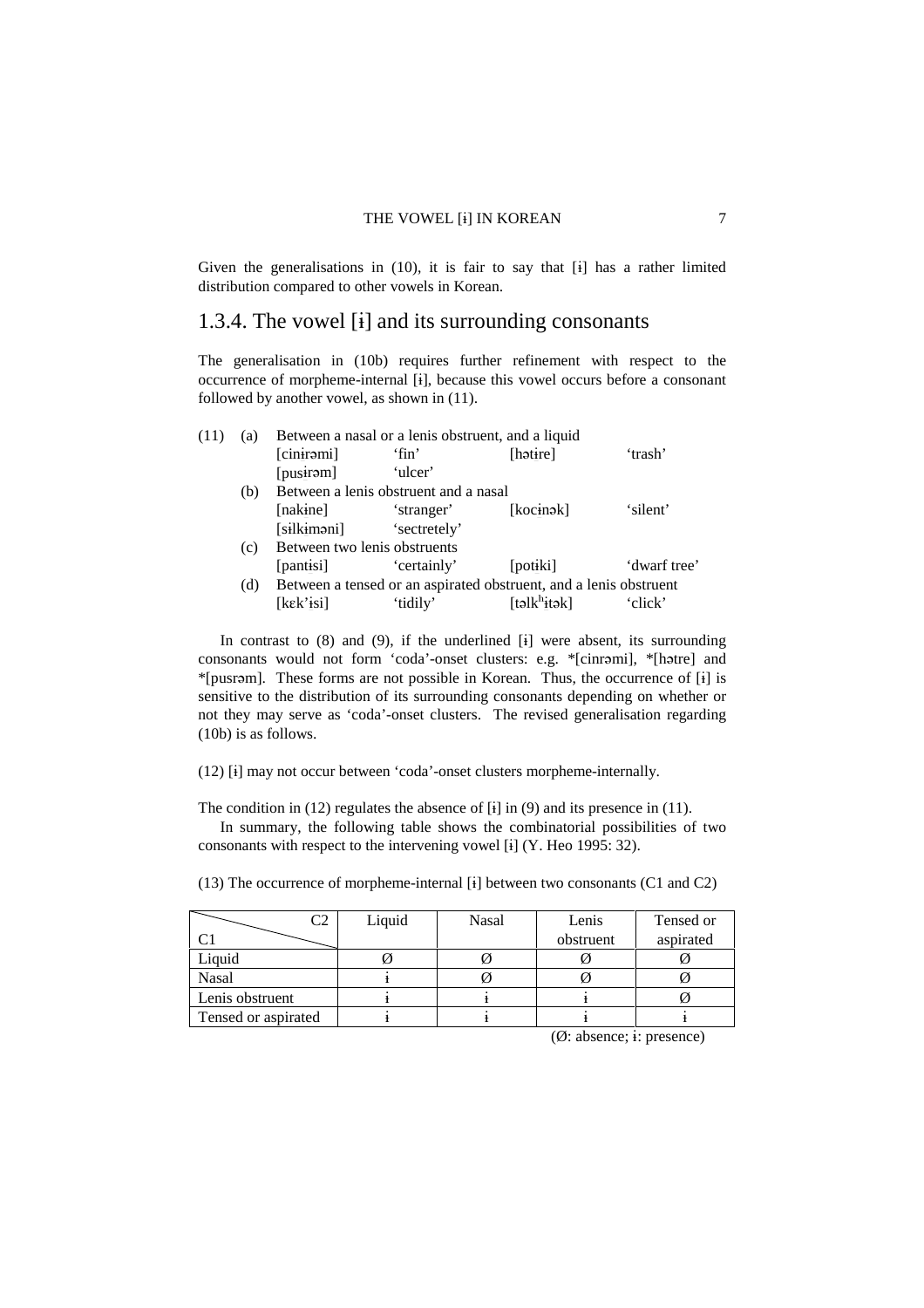Two examples do not conform to  $(13)$ . The vowel [i] invariably occurs after a lenis fricative  $/s/$ , even though a tensed obstruent follows [ $\mathbf{i}$ ]. According to 'standard' syllabification, these two types of consonants would have formed 'coda' onset clusters without the intervening  $[i]$ . Two examples of words of this type are shown in (14).

 $(14)$  [usik'wang] 'funny' [mesik'əp] 'to feel sick'

The presence of  $[i]$  between a lenis fricative /s/ and a tensed obstruent in native Korean is limited to only two words, which may be treated as exceptions. However, as we will see later in section 1.5, the vowel  $[i]$  in the same context occurs frequently in loanword adaptation. In particular, complex 'coda' clusters involving /s/ from English such as *wasp*, *test* and *disk* are phonetically realised as [wasip<sup>h</sup>i],  $[t<sup>h</sup>esit<sup>h</sup>il$  and [tisik<sup>h</sup>i], respectively. Note that [i] intervenes between a lenis fricative and an aspirated stop, which shows approximately the same distribution as the data in  $(14)$ . Thus, the presence of  $[i]$  in this context requires attention in native Korean. Therefore, we must seek a proper account of the occurrence of  $[i]$  related to the special nature of fricatives.

Thus far, we have described the presence and the absence of the vowel  $[i]$  in mono-morphemic words. In the next section, I will consider verbal suffixation where  $\frac{i}{\text{zero}}$  alternations occur.

### 1.4. The vowel  $[i]$  in verbal suffixation

As mentioned earlier, verbal stems in Korean cannot occur in isolation. They require at least one suffix. In general, we can distinguish two types of verbal suffixes depending on whether or not  $\frac{1}{2}$ zero alternations take place. In this section, the discussion focuses on the set of suffixes involved in  $\frac{1}{2}$ zero alternations. The remaining set of suffixes is dealt with in Chapter 4. Consider the following verbal suffixes with  $\frac{1}{2}$ zero alternation, as shown in (15), e.g. the intentive suffix alternates [ra] with [ira], the connective [mia] with [imia], and the honorific [si] with [isi].

| (15) |                                           | (a) Obstruent-final stem |                            |                         |               |
|------|-------------------------------------------|--------------------------|----------------------------|-------------------------|---------------|
|      | stem                                      | intentive                | connective                 | honorific               |               |
|      | $/$ kap $\frac{h}{ }$                     | [kap $^{\rm h}$ irə]     | [kap <sup>h</sup> imja]    | [ $kaphisi$ ]           | 'to pay back' |
|      | $/$ p $\epsilon t^{h/}$                   | $[peth$ irə]             | $[pet^{\text{h}}$ imjə $]$ | [pet <sup>h</sup> isi]  | 'to spit out' |
|      | $\sqrt{c} \cdot \mathrm{oc}^{\mathrm{h}}$ | $[c'och$ irə]            | [c'oc <sup>h</sup> imja]   | [c'oc <sup>h</sup> isi] | 'to chase'    |
|      | $/$ tak' $/$                              | [tak'irə]                | [tak'imja]                 | $[tak'$ isi]            | 'to clean'    |
|      | /mak/                                     | [makirə]                 | [makimja]                  | [makisi]                | 'to block'    |
|      | /tat/                                     | [tatirə]                 | [tatimja]                  | [tatisi]                | 'to close'    |
|      | $\gamma$ pas/                             | [positive]               | [pəsimjə]                  | [ <i>p</i> əsisi]       | 'to take off' |
|      | $/c$ 'ic $/$                              | [c'icira]                | [c'icimja]                 | $[c'i$ cisi $]$         | 'to tear'     |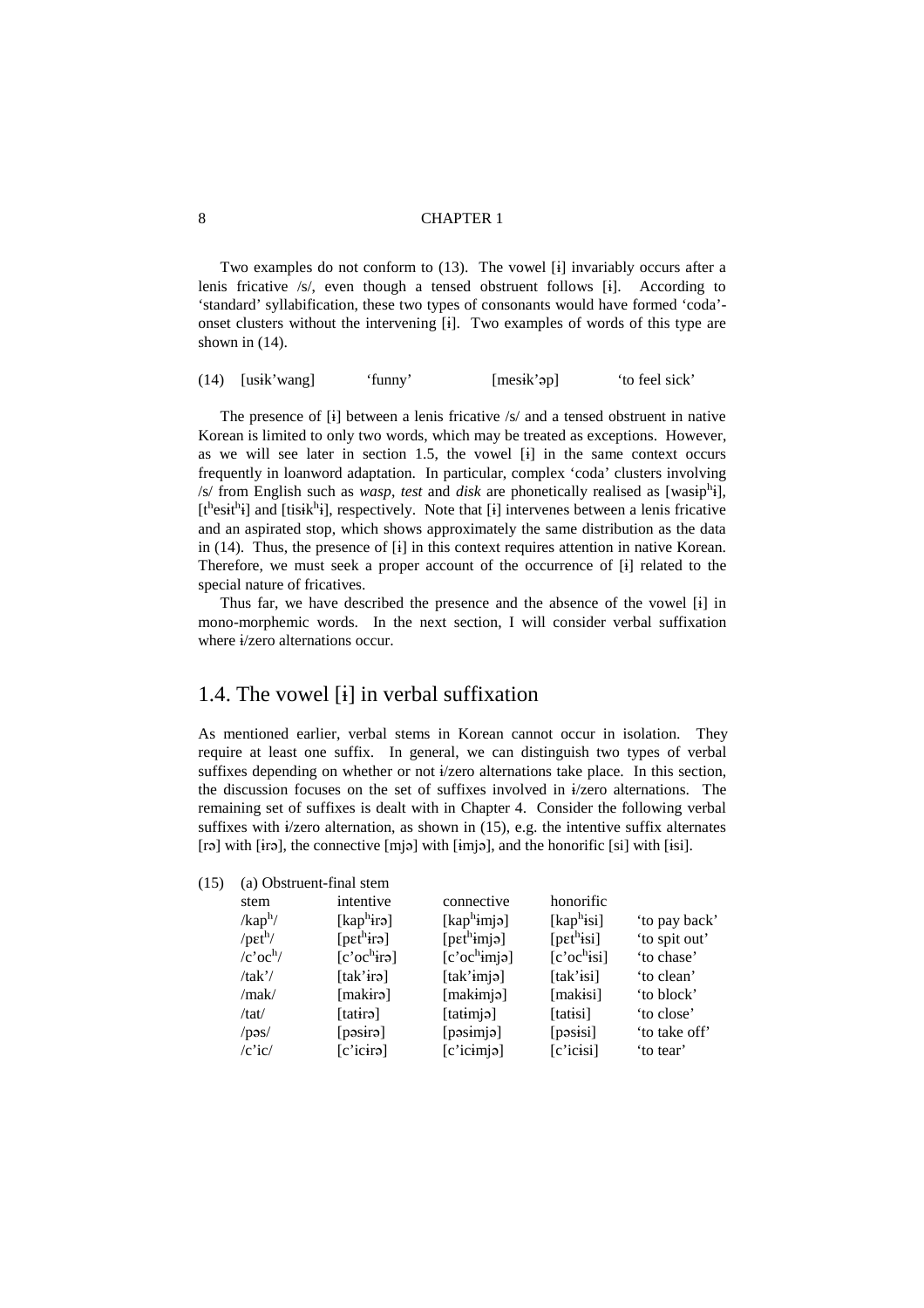|       | (b) Nasal-final stem          |          |           |          |           |
|-------|-------------------------------|----------|-----------|----------|-----------|
| /kam/ |                               | [kamirə] | [kamimja] | [kamisi] | 'to wind' |
| /an/  |                               | [anirə]  | [anim]    | [anis]   | 'to hug'  |
|       | (c) Liquid-final stem $^{12}$ |          |           |          |           |
| /kar/ |                               | [kəllə]  | [kəlmjə]  | [kəsi]   | 'to hang' |
|       | (d) Vowel-final stem          |          |           |          |           |
| /ka/  |                               | [karə]   | [kamjə]   | [kasi]   | 'to go'   |

In  $(15)$ , we observe that  $[i]$  occurs if the stems end in either an obstruent or a nasal. It does not occur if the stems end in either a vowel or a liquid. As seen above in  $(13)$ , the occurrence of  $[i]$  in suffixation contexts is roughly similar to in monomorphemic contexts.

However, there are cases where  $\frac{1}{4}$ -realisation is inconsistent with (13). As discussed in section 1.2, the nasal-final stems behave in a rather different way. Morpheme-internally, we do not encounter [i] between two nasals. The relevant data are repeated from  $(3)$  in  $(16)$ . However, in suffixation contexts,  $[i]$  occurs between two nasals, as in (15b).

| (16) | [simmani]       | 'ginseng digger' | - [kumnil] | to do a stretch' |
|------|-----------------|------------------|------------|------------------|
|      | [kənman]        | 'even though'    | [kənnə]    | to cross'        |
|      | $[$ paŋmaŋi $]$ | 'club'           | [mannani]  | 'wretch'         |

So far, we have investigated the occurrence of  $[i]$  in both mono-morphemic and suffixation contexts. What we have observed is that  $[i]$  does not behave arbitrarily. Its distribution is controlled by the presence or the absence of following vowels and the quality of the surrounding consonants. One exception would seem to involve the morpheme-initial position, where the occurrence of  $[i]$  does not seem to be affected by the presence of a following vowel. In addition, the distribution of  $[i]$  in monomorphemic words is identical to that in verbal suffixation but slightly different, with respect to nasal-final stems. In the next section, I discuss the occurrence of  $[i]$  in loanword adaptation from English.

## 1.5. The vowel  $[i]$  in loanwords

j

When a foreign word is adopted in another language, its phonetic shape usually undergoes phonological changes in conformity with the segmental and the syllabic system of the host language. The segmental system deals with the transformation of segments of the source language which are lacking in the segmental inventory of the host language. The syllabic system deals with the (re-)adjustment of segments or the repair strategy which may violate language-specific syllabic conditions (Paradis 1988, Paradis & Lacharité 1997 and Yip 1993 among others). Typical instances of segments of the source language which are lacking in the segmental inventory of the<br>host language. The syllabic system deals with the (re-)adjustment of segments or<br>the repair strategy which may violate language-specific s host language. The syllabic system deals<br>the repair strategy which may violate lang<br>1988, Paradis & Lacharité 1997 and Yip 1<br> $\frac{12 \text{ In liquid-final stems, alternative phonetic forms at [kərimiə] in the connectivity; [kərisi] in the honorific.}$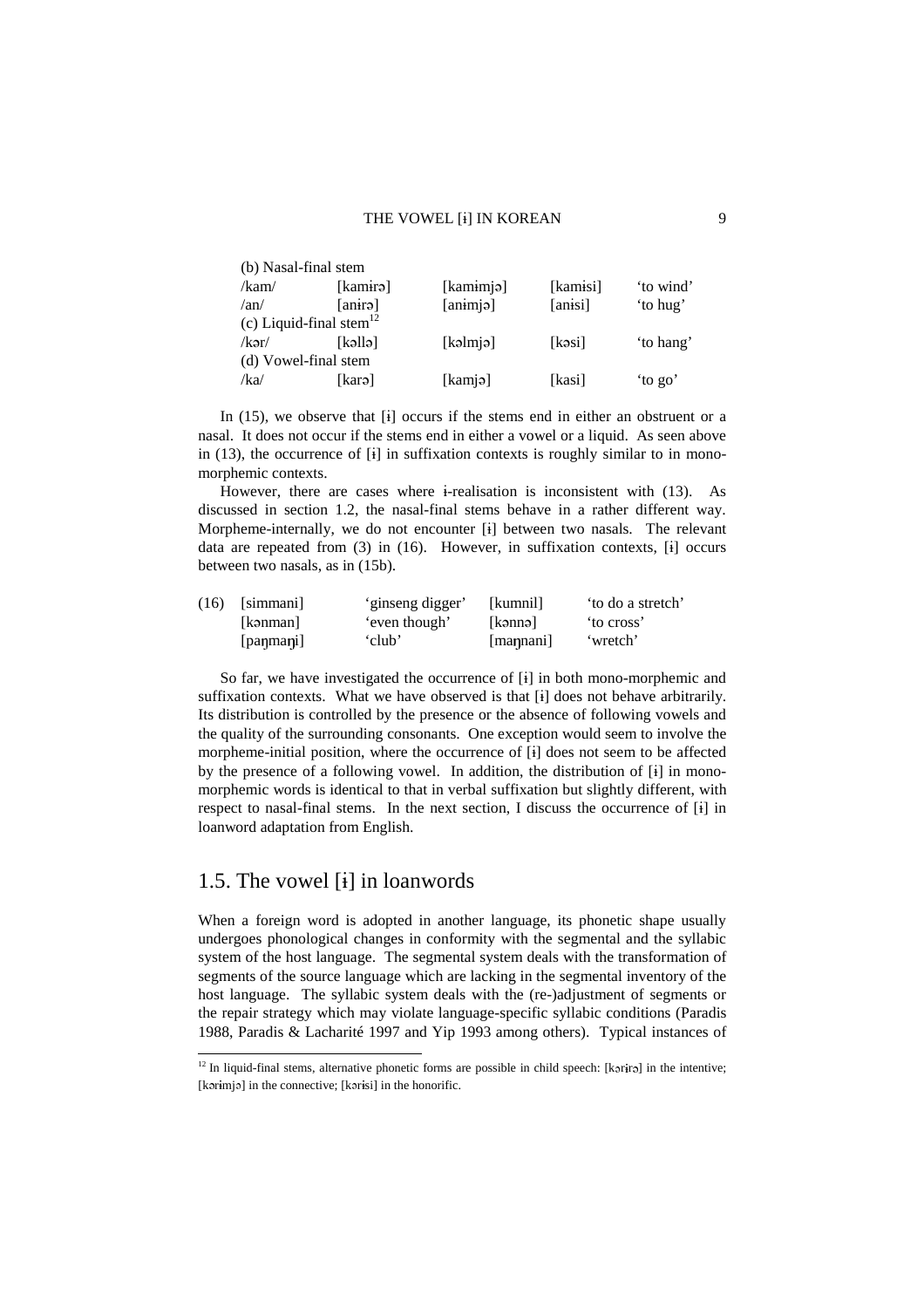syllabic readjustments involve deletion of consonants and insertion of vowels. In this section, I briefly investigate these two aspects of loanword adaptation, focusing on the occurrence of  $[i]$ .

Apart from Sino-Korean words, most loanwords in Korean come from English. In terms of 'standard' syllabification, English has a rather more complex syllable structure than Korean. English has branching onsets and codas, while Korean does not (S.-C. Ahn 1991). Thus, when English words with complex consonant clusters are adopted in Korean, it is reasonable to assume that various repair strategies are required to readjust segmental sequences into the syllable structure of Korean. One prominent strategy is to insert  $[i]$  to break up consonant sequences in order to preserve maximal segmental identity in comparison to the source language. Thus, we expect multiple i-insertion in various positions in English loanwords. However, as we will see below, like in native Korean, the occurrence of  $[i]$  is highly regulated in that it is not inserted in every consonant cluster. We do not see any insertion in certain types of consonant clusters. In this section, I describe the contexts in which [i] does and does not occur in English loanword adaptation, and compare them with those of native Korean.

#### 1.5.1 The consonant transformation

Before we investigate the occurrence of  $[i]$  in loanwords, I sketch how English consonants are adopted into the consonant system of the borrowing language. First, consider the following consonants in non-final, pre-vowel position. English voiceless stops are realised as aspirated stops, and voiced ones are converted into lenis stops in Korean.

| (17) | English | Korean                    | English | Korean |
|------|---------|---------------------------|---------|--------|
|      | pie     | $[p^{\text{h}}\text{ai}]$ | bye     | [pai]  |
|      | tie     | [t <sup>h</sup> ai]       | dav     | [tei]  |
|      | key     | $[k^h i]$                 | gay     | [kei]  |

With respect to other obstruents, inter-dental fricatives  $\frac{1}{0}$  and  $\frac{1}{0}$  are realised as [s] and [t], respectively. The coronal fricatives /s/ and /z/ are realised as [s] and [c]. The labial fricatives /f/ and /v/ are realised as  $[p^h]$  and  $[p]$ . The palato-alveolar fricative /ʃ/ and /ʒ/ are realised as [sj] and [c]. The affricates, /tʃ/ and /dʒ/ are as [c<sup>h</sup>] and [c]. Thus, [c] in Korean corresponds to  $\frac{z}{\sqrt{7}}$  and  $\frac{dz}{\sqrt{7}}$  of English. The relevant examples are shown in (18).

| (18) | thinner | [sinə]                     | This <sup>13</sup> | [tis]                 |
|------|---------|----------------------------|--------------------|-----------------------|
|      | sofa    | $[sop^{\mathrm{h}}a]$      | Z <sub>2</sub> oom | [cum]                 |
|      | fashion | $[p^h$ esjən]              | veto               | [pit <sup>h</sup> ol] |
|      | show    | [sio]                      | version            | [pəcən]               |
|      | chain   | $[c^{\text{h}}\text{ein}]$ | gin                | $[\text{cin}]$        |
|      |         |                            |                    |                       |

<sup>&</sup>lt;sup>13</sup> *This* is a brand of cigarette in Korea.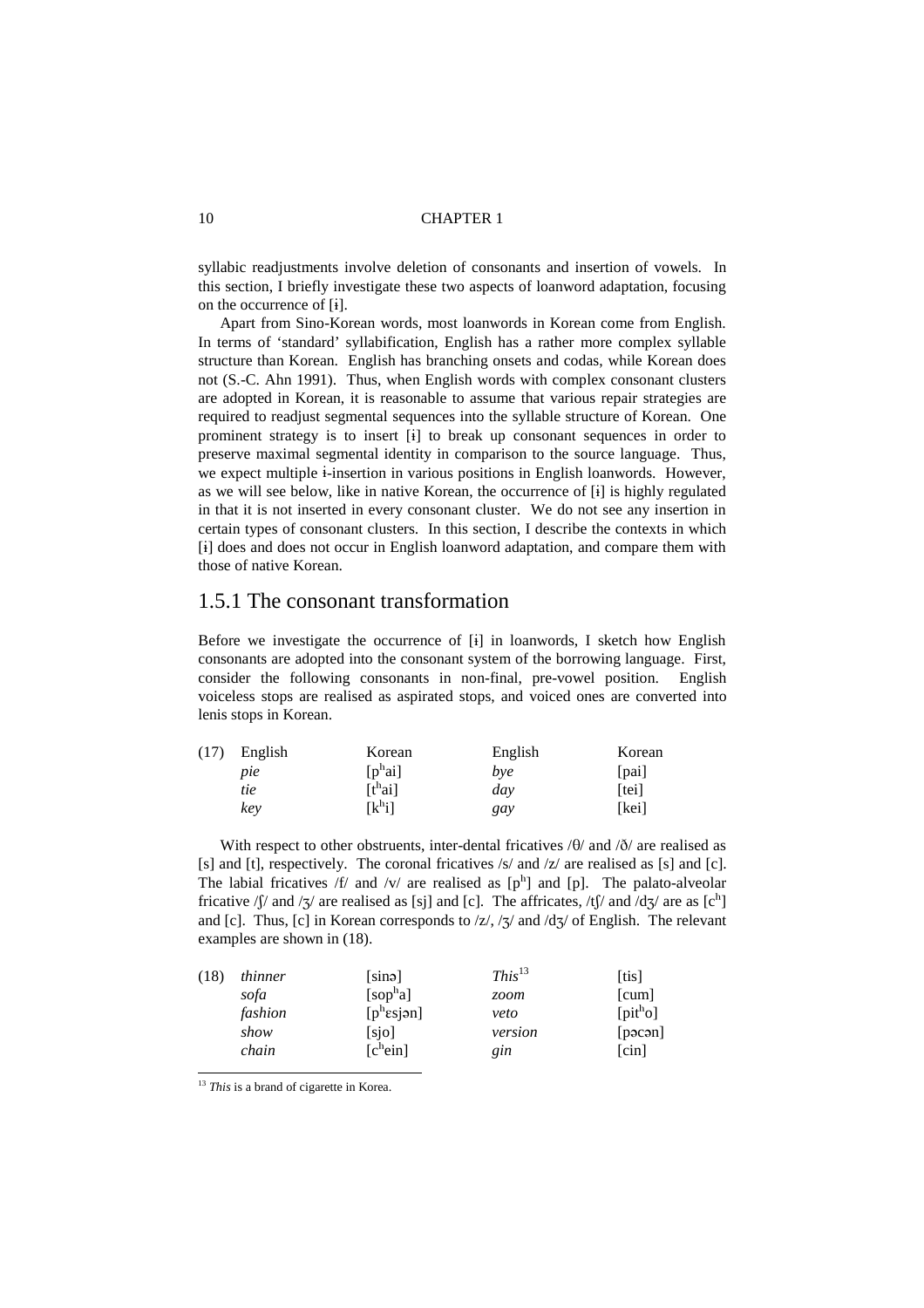The three nasals of English are realised in Korean without modification, as shown below.

| (19) | main             | [mein]                     | neon | [neon] |
|------|------------------|----------------------------|------|--------|
|      | <i>ping-pong</i> | $[p^{\rm h}ip^{\rm h}$ oŋ] |      |        |

The English liquids  $\Lambda$  and  $\Lambda$  are adopted in rather complex ways in Korean. First, initial  $\frac{1}{a}$  and  $\frac{1}{r}$  in English are realised as [1] in Korean. Thus, there is no segmental distinction between these two consonants in initial position in Korean due to the allophonic relation between [l] and [r], as mentioned in section 1.1. In internal position, however, they are realised as [ll] and [r], respectively. Consider the following examples.

| (20) | lemon  | [lemon]               | radio   | [latio]   |
|------|--------|-----------------------|---------|-----------|
|      | cola   | $[k^{\text{h}}$ olla] | vanilla | [panilla] |
|      | aurora | orora                 |         |           |

Regarding the initial position, as in *lemon* and *radio*, there is a distributional constraint on liquids in native Korean: liquids cannot occur in initial position.<sup>14</sup> If this constraint were active in loanword adaptation, then serious confusion would arise between liquid-initial and vowel-initial words; both types of words would begin with a vowel. The constraint on liquids is suspended in loanword adaptation, probably to minimise lexical confusion.

With respect to the internal position, internal  $\Lambda$  in English is represented as [11] in Korean, while  $/r/$  is realised as  $[r]$ . It seems that the English orthography, irrespective of the number of *l*'s being spelled, does not affect the realisation of internal /l/ as [ll] in English loanword adaptation, as in *cola* and *vanilla.*15 One important observation is that a vowel always follows [ll]. This observation is supported by the word *film* where [i] occurs between  $\frac{1}{a}$  and  $\frac{m}{n}$ , i.e. [p<sup>h</sup>illim]. Unlike  $\Lambda$  and  $\Lambda$  in initial position, the segmental identity of English internal  $\Lambda$ and/r/ is more or less preserved.

To summarise, the following schema illustrates how English consonants are converted into Korean in initial and internal position.

 $\overline{a}$ 

<sup>&</sup>lt;sup>14</sup> In fact, the pronunciation of my surname is [li], but the actual pronunciation is [i] due to the fact that surnames in Korean occur initially rather than finally as in western names, i.e. [1] is dropped in initial position. Interestingly, note that North Korean does not have this constraint. Therefore, the same surname is realised as [li] without l-dropping. <sup>14</sup> In fact, the pronunciation of my surname is [li], but the actual pronunciation is [i] due to the fact that surnames in Korean occur initially rather than finally as in western names, i.e. [l] is dropped in initial po <sup>14</sup> In fact, the pronunciation of my surname is [li], but the actual pronunciation is [i] due to the fact that surnames in Korean occur initially rather than finally as in western names, i.e. [l] is dropped in initial po

occurs only in final position.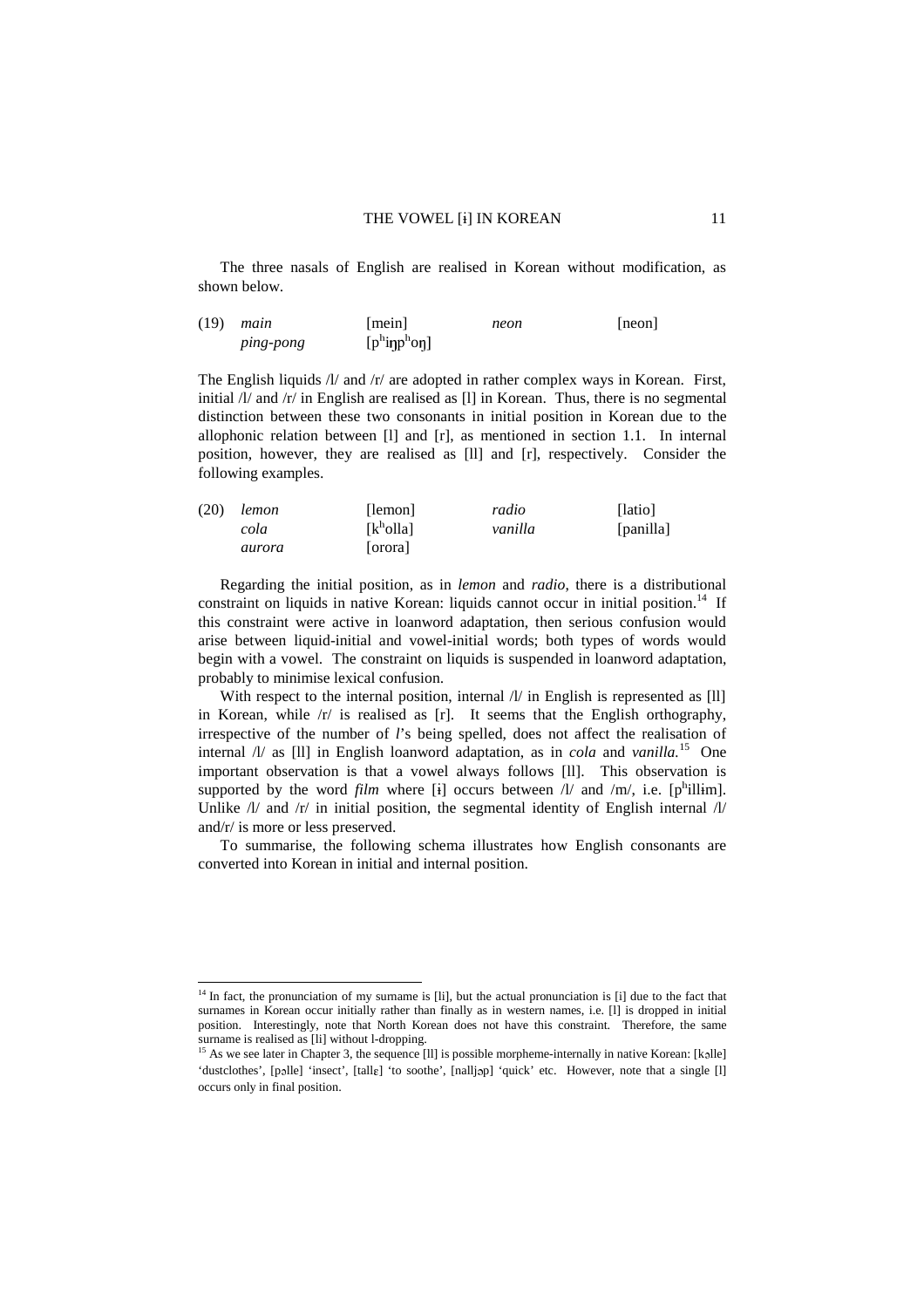

In the next section, I deal with final consonants as well as complex consonant clusters where we observe multiple  $i$ -insertion.

## 1.5.2. The distribution of  $[i]$  in loanwords

In terms of 'standard' syllabification, Korean does not allow complex onsets and codas. Accordingly, when a language which has complex consonant clusters, like a word is borrowed from English, [i] is inserted in various positions in order to conform to Korean syllable structure. Thus, the prime sites of the occurrence of  $[i]$ are branching onsets and codas where  $[i]$  appears between two consonants in the former case, and after two consonants in the latter. Some relevant examples of each case are shown in (22) and (24), respectively.

| (22) | (a) Branching onset: Cr cluster |                                                        |           |              |
|------|---------------------------------|--------------------------------------------------------|-----------|--------------|
|      | printer                         | $[p^{\text{h}}\text{if}\text{if}^{\text{h}}\text{if}]$ | brazier   | [pireica]    |
|      | training                        | [t <sup>h</sup> ireinin]                               | drama     | [tirama]     |
|      | crew                            | $[k^{\text{h}}\text{iru}]$                             | gravy     | [kirepi]     |
|      | fry-pan                         | $[p^{\text{h}}$ irai $p^{\text{h}}$ en]                |           |              |
|      | (b) Branching onset: Cl cluster |                                                        |           |              |
|      | plan                            | $[p^{\text{h}}$ illen]                                 | blender   | [pi]         |
|      | clay                            | $[k^h$ illei]                                          | glycerine | [killiserin] |
|      | $\mathbf{f}$                    | $[p^h$ illai]                                          |           |              |

In (22a), we observe that all underlined Cr clusters, i.e. /pr/, /tr/, /kr/, /fr/, /br/, /dr/, /gr/ are resolved by the vowel  $[i]$ , as in (22a). With respect to the Cl clusters in (22b), the vowel [i] occurs between an obstruent and  $\pi/2$ ;  $\pi/2$  is also realised as [11] in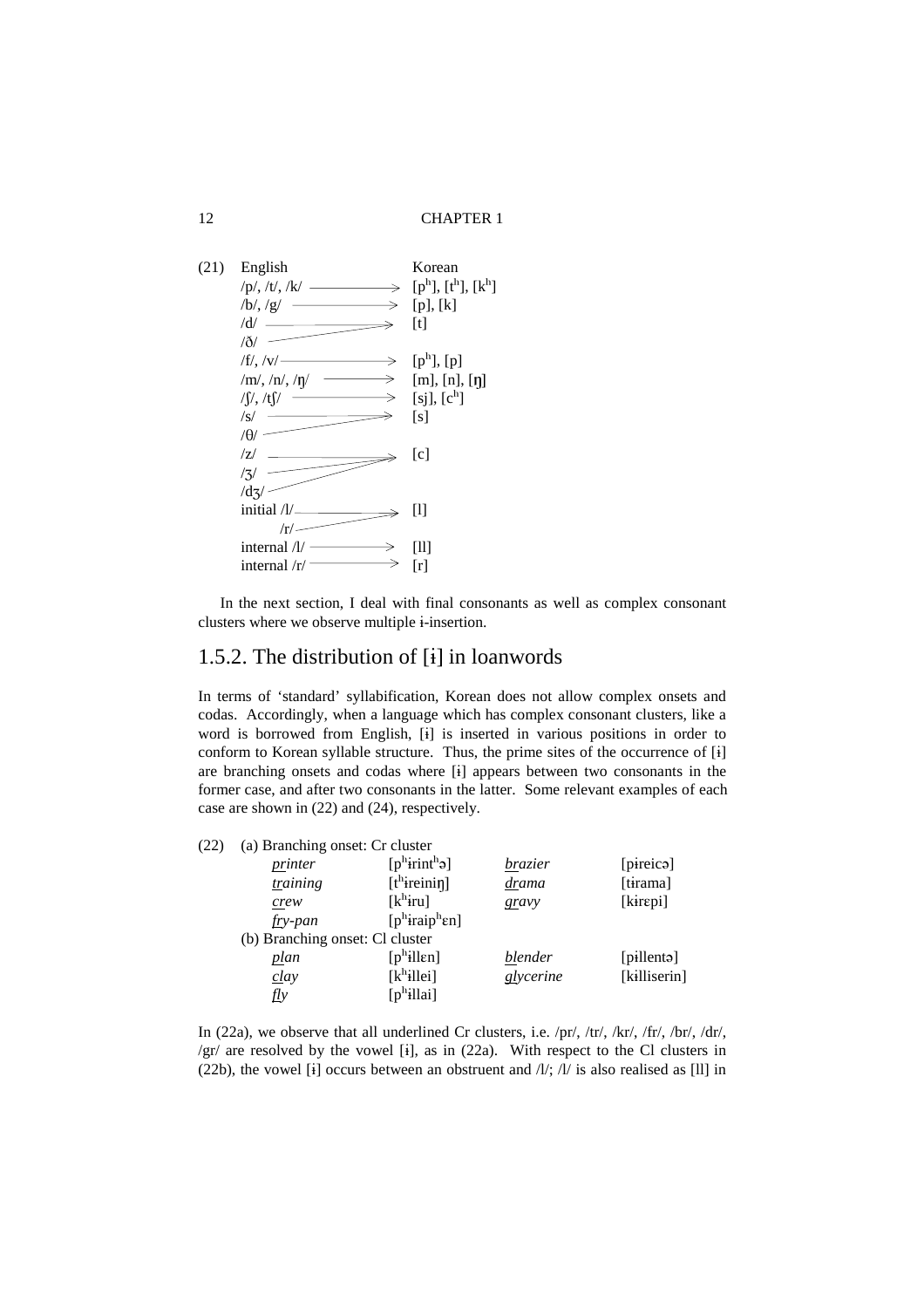#### THE VOWEL [i] IN KOREAN 13

Korean, as discussed in  $(20)$ . The occurrence of  $[i]$  in this position is intended to maximally preserve the segmental identity of the source language. Note that the context in which  $[i]$  occurs in (22a) coincides with the native Korean words in (11a) in section 1.3.3, where  $[i]$  occurs between an obstruent and a liquid: [hatire] 'trash'; [sinapiro] 'gradually'; [sikiroci] 'to vanish'. The examples in (22) also illustrate that  $[i]$  appears in the first syllable as for native Korean in (5) in section 1.3.1, e.g. [kirɛto] 'even if'; [s'ireki] 'rubbish'; [sirasoni] 'lynx'. This strongly indicates that even in loanwords the behaviour of [i] is not random at all. In addition, consider loanwords in which [i] occurs between two aspirated stops. The source of these examples is usually related to natural science terminology or to German. As noted in (13) above, these cases are absent among native words.

| (23) | [aks'erop $\text{ht}^{\text{h}}$ ol] | axerophthol | [kecelsjap $^{\text{h}}$ it $^{\text{h}}$ i] | Gesellschaft |
|------|--------------------------------------|-------------|----------------------------------------------|--------------|
|      | [kikantophitherisi] Gigantopteris    |             | $[nap^h$ it <sup>h</sup> allen]              | naphthalene  |

Consider complex 'coda' clusters in final position.

| (24) | pulp | $[p^{\rm h}$ əl $p^{\rm h}$ i]           | belt | $[{\rm pelt}^{\rm h}]$     |
|------|------|------------------------------------------|------|----------------------------|
|      | bulk | $[p\partial k^h i]$                      |      |                            |
|      | camp | $[k^h$ $\epsilon$ mp $h$ <sup>i</sup> i] | tent | $[t^h$ ent <sup>h</sup> i] |
|      | bank | [ $penkhi$ ]                             |      |                            |

In  $(24)$ , we observe that  $[i]$  does not appear between two consonants, but it does occur finally. Recall that in native Korean this vowel does not occur in final position. The occurrence of [i] in final position seems obligatory when consonant clusters precede it, i.e.  $\{p^h$ olip] or  $\{p^h$ olip<sup>h</sup>i]. As discussed in section 1.3.3, [i] does not occur between 'coda'-onset clusters. As we see in (25) below, the presence of final  $[i]$  in loanwords is also affected by the quality of the preceding consonant, i.e. it does not occur after certain types of segments.

In order to see how the quality of consonants determines the presence of  $[i]$  in final position, consider the following English loanwords that end in a single consonant.

| (25) | (a) | Nasal-final words  |                                    |     |                               |  |  |
|------|-----|--------------------|------------------------------------|-----|-------------------------------|--|--|
|      |     | dam                | $[$ t $\varepsilon$ m $]$          | pen | $[p^{\text{h}}en]$            |  |  |
|      |     | king               | $[k^{\rm h}$ in]                   |     |                               |  |  |
|      | (b) | Liquid-final words |                                    |     |                               |  |  |
|      |     | HIL                | [hil]                              | car | $[k^{\text{h}}a]$             |  |  |
|      | (c) | Stop-final words   |                                    |     |                               |  |  |
|      |     | soup               | [sup] or $[suphi]$                 | cut | $[k^h$ ət] or $[k \circ t^h]$ |  |  |
|      |     | cake               | $[k^h$ eik] or $[k^h$ eik $h^h$ i] |     |                               |  |  |
|      |     | cube               | $[k^{\rm h}]$ upi]                 | bed | [peti]                        |  |  |
|      |     | tag                | $[t^h$ aki]                        |     |                               |  |  |
|      |     |                    |                                    |     |                               |  |  |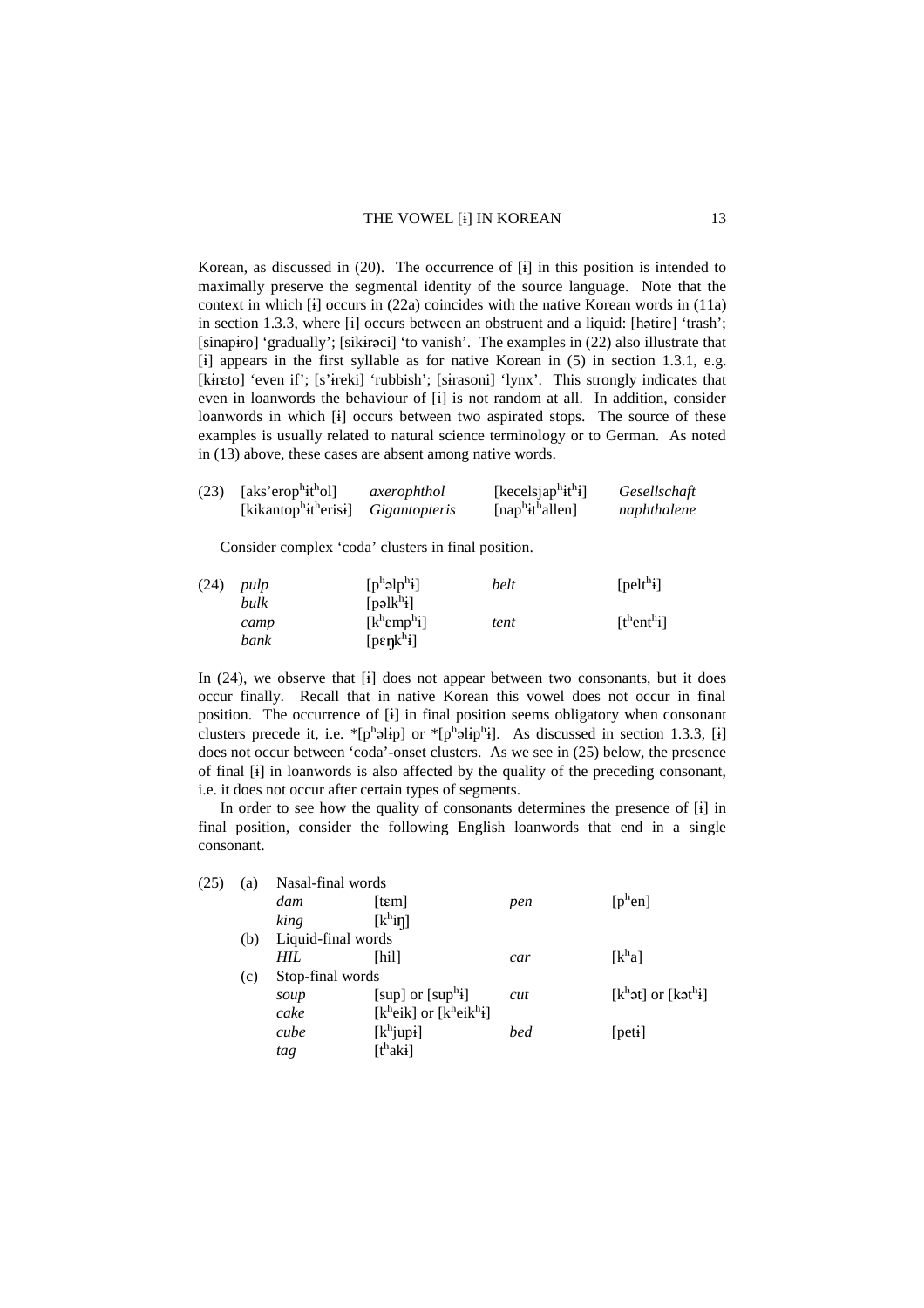| (d) |              | Fricative or affricate-final words |      |        |
|-----|--------------|------------------------------------|------|--------|
|     | $(bay)$ leaf | $[\mathrm{lip}^{\mathrm{h}}]$      | live | [laip] |
|     | bus          | $[$ pəsi $]$                       | jazz | [ceci] |

The vowel  $[i]$  does not appear after nasal- or liquid-final words, as in (25a) and (25b). The r-final English words are of interest. Note that the segment /r/ is not realised on the surface, as in the word *car* in Korean. The same phenomenon is observed in internal position where /r/ occupies 'coda' position followed by an onset, e.g. *carpet* [ $k^h$ ap<sup>h</sup>et] or [ $k^h$ ap<sup>h</sup>et<sup>h</sup>i], *target* [ $t^h$ aket] or [ $t^h$ aket<sup>h</sup>i], and so on. This implies that Korean adopts a non-rhotic (or British) accent in English loanword adaptation.<sup>16</sup> In other words, the treatment of coda- $/r/$  of English loanwords is the same as that of the British accent: coda-/r/ is deleted before a consonant or in final position. This is surprising in the sense that the influence of the American accent prevails in Korea. For instance, English education is based upon American English and Korean adopts the American accent with respect to vowel-quality, e.g. *dot*-  $(com)$  [tat( $k<sup>h</sup>$ am)] and *hip hop* [hip hap]. Non-rhoticity in English loanwords would be due to the nature of /r/ in Korean, i.e. /r/ does not occur in 'coda' position. I will discuss the matter regarding to the segment /r/ in more detail in Chapter 3 and 5.

Regarding the stop-final words in (25c), at first glance, the generalisation seem to be that [i] occurs irrespective of whether final stops are voiceless or voiced in the source language. In fact, the presence of  $[i]$  in final position may be a significant indicator to distinguish native from loan words in Korean. It is reasonable to assume that Koreans perceive some degree of foreignness with  $[i]$  in final position, since there are almost no words ending in this vowel. With respect to the voiceless stop-final words, however, we observe that there are alternations between an aspirated and a lenis stop: aspirated stops occur with the following  $[i]$ , lenis ones without it. What these alternations suggest is that the occurrence of  $[i]$  is sensitive to the quality of a preceding consonant. Parallel cases arise in English words ending in complex codas where /s/ is involved.

(26)  $wasp$   $[wasip^h i] * [wasp^h i]$  *test*  $[t^h e s t^h i] * [t^h e s t^h i]$  $desk$  [tesik<sup>h</sup>i] \*[tesk<sup>h</sup>i]

Unlike  $(24)$ , where  $[i]$  does not occur in 'coda'-onset clusters in English, the examples in  $(26)$  show that it is not the case. The vowel [i] mediates between /s/ and a following aspirated stop, despite the fact that these consonant sequences are a well-formed 'coda'-onset ones in English. Once again, this strongly suggests that the quality of surrounding consonants affects the occurrence of  $[i]$  in loanwords as well as native words, as discussed in section 1.3.3, e.g.  $[usik'wan]$  'funny' and  $[mesik'op]$  'to feel sick', as in (14). The relevant generalisation is that the vowel  $[i]$ 

j

<sup>&</sup>lt;sup>16</sup> For a general description of the difference between the British and the American accent, see Wells (1982). Another instance of non-rhoticity in English loanword adaptation is found in Cantonese which has been influenced by British English historically and socially (Silverman 1992, Yip 1993). However, S.J. Rhee (2000) argues that non-rhoticity of both languages in English loanword adaptation is mainly due to phonotactic constraints on /r/ rather than social and historical factors.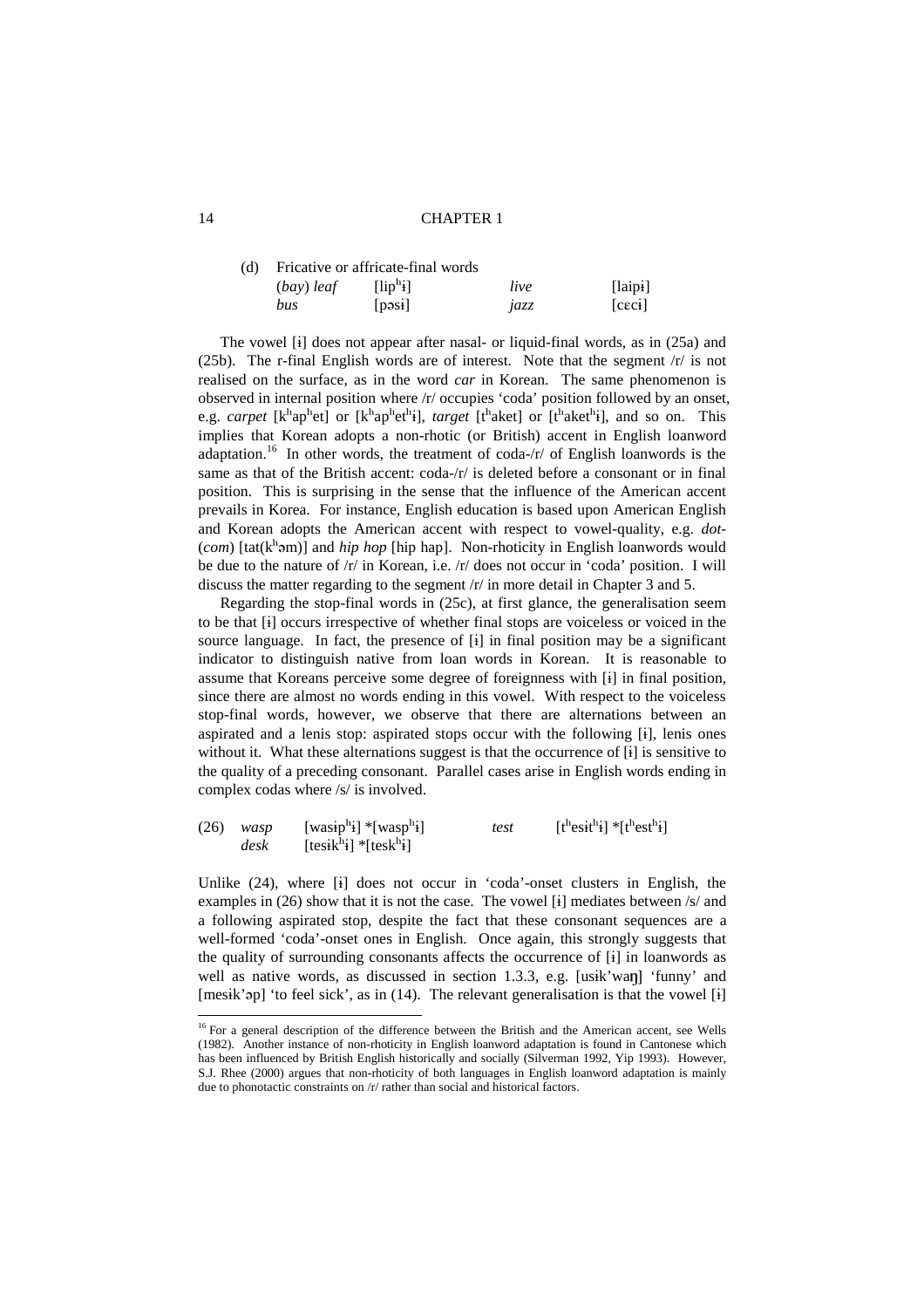must occur after the fricative /s/ followed by aspirated or tensed obstruents in both native and loan words.

 Consider (25d) where the English examples end in fricatives or affricates. Like the stop-final words in (25c), final voiceless and voiced labial fricatives in English are realised as  $[p^h i]$  and  $[p^i]$  respectively. Regarding coronal fricative-final words, we observe that  $[i]$  occurs finally after a fricative and an affricate, as in [pssi] and [ceci]. Recall from (21) that  $|z|$  in English is realised as a lenis affricate [c] in Korean. Thus, the example *jazz* provides another context in which [i] occurs after an affricate.

Thus far, we have seen that [i] occurs between consonant clusters, and, in final position in English loanword adaptation. However, we note that there are other cases where the vowel  $[i]$  occurs in final position instead of  $[i]$ , as shown in (27).

| $(27)$ sash | [ssii]                               | beige   | [peici]                 |
|-------------|--------------------------------------|---------|-------------------------|
| coach       | $[k^{\text{h}}$ ouc $^{\text{h}}$ i] | college | $[k^{\text{h}}$ allici] |

All these examples end in a palatal fricative or a palatal affricate in the source language. These consonants are converted into [si] for  $\sqrt{y}$  as in *sash*, [ci] for  $\sqrt{z}$  and  $\frac{d}{dx}$  as in *beige* and *college*, respectively, and  $[c^h$ i] for  $\frac{f}{f}$  as in *coach*. It is plausible to assume that the realisation of [i] in this position is influenced by the preceding palatal consonant. In particular, the distinction between  $\sqrt{z}$  and  $\sqrt{dz}$  in English is merged into [ci] in Korean. Recall that the segment [c] is also used to represent English  $\zeta z$ , as in (25d). In this case, the vowel [i] rather than [i] occurs in final position. Hence, the segmental distinction between  $\frac{z}{q}$  and  $\frac{dz}{dq}$ , and  $\frac{z}{n}$  in English is made on the basis of which vowel occurs in final position.

Until now, I have considered English loanwords ending in a single consonant. We observe that the occurrence of  $[i]$  depends on the quality of preceding consonants, i.e. if they are a nasal or [l], then it does not occur; if they are fricatives or affricates, it does occur, while the vowel [i] occurs after English palatal consonants. Comparing (25) with (24), an important difference is noted in that the occurrence of  $[i]$  is obligatory when it follows complex coda sequences in  $(24)$ , but its occurrence depends on the quality of preceding consonants in (25). Thus, in loanwords, we do not have forms such as  $\{p\text{olp}^h\}$ ,  $\{p\text{olk}^h\}$ ,  $\{p\text{olk}^h\}$ , among others.

To sum up, the contexts in which  $[i]$  occurs among loanwords are as follows.

(28) (a) Words ending in a single consonant

 $(i)$  The vowel  $[i]$  does not occur after nasals and liquids.

(ii) The vowel [i] occurs after palatal affricates and fricatives.

(iii) The vowel  $[i]$  occurs after non-palatal fricatives.

(iv) The vowel  $[i]$  occurs after stops; but it alternates with zero after words ending in voiceless stops; if zero alternants occur, the preceding stops must be lenis.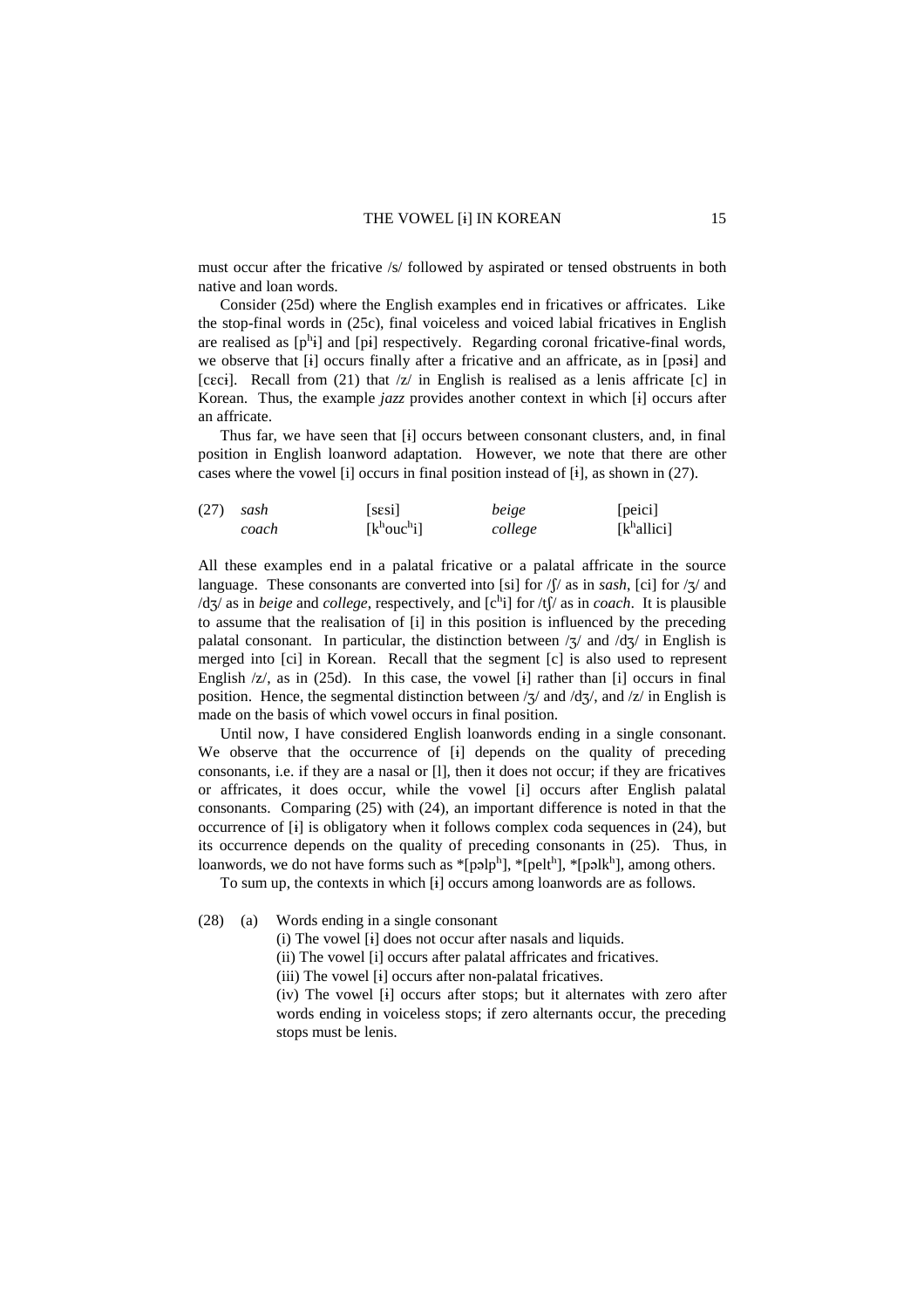- (b) Words ending in complex clusters  $(i)$  The vowel  $[i]$  occurs finally when complex clusters precede it.  $(ii)$  The vowel  $[i]$  does not occur between these two consonants if the first member is a sonorant (e.g. nasal or liquid); it does occur between the two if the first member is a fricative
- (c) Words containing branching onsets The vowel [i] breaks up onset clusters.
- (d) Words containing two contiguous aspirated segments The vowel  $[i]$  intervenes between these two segments.

## 1.6 An alternative view of the vowel  $[i]$  in Korean

Up to now, I have investigated the occurrence of [i] in native Korean and loanwords. I have tried to show that the distribution of the vowel  $[i]$  is not arbitrary in native Korean, i.e. it is highly regular in mono-morphemic as well as in suffixation contexts. The quality of neighbouring consonant(s) affects the presence or absence of  $[i]$ . Similarly, the occurrence of  $[i]$  in loanwords is also systematically constrained, i.e. its distribution depends on the quality of adjacent consonants. This section reviews an  $\frac{1}{2}$ -insertion approach to loanwords. Then, I put forward an alternative view on the vowel  $[i]$  by rejecting the previous approaches to it.

As I pointed out in section 1.2, both  $\mathbf{i}$ -deletion and  $\mathbf{i}$ -insertion analyses face empirical problems. The deletion analysis is not able to handle the asymmetrical distribution of NN sequences in mono-morphemic and in suffixation contexts. The result of  $\mathbf{i}$ -insertion is to treat productive suffixation in the interrogative and the indicative as exceptional. With respect to loanwords, the main motivation of  $\mathbf{i}$ epenthesis is to conform to Korean syllable structure which bars branching onsets and final complex codas. For instance, S.-C. Ahn (1998: 211-212), proposes the following four rules to account for  $i$ -epenthesis.

(29) Vowel epentheses in loanwords

j

(a) Epenthesis in onset  $N^{17}$  | Ø >@ [C \_\_\_ C]<sup>σ</sup> (N: an empty slot for a vowel;  $\sigma$ : syllable; C: consonant) | [ ]

 $17$  The N with an empty slot refers to an unspecified nucleus that will get phonetic content. According to Ahn's proposal, the phonetic content is provided by redundancy rules of vowel specification. I do not discuss this matter in this chapter; see Chapter 5 for a detailed discussion on this issue.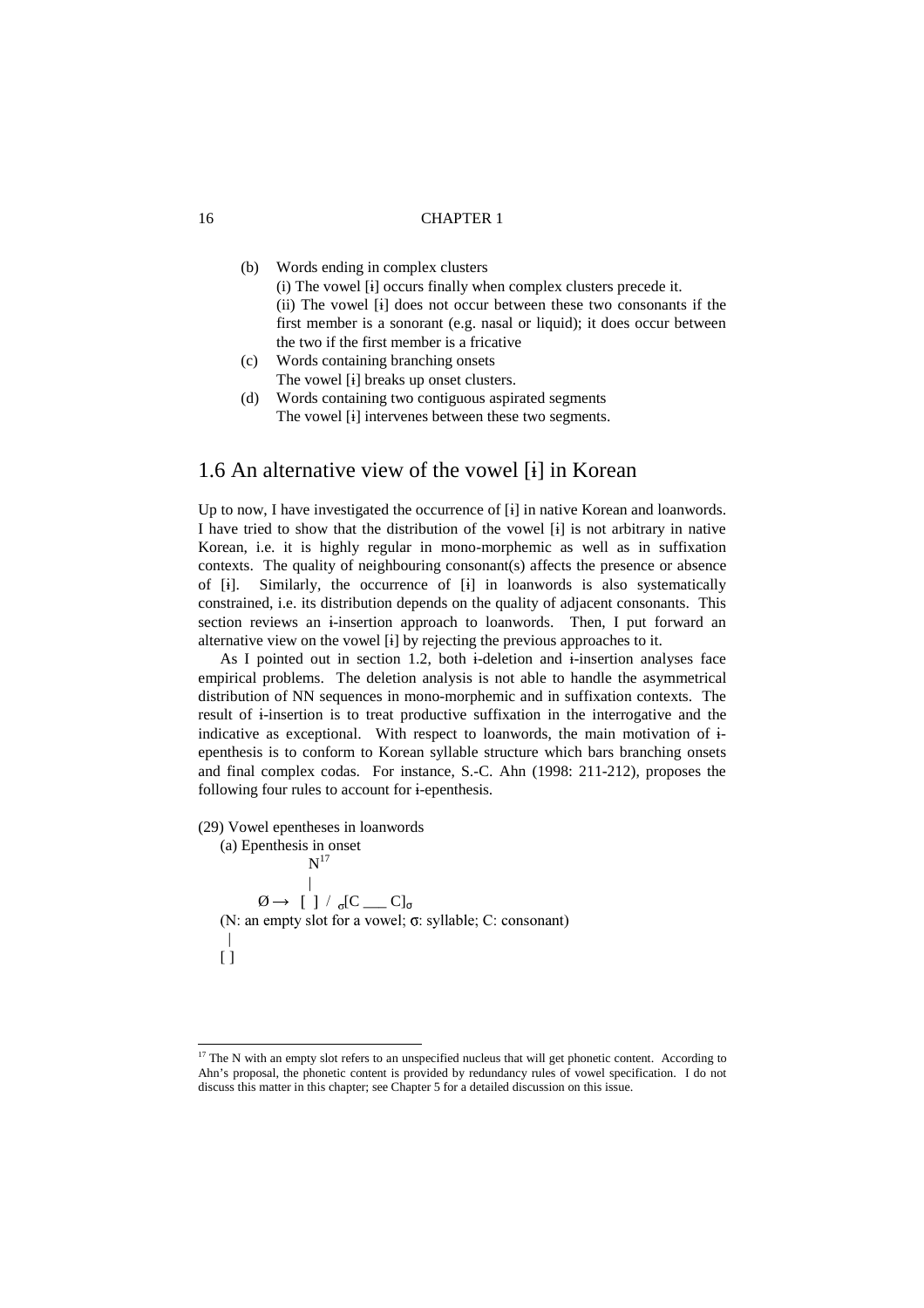(b) Epenthesis in coda (I)

$$
\emptyset \rightarrow \begin{bmatrix} 1 \\ 1 \end{bmatrix} / \begin{bmatrix} \begin{bmatrix} +\text{cont} \\ +\text{plosive} \\ +\text{voice} \end{bmatrix} \end{bmatrix} - \begin{bmatrix} 1 \\ 0 \\ -\text{const} \end{bmatrix}
$$
  
(c) **Epenthesis in **code** (II)  
N  

$$
\emptyset \rightarrow \begin{bmatrix} 1 \\ 1 \end{bmatrix} / C C \begin{bmatrix} 1 \\ -\text{color} \end{bmatrix} \circ
$$
  
[-son]**

(d) Epenthesis in coda (III): default case  $\emptyset \rightarrow i / C_{\text{max}} C]_{\sigma}$ 

Putting aside rule (29b) for the time being, let us consider the empirical effects of these three rules. Rule  $(29a)$  is designed to break up a consonant cluster by  $\mathbf{i}$ insertion since Korean allows only a single consonant in onsets. The rules in (29c) and (29d) treat complex coda sequences in final position. The former deals with lC and NC (N: nasal, C: obstruent) clusters such as *lp*, *lt*, *mp*, *nt* etc. The latter concerns sC clusters such as *sp*, *st* and *sk*. Interestingly, the insertion sites of these three rules are exactly the same as those for the vowel  $[i]$  in native mono-morphemic words as discussed in 1.3. Some relevant native examples are repeated in comparison with loanword ones. (The sequences under comparison are underlined.)

| (30) | $(a)$ Rule $(29a)$                   |            |                                           |                    |
|------|--------------------------------------|------------|-------------------------------------------|--------------------|
|      | loanword                             |            | Korean                                    |                    |
|      | [pipiraphon]                         | vibraphone | [sinapiro]                                | 'gradually'        |
|      | [ətiresin]                           | addressing | [kotirim]                                 | 'icicle'           |
|      | [piakira]                            | viagra     | [cijkirop]                                | 'creepy'           |
|      | $(b)$ Rule $(29c)$                   |            |                                           |                    |
|      | [silk <sup>h</sup> i]                | silk       | $[t\partial k^h]$ itək                    | 'click             |
|      | $[perk^h]$                           | bank       | $[s\mathsf{onk}^{\mathrm{h}}\mathsf{im}]$ | 'with big strides' |
|      | $(c)$ Rule $(29d)$                   |            |                                           |                    |
|      | [t <sup>h</sup> esit <sup>h</sup> i] | test       | [usik'wan]                                | 'funny'            |
|      | [tesi $k^h$ i]                       | desk       | [ $mesik'op$ ]                            | 'to feel sick'     |

(30) indicates that the contexts in which  $[i]$  occurs in the formulations of  $i$ -insertion rules of  $(29)$  are exactly the same as the distribution of  $[i]$  in native words. This illustrates that a rule-based approach to loanwords runs into the *duplication problem* (Kenstowicz & Kisseberth 1977: 136), i.e. rules are added to the grammar which duplicates the morpheme structure constraints.

Finally consider rule (29b). This rule is designed to account for the occurrence of  $[i]$  in final position, when loanwords in the source language end in a voiced stop,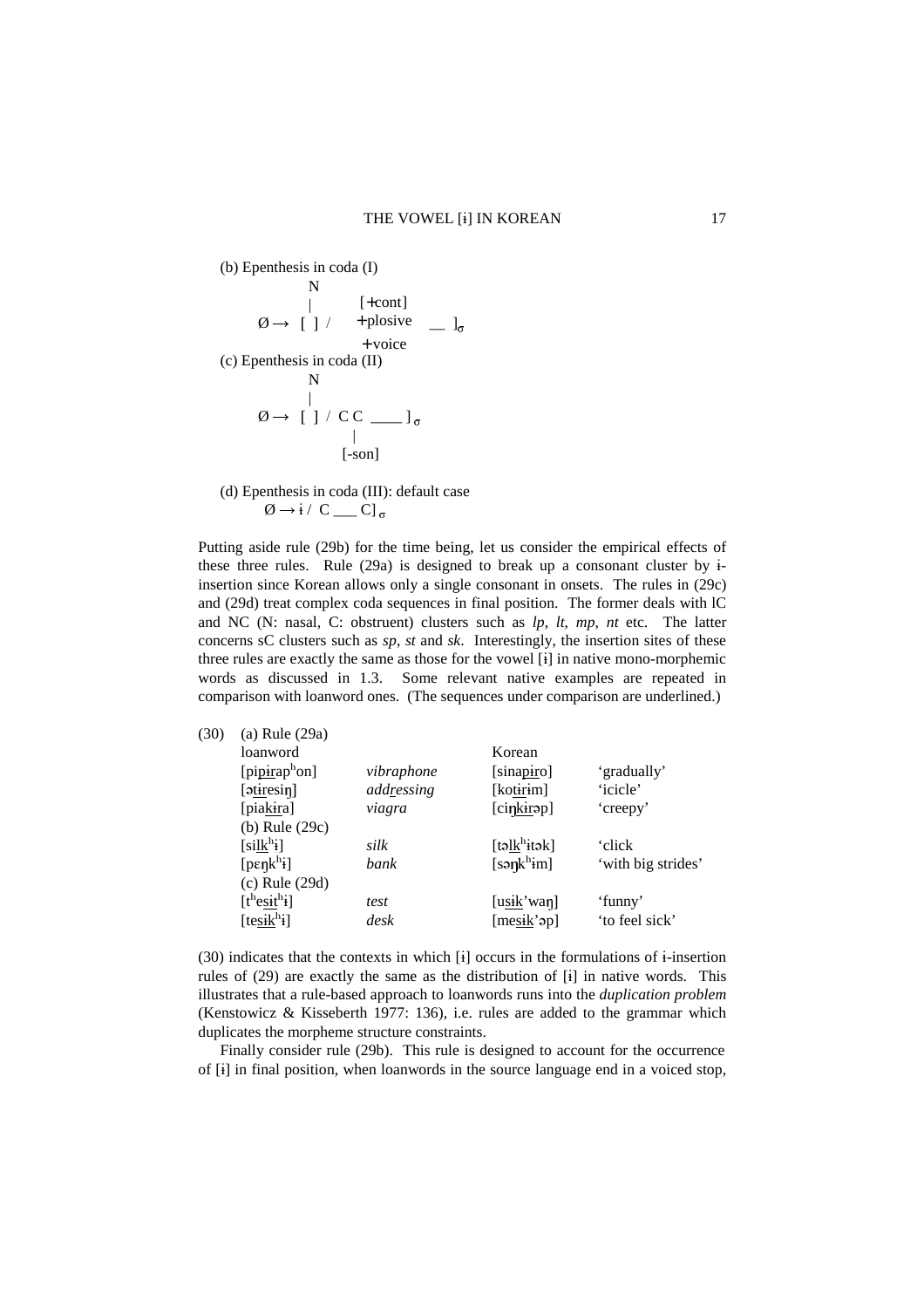as in *cube* [ $k^h$ ] *tupi*], *bed* [peti] and *tag* [ $t^h$ ε $k$ i].<sup>18</sup> In fact, these examples constitute a set of words which is totally unique to loanwords, precisely because almost no native words end in the vowel  $[i]$ . This rule, however, does not take into account alternations between aspirated and lenis stops, as illustrated in (25c), e.g. *soup* [sup] or  $[sup^{h}i]$ , *cut*  $[k^{h}ot]$  or  $[kot^{h}i]$  and *cake*  $[k^{h}eik]$  or  $[k^{h}eik^{h}i]$ . What these examples show is that there is an intrinsic relation between the laryngeal nature of the stops and the occurrence of  $[i]$ : the presence of aspirated stops requires a following  $[i]$ , but the presence of lenis stops does not. Within Ahn's rule-based formulation, several additional rules are required in order to capture such alternations between aspirated and lenis stops and between  $[i]$  and zero. For instance, since English voiceless stops are converted into aspirated stops in Korean, a process in which aspirated stops become lenis in final position is needed, e.g. [sup], or another process, in which the vowel [i] is inserted when it follows aspirated stops, is required, e.g. [sup<sup>h</sup>i]. Such rules, however, do not seem to establish a non-arbitrary relation between the phonological processes in question and the contexts in which they take place. Concretely, these rules do not reveal the reason why lenis stops without  $[i]$  occur in final position, and why aspirated stops require a following  $[i]$  when they occur in final position.

Thus far, I have examined the i-insertion approach to loanwords. Apart from final [i] in loanwords, the vowel [i] in internal position shows that there is no phonotactic difference between native and loanwords. This implies that we can treat the internal  $[i]$  in loanwords in the same grammar as native words. The previous  $\mathbf{i}$ deletion and the  $\mathbf{i}$ -insertion analysis, however, appear not to capture the same distribution of  $[i]$  in a unified way, precisely because these approaches assume that the native morpheme-internal [i] is lexically specified.

 However, there is an alternative way to achieve a unified treatment of the vowel [Û]. This is to recognise an *empty nucleus* in the lexical representation with the assumption that the phonetic interpretation of an empty nucleus is the vowel  $[i]$ when certain conditions are satisfied, and that it is not audible otherwise. For instance, consider the words  $[pipirap<sup>h</sup>on]$  'vibraphone' and  $[sinapiro]$  'gradually'. Under this approach, the lexical representations are as follows.

 $(31)$  (a) [pipiraphon] *vibraphone*<sup>19</sup>

| $\mathcal{L} = \mathcal{L} \cdot \mathcal{L} = \mathcal{L} \cdot \mathcal{L} = \mathcal{L} \cdot \mathcal{L} = \mathcal{L} \cdot \mathcal{L} = \mathcal{L} \cdot \mathcal{L} = \mathcal{L} \cdot \mathcal{L} = \mathcal{L} \cdot \mathcal{L} = \mathcal{L} \cdot \mathcal{L} = \mathcal{L} \cdot \mathcal{L} = \mathcal{L} \cdot \mathcal{L} = \mathcal{L} \cdot \mathcal{L} = \mathcal{L} \cdot \mathcal{L} = \mathcal{L} \cdot \mathcal{L} = \mathcal{L} \cdot \mathcal{L} = \mathcal$ |  |  |                                 |  |                                                                                                                                                                       |  |
|------------------------------------------------------------------------------------------------------------------------------------------------------------------------------------------------------------------------------------------------------------------------------------------------------------------------------------------------------------------------------------------------------------------------------------------------------------------------------------------|--|--|---------------------------------|--|-----------------------------------------------------------------------------------------------------------------------------------------------------------------------|--|
|                                                                                                                                                                                                                                                                                                                                                                                                                                                                                          |  |  | N1 0 N2 0 N3 0 N4               |  |                                                                                                                                                                       |  |
|                                                                                                                                                                                                                                                                                                                                                                                                                                                                                          |  |  | .                               |  |                                                                                                                                                                       |  |
|                                                                                                                                                                                                                                                                                                                                                                                                                                                                                          |  |  | $X$ $X$ $X$ $X$ $X$ $X$ $X$ $X$ |  |                                                                                                                                                                       |  |
|                                                                                                                                                                                                                                                                                                                                                                                                                                                                                          |  |  |                                 |  |                                                                                                                                                                       |  |
|                                                                                                                                                                                                                                                                                                                                                                                                                                                                                          |  |  | $p$ i $p$ r a $p^h$ o n         |  |                                                                                                                                                                       |  |
|                                                                                                                                                                                                                                                                                                                                                                                                                                                                                          |  |  |                                 |  |                                                                                                                                                                       |  |
|                                                                                                                                                                                                                                                                                                                                                                                                                                                                                          |  |  |                                 |  | <sup>18</sup> According to Ahn's transcription, the phonetic forms are <i>cube</i> [k <sup>h</sup> jubi], <i>bed</i> [pedi] and <i>tag</i> [t <sup>h</sup> ɛgi] where |  |

intervocalic voicing takes place. As we will see in Chapter 3, I argue that intervocalic voicing is not present in the phonology of Korean. Thus, throughout the thesis, all intervocalic obstruents are represented by lenis ones. In addition, close inspection of rule (29b) reveals that this rule comprises two <sup>18</sup> According to Ahn's transcription, the phonetic forms are *cube* [k<sup>h</sup>jubi], *bed* [pedi] and *tag* [t<sup>h</sup>egi] where intervocalic voicing takes place. As we will see in Chapter 3, I argue that intervocalic voicing is n

strings will be discussed in Chapter 2 and onwards.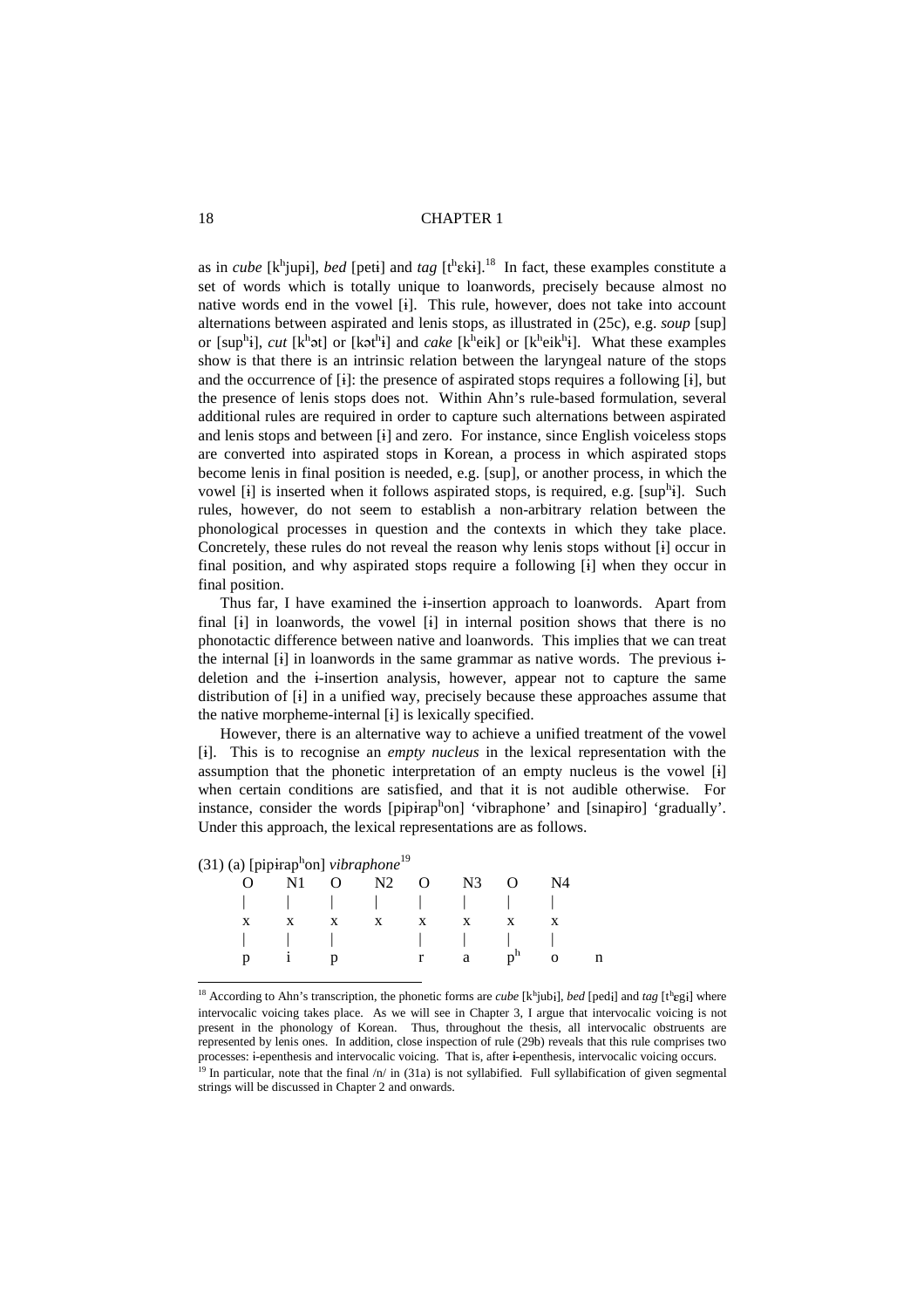#### (b)  $[sinapiro]'$  'gradually'

|  |  | 0 N1 0 N2 0 N3 0 N4             |  |  |
|--|--|---------------------------------|--|--|
|  |  | .                               |  |  |
|  |  | $X$ $X$ $X$ $X$ $X$ $X$ $X$ $X$ |  |  |
|  |  |                                 |  |  |
|  |  | s in a p r o                    |  |  |

(31) gives partial lexical representations in which N2 and N3, in (31a) and (31b), respectively, are empty. The task is, then, to develop an algorithm of how to interpret these empty nuclei. If an adequate algorithm is available, the obvious advantage of this approach is that the grammar becomes simpler, because no  $\mathbf{i}$ insertion and  $\mathbf{i}$ -deletion rules of the type in (29) are necessary in Korean phonology.

Regarding the algorithm for the interpretation of empty nuclei, I adopt Government Phonology (GP), which provides a principles-and-parameters-based account, i.e. the Empty Category Principle. In the remaining chapters, I will investigate how this principle together with language-specific conditions determines the phonetic interpretation of empty nuclei in Korean.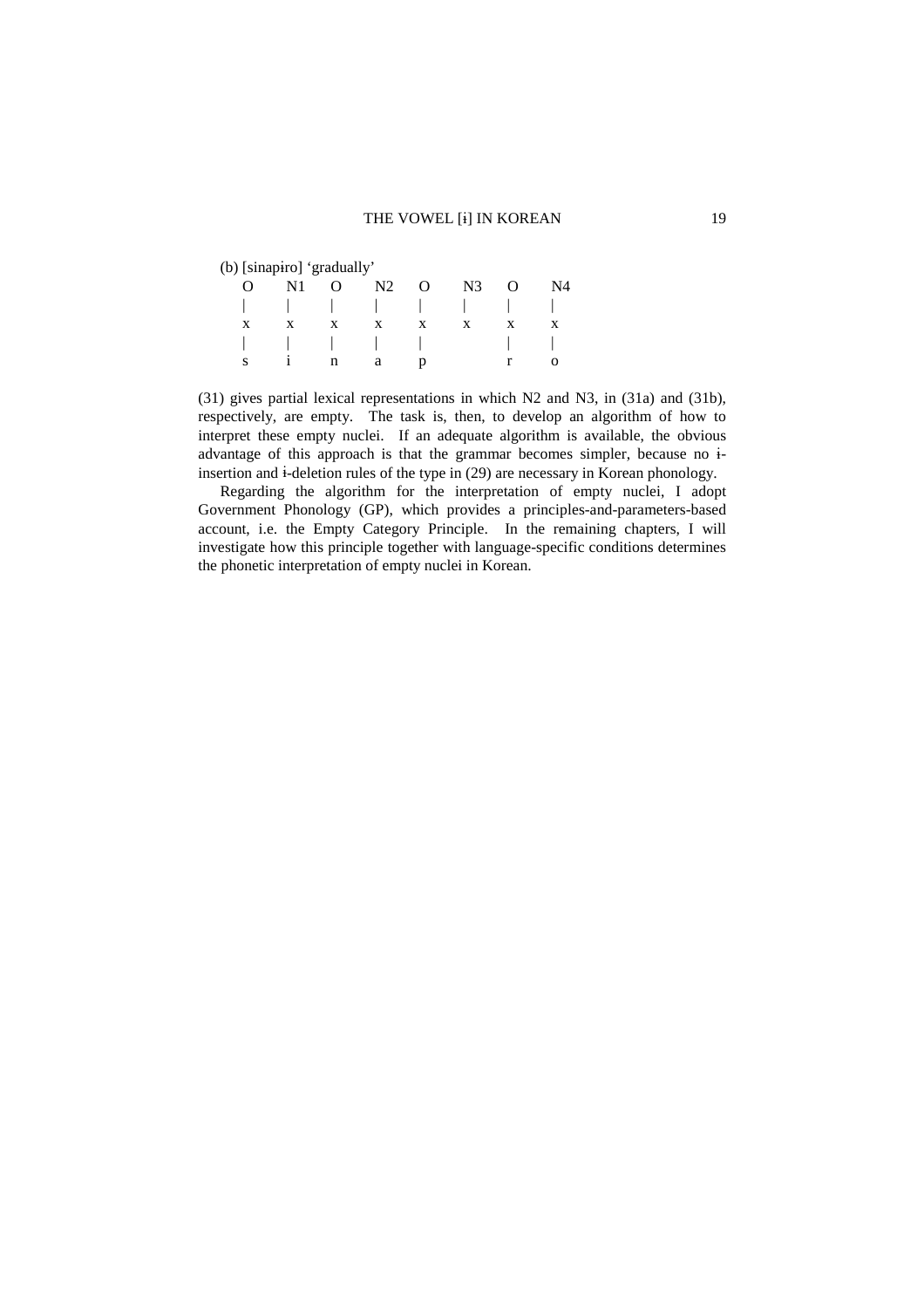# Chapter 2 The syllable structure of Korean

In this chapter, I present a government-based analysis of the syllable structure of Korean. Most phonologists agree that Korean allows branching rhymes and nuclei (Kim & Shibatani 1976, B.-G. Lee 1982, S.-C. Ahn 1985, J.-M. Kim 1986 and H.-S. Sohn 1986, among others). However, there is disagreement with regard to onsets. Lee argues that Korean has branching onsets, while Kim and Sohn claim that it does not. I will propose a very different view of Korean syllables structure, arguing that Korean has no branching constituents of any type on the basis of Y. Heo (1995) and Rhee & Heo (1998), i.e. no branching onsets, no branching nuclei and no branching rhymes. In other words, Korean can be informally classified as a CV language, as opposed to a CVC language as most Korean phonologists have assumed.

 This chapter is organised as follows. In the first two sections, I show how syllabification and segmental structure are treated in Government Phonology (GP). In the remaining sections, I present a government-based analysis of the syllable structure of Korean. In 2.1, I present basic notions of GP which are relevant to syllabification. In 2.2, I briefly introduce element theory, which specifies subsegmental structures in GP, and present the representations of Korean vowels and consonants. In 2.3, I consider the syllabification of consonant  $+$  glide  $+$  vowel (henceforth CGV) sequences in order to determine whether or not Korean has branching onsets. In 2.4, I argue that the vowel-length distinction is not present lexically in Korean and present supporting evidence for my argument. In 2.5, I examine morpheme-internal consonant sequences in order to determine whether or not they constitute coda-onset sequences. In 2.6, I conclude that Korean has no branching constituents.

# 2.1. Basic notions for syllabification in  $GP<sup>1</sup>$

# 2.1.1 Phonological government

The core notion in GP is *government*. One of the key roles of government is to determine a non-ambiguous syllabification for a given phonological string consisting of a sequence of skeletal points with which segments are associated. Syllabification is based on governing relations, established at the level of lexical

 1 The framework was developed by Kaye, Lowenstamm & Vergnaud (henceforth KLV) (1985, 1990). For further developments in GP, see Kaye (1990, 1992, 1995), Charette (1988, 1991, 1992), Charette & Göksel (1994), Harris (1990, 1992, 1994), Brockhaus (1995a,b), Harris & Lindsey (1995), Lindsey & Harris (1990), Cyran (1998) and Ploch (1999), among others.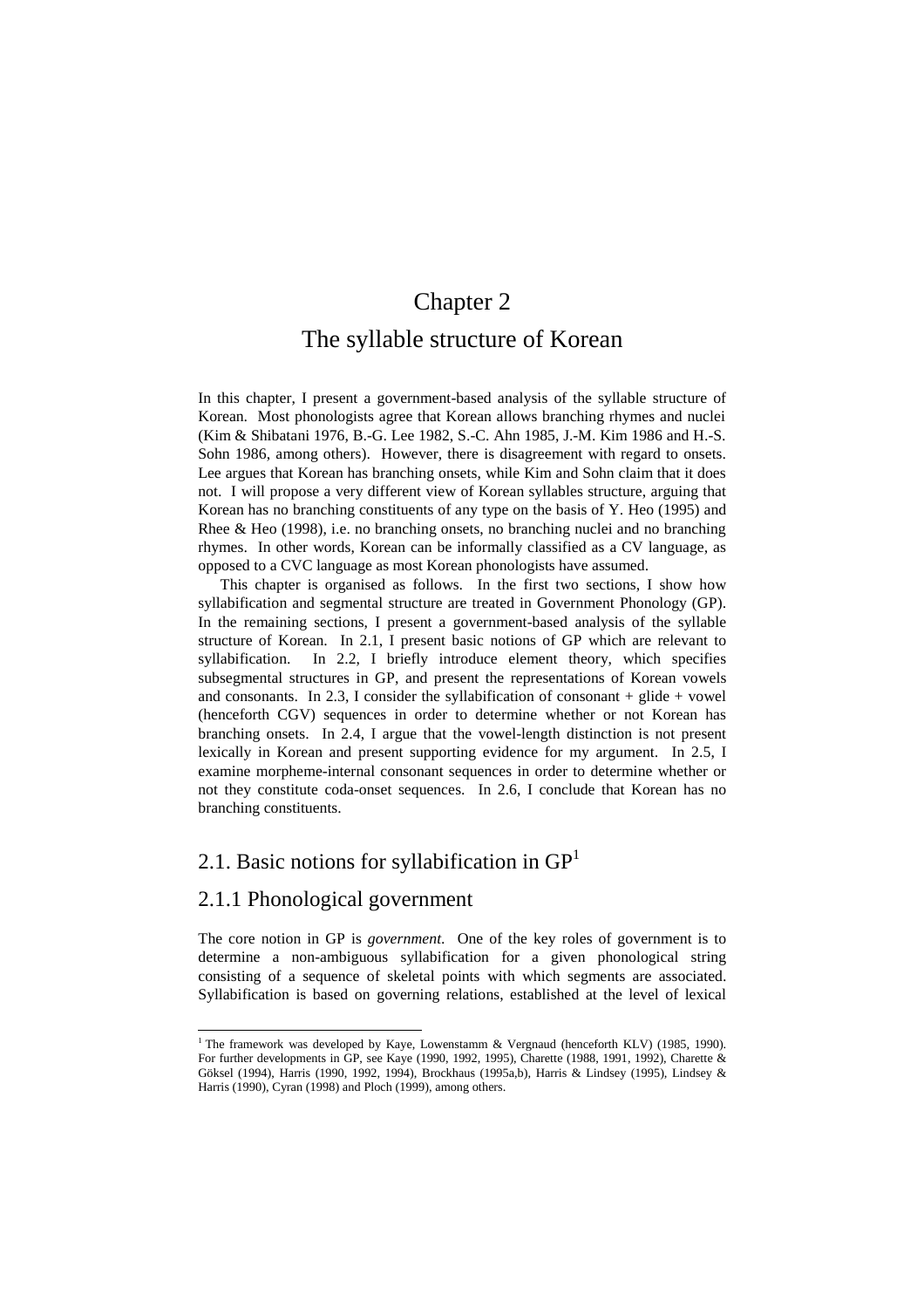representation.<sup>2</sup> Needless to say, we cannot adequately account for phonological phenomena in without considering syllabification; it is therefore clear that government plays a major role in phonological processes.

 Both *constituent* and *inter-constituent government* are defined as binary, asymmetric relations holding between two skeletal points. In order for a governing relation to be established between two skeletal points, the following conditions must be satisfied:

(1) The Strict<sup>3</sup> Adjacency Condition:

Two positions in a governing relation must be strictly adjacent.

(2) The Strict Directionality Condition:

In a given governing domain at the skeletal level, the direction of government is universally invariable.

(i) Constituent government: head-initial

(ii) Inter-constituent government: head-final

 Given the Strict Adjacency Condition and the Strict Directionality Condition, it follows that each constituent is maximally binary.<sup>4</sup> N-ary ( $n > 2$ ) constituent are ruled out in GP. Consider a ternary constituent like the following:



If  $\alpha$  is taken to be the head (governor) of the constituent A, then a governing relation can be established between  $\alpha$  and  $\beta$ , because the complement (governee)  $\beta$ is adjacent to its governor α. A governing relation cannot hold between  $α$  and  $γ$ , however, because the governor  $\alpha$  is not immediately adjacent to its governee  $\gamma$ , violating the Strict Adjacency Condition. The same applies in the case that γ is the head of the constituent A. Finally, let us consider the case in which β is the head of A. Notice that  $\beta$  can govern  $\alpha$  and  $\gamma$  without violating the Strict Adjacency Condition, since  $\alpha$  and γ are both adjacent to β. However, if a governing relation is to hold between β and  $\alpha$ , and between β and γ, government must apply in two

<sup>&</sup>lt;sup>2</sup> The level of lexical representation is defined as "the level at which the stem is attached to accompanying affixes, if any" (KLV 1990: endnote 34). Informally, in GP literature, the lexical representation is referred to as an input to phonological processes after syllabification is done through government and licensing.

<sup>&</sup>lt;sup>3</sup> The term *strict* means that the governor must be adjacent to the governee at the P0 projection, i.e. the projection containing every skeletal point.<br><sup>4</sup> This is characterized by the *Binarity These* 

This is characterised by the *Binarity Theorem* in KLV (1990: 199). Exceptions to the Binarity Theorem would be so-called super-heavy syllables. However, V:C sequences in final position can be syllabified as branching nucleus (or two contiguous nuclei)-onset-empty nucleus (cf. the Coda Licensing Principle, see (8) below). Genuine exceptions are found in English: words like *bind*, *child*, *paste* etc. For a treatment of these exceptions, see Harris (1994).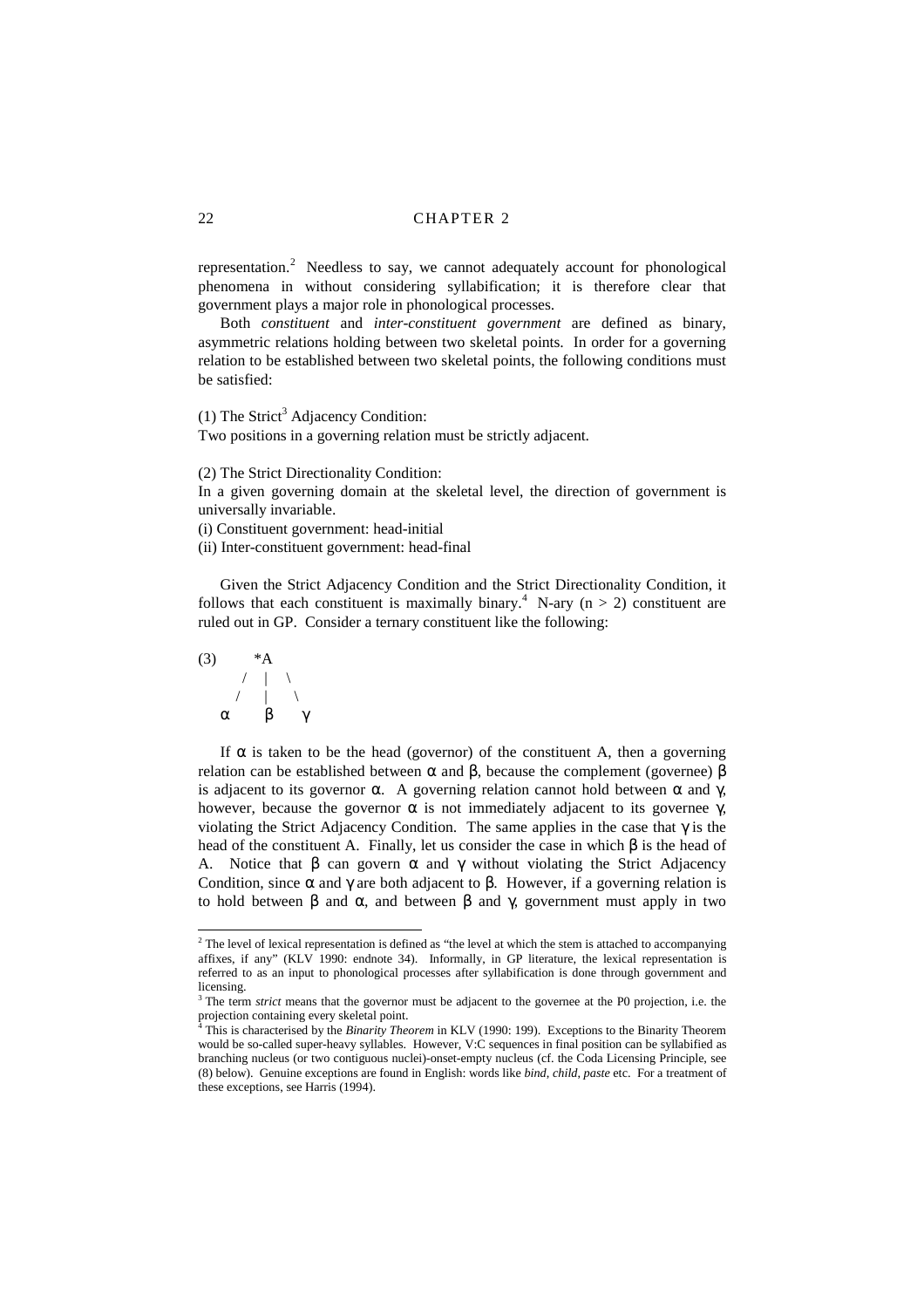directions simultaneously: right-to-left and left-to-right, in violation of the Strict Directionality Condition. Thus, the conditions of Strict Adjacency and Strict Directionality ensure that constituents are maximally binary.

GP recognises three syllabic constituents: O (onset), N (nucleus) and R (rhyme).<sup>5</sup> Constituents and segments are linked to one another via skeletal points, as illustrated in (4).

| (4) |   | $R^6$ | (constituent level) |                     |
|-----|---|-------|---------------------|---------------------|
|     |   |       |                     |                     |
|     |   |       |                     |                     |
|     |   |       |                     |                     |
|     | X | X     | (skeletal level)    |                     |
|     |   |       |                     |                     |
|     |   | σ     | (segmental level)   | $(\sigma: segment)$ |

 Given the Strict Adjacency and the Strict Directionality requirements, only the following structures are predicted to be available.

| (5) | (a) | $\mathbf{O}$ | (b) | $\mathbf O$           | (c) | O                                         |
|-----|-----|--------------|-----|-----------------------|-----|-------------------------------------------|
|     |     |              |     |                       |     |                                           |
|     |     |              |     | X                     |     | $\underline{x} \rightarrow \underline{x}$ |
|     | (d) | R            | (e) | R                     | (f) | R                                         |
|     |     |              |     |                       |     |                                           |
|     |     | N            |     | N                     |     | N                                         |
|     |     |              |     |                       |     |                                           |
|     |     | X            |     | $\underline{x} \to x$ |     | $\underline{x} \rightarrow x$             |

j

( The head of each constituent is underlined, and the arrows indicate the direction of government.)

Let us consider in more detail the three branching constituents: (5c), (5e) and (5f) showing a branching onset, a branching nucleus and a branching rhyme respectively. Within each of these constituents, a governing relation is established between the skeletal points, i.e. one skeletal point governs the other. This type of government is called *constituent government*: its government direction is universally head-initial.

<sup>&</sup>lt;sup>5</sup> Notice that there are no constituents 'coda' and 'syllable'. See KLV (1990) and Brockhaus (1999) for discussions regarding the lack of evidence for these constituents. A syllable, as we will see in (5) below, can be interpreted as a sequence of onset-rhyme (OR). Similar proposals are put forward in *Strict CV Phonology* and *Head-Driven Phonology*; see Lowenstamm (1996) and Rowicka (1999) for Strict CV Phonology, and see Hulst van der & Ritter (1998, 1999b) for Head-Driven Phonology. Despite the absence of the constituent 'syllable' in GP, however, terms such as *syllabic structure*, *syllabification* and so on will be used throughout the thesis for ease of reference.

<sup>&</sup>lt;sup>6</sup> KLV (1990) stipulates that the left branch of every rhyme is the nuclear constituent. In other words, the rhyme is a projection of the nucleus.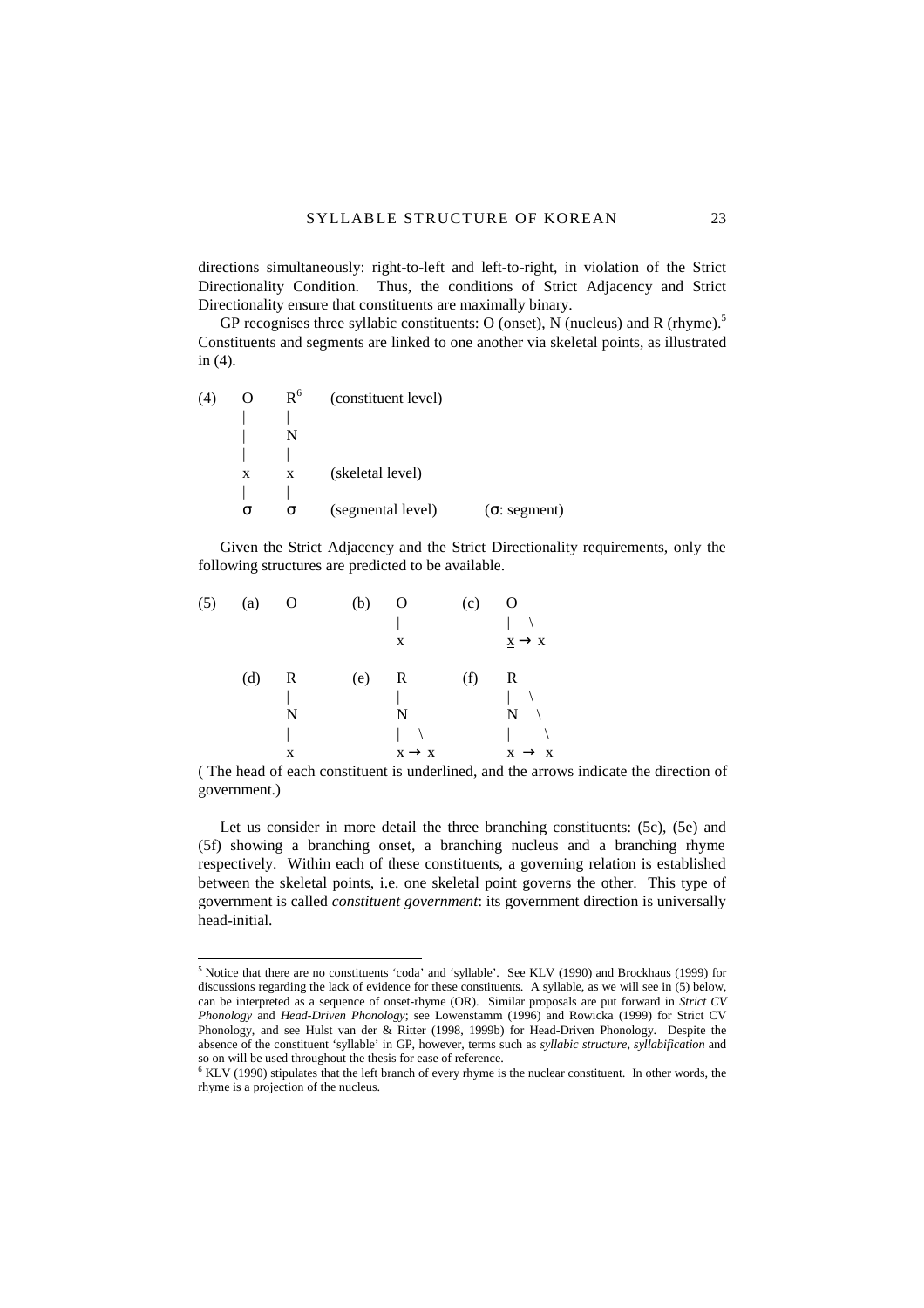The second type of governing relation is established between two skeletal points dominated by different constituents. This is known as *inter-constituent government*. Like constituent government, inter-constituent government is subject to the Strict Adjacency and the Strict Directionality Conditions. However, the direction of government is head-final. Inter-constituent governing domains are illustrated in (6).

(6) (a) Government between contiguous nuclei



(b) Government between an onset and the preceding rhymal complement



(6a) and (6b) illustrate an inter-constituent governing relation between two contiguous nuclei, and between a rhymal complement  $({\text{coda}}^7)$  and a following onset, respectively. In (6a), since the intervening onset is empty and does not dominate a skeletal point, the nuclei are adjacent at both skeletal and segmental levels.

 Governing relations are, in fact, an instance of a more general principle, the *Licensing Principle*, stated below.<sup>8</sup>

(7) The Licensing Principle

 All phonological positions save one must be licensed within a domain. The unlicensed position is the head of this domain.

The Licensing Principle regulates the projection of positions, ranging from the skeletal level through successively higher levels such as the constituent level, the nuclear projection etc. In more concrete terms, the onset constituent must be licensed by a following nucleus, or, an onset must be followed by a nucleus.<sup>9</sup> Each

 7 Since there is no constituent coda in GP, the term *rhymal complement* or *post-nuclear rhymal position* is used to refer to coda in the 'standard' syllabification framework. Throughout the thesis, I will use these two terms and 'coda' interchangeably.

<sup>&</sup>lt;sup>8</sup> For a more detailed discussion of the Licensing Principle, see Brockhaus (1995b).

<sup>&</sup>lt;sup>9</sup> This is formally stated as a separate principle by Harris (1992, 1994).

The Onset Licensing Principle

An onset head position must be licensed by a nuclear position.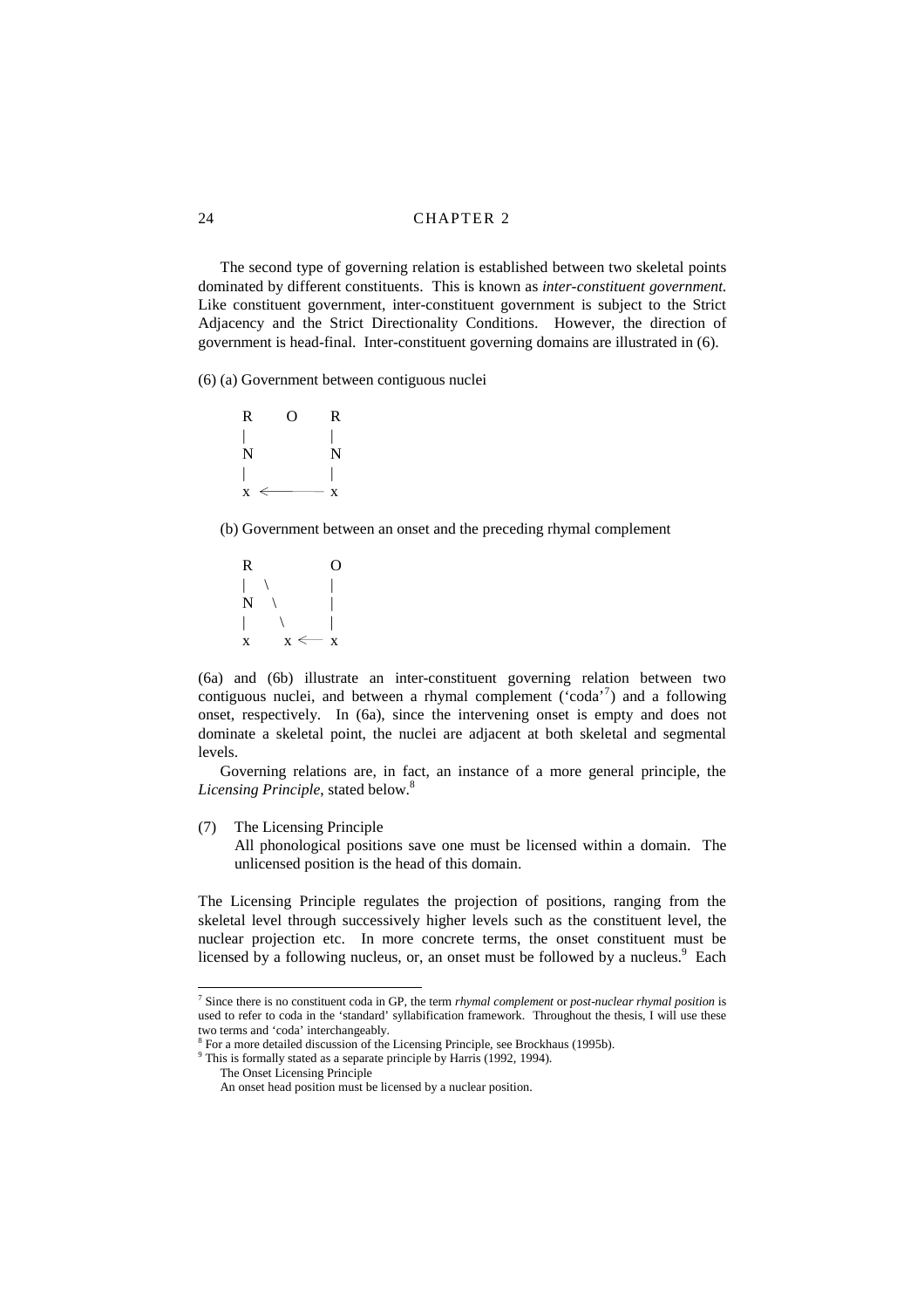nucleus apart from the head of a domain is, in turn, licensed through government by another nucleus at a higher level of projection.<sup>10</sup>

 Another important principle is the *Coda Licensing Principle*. Consider (6b), in which there is a rhymal complement position governed by a following onset. Whenever a rhyme branches, its complement requires a following onset. Kaye (1990) calls this requirement the Coda Licensing Principle.

(8) The Coda Licensing Principle

A post-nuclear rhymal position must be licensed by a following onset.

One significant effect of the Coda Licensing Principle is that a word-final consonant cannot be syllabified in a rhymal complement position. Rather, it occupies an onset position which is licensed by an empty nucleus due to the effect of the Onset Licensing Principle. The Licensing Principle and the Coda Licensing Principle effectively guarantee that all syllabic structures end in a nucleus.

## 2.1.2 Governing properties

j

For any governing domain, the governing position must possess the appropriate governing properties. These governing properties are determined by the internal structures of the segments associated with the skeletal points. In GP, a segment is assumed to consist of one or more elements. A segment can either contain a single element (*simplex segment*) or a combination of elements (*complex segment*<sup>11</sup>). The notion of *charm* is used to relate to the combinatorial possibilities of elements (KLV 1985, 1990). Recently, however, the notions of *headedness* and *headlessness* (or empty-headedness) have replaced charm in the revised theory of elements (Charette & Göksel 1994, Ploch 1999, among others). Informally speaking, positively or negatively charmed segments refer to headed segments and neutral or charmless segments to headless ones. In terms of governing roles, both headed and headless segments may be governors, while only headless segments may be governees. The distributional relationships between headed and headless segments are illustrated in (9).

| (9) | (a) | - 0                | (b) | $\overline{O}$      | $(c)$ N |                                      | $(d)$ N |                   |
|-----|-----|--------------------|-----|---------------------|---------|--------------------------------------|---------|-------------------|
|     |     |                    |     |                     |         | $\mathbb{R}$ and $\mathbb{R}$        |         | $\Box$            |
|     |     | $\mathbf{X}$       |     | $X \rightarrow X$   |         | $X \rightarrow X$                    |         | $X \rightarrow X$ |
|     |     |                    |     | $\mathbf{1}$        |         | $\mathbf{1}$                         |         | $\vert$ /         |
|     |     | $\sigma^{1/\circ}$ |     | $\sigma$ $\sigma$ ° |         | $\sigma^{1/\circ} \; \sigma^{\circ}$ |         | $\sigma^{-/0}$    |

<sup>&</sup>lt;sup>10</sup> Instances of such domains are those of stress, vowel harmony and vowel/zero alternation.

<sup>&</sup>lt;sup>11</sup> The term *complex segment* also refers to affricates or pre-nasalised segments in the literature (e.g. Clements 1985, Sagey 1986 and van de Weijer 1996, among others). In order to avoid terminological confusion, I will use the term *contour segment* to refer to these segments in the thesis.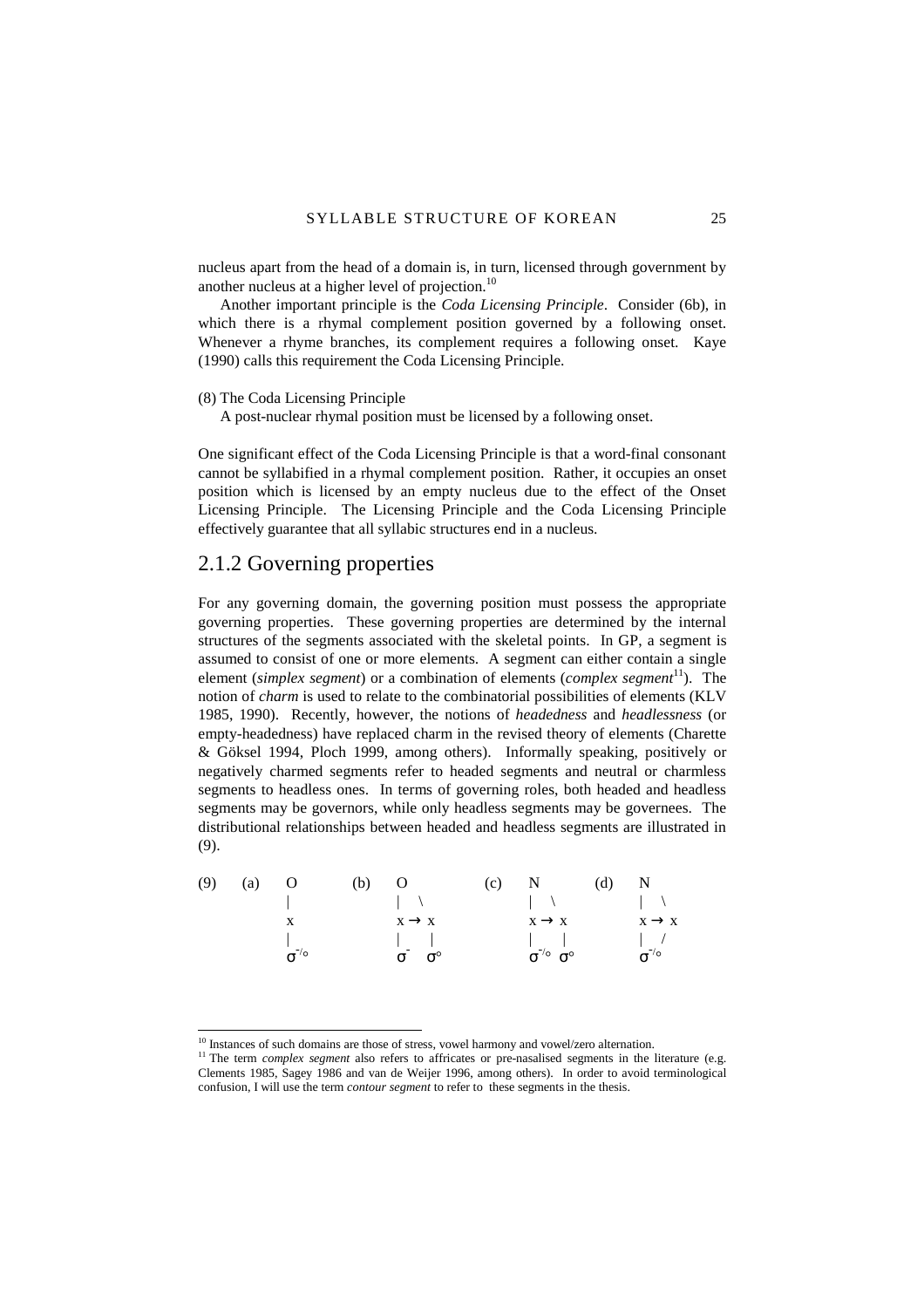```
26 CHAPTER 2
```
(e) N (f) R O  
\n
$$
\begin{array}{ccc}\n & | & | & \wedge & | \\
 \times & & N & | & \wedge \\
 & | & | & \wedge & | \\
 \sigma^{\prime_0} & & x & x \leftarrow x \\
 & & | & \wedge \\
 & & \sigma^0 & \sigma^{\prime_0} \\
 & & & (\sigma: \text{ headed segment}, \sigma^\circ: \text{heads segment})\n\end{array}
$$

 (9b) illustrates a branching onset. The governing position is linked to a headed segment, while the governed position is occupied by a headless segment. Roughly speaking, headed segments include plosives and non-sibilant fricatives while the set of headless segments comprises nasals, glides, liquids and certain types of obstruents. For instance, in terms of this rough classification, the sequences /br/, /dr/, /gr/, /pl/, /kl/ etc., found in Indo-European languages, are syllabified as branching onsets in which an obstruent and a liquid are associated with the governing and the governed positions, respectively.

 (9c) and (9d) represent branching nuclei: a heavy diphthong and a long vowel respectively. They differ from (9a) in that either a headed or a headless segment may occupy the governing position. Examples of headed vowels might be the low vowel /a/ and tense (ATR) vowels, while headless vowels might be lax (non-ATR) vowels. When a headless segment occupies a governing position, its segmental structure will be more complex than that of its governee due to the *Complexity Condition*. 12 Heavy diphthongs as in (9c) are manifested by, for instance, English /aI/, /eI/ and /aU/, in which the headed segment /a/ governs the headless segments /I/ and  $\sqrt{U}$ , and the segment /e/, which has greater complexity than the segment / $I$ /, occupies the governing position.<sup>13</sup>

 Finally, (9f) illustrates a rhymal complement position governed by a following onset. The governing position associates with a headed or a headless segment, and a headless segment occupies the governed position. In sequences such as /lp/, /lt/ and /lk/, for instance, a headed segment occurs in governing position, while in a sequence /lm/, a headless segment /m/ occupies a governing position onset position to govern  $\frac{1}{i}$  in a rhymal complement position, since the segmental structure of  $\frac{1}{m}$ is more complex than that of  $/ll$ .<sup>14</sup>

 $\overline{a}$ 

 $12$  The Complexity Condition is formalised in KLV (1990) and Harris (1990). The complexity of a given segment is calculated in terms of the number of elements it is composed of. For a detailed discussion of the Complexity Condition with respect to segments in Korean, see Chapter 3.

<sup>&</sup>lt;sup>13</sup> See section 2.2 for an account of how the segmental representations of vowels are composed of an element or elements.<br><sup>14</sup> See section 2.2 for segmental representations of consonants of Korean.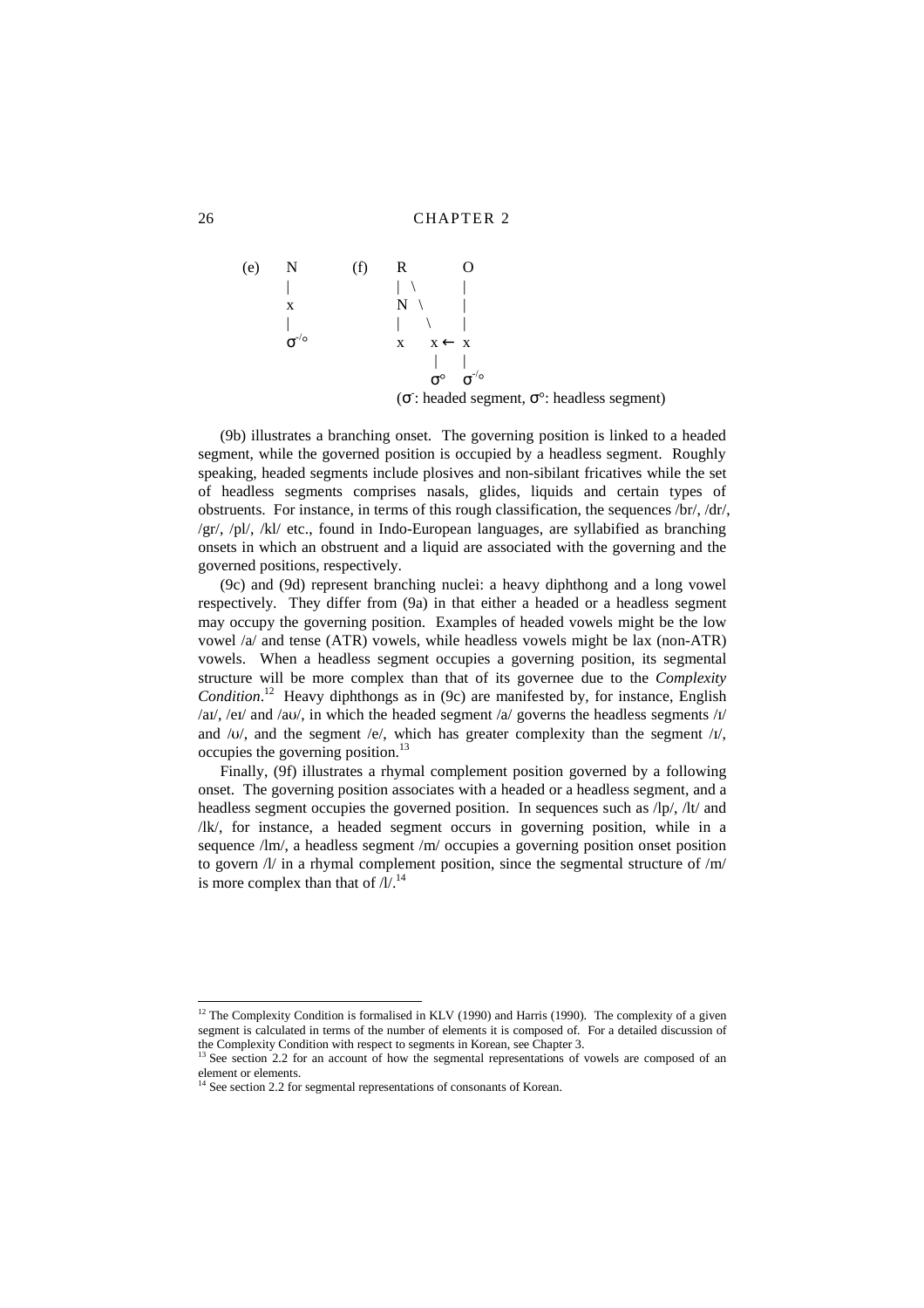#### 2.1.3 Empty constituents and the ECP

GP recognises empty onsets and empty nuclei. There are two types of empty onsets. One type has no skeletal point, and therefore no segmental point, as in (10a), and another type does have a point but still lacks content, as in (10b).

|  | $(10)$ (a) O N |   | $(b)$ O N                         |              |
|--|----------------|---|-----------------------------------|--------------|
|  |                |   | <b>Contract Contract Contract</b> |              |
|  |                | X | X                                 | $\mathbf{X}$ |
|  |                |   |                                   |              |
|  |                |   |                                   |              |

It seems reasonable to assume that the phonological behaviour of these two empty onsets is quite different. Such cases arise when an empty onset intervenes between two contiguous nuclei. If the empty onset has no skeletal point, then these two nuclei can form a governing domain (see (6a)), i.e. various types of vowel-hiatus occur such as glide formation, vowel deletion and vowel coalescence. However, if it has a skeletal point between two nuclei, vowel-hiatus could not occur, since the presence of a skeletal point of the empty nucleus blocks the establishing of a governing domain. A typical case that motivates the distinction between these two onsets is the h-aspiré phenomenon in French (Charette 1988).

 We came across the notion *empty nucleus* when discussing the Onset Licensing and the Coda Licensing Principles, which require that all phonological domains end with a nucleus. When words end in a single consonant, we have what is called a *domain-final empty nucleus*. Empty nuclei can also be found in domain-internal positions. Evidence for this comes from vowel/zero alterations in languages such as Polish (Gussmann & Kaye 1993 and Rowicka 1999, among others), Moroccan Arabic (Kaye 1987), and Korean (Y. Heo 1995).

 The interpretation of (both internal and final) empty nuclei is determined by the *Empty Category Principle* (ECP), which is understood to be a part of Universal Grammar (UG):

(11) The Empty Category Principle<sup>15</sup>

I. A licensed (empty) category receives no phonetic interpretation licensing under the following circumstances:

- (a) Domain-final (empty) categories are licensed (parameterised)
- (b) Properly governed (empty) nuclei are licensed

(c) A nucleus within an inter-onset domain

j

<sup>&</sup>lt;sup>15</sup> The ECP in  $(11)$  differs in its formulation from that of Kaye  $(1995)$ . One missing licensing condition in the ECP is *magic-licensing* which is designed to account for sC clusters in Indo-European languages (Kaye 1992). Apart from this, the difference has no bearing on matters discussed in this thesis.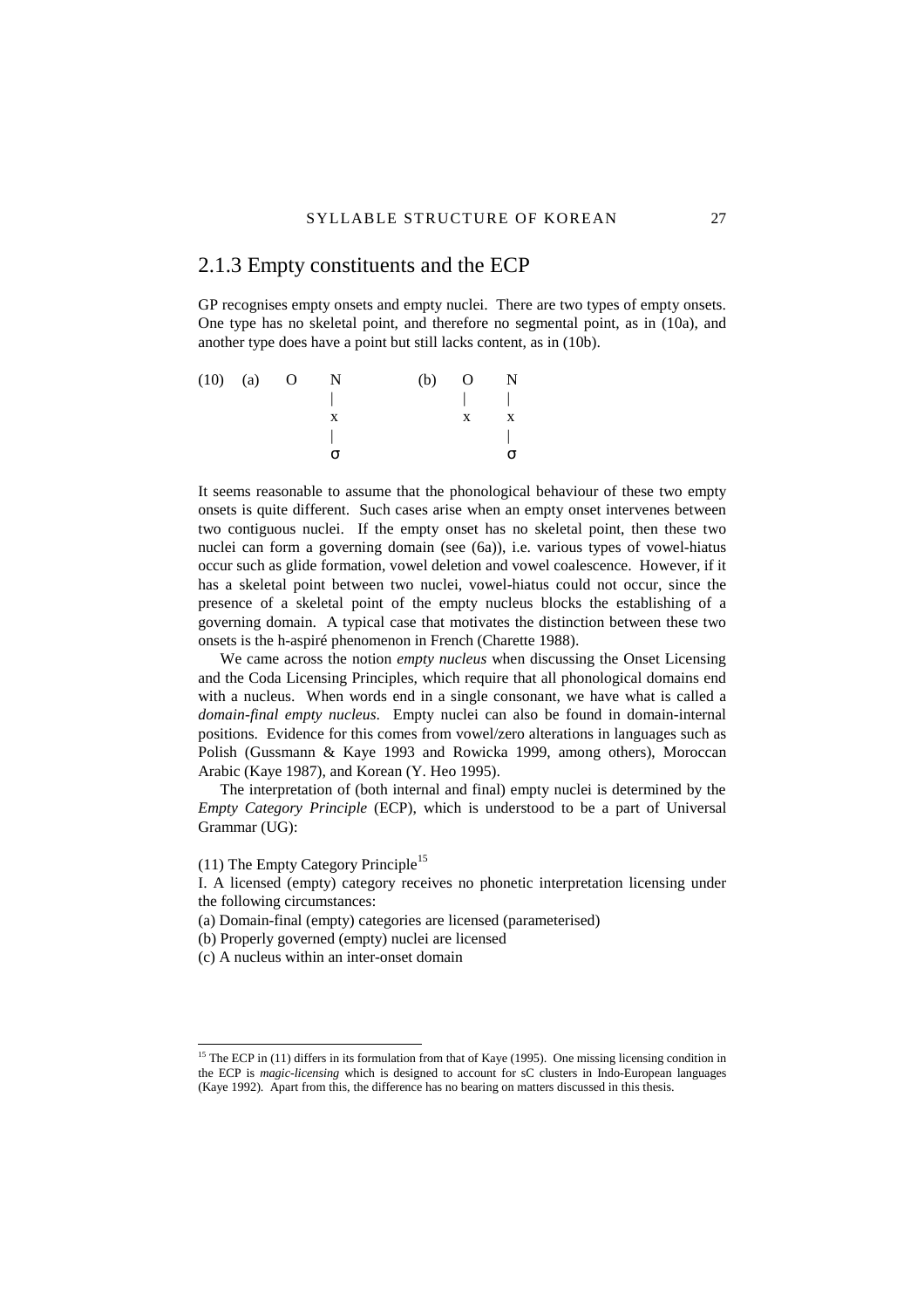II. Proper government α properly governs β if: (a)  $\alpha$  and  $\beta$  are adjacent on the relevant projection (b)  $\alpha$  is not itself licensed, and (c) No governing domain separates α from β

The ECP basically dictates that an empty nucleus is not phonetically interpreted if it is licensed. The licensing conditions for empty nuclei vary, depending on the position of the nucleus. The condition (I.a) is a parameter, i.e. some, but not all, languages license domain-final empty nuclei. Informally speaking, a language which has consonant-final words (such as English, Dutch, German, Arabic and Korean), licences a domain-final empty nucleus that is not phonetically realised. However, in languages without consonant-final words (such as Japanese and Italian), final empty nuclei are not licensed and so must be interpreted, i.e. words in these languages must end in a vowel.

The interpretation of domain-internal empty nuclei is determined by the relation of proper government. A domain-internal empty nucleus is licensed, and therefore has no phonetic interpretation, if it is properly governed by another nucleus, but it is interpreted if proper government does not hold. However, some languages such as Polish and Mongolian (Gussmann & Kaye 1993 and Cyran & Gussmann 1999 for Polish, and Charette 1992 for Mongolian) show that the notions of domain-final licensing and proper government are insufficient to license empty nuclei; an additional mechanism is required: inter-onset government. In Chapter 3, I consider how these three conditions, i.e., the domain-final licensing parameter, proper government and inter-onset government provide an adequate account of the distribution of the vowel  $[i]$  in Korean.

# 2.1.4 The morphology-phonology interface in GP

Regarding the interplay between morphology and phonology, GP recognises two types of structures: *analytic* and *non-analytic*. 16 In an analytic construction, morphology is visible to phonology, while in a non-analytic structure the phonology is insensitive to morphology. More concretely, in suffixation or compounding, an analytic structure involves internal domains being either of the type [[A] [B]] or [[A] B], whereas a non-analytic structure does not contain such internal domains, being simply [AB]. For the structure [[A] [B]], phonological processes apply to A and B separately. The results are concatenated to form a single domain (i.e. [AB]), and then phonological processes apply to that domain. With respect to [[A] B], relevant phonological processes apply to A and concatenate the result with B, with phonological processes then applying to the result of the concatenation (i.e. [AB]). In the non-analytic structure [AB], phonological processes simply apply to the result of concatenation. The implication is that non-analytic structures are treated in the same way as mono-morphemic words.

 $\overline{a}$ 

<sup>&</sup>lt;sup>16</sup> For a detailed discussion of this matter, see Kaye (1995).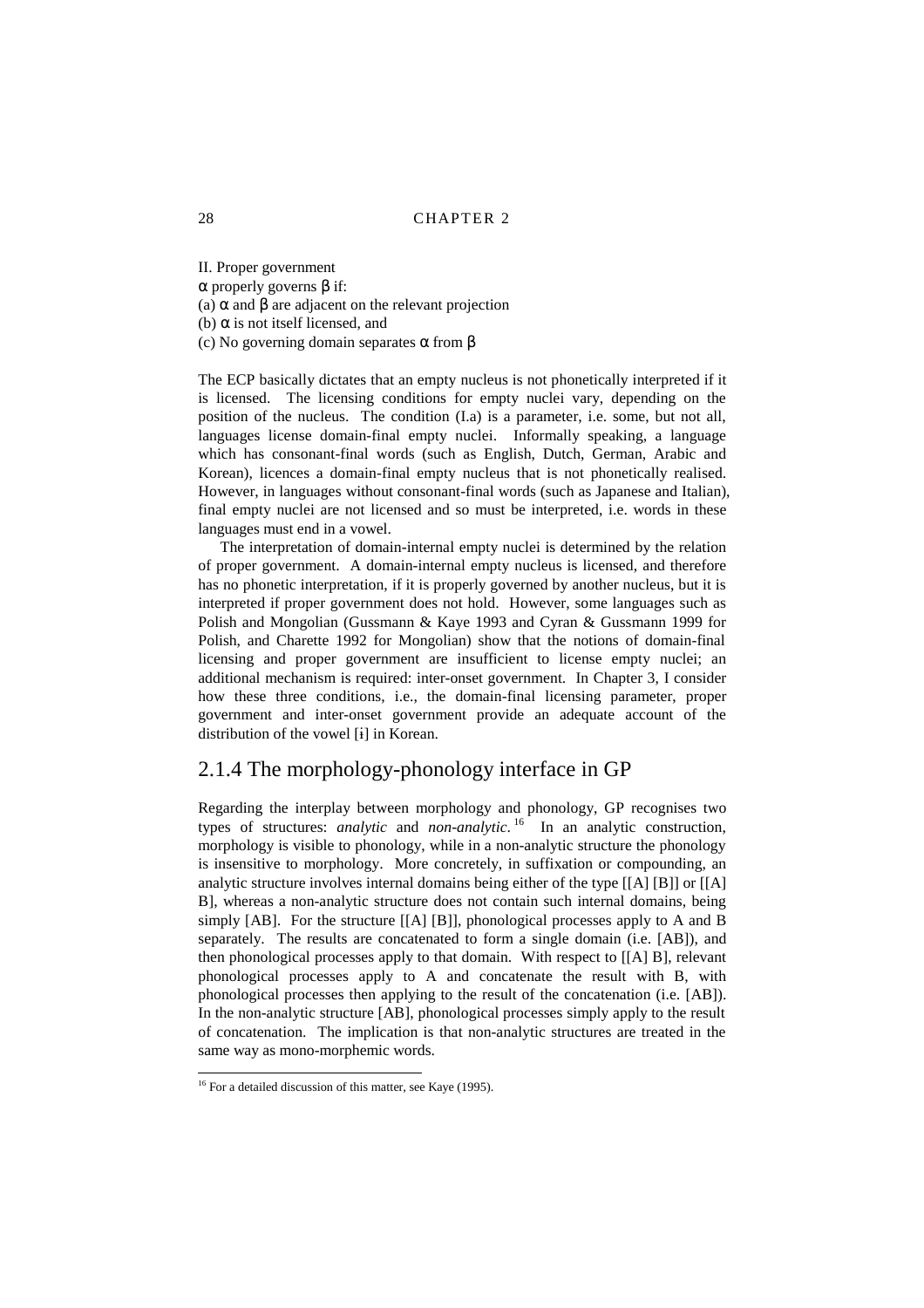In stress-assignment in English, for instance, a suffix like adjectival  $\langle$ -*al* is treated as non-analytic, since it triggers a primary stress shift away from the initial syllable in a denominal adjective such as [paréntal]. By contrast, analytic suffixes such as nominal /nIs/ -*ness* and /hUd/ -*hood* are usually stress-neutral, hence [[ábstract]ness] and [[párent]hood]. Another type of analytic structure [[A] [B]] is instantiated by compounds, e.g. [[bláck][bòard]], in which a full vowel and some degree of stress are expected for each domain. Based upon the notions of analytic and non-analytic structures, I will classify suffixes of Korean into these two types in Chapter 4 and discuss whether or not these notions can properly capture phonological phenomena under suffixation in Korean.

## 2.2 The representations of Korean segments

j

Unlike some other generative phonology frameworks such as Underspecification and Feature Geometry, GP takes the ultimate unit of the segment to be the monovalent element.  $17$  In KLV (1985) and Harris (1990), the following ten elements are used: A, I, U, R, L, H, N, h, ?, and v. The revised version of element theory, however, recognises the following five or six elements: A, I, U, L, H,  $2^{18}$ (Ploch 1999). As mentioned in 2.1.2, a segment contains a single element or a combination of elements through *fusion* in which case two elements are involved, namely, a head and an operator. The result of fusion is a complex segment which contains all the properties of the head together with the salient property of the operator.19 By convention in GP, segments are represented by parentheses in which heads are underlined.<sup>20</sup> For example, (U) and (U) are simplex segments containing the element U. (U) is headless (or empty-headed) and its typical phonetic realisation is [U], while (U) is U-headed and its typical phonetic realisation is [u]. Furthermore, (A.I) and (A.I) are complex segments containing A and I; the phonetic realisations of the two are [e] and  $[\varepsilon]$  or  $[\varepsilon]$ , respectively.

<sup>&</sup>lt;sup>18</sup> According to Ploch's proposal, R and A merge into A, H and h into H, and L and N into L, and there is no 'cold vowel' element v (KLV 1985) or @ (Harris 1994).<br><sup>19</sup> The salient properties of each element are as follows:

|   |                   | The saffer properties of each element are as follows: |   |                   |         |
|---|-------------------|-------------------------------------------------------|---|-------------------|---------|
| A | non-high I        | palatal                                               |   | labial            | coronal |
| N | nasal             | narrowed                                              |   | occluded          | none    |
|   | slack vocal folds |                                                       | н | stiff vocal folds |         |

The head-operator relations among elements in the revised theory are regulated by *licensing constraints*: the head of a segment can license elements in question or not. The licensing constraint is designed for implementing language-specific sets of segments. For the licensing constraints for individual languages, see Charette & Göksel (1994) on Turkish, Cobb (1995) on Zulu and Basque, and S.-J. Kim (1996) on Korean, among others.

 $17$  GP is not the only framework that regards elements as the ultimate unit of the segment. Other versions of element theory are couched in frameworks such as Particle Phonology and Dependency Phonology. See Harris & Lindsey (1995) for a discussion of how these frameworks deal with segmental structure, and the relevant references therein.

<sup>&</sup>lt;sup>20</sup> In the revised theory of elements, the term *phonological expression* is used to refer to segments of which elements are composed. However, I use the term *segment* throughout the thesis, noting that it is a cover term and has no bearing on theoretical differences.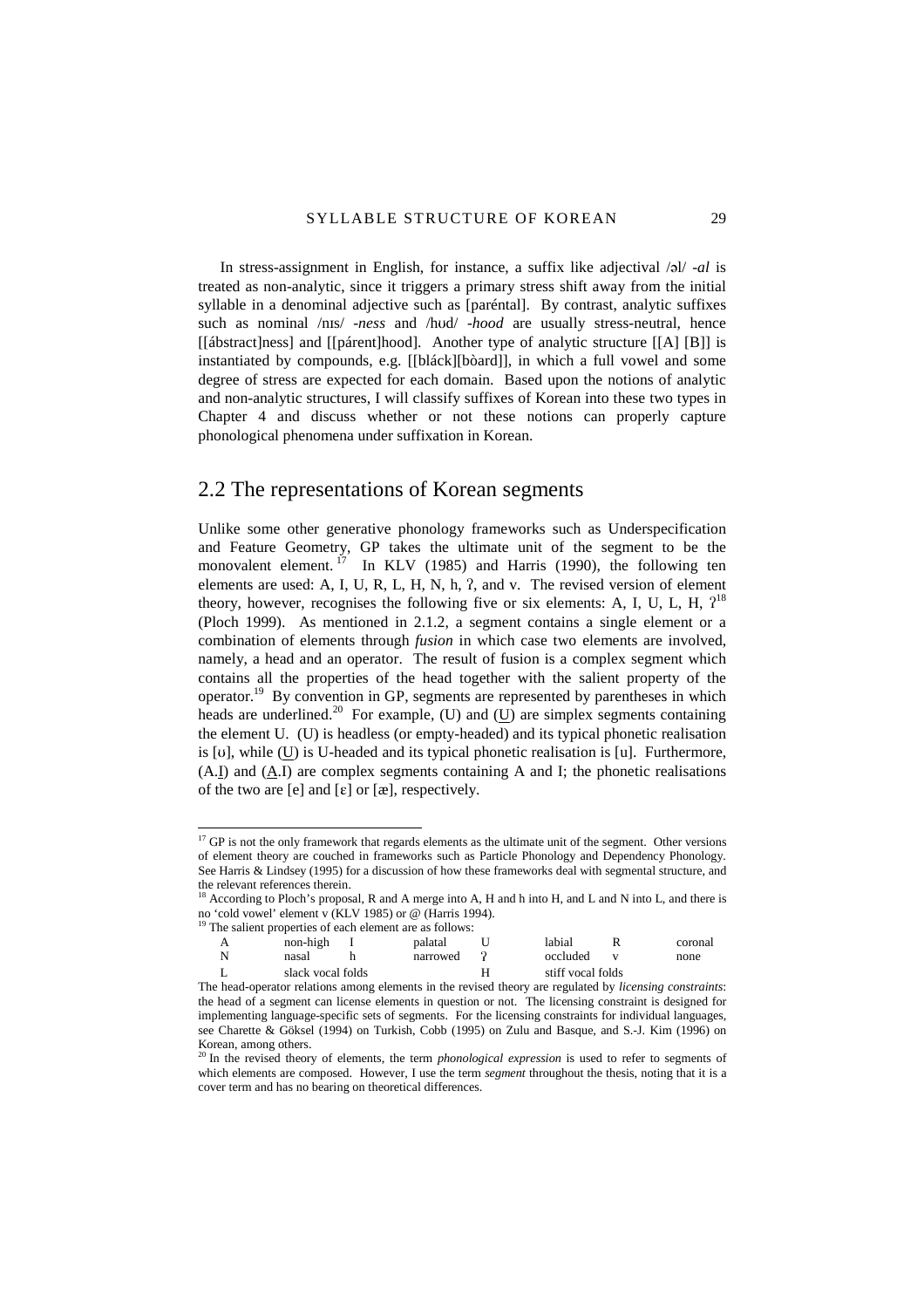In this thesis, the segmental representations of Korean are based on the revised theory of elements with retention of the element R. The reason why I retain the element R is that there is an asymmetry between the (new) element A and the elements I and U. In loanword adaptation (see Chapter 5), the phonetic content of unlicensed empty nuclei is occasionally identified by the spreading of the element U or I which a preceding consonant contains, e.g.,  $[\text{hip}^h\textbf{i}]$  or  $[\text{hip}^h\textbf{u}]$  *hip* and  $*[\text{k}^h\text{ouc}^h\textbf{i}]$ but  $[k^h$ ouc<sup>h</sup>i] *coach*. In these examples, the plosive  $/p^h$  contains the element U and the affricates  $\langle c^h \rangle$  the element I. If the element A represents coronality, then we expect the word  $t\bar{\chi}$  to be realised as [c'ara] rather than  $[c'$ ari], or both forms are possible. The correct form is [tari], which indicates that A does not spread to identify a following unlicensed empty nucleus.

I assume that the vowel inventory of Korean comprises eight vowels:  $\lambda$ , e,  $\varepsilon$ , a, u, o,  $\phi$ ,  $\dot{\psi}$ . The vowel [i] is the interpretation of an unlicensed empty nucleus. Korean has 19 consonants. In terms of headedness, tensed and aspirated obstruents are headed, and the remainder are headless. The segmental representations of vowels and consonants are given below (The head is underlined).

| (12) | (a) Vowels                  |                   |                |                   |
|------|-----------------------------|-------------------|----------------|-------------------|
|      | $\mathbf{u}$                | $\mathbf{I}$      | /e/            | (A.I)             |
|      | $\sqrt{\varepsilon}/$       | (I.A)             | /a             | $(\underline{A})$ |
|      | /u/                         | $(\underline{U})$ | / o/           | (U.A)             |
|      | /a                          | (A)               | $/$ i $/$      |                   |
|      | (b) Consonants              |                   |                |                   |
|      | $(i)$ Liquids <sup>21</sup> |                   |                |                   |
|      | /r/                         | (R)               | $[1]$          | (R.?)             |
|      | (ii) Nasals                 |                   |                |                   |
|      | /n/                         | (R.2.L)           | /m/            | (U.2.L)           |
|      | $/ \eta /$                  | $(2.L)^{22}$      |                |                   |
|      | (iii) Lenis stops           |                   |                |                   |
|      | /p/                         | (U.?.H)           | /t/            | (R. ?. H)         |
|      | /k/                         | (2.H)             |                |                   |
|      | (iv) Tensed stops           |                   |                |                   |
|      | $/p$ '/                     | (U.2. H)          | $/t^{\prime}/$ | (R. ?. H)         |
|      | /k'                         | (2.H)             |                |                   |

 $\overline{a}$ 

<sup>&</sup>lt;sup>21</sup> These two segments are in complementary distribution. [r] occurs only before a vowel, and [I] before a consonant or in final position. A discussion of the underlying representation of liquids is found in section 2.5.

 $22$ <sup>22</sup> Note that velar segments do not contain place elements. In KLV (1985) and Harris (1990), velar consonants are v-headed which contributes to velarity. In the revised theory, the element v is dropped, therefore, place is not specified.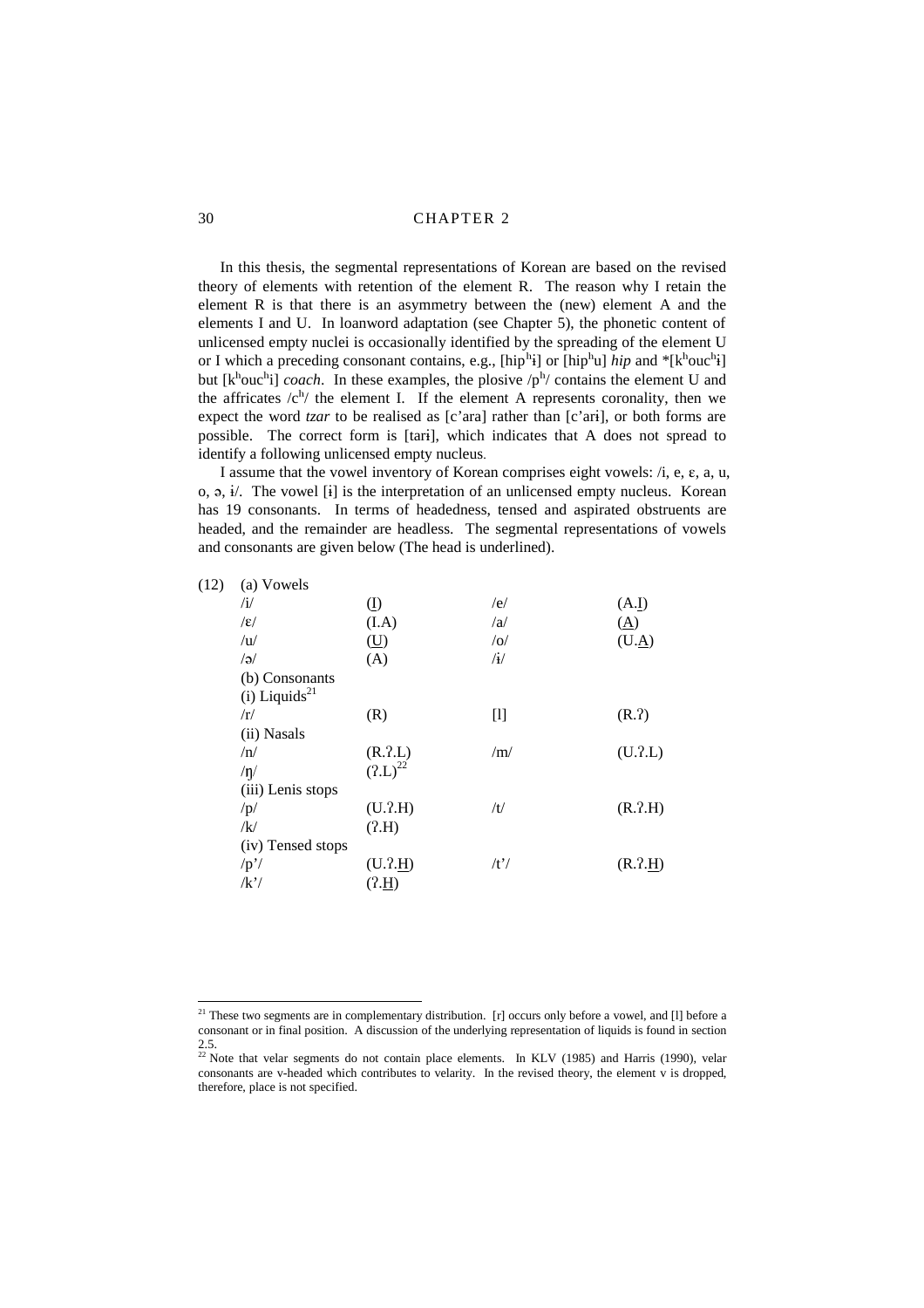|                         | (v) Aspirated stops <sup>23</sup> |                   |               |
|-------------------------|-----------------------------------|-------------------|---------------|
| $/p^h/$                 | (U.?.H) ( <u>H</u> )              | /t <sup>h</sup> / | $(R.?.H)$ (H) |
| $\mathcal{R}^{\rm h}$ / | $(7.H)$ (H)                       |                   |               |
|                         | (vi) Affricates                   |                   |               |
| /c/                     | $(R.2.I)$ $(H)$                   | /c'/              | $(R.2.I)$ (H) |
| $\sqrt{c}^h/$           | (R. ?. I.H) (H)                   |                   |               |
|                         | (vii) Fricatives                  |                   |               |
| $/s$ '/                 | (R.H)                             | /s/               | (R.H)         |
| /h/                     | H)                                |                   |               |

#### 2.3 The structure of onsets: the syllabification of CGV sequences

## 2.3.1 Introduction

 $\overline{a}$ 

The syllabification of consonant  $+$  glide  $+$  vowel (CGV) sequences in Korean has been a controversial issue which phonologists have approached in a number of ways. For example, B.-G. Lee (1982) claims that glides are a part of the onset; specifically, that a glide following a consonant forms a branching onset (the branching onset analysis), as illustrated in (13a). S.-C. Ahn (1985) agrees with Lee's proposal in that a glide belongs to the onset, but argues that a consonant and a following glide associate with a single C-slot to form a contour segment, i.e. a glide contributes to the secondary articulation effect such as labialisation or palatalisation (the contour segment analysis), as illustrated in  $(13b)^{24}$  Others, such as H.-S. Sohn (1986), J.-M. Kim (1986) and Kim & Kim (1991), claim that a glide and a following vowel form a branching nucleus (the heavy diphthong analysis), as in (13c).

 $2<sup>23</sup>$  Motivation for assuming that aspirated segments consonants are contour segments, in which the element H is doubly-linked, is found in the following aspiration process. This process occurs when a lenis-stop final verbal stem is followed by the passive suffix /hi/, as shown below.

e.g.  $/m\delta k' + /hi'$   $[m\delta k^h i]$  'to eat'  $/tat' + /hi'$   $[tac^h i]$  'to close'  $\sqrt{p^2 + h^2}$  [ $\frac{p^2 + h^2}{2}$  'to carry somebody or something on the back'

In this process, we note that stem-final lenis stops contain the element H and also the glottal fricative /h/ contain this element. Thus, the aspiration process involves two H elements and so aspirated segments are represented by a contour segment in which a doubly-linked H is present. In this way, we can make a distinction between aspirated and tensed obstruents, in terms of elements, i.e. the latter contains a single H element. As we will see in Chapter 4, the context of tensification is different from that of aspiration, in that the element H is not involved in the former.

 $24$  O. Kang (1999a, b), based on the OT framework, claims that glides belong to an onset rather than a nucleus. But it is not clear whether CG clusters form a branching onset or a contour segment, since detailed syllabification of CG clusters is not specified in an optimal form.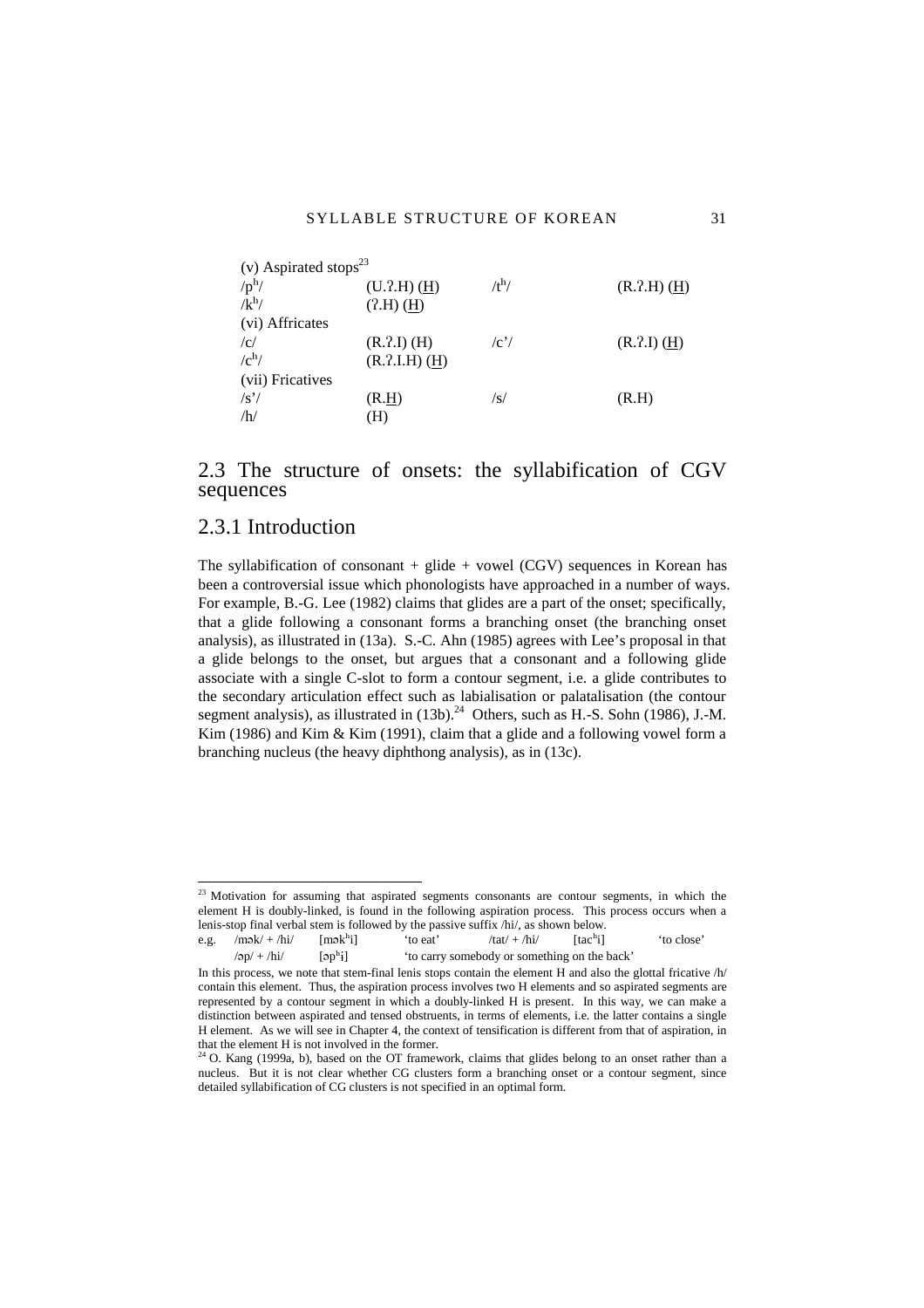| (13) | (a) Branching onset analysis |   |                              | (b) Contour segment analysis |                              |  |
|------|------------------------------|---|------------------------------|------------------------------|------------------------------|--|
|      |                              |   |                              |                              |                              |  |
|      |                              |   |                              |                              |                              |  |
|      | X                            | X | X                            | X                            | X                            |  |
|      |                              |   |                              |                              |                              |  |
|      |                              | G |                              | G                            |                              |  |
|      |                              |   | (c) Heavy diphthong analysis |                              | (d) Light diphthong analysis |  |
|      |                              |   |                              |                              |                              |  |
|      |                              |   |                              |                              |                              |  |
|      | X                            | X | X                            | X                            | X                            |  |
|      |                              |   |                              |                              |                              |  |
|      |                              |   |                              |                              |                              |  |

 However, I will argue that these analyses are incorrect, and propose an alternative, more adequate account of the syllabification of CGV sequences, i.e. the light diphthong analysis on the basis of the cooccurrence restrictions on GV rather than on CG, as illustrated in (13d).

## 2.3.2 The analysis

On examining the distribution of consonants in morpheme-initial position, we find that consonant sequences are not permitted. Only a single consonant may occur, as shown in  $(14)$ .<sup>25</sup>

| (14) | [paci]                      | 'trousers'  | [p'i]             | 'to sprain' |
|------|-----------------------------|-------------|-------------------|-------------|
|      | $[p^{\text{h}} \text{ato}]$ | 'wave'      |                   |             |
|      | [totuk]                     | 'thief'     | [t'i]             | 'belt'      |
|      | $[t^h a]$                   | 'to get on' |                   |             |
|      | [kim]                       | 'steam'     | [k'ini]           | 'meal'      |
|      | $[k^h$ o]                   | 'nose'      |                   |             |
|      | [sal]                       | 'flesh'     | [s'i]             | 'seed'      |
|      | [cikim]                     | 'now'       | [c <sup>2</sup> ] | 'salty'     |
|      | $[c^{\text{h}}im]$          | 'needle'    |                   |             |
|      | [na]                        | T           | [met'uki]         | 'locust'    |
|      | $[\text{him}]$              | 'strength'  |                   |             |
|      |                             |             |                   |             |

A single consonant may occur in the onset position. But what about CGV sequences? The relevant data is given in (15).

| (15) | [pjapi]  | 'rub'        | [papwən] | 'court'  |
|------|----------|--------------|----------|----------|
|      | [titjə]  | 'to step on' | [tweci]  | 'pig'    |
|      | [kjənti] | 'to subsist' | [kwail]  | 'fruits' |
|      |          |              |          |          |

<sup>25</sup> Generally, the liquids, [l, r], and the velar nasal [ŋ] do not occur in initial position in Korean. However, in loanwords [H] may occur in this position (e.g. Hatiol 'radio', Hamianl, 'instant noodle' etc.) in loanwords, [1] may occur in this position (e.g. [latio] 'radio', [lamjon], 'instant noodle' etc.).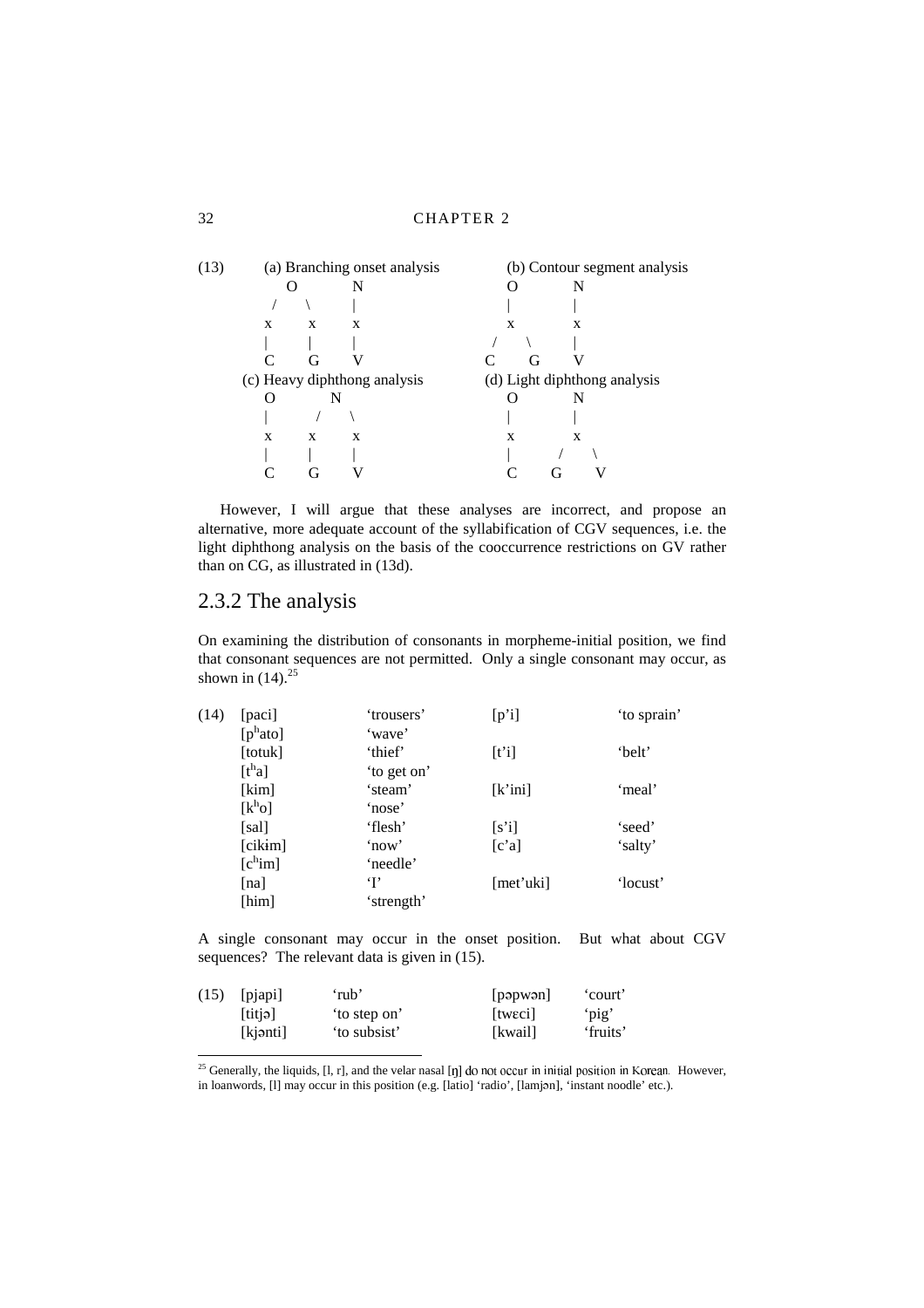| [cja]           | 'to set'             | [cwi]                  | 'to grab'           |
|-----------------|----------------------|------------------------|---------------------|
| [sjə]           | 'sour'               | [swalswal]             | 'with a great flow' |
| [mjəniri]       | 'daughter-in-law'    | [mwə]                  | 'what'              |
| [nja]           | 'interrogative suf.' | [nwə]                  | 'to lie'            |
| [high]          | 'perfume'            | [hwal]                 | 'bow'               |
| [orju]          | 'mistake'            | [irwə]                 | 'to fulfill'        |
| [t'wi]          | 'to run'             | $[th]$ unə $]$         | 'tuner'             |
| $[k^h]$ jəlle]  | 'a pair of shoes'    | $[k'$ wən]             | 'peasant'           |
| $[p'j\partial]$ | 'bone'               | $[p^{\mathrm{h}}$ wə]  | 'to dig out'        |
| [c'i]           | 'to steam'           | $[c^{\mathrm{h}}$ wal] | 'to film'           |

There are no restrictions on what consonant can precede the glide. This indicates that CG sequences do not form a branching onset precisely because we might expect some cooccurrence restrictions on possible CG clusters if they were to form a branching onset. Theory-internally, due to the presence of words like [hjan], [hwal], [orju] and [irwə], the branching onset analysis would allow headless segments to occupy the governing position, i.e. the occurrence of /h/ and /r/ in governing position would violate the requirement that only headed segments occur in a governing position in the branching onset, as in (9b). In other words, only tensed or aspirated obstruents can occupy a governing position within a branching onset, if at all. Thus, we exclude the branching onset analysis.

In a similar fashion, the heavy diphthong analysis is ruled out, because it violates the governing requirements of a branching nucleus. Concretely, in a well-formed heavy diphthong, either a headed segment or a complex segment is required for a governing position and only a simplex segment occurs in a governed position, as in (9c). Thus, [ju] or [wa], where a simplex headless segment occupies the governing position, cannot be well-formed heavy diphthongs.

The remaining candidates for CGV syllabification are the contour segment analysis, as in (13b), and the light diphthong analysis, as in (13d). In order to determine whether CG sequences are contour segments and GV sequences are light diphthongs, I adopt the following criterion proposed by Da Silva (1992).

(16) Complex [contour: SJR] segments present restrictions with respect to the segmental material which may occupy their skeletal position.

Consider whether or not there are cooccurrence restrictions on (C)GV sequences.

| (17) | (a)        | [w] cannot be followed by [o] or [u] |         |                        |         |          |          |  |
|------|------------|--------------------------------------|---------|------------------------|---------|----------|----------|--|
|      | /wa/       | [kwail]                              | 'fruit' | [cwa]                  | 'left'  | [hwal]   | 'bow'    |  |
|      | /wə/       | [mwə]                                | 'what'  | [hwals'in]             | 'very'  | [papwən] | 'court'  |  |
|      | $/$ wi $/$ | <i>[twi]</i>                         | 'back'  | [cwi]                  | 'mouse' | [nwi]    | 'sister' |  |
|      | /wɛ/       | [tweci]                              | 'pig'   | $[s'$ w $\epsilon$ ki] | 'wedge' |          |          |  |
|      | /we/       | $[k'$ weme                           | to sew  | [kwe]                  | 'box'   |          |          |  |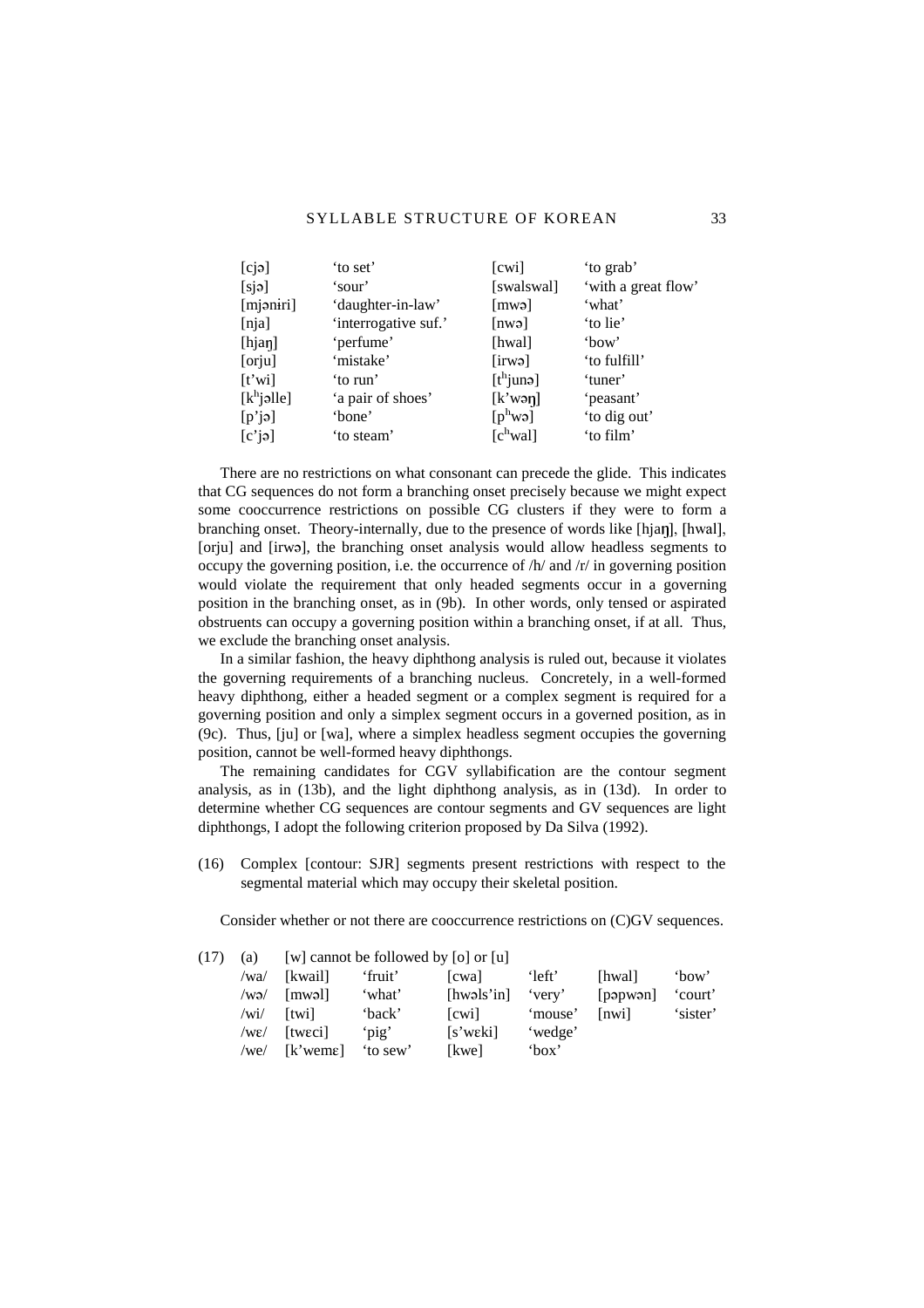| (b)           |         | [i] cannot be followed by [i], or [e], or $[\epsilon]$ |                  |              |         |           |
|---------------|---------|--------------------------------------------------------|------------------|--------------|---------|-----------|
| /ia/          | [p'iam] | 'cheek'                                                | [kjarim]         | 'oval'       |         |           |
| /iə/          | [high]  | 'tongue'                                               | [p]              | 'rice plant' |         |           |
| $/$ iu $/$    | [kurju] | 'detention'                                            | [kjul]           | 'orange'     | [hjuka] | 'leisure' |
| $\sqrt{10/1}$ | [mjo]   | 'grave'                                                | $[p^{\rm h}$ jo] | 'ticket'     |         |           |

In (17), there are systematic constraints between the glide and the following vowel. In terms of elements, (17a) is characterised by the restriction on the presence of two contiguous U elements, since the labial glide and the following vowel both contain the element U. Likewise, (17b) is characterised as the restriction on the presence of two contiguous I elements, because the palatal glide and the following vowel both contain the element I (see (12a) for the vowel representations). As pointed out above, as in (15), however, both glides follow any consonant. These constraints suggest that a glide is part of a nuclear position rather than part of an onset.

 Independent evidence that glides are part of the nucleus comes from the alternation between [r] and [l] (Kim & Kim 1991). In Korean, [r] occurs between two filled nuclei and [l] occurs elsewhere, as shown in (18).

| $(18)$ [kul] | cave       | [kuri] | 'nominative' |
|--------------|------------|--------|--------------|
| [kulto]      | 'emphatic' | [kure] | 'locative'   |

Consider compounds, where the first member ends in a liquid and the second begins with a glide.

| (19) | $[ir-ioil]$                   | *[iljoil]*                      | 'Sunday'     |
|------|-------------------------------|---------------------------------|--------------|
|      | $\lceil$ ser-ja $\rceil$      | *[selja]*                       | 'snow-night' |
|      | $[p^{\text{h}}\text{ar-wol}]$ | $*[p^{\text{h}} \text{arwell}]$ | 'August'     |
|      | $[c^{\text{h}}\text{ir-wi}]$  | $*[c^{\text{h}}i]$              | $7th$ grade' |

The fact that [r] occurs when the second member begining with a glide follows a liquid indicates that glides belong to the nucleus rather than to the onset.

 In summary, we have examined four possible structures for the syllabification of CGV sequences in Korean. It was noted that the branching onset and nucleus analyses are ruled out because they violate distributional constraints on branching constituents. Furthermore, glide formation facts enable us to rule out the contour segment analysis in that it does not have any distributional constraints on the contour segment, which strongly suggests that the light diphthong analysis is correct. We will therefore adopt this in our analysis.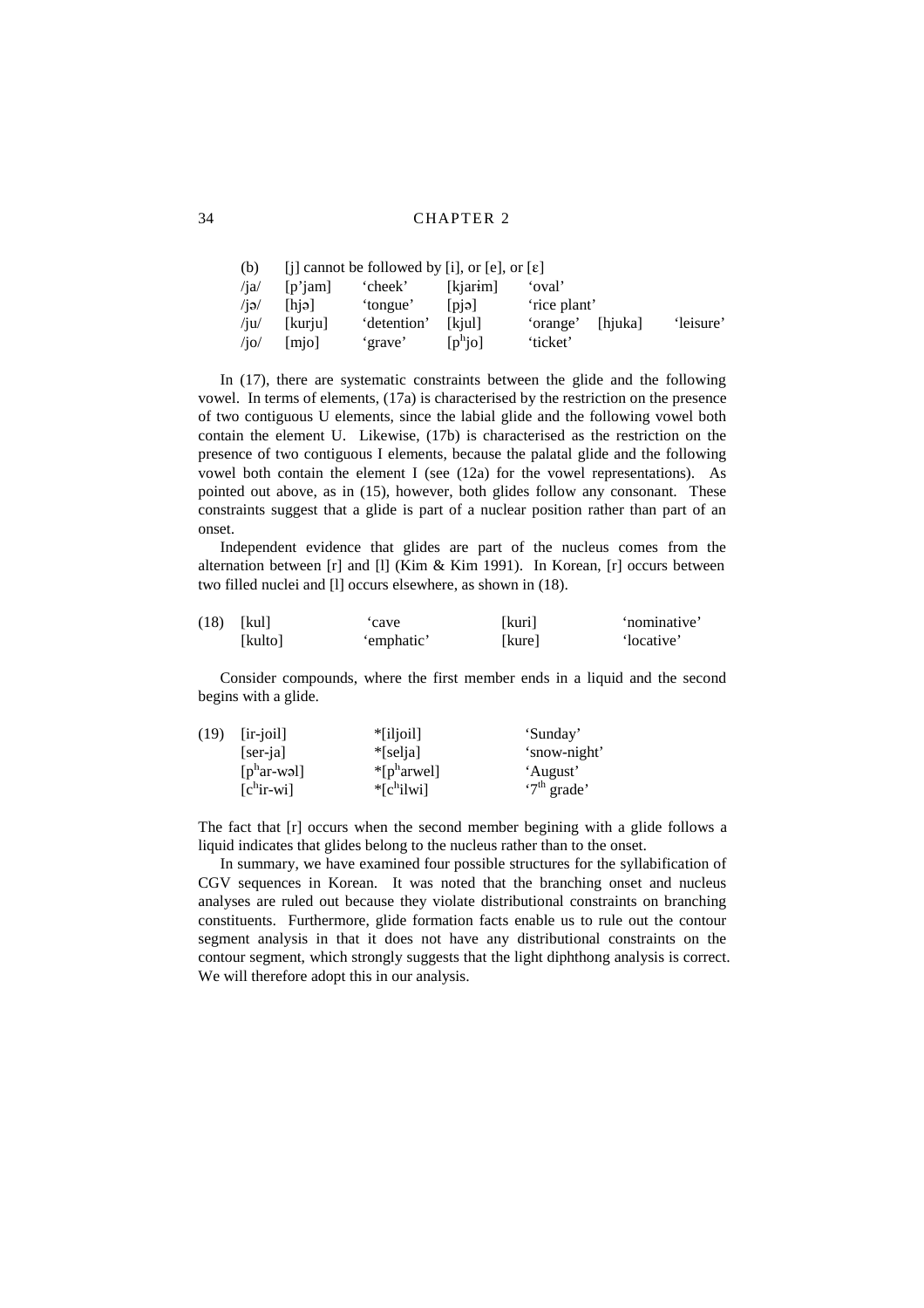#### 2.4. The structure of nuclei: the vowel length distinction

Traditionally, in 'standard' pronunciation of Korean, vowel length has been regarded as contrastive on the basis of minimal pairs such as the following:

| (20) | Short vowel                |         | Long vowel             |             |  |  |
|------|----------------------------|---------|------------------------|-------------|--|--|
|      | [mal]                      | 'horse' | [ma:1]                 | 'speech'    |  |  |
|      | $\lceil \text{num} \rceil$ | 'eve'   | [nu:n]                 | 'snow'      |  |  |
|      | [son]                      | 'hand'  | $\lceil$ so:n $\rceil$ | 'offspring' |  |  |
|      | [il]                       | 'one'   | [i:1]                  | 'work'      |  |  |

 At present, however, the vowel-length distinction is not perceived, among under 50s generation, including myself. For this generation, these minimal pairs are homophonous, i.e. all vowels are realised as short. Interestingly, the inconsistency is observed in vowel-length specifications, among Korean dictionaries (J.-W. Park 1994). This would imply that the vowel-length distinction is gradually disappearing in Modern Korean. In this thesis, I assume that the vowel-length distinction is not relevant and so only short vowels are lexically recognised.

 Regarding the absence of the vowel-length distinction, I briefly discuss the treatment of irregular verbal conjugation. In the literature on irregular verbal conjugation (S.-C. Ahn 1985, K.-H. Kim 1987, H.-S. Sohn 1986, among others), it is assumed that the underlying length of stem-final vowels provides a criterion for distinguishing the regular from the irregular verbs, as shown below. (21)

(a) p-regular verbs

| $\mu$ p regular veros      |                  |                   |                      |            |
|----------------------------|------------------|-------------------|----------------------|------------|
| indicative /ta/            | conjunctive /ko/ | stative /a or $a$ | connective /mja/     |            |
| [ipt'a]                    | [ipk'0]          | $[$ ipə $]$       | $[i$ pimj $\sigma$ ] | 'to wear'  |
| [copt'a]                   | [copk'o]         | [copa]            | [copimja]            | 'narrow'   |
| (b) p-irregular verbs      |                  |                   |                      |            |
| [to:pt'a]                  | $[to:pk'$ o]     | [towa]            | [toumja]             | 'to help'  |
| $[$ tə:pt'a]               | [ta:pk'o]        | [təwə]            | [təumjə]             | 'hot'      |
| (c) t-regular verbs        |                  |                   |                      |            |
| $[$ tatt'a $]$             | [tatk'o]         | [tata]            | [tatimjə]            | 'to close' |
| [mutt'a]                   | [mutk'o]         | [mutə]            | [mutimja]            | 'to bury'  |
| (d) t-irregular verbs      |                  |                   |                      |            |
| $[k\infty:t\text{ and }k]$ | $[k\in[k\infty]$ | [kərə]            | [kərimjə]            | 'to walk'  |
| [mu:tt'a]                  | [mu:tk'0]        | [murə]            | [murimjə]            | 'to ask'   |
|                            |                  |                   |                      |            |

Looking at the examples in (21), it is clear that the stem-final consonant of p- and tregular verbs remain constant throughout the derivation. In contrast, p- and tirregular verbs show consonant alternations between [p] and [w], and [t] and [r], respectively and the stem-final vowels are shortened.

 However, as pointed by S.-G. Kim (1977), the occurrence of these consonant alternations is also observed when the stem-final vowel is short, e.g. [muspta] and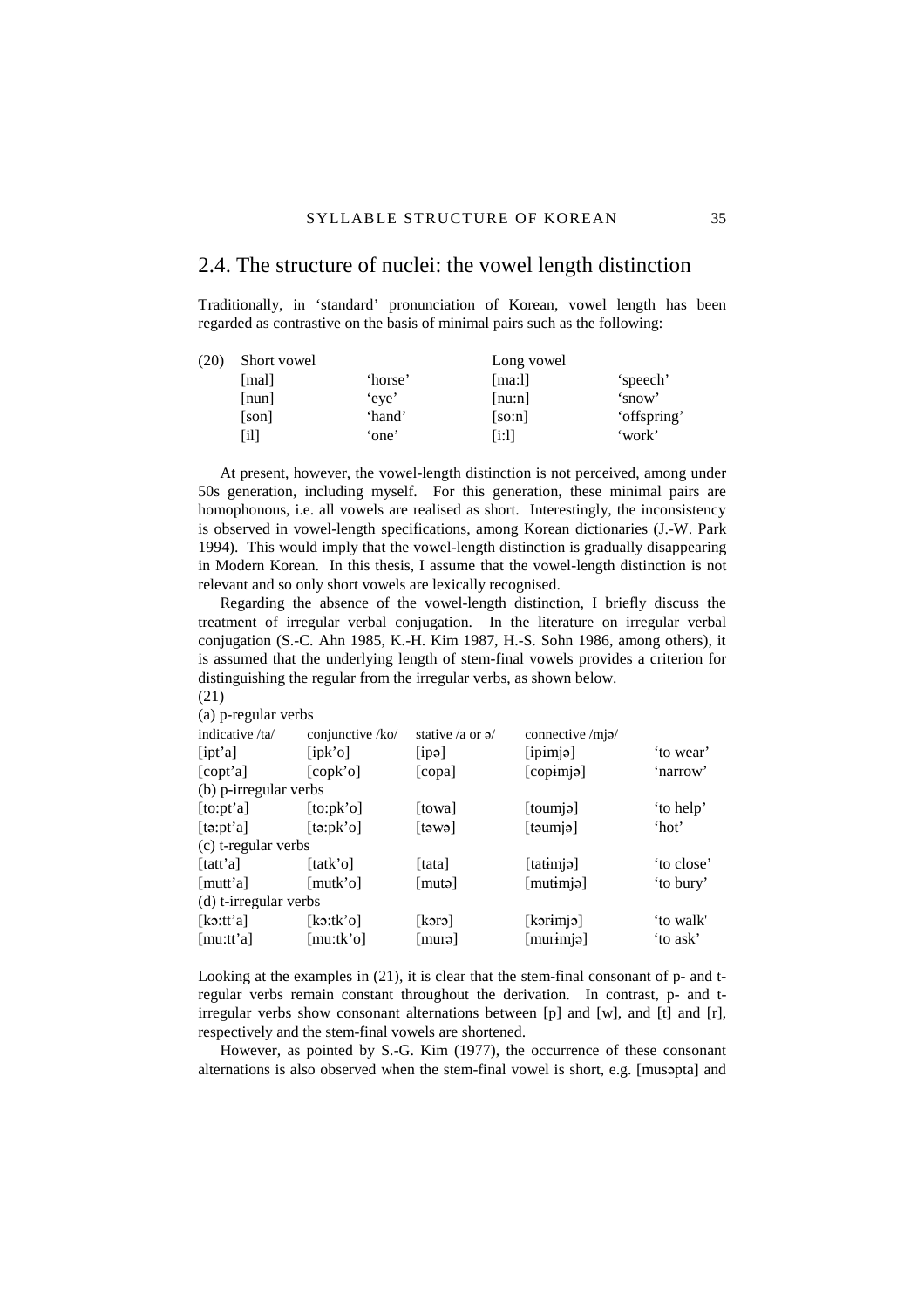[musəwə] 'fearful'; [puk'irəpt'a] and [puk'irəwə] 'shy'; [titt'a] and [tirə] 'to hear'. The presence of these exceptions undermines the distinction between regular and irregular verbs on the basis of vowel-length.

Without the lexical vowel-length distinction, I argue that the stative and the connective forms of the irregular verbs are treated as lexicalised, in the sense that these forms are independently listed in the lexicon. The absence of the vowel-length distinction indicates that there are no branching nuclei in the syllable inventory of Korean.

## 2.5 Consonant Sequences in Korean

In this section, I consider morpheme-internal consonant sequences in Korean. My main purpose is to address the question of whether or not these sequences form genuine inter-constituent clusters. To put it another way, the discussion focuses on whether or not Korean has branching rhymes. Section 2.5.1 is devoted to an examination of sequences which are alleged as 'coda'-onset sequences and conclude that they are not genuine inter-constituent sequences, but rather 'fake' ones in which an empty nucleus intervenes between the two consonants in question. In 2.5.2, I discuss the distribution of liquids in Korean as additional evidence for this claim.

#### 2.5.1 Does Korean have branching Rhymes?

The majority of phonologists (S.-C. Ahn 1985, H.-S. Sohn 1986, K.-H. Kim 1987, among others) would syllabify the word /pak'/ 'outside' as in (22).

(22) O R  $| \ \ \backslash$  | N Co  $| \cdot |$   $| \cdot |$  $X$   $X$   $X$ | | | | | | | |  $p$  a k' (Co: coda)

Analysed in this way, /pak'/ forms a 'closed syllable' with the final consonant /k'/ syllabified in the coda. The assumption that Korean is a so-called CVC-type language has been made on the basis not only of syllabic structure such as (22), but also because of the presence of morpheme-internal consonant clusters. The implication is that Korean has branching rhymes both morpheme-internally and morpheme-finally. In GP, however, the syllabification in (22) is untenable owing to the Coda Licensing Principle which dictates that a single domain-final consonant cannot occur in the 'coda'. Given the Coda Licensing and the Onset Licensing Principles, (23) is the only permissible syllabification of  $/pa k'Ø/$  ( $Ø$ : empty nucleus).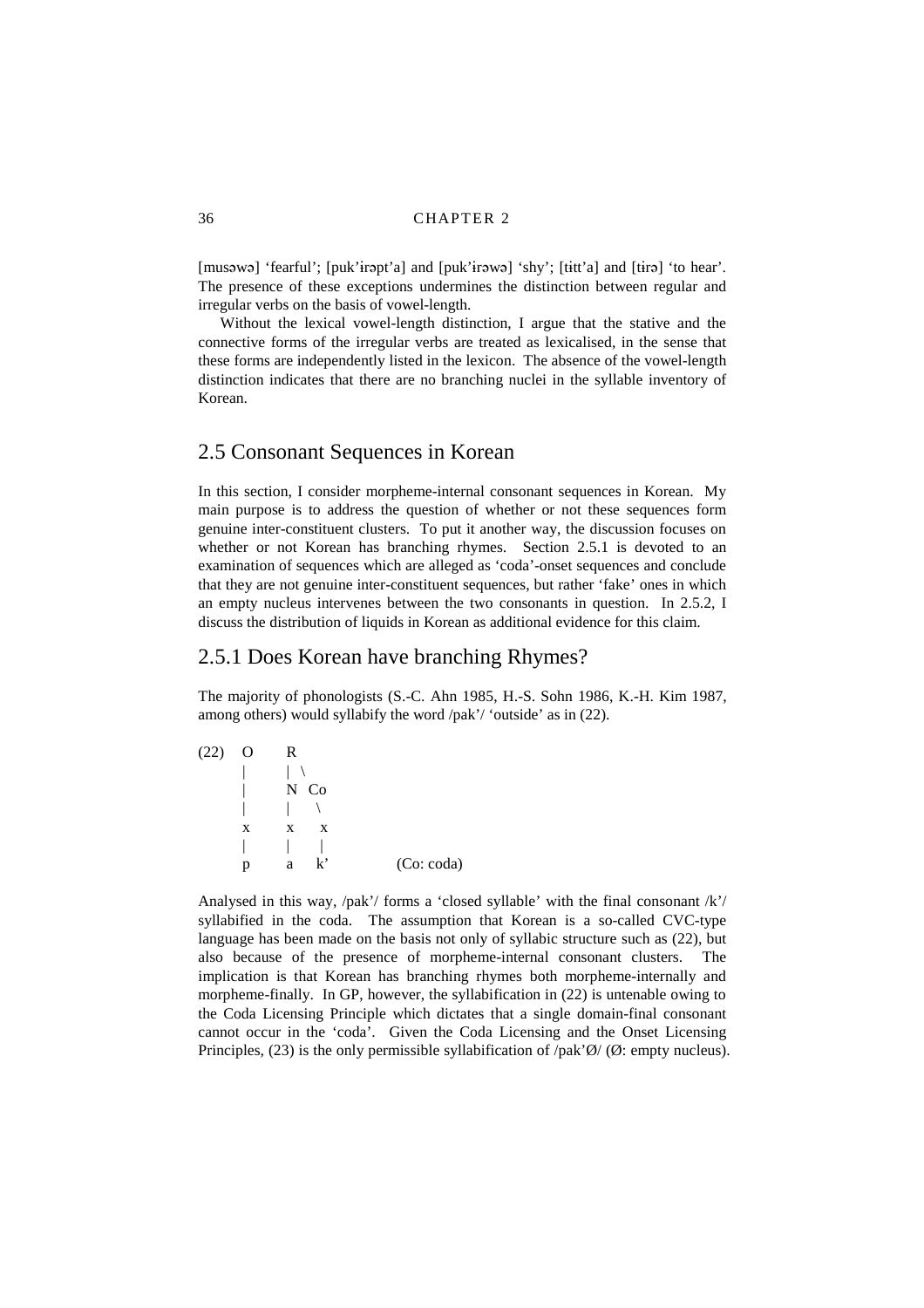(23) O N O N | | | | x x x x | | | p a k'

 The Coda Licensing Principle predicts that a morpheme-internal rhymal complement and a morpheme-final consonant will behave differently, precisely because they do not belong to the same constituent.<sup>26</sup> Kaye (1990) points out that the parameter regulating the presence of branching rhyme is unrelated to the occurrence of final consonants. In syllable typological terms, whether or not a language has internal branching rhymes is entirely independent of whether a language licenses final consonants (cf. the ECP in  $(11)$ ). The two autonomous parameters give rise to the following possible combinations:

| $(24)^{27}$               | Licensing a final consonant | Licensing a final consonant |
|---------------------------|-----------------------------|-----------------------------|
|                           | N <sub>O</sub>              | <b>YES</b>                  |
| Internal branching rhymes | *CVCCV<br>$*CVC#$           | *CVCCV CVC#                 |
| NO.                       | Vata, Desano, Zulu          | Krenak, Luo                 |
| Internal branching rhymes | $*CVC#$<br><b>CVCCV</b>     | <b>CVCCV</b><br>CVC#        |
| YES                       | Italian                     | English, French, Dutch      |

 Which type does Korean belong to? Since it allows domain-final consonants, Korean must belong to the set of languages which licenses final empty nuclei. What about domain-internal branching rhymes? At first glance, it would appear that these exist in Korean. (25) sets out some relevant examples.

| (25) | Liquid + $C^{\circ}$ (C <sup><math>\circ</math></sup> : headed segment) |                |                                  |            |  |  |  |
|------|-------------------------------------------------------------------------|----------------|----------------------------------|------------|--|--|--|
|      | $[olp'$ $\epsilon$ mi $]$                                               | 'owl'          | $[k'alt' \epsilon ki]$           | 'funnel'   |  |  |  |
|      | $[{\rm {palk'}}\overline{\rm in}]$                                      | 'with a burst' | [nals'in]                        | 'slender'  |  |  |  |
|      | [kolc'aki]                                                              | 'valley'       | $[{\rm{pol}}^{\rm{h}}{\rm{on}}]$ | 'bumpy'    |  |  |  |
|      | [talpheni]                                                              | 'snail'        | [kolc <sup>h</sup> i]            | 'headache' |  |  |  |
|      | [nal $k^{\text{h}}$ arop]                                               | 'sharp'        |                                  |            |  |  |  |

These sequences do indeed satisfy the government requirements of an interconstituent sequence and may therefore be like 'coda'-onset sequences, i.e. the

j

 $26$  The status of final consonants as codas has attracted the attention of many phonologists. According to Itô (1986), among others, a final consonant has 'extraprosodic' status, i.e. the syllabification of final consonants is postponed temporarily during the early stages of the derivation. At the post-lexical level, it receives syllabic interpretation. Furthermore, Harris (1992) notes three respects in which the behaviour of a final consonant differs from that of an internal rhymal complement:

<sup>(</sup>a) extrametrical status in stress assignment

<sup>(</sup>b) failure to trigger 'closed-syllable' shortening

<sup>(</sup>c) contravention of general sonority sequencing constraints in the final consonant cluster  $^{27}$ The examples in (24) are provided by Kaye (p.c.) and Harris (1992 and p.c.).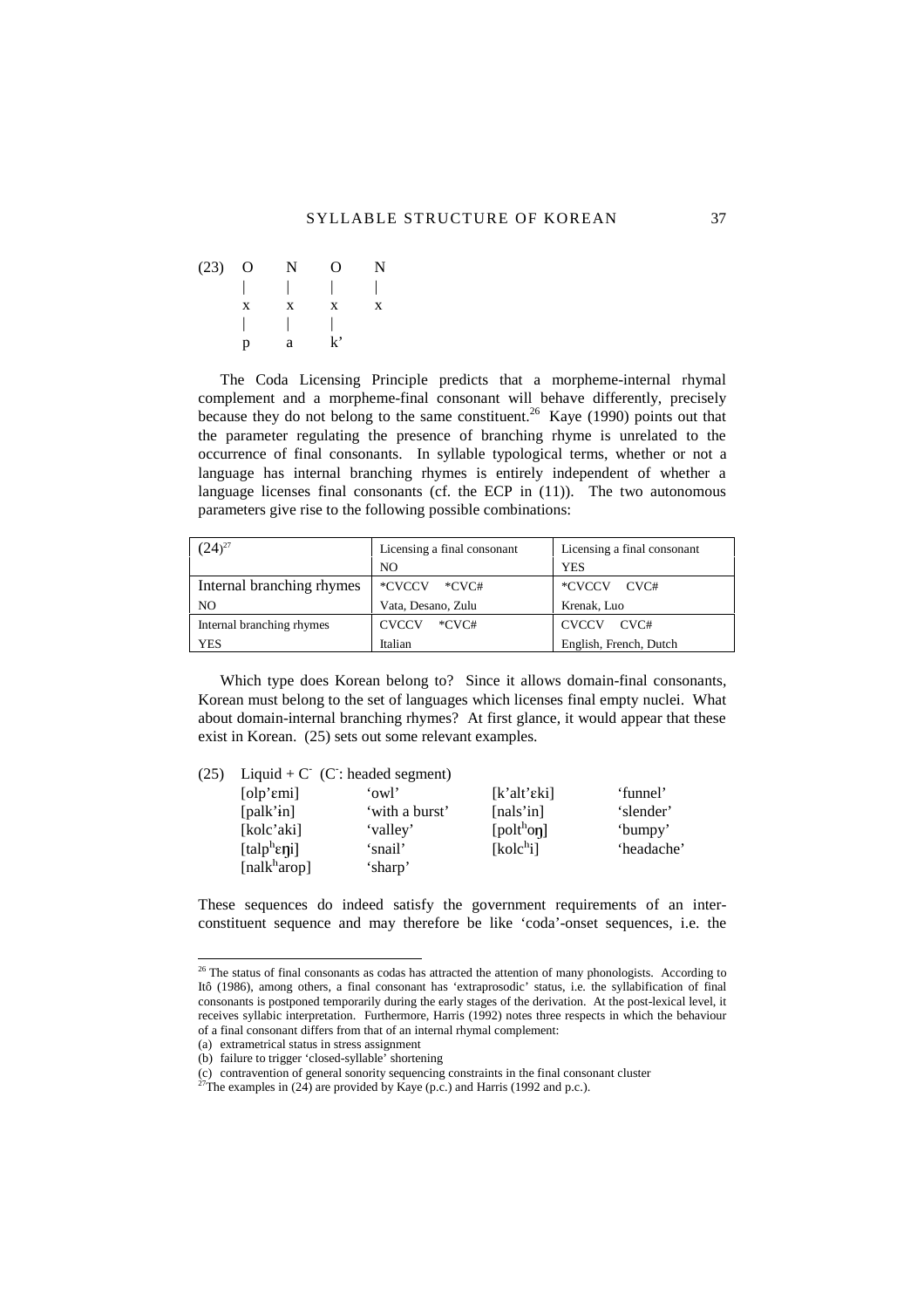headless [l] occupies the governed position followed' by the onset which contains the headed segment. The presence of liquid  $+ C$  sequences seems sufficient proof that Korean allows branching rhymes.

 On the other hand, nasal + lenis obstruent (NC) sequences provide evidence that Korean does not have branching rhymes. Generally speaking, languages which allow branching rhymes have constraints on nasals with following lenis obstruents: nasals in the 'coda' do not contain a place specification (Goldsmith 1990, among others). In English, for instance, it is usually the case that such sequences are homorganic if the two consonants form a genuine cluster: e.g. ca $[mp]$ , fi $[nger]$ , te $[$ ntl $]$ <sup>28</sup> In the light of this, let us examine the distribution of NC sequences in Korean. Here we find morpheme-internal heterorganic sequences, illustrated in (26).

| (26) | Heterorganic sequences         |                        |                            |                                      |
|------|--------------------------------|------------------------|----------------------------|--------------------------------------|
|      | $[tangol]^{29}$                | 'customer'             | [pənge]                    | 'lightening'                         |
|      | [nanbon]                       | 'dissipation'          | [anban]                    | 'dough board'                        |
|      | [simdirən]<br>'slowly moving'  |                        | [əmdu]                     | 'daring'                             |
|      | $[k$ əmd $\overline{3}$ ən $]$ | 'black'                | $[k'$ imdzik]              | 'awful'                              |
|      | [əmsal]                        | 'exaggeration of pain' | [kəmsil]                   | 'moving indistinctly'                |
|      | [səmgi]                        | 'to serve'             | [imgim]                    | 'king'                               |
|      | [əŋdəŋi]                       | 'hip'                  | [təndal]                   | 'following suit'                     |
|      | $[$ ənsən $]$                  | 'loose'                | $[c$ aŋsiŋ]                | 'totem pole'                         |
|      | [tongq3a]                      | 'cooking the rice'     | $[p$ and $\overline{3}$ a] | 'cursing'                            |
|      | [caŋbu]                        | 'shovel'               | $[to \neg be]$             | 'dividing<br>duties<br><sub>on</sub> |
|      |                                |                        |                            | hunt'                                |

 The presence of these heterorganic sequences undermines the claim that Korean has branching rhymes. They would need to be analysed as 'fake' sequences. For instance, the lexical representation of the word  $[pangle]$  is depicted in  $(27)$ .

|  |                   | (27) O N O N O $N^{30}$ |                |  |
|--|-------------------|-------------------------|----------------|--|
|  |                   |                         |                |  |
|  |                   | $X$ $X$ $X$ $X$ $X$ $X$ |                |  |
|  |                   |                         |                |  |
|  | $p \rightarrow n$ |                         | $k = \epsilon$ |  |

 $\overline{a}$ 

<sup>&</sup>lt;sup>28</sup> The homorganic constraint may or may not hold for affixation. On the one hand, we have 'i[m]possible', where the prefix-nasal assimilates to place of the following consonant, on the other, we have 'u[n]pack', where the preceding nasal does not assimilate to place of the following segment. This reflects the difference between analytic and non-analytic affixation: the prefix /iN/ is non-analytic while  $/\text{an}/$  is analytic.

<sup>&</sup>lt;sup>29</sup> Note that a post-nasal obstruent undergoes voicing. I will discuss this matter in Chapter 3.

 $30$  As we will see later in Chapter 3, however, the syllabification of NC sequences in (27) is modified due to the effect of the Condition on NC Clusters. It would suffice to claim in this chapter that NC clusters are not genuine inter-constituent sequences in Korean.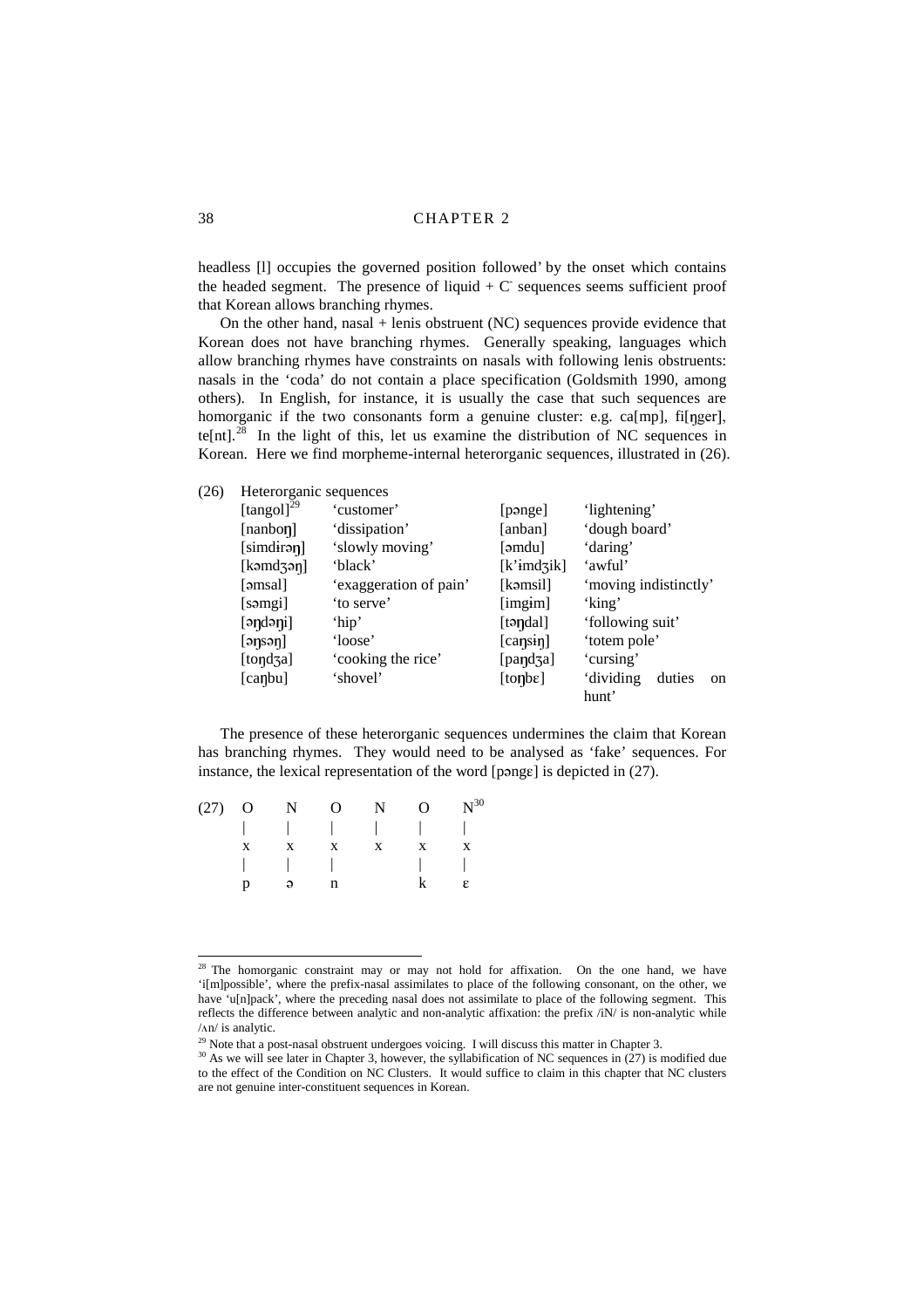In the next section, I will examine the distribution of liquids and provide another piece of evidence that Korean has no branching rhymes.

## 2.5.2 The distribution of liquids in Korean

The distribution of liquids is entirely predictable in that [r] occurs between two filled nuclei and [l] occurs elsewhere. The complementary distribution of [l] and [r] indicates that we should take one of them to be the underlying segment. The relevant data are in (28). We can observe that the distribution of liquids is the same within a morpheme and under suffixation, as shown in (28a) and (28b) respectively.

| (28) | (a) Within a morpheme |                                           |           |           |           |  |  |  |  |
|------|-----------------------|-------------------------------------------|-----------|-----------|-----------|--|--|--|--|
|      |                       | (i) Between two filled nuclei             |           |           |           |  |  |  |  |
|      | [saram]               | 'human'                                   | [siru]    | 'steamer' |           |  |  |  |  |
|      | [sori]                | 'sound'                                   | [suri]    | 'eagle'   |           |  |  |  |  |
|      |                       | (ii) Before a consonant or final position |           |           |           |  |  |  |  |
|      | [mals'ən]             | 'trouble'                                 | [nals'in] | 'slender' |           |  |  |  |  |
|      | [silkiməni]           | 'furtively'                               | [kolmu]   | 'thimble' |           |  |  |  |  |
|      | [sal]                 | 'flesh'                                   | [mal]     | 'speech'  |           |  |  |  |  |
|      | [mil]                 | 'wheat'                                   | [tol]     | 'stone'   |           |  |  |  |  |
|      | (b) Under suffixation |                                           |           |           |           |  |  |  |  |
|      |                       | conjunctive                               | stative   | rational  |           |  |  |  |  |
|      | [pilta]               | [pilko]                                   | [pirə]    | [pirəsə]  | 'to ask'  |  |  |  |  |
|      | [multa]               | [mulko]                                   | [murə]    | [murəsə]  | 'to bite' |  |  |  |  |
|      |                       |                                           |           |           |           |  |  |  |  |

Let us firstly suppose that  $\frac{1}{i}$  is the underlying segment. If so, we will need some process which changes /l/ to [r] in intervocalic position morpheme-internally and under suffixation. This would be a type of lenition where the element  $\hat{i}$  is delinked or uninterpreted. 31 However, whether or not this process is well-motivated is questionable. In terms of headship of elements, the question arises as to why this particular headless segment undergoes lenition in intervocalic position while other headless segments such as lenis obstruents and nasals do not. Alternatively, like the treatment of irregular verbal conjugation, all occurrences of the intervocalic [r] are

<sup>&</sup>lt;sup>31</sup> There is a technical difference between delinking and non-interpretation. Delinking means that the element in question is completely deleted in lexical representations. The term *non-interpretation*, however, indicates that elements do not receive phonetic interpretation but they are present in lexical representations. In GP (Brockhaus 1995a), parentheses are used to represent uninterpreted elements, as shown below.

| X        |            |                                                                 |
|----------|------------|-----------------------------------------------------------------|
|          |            |                                                                 |
| $\alpha$ |            |                                                                 |
|          |            |                                                                 |
|          | <u>(δ)</u> | $(\alpha, \beta, \gamma, \delta)$ : element)                    |
|          |            | See Chapter 3 for an analysis of neutralisation on this matter. |

j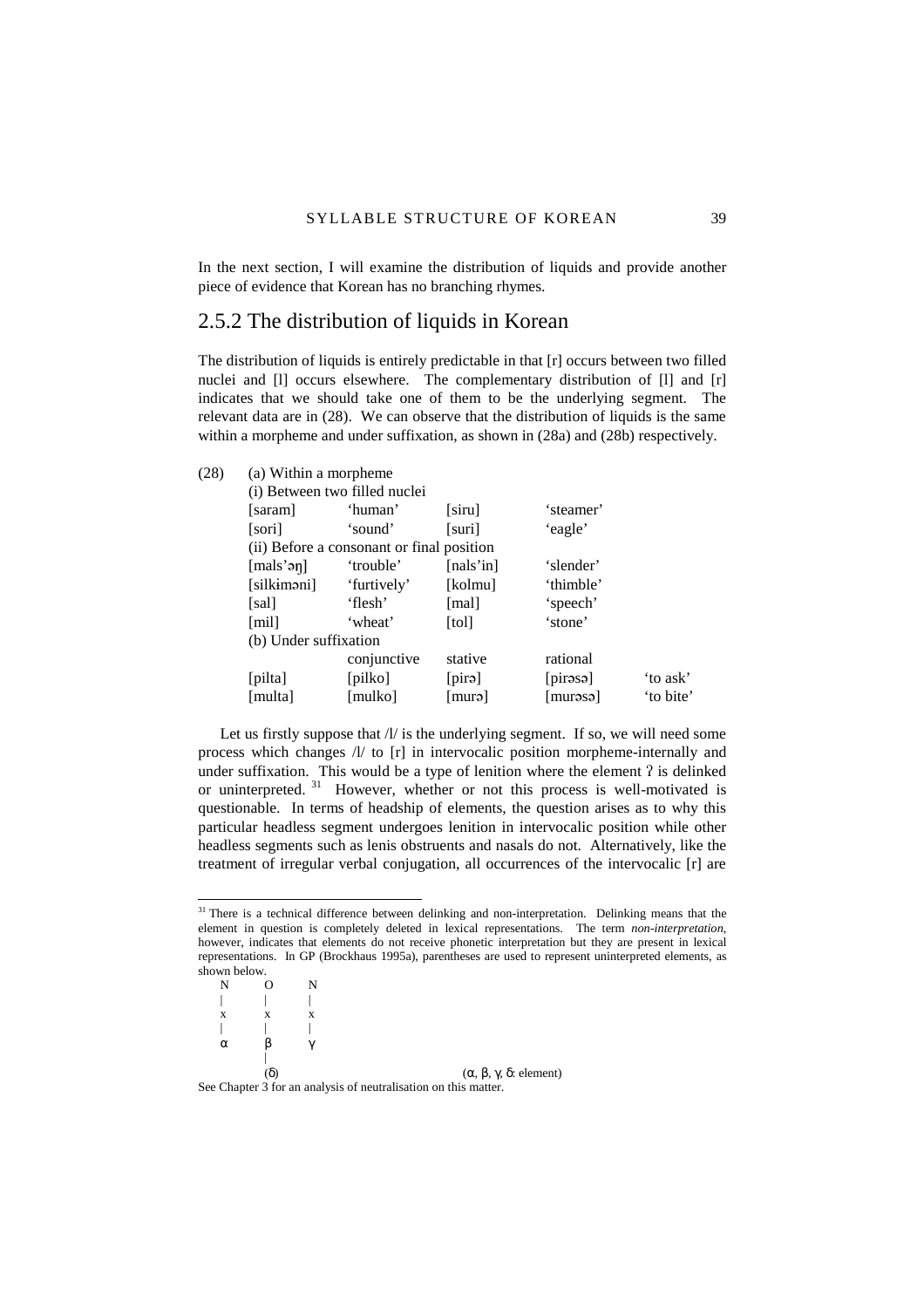listed in the lexicon. But, this alternative seems implausible, since the occurrence of [r] in this position is predictable.

Let us consider taking  $/r/$  to be the underlying segment. In this case, some process transforming /r/ to [l] is required. Under the assumption that Korean has branching rhymes morpheme-internally, the process of /r/ to [l] before a consonant occurs in the rhymal complement position: e.g. /nars'inØ/ 'slender' [nals'in]. In this case,  $/r/$  has to acquire the element ? in order to become [1] in the rhymal complement position. However, the context in which this process would occur does not seem to warrant such a process, because the acquisition of the element ? would indicate that it is a process of fortition; yet the rhymal complement is traditionally assumed to be a position where lenition takes place. $32$  Thus, any attempt to analyse the process /r/-to-[l] as fortition in the rhymal complement position must be regarded with some scepticism. All in all, the claim that Korean has branching rhymes seems undesirable. An alternative view would be to treat internal consonant sequences as onset-onset, meditated by an empty nucleus, as in (29).

|  | (29) O N O N O N O N |  |          |  |
|--|----------------------|--|----------|--|
|  | .                    |  |          |  |
|  | $X$ x x x x x x x    |  |          |  |
|  |                      |  |          |  |
|  | n a r                |  | $s'$ i n |  |
|  |                      |  |          |  |
|  |                      |  |          |  |

 This non-branching rhyme analysis results in an internal empty nucleus. In (29), /r/ to [l] takes place before an empty nucleus, more specifically, a licensed empty nucleus. As we will see Chapter 3, the constraint imposed on licensed empty nuclei can provide an adequate account of why /r/ becomes [l], i.e. licensed empty nuclei license only non-contour headless segments which contain the element  $2^{33}$  In other words, this process is subsumed under a more general licensing constraint on licensed empty nuclei in Korean. The empirical consequence of this analysis is that the /l/-to-[r] process in intervocalic position is no longer present in Korean phonology. Therefore, in terms of economy, this analysis is less costly than the proposal that  $\Lambda$  is the underlying segment, because the latter analysis requires an independent process /l/-to-[r] in the grammar.

 $\overline{a}$ 

 $32$  Arbore and Spanish illustrate this point (cf. Harris, 1990, 1992). In Arbore, the palatal stop becomes a palatal glide in the rhymal complement position, and in Spanish, the alveolar fricative becomes a glottal fricative in the same position. In terms of elements, the former is characterised by the loss of H and /, and the latter by the loss of R.

<sup>&</sup>lt;sup>33</sup> Specifically, a licensed empty nucleus can license the following seven segments:  $[p, t, k, m, n, n]$ . Segments other than these seven segments undergo 'neutralisation' to become one of these seven segments.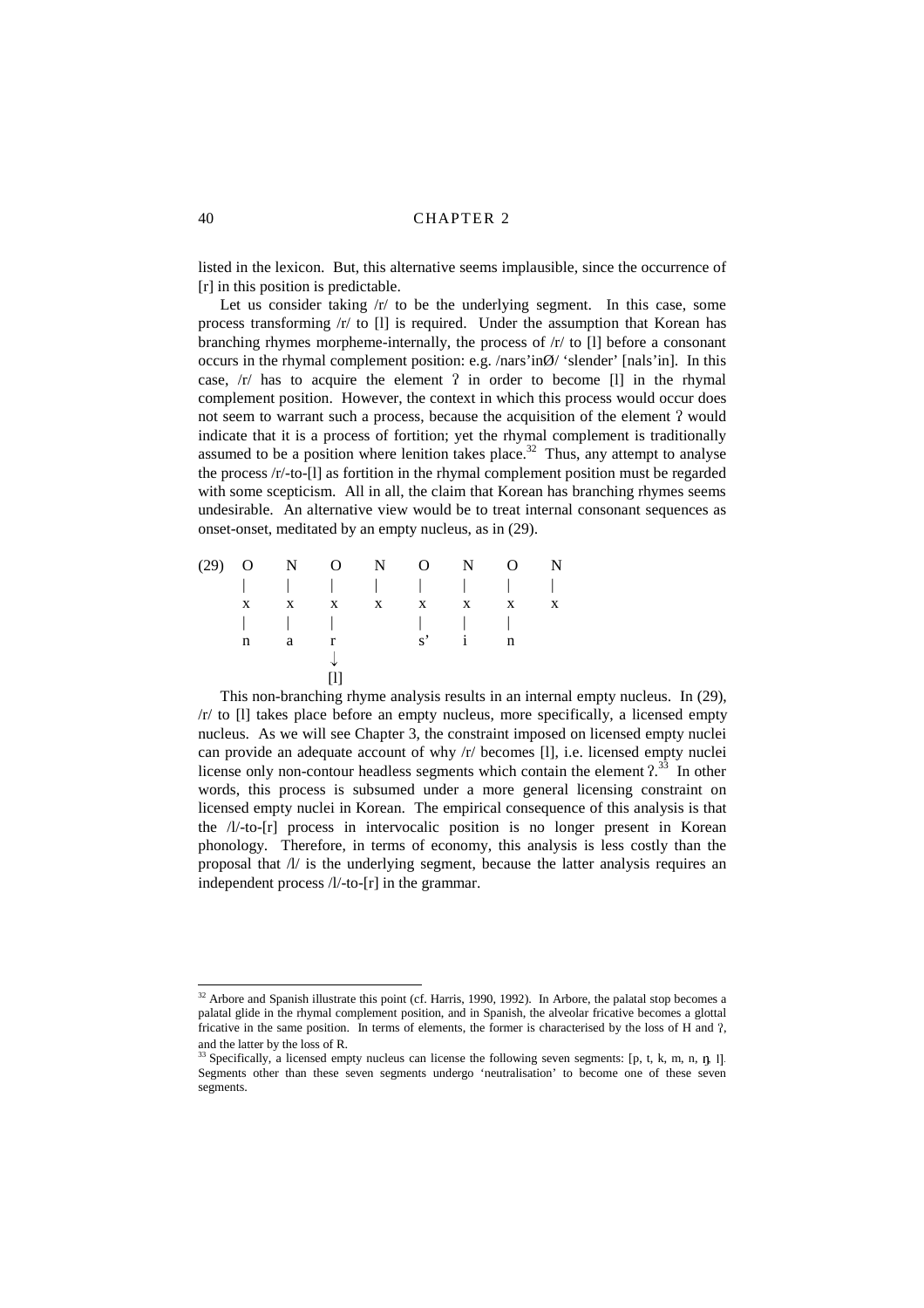## 2.6. Summary and conclusion

In this chapter, I introduced some basic notions of GP, i.e. the notions of government and licensing and the segmental representations in terms of elements, and discussed the syllable structure of Korean. Due to the assumption that the vowel-length distinction is no longer lexical, there are no branching nuclei for long vowels. In 2.3 and 2.5, I argued that Korean has neither branching onsets nor branching rhymes. The existence of heterorganic nasal + obstruent sequences undermines the claim that Korean has branching rhymes. Furthermore, the distribution of liquids also indicates that the branching rhyme analysis is not plausible. I propose instead that such sequences should be analysed as two onsets with an intervening empty nucleus. In conclusion, I claim that Korean has only nonbranching constituents, as in (30).

| $(30)$ ---- O R O R O R --- |  |                         |  |  |
|-----------------------------|--|-------------------------|--|--|
|                             |  |                         |  |  |
|                             |  |                         |  |  |
|                             |  |                         |  |  |
|                             |  | $X$ $X$ $X$ $X$ $X$ $X$ |  |  |

In the remaining chapters, I will explore how empty nuclei are licensed in various circumstances, i.e. morpheme-internally, in suffixation and loanwords, in terms of the ECP and language-specific constraints. This government-based approach provides new perspectives in Korean phonology.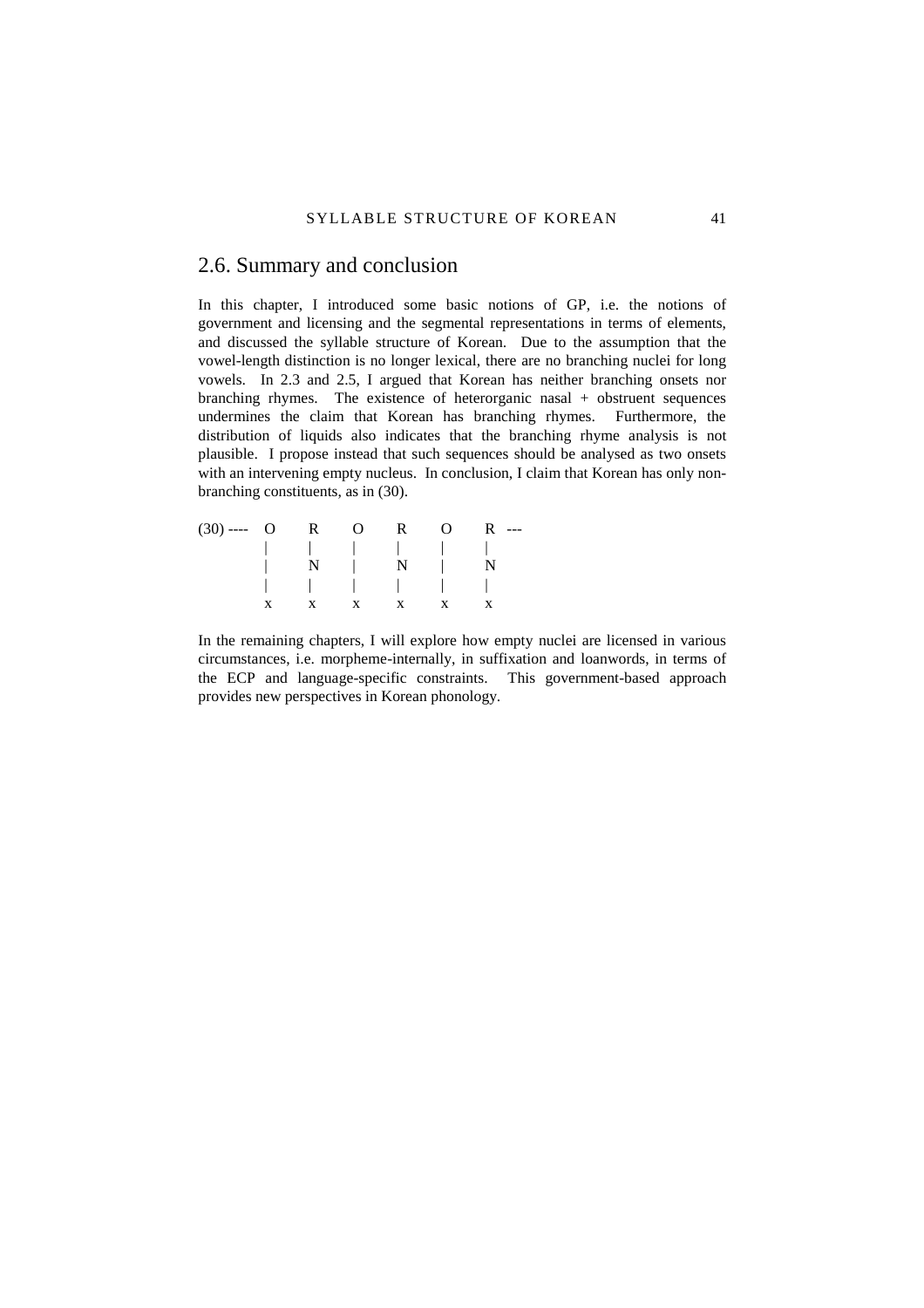## Chapter 3

# Licensing empty nuclei:<br>native mono-morphemic words<sup>1</sup>

In Chapter 2, I claimed that Korean syllable structure does not allow branching onsets, nuclei and rhymes. The consequence is that all surface internal consonant sequences are meditated by an empty nucleus. Also, it was noted that a single final consonant is syllabified as an onset followed by an empty nucleus, due to the effects of the Coda Licensing Principle and the Onset Licensing Principle. In this chapter, I explore how these empty nuclei are licensed in terms of the ECP. As briefly discussed in Chapter 2, the major mechanisms for licensing empty nuclei are domain-final licensing, proper government and inter-onset government. Domainfinal licensing concerns domain-final empty nuclei (henceforth final empty nuclei). Proper and inter-onset government are involved in the licensing of domain-internal empty nuclei (henceforth internal empty nuclei). In this chapter, I will show that these three notions can interact to account for the phonetic realisation of the empty nuclei in question. In 3.1, I present an analysis of neutralisation which allows certain types of segments to occur before a final empty nucleus. Neutralisation is viewed as a licensing constraint imposed on a final empty nucleus. Section 3.2 concerns the licensing of internal empty nuclei with respect to proper and inter-onset government. Section 3.3 presents a discussion of licensing conditions on final and internal empty nuclei and attempts to unify these two into a single condition.

## 3.1. Licensing final empty nuclei: neutralisation

### 3.1.1. Data

j

There are three types of obstruents in Korean: lenis, tensed and aspirated. A look at the distribution of these obstruents reveals that all three types can occur in morpheme-initial and morpheme-internal, more precisely, inter-nuclear positions.

| (1) | (a) Initial position |        |             |            |                            |        |
|-----|----------------------|--------|-------------|------------|----------------------------|--------|
|     | [pal]                | 'foot' | $[p'$ alle] | 'laundry'  | $\lceil p^n a \rceil$      | 'arm'  |
|     | [tal]                | 'moon' | [t'al]      | 'daughter' | $[t^{\text{h}}\text{all}]$ | 'mask' |
|     | [kin]                | 'root' | [k'in]      | 'string'   | $[k^{\text{h}}\text{in}]$  | 'big'  |
|     |                      |        |             |            |                            |        |

<sup>&</sup>lt;sup>1</sup> Some aspects of the analysis in this chapter will be refined in the next chapter 4, by the postulation of *stem domains*. The scope of a stem-domain comprises a final consonant, excluding a final empty nucleus. As we will see later, the notion of stem domains does not invoke any inconsistency, in comparison with the analysis of the present chapter.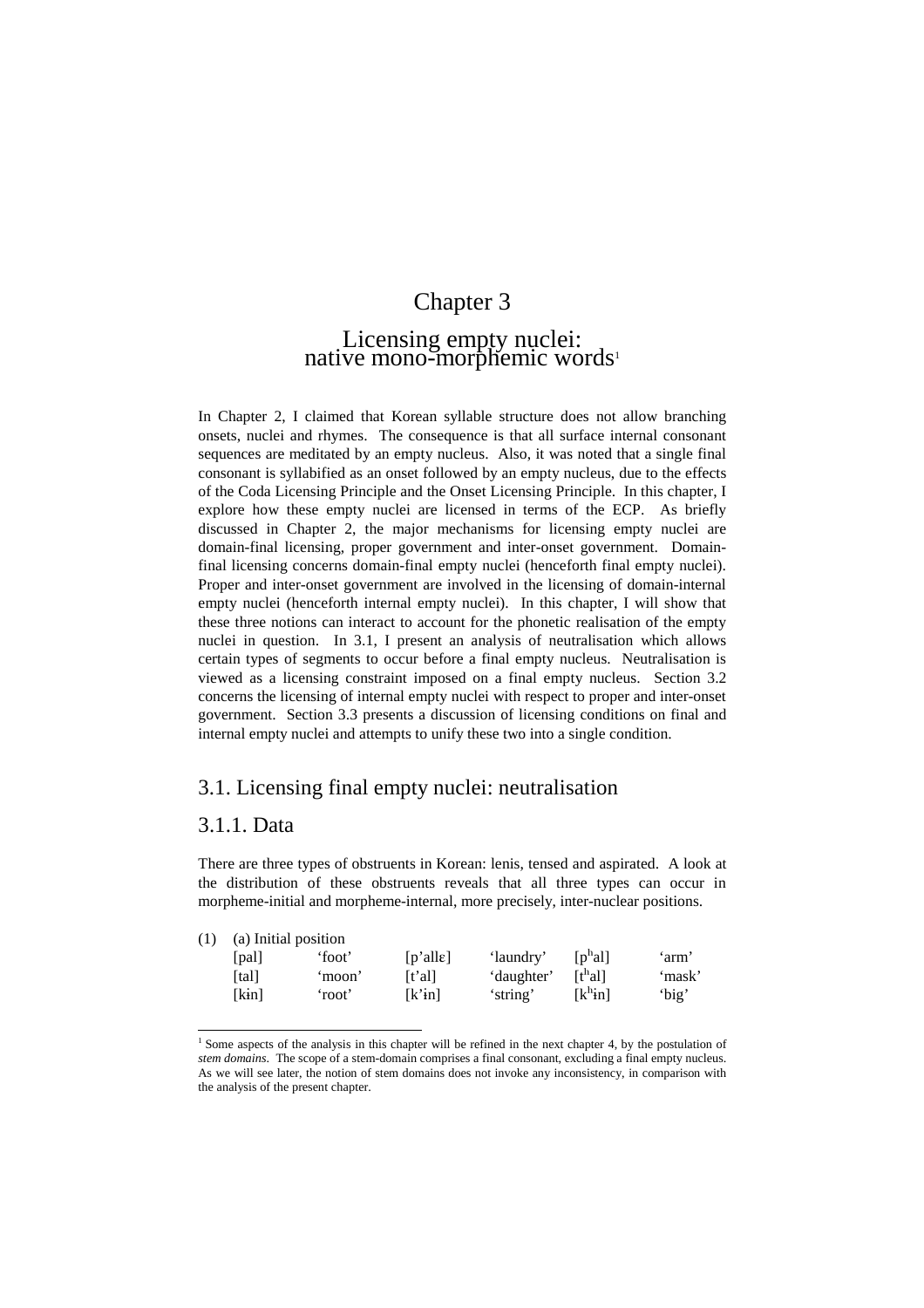| [ca]                  | 'ruler'      | [c'a]    | 'salty' | $[c^{\text{h}}a]$                 | 'cold'      |
|-----------------------|--------------|----------|---------|-----------------------------------|-------------|
| [sal]                 | 'flesh'      | [s'al]   | [rice]  |                                   |             |
| (b) Internal position |              |          |         |                                   |             |
| $[$ təpurə $]$        | 'together'   | [ap'a]   | 'daddy' | [kəp $^{\rm h}$ um]               | 'bubble'    |
| [mati]                | 'node'       | [kat'ik] | 'full'  | [pat <sup>h</sup> i]              | 'to resist' |
| [maku]                | 'carelessly' | [kak'ap] | 'near'  | $[sik^h$ im]                      | 'sour'      |
| [paci]                | 'trousers'   | [kac'a]  | 'fake'  | [k'ac <sup>h</sup> ] <sub>1</sub> | 'magpie'    |
| $[i\sin 1]$           | 'dew'        | [akas'i] | 'lady'  |                                   |             |

In (1), all three types of obstruents may occur initially and intervocalically. However, only lenis stops can occur in final position or before another consonant, as shown in  $(2)$ . (The symbol  $\overline{\ }$  indicates an unreleased stop.)

| (2) | (a) | Stem                                |                            | (b)                  | $Stem + suffix (nominative)$       |                      |               |
|-----|-----|-------------------------------------|----------------------------|----------------------|------------------------------------|----------------------|---------------|
|     |     | cip                                 | $[{\rm cip}]$              |                      | $\text{cip} + \text{i}$            | [cipi]               | 'house'       |
|     |     | mat                                 | [ $\text{mat}$ ]           |                      | $mat + i$                          | [maci]               | 'eldest'      |
|     |     | cucak                               | $[cu \infty k]$            |                      | $cucak + i$                        | $[cu \infty]$        | 'ladle'       |
|     |     | $\text{cip}^{\text{h}}$             | $[{\rm cip}]$              |                      | $\text{cip}^{\text{h}} + \text{i}$ | [cip <sup>h</sup> i] | 'straw'       |
|     |     | mit <sup>h</sup>                    | [mit]                      |                      | $mith + i$                         | $[mic^h i]$          | 'bottom side' |
|     |     | puəkh                               | $[pu\mathfrak{d}k]$        |                      | $puakh + i$                        | [ $puəkhi$ ]         | 'kitchen'     |
|     |     | pic <sup>h</sup>                    | [pit]                      |                      | $pich + i$                         | $[pic^h i]$          | 'light'       |
|     |     | nac                                 | [nat]                      |                      | $nac + i$                          | [naci]               | 'daytime'     |
|     |     | pas                                 | [pot]                      |                      | $p \circ c + i$                    | [pəsi]               | 'friend'      |
|     | (c) |                                     | $Stem + suffix$ (emphatic) |                      |                                    |                      |               |
|     |     | $\dot{\text{cap}} + \text{to}$      |                            | [cip't'0]            |                                    |                      |               |
|     |     | $cucak + to$                        |                            |                      | $[cu \circ k \circ b]$             |                      |               |
|     |     | $\text{cip}^{\text{h}} + \text{to}$ |                            | [cip't'0]            |                                    |                      |               |
|     |     | $mith + to$                         |                            | [mit <sup>t</sup> o] |                                    |                      |               |
|     |     | $puakh + to$                        |                            |                      | $[puək1$ 'o]                       |                      |               |
|     |     | $pich + to$                         |                            | [pit'']              |                                    |                      |               |
|     |     | $nac + to$                          |                            | [nat't'o]            |                                    |                      |               |
|     |     | $pos + to$                          |                            | [pat't'o]            |                                    |                      |               |

 The data in (2b) demonstrate that the phonological distinction between the three types of obstruents is maintained when they are followed by the vowel-initial nominative suffix /i/. However, the distinction is not maintained in final position, as in (2a), nor in the context of the following consonant-initial suffix /to/, as in (2c). That is to say, the phonological opposition among obstruents is neutralised in final position or before another consonant, i.e. only a certain type of obstruent can occur, namely the lenis unreleased stop segments  $[p, t], k$ <sup>-</sup>]. The segmental changes can be summarised as follows.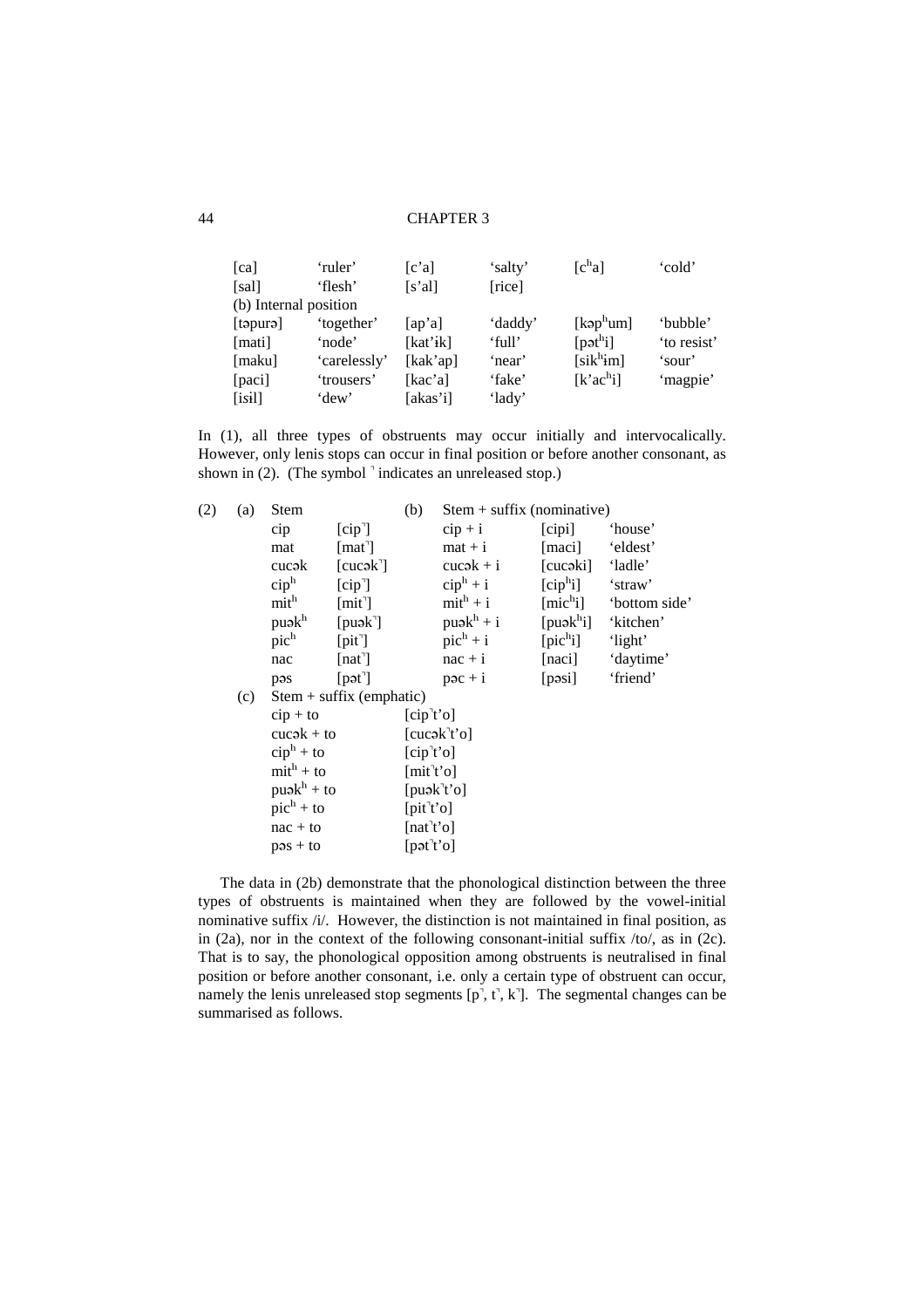|  | (3) (a) $/p, p', p^h/$                                  |               | $\rightarrow$ [p] |
|--|---------------------------------------------------------|---------------|-------------------|
|  | (b) /t, t', t <sup>h</sup> , s, s', c, c <sup>h</sup> / | $\rightarrow$ | [t']              |
|  | (c) /k, k', k <sup>h</sup> /                            |               | $\rightarrow$ [k] |

The tensed and aspirated stops change into their lenis unreleased counterparts, while all of the non-stop obstruents are realised as the coronal stop  $[t]$ . Traditionally, this phenomenon is called *obstruent neutralisation* or simply, *neutralisation* (Kim-Renaud 1974). I will use the term *neutralisation* throughout this thesis.

## 3.1.2 The analysis

In this section, I present a government-based analysis of neutralisation. Consider the following examples with tensed or aspirated obstruents.

| (4) | Stem                    |               | Nominative $\hat{1}$ |           |
|-----|-------------------------|---------------|----------------------|-----------|
|     | $\text{cip}^{\text{h}}$ | $[{\rm cip}]$ | [cip <sup>h</sup> i] | 'straw'   |
|     | mith                    | [mit]         | $[mic^h]$            | 'bottom'  |
|     | $pu \circ kh$           | [puək]        | [ $pu \circ k^h i$ ] | 'kitchen' |
|     | pic <sup>h</sup>        | [pit]         | $[pic^h]$            | 'light'   |
|     | pak'                    | [pak]         | [pak'i]              | 'outside' |

In GP terms, neutralisation takes place before a final empty nucleus, as in (5).

#### $(5)$ /cip<sup>h</sup> $\emptyset$ / [cip<sup>-</sup>]

|             | N1 | 0              | N <sub>2</sub> |
|-------------|----|----------------|----------------|
|             |    |                |                |
| X           | X  | X              | X              |
|             |    |                |                |
| $\mathbf c$ | i  | p <sup>h</sup> |                |
|             |    |                |                |
|             |    | $[p^{\eta}]$   |                |

Note that the stem final consonant  $/p^h$  is syllabified as an onset followed by an empty nucleus N2. In 'standard' syllabification, this segment would be syllabified as a coda. However, this syllabification is not possible in GP due to the Coda Licensing Principle and the Onset Licensing Principle, as discussed in Chapter 2. These two principles are repeated in (6).

(6) (a) Coda Licensing Principle

A post-nuclear rhymal position must be licensed by a following onset.

 (b) Onset Licensing Principle An onset head position must be licensed by a nuclear position.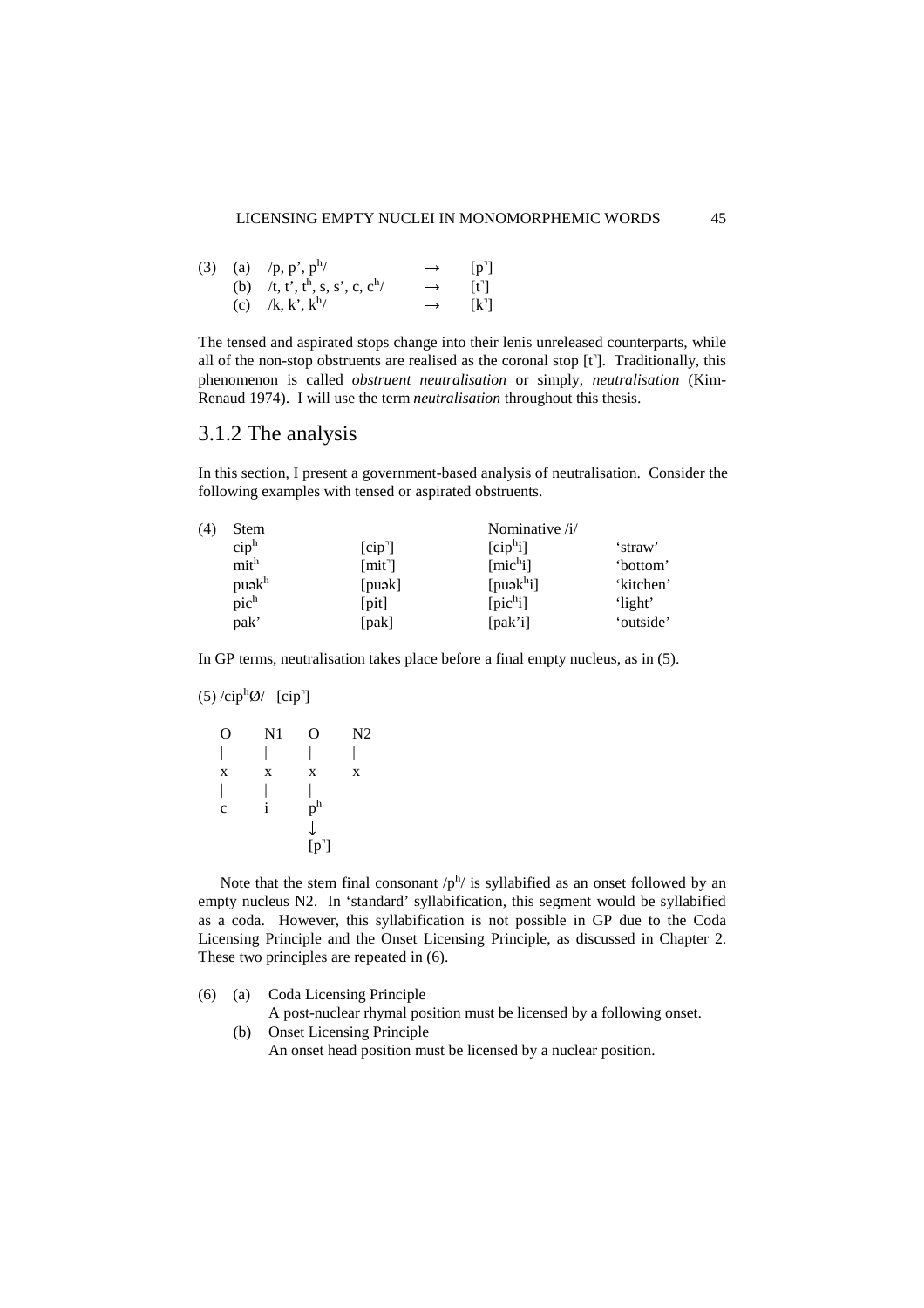These two principles determine the syllabification of a final consonant in an onset followed by a final empty nucleus. Regarding the interpretation of empty nuclei, the Empty Category Principle (ECP) is relevant (repeated in (7) from Chapter 2).

- (7) Empty Category Principle
	- (a) A licensed (empty) category receives no phonetic interpretation under the following circumstances:
	- (i) Domain-final (empty) categories are licensed (parameterised).
	- (ii) Properly governed (empty) nuclei are licensed.
	- (iii) A nucleus within an inter-onset domain
	- (b) Proper government α properly governs β if:
	- (i)  $\alpha$  and  $\beta$  are adjacent on the relevant projection,
	- (ii)  $\alpha$  is not itself licensed, and
	- (iii) No governing domain separates  $\alpha$  from  $\beta$ .

 As discussed in Chapter 2, with regard to (7ai), Korean chooses the parameter in which final empty nuclei are licensed: they are not phonetically realised. From the data in (4) and (5), we conclude that the context in which neutralisation occurs is before a final empty nucleus: tensed or aspirated obstruents do not occur in this position. In contrast, these segments can occur before an internal empty nucleus with phonetic content (*i.e.* unlicensed), as shown below.

| (8) | [k'ak'iraki]        | 'bits of rice' | $[t\partial k^h it\partial k]$        | 'click'   |
|-----|---------------------|----------------|---------------------------------------|-----------|
|     | [ <i>swet'iki</i> ] | 'horse tail'   | [k <sub>i</sub> ac' <sub>i</sub> mak] | 'slender' |

In terms of licensing, neutralisation is analysed as a constraint imposed on a final empty nucleus which cannot license segments of a certain type. From the examples in (4), we observe that any tensed or aspirated obstruent undergoes neutralisation when they are followed by a final empty nucleus. Recall from Chapter 2 that all these segments are headed segments in terms of their element structure. This suggests that the following constraint governs neutralisation:

#### (9) Constraint on final empty nuclei (CFE)

A final empty nucleus cannot license headed segments.

(9) amounts to a constraint barring segments before a final empty nucleus in Korean. If a final empty nucleus cannot license segments, one option is that the segments in question must become ones that it can license. $2$  The question arises as to why there should be such a constraint on final empty nuclei at all. Incidently, Korean is not the only language to exhibit this phenomenon. For example, Turkish (Kaisse 1986), Mongolian (Hangin 1968), Dutch (Booij 1995), Polish (Rubach &

<sup>&</sup>lt;sup>2</sup> The other option would be that final empty nuclei receive phonetic interpretation in order to license preceding onsets. This option is adopted in loanwords, as will see in 3.1.3 and Chapter 5.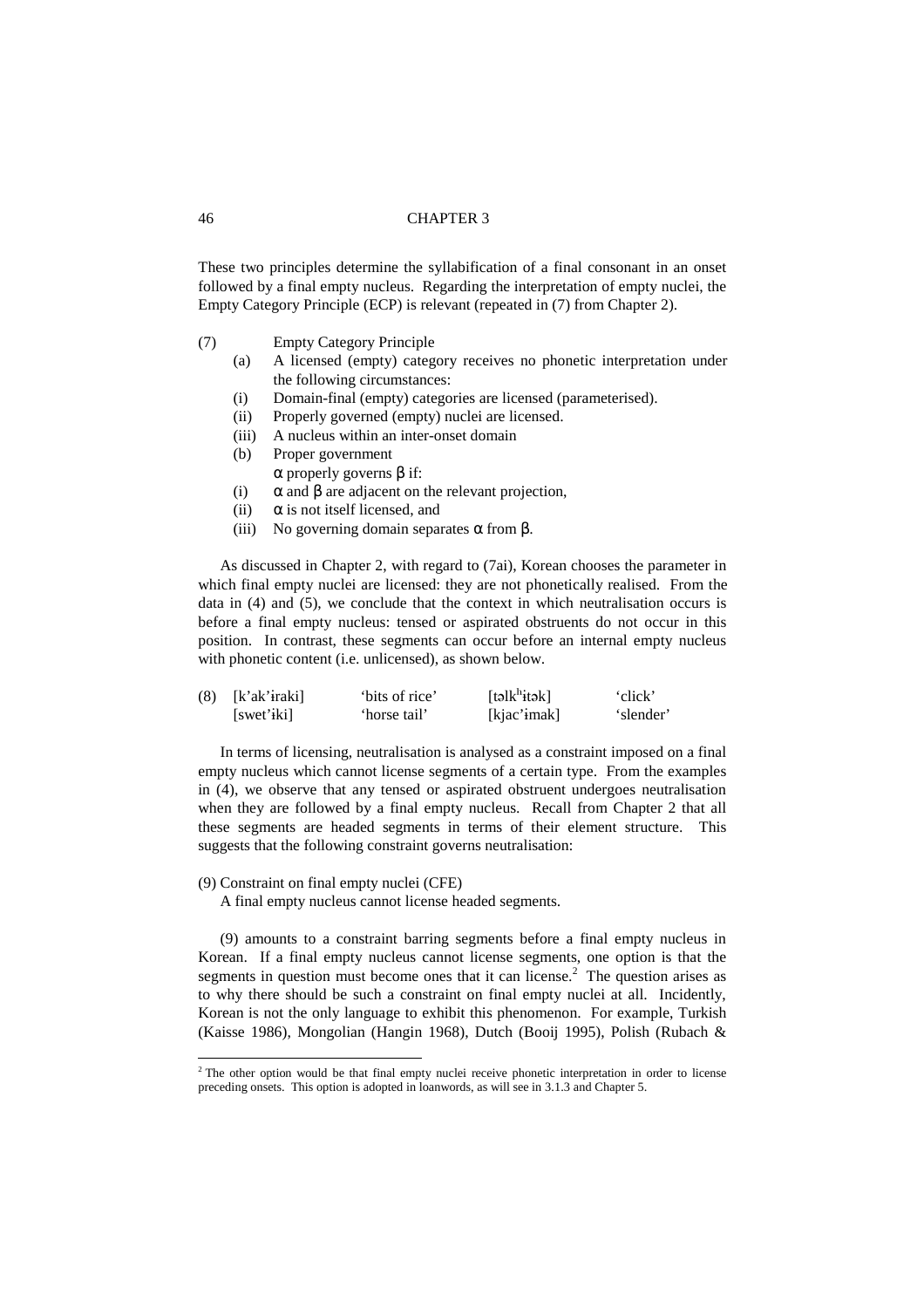Booij 1990), Georgian (Butskhrikidze 2002) and German (Brockhaus 1995a) are languages in which similar phenomena are observed before a final empty nucleus: voiced obstruents cannot occur in this position. In addition, non-coronals in Lardil (Kenstowicz & Kisseberth 1979) and non-nasals in Japanese (Yoshida 1991) are barred from occurring in the same position. The existence of CFEs in various languages indicates that there is a difference between unlicensed and licensed empty nuclei with respect to their ability to license the preceding onset. While any segment may occur before an unlicensed (empty) nucleus, only a limited set of segments may occur before a licensed one. As Harris (1992) and Brockhaus (1995a) put it, unlicensed nuclei have a much greater licensing ability. The weaker licensing ability of licensed empty nuclei affects the degree of segmental complexity of preceding onsets and may trigger segmental changes of the segments in question. That is to say, the presence of the CFEs is a reflection of their weakened or depleted licensing power.

With respect to segmental changes, neutralisation is the process by which headed segments become headless before a final empty nucleus. (10) represents the relevant segmental changes in terms of elements.

(10) (a) aspirated obstruent

| $\mathbf{p}^\mathrm{h}$<br>$\longrightarrow$ | $\left[p^{\gamma}\right]$ | $t^h$<br>$\rightarrow$ | $[t^{\eta}]$ | $k^h \rightarrow$         | $[k]$         |
|----------------------------------------------|---------------------------|------------------------|--------------|---------------------------|---------------|
| $\mathbf X$                                  | $\mathbf X$               | $\mathbf X$            | $\mathbf X$  | $\mathbf X$               | X             |
|                                              |                           |                        |              |                           |               |
| U                                            | U                         | R                      | ${\bf R}$    | $\boldsymbol{\mathsf{?}}$ | $\mathcal{P}$ |
|                                              |                           |                        |              |                           |               |
| $\mathbf 7$                                  | ?                         | $\mathbf 7$            | $\mathbf 7$  | $\underline{H}$ /         | (H)           |
|                                              |                           |                        |              |                           |               |
| $\frac{H}{c^h}$                              | (H)                       | $\underline{H}$ /      | (H)          |                           |               |
| $\rightarrow$                                | $[t^{\eta}]$              |                        |              |                           |               |
| X                                            | $\mathbf X$               |                        |              |                           |               |
|                                              |                           |                        |              |                           |               |
| R I                                          | R                         |                        |              |                           |               |
|                                              |                           |                        |              |                           |               |
| $\boldsymbol{\Omega}$                        | $\boldsymbol{\mathsf{?}}$ |                        |              |                           |               |
|                                              |                           |                        |              |                           |               |
| $\underline{H}$ /                            | (I)                       |                        |              |                           |               |
|                                              |                           |                        |              |                           |               |
|                                              | (H)                       |                        |              |                           |               |
|                                              |                           |                        |              |                           |               |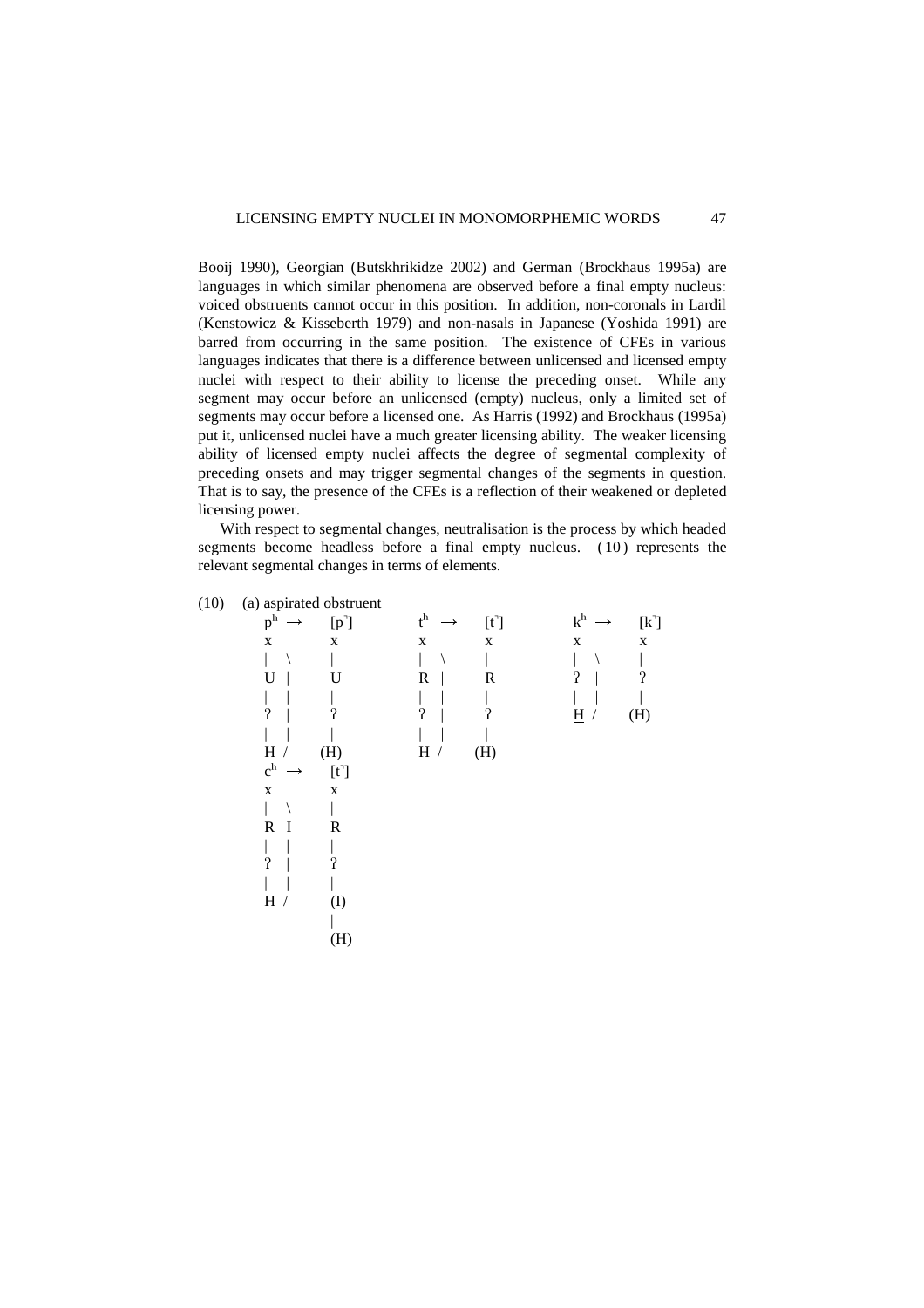```
48 CHAPTER 3
```
(b) tensed obstruent

 $k' \rightarrow [k']$  x x | | *2 2 2*  | |  $H$  (H)

 Thus, neutralisation is generally characterised as the loss of headship for headed segments, i.e. they become headless. In particular, contour segments such as aspirated consonants and affricates are realised as non-contour lenis stops. This indicates that final empty nuclei also cannot license contour segments.<sup>3</sup> Note that the outcomes contain the parenthesised element H. This notation is intended for representing an element which does not receive phonetic interpretation, but is still present in the segmental structure. In other words, the parenthesised elements are not totally delinked from the segmental structures.

The motivation of non-interpretation of the elements in question derives from the fact that the delinking analysis of the element H faces a serious technical problem. S.-J. Kim (1996) proposes that neutralisation is analysed as the delinking of the element H. The resulting segments contain place elements such as U and  $A$ ,  $A$  and the element  $\hat{I}$ : the element  $H$  is absent from the segmental structures. As we will see below, however, the  $/r \rightarrow \text{[1]}$  process is required before a final empty nucleus. In terms of elements within my proposal of segmental representations, this process is the addition of the element  $\hat{I}$ , i.e.  $\hat{I}$  contains the element R, and [1] contains the elements R and  $\hat{P}$ . As depicted in (10), after the application of neutralisation, the delinking analysis produces the same segmental structures of  $[1]$  and  $[t^{\dagger}]$ : R and ?. However, in my analysis, this problem can be avoided because the representations of  $[t]$  and  $[1]$  are different: the former has three elements  $(R.2.(H))$  and the latter has two  $(R.2)$ .

The phonetic properties of the element H are determined by whether or not it contributes headship to a given segment. When it does, the phonetic interpretation is [stiff vocal cords] for tensed obstruents. If it is doubly-linked, the phonetic interpretation is [spread glottis] for aspirated obstruents. If not, i.e. for headless segments, it represents [noise burst] (John Harris p.c.). The non-interpretation of the element H after the application of neutralisation suggests that the resulting headless segments are realised without [noise burst], i.e. they become unreleased lenis stops: [p<sup>T</sup>], [t<sup>T</sup>] and [k<sup>T</sup>].<sup>5</sup> The empirical consequence of the CFE in (9) is that a final licensed empty nucleus cannot license the element H together with headedness, with respect to stops.

 $\overline{a}$ 

<sup>&</sup>lt;sup>3</sup> Also, note that one of the place elements, i.e. the element I, of the aspirated affricate is not interpreted. I will discuss the matter of the non-interpretation of the element I in the next section.

<sup>4</sup> Her segmental representations are based on Revised Theory of Element (RTE) in which the coronal element R is not present. For the motivation for retaining the element R, see Chapter 2.

<sup>5</sup> This phenomenon is analysed in terms of the feature [release] within rule-based frameworks, see C.-W. Kim (1970), Kim-Renaud (1974), K. Chung (1980), among others.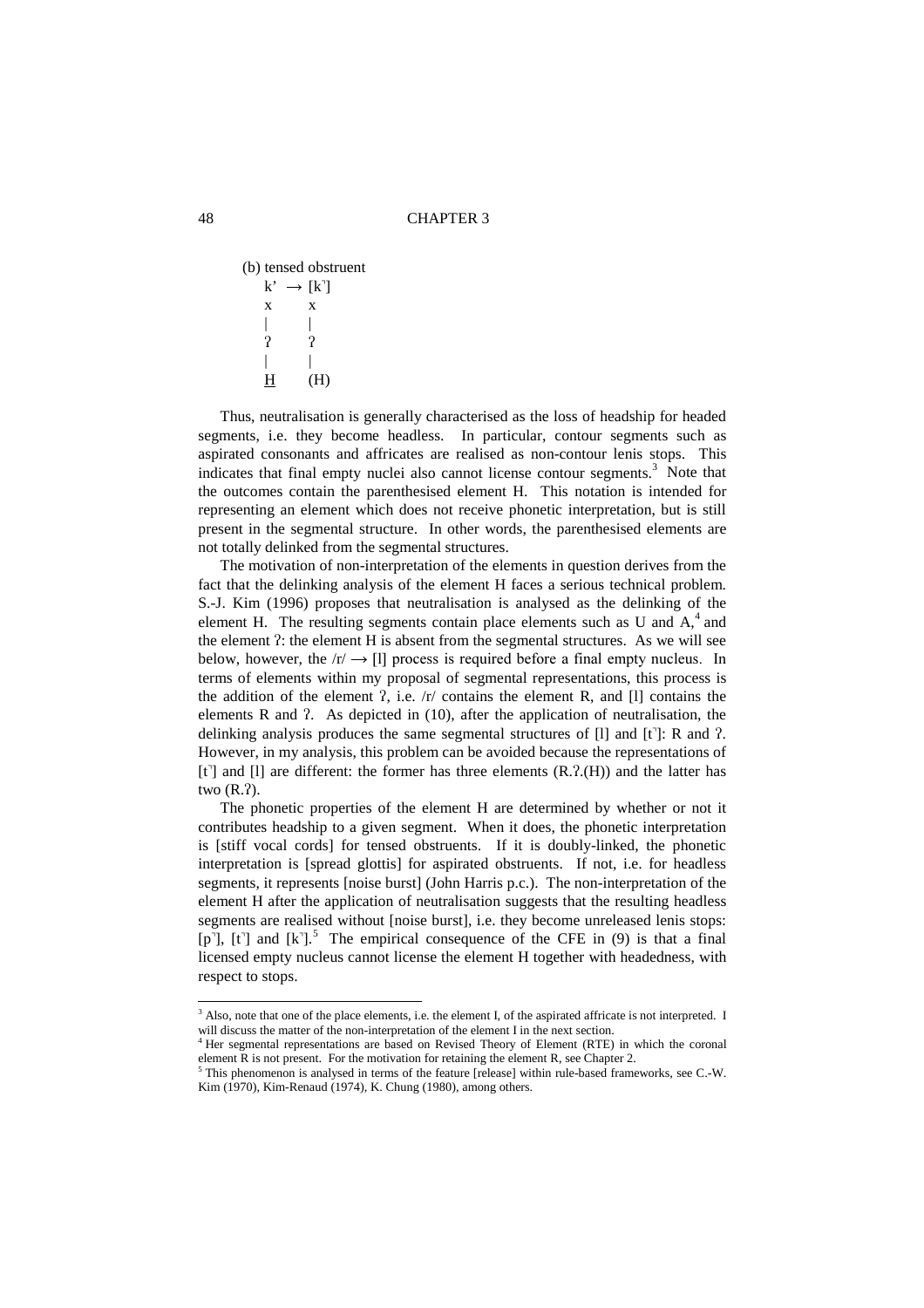## 3.1.3 The headless segments

In the following examples, the stem-final consonant is a headless affricate /c/.

| (11) | stem                              | nominative | accusative | emphatic                |           |
|------|-----------------------------------|------------|------------|-------------------------|-----------|
|      | $/na c \mathcal{O}/\sqrt{na t}$   | [naci]     | [nacil]    | [nat'']                 | 'daytime' |
|      | $\pi$ ic $\varnothing$ [pit]      | [paci]     | [picil]    | [pit'o]                 | 'debt'    |
|      | $\sqrt{c}$ ac $\emptyset$ / [cat] | [cəci]     | [coci]     | [cot <sup>2</sup> t'ol] | 'breast'  |

Notice that /c/ becomes [t<sup> $\cdot$ </sup>] in isolation and in the emphatic forms<sup>6</sup>, while stemfinal /c/ is realised as it is in the nominative and accusative forms. Unlike the other headless segments listed in (4), stem-final /c/ is not licensed by the final empty nucleus: it is realised as  $[t<sup>3</sup>]$ . One piece of evidence for this is found in loanwords. Consider, for example, loanwords ending in a nasal:

| (12)           | $[$ t $\epsilon$ m $]$<br>$[k^{\text{h}}$ iŋ] |          | dam<br>king | $[p^{\text{h}}en]$ | pen |
|----------------|-----------------------------------------------|----------|-------------|--------------------|-----|
|                | e.g. $[k^h$ iŋ] $king$                        |          |             |                    |     |
| O              | N                                             | $\Omega$ | N           |                    |     |
|                |                                               |          |             |                    |     |
| X              | X                                             | X        | X           |                    |     |
|                |                                               |          |             |                    |     |
| k <sup>h</sup> | $\mathbf{i}$                                  | ŋ        |             |                    |     |

The final empty nucleus in these examples remains uninterpreted, because nasals can be licensed by final empty nuclei, as happens in native Korean words, such as  $\gamma$ pamØ/ [pam] 'night', /sinØ/ [sin] 'shoes', /kumanØ/ [kuman] 'hole'.

 What about loanwords which end in a plosive? Some of them have two possible phonetic forms, as shown in (13).

| (13) | $[hip1]$ or $[hiph$ <b>i</b> ]                | hip  | $[t^heip^{\dagger}]$ or $[t^heip^h\mathbf{i}]$ | tape |
|------|-----------------------------------------------|------|------------------------------------------------|------|
|      | [ $pet$ ] or [ $pet$ <sup>h</sup> i]          | bat  | $[net^{\dagger}]$ or $[net^{\dagger}]$         | net  |
|      | [paik <sup>1</sup> ] or [paik <sup>h</sup> i] | bike | $[k^heik^{\dagger}]$ or $[k^heik^h\mathbf{i}]$ | cake |

 $\overline{\phantom{a}}$  The emphatic suffix /to/ is an analytic suffix. Thus, when this suffix is added to a stem, as we will see in Chapter 4, the lexical representation is  $[[\langle \text{stem} \rangle \varnothing]$  to]. Since the stem itself forms an internal domain, the stem-final consonant occurs before a final empty nucleus; the context in which neutralisation occurs. See Chapter 4 for a further analysis of the licensing of empty nuclei in suffixation.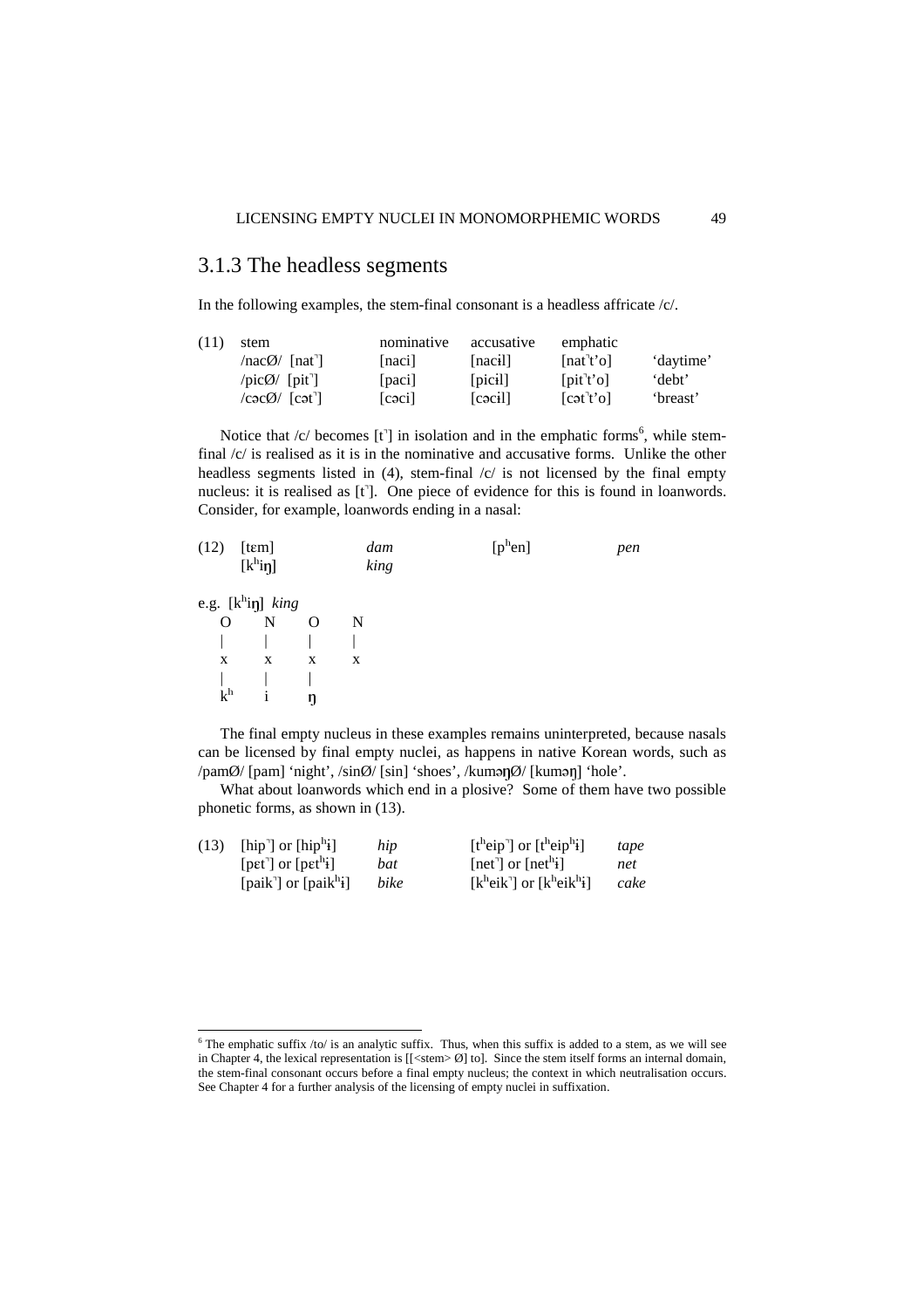| e.g. [hip] or $[hip^h_i]$ |                                                                                                                                                                                                                                      |              |          |    |            |                                                                 |    |
|---------------------------|--------------------------------------------------------------------------------------------------------------------------------------------------------------------------------------------------------------------------------------|--------------|----------|----|------------|-----------------------------------------------------------------|----|
| $\Omega$ .                | N1                                                                                                                                                                                                                                   | $\Omega$     | N2.      | O1 | N1         | $\Omega$                                                        | N2 |
|                           | <b>The Contract of the Contract of the Contract of the Contract of the Contract of the Contract of the Contract of the Contract of the Contract of the Contract of the Contract of the Contract of the Contract of the Contract </b> |              |          |    |            | $\mathbf{1}$ and $\mathbf{1}$ and $\mathbf{1}$ and $\mathbf{1}$ |    |
| X                         | X                                                                                                                                                                                                                                    | $\mathbf{x}$ | x        | X  | X          | X                                                               |    |
|                           | $\begin{array}{ccc} \end{array}$                                                                                                                                                                                                     |              |          |    |            | $\mathbf{1}$ , $\mathbf{1}$ , $\mathbf{1}$ , $\mathbf{1}$       |    |
| h                         | $\mathbf{i}$                                                                                                                                                                                                                         | $\mathbf{D}$ | $\sigma$ |    | $h$ i $ph$ |                                                                 |    |

Notice that the final empty nucleus N2 is licensed when a plosive is realised as a lenis stop, but it is unlicensed when the plosive is manifested as an aspirated stop. In the latter case, the vowel  $[i]$  emerges in final position. The interpretation of the final empty nucleus here is partially conditioned by constraint  $(9)^7$ : final empty nuclei receive phonetic interpretation when they cannot license preceding onsets such as aspirated stops.

 With this in mind, let us now consider English loanwords ending in a voiced coronal fricative /z/.

| $(14)$ $[c^{h}ic^{i}]$ * $[c^{h}ic]$   | cheese | $[p^{\text{h}}\text{irici}]$ * $[p^{\text{h}}\text{iric}]$   | freeze |
|----------------------------------------|--------|--------------------------------------------------------------|--------|
| $[p^{\rm h}j$ uci] * $[p^{\rm h}j$ uc] | fuse   | $[p^{\text{h}}{\text{ouci}}]$ * $[p^{\text{h}}{\text{ouc}}]$ | pose   |
| $[k^h$ wici] * $[k^h$ wic]             | auiz   | $[saici] * [saic]$                                           | size   |

Recall from Chapter 1 that the voiced coronal fricative is transformed to [c] in Korean: e.g. [cum] *zoom*, [cero] *zero*. We see here that all final empty nuclei are interpreted when preceded by a lenis affricate [c], behaving in the same way as the final empty nuclei in (13) when preceded by a headed (i.e. aspirated) segment. The fact that the final empty nuclei in  $(14)$  are unlicensed indicates that the segment  $\sqrt{c}$ cannot be licensed by a final empty nucleus. What happens when this segment occurs before a final empty nucleus in native words? Precisely because Korean turns 'on' the domain-final licensing parameter, what is required is a change in the segmental structure of the preceding onset in order to be licensed by a final empty nucleus. Thus, /c/ becomes [t], as in (15).

 $(15)$  /c/  $\rightarrow$  [t]  $\mathbf x$   $\mathbf x$  $\sqrt{ \ }$ / R / | | I R | |  $H$  (H) | (I)

j

<sup>&</sup>lt;sup>7</sup> What (13) reveals is the difference between loanwords and native Korean words: there are alternations between lenis and aspirated stops accompanied by the alternation between zero and [i]; but such alternations are not allowed in native words. See Chapter 5 for a detailed discussion.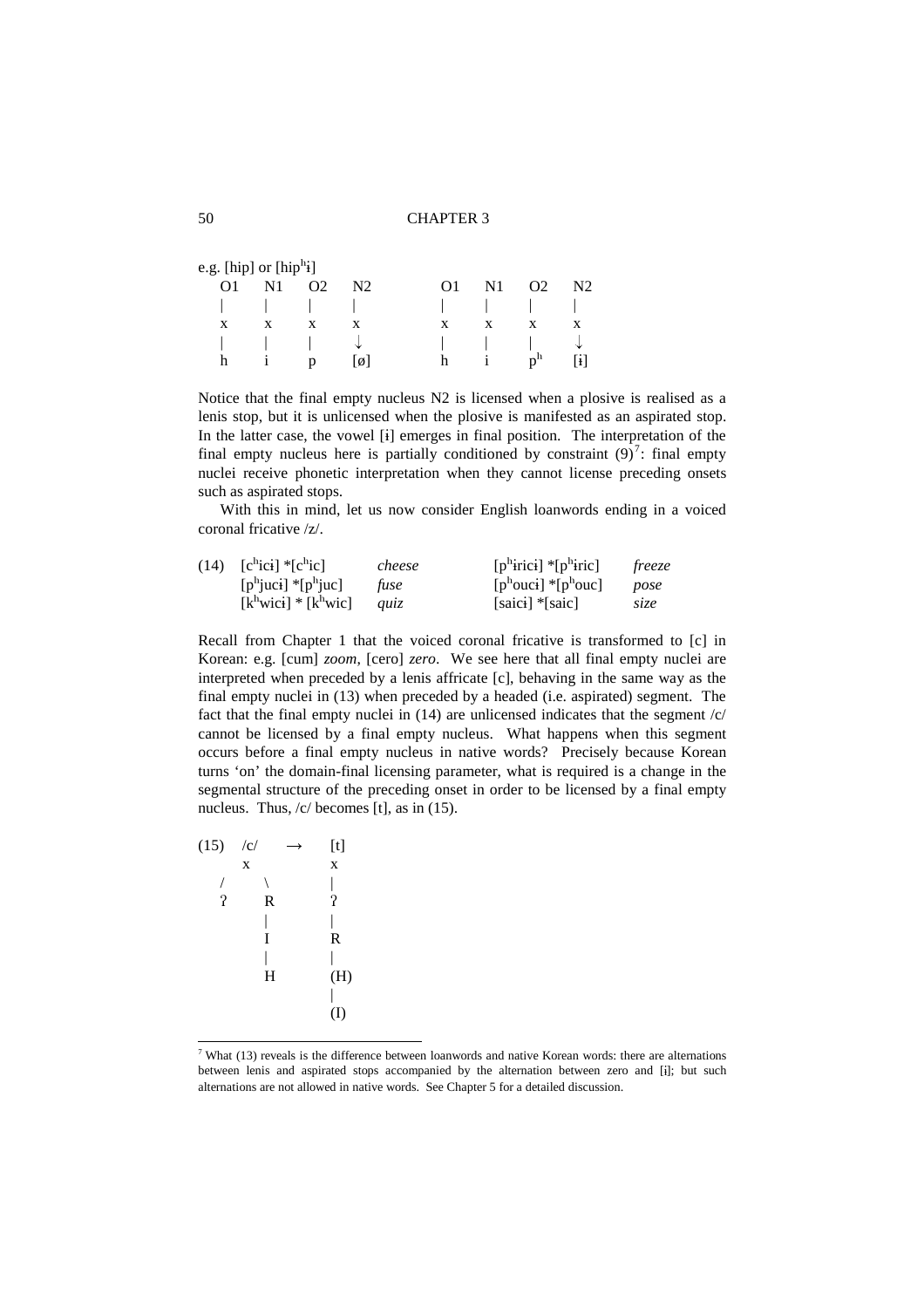This process can be characterised by non-interpretation of the elements H and I. The non-interpretation of H contributes unreleasedness in final position, and the non-interpretation of I contributes the loss of contour. The non-interpretation of the element I implies that final empty nuclei may not license two place elements simultaneously. The reason why the element I rather than R is not interpreted would be that the former is a secondary place element whereas the latter is not. The motivation for assuming that affricates contain the element I involves palatalisation under suffixation, as shown below.

| $(16)$ /kut/ 'to solidify'           | $+$ /i/ 'adverbial suffix' [kuci] |                      |
|--------------------------------------|-----------------------------------|----------------------|
| /kat <sup>h</sup> / 'to be the same' | $+$ /i/                           | [kac <sup>h</sup> i] |

The palatalisation from  $/t$  to  $/c$  involves the spreading of I from the suffixal vowel  $\pi$  to the preceding coronal plosive. It indicates that the element I is not a primary place element. The analysis of affricates with regard to neutralisation illustrates that the CFE in (9) requires revision to the extent that final empty nuclei can license neither headed nor contour segments.

However, there is another headless segment which final empty nuclei cannot license: the segment /s/. This segment becomes [t] before a final empty nucleus and occurs as it is in the nominative forms, as shown in (17).

| $(17)$ /pas $\emptyset$ /    | [pot]                     | $\gamma$ pas $/ + \gamma$ i/ | [pəsi]   | 'friend'  |
|------------------------------|---------------------------|------------------------------|----------|-----------|
| $\sqrt{0}$ s $\varnothing$ / | $\lceil \text{ot} \rceil$ | $\sqrt{OS}$ + $\sqrt{1}$     | $\cos i$ | 'clothes' |

 As with the segment /c/, loanwords provide evidence that the final empty nucleus cannot license /s/.

| $(18)$ [pasi] *[pas] | bus   | $[kas]$ * $[kas]$  | gas  |
|----------------------|-------|--------------------|------|
| $[cjusi]$ * $[cjus]$ | juice | $[masi]$ * $[mas]$ | mass |

In these examples, the final empty nuclei are interpreted. Now recall (12) and (13), which showed that final empty nuclei are licensed when preceded by headless segments like /m, n, n, p, t, k/. Since the final empty nuclei in  $(18)$  receive interpretation, it is clear that /s/ cannot be licensed by final empty nuclei in native Korean words.

 In terms of elements, this process can be expressed as the acquisition of the element  $?$ , as in  $(19)$ .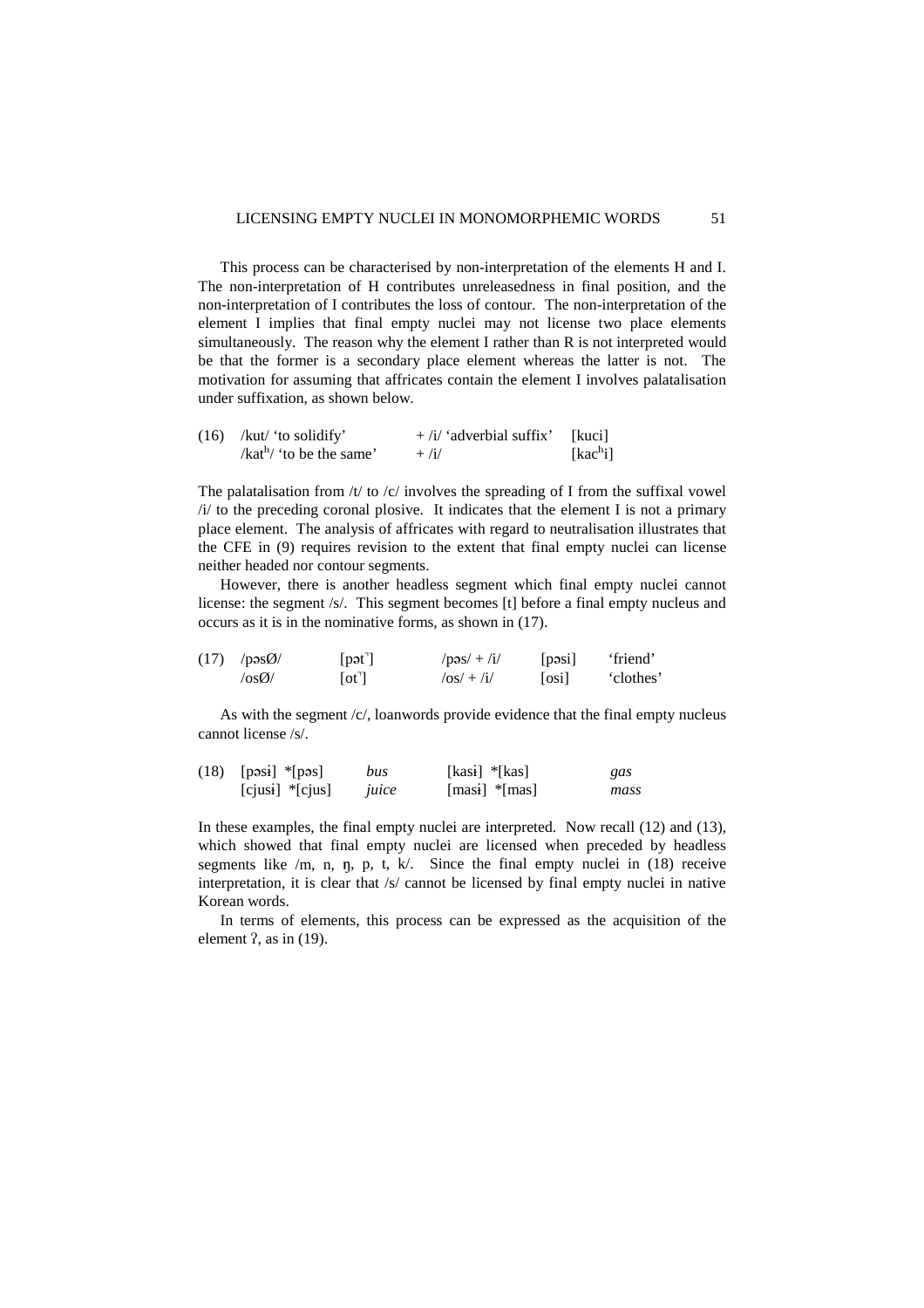```
52 CHAPTER 3
```

| (19) | $\sqrt{s}$ | $[t^r]$       |
|------|------------|---------------|
|      | X          | X             |
|      |            |               |
|      | R          | R             |
|      |            |               |
|      | H          | (H)           |
|      |            |               |
|      |            | $\mathcal{P}$ |

Unlike other segments which undergo neutralisation, the question arises as to why /s/ should acquire the element / before a final empty nucleus. Let us consider the structures of the six segments - /p, t, k, m, n,  $\eta$  - that can be licensed by final empty nuclei.

| (20) | p   |   | k   | m | n | ŋ |
|------|-----|---|-----|---|---|---|
|      | X   | X | X   | X | X | X |
|      |     |   |     |   |   |   |
|      | H   | R |     | П | R |   |
|      |     |   |     |   |   |   |
|      |     |   | (H) | 2 |   |   |
|      |     |   |     |   |   |   |
|      | (Ħ, |   |     |   |   |   |

Notice that all of these segments contain the element ?, suggesting that final empty nuclei in Korean can only license headless segments which contain this element. To meet this constraint, /s/ will have to undergo a change in its segmental make-up, which consists of just R and H: in particular,  $/s/$  acquires the element  $?$  in order to become  $[t]$ , which can be licensed by a final empty nucleus.

 Finally, let us consider liquid-final words. As discussed in Chapter 2, the underlying segment of liquids is  $/r$ . Since the segment  $/r$  contains the element R only, the final empty nucleus cannot license it, as in the case of /s/. In order for licensing to be possible,  $\langle r \rangle$  must acquire the element  $\gamma$ , and so is consequently realised as [l], as exemplified in (21).

| (21)       | $/$ kirØ $/$       | [kil]         | $\overline{\kappa}$ ir $\overline{\kappa}$ + /i/ | [kiri] | 'road'  |
|------------|--------------------|---------------|--------------------------------------------------|--------|---------|
|            | /tor $\emptyset$ / | [tol]         | $/tor/ + /i/$ [tori]                             |        | 'stone' |
| $\sqrt{r}$ |                    | $[1]$         |                                                  |        |         |
| X          |                    | X             |                                                  |        |         |
|            |                    |               |                                                  |        |         |
| R          |                    | R             |                                                  |        |         |
|            |                    |               |                                                  |        |         |
|            |                    | $\mathcal{P}$ |                                                  |        |         |
|            |                    |               |                                                  |        |         |
|            |                    |               |                                                  |        |         |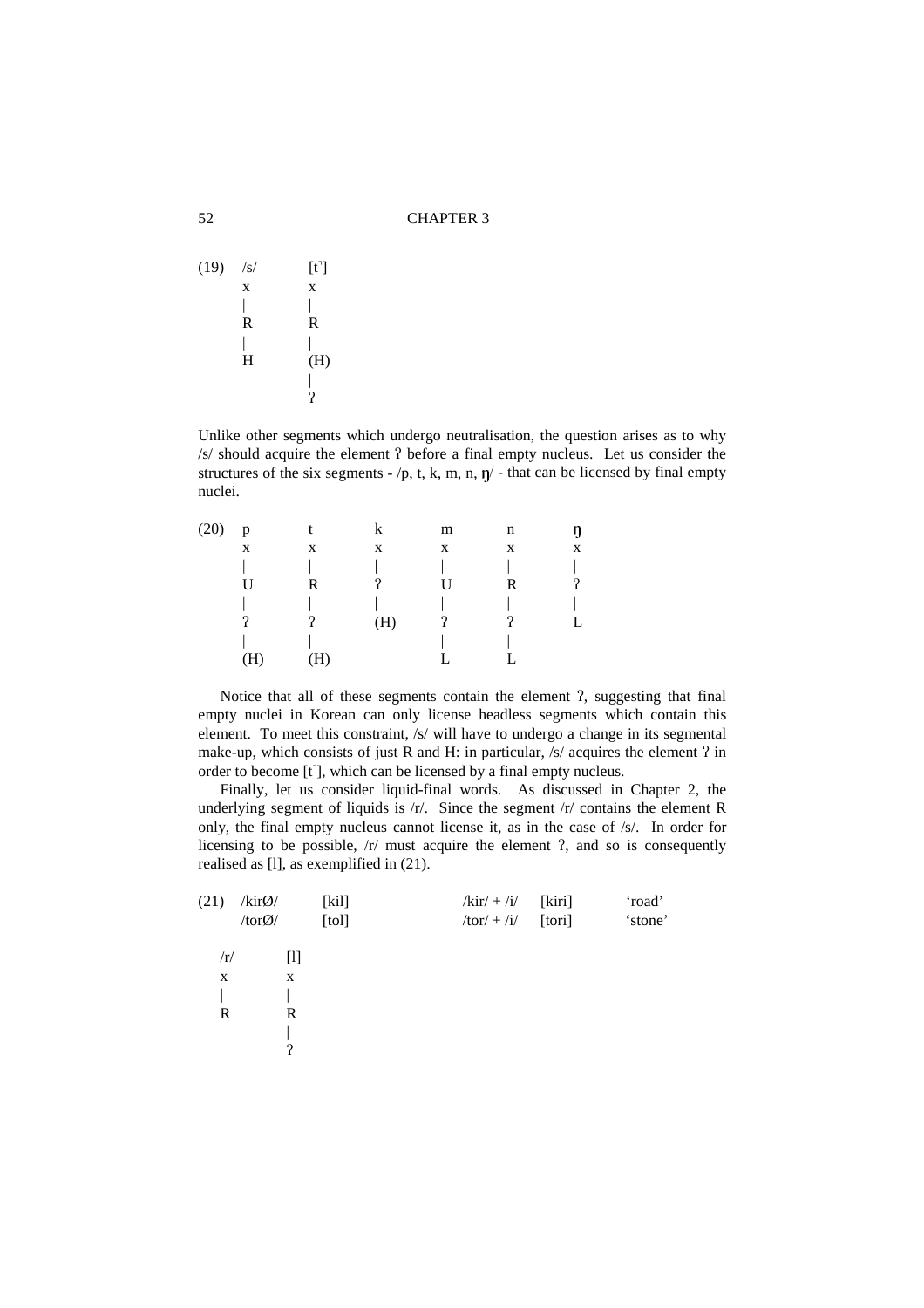In summary, I have considered the headless segments which are not licensed by a final empty nucleus. Firstly, I claimed that in loanwords the segment /c/ cannot be licensed by a final empty nucleus since it is interpreted. In native words a segmental change to [t] is required so that the final empty nucleus can license it. Of the four elements which constitute  $/c$ , the elements I and H do not receive phonetic interpretation due to the fact that the place element I is secondary and because unreleased segments are allowed before the final empty nucleus. Furthermore, I have considered two processes in which the element  $\hat{I}$  is acquired for the segments /r/ and /s/ to become [l] and [t], respectively. Motivation for these processes comes from the fact that final empty nuclei can only license headless segments containing the element ?.

## 3.1.4 The CFE in Korean and its implications

According to the analysis proposed in 3.1.3, final empty nuclei in Korean license neither the headless segments /c/ nor /s/ or /r/. This necessitates a revision of the constraint proposed in (9) in which final empty nuclei cannot license headed segments. This replaces (9) with (22).

(22) Constraint on final empty nuclei in Korean (CFE) A final empty nucleus in Korean can only license non-contour headless unreleased segments which contain the element /.

 The term *non-contour segment*, effectively excludes /c/ from the list of the segments that a final empty nucleus can license and the term *unreleased* indicates the non-interpretation of the element H. Likewise, the phrase *segment which contain the element ?* excludes /s/ and /r/. This constraint induces a process of lenition for headed and contour segments where certain elements are not interpreted, and a process of fortition for the segments  $/s/$  and  $/r/$  to become [t<sup>T</sup>] and [l], respectively, by the acquisition of the element ?. As discussed in 3.1.2, the motivation for neutralisation is the weaker licensing capacity of final empty nuclei in comparison with unlicensed (empty) nuclei. The limited licensing ability of empty nuclei affects the degree of segmental complexity or headship of preceding onsets.

 Regarding (22), neutralisation in Korean differs, in many respects, from *Final Obstruent Devoicing* (FOD) in languages such as German, Dutch, Mongolian etc. In terms of elements, FOD is characterised purely as lenition in which the voicing element L is either delinked or not interpreted phonetically. In contrast to FOD, however, neutralisation in Korean is viewed not as a single process, but as two: *decomposition* (loss of elements or lenition) and *composition* (addition of elements or fortition).<sup>8</sup> Decomposition occurs when a headed or contour segment precedes a

j

<sup>8</sup> Recall from Chapter 2 that in GP phonological distinctions are characterised by the notion of *privativeness*, i.e. the presence versus the absence of a given element. Given the notion of privativeness,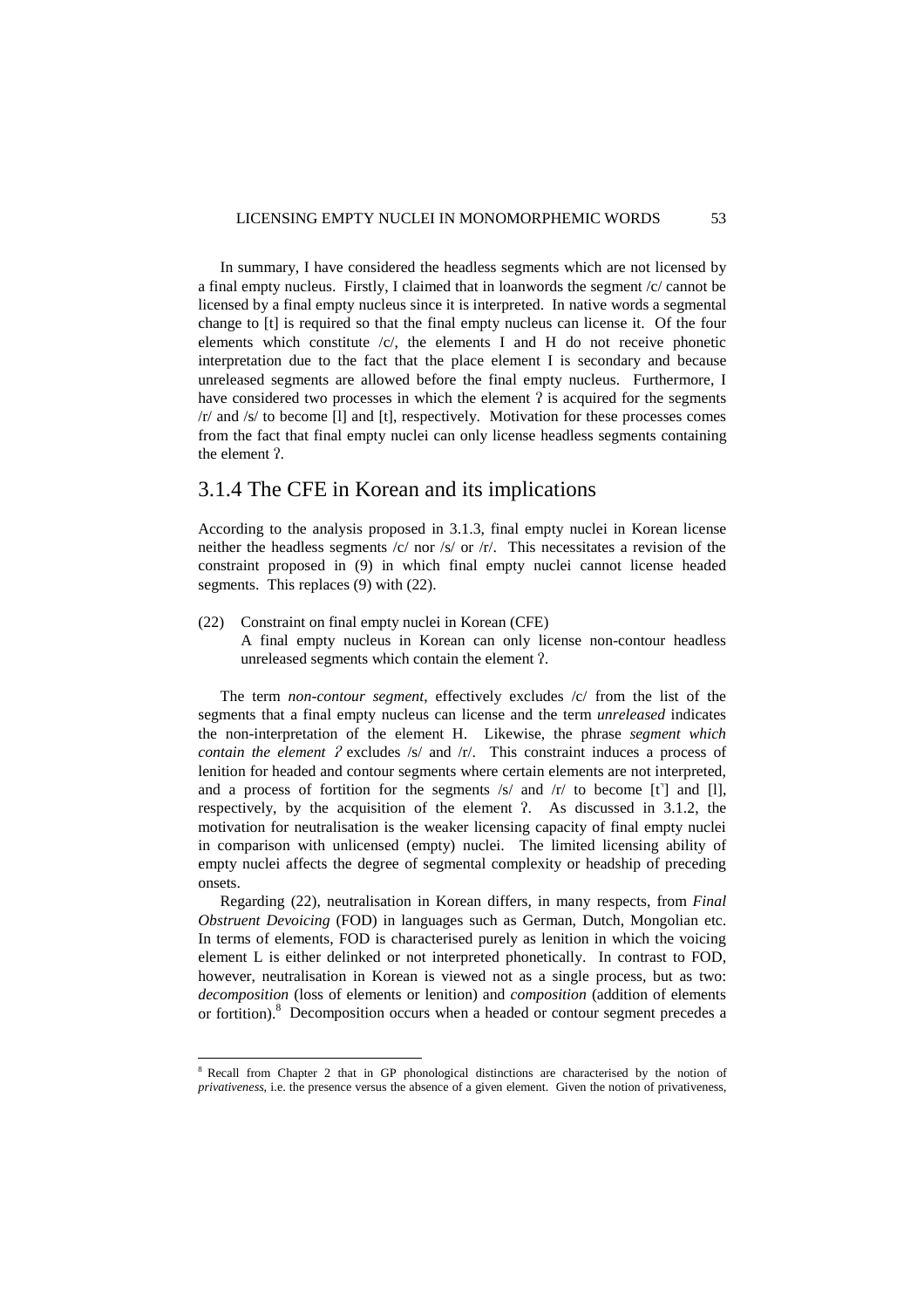final empty nucleus, i.e. the change of headship for headed segments together with non-interpretation of certain elements of contour segments and the release element H. Composition takes place when a segment lacking ? precedes a final empty nucleus, i.e. /s/ and /r/ become [t] and [l], respectively. In other words, the CFE in (22) requires that any segment before final empty nuclei must contain at least a manner element such as ?. The fact that neutralisation is characterised by two opposite processes undermines an analysis in which neutralisation is related to the weaker licensing ability of final empty nuclei.

Other languages exhibit similar licensing constraints to the CFE in (22), e.g. some types of fricatives and/or affricates are disallowed before final empty nuclei. Certain South-East Asian languages, such as Cantonese (Silverman 1992), Thai (Moore & Rodchue 1994) and Sedang (Smith 1975), among others,  $9$  show that fricatives and/or affricates do not occur in final position. In Thai and Cantonese, only /p, t, k, n, m, n, w, i/ can occur in this position. Fricatives (/s, f, h/), affricates (/c, c<sup>h</sup>/) and aspirated (/p<sup>h</sup>, t<sup>h</sup>, k<sup>h</sup>/) segments are not allowed to occur in Cantonese, and, the same types of segments are disallowed in Thai. In terms of elements, the CFEs in these languages also show that not only those segments lacking the element / but also contour segments are not licensed by a final empty nucleus.

The fact that various segmental types may not occur in final position crosslinguistically suggests that there is no absolute measure of how complex onsets must be licensed by a final empty nucleus. Final empty nuclei in languages having FOD cannot license voiced obstruents; non-coronals in Lardil; non-velar nasals in Japanese. Thus, the degree of licensing ability of final empty nuclei has a languagespecific basis.

 Finally, I consider some previous approaches to neutralisation in Korean. Most analyses focus on the segmental changes of obstruents. In the SPE-type rule-based framework, Kim-Renaud (1974) proposes the feature [release] to capture neutralisation in terms of unreleasedness in final position. In the Feature Geometry framework (K.-H. Kim 1987 and H.-S. Sohn 1986, among others), the laryngeal features of aspirated and tensed stops, i.e. [constricted glottis] and [spread glottis] (Halle & Stevens 1971), are delinked to become a lenis stop. For non-stop obstruents, the feature [+continuant] in the manner node is delinked to become a coronal stop. S.-C. Rhee (1995) introduces the aperture feature (Steriade 1993) to account for the non-occurrence of aspirated and tensed stops, fricatives and affricates in the coda position. One advantage of his analysis is that unreleased stops and nasals are treated in the same way, i.e. both types contain Ao (Aperture Zero). However, what these analyses did not take into consideration is a liquid in this position. Generally, the liquid [1] has the feature  $[+$ continuant $]$ .<sup>10</sup> The delinking

we can achieve a coherent definition of lenition (weakening) and fortition (strengthening). For a detailed discussion, see Harris (1990).

<sup>9</sup> Also, some languages in India such as Thadou and Garo have a similar constraint on final consonants. See S.-C. Rhee (1995) for relevant data and references.

<sup>&</sup>lt;sup>10</sup> van der Hulst & Ewen (2001: 12) point out that the lateral liquid can be treated as [-continuant] in some languages, due to the fact that this segment displays complete *central* closure, although there is a stricture of open approximation at the sides of the tongue. On this view, the lateral liquid can contain Ao in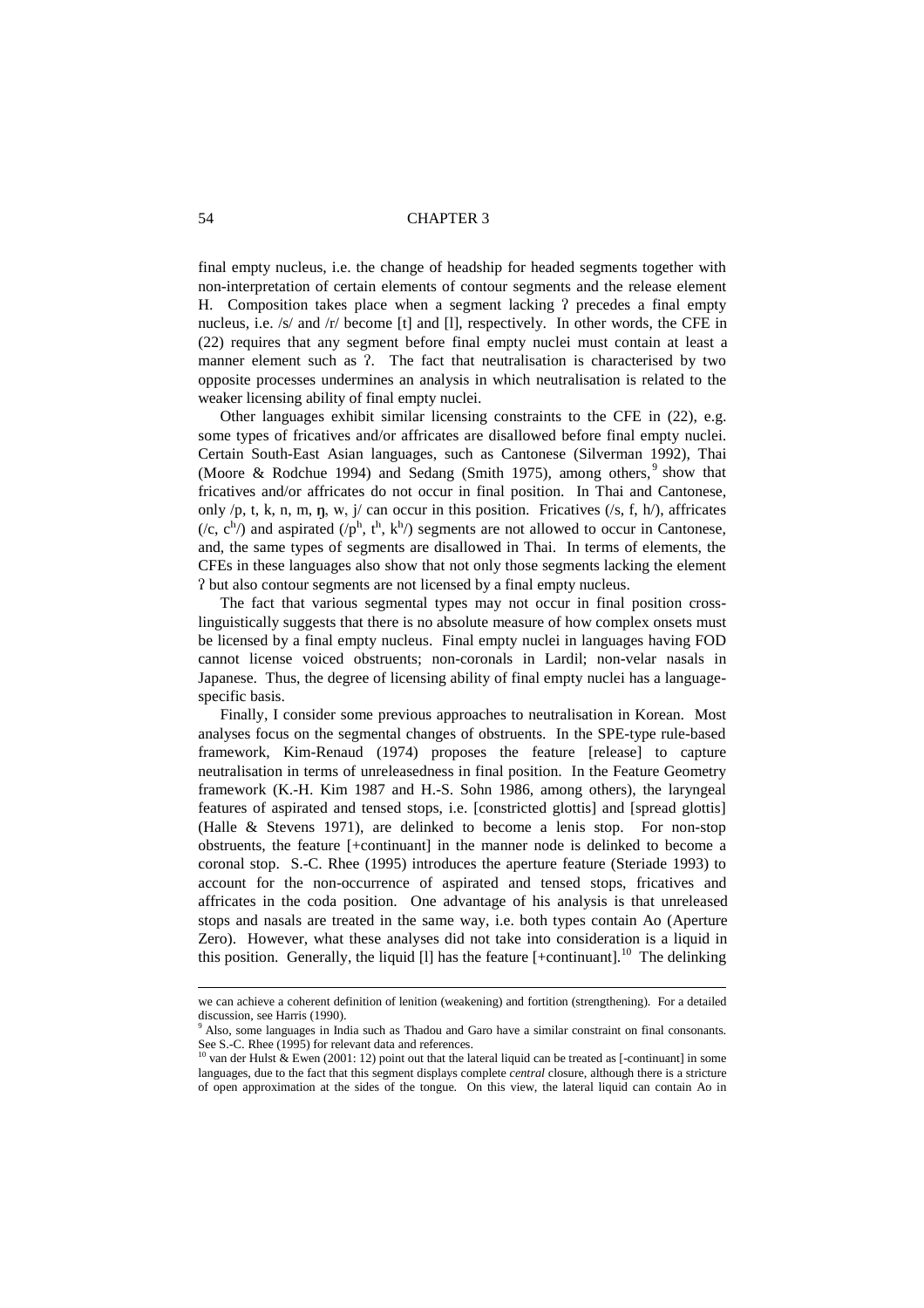analyses in Feature Geometry and the analysis in Aperture Geometry do not seem to express neutralisation, in terms of feature specifications, in a unified way. The outcomes of neutralisation require two types of segments: one for [-continuant] for obstruents and the other for [+continuant] for liquids.

## 3.2. Licensing internal empty nuclei

As discussed in Chapter 1, a government-based analysis differs from mainstream analyses (S.-C. Ahn 1985, H.-S. Sohn 1986, among others) in that the occurrence of the vowel [i] is treated as the phonetic interpretation of an empty nucleus when certain conditions are met. In this section, I deal with the licensing conditions on internal empty nuclei in mono-morphemic words. According to the ECP, there are three mechanisms for licensing empty nuclei: domain-final licensing, proper government and inter-onset government. Korean uses all of these, if we are to account for the occurrence of the vowel  $[i]$  in internal position. In 3.2.1, drawing largely on Y. Heo's (1995) analysis, I briefly outline how proper and inter-onset government apply to the licensing of internal empty nuclei. In 3.2.2, I discuss some problems of his analysis, in particular regarding empty nuclei intervening between two nasals (NN) and between a nasal and a lenis obstruent (NC). I propose an alternative analysis invoking the Nasal Condition which applies to NN and NC clusters to account for the licensed status of empty nuclei.

#### 3.2.1 Proper government and inter-onset government

In this section, I introduce Y. Heo's (1995) analysis of the licensing of internal empty nuclei. Let us begin by considering how domain-final licensing and proper government account for the occurrence of the vowel  $[i]$  in the following examples.

| (23) | 'full'<br>[katik]       |                 | [metric] | 'knot'    |
|------|-------------------------|-----------------|----------|-----------|
|      | [turn]                  | 'aralia shoots' | [mosp]   | 'figure'  |
|      | [kjarim]                | 'oval'          | [iərim]  | 'summer'  |
|      | [c'ac'in]               | 'anger'         | [kasim]  | 'breast'  |
|      | $[0n\ddot{\textbf{i}}]$ | 'today'         | [mantil] | 'to make' |
|      | [isi]                   | 'dew'           | [sik'il] | 'noisy'   |

Notice that the penultimate empty nuclei in  $(23)$  are interpreted as [i] in every case. This is due to the fact that final empty nuclei are licensed: they cannot act as proper governors for preceding empty nuclei. Since the penultimate empty nuclei are not

Aperture Geometry, which can provide an adequate account to form a natural class with the nasals and unreleased stops in Korean. However, with respect to tensification as we will see later, the nasals and the lenis obstruents forms a natural class in that they triggers tensification of a following suffix-initial obstruent, but the lateral liquid does not. Hence the feature Ao itself does not appears to be appropriate to account for these two processes in a unified way.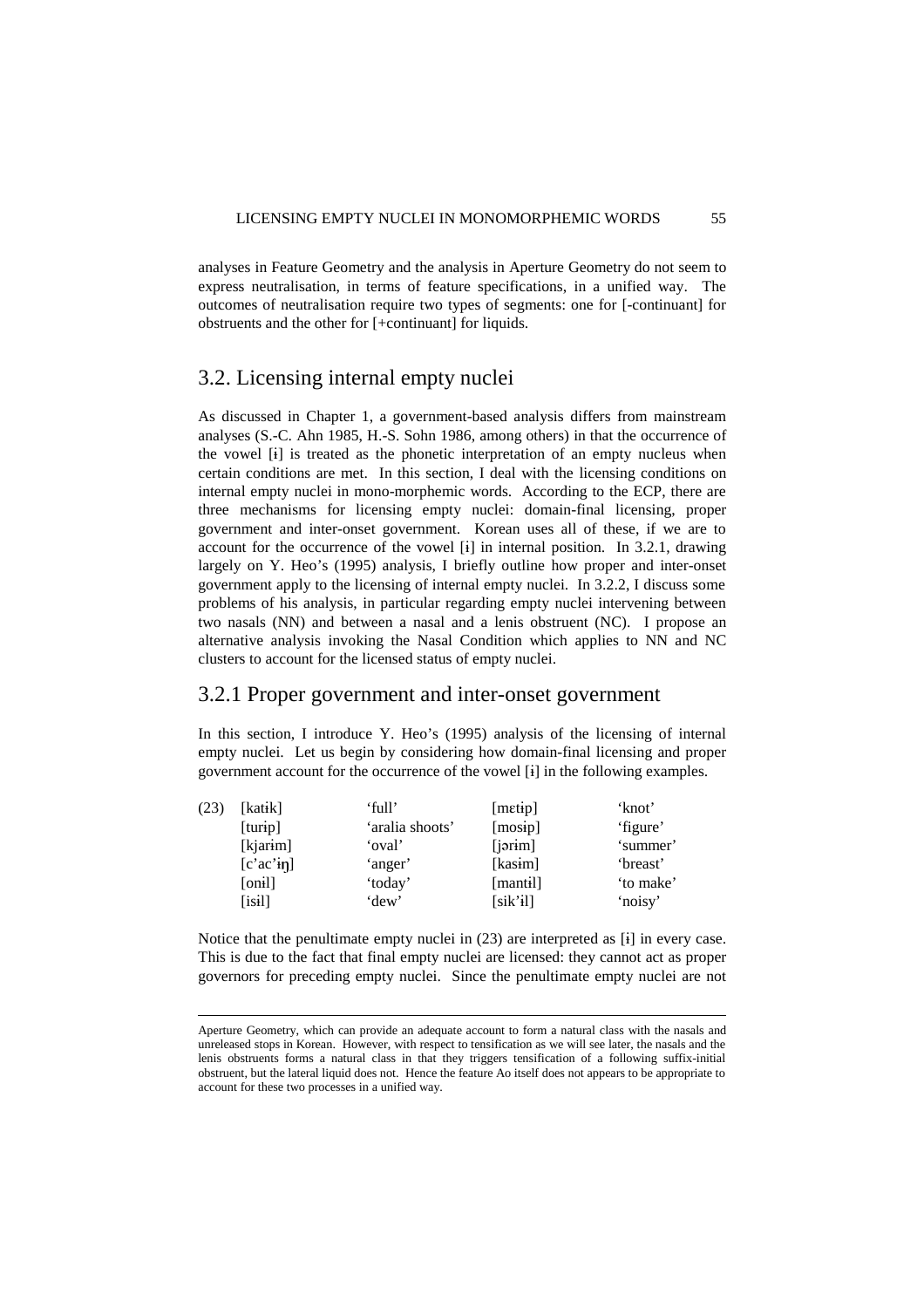properly governed, they must receive phonetic interpretation. This is illustrated by the word /katØkØ/ in (24).

 $(24)$ /katØkØ/ [katik]

|   |   |   |              |   | proper government |
|---|---|---|--------------|---|-------------------|
|   | N |   | N            |   |                   |
|   |   |   | $\mathbf{1}$ |   |                   |
| X | X | X | X            | X | X                 |
|   |   |   |              |   |                   |
|   | a |   |              |   |                   |

 The notion of proper government also explains why internal empty nuclei do not receive phonetic interpretation in other contexts. Consider the following examples in which the potential proper governor is unlicensed.

| (25)<br>(a) | [mjəlc <sup>h</sup> i] | 'anchovy'  | $[omp^h$ o] | 'threat'                      |           |
|-------------|------------------------|------------|-------------|-------------------------------|-----------|
|             |                        | [nakc'i]   | 'octopus'   | [təlmi]                       | 'nape'    |
|             | (b)                    | [pekc'ənl] | 'butcher'   | [komp <sup>h</sup> an]        | 'must'    |
|             |                        | [kult'uk]  | 'chimney'   | $[{\text{mals}}' \circ \eta]$ | 'trouble' |

The examples in (25) show that internal empty nuclei are not interpreted when they are properly governed by a following nucleus. In (25a), domain-final unlicensed nuclei act as proper governors, while in (25b) antepenultimate empty nuclei are licensed by the following unlicensed nucleus. These two cases are illustrated in (26).

|   | $(26)$ (a) /nak $\emptyset$ c'i/ [nakc'i]                           |          |               |                                 |          |          |                   |                   |
|---|---------------------------------------------------------------------|----------|---------------|---------------------------------|----------|----------|-------------------|-------------------|
|   |                                                                     |          |               |                                 |          |          | proper government |                   |
| O | N                                                                   | $\Omega$ | N             | O                               | N        |          |                   |                   |
|   |                                                                     |          |               |                                 |          |          |                   |                   |
| X | X                                                                   | X        | X             | X                               | X        |          |                   |                   |
|   |                                                                     |          |               |                                 |          |          |                   |                   |
| n | a                                                                   | k        | $[\emptyset]$ | $\mathbf{c}^{\ast}$             | 1        |          |                   |                   |
|   | (b) / $p \in \mathcal{C}$ and $\emptyset$ [ $p \in \mathcal{C}$ and |          |               |                                 |          |          |                   | proper government |
| Ω | N                                                                   | $\Omega$ | N             | $\Omega$                        | N        | $\Omega$ | N                 |                   |
|   |                                                                     |          |               |                                 |          |          |                   |                   |
| X | X                                                                   | X        | X             | X                               | X        | X        | X                 |                   |
|   |                                                                     |          |               |                                 |          |          |                   |                   |
| p | ε                                                                   | k        | [ø]           | $\mathbf{c}^{\text{{\tiny ?}}}$ | $\Theta$ | η        |                   |                   |

 Let us consider some examples in which internal empty nuclei are properly governed but also interpreted.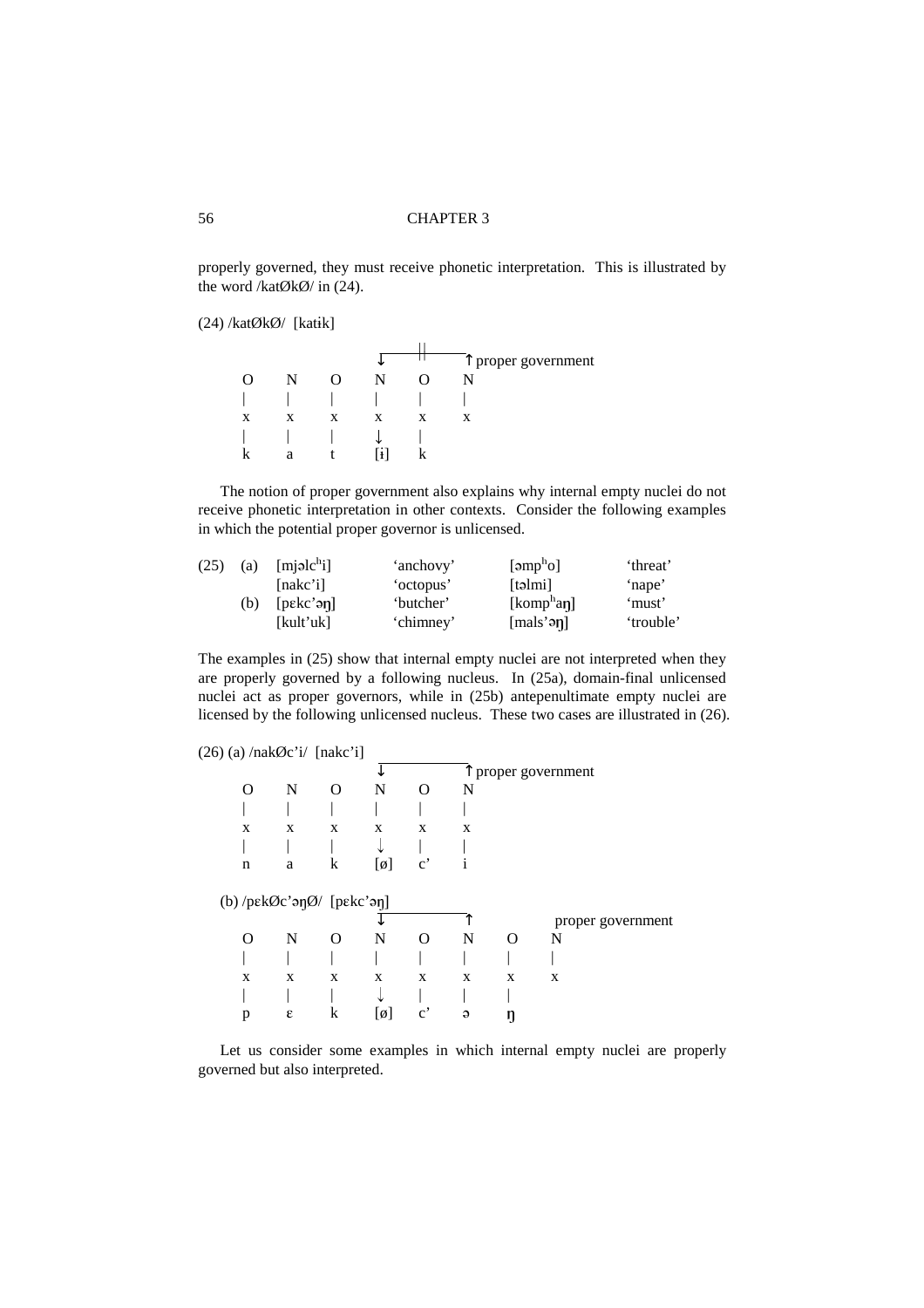| (27 | (a) | Headed segment + $\varnothing$ + liquid + V |                           |                |
|-----|-----|---------------------------------------------|---------------------------|----------------|
|     |     | /k'ak'Øraki/                                | [k'ak'iraki]              | 'bits of rice' |
|     |     | /puk'ØrəpØ/                                 | [puk'irap]                | 'shy'          |
|     |     | /mik' $Q$ rəp $Q$ /                         | [mik'irap]                | 'slick'        |
|     |     | /k'Øt <sup>h</sup> Ørəki/                   | [k'i <sup>th</sup> irəki] | 'piece'        |
|     | (b) | Nasal + $\varnothing$ + liquid + V          |                           |                |
|     |     | /omØri/                                     | [omiri]                   | 'to shut'      |
|     |     | /kØrəmØro/                                  | [kirəmiro]                | 'therefore'    |
|     |     | /kənØri/                                    | [kəniri]                  | 'to lead'      |
|     |     | $/cinQ$ rəmi/                               | [ciniromi]                | 'fin'          |
|     | (c) | Lenis obstruent + $\emptyset$ + liquid + V  |                           |                |
|     |     | /kotØrØmØ/                                  | [kotirim]                 | 'icicle'       |
|     |     | /sikØrəci/                                  | [sikiraci]                | 'to vanish'    |
|     |     | /tutØrəki/                                  | [tutirəki]                | 'rash'         |
|     |     | /sinap $Q$ ro/                              | [sinapiro]                | 'gradually'    |

 Notice that the underlined empty nuclei in these examples have a potential proper governor to their right. Even though they may be properly governable, they are phonetically manifested. Consider the word /kotørømø/.

| (28) |    |          |                |                |                |    |                |                                                      |
|------|----|----------|----------------|----------------|----------------|----|----------------|------------------------------------------------------|
|      |    |          |                |                |                |    |                | $\uparrow \downarrow$ $\uparrow$ : proper government |
|      | O1 | N1       | O <sub>2</sub> | N <sub>2</sub> | O <sup>3</sup> | N3 | O <sub>4</sub> | N4                                                   |
|      |    |          |                |                |                |    |                |                                                      |
|      | X  | X        | X              | X              | X              |    | X              | X                                                    |
|      |    |          | $\perp$        |                |                |    |                |                                                      |
|      |    | $\Omega$ |                | 11             | r              |    | m              |                                                      |

Here, we have three empty nuclei in succession. Let us see how proper government applies in this structure. The final empty nucleus N4 is licensed due to the effect of domain-final licensing. It cannot be a proper governor for the penultimate empty nucleus N3, which therefore gets interpreted as the vowel  $[i]$ . Since N3 is unlicensed, it can be a proper governor for the antepenultimate empty nucleus N2. Because it is properly governed, we expect N2 to be licensed. However, the phonetic form [kotirim] (\*[kotrim]) shows that it is interpreted.

If we examine the distribution of the consonants which surround an N2-type nucleus in  $(28)$ , we find that they involve sequences of obstruent/nasal + empty nucleus  $+$  liquid. When the order of these sequences is reversed, i.e. liquid  $+$  empty nucleus + obstruent/nasal, the intervening empty nucleus is not interpreted. This is shown by the following examples.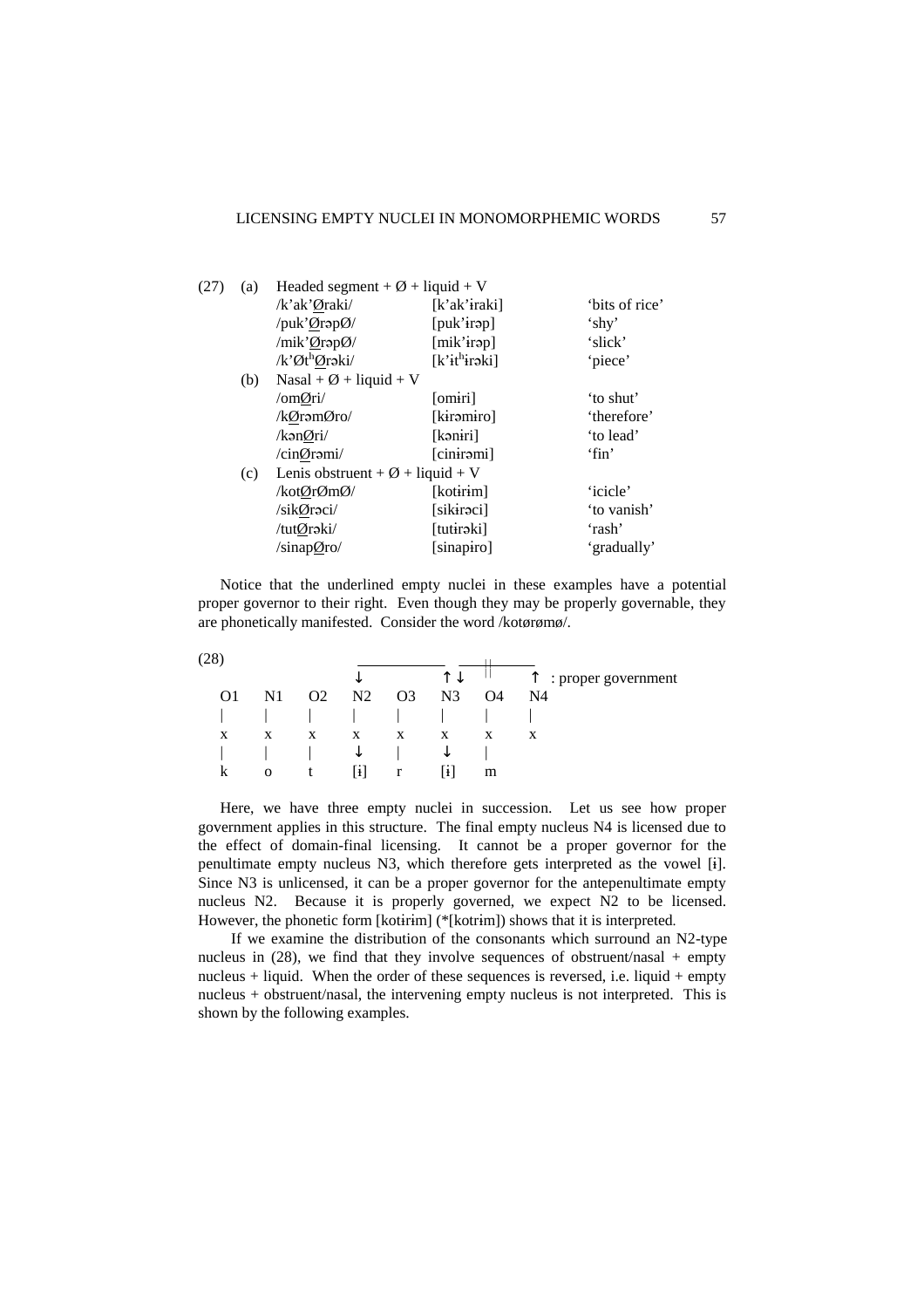| (29)<br>(a) |     | Liquid + $\varnothing$ + headed segment + V   |                                     |                 |
|-------------|-----|-----------------------------------------------|-------------------------------------|-----------------|
|             |     | /kurØt'ukØ/                                   | [kult'uk] $^{11}$                   | 'chimney'       |
|             |     | /ka'rØte'k'i/                                 | $[k'alt' \in ki]$                   | 'funnel'        |
|             |     | /mar $\mathcal{O}$ s' ən $\mathcal{O}$ /      | $[{\text{mals}}' \circ {\text{n}}]$ | 'trouble'       |
|             |     | /sər $\mathcal{O}c^{\mathrm{h}}i/$            | [səlc $h$ i]                        | 'to run wild'   |
|             |     | /kar $Qk^h$ wi/                               | [kal $k^h$ wi]                      | 'rake'          |
|             | (b) | Liquid + $\varnothing$ + nasal + V            |                                     |                 |
|             |     | /s' $\partial$ r $\partial$ m $\varepsilon$ / | $[s^{\prime}$ əlm $\varepsilon]$    | 'sledge'        |
|             |     | /korØmokØ/                                    | [kolmok]                            | 'alleyway'      |
|             |     | /tØrØməki/                                    | [tilməki]                           | 'to shake'      |
|             |     | /karØmi/                                      | [kalmi]                             | 'sea cucumber'  |
|             | (c) | Liquid + $\emptyset$ + lenis obstruent + V    |                                     |                 |
|             |     | /sarØkØnØ/                                    | [salkin]                            | 'with a rustle' |
|             |     | /t' $\sigma$ r $\alpha$ se/                   | $[t'$ əls $\varepsilon$ ]           | 'ornament'      |
|             |     | $/$ kar $\chi$ pi/                            | [kalpi]                             | 'rib            |
|             |     | /t'arØki/                                     | [t'alki]                            | 'strawberry'    |
|             |     |                                               |                                     |                 |

 In each of the cases in (29), an internal empty nucleus is properly governed by a following unlicensed nucleus, and is not interpreted. Aside from proper government, the main difference between (27) and (29) concerns the distribution of the consonants surrounding the internal empty nucleus. If an empty nucleus intervenes between a liquid and an obstruent or nasal, it is licensed by proper government. But if the order is reversed, an intervening empty nucleus is interpreted in spite of being properly governed, as shown below.

| (30) |    |                |                |                | (a) Obstruent or nasal $+\emptyset$ + liquid + V  |
|------|----|----------------|----------------|----------------|---------------------------------------------------|
|      |    |                |                |                | proper government                                 |
|      | O1 | N <sub>1</sub> | O <sub>2</sub> | N <sub>2</sub> |                                                   |
|      |    |                |                |                |                                                   |
|      | X  | X              | X              | X              |                                                   |
|      |    |                |                |                |                                                   |
|      | C  | [i]            | Ι.             |                |                                                   |
|      |    |                |                |                | (b) Liquid + $\emptyset$ + obstruent or nasal + V |
|      |    |                |                |                | proper government                                 |
|      | O1 | N <sub>1</sub> | O <sub>2</sub> | N <sub>2</sub> |                                                   |
|      |    |                |                |                |                                                   |
|      | X  | X              | X              | X              |                                                   |
|      |    |                |                |                |                                                   |
|      |    | [ø]            |                |                | (C: obstruent or nasal, L: liquid)                |

This suggests that not only proper government but also the distribution of the surrounding consonants affect licensing conditions and hence the interpretation of internal empty nuclei in Korean.

 $\overline{a}$ 

<sup>&</sup>lt;sup>11</sup> I will deal with the process of  $/r$  changing to [1] in section 3.3.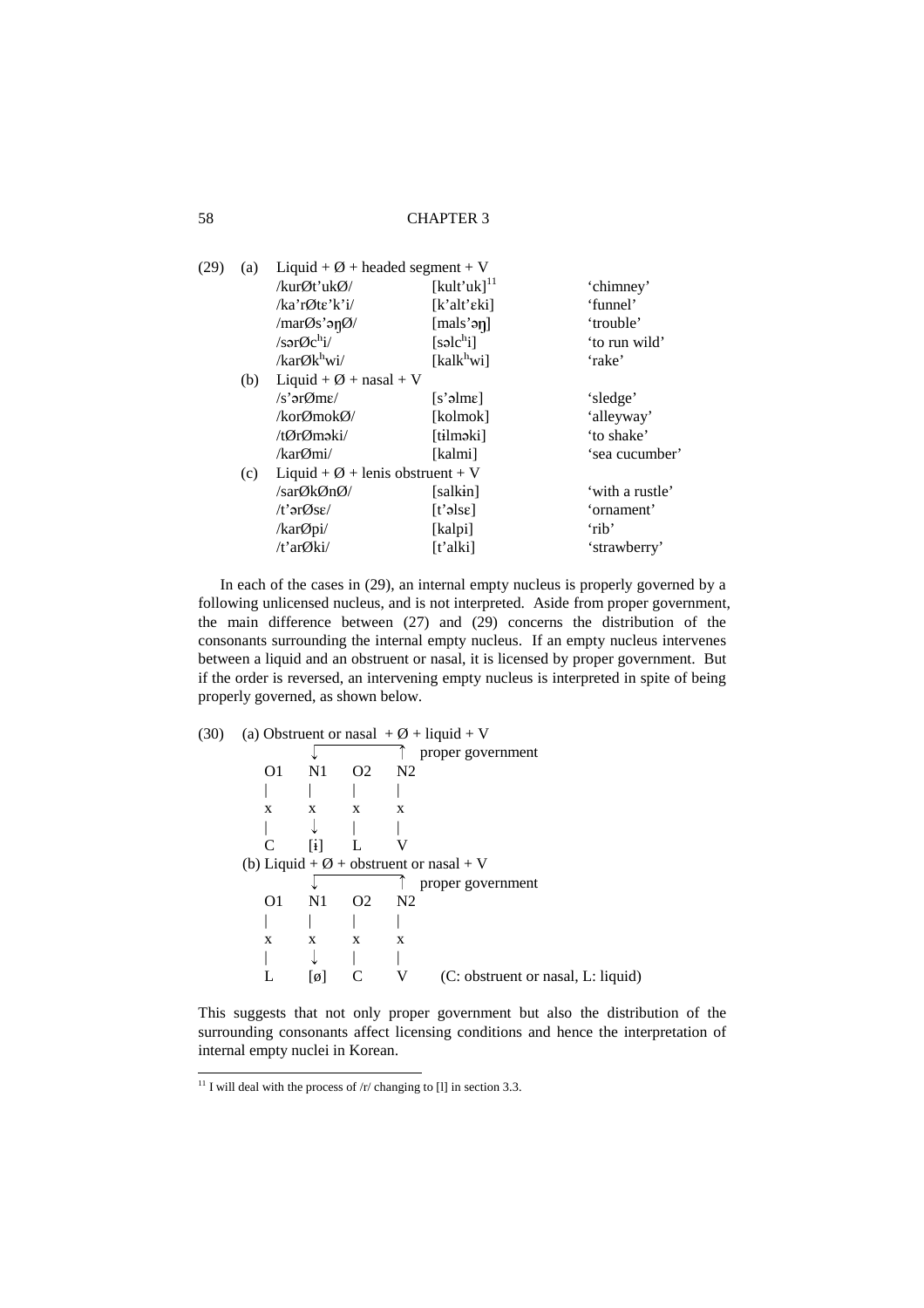On the basis of (30), Y. Heo (1995) proposed an additional notion for the licensing of internal empty nuclei, i.e. inter-onset government. Inter-onset government requires a governing relation between two onsets in order to determine the phonetic interpretation of an intervening empty nuclei. Recall from Chapter 2 that governing properties of consonants are determined by the internal structure of segments associated to the skeletal points. It is assumed that headed segments are superior to headless segments in a governing relation. Among headless segments, the governor must be at least equally complex in comparison with its governee. This is expressed by the Complexity Condition (Harris 1990).

(31) Complexity Condition

j

Let  $\alpha$  and  $\beta$  be segments occupying the positions A and B respectively. Then, if A governs B,  $β$  must be no more complex than  $α$ .

The complexity of a segment is calculated in terms of the number of elements of which a segment is composed. Therefore, the liquid  $/r/$ , containing a single element R, is likely to be a governee, whereas nasals and obstruents are likely to be governors since they contain more than one element.

 Bearing this in mind, consider (30) again. If we establish a governing relation between two onsets, i.e. O1 and O2, and its direction is head-final, then we can account for the phonetic interpretation of the intervening empty nucleus N1. That is, when O2 governs O1 and the intervening empty nucleus N1 is properly governed. then N1 is licensed. If not, it receives phonetic interpretation. Y. Heo (1995: 125) formulated the following licensing conditions and the segmental governing hierarchy.

(32) (a) Licensing Condition for Internal Empty Nuclei



(b) Governing Hierarchy liquid < lenis obstruent < nasal < aspirated or tensed obstruent<sup>12</sup>

<sup>&</sup>lt;sup>12</sup> This governing hierarchy is based upon Charm Theory (KLV 1985). According to Y. Heo (1995), nasals are composed of 4 elements and lenis obstruents are composed of 2 to 4 elements. His formulation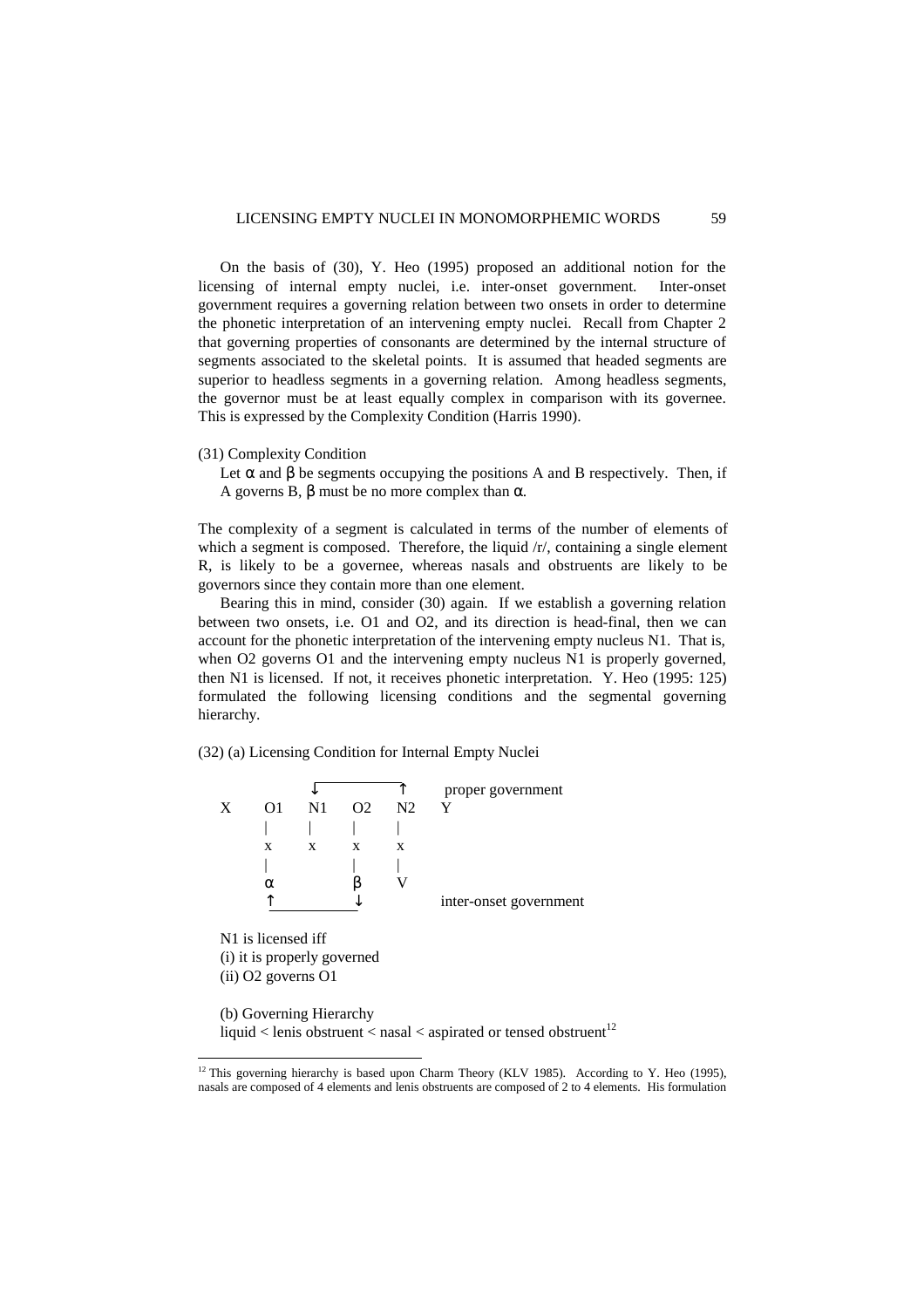(32) states that an internal empty nuclei is licensed iff it is properly governed by a following nucleus, and inter-onset government is established between two consonants which surround it. If either of the two requirements is not satisfied, the internal empty nuclei are interpreted. Regarding the relation of proper and interonset government, inter-onset government applies only to a properly governable empty nucleus. That is, inter-onset government need not apply to an empty nucleus which fails to be properly governed. However, a properly governable empty nucleus receives phonetic interpretation when inter-onset government is not established, i.e. "the failure of inter-onset government blocks proper government" (Y. Heo 1995: 125). This indicates that proper government is no more than a necessary condition. Inter-onset government is required to license an empty nucleus in a given context.

 Let us now consider how a combination of proper government and inter-onset government accounts for intervening empty nuclei in other sequences. Consider empty nuclei before a headed segment.

| (33) | (a) | Lenis stop + $\emptyset$ + headed segment + V       |                          |                   |  |  |  |  |
|------|-----|-----------------------------------------------------|--------------------------|-------------------|--|--|--|--|
|      |     | $/s\epsilon k\mathcal{O}s'i/$                       | [sɛks'i]                 | 'lady'            |  |  |  |  |
|      |     | /ak $\varnothing$ c <sup>h</sup> ak $\varnothing$ / | [akc <sup>h</sup> ak]    | 'toughness'       |  |  |  |  |
|      |     | /kapØc'aki/                                         | [kapc'aki]               | 'suddenly'        |  |  |  |  |
|      |     | $/nQkt'\epsilon/$                                   | [nikt' $\varepsilon$ ]   | 'wolf'            |  |  |  |  |
|      |     | /kakØt'ki/                                          | [kakt'uki]               | 'pickled radish'  |  |  |  |  |
|      | (b) | Nasal + $\emptyset$ + headed segment + V            |                          |                   |  |  |  |  |
|      |     | /ton $\varnothing$ c <sup>h</sup> imi/              | [tonc <sup>h</sup> imi]  | 'pickled cabbage' |  |  |  |  |
|      |     | /manØk'oni/                                         | [mɛŋk'oŋi]               | 'fool'            |  |  |  |  |
|      |     | /pan $\mathcal{O}c^h$ ək $\mathcal{O}/$             | [pənc $^{\rm h}$ ək]     | 'sparkling'       |  |  |  |  |
|      |     | /on $\varnothing$ t <sup>h</sup> on $\varnothing$ / | $[$ ont <sup>h</sup> on] | 'whole'           |  |  |  |  |
|      |     | /əm $\mathcal{O}p^h$ o/                             | [ $amphol$ ]             | 'threatening'     |  |  |  |  |
|      |     | /kəm $\varnothing$ c <sup>h</sup> i/                | [kɛmcʰi]                 | 'to attach'       |  |  |  |  |

These examples confirm that a properly governable empty nucleus does not receive phonetic interpretation if the consonants surrounding it form an inter-onset governing domain: a headed segment governs a headless segment.

Next, consider an internal empty nucleus before a nasal.

| (34) | (a)        | Nasal + $\varnothing$ + nasal + V      |                 |                    |
|------|------------|----------------------------------------|-----------------|--------------------|
|      |            | /kənØnə/                               | [kənnə]         | to cross'          |
|      |            | /ənØni/                                | [9nni]          | 'sister'           |
|      |            | /simØmani/                             | [simmani]       | 'ginseng-digger'   |
|      |            | /amØmanØ/                              | [amman]         | 'a certain amount' |
|      | /kumØnirØ/ | [kumnil]                               | 'to stretch up' |                    |
|      |            | /k'am $\mathcal{O}$ nan $\mathcal{O}/$ | [k'annan]       | 'ability'          |
|      |            |                                        |                 |                    |

 is due to a literal interpretation of the Complexity Condition, and hence nasals are higher ranked than lenis obstruents.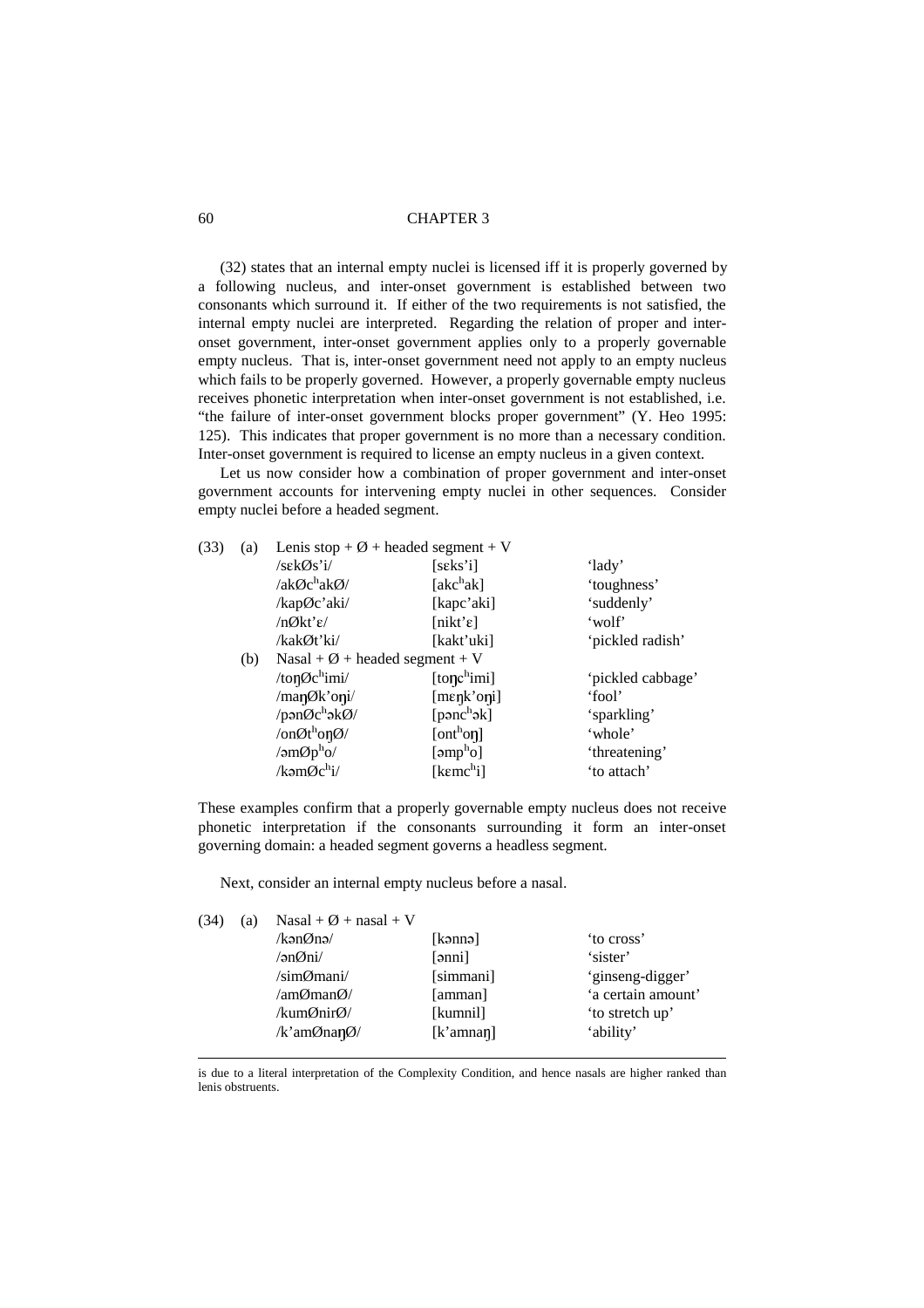|     | /panØmani/                           | [panmani]                   | 'club'     |  |  |  |  |  |
|-----|--------------------------------------|-----------------------------|------------|--|--|--|--|--|
|     | $\sqrt{2n\Omega}$ man $\alpha$       | $[q$ man $]$                | 'mess'     |  |  |  |  |  |
|     | /manØnani/                           | [mannani]                   | 'wretch'   |  |  |  |  |  |
|     | /sanØnjanØ/                          | [sən <sub>1</sub> ]         | 'match'    |  |  |  |  |  |
| (b) | Lenis stop + $\emptyset$ + nasal + V |                             |            |  |  |  |  |  |
|     | /nakØne/                             | [nakine]                    | 'stranger' |  |  |  |  |  |
|     | /sikØmØc $\rm ^{h}i/$                | [sikim $c^h$ i]             | 'spinach'  |  |  |  |  |  |
|     | /sØrØkØməni/                         | $[si]$ kim $\varphi$ ni $]$ | 'secretly' |  |  |  |  |  |
|     | /totØmi/                             | [totimi]                    | 'sieve'    |  |  |  |  |  |
|     |                                      |                             |            |  |  |  |  |  |

An intervening empty nucleus is licensed between two nasals in (34a), but it is unlicensed between a lenis stop and a nasal in (34b). By adopting the Complexity Condition in (31) and proposing the governing hierarchy in (32b), Heo claimed that the empty nucleus intervening between two nasals is licensed due to the fact that the Complexity Condition allows a segment to govern another one when both contain the same number of elements. However, the examples in (34b) are problematic in Heo's account, because nasals can govern lenis obstruents and so the intervening empty nuclei are expected to be licensed, as shown below.

 $(35)$  /nakØne/ [nakine] \*[nakne]

|          |    |                |                |    | Tproper government                  |
|----------|----|----------------|----------------|----|-------------------------------------|
| $\Omega$ | N1 | O <sub>2</sub> | N <sub>2</sub> | OЗ | N3                                  |
|          |    |                |                |    |                                     |
| X        |    | X              | X              | X  | X                                   |
|          |    |                |                |    |                                     |
| n        | a  |                | ΙłΙ            | n  | e                                   |
|          |    |                |                |    | $\downarrow$ inter-onset government |

 For this problem, Y. Heo (1995: 140-141) proposes the following distributional constraint on lenis obstruents.

Note that Korean cannot have  $C^{\circ}C^{\circ}$  clusters  $[C^{\circ}:$  headless segment, SJR], where  $C^{\circ}$  is a neutral [headless, SJR] segment. It appears that neutral stops cannot have just any neutral governor but require a governor to be negatively charmed [headed, SJR].

This distributional constraint may account for the phonetic interpretation of the empty nucleus N2 in (35), i.e. no inter-onset governing relation can be established between O2 and O3. However, the governing hierarchy and the adoption of the Complexity Condition are unable to avoid further problems in cases where empty nuclei occur before a lenis obstruent, as shown below.

| (36) | (a) | Nasal + $\varnothing$ + lenis obstruent + V |          |            |  |  |  |
|------|-----|---------------------------------------------|----------|------------|--|--|--|
|      |     | /sonØkosØ/                                  | [songot] | 'gimlet'   |  |  |  |
|      |     | /ton $Q$ p $\varepsilon$ /                  | [tonbe]  | 'dividing' |  |  |  |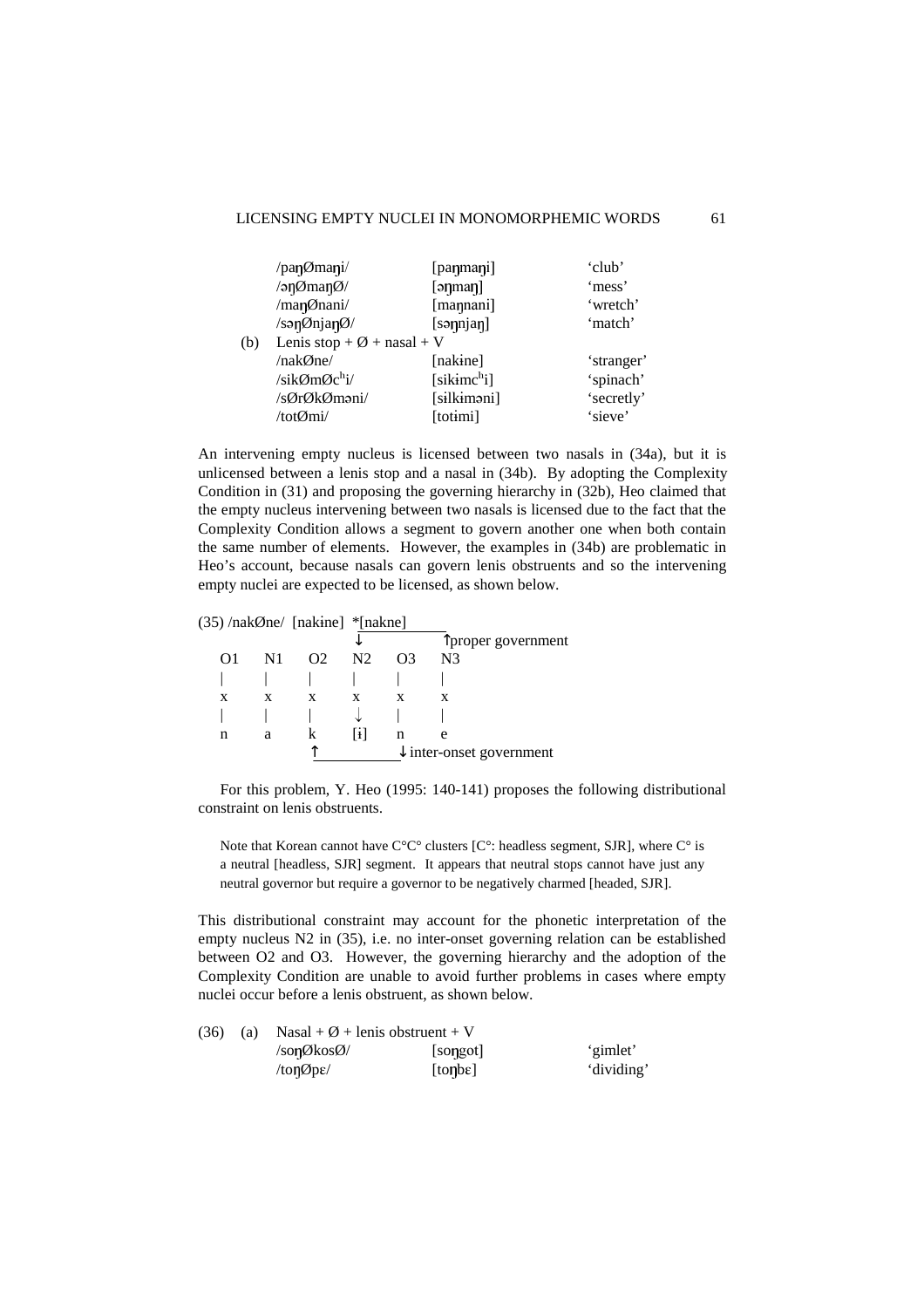|     | /canØtori/                                     | [candori]  | 'hammer'       |  |  |  |  |
|-----|------------------------------------------------|------------|----------------|--|--|--|--|
|     | /simØpurØmØ/                                   | [simburim] | 'errand'       |  |  |  |  |
|     | /namØcisØ/                                     | [namdʒit]  | 'a bit over'   |  |  |  |  |
|     | /kamØtenØ/                                     | [kəmder]   | 'soot'         |  |  |  |  |
|     | /muntØkØ/                                      | [mundik]   | 'suddenly'     |  |  |  |  |
|     | /tanØkorØ/                                     | [tangol]   | 'customer'     |  |  |  |  |
|     | /manØpo/                                       | [manbo]    | 'job chit'     |  |  |  |  |
| (b) | Lenis stop + $\emptyset$ + lenis obstruent + V |            |                |  |  |  |  |
|     | /cikØsi/                                       | [cikis]    | 'patiently'    |  |  |  |  |
|     | /potØki/                                       | [potiki]   | 'dwarfed tree' |  |  |  |  |
|     | /panØtØsi/                                     | [pandisi]  | 'certainly'    |  |  |  |  |
|     | /munØkØcəkØ/                                   | [mungicək] | 'linger'       |  |  |  |  |

The intervening empty nucleus is licensed between a nasal and a lenis obstruent in (36a), but not between two lenis obstruents in (36b). The distributional constraint on lenis obstruents is responsible for phonetic interpretation of the intervening empty nuclei in (36b), because lenis obstruents require headed segments for a governor.

However, the examples in (36a) are problematic in Heo's analysis. According to the governing hierarchy in (32b), lenis obstruents cannot govern nasals. Therefore, the intervening empty nucleus should receive phonetic interpretation, as shown below.

 $(37)$ /munØtØkØ/ [mundik] \*[munitik]



To account for fact that the empty nucleus N2 in (37) is not phonetically interpreted, Heo proposes that the lenis obstruent /t/ undergoes post-nasal voicing to fulfil the requirements of inter-onset government, instead of phonetic interpretation of N2. The result of post-nasal voicing is [d], which acquires the voicing element L from the neighbouring nasal in  $O2<sup>13</sup>$  Since voiced obstruents are headed, they can govern

<sup>13</sup> In Heo's analysis, the segmental representations of nasals are as follows.<br>  $/n/(R.L.2.N); /m/(UL.2.N); /n/(v°. L.2.N)$ <br>
(N) negal  $v°$ ; cold algrest (KI V 1985, Herric 1999))

 $\overline{a}$ 

<sup>(</sup>N: nasal, v°: cold element (KLV 1985, Harris 1990)).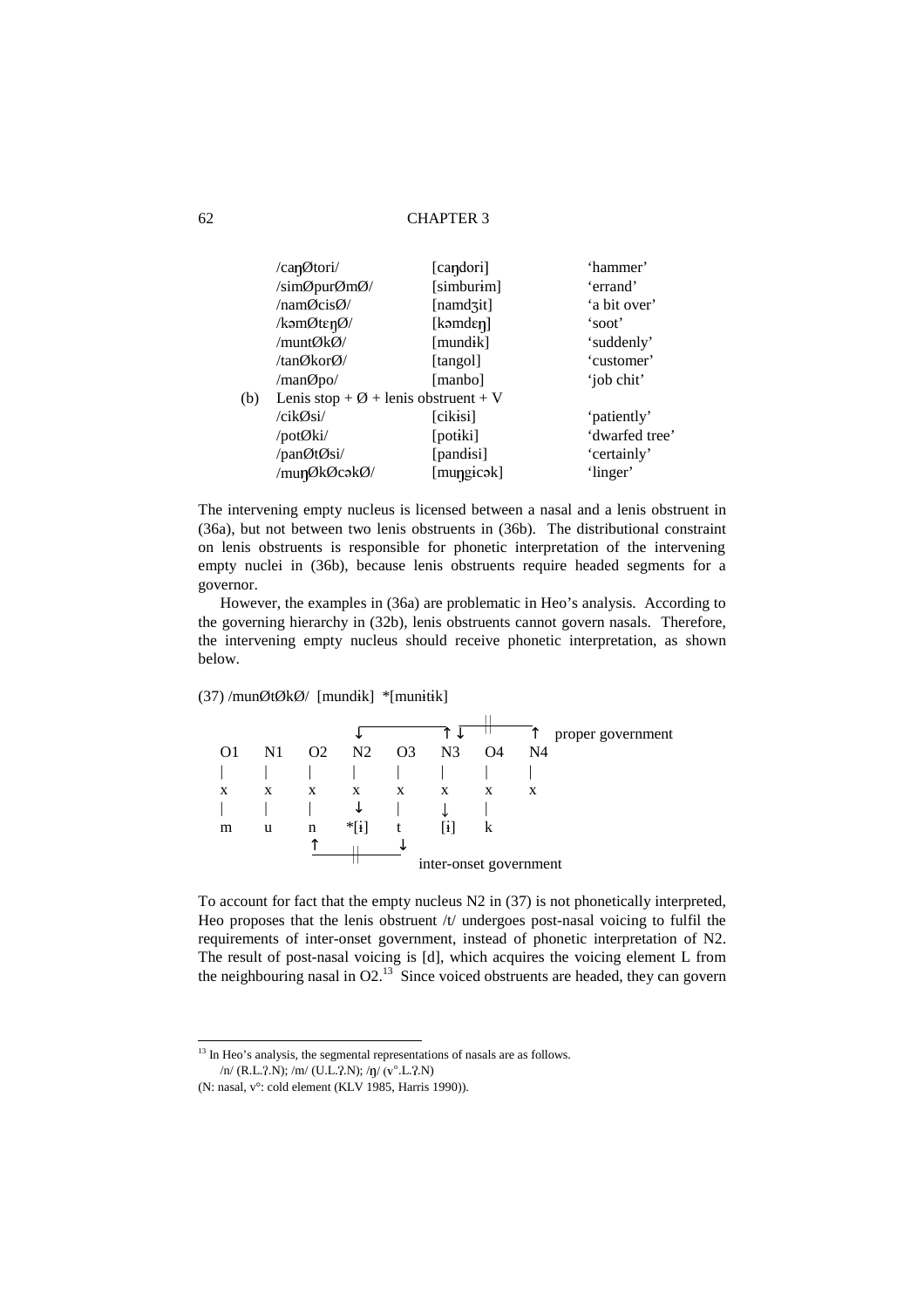headless nasals.<sup>14</sup> Accordingly, the requirements of proper and inter-onset government are satisfied and so the empty nucleus N2 is licensed, as shown below.

(38) /munØtØkØ/ [mundik] \*[munitik]

|            |    |    |                |      |                                     |                | proper government |
|------------|----|----|----------------|------|-------------------------------------|----------------|-------------------|
| $\Omega$ 1 | N1 | Ω2 | N <sub>2</sub> | O3   | N <sub>3</sub>                      | O <sub>4</sub> | N4                |
|            |    |    |                |      |                                     |                |                   |
| X          | X  | X  | X              | X    | X                                   | X              | X                 |
|            |    |    |                |      |                                     |                |                   |
| m          | u  | n  | løI            | ld I | Ħ                                   | k              |                   |
|            |    | ᄉ  |                |      | $\downarrow$ inter-onset government |                |                   |

Thus far, I have outlined Heo's analysis of the licensing conditions on internal empty nuclei based upon the ECP, i.e. domain-final licensing, proper government and inter-onset government. As we have seen above, however, there are problematic cases in which the governing hierarchy may not provide an appropriate account of the phonetic interpretation of empty nuclei with respect to nasals and lenis obstruents. Consider the following table listing the distribution of the vowel  $[i]$ between two consonants, repeated from Chapter 1.

 $(39)$  The occurrence of morpheme-internal  $[i]$  between two consonants (in the context of C1ØC2V)

| Σ2                  | liquid | nasal | lenis     | tensed or |
|---------------------|--------|-------|-----------|-----------|
|                     |        |       | obstruent | aspirated |
| liquid              |        |       |           |           |
| nasal               |        |       | ∗Ø        |           |
| lenis stop $15$     |        |       | $*$       |           |
| tensed or aspirated |        |       |           |           |

 $(\emptyset)$ : absence; i: presence)

The sequences marked by \* are problematic in Heo's analysis. These sequences involve nasals and lenis obstruents. The following questions arise from Heo's analysis.

(40) (a) Why is an intervening empty nucleus licensed between two nasals, but not between two lenis obstruents?

 (b) Why is an intervening empty nucleus not licensed between a lenis stop and a nasal despite the fact that nasals are higher in the governing hierarchy than lenis stops?

j

<sup>&</sup>lt;sup>14</sup> Within Charm Theory (KLV 1985), voiced obstruents containing the element L are negatively charmed. Hence voiced segments can govern neutral segments such as nasals, liquids and neutral obstruents.<br><sup>15</sup> The occurrence of lenis stops in a C1 position will be dealt with in section 3.3.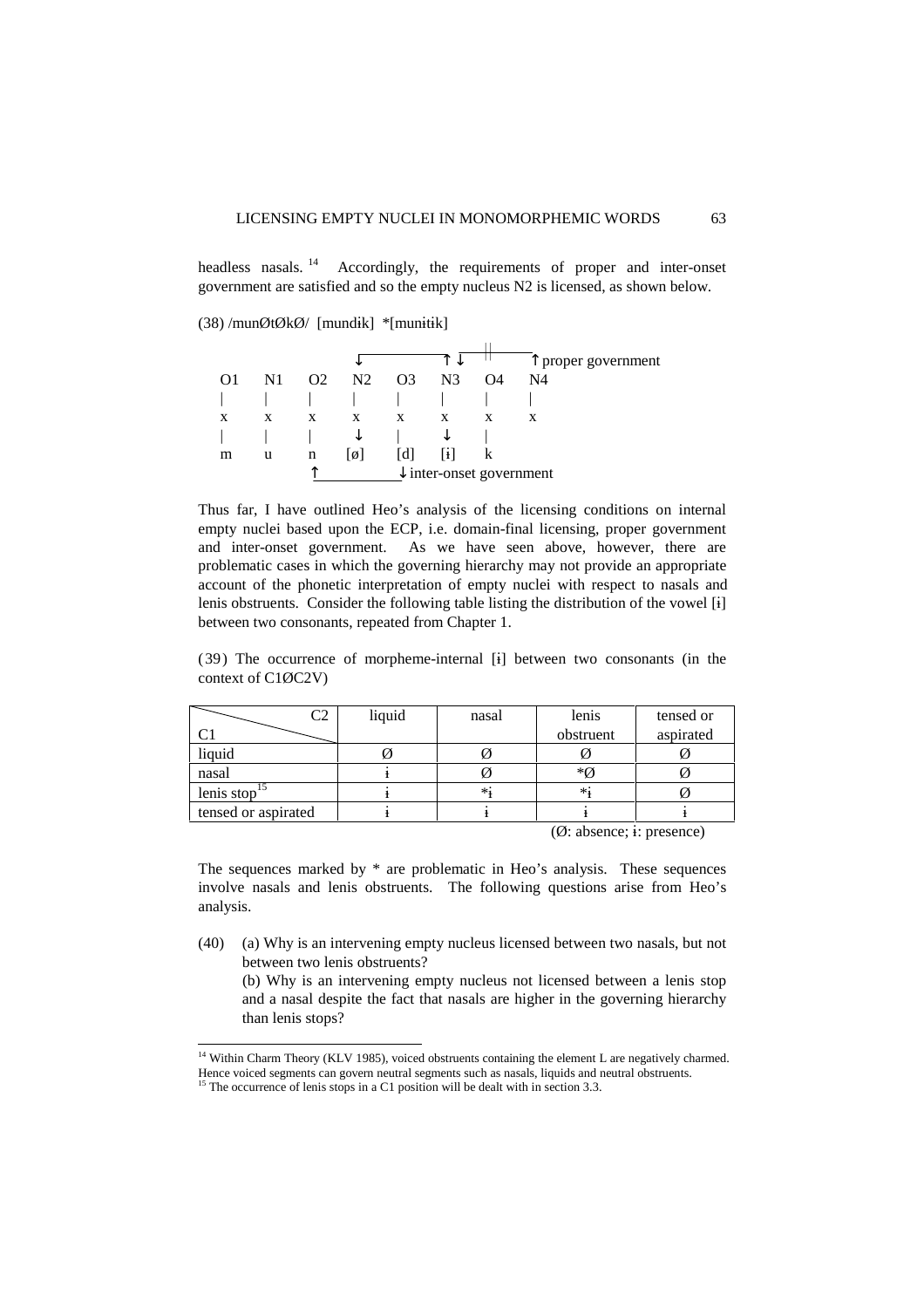(c) Why is an intervening empty nucleus licensed between a nasal and a lenis stop by virtue of post-nasal voicing rather than phonetic interpretation taking place?

 In fact, these problematic sequences may be due to the governing hierarchy and the adoption of a weaker version of the Complexity Condition, as Y. Heo (1995: 141) points out:

The property of a neutral [headless: SJR] stop (or neutral obstruents in the general sense) is different from that of other segments such as liquids and nasals, which tolerate equal complexity for governor and governee. The Complexity Condition proposed by Harris (1990) can account for the latter case, but not for the former. The first version of the Complexity Condition, proposed by KLV (1990: 218), which states that a neutral segment may govern if it has a complexity greater than its governee, may account for the property of neutral stops, but it cannot solve the cases of liquids and nasals. We cannot help but admit at present that neutral obstruents cannot have a neutral governor.

In the following three sections, I seek answers to the questions raised by Heo's analysis and reconsider how proper government interacts with inter-onset government, regarding the licensing of internal empty nuclei. On the basis of an alternative proposal, I present a revised analysis of these problematic sequences by proposing the Nasal Condition and its extensive application to sequences of NC in which an empty nucleus intervenes.

#### 3.2.2. An alternative analysis: interactions between interonset and proper government

Consider again Heo's proposal of the Licensing Conditions for Internal Empty Nuclei in (32), as shown below.

(41) Licensing Condition for Internal Empty Nuclei

|   |    |    |          |    | proper government      |
|---|----|----|----------|----|------------------------|
| X | O1 | N1 | $\Omega$ | N2 | Y                      |
|   |    |    |          |    |                        |
|   | X  | X  | X        | X  |                        |
|   |    |    |          |    |                        |
|   |    |    |          |    |                        |
|   |    |    |          |    | inter-onset government |

N1 is licensed iff

(i) it is properly governed (ii) O2 governs O1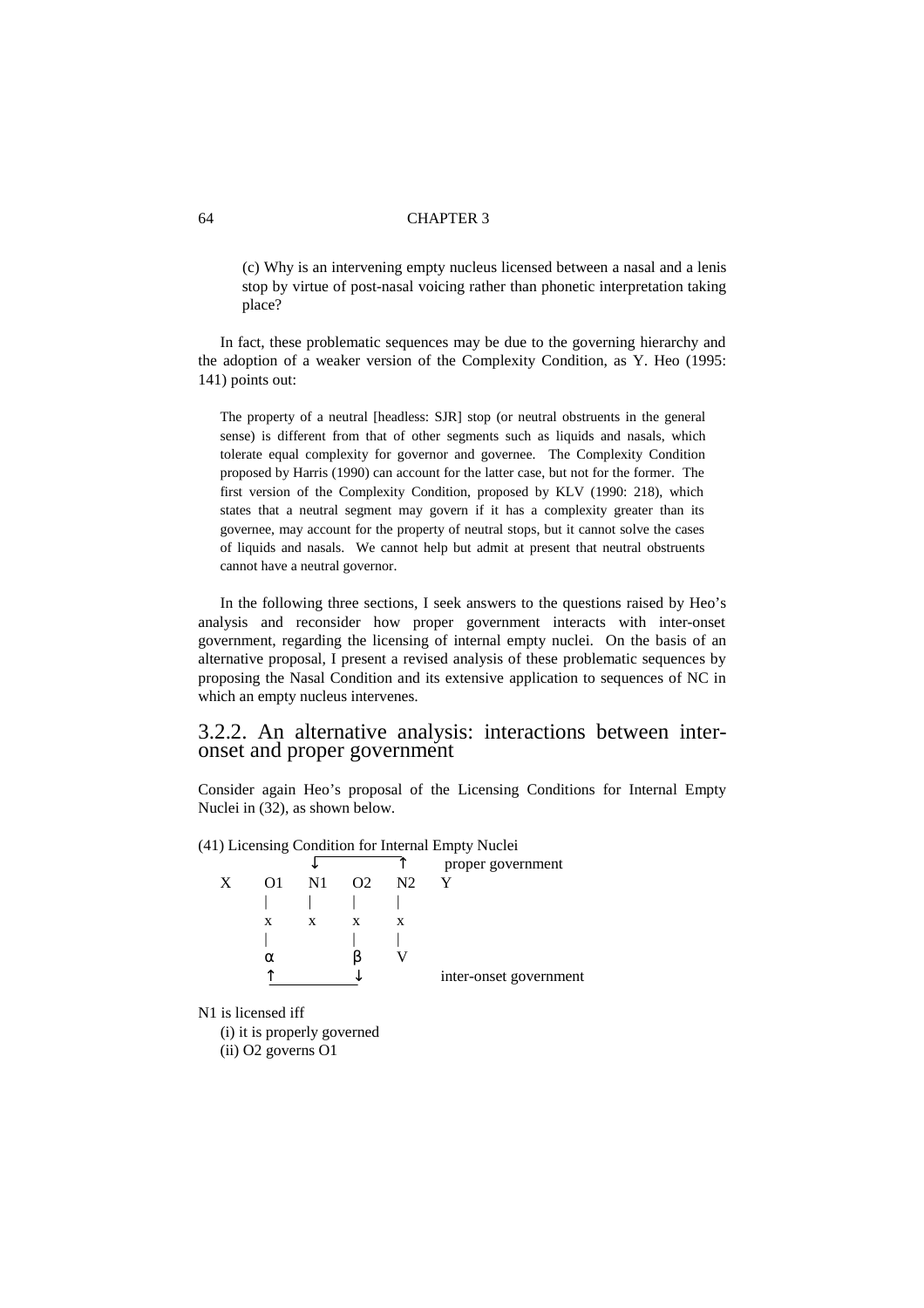The main point of his licensing condition is that the failure of inter-onset government blocks proper government, i.e. proper government is a necessary condition and inter-onset government is a sufficient one. Only properly governable empty nuclei are subject to inter-onset government. Whenever the requirements of inter-onset government are not met, a properly governable empty nucleus always receives phonetic interpretation, i.e. inter-onset government overrides proper government. In this sense, the application of proper government is redundant once inter-onset government fails to be established. This redundancy is also found in cases in which both types of government hold.

| (42 |            |                |                       |                | proper government                   |                                                         |  |
|-----|------------|----------------|-----------------------|----------------|-------------------------------------|---------------------------------------------------------|--|
| X   | $\Omega$ 1 | $\mathbf{N}$ 1 | $\Omega$              | N <sub>2</sub> |                                     |                                                         |  |
|     |            |                |                       |                |                                     |                                                         |  |
|     | X          | X              | $X \Leftrightarrow X$ |                |                                     |                                                         |  |
|     |            |                |                       |                |                                     |                                                         |  |
|     | α          | løI            |                       |                |                                     |                                                         |  |
|     |            |                |                       |                | $\downarrow$ inter-onset government |                                                         |  |
|     |            |                |                       |                |                                     | $(\Leftarrow \Leftarrow : government\text{-}licensing)$ |  |

The unlicensed nucleus N2 in (42) has two functions: it is a government-licenser of O2 and a proper governor of N1. The definition of government-licensing is as follows.

#### (43) Government-licensing

For a governing relation to hold between a non-nuclear head  $\alpha$  and its complement β,  $\alpha$  must be government-licensed by its nucleus

(Charette 1991: 101)

 Government-licensing states that an onset head (either coda-onset or branching onset clusters) should be licensed by a following nucleus in order to govern its complement. This nucleus is called a *government-licenser*. The notion of government-licensing is designed for empty nuclei which are properly governable but they are interpreted phonetically when they follow a well-formed consonant cluster. For instance, consider the French words *souvenir* 'to remember' and *parvenir* 'to reach'. The lexical representations of these words are shown below.

| $(44)$ (a) /suv $\emptyset$ nir $\emptyset$ / [suvnir] |                |               |                                                                                                    |                           |                |                |          |                   |
|--------------------------------------------------------|----------------|---------------|----------------------------------------------------------------------------------------------------|---------------------------|----------------|----------------|----------|-------------------|
|                                                        |                |               |                                                                                                    |                           |                |                |          | proper government |
|                                                        | O <sub>1</sub> | $\mathbf{N}1$ | O <sub>2</sub>                                                                                     | N2                        | O <sup>3</sup> | N <sup>3</sup> | $\Omega$ | N4                |
|                                                        |                |               |                                                                                                    |                           |                |                |          |                   |
| X                                                      |                | X             | X                                                                                                  | $\mathbf{X}$              | $\mathbf{X}$   | $\mathbf{X}$   | X        | X                 |
|                                                        |                |               | $\begin{array}{ccc} \begin{array}{ccc} \end{array} & \begin{array}{ccc} \end{array} & \end{array}$ |                           |                |                |          |                   |
| S                                                      |                | u             | $\mathbf{V}$                                                                                       | $\lceil \emptyset \rceil$ | $n \quad 1$    |                |          |                   |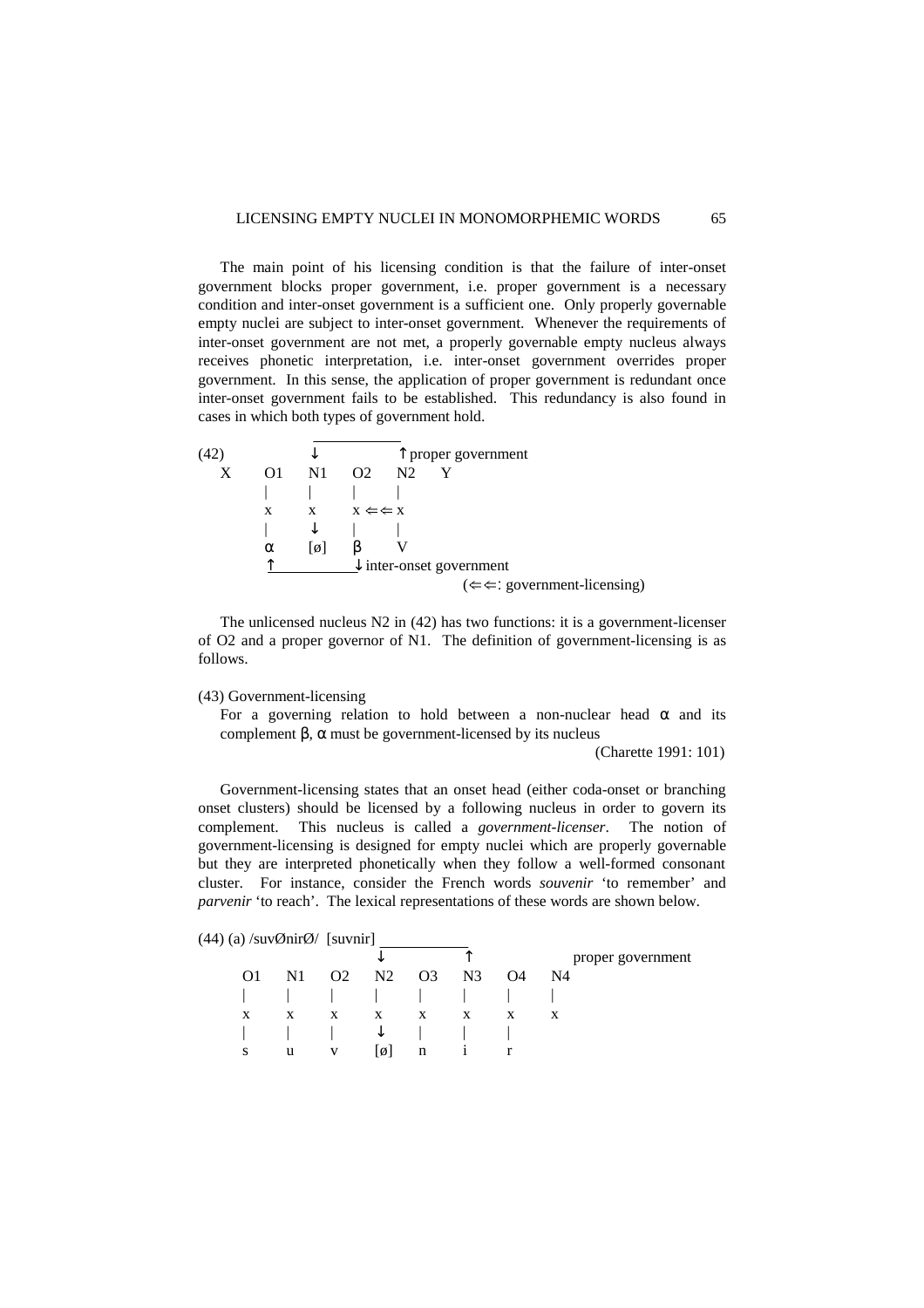

In (44b), the empty nucleus N2 is preceded by an obstruent which governs the preceding liquid. The situation is different in *souvenir* in that the empty nucleus is preceded by a consonant which is not a governor, as in (44a). The phonetic interpretation of N2 in (44b) is due to governing-licensing, i.e. the governmentlicenser of an onset is a nucleus which should not be properly governed (Charette 1991:  $102$ ).<sup>16</sup> In other words, in French, a non-nuclear head requires an unlicensed (empty) nucleus in order to govern its complement. Then, the requirements of government-licensing are the governing property of an onset head and a following unlicensed (empty) nucleus.

 Given the notion of government-licensing, the configuration in (42) is parallel to French, as in (44), precisely because the consonant sequence holding inter-onset government requires a government-licenser which is unlicensed. Accordingly, the presence of the government-licenser N2 in (42) would be both necessary and sufficient to account for licensing the empty nucleus N1, since proper government alone is not enough to determine the licensed status of N1. This implies that the role of the proper governor is redundant. Independently, H.-J. Lee (1999) reaches the same conclusion that an N2-type government-licenser in (42) does not function as a proper governor. Her argument is based upon the revised definition of proper government in the ECP.

(45) Proper government

 $\overline{a}$ 

A nucleus  $\alpha$  properly governs an empty nucleus  $\beta$  iff:

- (a)  $\alpha$  and  $\beta$  are adjacent on the nuclear projection
- (b)  $\alpha$  is not itself licensed
- (c)  $\alpha$  is not a government-licenser (for its onset)

(Charette 1998)

<sup>&</sup>lt;sup>16</sup> There is another possibility available theoretically. That is, the nucleus remains licensed resulting in the impossibility for the non-nuclear head to govern its complement, yielding deletion of a consonant. This is observed in internal empty nuclei of the Billiri dialect of Tangale (Charette 1990, 1991). Also, regarding government-licensing, it is noted that there is a difference between internal and final empty nuclei. In French, Polish and English, among others, licensed final empty nuclei can act as a governmentlicenser. However, in Wolof (Charette 1991) and Korean (Y. Heo 1995), this is not the case. See Chapter 5 for a detailed discussion of this issue.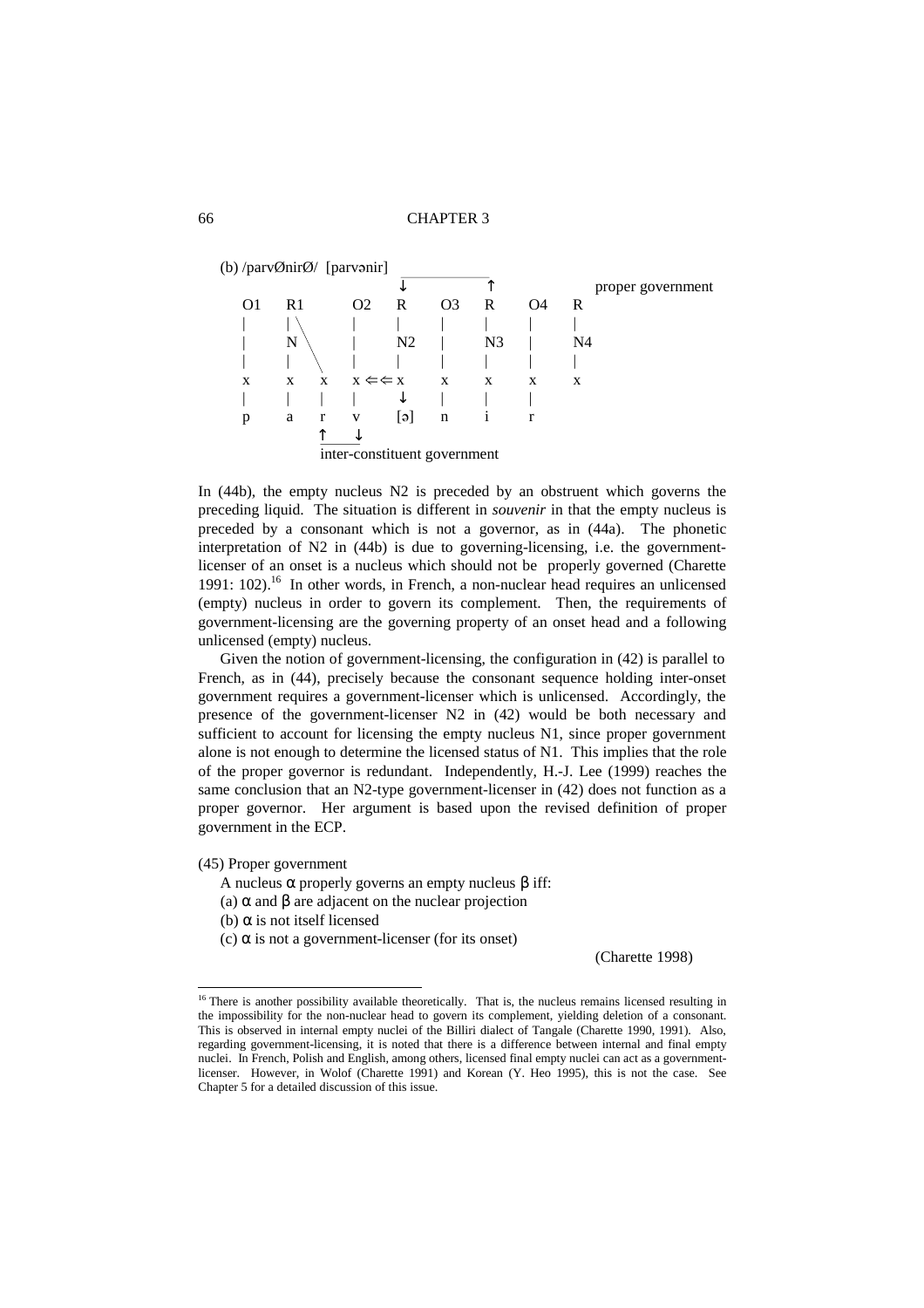Note that (45c) effectively eliminates redundancies. A remaining question concerns the role of an N2-type nucleus in (42) which is not a government-licenser: does it act as a proper governor? The answer would be negative, since a preceding empty nucleus is properly governable. Nonetheless it receives phonetic interpretation due to the failure of inter-onset government, i.e. a governing onset does not contain appropriate governing properties. Does this imply that proper government does not play any role at all in Korean? In fact, proper government is required for cases in which no inter-onset governing relations are established. There are many onset-less 'mono-syllabic' Sino-Korean morphemes, e.g.  $\sqrt{\phi_p\phi}/$  [ip] 'town',  $\varphi$ m $\varphi$  [im] 'to drink' and  $\varphi$ n $\varphi$  [in] 'silver', among others.<sup>17</sup> The phonetic interpretation of initial empty nuclei in these examples is due to the failure of proper government, as shown below.

 $(46)$  / $\emptyset$ n $\emptyset$ / [in] 'silver'

 $\overline{a}$ 

 | | ↓ | | ↑ proper government O N O N | | | x x x ↓ | [Û] n

 These examples provide positive evidence that proper government is needed to account for the licensing of empty nuclei. In fact, the contexts in which these two governments apply are complementarily distributed. Inter-onset government applies in contexts in which potential inter-onset governing relations are taken into account, i.e. the presence/absence of government-licensers, the qualities of governing onsets determined by a revised governing hierarchy in the next section and the Complexity Condition. Elsewhere, proper government is active in the licensing of empty nuclei. These two mechanisms work independently. This independent effect follows from the fact that proper governing relations are established at the level of nuclear projection and inter-onset governing relations at the level of onset projection. The revised condition of licensing internal empty nuclei is as follows.

 $17$  In Heo's analysis, these examples are dealt with as initial empty nuclei which require a special treatment: properly governable initial empty nuclei are immune to proper government. This analysis, however, misses the generalisation that these examples can be accounted for by either the failure of proper government or the failure of inter-onset government. I will discuss this issue in more detail in section 3.3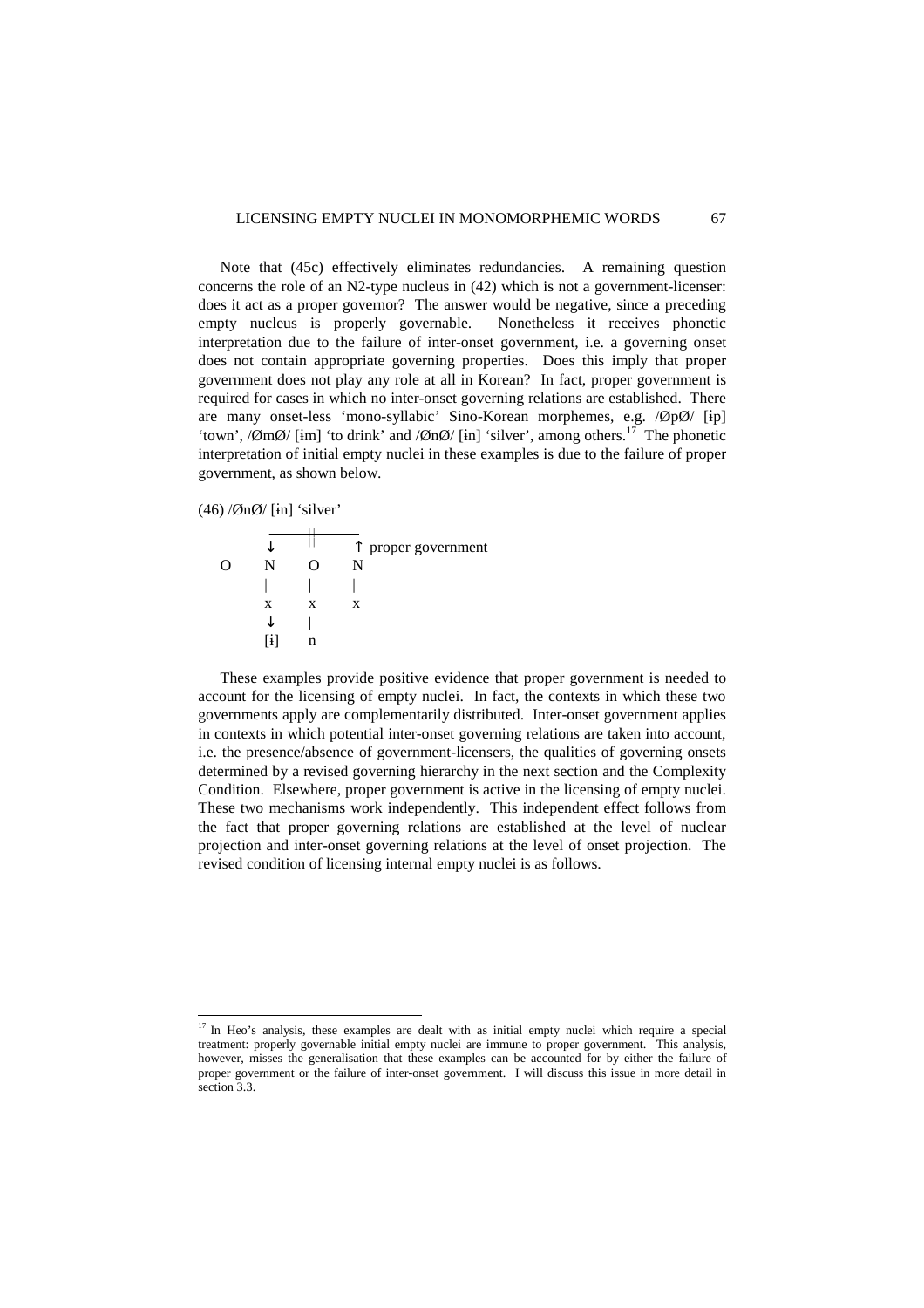(47) Licensing condition of internal empty nuclei

An internal empty nucleus is licensed iff:

(a) The following inter-onset requirements are satisfied

(i) An unlicensed government-licenser must be present

 (ii) A governing onset (head-final) must have relevant governing properties Elsewhere,

(b) An unlicensed proper governor must be present

In the next section, I will deal with problematic cases for Heo's analysis and propose a revised analysis.

# 3.2.3 The treatment of NN sequences

The most crucial problem of Heo's analysis involves sequences of two nasals separated by an empty nucleus. His governing hierarchy and the Complexity Condition account for the licensed status of the intervening empty nucleus of these sequences morpheme-internally as in (34a), but, as pointed out in Chapter 1, the vowel [i] emerges between two nasals under suffixation, as shown below.

| (48) | Stem           | Connective $\text{m}$ ja | Effective $\overline{ni}$ |           |
|------|----------------|--------------------------|---------------------------|-----------|
|      | /tətØmØ/       | $[$ tətimimjə $]$        | [tətimini]                | to grope' |
|      | $\tan \theta/$ | [anim]                   | [anini]                   | 'to hug'  |

 According to Heo's analysis, connective and effective suffixation are both nonanalytic. In other words, these examples are treated as morphologically simplex forms (see section 2.1.4 for analytic and non-analytic suffixation and Chapter 4). Thus, the lexical representations of these examples contain a single domain. Consider the connective and the effective forms of  $/tot\omega_m\omega'$  to grope'.

| O1 | N <sub>1</sub> | O <sub>2</sub> | N2                                                     | O <sub>3</sub>      | N <sub>3</sub> | O <sub>4</sub>                    | N4                                                     |
|----|----------------|----------------|--------------------------------------------------------|---------------------|----------------|-----------------------------------|--------------------------------------------------------|
|    |                |                |                                                        |                     |                |                                   |                                                        |
| X  | X              | X              | X                                                      | X                   | X              | $X \rightleftarrows \leftarrow X$ |                                                        |
|    |                |                |                                                        |                     |                |                                   |                                                        |
| t  | $\Theta$       | t              | $\left[\begin{smallmatrix} 1 \end{smallmatrix}\right]$ | m                   | [i]            | m                                 | $\Theta$<br>$\mathbf{1}$<br>inter-onset government     |
|    |                |                |                                                        |                     |                |                                   |                                                        |
| O1 | N <sub>1</sub> | O <sub>2</sub> | N2                                                     | O <sub>3</sub>      | N <sub>3</sub> | O4                                | N <sub>4</sub>                                         |
|    |                |                |                                                        |                     |                |                                   |                                                        |
| X  | X              | X              | X                                                      | X                   | X              | $X \rightleftarrows \leftarrow X$ |                                                        |
|    |                |                |                                                        |                     |                |                                   |                                                        |
| t  | $\Theta$       | t              | [ɨ]                                                    | m                   | [ɨ]            | n                                 | 1                                                      |
|    |                |                |                                                        |                     |                |                                   | inter-onset government                                 |
|    |                |                |                                                        |                     |                |                                   | $(\Leftarrow \Leftarrow: government\text{-}licensing)$ |
|    |                |                | (b) Effective form                                     | (a) Connective form |                |                                   |                                                        |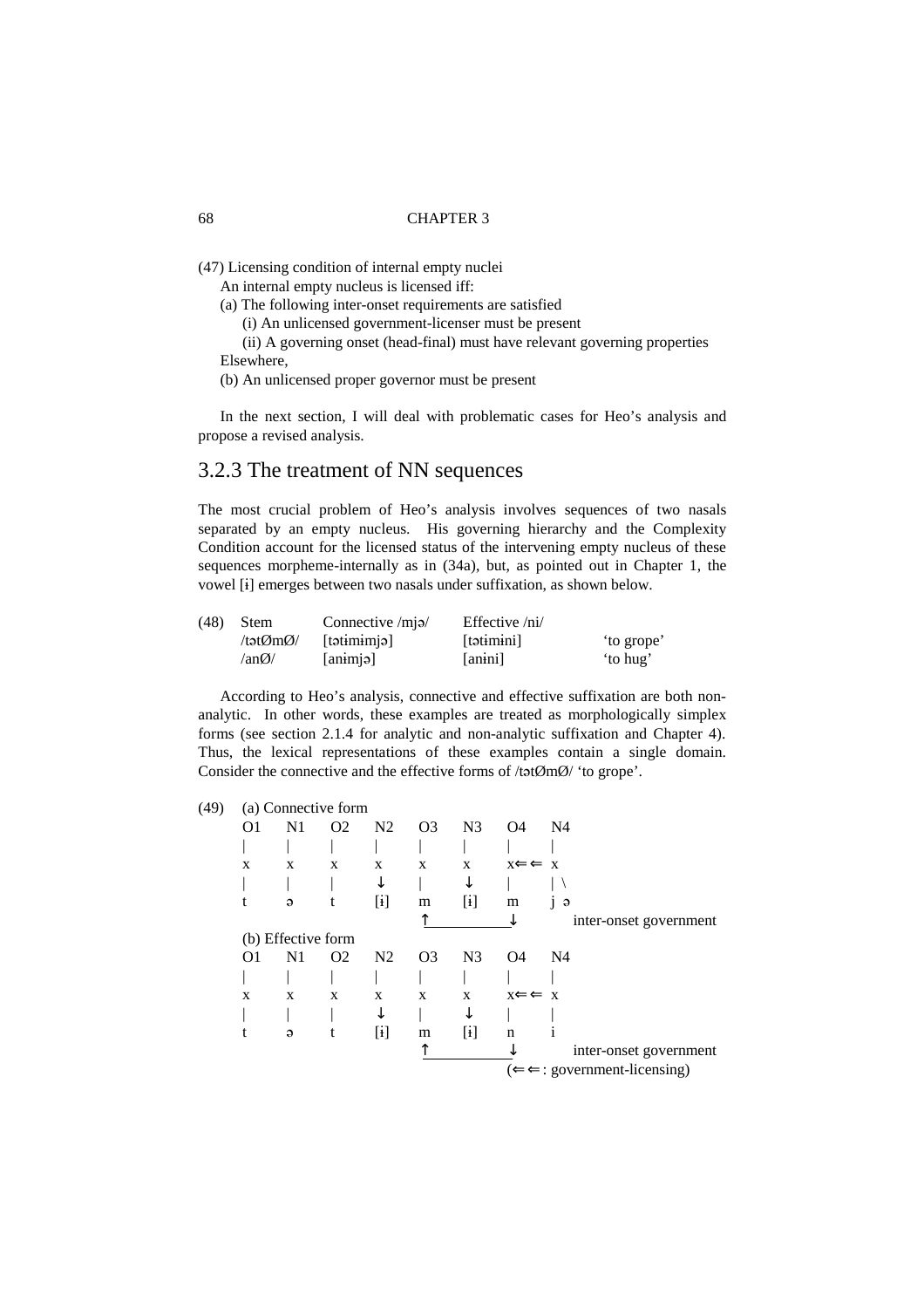Since the lexical representations are the same as those of mono-morphemic words, we expect N3 in (49a, b) to be licensed due to the fact that segments of the same complexity can govern each other within Heo's analysis. However, the phonetic forms [tatimimja] and [tatimini] show that it is not licensed. This asymmetrical distribution of the vowel  $[i]$  occurring between two nasals is not captured in his analysis. In fact, Y. Heo (1995: 225) notes this problem, leaving "this issue as an open question".

 I argue that the problematic cases discussed in the previous section and (49) are due to an inadequacy of the governing hierarchy. Based upon the Revised Theory of Elements, I propose an alternative governing hierarchy.

(50) Revised Governing Hierarchy<sup>18</sup>

 $\overline{a}$ 

- (a) liquid < nasal, lenis obstruent < tensed or aspirated obstruent headless headed
- (b) mutual government is not allowed for segments in the same rank.

 This governing hierarchy is the same as that of Heo in that liquids are lowest and tensed or aspirated obstruents are highest in the hierarchy, but differs in that nasals and lenis obstruents are equally ranked and mutual government is not allowed for segments in the same rank. In other words, a lenis obstruent cannot govern another lenis obstruent or a nasal, and a nasal cannot govern another nasal or a lenis obstruent. Accordingly, nasals also require a headed segment as a governor in interonset governing relations. Evidence for this comes from tensification in verbal conjugation. Consider the following declarative forms. The declarative suffix is /ta/.

| (51) |     | (a) Liquid-final or vowel-final stem |                            |             |  |  |  |
|------|-----|--------------------------------------|----------------------------|-------------|--|--|--|
|      |     | $/nar\cancel{O}/$                    | [nalta]                    | 'to fly'    |  |  |  |
|      |     | /ka/                                 | [kata]                     | 'to go'     |  |  |  |
|      | (b) |                                      | Lenis obstruent-final stem |             |  |  |  |
|      |     | /cap $\varnothing$ /                 | [capt'a]                   | 'to hold'   |  |  |  |
|      |     | /tat $\varnothing$ /                 | $[$ tatt'a]                | 'to close'  |  |  |  |
|      |     | $/m \ge 0$                           | [məkt'a]                   | 'to eat'    |  |  |  |
|      | (c) | Nasal-final stem                     |                            |             |  |  |  |
|      |     | $\tan \varnothing$ /                 | [ant'a]                    | 'to hug'    |  |  |  |
|      |     | /nam $\omega$                        | [namt'a]                   | 'to remain' |  |  |  |
|      |     |                                      |                            |             |  |  |  |

In the indicative form of a liquid-final stem, there is no tensification. However, in a lenis obstruent-final stem, the suffix-initial  $/t/$  undergoes tensification. As we will see Chapter 4, the motivation of tensification in the declarative forms can be found in the requirements of inter-onset government: the suffix-initial  $/t/$  is tensified

<sup>&</sup>lt;sup>18</sup> This hierarchy is different from that of S.J. Kim (1996) in which lenis obstruents are higher than nasals in the hierarchy. Given her hierarchy, a problem arises in the cases where an empty nucleus between two lenis obstruents receives phonetic interpretation, because the Complexity Condition allows segments to govern each other in the same rank. Like Heo's analysis, she relies on the distributional constraint on lenis obstruents, which requires a headed governor for lenis obstruents.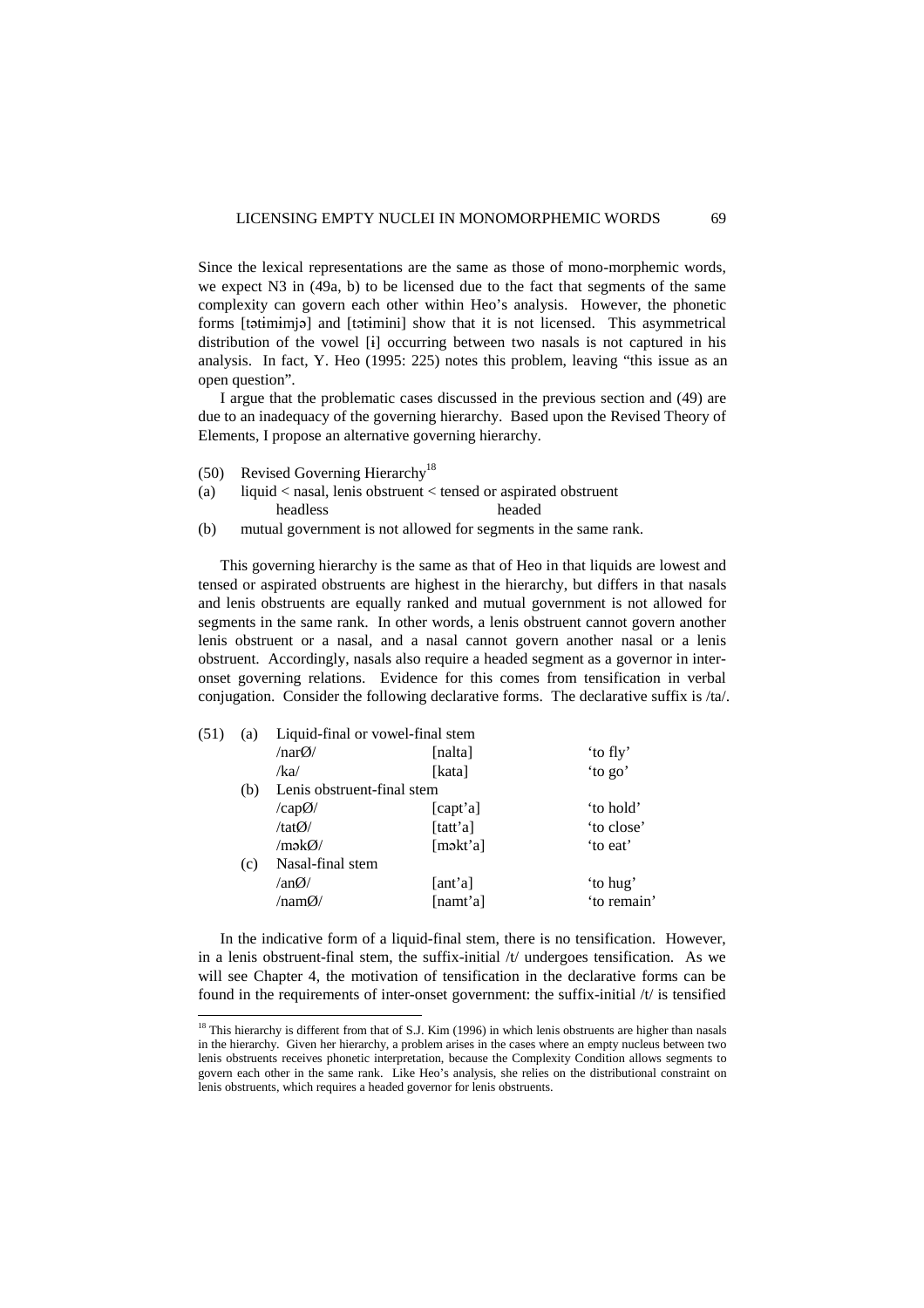in order to govern a stem-final lenis obstruent. Note that tensification occurs in nasal-final stems. It indicates that nasals are also governed by only a headed segment.

 On the basis of this hierarchy and the revised licensing conditions in (47), let us reconsider sequences of two lenis obstruents intervened by an empty nucleus and those of lenis stop  $+$  empty nucleus  $+$  nasal. The relevant examples are repeated from (36b) and (34b), respectively.

| (a) |                                        |                       |                                                                                      |
|-----|----------------------------------------|-----------------------|--------------------------------------------------------------------------------------|
|     | /cikØsi/                               | [cikis]               | 'patiently'                                                                          |
|     | /potØki/                               | [potiki]              | 'dwarfed tree'                                                                       |
|     | /pan $\mathcal{O}$ t $\mathcal{O}$ si/ | [pandisi]             | 'certainly'                                                                          |
|     | /munØkØcəkØ/                           | [mungicək]            | 'linger'                                                                             |
| (b) |                                        |                       |                                                                                      |
|     | /nakØne/                               | [nakine]              | 'stranger'                                                                           |
|     | /sikØmØc $\hbar$ i/                    | [sikim $c^{\rm h}$ i] | 'spinach'                                                                            |
|     | /sØrØkØmani/                           | [silkimani]           | 'secretly'                                                                           |
|     | /totØmi/                               | [totimi]              | 'sieve'                                                                              |
|     |                                        |                       | Lenis stop + $\emptyset$ lenis obstruent + V<br>Lenis stop + $\emptyset$ + nasal + V |

 Putting aside the two last examples in (52a) for the time being, the revised governing hierarchy accounts for the fact that the underlined intervening empty nuclei of all examples receive phonetic interpretation, due to the prohibition of mutual government for segments in the same rank. Likewise, the same explanation applies to the examples in (52b): nasals cannot govern lenis obstruents. The following configurations illustrate this point.

| (53) | (a) $\langle$ cik $\emptyset$ si $\langle$ [cikisi] |   |   |             |          |     |                        |
|------|-----------------------------------------------------|---|---|-------------|----------|-----|------------------------|
|      | ∩                                                   | N | Ω | $\mathbf N$ | $\Omega$ | - N |                        |
|      |                                                     |   |   |             |          |     |                        |
|      | X                                                   | X | X | X           | X        | X   |                        |
|      |                                                     |   |   |             |          |     |                        |
|      | $\mathbf{c}$                                        | 1 | k | $[1]$       | S        |     |                        |
|      |                                                     |   |   |             |          |     | inter-onset government |
|      | (b) $/nakOne/$ [nakine]                             |   |   |             |          |     |                        |
|      | $\mathfrak{g}$                                      | N | Ω | N           | $\Omega$ | N   |                        |
|      |                                                     |   |   |             |          |     |                        |
|      | X                                                   | X | X | X           | X        | X   |                        |
|      |                                                     |   |   |             |          |     |                        |
|      | n                                                   | a | k | $[1]$       | n        | e   |                        |
|      |                                                     |   |   |             |          |     | inter-onset government |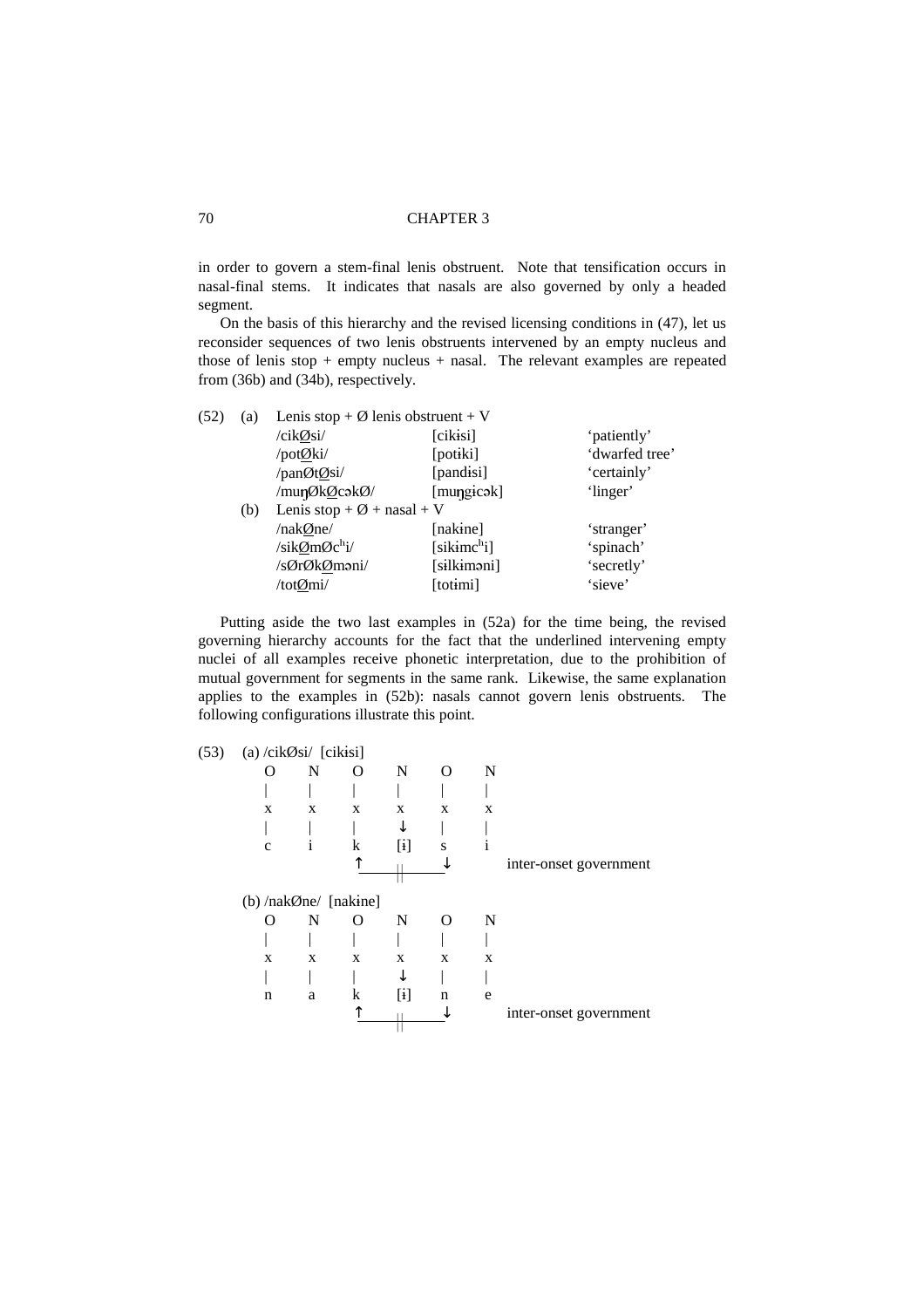The revised governing hierarchy can provide an appropriate account of the majority of cases in which the vowel  $[i]$  occurs in mono-morphemic words. However, there are two cases which may not be accounted for by the revised governing hierarchy, as shown below.

 $(54)$  The occurrence of morpheme-internal  $[i]$  between two consonants (in the context of C1ØC2V)

| C2                  | liquid | nasal | lenis              | tensed or |
|---------------------|--------|-------|--------------------|-----------|
|                     |        |       | obstruent          | aspirated |
| liquid              |        |       |                    |           |
| nasal               |        |       |                    |           |
| lenis stop          |        |       |                    |           |
| tensed or aspirated |        |       |                    |           |
|                     |        |       | $(\alpha, \alpha)$ |           |

 $(\emptyset)$ : absence; i: presence)

In (54), there are two shaded cases in which the revised governing hierarchy predicts that an empty nucleus is not licensed between two nasals, and between a nasal and a lenis obstruent, i.e. nasals and lenis obstruents cannot govern each other. However, it is licensed. While I will deal with sequences of nasal + empty nucleus + lenis obstruent in the next section, reconsider examples which contain two nasals intervened by an empty nucleus.

| (55) | (a) | Two nasals before a licensed empty nucleus      |           |                             |
|------|-----|-------------------------------------------------|-----------|-----------------------------|
|      |     | $\sqrt{k\omega_3m\omega_2m\omega_1}$            | [kimim]   | 'the last day of the month' |
|      |     | $\lambda$ kan $\mathcal{O}_2$ m $\mathcal{O}_1$ | [kanim]   | 'aim'                       |
|      |     | $\ln\phi_2 \cdot n\phi_1$                       | [nin]     | 'topicaliser'               |
|      | (b) | Two nasals before an unlicensed nucleus         |           |                             |
|      |     | /ənØni/                                         | [ənni]    | 'sister'                    |
|      |     | /simØmani/                                      | [simmani] | 'ginseng-digger'            |
|      |     | /k'am $\emptyset$ nan $\emptyset$ /             | [k'annan] | 'ability'                   |
|      |     | /panØmani/                                      | [panmani] | 'club'                      |
|      |     | /kumØnirØ/                                      | [kumnil]  | 'to stretch up'             |
|      |     | /manØnani/                                      | [mannani] | 'wretch'                    |

In the examples in  $(55a)$ , the vowel [i] occurs between two nasals, whereas in the examples in (55b) an empty nucleus does not receive phonetic interpretation in the same context. According to the revised governing hierarchy, intervening empty nuclei between two nasals are expected to receive phonetic interpretation, since a nasal cannot govern a preceding nasal. Thus, the penultimate empty nucleus  $\varnothing$ . receives phonetic interpretation. The examples in (55b), however, differ from (55a) in that an inter-onset governing relation between two nasals does not hold by the effect of the revised governing hierarchy, and so the intervening empty nucleus is expected to receive phonetic interpretation. The phonetic forms, however,  $*$ [ $\alpha$ nini],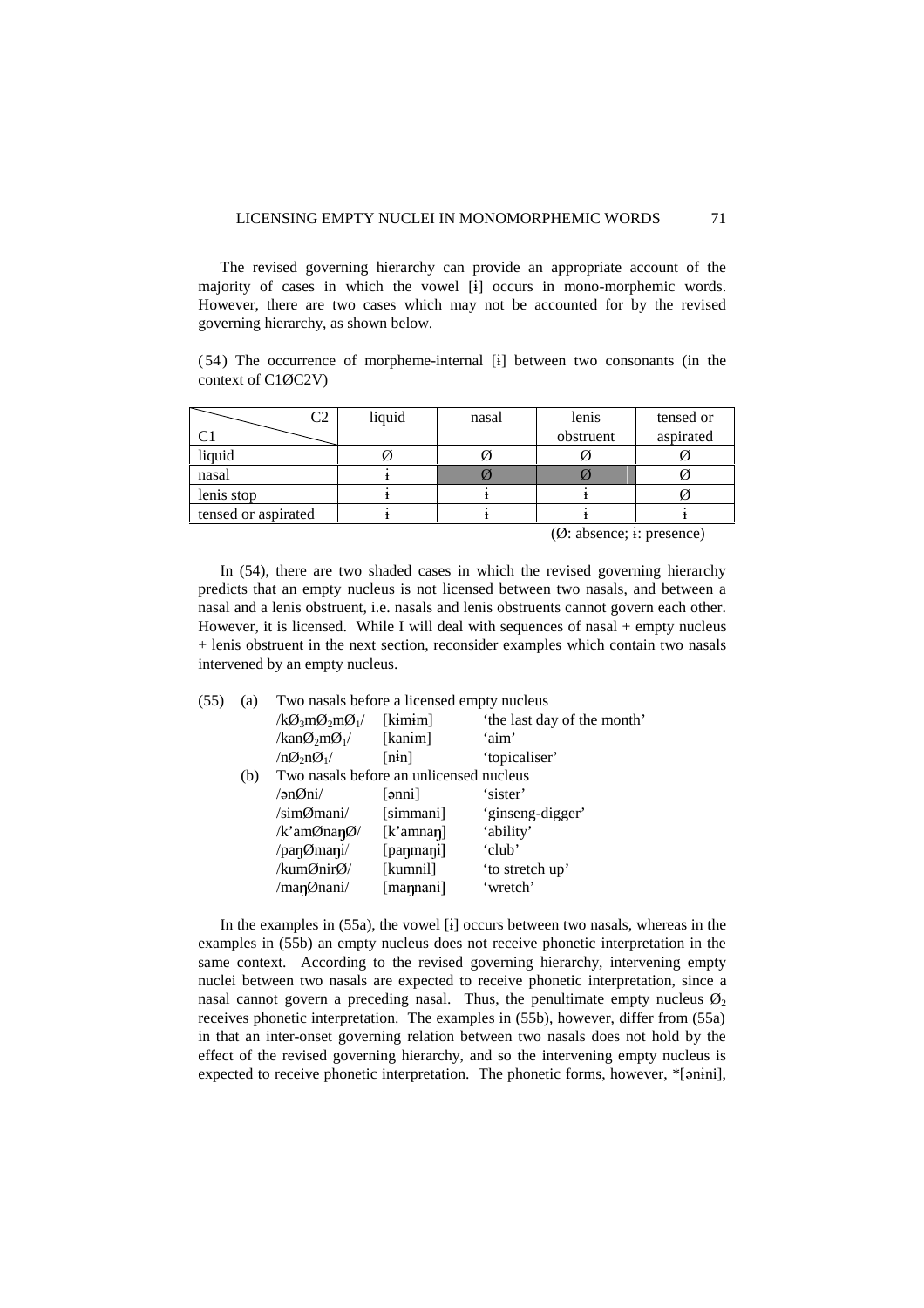\*[simimani], \*[k'aminan] etc, are incorrect. The intervening empty nucleus remains uninterpreted.

 At first glance, the examples in (55) seem to constitute exceptions to the revised governing hierarchy. Any attempt to change a governing hierarchy between nasals and lenis obstruents together with the Complexity Condition, is not fruitful at all, simply because the correct results in terms of one governing hierarchy turn out problematic cases in terms of the other, and vice versa. Note that there are structural differences between (55a) and (55b), i.e. a potential government-licenser is available in the latter for preceding two nasals but it is not in the former. The presence of a potential government-licenser in (55b) may provide a clue for the licensing of the intervening empty nucleus between two nasals, as shown below.





(b) An unlicensed government-licenser must be present.

 The Nasal Condition in (56a) states that morpheme-internal NN sequences form a (partial) geminate in which the first member may contain its own place element, but lacks the nasal element L (occurring in headless position) which is provided by the second member. Furthermore, this doubly-linked structure requires a following unlicensed government-licenser, as in (56b). For instance, /simØmani/ 'ginseng digger' and  $/k$ on $\emptyset$  man $\emptyset$  'even though' have the representations shown in (57). (57a,b) show a full geminate and a partial geminate, respectively. In the latter, the governed onset O2 only contains a place element and the rest is provided by the governing onset O3.



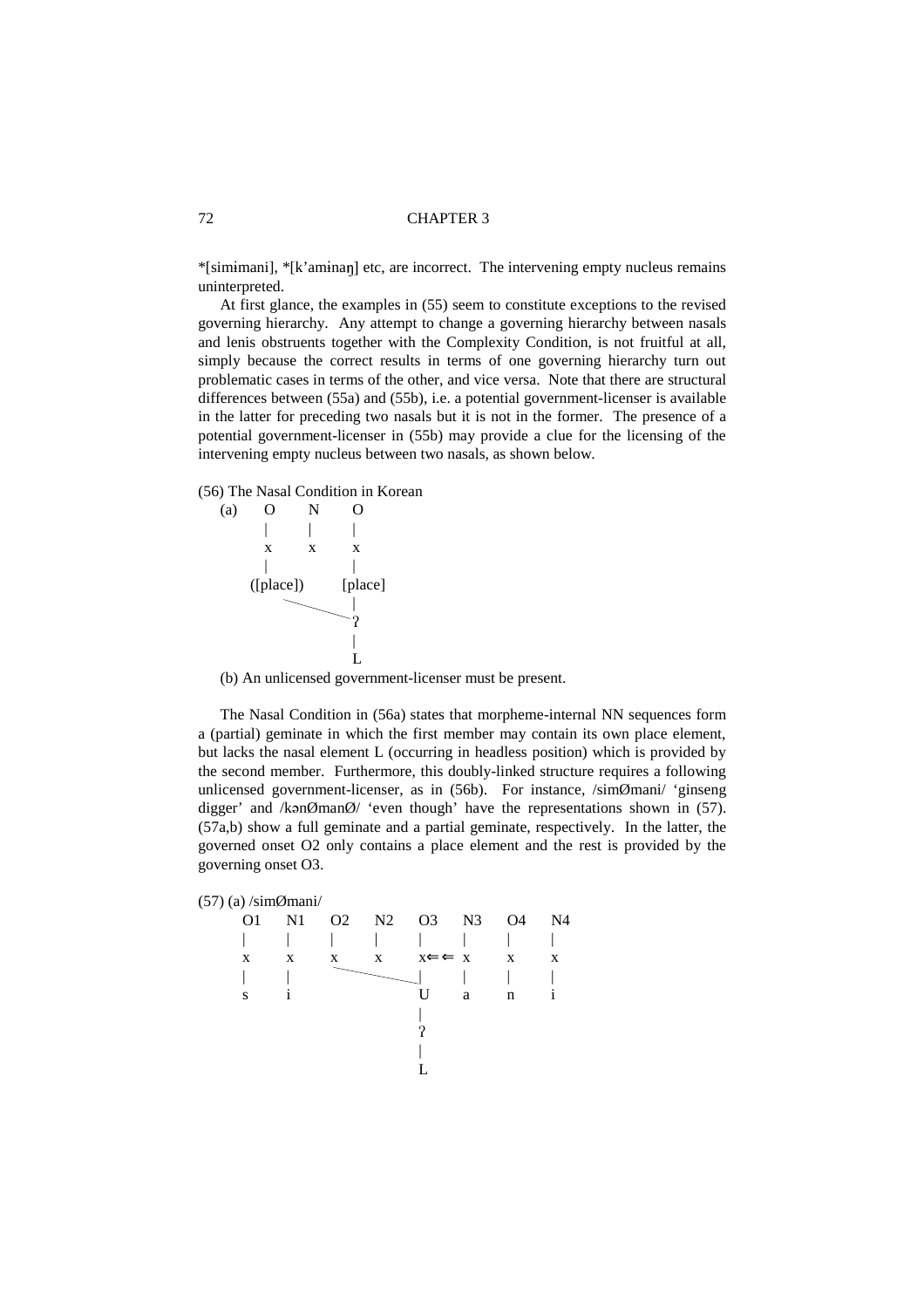

Let us consider how the intervening empty nucleus N2 in (57) is licensed. Cross-linguistically, doubly-linked structures resist epenthesis, i.e. the effect of *integrity* (Hayes 1986a, Schein & Steriade 1986, and Itô 1986, among others). Translating the notion of integrity into my analysis means that an intervening empty nucleus in NN sequences is always licensed. The governing property of an onset head is determined by the governing hierarchy and the Complexity Condition. That is, the onset head is a headed segment or more complex than its governee. In (57a,b), the nasal in governing position is more complex than the nasal in governed position, since the latter acquires some or all relevant elements from the governing nasals. Concretely, in (57a), the presence of the unlicensed government-licenser N3 licenses the onset-head O3 to govern O2. Since O2 is empty, the Complexity Condition enables O3 to govern O2. The same account applies to cases of nonidentical NN sequences, as in (57b), a governed onset contains a single place element but a governing one has three elements, i.e. the nasal element L, the element / and its place element. Accordingly, I claim that the inter-onset governing requirements are met and so the intervening empty nucleus is licensed.

 Given the notion of government-licensing, the examples in (55) are parallel to French, precisely because consonant sequences that display inter-onset government require a government licenser which is unlicensed, as in (55b). In (55a), on the other hand, the licensed empty nucleus follows two nasals, and so it cannot act as a government-licenser. Consider the word /kØmØmØ/ 'the last day of the month'.

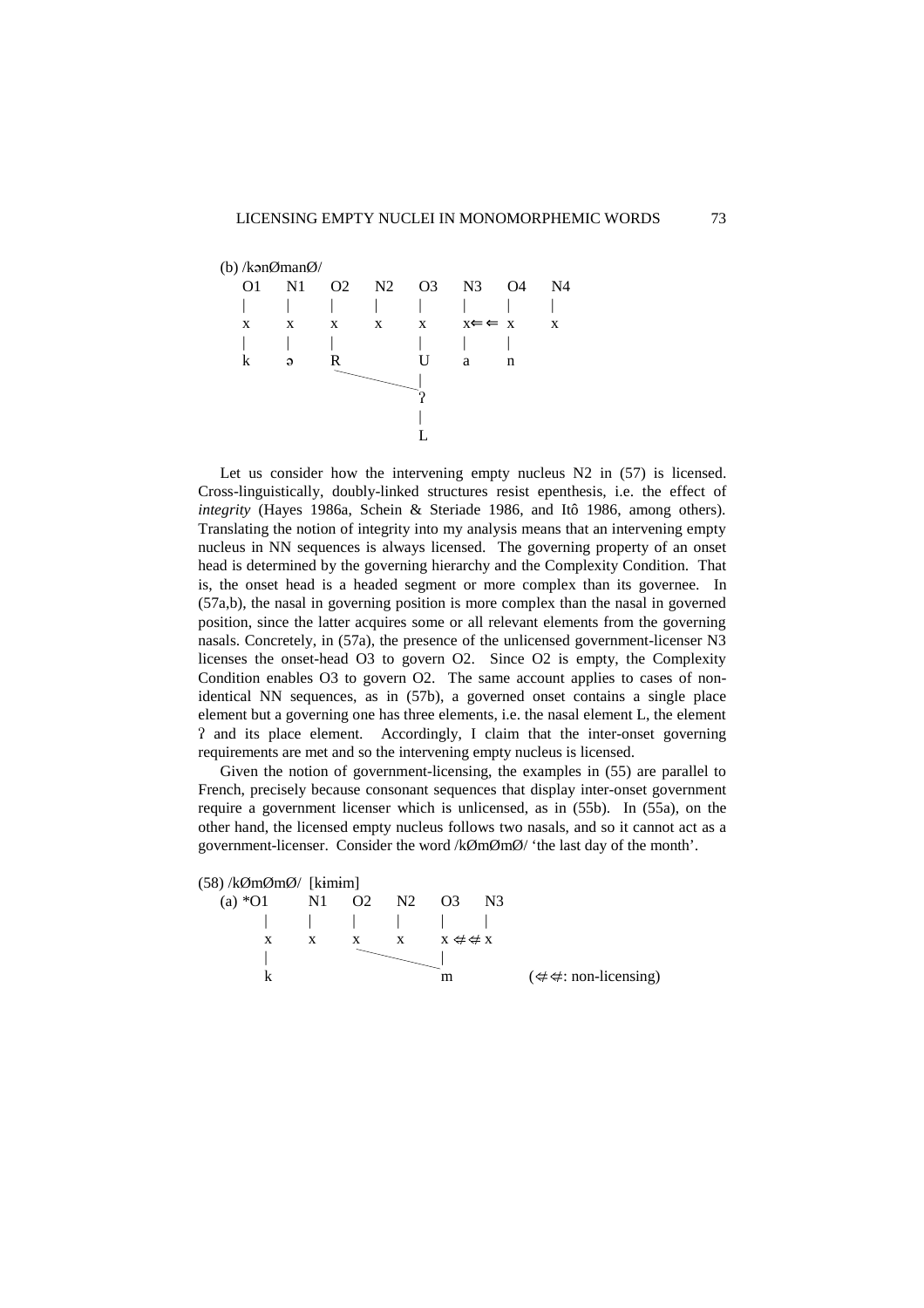| (b) | Ol | $\mathbf{N}1$ | O <sub>2</sub> | N2                     | O <sub>3</sub> | N <sub>3</sub> |
|-----|----|---------------|----------------|------------------------|----------------|----------------|
|     |    |               |                |                        |                |                |
|     | X  | X             | X              | X                      | $X \notin X$   |                |
|     |    |               |                |                        |                |                |
|     | k  | Ħ             | m              | Ħ                      | m              |                |
|     | ᄼ  |               |                |                        |                |                |
|     |    |               |                | inter-onset government |                |                |

In (58a), the absence of an unlicensed empty nucleus cannot license O3 to govern O2. In other words, the NN sequence cannot be represented by a doubly linked structure. Thus, (58a) is ill-formed. This implies that a doubly-linked structure must be supported by a following unlicensed government-licenser. This requirement gives rise to the representation in (58b) in which two nasals are associated with their own onsets. The phonetic interpretation of N2 is due to the absence of the government-licenser and the prohibition of mutual government in the same rank.

 Until now, I have proposed the Nasal Condition to account for the non-phonetic interpretation of an empty nucleus between two nasals, which is seemingly an exception to the revised governing hierarchy. Due to the nature of doubly-linked configurations, the inter-onset governing requirement alone seems to satisfy the licensing conditions on internal empty nuclei. Thus, the Nasal Condition provides supporting evidence that inter-onset government and proper government independently apply to the licensing of empty nuclei, as in the revised analysis proposed in 3.2.2.

# 3.2.4 NC clusters: post-nasal voicing

As noted in 3.2.1, there is an asymmetry between CN and NC clusters regarding the phonetic interpretation of an intervening empty nucleus. Relevant examples are repeated from (34b) and (36a), respectively.

| (a) |                                    |                 |                                                                                     |
|-----|------------------------------------|-----------------|-------------------------------------------------------------------------------------|
|     | /nakØne/                           | [nakine]        | 'stranger'                                                                          |
|     | /sikØmØc $\hbar$ i/                | [sikim $c^h$ i] | 'spinach'                                                                           |
|     | /sØrØkØməni/                       | [silkimani]     | 'secretly'                                                                          |
|     | /tot $Q$ mi/                       | [totimi]        | 'sieve'                                                                             |
| (b) |                                    |                 |                                                                                     |
|     | /so:ŋØkosØ/                        | [so:ngot]       | 'gimlet'                                                                            |
|     | /ton $\mathcal{Q}$ pe/             | [tonbe]         | 'dividing'                                                                          |
|     | /canØtori/                         | [candori]       | 'hammer'                                                                            |
|     | /si:mØpurØmØ/                      | [si:mburim]     | 'errand'                                                                            |
|     | /nam $\emptyset$ cis $\emptyset$ / | [namdʒit]       | 'a bit over'                                                                        |
|     | /kəmØtenØ/                         | [kəmden]        | 'soot'                                                                              |
|     | /muntØkØ/                          | [mundik]        | 'suddenly'                                                                          |
|     |                                    |                 | Lenis stop + $\emptyset$ + nasal + V<br>Nasal + $\varnothing$ + lenis obstruent + V |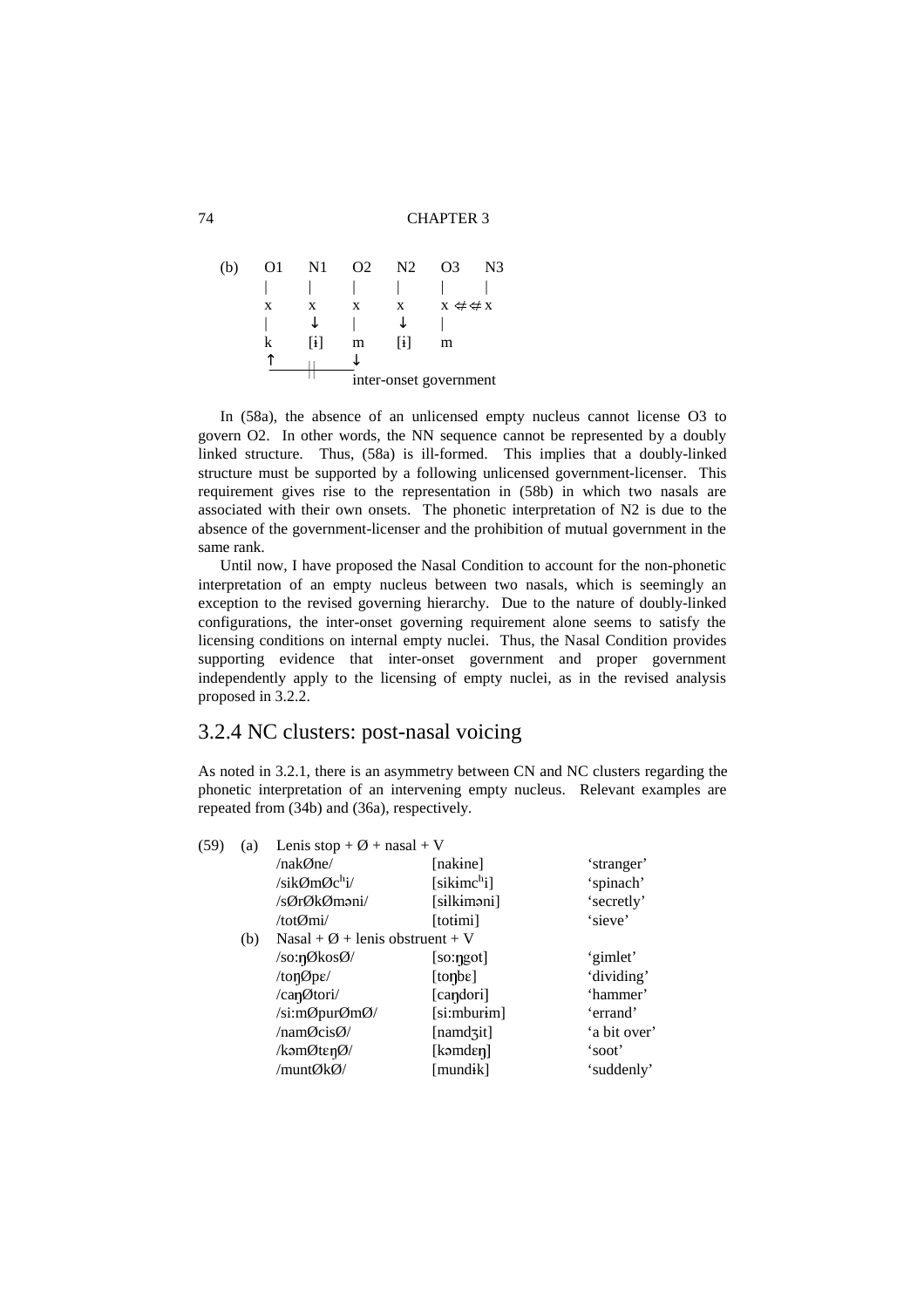## LICENSING EMPTY NUCLEI IN MONOMORPHEMIC WORDS 75

| /tanØkorØ/              | [tangol] | 'customer' |
|-------------------------|----------|------------|
| $/$ man $\Omega$ po $/$ | [manbo]  | 'iob chit' |

The intervening empty nucleus in the examples in (59a) receives phonetic interpretation due to the failure of inter-onset government between a lenis obstruent and a nasal. The examples in (59b) are problematic to the revised governing hierarchy, precisely because the intervening empty nucleus is expected to be unlicensed: a lenis obstruent cannot govern a nasal, but instead post-nasal voicing occurs. Having dealt with Heo's analysis in 3.2.1, I now turn to the question as to why an intervening empty nucleus is licensed between NC clusters by virtue of dynamic post-nasal voicing rather than phonetic interpretation taking place.

 With respect to the motivation for post-nasal voicing in this context, Y. Heo (1995: 139) states that the lenis obstruents in the potential governing position motivate the spreading of the element L to avoid the phonetic realisation of an intervening empty nucleus. However, his argument seems a descriptive statement. In particular, he does not give any plausible account of why the phonetic interpretation of the intervening empty nucleus is suspended in this context. On the basis of the Nasal Condition in the previous section, I propose that the licensing of the intervening empty nucleus between NC clusters is due to its position within the doubly-linked structure, as shown below.

(60) The Condition on NC clusters



(b) An unlicensed government-licenser must be present.

Like the Nasal Condition (56), NC clusters have a doubly-linked structure, i.e. a governed position contains its own place element for heterorganic NC clusters or does not for homorganic ones. The differences from  $(56)$  are that the elements  $\hat{ }$  and L are shared by the two onsets in question. Presumably, the element  $\hat{I}$  is provided by a lenis obstruent and the element L by a preceding nasal. Notice that the latter is headed, which contributes to voicing. As discussed in Chapter 2, Revised Element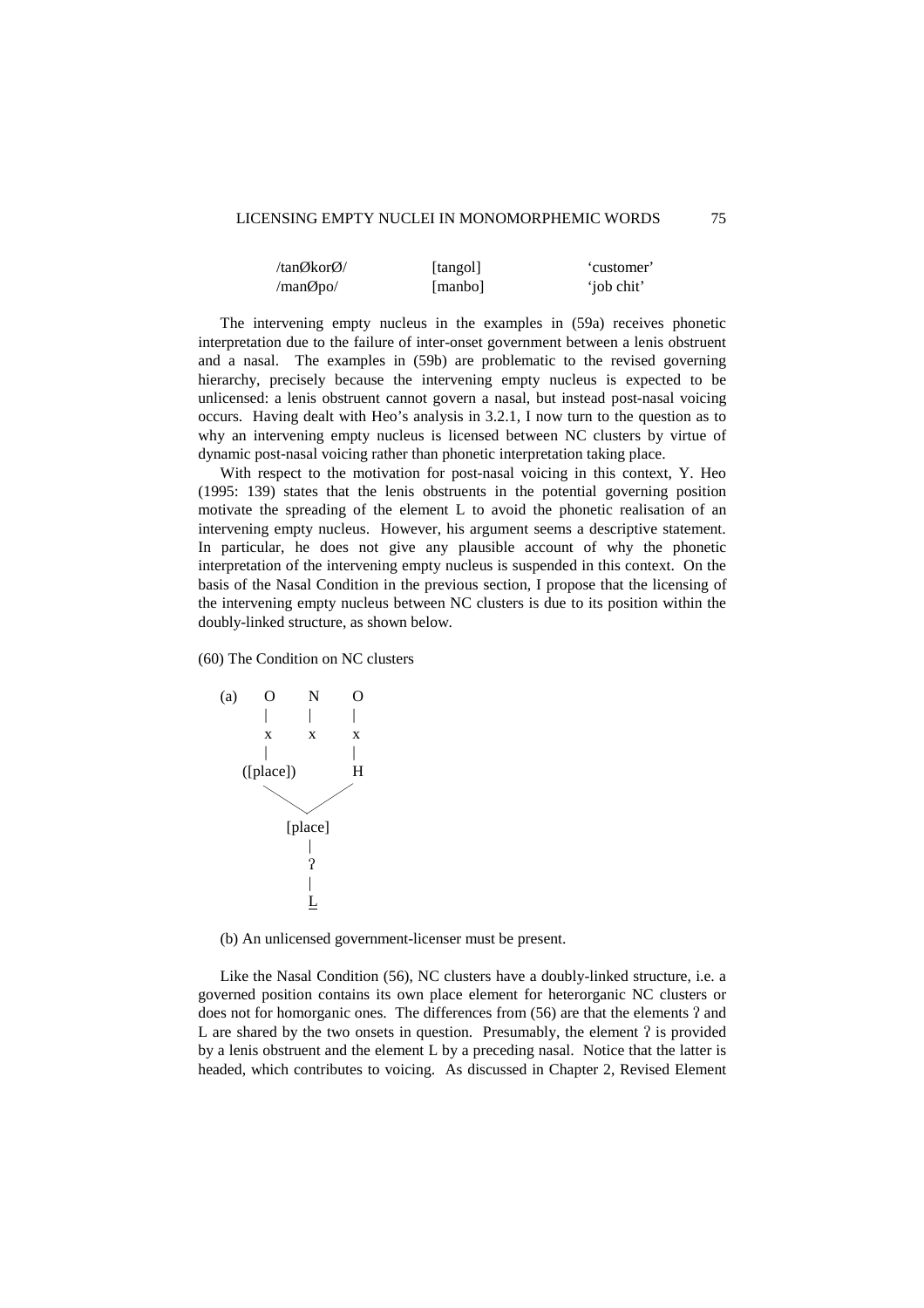Theory merges the elements L and N into a single element  $L^{19}$ . As noted above, nasals contain the element L in operator rather than in head position due to the inability of nasals to govern a complement in branching onsets: only headed segments occur in this governing position. The phonetic interpretation of (60) is a nasal + voiced obstruent sequence, since a governed segment must be headless, i.e. the element L in a governed position is construed as the operator and as the head in a governing position. One advantage would be that we achieve a unified account of the licensing of the intervening empty nucleus in (60) in the same way as that of NN clusters without further stipulations, i.e. inter-onset government and the Complexity Condition. The condition on NC clusters confirms that nasals are governed only by a headed segment, as the revised governing hierarchy indicates.

Also, as (60b) indicates, the absence of a government-licenser cannot support a doubly-linked structure and so this results in the phonetic interpretation of an intervening empty nucleus, as shown below.

| $(61)$ /an $\mathcal{O}_1k\mathcal{O}_2$ /         | [anik]   | 'cozy' |
|----------------------------------------------------|----------|--------|
| $/n\mathcal{O}_1k\mathcal{O}_2t^{\prime}\epsilon/$ | [nikte'] | 'wolf' |

In (61), both empty nuclei  $\emptyset_2$  are not government-licensers; the first one is licensed by domain-final licensing and the second one by inter-onset government in which the government-licenser is a final unlicensed nucleus. Thus, the intervening empty nucleus  $\mathcal{O}_1$  receives phonetic interpretation in both cases.

The condition in (60) would imply the presence of voiced obstruents at the lexical level. Furthermore, there are voicing processes of lenis obstruents in the mainstream approaches. These approaches (S.-C. Ahn 1998 and relevant references therein) have proposed an inter-sonorant voicing rule in which a lenis obstruent becomes voiced between two sonorants including vowels. Thus, post-nasal voicing is treated as part of this process. In GP, however, not all inter-sonorant voicing processes are regarded as voicing. Theory-internally, <sup>20</sup> so-called intervocalic voicing is not regarded as a genuine voicing process, since, as we have seen in Chapter 2, vowels do not contain the element L. In other words, if inter-vocalic voicing were to contribute to the voicing of lenis obstruents, then all vowels would have contained the element L. The result of this would be that all vowels were lowtoned. Interestingly, independent evidence against inter-vocalic voicing as a phonological rule is suggested by S.-A. Jun (1994). She examined voicing of an intervocalic lenis obstruent in different segmental and prosodic contexts as well as for different speech rates. The experimental data show that the voicing of an intervocalic lenis stop does not always occur, i.e. it is sensitive to speech rate and the

 $\overline{a}$ 

<sup>&</sup>lt;sup>19</sup> Ploch (1996: 194 and relevant references therein) presents convincing arguments in favour of merging N and L element. The arguments involve (i) postnasal voicing of voiceless obstruents; (ii) alternations between nasal and voiced stops dependent on the nasality/orality of the following vowel; (iii) a unified account of voiced stops blocking high tone spreading and voiceless obstruents nasal spreading; (iv) an integrated approach to two dissimilation laws, i.e. Dahl's and Meinhof's Law.

<sup>&</sup>lt;sup>20</sup> KLV (1990: 216) claim that the laryngeal elements L and H "involve the state of vocal cords and control (non-spontaneous) voicing properties in consonants and represent tone on vowels".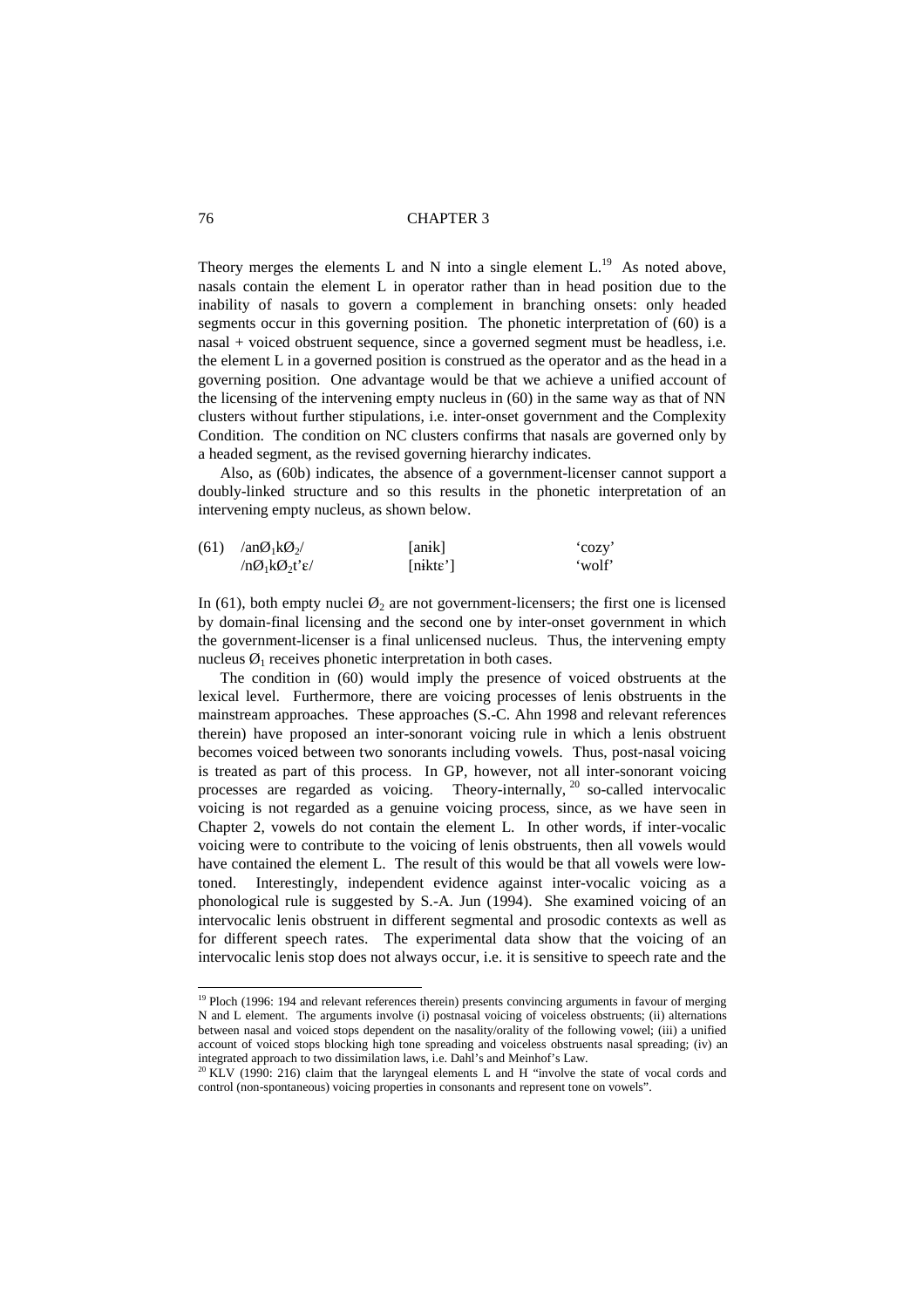qualities of neighbouring segments. This result casts doubt on the intervocalic voicing rule as phonologically significant. Consequently, she claims that intervocalic voicing must be treated in the phonetics.

With respect to the post-nasal voicing effect, the condition in (60) is understood as a static constraint on NC clusters morpheme-internally. The nasal element is provided by a preceding nasal and this element contributes the voicing of a governing lenis obstruent to fulfil the requirements of inter-onset government, i.e. an empty nucleus is licensed within a doubly-linked structure.<sup>21</sup> In fact, this condition is probably derived from a more general constraint of  $N$ C effects in which sequences of nasal + voiceless obstruent are disfavoured cross-linguistically; among these effects are post-nasal voicing, nasal deletion, denasalisation, fusion of a nasal and voiceless obstruent (Herbert 1986, Pater 1999, and Kula 2000, among others). Thus, the condition in (60) is understood as a morpheme-internal phonotactic constraint due the effect of \*NC.

Nevertheless, Korean shows some interesting processes which seem beyond the scope of \*NC effects. Post-nasal tensification and the phonetic interpretation of an intervening empty nucleus in NC cluster are observed in verbal conjugation.<sup>22</sup> e.g.  $\sin\theta$  + ta/ [sint'a] 'to put on shoes + declarative suffix', /sin + Øsi/ [sinisi] 'to put on shoes + honorific suffix'.<sup>23</sup> As we will see in Chapter 4, these two processes are viewed as the result of the failure of inter-onset government. Nasals are not governed by a lenis obstruent.

 A notable exception to (60) is a lenis coronal fricative /s/, which does not undergo post-nasal voicing, as in /nemØse/ [nemse] 'smell', /kanØsirØ/ [kansil] 'ingratiatingly', among others.<sup>24</sup> As we have seen in Chapter 1, obstruents are classified into three types: lenis, tensed and aspirated. Unlike stops and affricates, however, coronal fricatives have only two types lacking an aspirated counterpart. Among experimental analyses on Korean obstruents, Kagaya (1974) argues in his fiberscopic analysis that /s/ is treated phonologically as an aspirated rather than a lenis obstruent due to its same glottal activity as aspirated ones.<sup>25</sup> By adopting the

 $\overline{a}$ 

<sup>&</sup>lt;sup>21</sup> This interpretation is derivable from the Uniformity Condition (Kaye 1995: 292):

Phonological representations are directly interpretable at every level.

One of the implications of this condition is that elements present in lexical representations contribute to phonetic realisation of final forms. The presence of the element L in the condition in (60) to produce voiced obstruents does not violate this condition.<br><sup>22</sup> Indeed, these two processes argue against Pater (1999: 334 and endnote 4). He points out that

<sup>&</sup>quot;apparent lack of \*NC epenthesis raises an intriguing question for future research" and "these two processes [nasal devoicing and obstruent aspiration: SJR] cannot be captured by the simple statement of \*NC" and finally concedes that "I leave \*NC in its perhaps overly simple form".

<sup>&</sup>lt;sup>23</sup> The positions of Ø are slightly different in these examples: the former contain Ø within the stem and the latter within the suffix. See Chapter 4 for a detailed discussion on this matter.

 $24$  In Y. Heo's (1995 and p.c.) transcriptions, a post-nasal /s/ also undergoes voicing on the basis of an informal acoustic analysis in which this segment shows a greater or smaller voicing effect. Even though I agree with Heo's argument that post-nasal voicing is phonologically significant, perceptually or cognitively in a broad sense, this segment is not realised [z] in this context, according to my intuition and others.

 $25$  He measures degrees of glottal width at the moment of articulatory release on an arbitrary scale of 0 (minimum) to 30 (maximum). In initial position, the aspirated type consistently scores above 20, the lenis type around 10 and the tensed type 0. Regarding the lenis fricative, it reaches 28.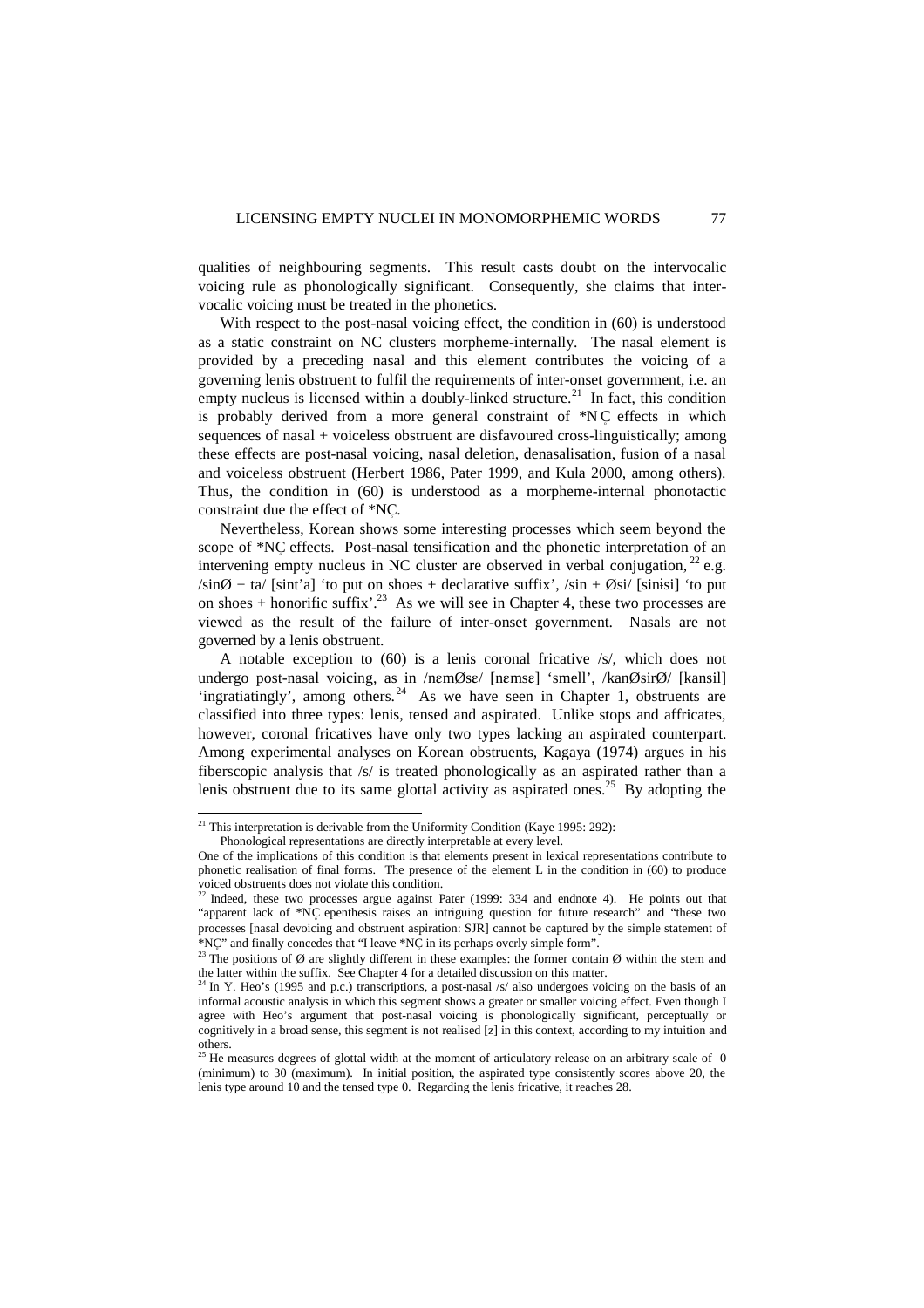laryngeal features in Halle & Steven's (1971), Kagaya classifies the aspirated obstruents and the lenis /s/ as [+spread glottis], which contributes to the absence of voicing in inter-vocalic position.<sup>26</sup> However, as Inverson (1983) points out, even though the lenis  $/s/$  is can be classified into the aspirated type phonetically, its phonological behaviour is the same as that of other lenis obstruents. This segment undergoes post-obstruent tensing like other lenis obstruents, but aspirated segments do not, e.g. in Sino-Korean compounds, /pak kon/ [pakk'on] 'gable', /pak pin/ [pakp'in] 'thin ice', /pak ca/ [pakc'a] 'rhythm', /pak sa/ [paks'a] 'doctor', but, /pak  $c<sup>h</sup>a/$  [pakc<sup>h</sup>a] \*[pakc'a] 'acceleration' (see Chapter 4). Furthermore, in sound symbolism among reduplications (Kim-Renaud 1974: 16), aspirated or tensed obstruents give an intensive connotation, but the lenis /s/ retains the non-intensive interpretation like lenis obstruents, as shown below.

| (62) | (a) | [pimpin]                        | 'round and round (slowly)'           |
|------|-----|---------------------------------|--------------------------------------|
|      |     | $[p^{\rm h}$ in $p^{\rm h}$ in] | 'round and round (fast and roughly)' |
|      |     | [p'inp'in]                      | 'round and round (fast and tightly)' |
|      | (b) | [sukinsukin]                    | 'in a whisper (quiet)'               |
|      |     | [s'ukins'ukin]                  | 'in a whisper (with a commotion)'    |

To sum up, the lenis coronal fricative /s/ can be described as a segment which shares laryngeal features with the aspirated type, though its phonological classification is into the lenis category. This idiosyncratic dual aspects of the lenis /s/ may provide a reason why this segment does not undergo post-nasal voicing.

 Finally, consider some implications of the Nasal Condition and the Condition on NC Clusters. Recall from (56) that a governed nasal may contain the place element for non-identical NN sequences. The nasal element is supplied from the governing onset. The same structural properties are also found in NC clusters, precisely because Korean has heterorganic NC clusters. This may imply that the place elements are inert in phonological processes. The empirical consequence is that there are no place assimilation processes in Korean. Indeed, as we will see in Chapter 4, phonological processes involved in suffixation are manner-related: tensification, aspiration, nasalisation and so on. In the next chapter, I will present analyses of these processes as the result of the satisfaction of the requirements of the ECP.

j

<sup>&</sup>lt;sup>26</sup> Kagaya observes that the glottal width of the inter-vocalic  $/s/$  is reduced by about 10 to 15 on the glottal scales (i.e. glottis is partly open) and this invokes weakening to moderate aspiration rather than voicing, while other lenis obstruents show more or less the same effect, but with total adduction of the vocal cords which makes the vocal folds relatively slack to cause spontaneous voicing.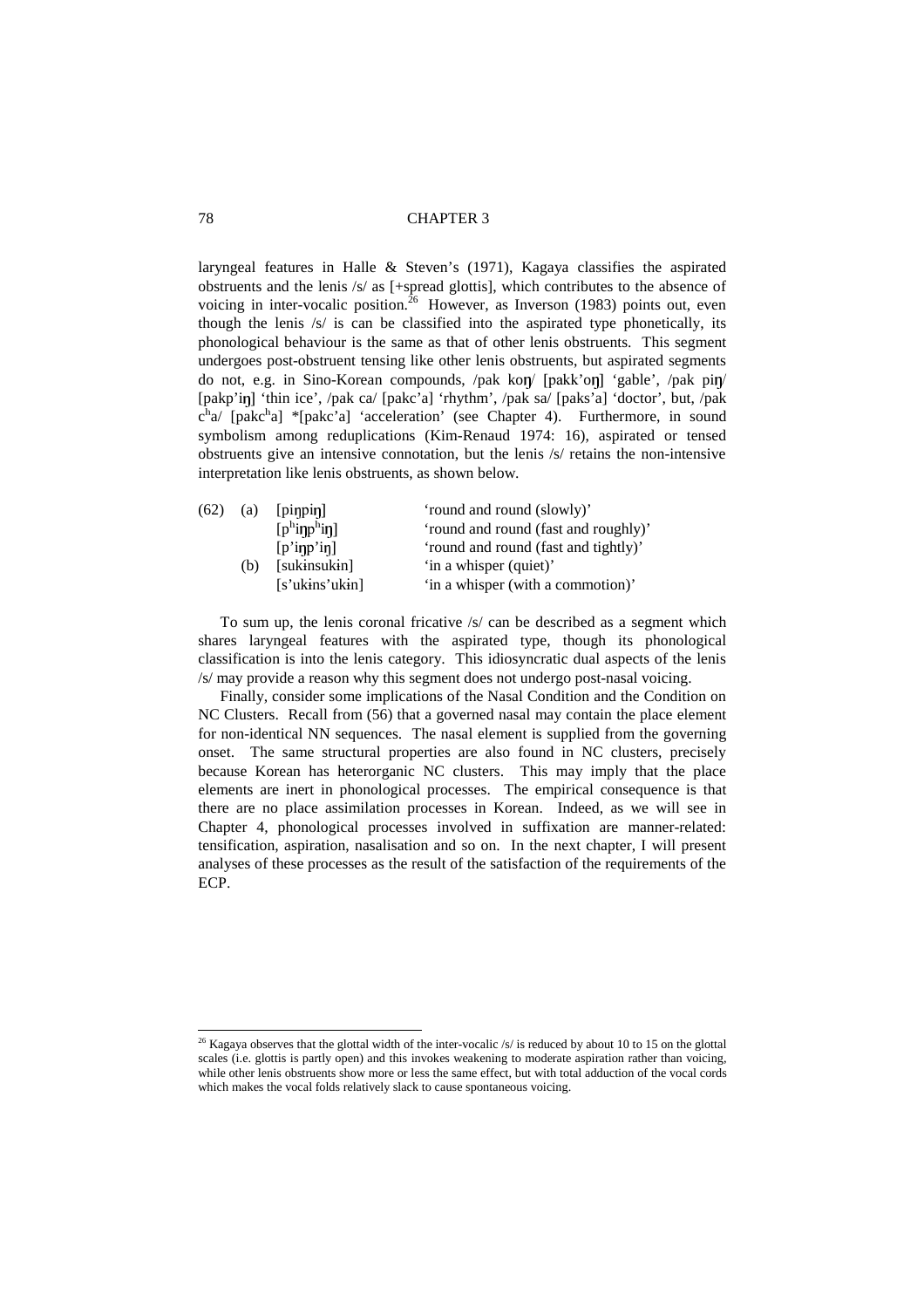# 3.3 Licensing conditions on empty nuclei in Korean

In 3.1 and 3.2, I presented analyses of the licensing conditions on final and internal empty nuclei. In this section, I will deal with initial empty nuclei in 3.3.1, and I will propose general conditions on licensed empty nuclei in Korean in 3.3.2.

## 3.3.1 Licensing initial empty nuclei

Y. Heo (1995) observes that the behaviour of initial empty nuclei is somewhat different from that of internal empty nuclei in that the former receive phonetic interpretation despite the fact that the requirements of inter-onset and proper government are met, as shown below.

| (63) | (a) | /kØmanØ/                             | [kiman]               | 'no more' |
|------|-----|--------------------------------------|-----------------------|-----------|
|      |     | /t'Øneki/                            | [t'ineki]             | 'tramp'   |
|      |     | /tØmurØ/                             | [timul]               | 'rare'    |
|      | (b) | /nØk'i/                              | [nik'i]               | 'to feel' |
|      |     | /n $\varnothing$ t <sup>h</sup> ari/ | $[nit^{\text{h}}ari]$ | 'agaric'  |
|      |     | /k $\varnothing$ c <sup>h</sup> i/   | $[kic^h]$             | 'to stop' |

In (63a), the phonetic interpretation of the initial empty nucleus is due to the failure of inter-onset government, according to the revised governing hierarchy in (50). In the examples in (63b), however, the inter-onset governing relationships are established between the first and the second onset and the presence of a governmentlicenser indicate that the initial empty nucleus must be licensed. Heo notes that this phenomenon is not an idiosyncratic proper of Korean, but is common to a number of languages, such as Parisian French (Charette 1991) and Tonkawa (Yoshida 1990). The relevant examples are shown in (64).

| (64 | (a)  |           | <b>Ouebec French</b> | Parisian French     |                      |
|-----|------|-----------|----------------------|---------------------|----------------------|
|     |      | petit     | [pti]                | [pət1]              | 'small'              |
|     |      | petitesse | $[$ patités]         | [patités]           | 'smallness'          |
|     |      | cheval    | $[$ fál]             | $[$ [ $\delta$ vál] | 'horse'              |
|     |      | chevalier | [svaljé]             | $[$ svaljé]         | 'knight'             |
|     | (b)  | Tonkawa   |                      |                     |                      |
|     | (i)  | picno?    | 'he cuts it'         | notxo?              | 'he hoes it'         |
|     |      | netlo?    | 'he licks it'        | $naxco$ ?           | 'he makes it a fire' |
|     | (11) | picen     | 'castrated one'      | notox               | 'hoe'                |

 In (64a), the words *petit* and *cheval* have the stress on the second nucleus. The domain-initial empty nucleus is properly governed by the following stressed vowel in Quebec French, whereas this position resists proper government in Parisian French. Thus, schwa does not emerge in the former, but is present in the latter. The same phenomenon is observed in Tonkawa. In (64bi), any vowel undergoes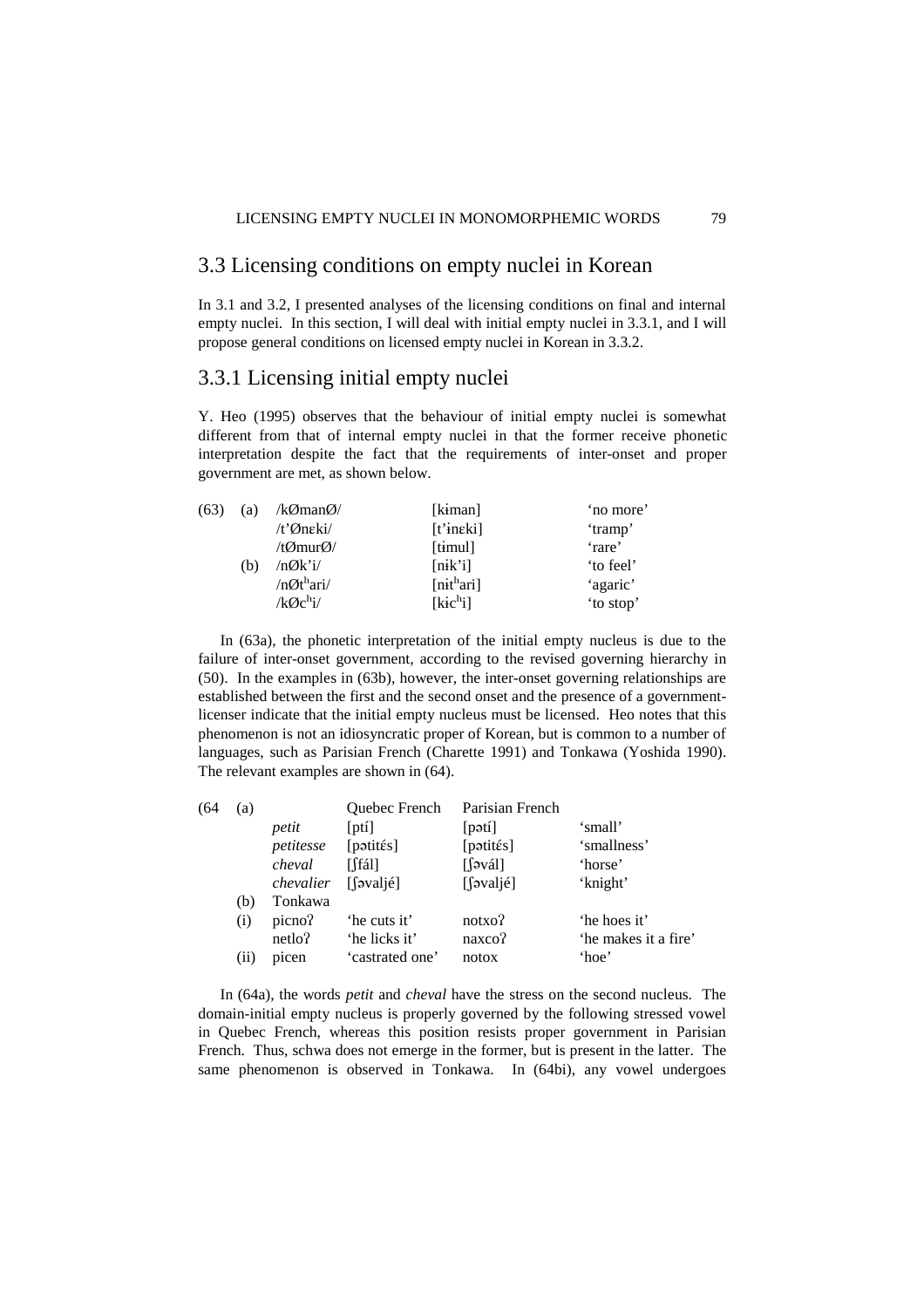syncope if the following vowel is present, but the initial nucleus is inaccessible to this process, as in (64bii). The examples in (63) are parallel to (64). Since Korean also does not allow initial consonant clusters, Heo concludes that the initial empty nucleus must receive phonetic interpretation, irrespective of the satisfaction of interonset and proper government. In other words, the initial empty nucleus in Korean is immune to the ECP.

Apart from  $[i]$ -initial words ((5a) in Chapter 1), Heo's conclusion neglects the fact that almost all cases in which the initial empty nucleus receives phonetic interpretation is due to the failure of inter-onset government. The only exceptions to this are the examples in (63b) and the following fricative-initial words.

| (65) | /s $\varnothing$ c <sup>h</sup> i/ | $[sic^h i]$   | to graze'    |
|------|------------------------------------|---------------|--------------|
|      | /hØnØcəkØ/                         | [hinicək]     | 'get loose'  |
|      | $/h$ Øcipuci/                      | [hicipuci]    | 'hushing up' |
|      | /hØnØrØ/                           | $[\n  hini ]$ | 'dawdles'    |
|      | /hØmØsØ/                           | [himit]       | 'pleasing'   |

In these examples, the inter-onset governing relations are established between an initial and a following onset, and so the initial empty nucleus must be licensed. As we will see in the following section, the phonetic interpretation of the initial empty nucleus in this context is due to the special nature of fricatives interacting with the Preservation Principle and the Constraint on Licensed Empty Nucleus (see below (69) and (67), respectively). Accordingly, the only three genuine counter-examples to inter-onset government are in (63b). Thus, it is undesirable to claim that all initial empty nuclei must receive phonetic interpretation irrespective of the effect of the ECP. It would be sufficient to recognise exceptions in terms of the ECP rather than by treating all cases of initial empty nuclei as beyond the scope of the ECP.

## 3.3.2 The constraint on licensed empty nuclei and its consequences

In this section, I summarise the discussions and analyses made so far and investigate the phonotactic constraints on licensed empty nuclei. In 3.1, I dealt with neutralisation which regulates the shapes of segments before a licensed final empty nucleus: only seven segments are allowed to occur in this position:  $[p^T, t^T, k^T, m, n, \eta,$ l]. That is, a licensed final empty nucleus can only license non-contour headless segments which contain the element ?. In 3.2, exploring the licensing of internal empty nuclei, I have considered various types of segments involving inter-onset government and conclude that an intervening empty nucleus is licensed if and only if an onset in governing position must govern a preceding onset, and with the presence of a government-licenser. Elsewhere, proper government provides an appropriate account of the phonetic interpretation of a given empty nucleus. Furthermore, I propose the Nasal Condition and the Condition on NC clusters to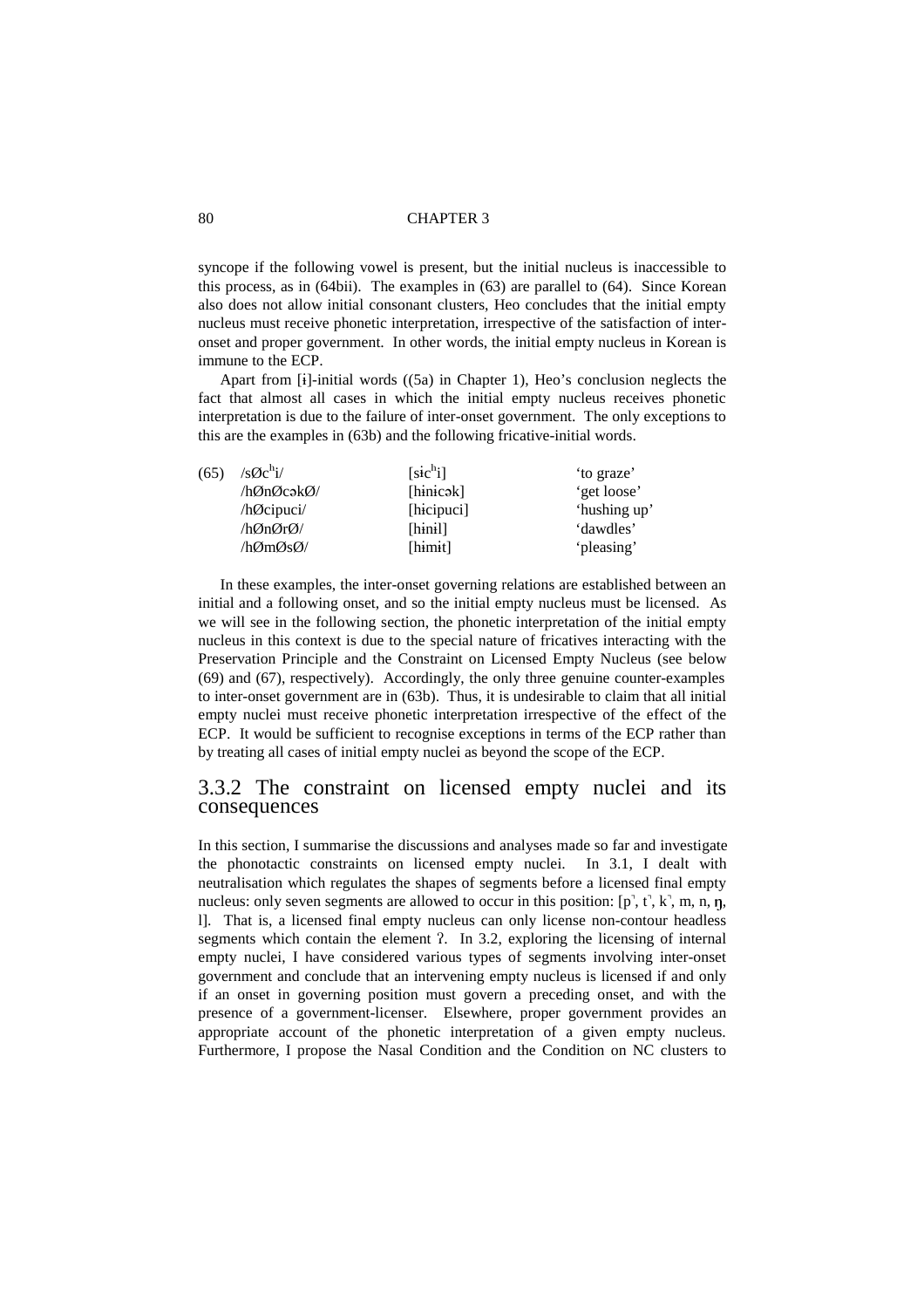account for the licensed status of intervening empty nuclei, i.e. these empty nuclei are within a doubly-linked structure.

Interestingly, the distribution of an onset before a licensed internal empty nucleus is more or less parallel to that of a licensed final empty nucleus, as shown below.

| (66) | (a) | Liquids                                             |                          |                   |
|------|-----|-----------------------------------------------------|--------------------------|-------------------|
|      |     | /sər $\varnothing$ c <sup>h</sup> i/                | $[s\partial c^h i]$      | 'to run wild'     |
|      |     | /s'ər $\mathcal{O}$ m $\varepsilon$ /               | $[s'$ əlm $\varepsilon]$ | 'sledge'          |
|      |     | /karØpi/                                            | [kalpi]                  | 'rib              |
|      | (b) | Lenis stops                                         |                          |                   |
|      |     | /kapØc'aki/                                         | [kapc'aki]               | 'suddenly'        |
|      |     | /ak $\varnothing$ c <sup>h</sup> ak $\varnothing$ / | [akc <sup>h</sup> ak]    | 'toughness'       |
|      | (c) | <b>Nasals</b>                                       |                          |                   |
|      |     | /ton $\varnothing$ c <sup>h</sup> imi/              | [tonc <sup>h</sup> imi]  | 'pickled raddish' |
|      |     | /panØc'akØ/                                         | [panc'ək]                | 'sparkling'       |
|      |     | / $\sin \phi$ <sup>h</sup> o/                       | [s:mp <sup>h</sup> o]    | 'threatening'     |
|      |     |                                                     |                          |                   |

Note that the distribution of the segmental content before a licensed internal empty nucleus is almost identical to that of a licensed final empty nucleus, save for the coronal lenis stop  $[t]$ .<sup>27</sup> The absence of a morpheme-internal  $[t]$  may be ascribed to either an accidental gap in native Korean or some phonotactic constraints on the lenis coronal stop morpheme-internally, i.e. this segment cannot occur in governed position. 28 Or, such a different distribution may be due to the different licensing mechanisms. That is, it is plausible to assume that the licensed status of a final empty nucleus derives from the domain-final licensing parameter, while the licensing of an internal empty nucleus is achieved by inter-onset government.<sup>29</sup> To deal with this topic, however, is beyond the scope of the thesis, and I will leave this for future research.

 Although there is an asymmetrical distribution of segments occurring before internal and final licensed empty nuclei, the general segmental pattern is expressed as follows.

j

<sup>&</sup>lt;sup>27</sup> This phonotactic constraint is not active in suffixation, e.g. /tat/ 'close' + /ko/ 'emphatic suffix' [tatk'o]. Also, note that there is a diachronic process  $/t \rightarrow s$  in the 16<sup>th</sup> century (K.-M. Ko 1989 and the relevant references therein). The context in which this process occurs is nominal stem-final, not stem-internal position. This process may influence the segmental shape of t-final English loanwords, which will be dealt with in Chapter 5.

<sup>&</sup>lt;sup>28</sup> Among Indo-European languages (English, German, Greek and Dutch, among others), the voiceless coronal stop does not occur in morpheme-internal 'coda' position (Kaye 1995 and Harris 1994), e.g. *actor* and *chapter*, but \**atkor* and \**chatper*. Within a strict CV framework (Lowenstamm 1996 and Rowicka

<sup>&</sup>lt;sup>29</sup> In English, a similar asymmetrical distribution between an internal 'coda' and an onset before a final empty nucleus is observed. As mentioned in the above note, the coronal voiceless stop  $/t/$  does not occur in internal 'coda' position, but it occurs before a final empty nucleus. In other words, the positions which this segment occupies may reflect the different phonotactic constraints imposed on each constituent.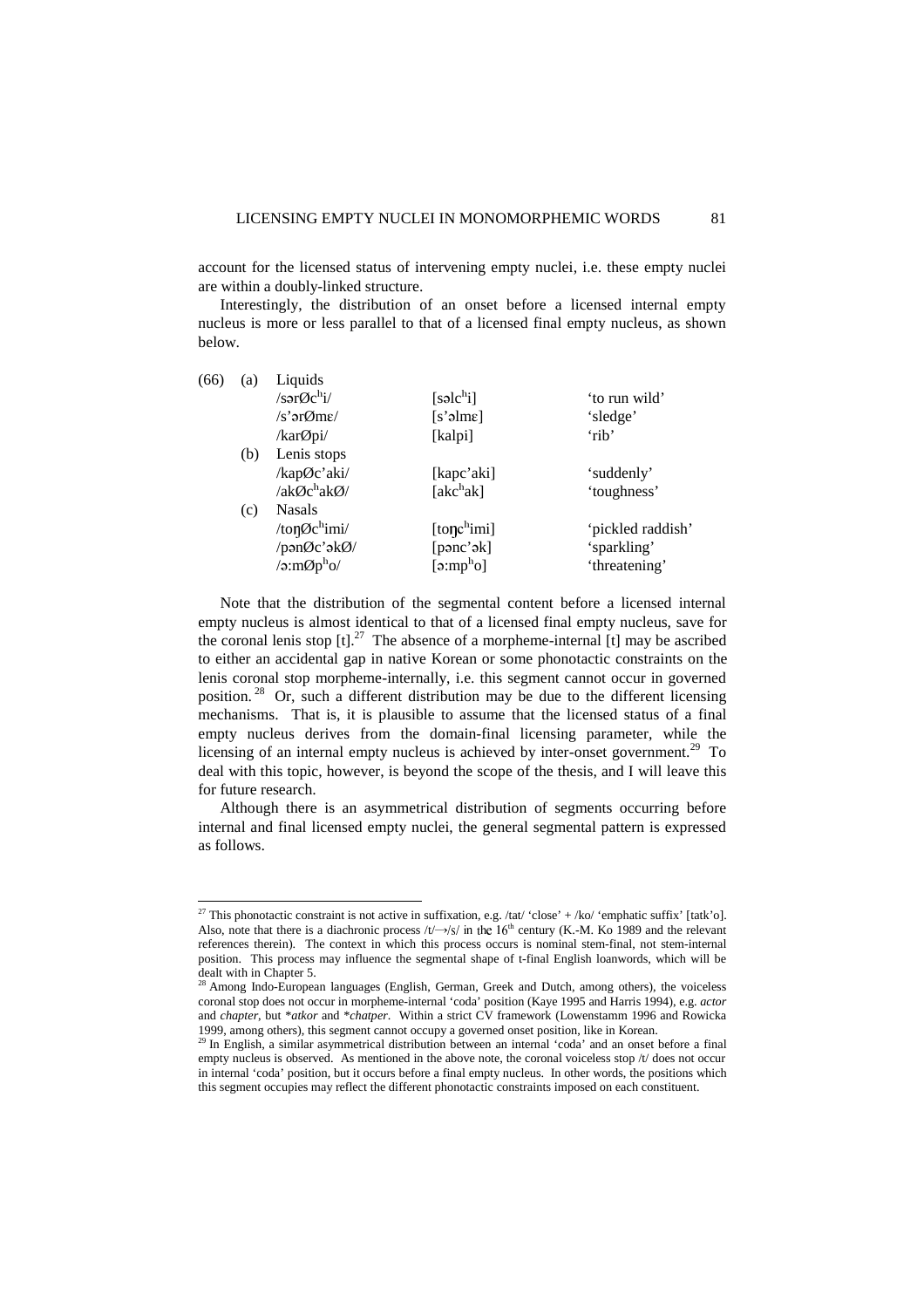(67) The Constraint on a Licensed Empty Nucleus (CLE)

A licensed empty nucleus can only license non-contour headless segments which contain the element ?, except the coronal headless stop before a licensed internal empty nucleus.

 Y. Heo (1995: 114) points out that final and internal empty nuclei show different behaviour, when a preceding onset does not meet the CLE (67): the former is labelled as *nucleus-dominance* and the latter as *onset-dominance*. Nucleusdominance indicates that the licensed status of a final empty nucleus is maintained due to the parameter setting and causes the preceding onset segment to alternate with one which can be licensed by a final licensed empty nucleus. Onset-dominance indicates that the internal empty nucleus resists licensing in order to preserve the segmental content of the preceding onset. Neutralisation characterises the former aspects of a final licensed empty nucleus. The phonetic interpretation of an internal empty nucleus characterises the latter cases. For instance, Heo claims that internal empty nucleus receives phonetic interpretation when it follows fricatives, affricates and headed segments. Some relevant examples are shown in (68).

| (68) | (a) after a fricative      |                                       |                |  |  |  |
|------|----------------------------|---------------------------------------|----------------|--|--|--|
|      | /pusØrumØ/                 | [pusirum]                             | 'ulcer'        |  |  |  |
|      | /kak'asØro/                | [kak'asiro]                           | 'narrowly'     |  |  |  |
|      | (b) after an affricate     |                                       |                |  |  |  |
|      | /kocØnəkØ/                 | [kocinək]                             | 'silent'       |  |  |  |
|      | /kacØrənØ/                 | [kaciron]                             | 'in order'     |  |  |  |
|      | (c) after a headed segment |                                       |                |  |  |  |
|      | /k'ak'Øraki/               | [k'ak'iraki]                          | 'bits of rice' |  |  |  |
|      | /kjac'ØmakØ/               | [k <sub>i</sub> ac' <sub>i</sub> mak] | 'slender'      |  |  |  |
|      | /swet'Øki/                 | $[swet'iki]$                          | 'horsetail'    |  |  |  |

 Note that not all segments before an internal empty nucleus satisfy the CLE. According to Heo's claim, the phonetic interpretation of the internal empty nuclei in (68) is due to onset-dominance in that all preceding segments do not satisfy (67), and so these empty nuclei receive phonetic interpretation while the segmental content of the preceding onsets are preserved. However, the phonetic interpretation of these empty nuclei can also be accounted for purely by inter-onset government, as an alternative analysis discussed in this chapter. That is, the two onsets surrounding the internal empty nucleus fail to meet the requirements of inter-onset government: governing onsets do not contain appropriate governing properties.

 To determine which analysis is favoured over the other is both an empirical and a conceptual matter. Firstly, even though the onset-dominance forces the internal empty nuclei in question to receive phonetic interpretation, as in the cases in (68), onset-dominance alone cannot adequately explain the occurrence of the vowel  $[i]$  in morpheme-internal position. There are cases in which a segment before an internal empty nucleus satisfies the CLE, but, nonetheless, the internal empty nucleus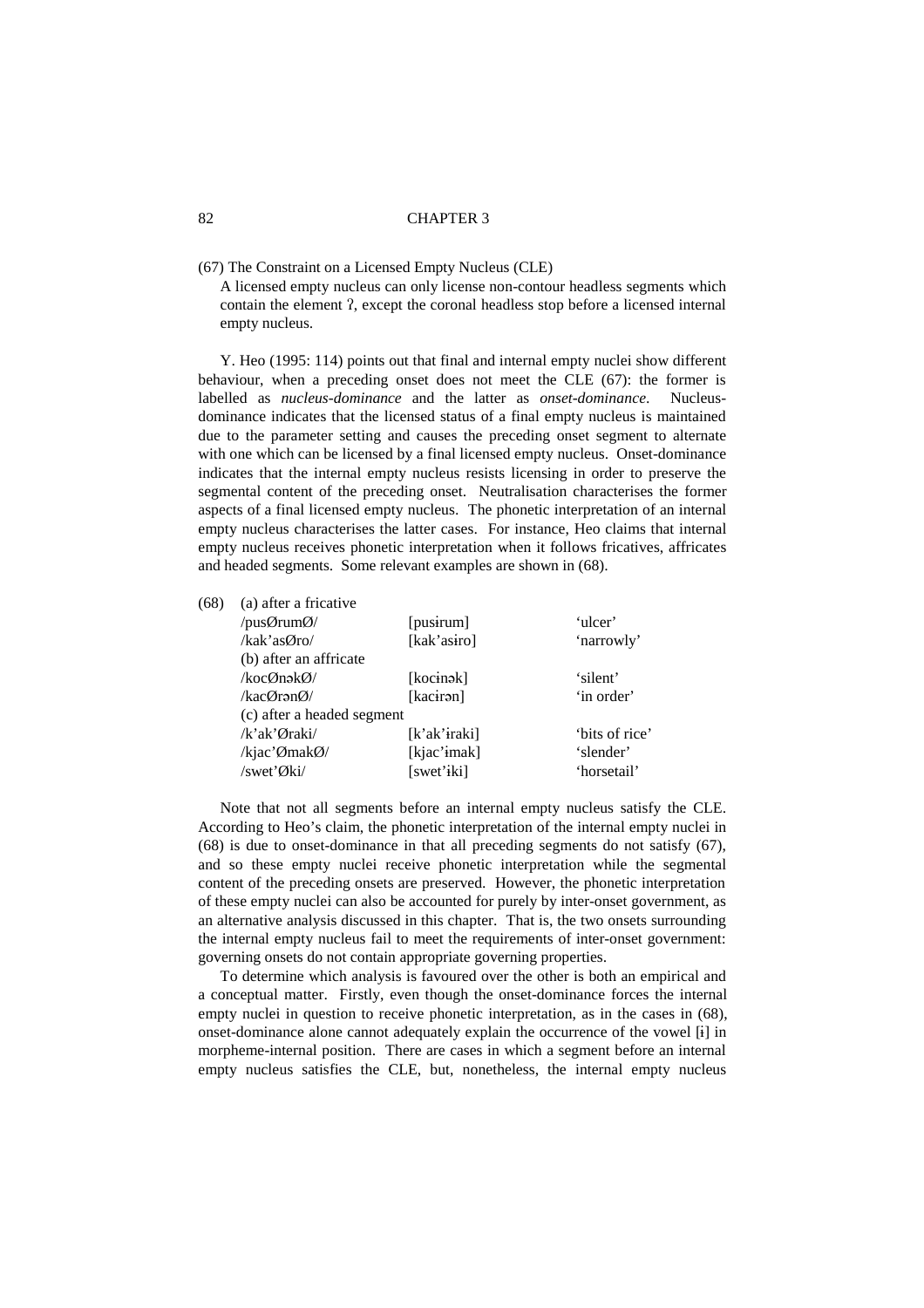receives phonetic interpretation due to the failure of inter-onset government, e.g. /kakØne/ [nakine] 'stranger', /totØmi/ [totimi] 'sieve'. In order to account for these examples, additional notions such as inter-onset and proper government, are required in Heo's analysis.

 Secondly, onset-dominance requires that the segmental content of a preceding onset in question be preserved when it does not meet the CLE. It seems that this requirement is treated independently as a language-specific condition in Heo's analysis. However, I claim that this can be derived from the interaction among more general principles together with the CLE, e.g. the ECP and the Preservation Principle, as shown in (69).

#### (69) The Preservation Principle (PP)

Segmental content is maximally preserved.

The PP requires that segmental content in a given lexical representation is not altered. I assume that the effect of the PP is calculated on the basis of the licensing relation between an onset and a following nucleus. With respect to Korean, the effect of the PP predicts that an onset followed by an unlicensed (empty) nucleus is not subject to segmental change, since this nucleus can license the preceding onset, irrespective of segmental content. On the other hand, when the onset is followed by an empty nucleus, we can see a segmental change, e.g. in neutralisation, tensed or aspirated segments become lenis stops before a final empty nucleus due to the effect of the CLE. Furthermore, when the requirements of inter-onset government are not met, an internal empty nucleus receives phonetic interpretation and the segmental make-up of the preceding onset is left intact.<sup>30</sup> Thus, the interaction between the PP and the CLE together with the ECP formally expresses onset-dominance and nucleus-dominance, as shown below ( $>$  signifies precedence).

(70) (a) Nucleus-dominance (final empty nuclei)

j

- the ECP (domain-final licensing), the  $CLE >$  the PP
- (b) Onset-dominance (internal empty nuclei)
- the ECP (inter-onset government), the  $PP$  > the CLE

(70) shows that the different behaviour of final from internal empty nuclei is the result of how principles and parameters (the ECP and the PP), and a language specific constraint (the CLE) interact with each other. To account for the phonetic interpretation of empty nuclei in question, two notions, the PP and the CLE, are in conflict.<sup>31</sup> Note that the ECP takes precedence over either the PP or the CLE in  $(70)$ ,

 $30$  One could argue that the PP would be a notational variant of MAX-IO in OT. I argue that the PP is conceptually different from MAX-IO in that the evaluation of the PP is based on local licensing relations between an onset and a following empty nucleus, as I point out above. As noted in the OT literature, the evaluation of MAX-IO, on the other hand, is not based on locality, but rather on the whole string of a given input.

<sup>&</sup>lt;sup>31</sup> In GP, it is noted that principles are sometimes in conflict and that it is not always possible to meet all their requirements simultaneously. As illustrated in 3.2.2, Charette (1990, 1991) discusses the conflict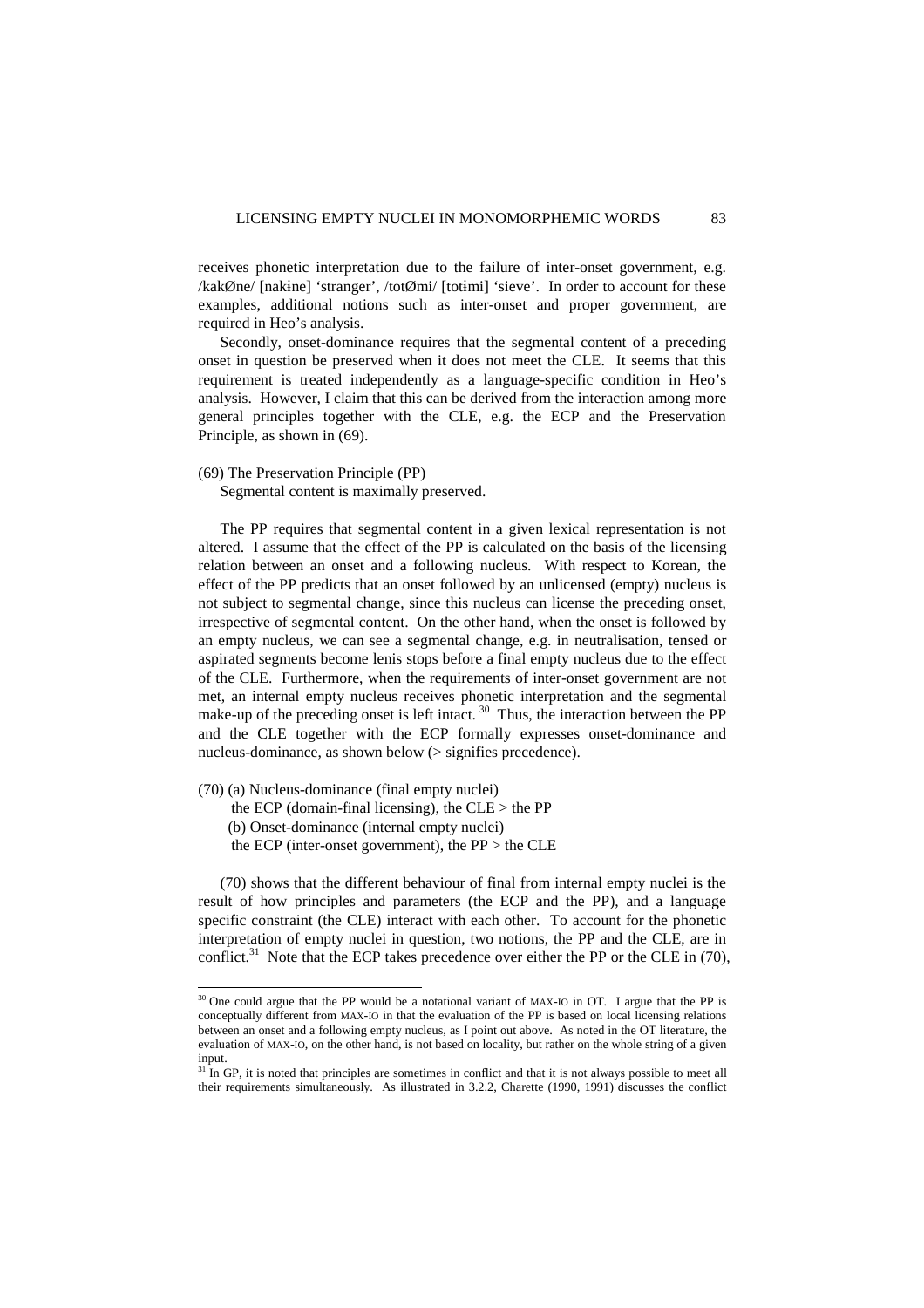probably due to the licensing of empty nuclei involved. There are two possibilities concerning two notions, i.e. either of the two takes precedence over the other. The effect of nucleus-dominance is achieved by opting for the ECP and the CLE over the PP. This consequence pays a price: neutralisation occurs to conserve the domainfinal licensing and the CLE, in favour over the PP which preserves the segmental identity of a preceding onset before a final empty nucleus. The effect of onsetdominance is the result of the preference of the PP and the ECP over the CLE. In this case, an empty nucleus in question receives phonetic interpretation to preserve the segmental content of a preceding onset.

Note that there are two examples which constitute exceptions to inter-onset government, as shown below.

| (71) | /usØk'wang/<br>/mesØk'opØ/ |    |          | [usik'wa <sub>1</sub> ]<br>[mesik'op] |                |                                    |    | 'funny'<br>'to feel sick' |  |
|------|----------------------------|----|----------|---------------------------------------|----------------|------------------------------------|----|---------------------------|--|
|      | O <sub>1</sub>             | N1 | $\Omega$ | N2                                    | O <sub>3</sub> | N <sub>3</sub>                     | O4 | N4                        |  |
|      | X                          | X  | X        | X                                     | X              | X                                  | X  | X                         |  |
|      |                            |    |          | ◡                                     |                |                                    |    |                           |  |
|      | m                          | e  | S<br>∧   | [i]                                   | $\mathbf{k}'$  | $\Omega$<br>inter-onset government | р  |                           |  |

 The examples in (71) show that the requirements of inter-onset government are satisfied due to the presence of a government-licenser N3 and the appropriate governing property of O3 (i.e. headed segment). Therefore, the empty nucleus N2 is expected to be licensed. The phonetic interpretation of N2, however, indicates that onset dominance fails to explain these examples. In fact, we can see that there is a conflict between the ECP (inter-onset government) and the PP, i.e. the PP requires that the segment /s/ be preserved, but this segment is licensed by an unlicensed (empty) nucleus. Hence, the phonetic interpretation of internal empty nuclei in (71) opts for the PP over the ECP, i.e. the empty nucleus N2 receives phonetic interpretation to conserve the segmental identity of O2. Parallel cases arise in English loanwords, e.g. *wasp* [wasip<sup>h</sup>i], *test*  $[t<sup>h</sup>esit<sup>h</sup>i]$  and *desk* [tesik<sup>h</sup>i].<sup>32</sup> Note that the empty nucleus after /s/ is phonetically realised even though a potential interonset governor (i.e.  $p^h$ ,  $t^h$  and  $k^h$ ) follows this segment. In native phonology, the examples in (71) can be treated as mere exceptions to (70), since there are only two exceptions. However, when loanwords are taken into consideration, the phonetic interpretation of internal empty nuclei after /s/ seems to demand special treatment, since there are many examples which require a generalisation of these cases in

between government-licensing and proper government, with respect to French and Polish (also see footnote 15 in this chapter). Her conclusion is that languages make the different choices of dominance, i.e. which principle takes precedence over which. In other words, this choice is set parametrically in the grammar, as in OT. See also Cyran (1996) for a discussion of this matter.

Note that the final empty nucleus receives phonetic interpretation in these examples, unlike native Korean. I will discuss this in Chapter 5.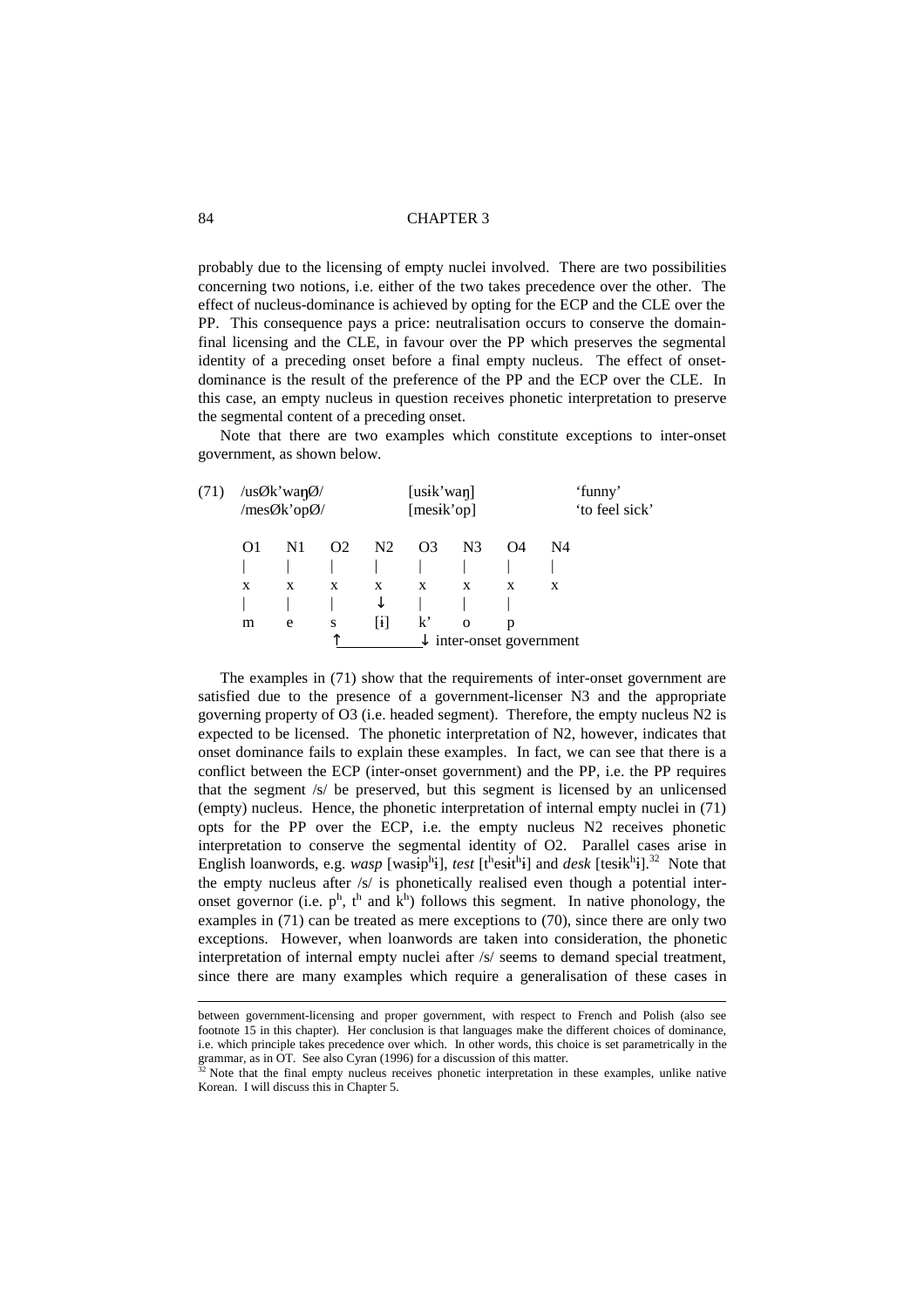which the PP takes precedence over the ECP. Hence I formulate this generalisation below.

(72) The phonetic interpretation of internal empty nuclei between /s/ and a headed segment: the PP > the ECP (inter-onset government)

 Now, consider the segment /r/ in internal position. In this position, the behaviour of /r/ is rather different from other segments in that this segment undergoes neutralisation in the same context as in (71) rather than the phonetic interpretation of a following empty nucleus. Some relevant examples are repeated from (29).

| (73) | /k'arØt' $\epsilon$ k'i/ | $[k'alt' \in ki]$             | 'funnel'       |
|------|--------------------------|-------------------------------|----------------|
|      | $/marØs'$ ən $Ø/$        | $[{\text{mals}}' \circ \eta]$ | 'trouble'      |
|      | /tØrØmaki/               | [tilməki]                     | 'to shake'     |
|      | /karØmi/                 | [kalmi]                       | 'sea cucumber' |
|      | /karØpi/                 | [kalpi]                       | 'rib'          |
|      | /t'arØki/                | [t'alki]                      | 'strawberry'   |

The treatment of  $/r/$  in this position constitutes a possible exception to  $(70)$ , i.e. the requirements of inter-onset government together with the presence of a government-licenser are satisfied, but the CLE takes precedence over the PP. Note that the phonetic realisation of an internal empty nucleus after /r/ is limited to the cases in which a government-licenser is absent, e.g. /j $\sigma$ m $\alpha$ / [j $\sigma$ rim] 'summer',  $\frac{1}{\text{K}}$  /kjar $\frac{1}{\text{K}}$  /kjarik] 'admirable', among others. Apart from the absence of a government-licenser, there are no forms like \*[k'arit' $\epsilon$ ki], \*[maris' and \*[tirimaki] and so on, in mono-morphemic words.<sup>33</sup> In this context, the change from  $/r$  to [1] seems obligatory. A plausible account of this segmental change would be that, unlike the segment /s/ discussed above, an internal empty nucleus after the segment /r/ can sustain its licensed status once the licensing conditions are satisfied, because liquids in Korean are the weakest in the governing hierarchy. Once the internal empty nucleus in question is licensed, the CLE comes into effect to cause the segmental change to [l]. In fact, the same process occurs in morpheme-internal liquid geminates, as shown below.

| /kərØre/                       | [kəlle]    | 'dust clothes' |
|--------------------------------|------------|----------------|
| /par $Q$ re/                   | [pəlle]    | 'insect'       |
| $\ell$ cintar $\chi$ re $\ell$ | [cintalle] | 'azalea'       |
|                                |            |                |

 $\overline{a}$ 

 $33$  This constraint may not be active in suffixation of  $/r$ -final verbs, in particular, in children's speech. The connective form of  $/nar\emptyset/$  'to fly' is [nalmjo] in adults speech, but occasionally this is realised as [narimjə] in children speech.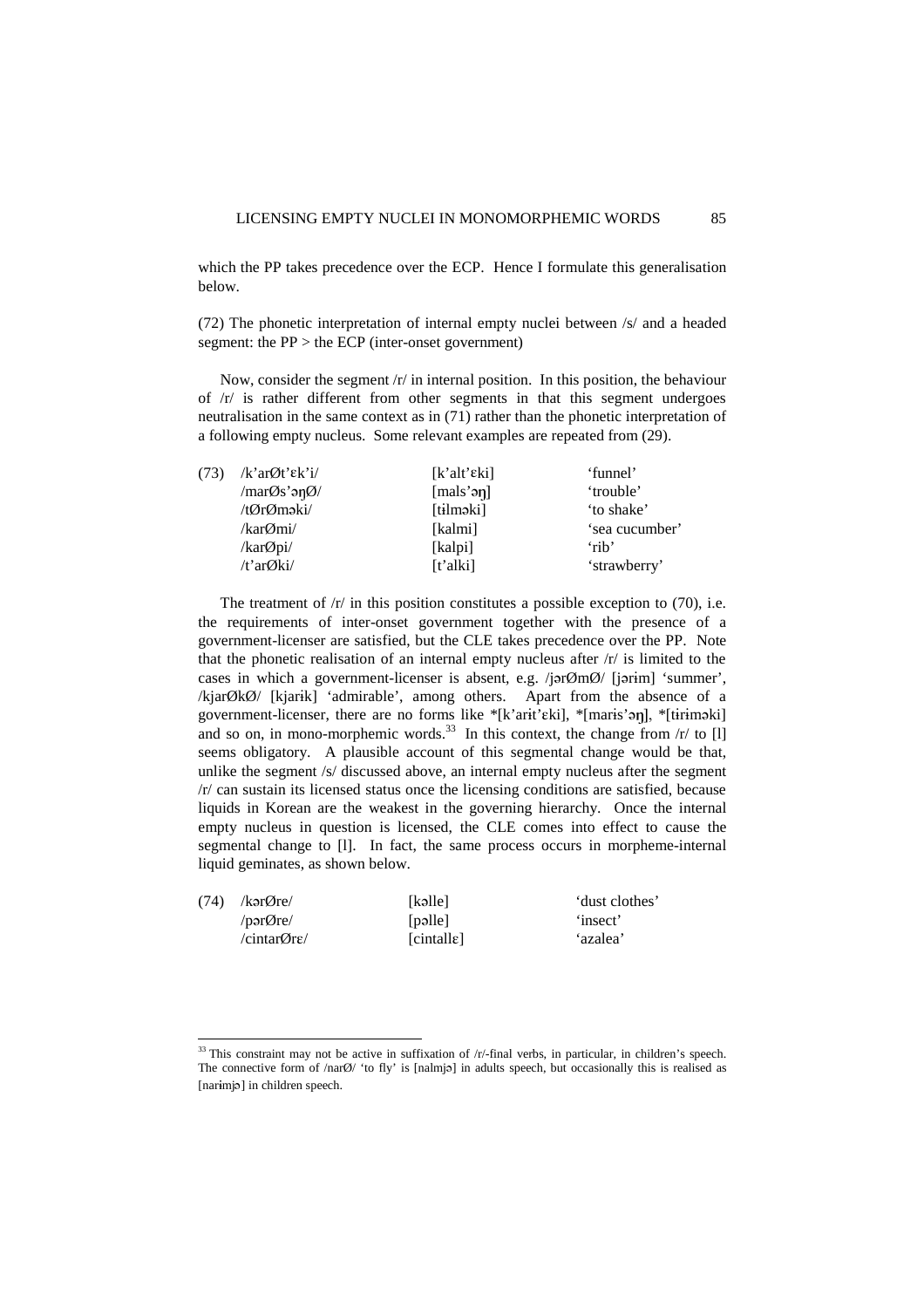```
86 CHAPTER 3
```


 Regarding liquid geminates, the intervening empty nucleus N2 is licensed, like NN sequences as discussed in 3.2.2. The governed onset O2 is empty and its segmental content is provided by the following governing onset O3, which satisfies inter-onset government. Despite the satisfaction of the licensing conditions, the segment /r/ undergoes a strengthening process to become [l]. The motivation for this process is that  $/r/$  in the governing position is too weak to be a governor, since /r/ has only a single element. Like NN and NC sequences, I propose that a governing onset contains at least two elements in Korean. Such requirements force the change of  $/r/$  to [1] in this context. The weaker properties of the segment  $/r/$ contribute to the change of /r/ to [l] before a licensed empty nucleus and in a governing onset position.

 To summarise, in this chapter I considered how empty nuclei are licensed in mono-morphemic words. Neutralisation and the occurrence of the vowel [i] have been discussed in terms of the ECP, the PP and the CLE. Neutralisation is characterised as the CFE that regulates only a certain set of segments occurs before a final empty nucleus. This is due to the domain-final licensing parameter being set to 'on' in Korean. Thus a segment in question violating the CFE undergoes a segmental change to the extent that the final empty nucleus can license it. I claimed that the occurrence of the vowel  $[i]$  in internal position is determined by the ECP: inter-onset government and proper government which are independently active. With respect to the distribution of consonants surrounding an internal empty nucleus, I proposed a governing hierarchy in which nasals and lenis obstruents are equally ranked, with the proviso that mutual government is prohibited among equally ranked segments. This revised ranking can largely accounts for the occurrence of internal [Û], and I proposed the Nasal Condition and the Condition on NC clusters for the absence of internal  $[i]$  between NN sequences, and between NC sequences, respectively. Finally, I noted that the phonotactic constraint on licensed empty nuclei is almost identical in internal and final position. Hence, I formulated a more general condition, the CLE. In the next chapter, I will consider how empty nuclei are licensed under suffixation.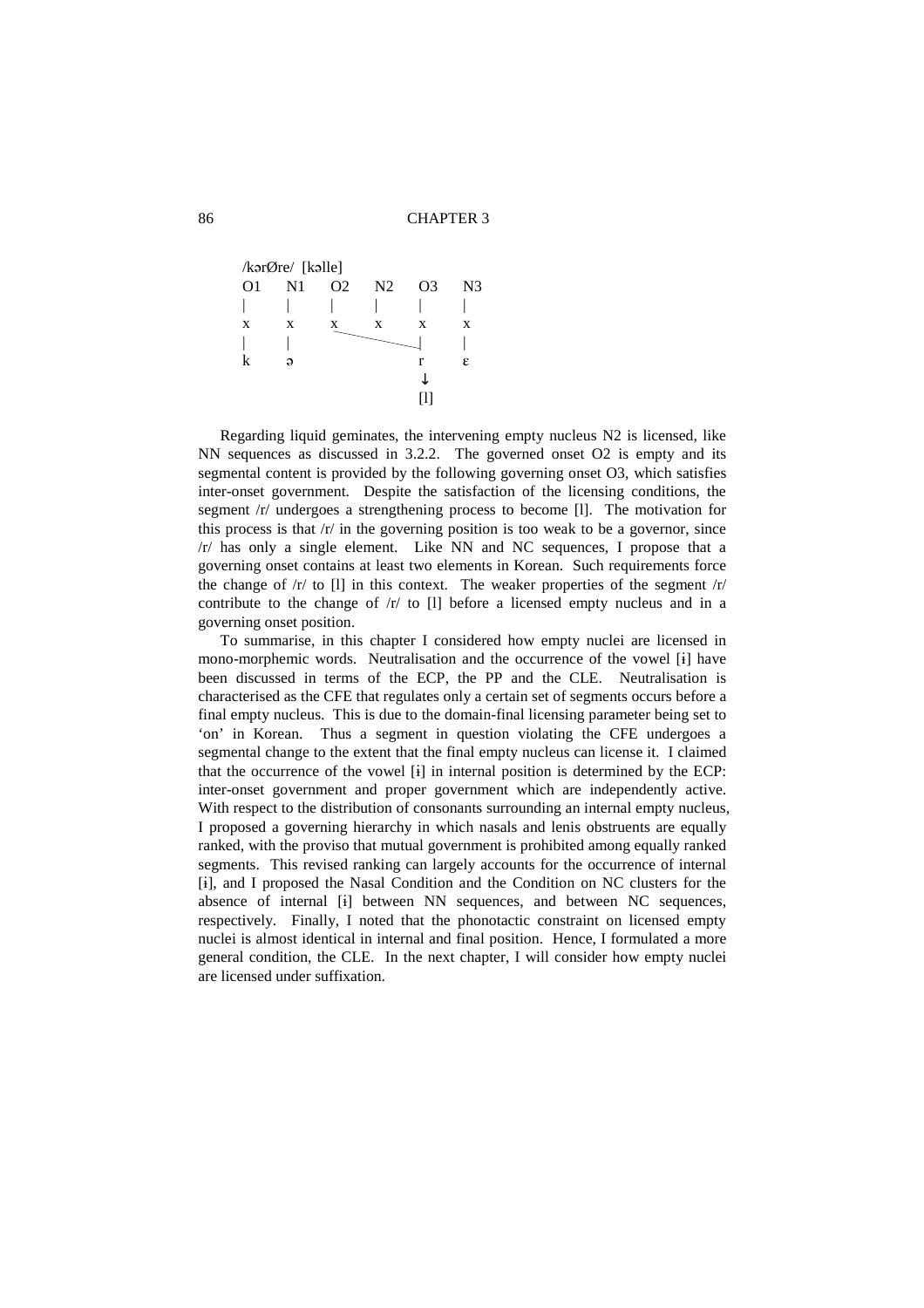# Chapter 4 Licensing empty nuclei in suffixation

This chapter deals with the licensing of empty nuclei in suffixation. Phonological processes that are relevant to suffixation, e.g.  $\frac{i}{\text{zero}}$  alternation, tensification, and nasalisation, have been discussed within various theoretical frameworks (see, for instance, Kim-Renaud 1976 based on SPE-type rule-formulations, S.-C. Ahn 1985 within Lexical Phonology, H.-S. Sohn 1986 within Underspecification Theory and K.-H. Kim 1987 based on Feature Geometry Theory). These approaches analysed these processes by setting up independent rules, that is, as unrelated phenomena lacking a systematic relation. In this chapter, however, I argue that the main motivation behind these processes is uniformly to satisfy the ECP, in particular, inter-onset government. To achieve this, I consider how the ECP applies to various types of suffixation in Korean and examine to what extent Kaye's (1995) proposals about the interface between morphology and phonology can provide an adequate account of the relevant phonological processes.

This chapter is organised as follows. In the first section, I briefly describe how stems and suffixes are combined in verbs and nouns and I review the previous approaches to the interplay of phonology and morphology in Korean. In the next section, I examine previous GP approaches to Korean and point out that Kaye's proposal is not sufficient to explain the Korean phonological facts by exemplifying the application of  $\frac{i}{\text{zero}}$  alternation and neutralisation in nominal suffixation. In 4.3, I make a revised proposal with respect to the interface between morphology and phonology by claiming that an independent stem domain is required to properly account for the phonological processes. Then, I analyse  $\frac{1}{2}$  /zero alternation, tensification and nasalisation in suffixation in terms of the ECP based on the revised proposal of the interface between morphology and phonology within GP. The final section summarises and concludes this chapter.

# 4.1 Introduction

Korean is a typical SOV language, i.e. object normally follows subject, while the verb always comes at the end of a sentence, as shown below.

(1)  $[$  ne ka  $]$ <sub>subject</sub>  $[$  pap  $]$ i $]$ <sub>object</sub>  $[$  mok ot t'a  $]$ <sub>verb</sub>  $[$  NM rice ACC eat PAST DEC I NM rice ACC eat PAST DEC 'I ate rice'

(NM: nominative, ACC: accusative, PAST: past tense, DEC: declarative)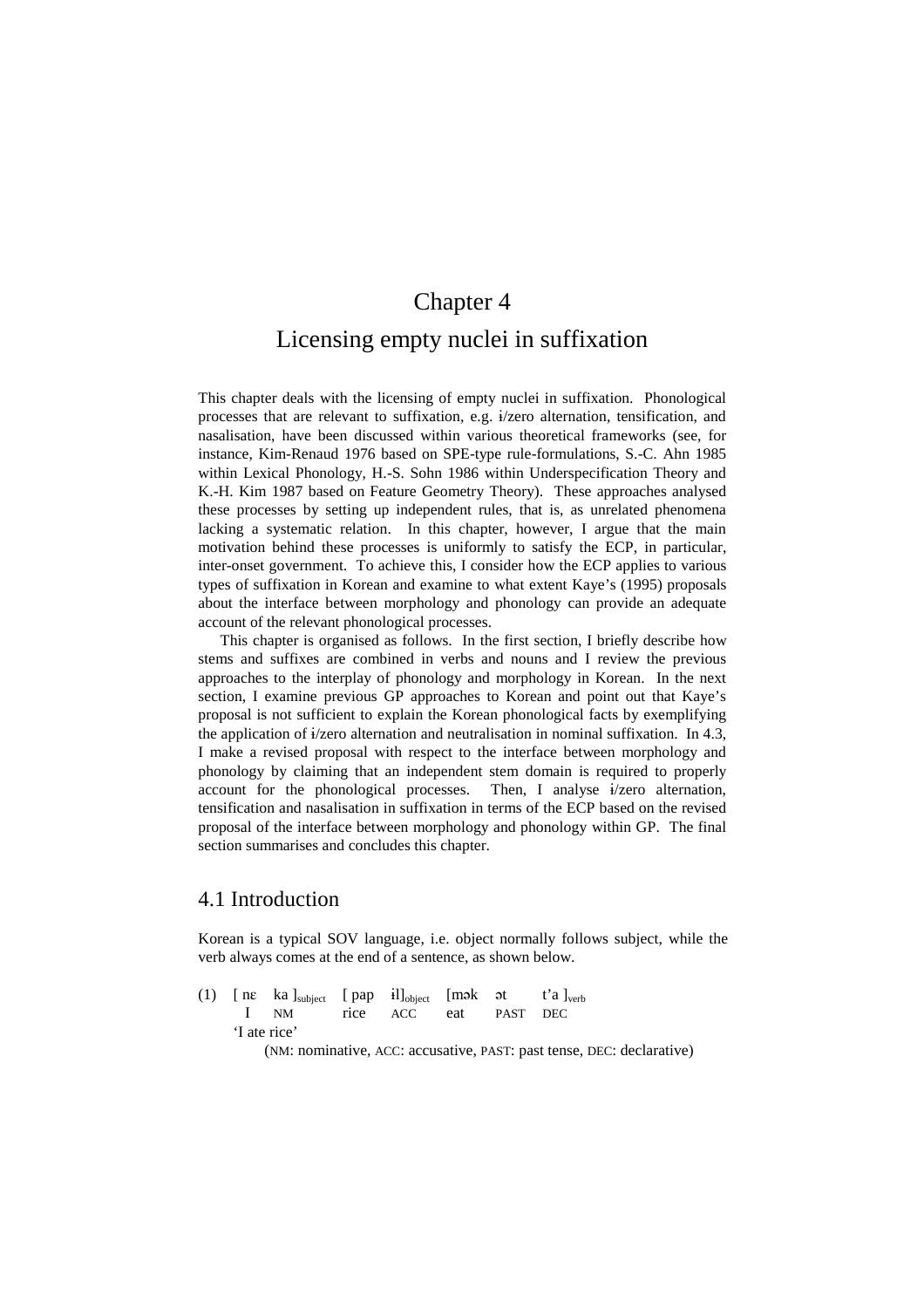Due to the fact that Korean is an agglutinative language, notice that the pronoun  $/ne/$  and the noun  $/pa$ <sup> $p/$ </sup> require a case marker, and that the verb  $/me$  $k/$  needs the tense marker  $\sqrt{ss'}$  and the sentence final ending  $\sqrt{ta'}$ . Accordingly, we observe an abundance of affixes in grammatical categories, in particular, verbs and nouns. In this section, I present a brief descriptive overview of how verbal and nominal affixation (section 4.1.1 and 4.1.2, respectively) proceed in Korean, paying particular attention to suffixation, the focus of this chapter. In section 4.1.3, I review previous approaches to phonological phenomena in suffixation dealt with within various theoretical frameworks.

## 4.1.1 Verbal suffixation<sup>1</sup>

The agglutinative nature of Korean is most distinctively reflected in the morphological structure of verbs. The general consensus on verbal suffixation in Korean is that there are a number of slots following the verbal stem which are filled obligatorily by suffixes that represent various categories, the selection of which depends on the grammatical or functional meaning conveyed in a given sentence, i.e. not all suffixes are used in every verbal construction. Regarding verbal suffix categories, the number of slots varies from 4 (H.-M. Sohn 1999, for inflectional suffixes only), and 6 (Y.-S. Kim 1985, for inflectional suffixes only), up to 7 (S.-C. Ahn 1985 and H.-M. Sohn 1994).<sup>2</sup> Despite various proposals on the number of categories, this strongly suggests that verbal structures are regulated by an ordering hierarchy, with respect to the distribution of suffixes. On the basis of Ahn's proposal, I illustrate the order of the suffixial distribution after verbal stems.<sup>3</sup>

 $\overline{a}$ 

<sup>&</sup>lt;sup>1</sup> In the literature on descriptive Korean grammar (e.g. Choi 1937), verbs and adjectives form an independent lexical category. In this thesis, however, these two are treated as a single category, because there are no significant differences morphologically as well as phonologically, i.e. they more or less follow the same conjugation. I use the term *verb* to cover both categories.

 $2$ <sup>2</sup> The slots of H.-M. Sohn (1999) contain honorific, tense/aspect, modal and enders, and, in Y.-S. Kim honorific, tense<sub>1</sub>, tense<sub>2</sub>, style, aspect and mood. H.-M. Sohn (1994) postulates voice, subject honorific, tense and aspect, modal, addressee honorific, mood and clause type.

<sup>&</sup>lt;sup>3</sup> The presentation of Ahn's proposal has no theoretical bearing on the discussion in this chapter, and it serves purely an illustrative purpose.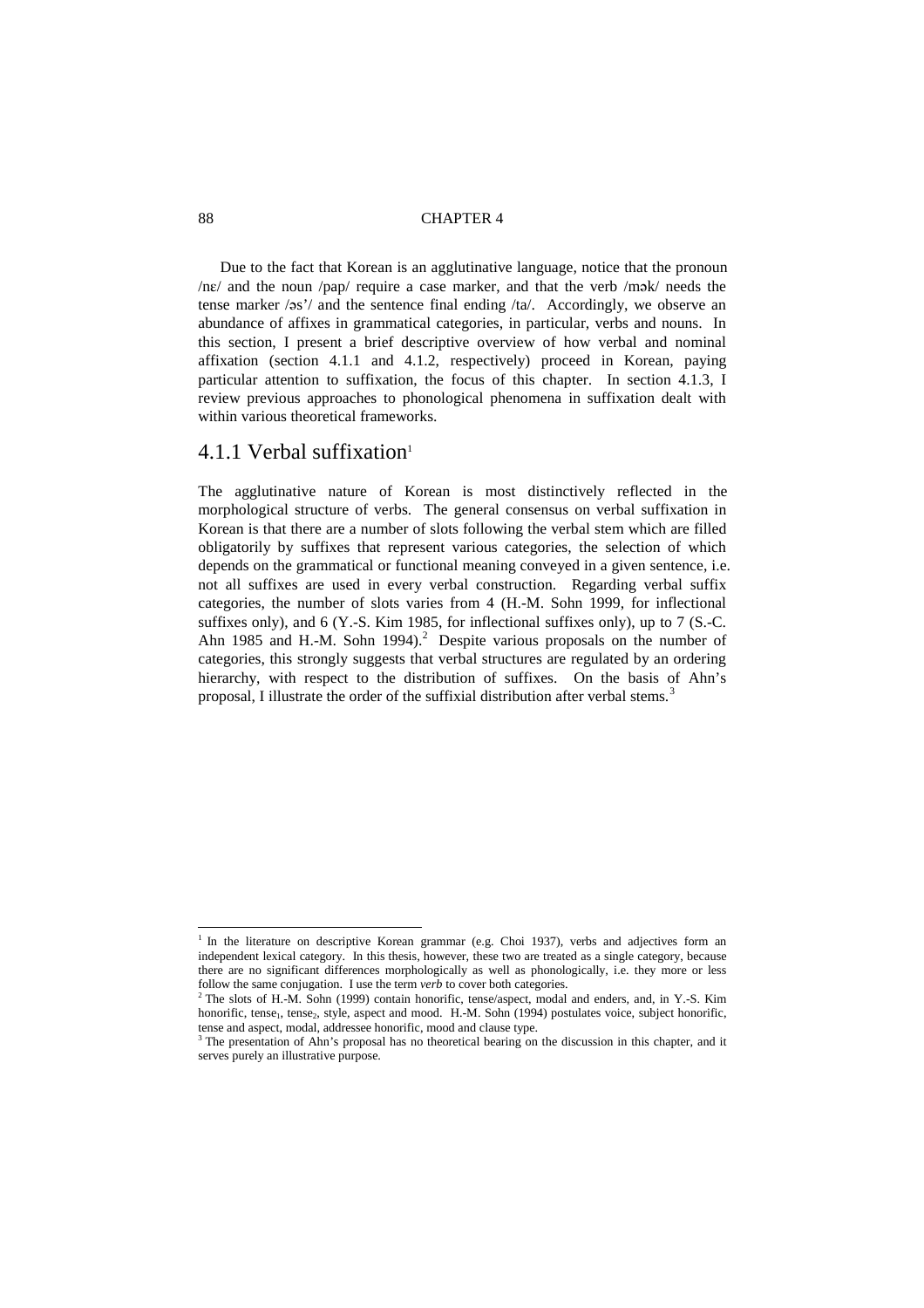## LICENSING EMPTY NUCLEI IN SUFFIXATION 89

| (2) | group |                                            | $\overline{2}$             | 3         | $\overline{4}$             | 5                             | 6                     | 7                  |
|-----|-------|--------------------------------------------|----------------------------|-----------|----------------------------|-------------------------------|-----------------------|--------------------|
|     | usage | transitive                                 | voice                      | honorific | tense                      | style                         | aspect                | endings            |
|     | type  | derivational                               |                            |           |                            | inflectional                  |                       |                    |
|     | item  | $/t'$ Øri/                                 | $\mathbf{u}$               | $s_i/$    | $\sqrt{A^4s'}\mathcal{O}/$ | /pQ/                          | /ni/                  | /ta/               |
|     |       | /t <sup>h</sup> Øri/<br>/c <sup>h</sup> i/ | /hi/                       |           | /kes' $\varnothing$ /      | $/s\mathcal{O}p\mathcal{O}/2$ | $/$ mjən $\emptyset/$ | /ni/               |
|     |       |                                            | /ri/                       |           |                            |                               | /ci/                  | /ka/               |
|     |       |                                            | /ki/                       |           |                            |                               | /si/                  | k'a                |
|     |       |                                            | /u/                        |           |                            |                               | /ni/                  | o                  |
|     |       |                                            | $\sqrt{c}^{\mathrm{h}}$ u/ |           |                            |                               | /nQnQ/                | /A/,               |
|     |       |                                            | $/k^{\rm h}i/$             |           |                            |                               | /Ato/                 | $/$ se $/$         |
|     |       |                                            |                            |           |                            |                               |                       | /nja/              |
|     |       |                                            |                            |           |                            |                               |                       | $\overline{A}$ jo/ |
|     |       |                                            |                            |           |                            |                               |                       | $\sqrt{ca}$        |

 Ahn classifies the first two groups of suffixes as derivational and the rest as inflectional on the basis of Bauer's (1983) proposal. In the literature, this binary classification, i.e. inflection and derivation, is widely-accepted. Concerning the suffixes in group 1, they change intransitive verbs into transitive ones and also intensify the meaning of stems, as in  $/k\infty$  'to break',  $/k\in\infty$ ' $(i\infty)$  [k' $\infty$ t'ri] 'to smash'; /mirØ/ 'to push', /miØrØ-c<sup>h</sup>i/ [milc<sup>h</sup>i] 'to push away'. Group 2 consists of causative and passive suffixes, which contribute to the change of voice in stems. Note that not all verbs participate in causativisation and passivisation, so that only a limited number of intransitive and transitive verbs can be causativised and passivised. Some relevant examples are shown below.

| (3) | <b>Stem</b>                        |            | Causative form                               |                    |
|-----|------------------------------------|------------|----------------------------------------------|--------------------|
|     | $/m \ge 0$                         | 'eat'      | $/m\ge k-i/$ [məki]                          | 'feed'             |
|     | /cap $\varnothing$ /               | 'hold'     | /cap-hi/ $[caph]$                            | 'give as security' |
|     | / $\text{ur}\mathcal{O}/$          | 'to cry'   | /ur-ri/ $[$ ulli $]$                         | 'cause sb. to cry' |
|     | /us $\varnothing$ /                | 'to laugh' | /us-ki/ $[utk'i]$                            | 'make sb. laugh'   |
|     | $/$ mir $\omega$                   | 'to push'  | /mir-u/ [miru]                               | 'postpone'         |
|     | /tot $\varnothing$ /               | 'rise'     | /tot-ku/ [totk'u]                            | 'raise'            |
|     | $/n\mathcal{O}c\mathcal{O}/$       | 'late'     | /nØc-c <sup>h</sup> u/ [nitc <sup>h</sup> u] | 'delay'            |
|     | <b>Stem</b>                        |            | Passive form                                 |                    |
|     | /muk' $\varnothing$ /              | 'bind'     | /muk'-i/ $[{\text{muk'}}]$                   | 'be bound'         |
|     | $/$ kət $\emptyset/$               | 'lift'     | /kət-hi/ [kətc <sup>h</sup> i]               | 'be lifted'        |
|     | /c'oc <sup>h</sup> $\varnothing$ / | 'chase'    | /c'oc <sup>h</sup> -ki/ $[c'otk'i]$          | 'be chased'        |
|     | /tØtØ/                             | 'hear'     | /tØr-ri/ [tilli]                             | 'be heard'         |
|     |                                    |            |                                              | (sb.: somebody)    |

 4 The notation /A/ indicates that this vowel is subject to vowel harmony, i.e. if a preceding vowel is either <sup>4</sup> The notation /A/ indicates that this vowel is subject to  $\frac{1}{a}$  or /o/, then /A/ is realised as /a/; elsewhere it is /o/.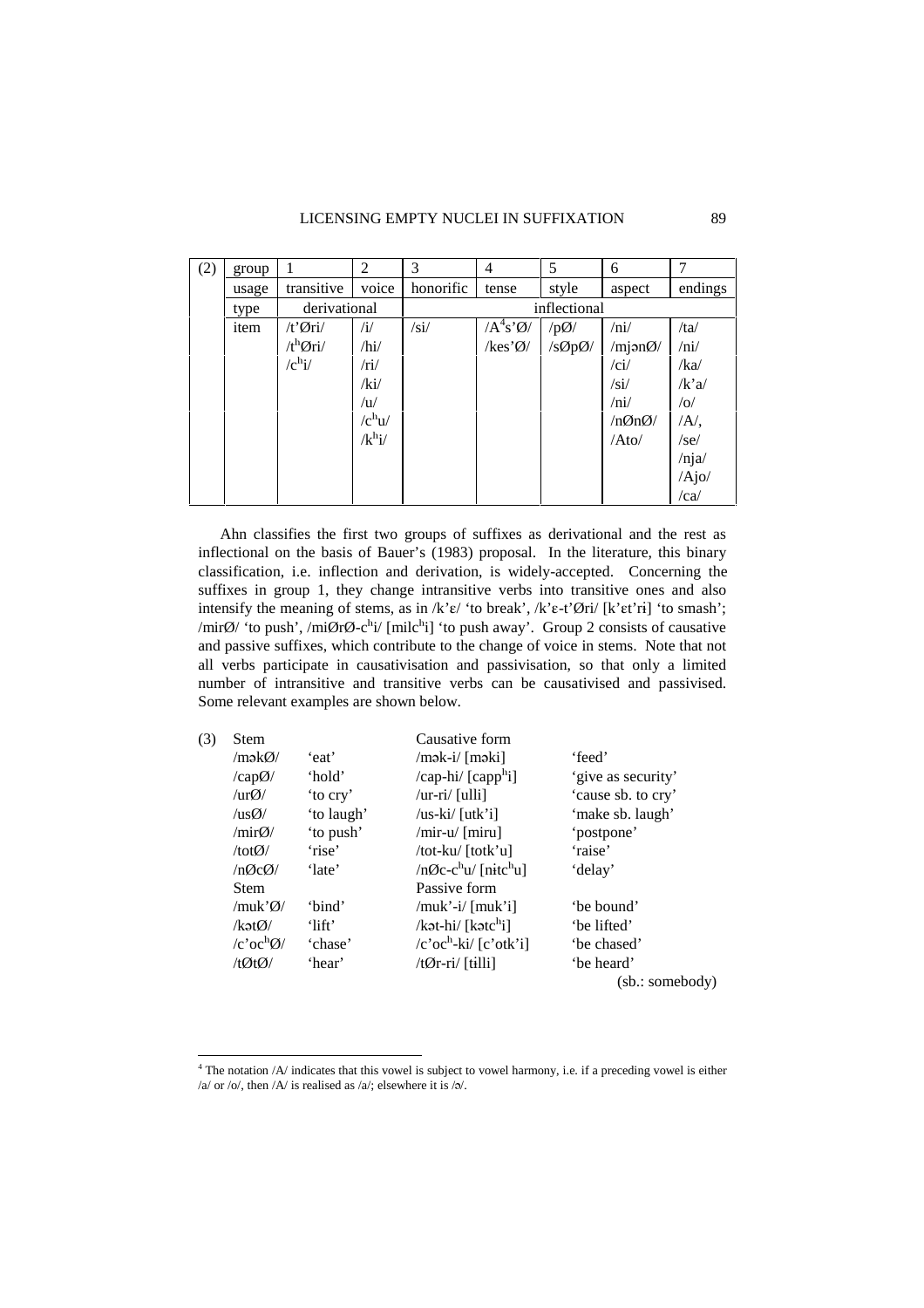Four of these suffixes, i.e. /i/, /hi/, /ri/ and /ki/, are used for both causative and passive constructions. This overlap of causative and passive suffix forms produces many ambiguous words, as in /po-i/ 'show, be seen' and /an-ki/ 'cause somebody to hug, throw oneself in someone's arms'.

 Group 3 contains only the honorific suffix /si/. The occurrence of this suffix is generally conditioned by the presence of the subject whose referent is one who deserves the speaker's deference, such as a social or familial superior. The following examples illustrate this point.

|                 | $(4)$ (a) $\theta$ amani-ka ilk-isi-n    | simmun                                   |
|-----------------|------------------------------------------|------------------------------------------|
|                 | mother-NM read-H-T                       | newspaper                                |
|                 | 'the newspaper that mother is reading'   |                                          |
|                 | (b) ai-ka $i$ ilk-in, * ilk-isi-n simmun |                                          |
| child-NM read-T |                                          | newspaper                                |
|                 | the newspaper that a child is reading'   |                                          |
|                 |                                          | (NM: nominative, H: honorific, T: tense) |

Phonologically, this suffix shows  $\frac{i}{z}$  and  $\frac{j}{z}$  alternation, i.e. when a stem ends in a vowel or a liquid, the vowel [i] does not occur, e.g. /ka/ 'to go' [kasi], /narØ/ 'to fly' [nasi]<sup>5</sup>; elsewhere, this vowel does occur, e.g. /kap<sup>h</sup>/ 'to pay back' [kap<sup>h</sup>isi], /tatØ/ 'to close' [tatisi] (see section 4.3 for the analysis of  $\frac{1}{2}$  /zero alternation in suffixation).

Group 4 contains the tense suffixes,  $/As' \emptyset / (past \ or \ perfect \ tense)$  and  $/kes' \emptyset /$ (future or presumptive tense), e.g.  $/m\&\emptyset$  'to eat' [makat] 'ate' [makk'et] 'will eat'. For the present tense, nothing is marked, e.g.  $[m\delta k]$  'eat(s)'. The suffix-initial /A/ of the past tense is deleted or diphthongised after a vowel-final stem in order to avoid vowel-hiatus, e.g. /ka/ 'to go' [kas'], /o/ 'to come' [was']. Group 5 concerns speech style, where the suffix  $/pQ/$  or a variant  $/sQpQ/$  are used only in formal speech: the latter usually occurs after a consonant-final stem, and the former occurs without this constraint and also shows  $\frac{1}{\text{zero}}$  alternation, e.g. /ka/ 'to go' [kap], \*[kasip], /məkØ/ 'to eat' [məkɨp] or [məks'ɨp].

 Group 6 uses aspect or mood to express whether the action or state is conceived as fact or in some other manner such as command, possibility, condition, obligation, potentiality, and warning or wish. The suffixes  $\sin^{6}$  and  $\sin^{6}$  imply progress, e.g. /ka/ 'to go' [kanin], /məkØ/ 'to eat' [mənnin]. The retrospective suffixes /ti/ and /tə/ denote an act or state such as the speaker's past observation or experience. The requestive suffix /si/ occurs after the suffix  $/pQ/$ , e.g. /ka/ 'to go' [kaps'i], /mək $Q/$ 'to eat' [məkips'i]. Note that the suffix-initial /s/ undergoes tensification, but the honorific suffix  $\langle$ si $\rangle$  shows i $\langle$ zero alternation, as shown above. The effective and the conditional suffixes /ni/ and /mjan $\emptyset$ / show i/zero alternation, e.g. /ka/ 'to go' [kani], [kamjon], /mokØ/ 'to eat' [mokini], [mokimjon]. The concessive suffix /Ato/ conditional suffixes /ni/ and /mjon(9/ show i/zero alternation, e.g. /ka/ 'to go' [kani], [kamjon], /mok(9/ 'to eat' [mokini], [mokimjon]. The concessive suffix /Ato/<br>
<sup>5</sup> As noted in Chapter 1, I will deal with liquid-de

<sup>&</sup>lt;sup>5</sup> As noted in Chapter 1, I will deal with liquid-deletion before a coronal consonant in section 4.3.

The suffix /ni/ usually goes together with the formal style suffix /s $\emptyset$ p $\emptyset$ /, e.g. /mok $\emptyset$ / 'to eat' [moks'ipni], /tat $\emptyset$ / 'to close' [tats'ipni].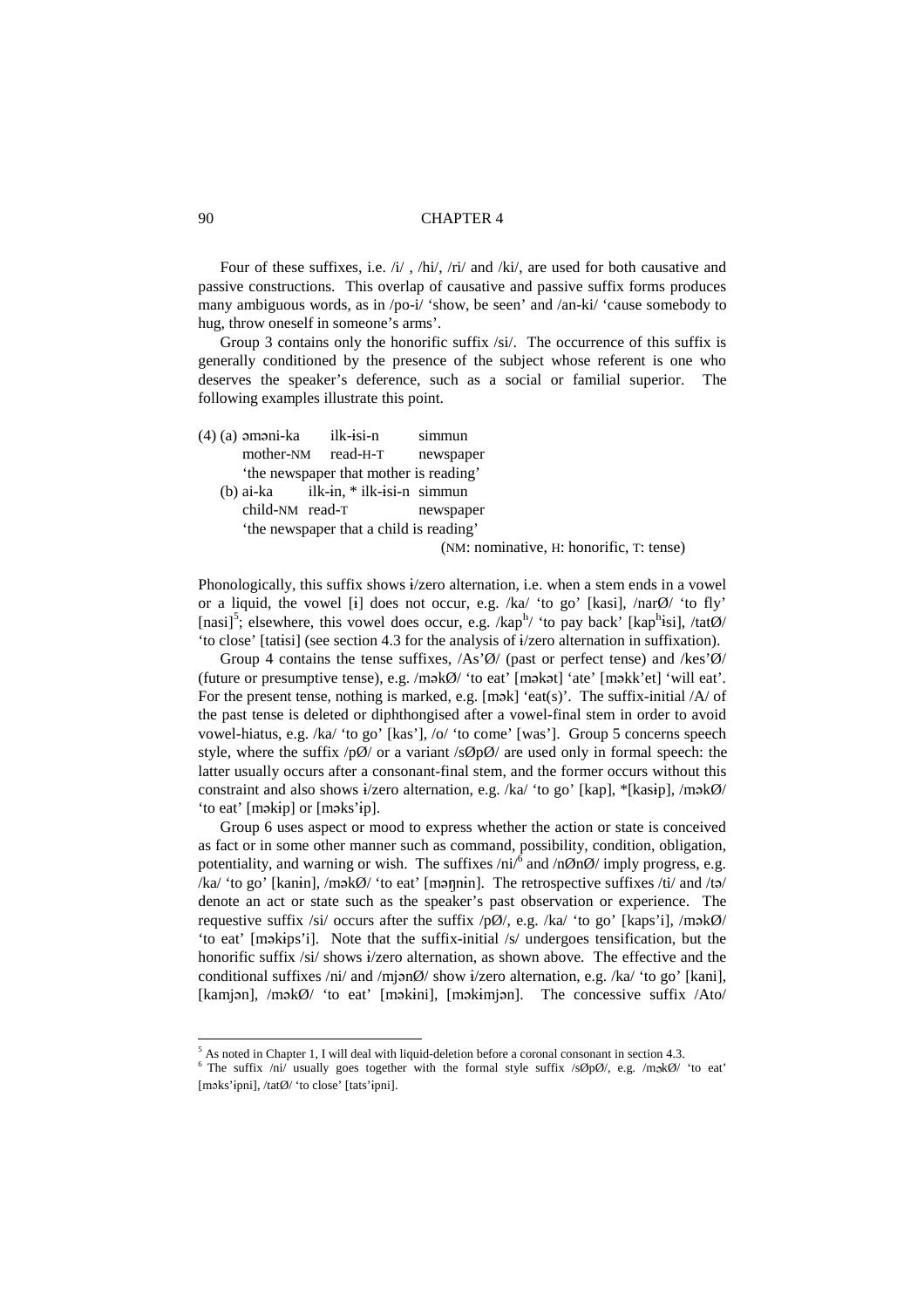undergoes vowel-deletion or diphthongisation after a vowel-final stem, e.g. /ka/ 'to go' [kato],  $\frac{\delta}{\delta}$  (vato/,  $\frac{\delta}{\delta}$  /mak $\frac{\delta}{\delta}$  / to eat' [makato].

 Group 7 suffixes contain not only the four sentence endings, viz. declarative, interrogative, propositive and imperative, but also the six speech levels, viz. plain, intimate, familiar, blunt, polite and deferential, as shown below (H.-M. Sohn 1999: 236-238).

| (5) |                     | Declarative | Interrogative             | Propositive | Imperative  |
|-----|---------------------|-------------|---------------------------|-------------|-------------|
|     | Plain               | /ta/        | $/$ nja $/$ or $/$ ni $/$ | $\alpha$    | /Ara/       |
|     | Intimate            | /ə/         | /ə/                       | /ə/         | /ə/         |
|     | Familiar            | /ne/        | $/n$ -ka $/$              | /se/        | /ke/        |
|     | Blunt               | /so/ or /o/ | /so/ or /o/               | /se/        | /ke/        |
|     | Polite <sup>7</sup> | $/A$ jo $/$ | $/A$ jo $/$               | $/A$ jo $/$ | $/A$ jo $/$ |
|     | Deferential         | /ni-ta/     | $/ni-k'a/$                | $/si-ta/$   | $/si-o/$    |

As has been already shown in (2), all types of suffixes can be used maximally, as shown below (S.-C. Ahn 1985: 26).

|  |      | $f(\delta)$ /t'oro t'Øri                   |                          | S1                                                    | $as\varnothing$ | ØpØ    | $n_{1}$ | ta/ |  |  |
|--|------|--------------------------------------------|--------------------------|-------------------------------------------------------|-----------------|--------|---------|-----|--|--|
|  |      | $[t'$ orgularity is $\sum_{i=1}^{n}$       |                          |                                                       |                 |        |         |     |  |  |
|  | stem |                                            |                          | transitive voice honorific tense style aspect endings |                 |        |         |     |  |  |
|  |      |                                            | $\overline{\phantom{a}}$ | $\sim$ 3                                              |                 | $\sim$ |         |     |  |  |
|  |      | 'somebody (honorific) made (it) fall down' |                          |                                                       |                 |        |         |     |  |  |

Although the example in (6) is theoretically possible, it is more common to use only a few suffixes and the grammatical function of each suffix contributes to the accumulated meaning for a given verbal construction. That is, suffixes in each slot are usually used optionally. Nonetheless, a construction violating this ordering hierarchy is treated as ungrammatical, as shown below.

| $(7)$ * cap -si |               | -hi      | cap | -h1   | $-S1$ |                               |  |
|-----------------|---------------|----------|-----|-------|-------|-------------------------------|--|
| to catch'       | $\mathcal{S}$ |          |     |       |       | 3 'to be caught' (honorific)' |  |
| * mək           |               | -ta -əs' | mək | $-2S$ | -ta   |                               |  |
| to eat'         |               |          |     |       |       | ʻate'                         |  |

# 4.1.2 Nominal suffixation<sup>8</sup>

Nominal suffixes carry major syntactic and semantic functions. Unlike Indo-European languages, no suffix agrees for any grammatical category with the noun it

<sup>&</sup>lt;sup>7</sup> Notice that the same form is used in the four types of sentence ending. Each sentence meaning is realised by intonation pitch contours and contextual factors.

<sup>8</sup> In the literature, nominal suffixes are often called *postpositional particle* or simply *particle* (H.-M. Sohn 1994, 1999). The term *suffix* in this thesis is used to refer to involving nominal as well as verbal inflection and does not contain any theoretical bias.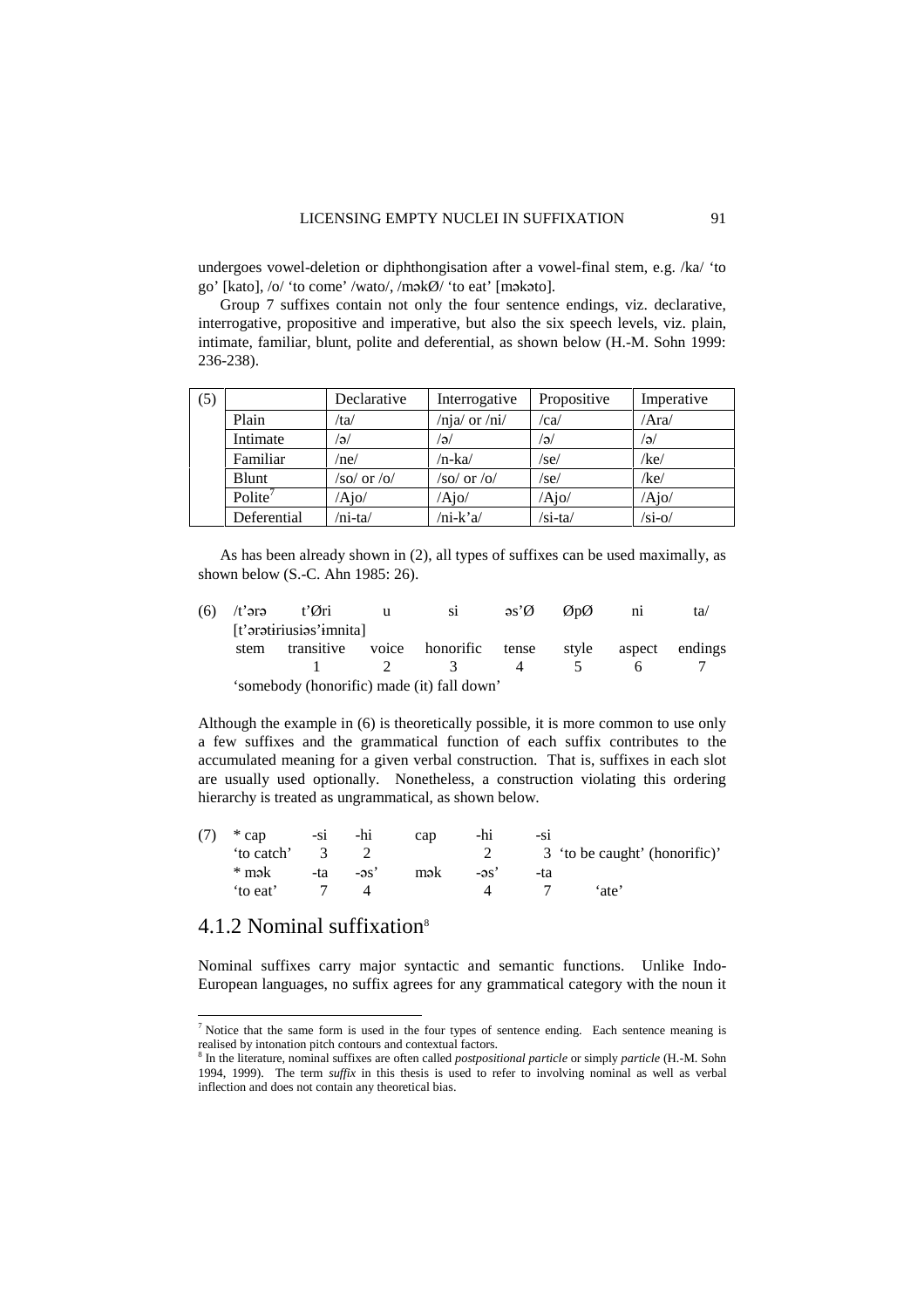governs. There is another set of suffixes which are often labelled *delimiters*. Their functions are to delimit the meaning of the element to which they are attached, or to perform some other function such as plurality, conjunction, or politeness. Following H.-M. Sohn (1999: 213-215), some examples of these two types are illustrated in (8).

| (8) | (a) Case marking |                                                                                                        |  |  |  |  |
|-----|------------------|--------------------------------------------------------------------------------------------------------|--|--|--|--|
|     | Nominative       | $\frac{1}{x}$ (after consonant-final stems), $\frac{1}{y}$ (elsewhere)<br>$k$ 'es $\theta$ (honorific) |  |  |  |  |
|     | Accusative       | /rØrØ/ (after consonant-final stems), /rØ/ (elsewhere)                                                 |  |  |  |  |
|     | Dative           | /e/, /eke/, /hant <sup>h</sup> e/, /k'e/ (honorific), 'to'                                             |  |  |  |  |
|     | Goal             | /e/, /eke/, /hant <sup>h</sup> e/, /k'e/ (honorific), 'to'                                             |  |  |  |  |
|     | Locative-static  | /e/, /eke/, /hant <sup>h</sup> e/, 'on, at, in'                                                        |  |  |  |  |
|     | Locative-dynamic | /esə/, /ekesə/, /hant $h$ esə/, 'on, at, in'                                                           |  |  |  |  |
|     | Source           | $\ell$ esə/, $\ell$ ekesə/, $\ell$ hant <sup>h</sup> esə/, 'from'                                      |  |  |  |  |
|     | Ablative         | /put <sup>h</sup> $\theta$ / 'from'                                                                    |  |  |  |  |
|     | Connective       | /kwa/, /irango/ (after consonant-final stems),                                                         |  |  |  |  |
|     |                  | /wa/, /rango/ (elsewhere) /hako/, 'with, and'                                                          |  |  |  |  |
|     | Comparative      | /pota/ 'than'                                                                                          |  |  |  |  |
|     | Instrument       | $/ro/$ 'with'                                                                                          |  |  |  |  |
|     | Equative         | / $c^{\rm h}$ ərəm/ 'as, like'; /kat $^{\rm h}$ i/ 'like';                                             |  |  |  |  |
|     |                  | /mank <sup>h</sup> $\varnothing$ m $\varnothing$ / 'as much as'                                        |  |  |  |  |
|     | Genitive         | $[ij]^\circ$ 'of'                                                                                      |  |  |  |  |
|     | (b) Delimiter    |                                                                                                        |  |  |  |  |
|     | Topic-contrast   | $\ln\!\phi$ (after consonant-final stems), $\ln\!\phi$ (elsewhere)<br>'as for'                         |  |  |  |  |
|     | Inclusion        | /to/ 'also, too, indeed'                                                                               |  |  |  |  |
|     | Limitation       | /manØ/ 'only, solely'                                                                                  |  |  |  |  |
|     | Plurality        | /tØrØ/                                                                                                 |  |  |  |  |
|     | Exhaustion       | /maca/ 'so far as, even'                                                                               |  |  |  |  |
|     | Addition         | / $\csc$ <sup>h</sup> a/ 'even, as well'                                                               |  |  |  |  |
|     | Alternative      | /ina/ (after consonant-final stems), /na/ (elsewhere)<br>'rather, or something'                        |  |  |  |  |
|     | Contrariness     | / $k^{\text{h}}$ ənjən $\emptyset$ / 'far from, on the contrary'                                       |  |  |  |  |
|     |                  |                                                                                                        |  |  |  |  |

 Sohn (1999) further divides case marking suffixes into two groups: those that mainly indicate syntactic function of nominals, such as nominative, accusative and genitive, and those that mainly express semantic functions, such as dative, locative, source, directional, and instrumental. As in the case of verbal suffixation, the Sohn (1999) further divides case marking suffixes into two groups: those that mainly indicate syntactic function of nominals, such as nominative, accusative and genitive, and those that mainly express semantic functions, mainly indicate syntactic function of nominals, such as nominative, accusative and<br>genitive, and those that mainly express semantic functions, such as dative, locative,<br>source, directional, and instrumental. As in the cas

 $\overline{a}$ 

<sup>9</sup> is represented by an empty nucleus, its underlying form would be /Øj/. However, this diphthong is source, directional, and instrumental. As in the case of verbal suffixation, the<br><sup>9</sup>I am aware that the phonetic form of the genitive [ij] poses a problem within GP, regarding its lexical<br>representation, because there see accounted for by the element I which represents the glide [j]. It is very difficult to account for the <sup>9</sup> I am aware that the phonetic form of the genitive [ij] poses a problem within GP, regarding its lexical representation, because there seems no way to represent this diphthong appropriately. Since the vowel [i] is repr within the current element theory in GP.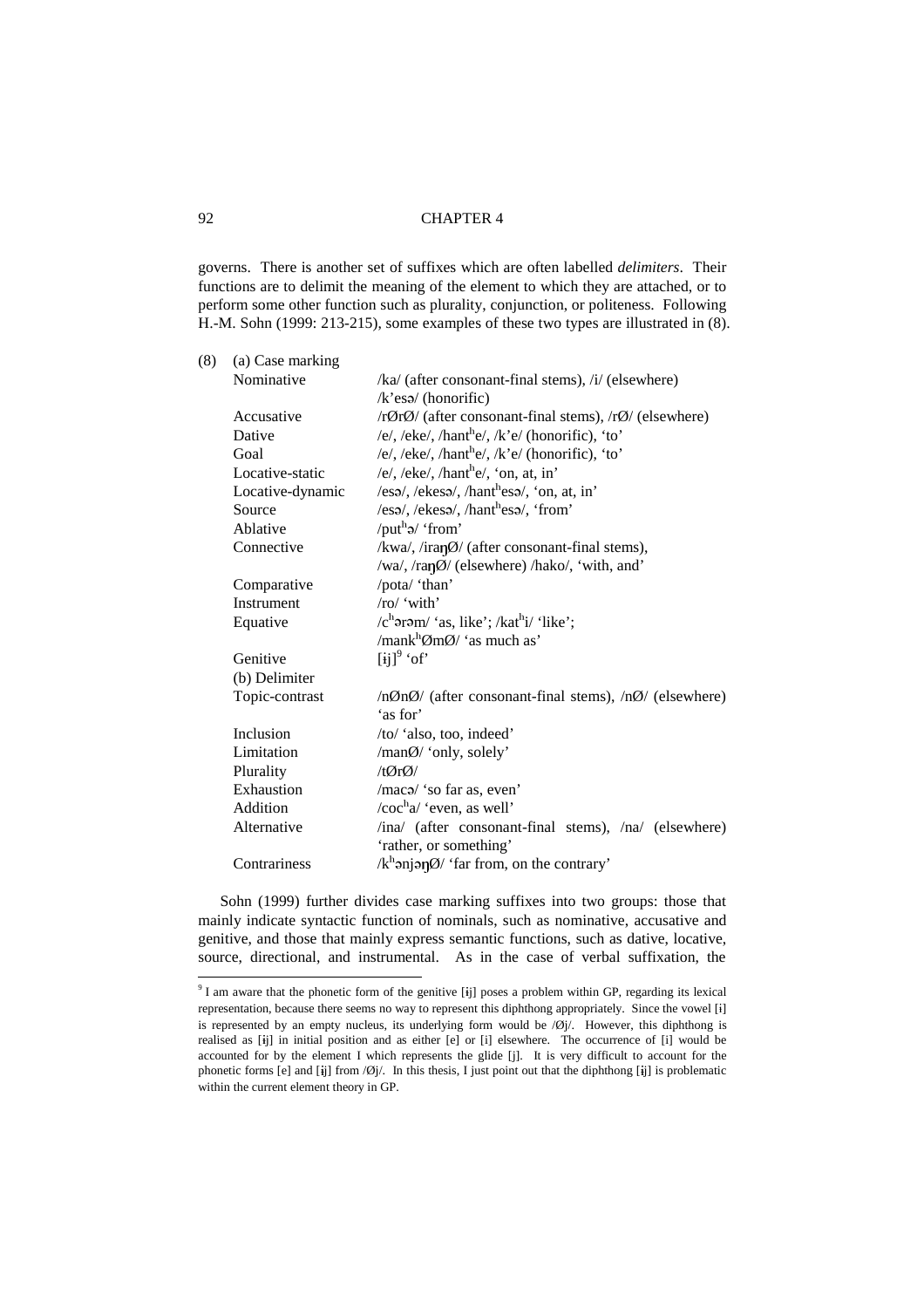ordering of nominal suffixes is more or less fixed. Generally speaking, the group of semantic case-marking suffixes is followed by the group of delimiters, and is in turn followed by the group of syntactic case-marking suffixes, as shown below.

| (9) | plural |        | locative. instrumental | connective | delimiters | nominative. | topic    | genitive |
|-----|--------|--------|------------------------|------------|------------|-------------|----------|----------|
|     |        | dative |                        |            |            | accusative  | contrast |          |
|     |        |        |                        |            |            |             |          |          |

As is the case with verbal suffixation, nominal constructions which do not obey the order in (9) are ungrammatical. Some examples are shown in (10).

| (10) | c <sub>i</sub> | -e         | -man         | $*$ cip | -man  | -e   |
|------|----------------|------------|--------------|---------|-------|------|
|      | 'house'        |            |              |         |       |      |
|      |                | 'locative' | 'only'       |         |       |      |
|      | sakwa          | -til       | -ril         | *sakwa  | $-r1$ | -til |
|      | 'apple'        |            |              |         |       |      |
|      |                | 'plural'   | 'accusative' |         |       |      |

 To summarise, I have outlined how verbal and nominal suffixes are constructed in Korean. Verbal suffixes carry grammatical or functional meaning and nominal ones contain syntactic and semantic functions. Both types of suffixation observe the ordering hierarchy for the distribution of suffixes. In the next section, I review previous approaches to the interface between morphology and phonology, paying particular attention to suffixation.

## 4.1.3 Overview of previous approaches

Since the advent of Lexical Phonology, Korean phonologists have been interested in how the lexicon is organised, and how morphology and phonology interact. Two main issues have dominated the discussion.

(11) (a) Are multiple strata necessary in the lexicon? (b) How do phonological rules apply in the lexicon?

 $\overline{a}$ 

 Regarding (11a), S.-C. Ahn (1985) argues that four strata are required: subcompounding (stratum 1), co-compounding (stratum 2), derivation (stratum 3) and inflection (stratum 4). The postulation of four strata is based upon the fact that Cepenthesis (*bindung-s* or epenthetic /s/) is sensitive to the morphological structures of compounding10 and affixation, i.e. derivation and inflection, and it usually occurs

<sup>&</sup>lt;sup>10</sup> *Bindung-s* refers to a process in which /s/ or /t/ or /n/ is inserted between the morphemes that compose a sub-compounding structure (a modifier followed by a head), which does not occur in a co-compounding epentinests (*binating-s* or epentinetic /s/) is sensitive to the morphological structures<br>of compounding<sup>10</sup> and affixation, i.e. derivation and inflection, and it usually occurs<br> $\frac{10 \text{ B} \text{indung-s}}{10 \text{ B} \text{indung-s}}$  refers of compounding<sup>\*</sup> and affixation, i.e. derivation and inflection, and it usually occurs<br><sup>10</sup> Bindung-s refers to a process in which /s/ or /t/ or /n/ is inserted between the morphemes that compose a<br>sub-compounding struct tensified in the former and  $/n/$  is inserted in the latter. In co-compounding, however, there is no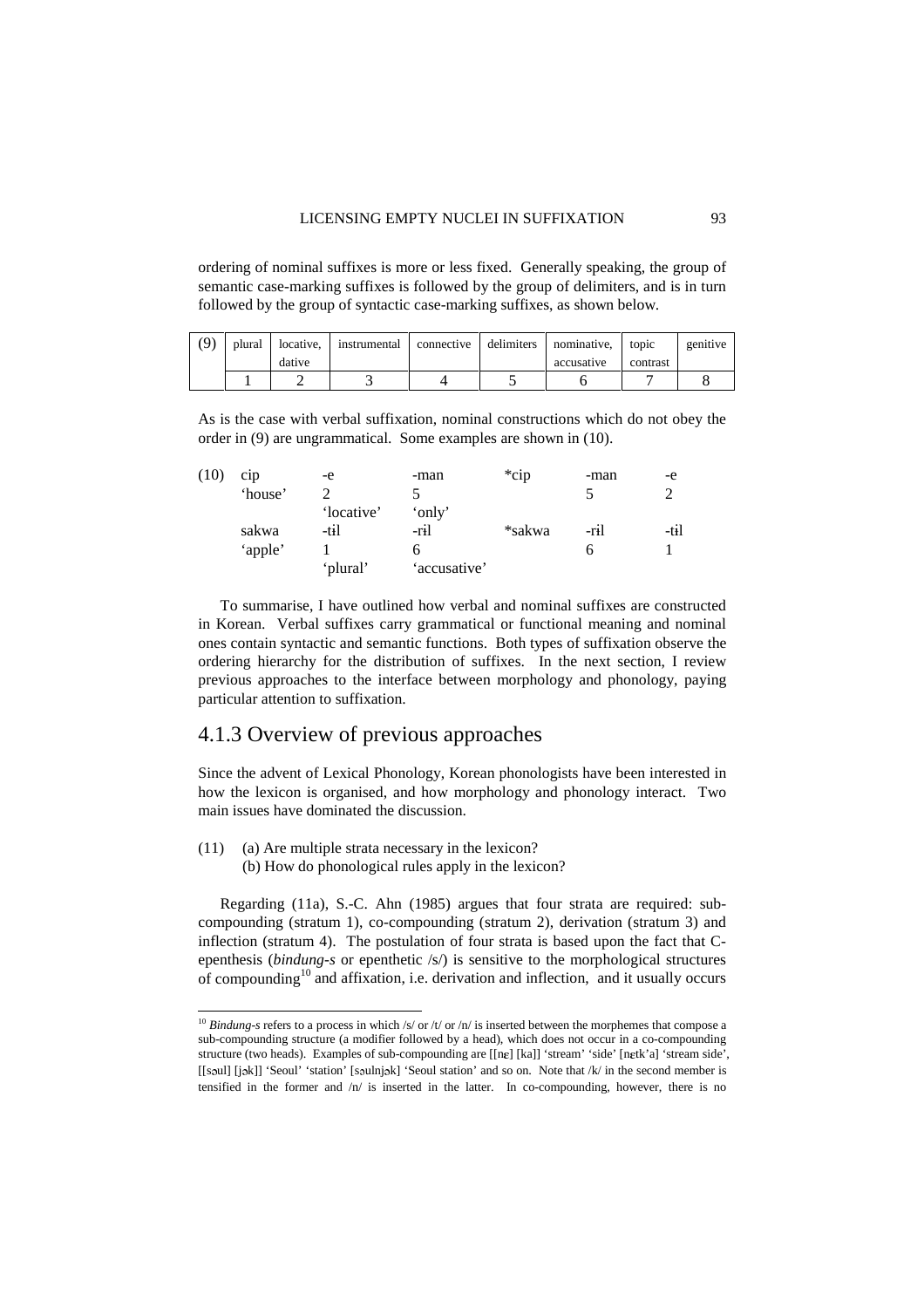after compounding. In affixation, derivation is followed by inflection. To exemplify his proposal, consider some compounding and derivation processes.

| (12) |     | (a) Compounding followed by inflection                      |                  |
|------|-----|-------------------------------------------------------------|------------------|
|      |     | $\begin{bmatrix} 0 \end{bmatrix}$ [ka] : compounding<br>(i) |                  |
|      |     | 'to come' 'to go'                                           | 'to come and go' |
|      |     | $(ii)$ $[6k]$ mj $\partial$ n]: suffixation                 |                  |
|      |     | 'conditional'                                               | 'if come and go' |
|      | (b) | Derivation followed by inflection                           |                  |
|      |     | $(i)$ [ [m $\triangleright$ ki]: derivation                 |                  |
|      |     | 'to eat' 'nominaliser'                                      | 'eating'         |
|      |     | $(ii)$ [ [məkki] ka]: suffixation                           |                  |
|      |     | 'nominative'                                                | 'eating'         |

(12a) and (12b) show that inflection follows compounding and derivational processes. Ahn argues that inflection does not occur inside compounding structures and that it follows derivational processes. Otherwise, the outputs are ungrammatical, i.e. \*[[o + mjən] [ka]] and \*[[mək + i<sup>11</sup>] ki]. This ordering may provide evidence for strata in the lexicon. However, others such as Y.-S. Kim (1985), J.-M. Kim (1986) and H.-S. Sohn (1986) argue that no stratal distinction between compounding and affixation is required in Korean. They point out that the following examples illustrate a reverse ordering compared to Ahn's proposal.<sup>12</sup>

| (13) |     |                   |                         | (a) Derivation precedes sub-compounding            |                                          |                           |
|------|-----|-------------------|-------------------------|----------------------------------------------------|------------------------------------------|---------------------------|
|      |     | $\left( i\right)$ | $\lceil$ [pe]           |                                                    | $k\epsilon$ : derivation                 |                           |
|      |     |                   |                         | 'to pillow on' 'nominaliser'                       |                                          | 'pillow'                  |
|      |     | (i)               | $[$ [pek $\varepsilon]$ |                                                    | is: sub-compounding                      |                           |
|      |     |                   |                         | 'pillow' case'                                     |                                          | 'pillow cover'            |
|      | (b) |                   |                         |                                                    | Co-compounding precedes sub-compounding. |                           |
|      |     | (i)               |                         | $[\text{arc}]$ $[\text{wil}]\colon$ co-compounding |                                          |                           |
|      |     |                   |                         | 'under' 'upper'                                    |                                          | 'lower and upper parts'   |
|      |     | (i)               | [[ar $\epsilon$ wi]     |                                                    |                                          | [saram]]: sub-compounding |
|      |     |                   |                         | 'under and upper' 'man'                            |                                          | 'juniors and seniors'     |
|      |     |                   |                         |                                                    |                                          |                           |

Obviously, the examples in (13) cast serious doubts on Ahn's stratum ordering, because (13a) is a case of stratum 3 feeding back to stratum 1 and (13b) is a case in which stratum 2 feeds back to stratum 1. The presence of such level recursion or. *looping* (Mohanan 1982), undermines the stratum ordering hypothesis. Therefore, Coviously, the examples in (15) cast serious doubts on Alm s stratum ordering,<br>because (13a) is a case of stratum 3 feeding back to stratum 1 and (13b) is a case in<br>which stratum 2 feeds back to stratum 1. The presence of because (13a) is a case of stratum 3 feeding back to stratum 1 and (13b) is a case in<br>which stratum 2 feeds back to stratum 1. The presence of such level recursion or.<br>*looping* (Mohanan 1982), undermines the stratum order

See H.-M. Sohn (1999) for further data and see S.-C. Ahn (1998) for a review of previous proposals.

<sup>&</sup>lt;sup>11</sup> Note that the nominative suffix /i/ occurs after a consonant-final stem, as shown in the previous section. If /i/ is a causative suffix, then this form would be grammatical.

<sup>12</sup> This reverse ordering is also found in English, e.g. –*abil*-*ity*, -*ist*-*ic* and –*ment*-*al*. See Fabb (1988) for a detailed discussion and relevant references.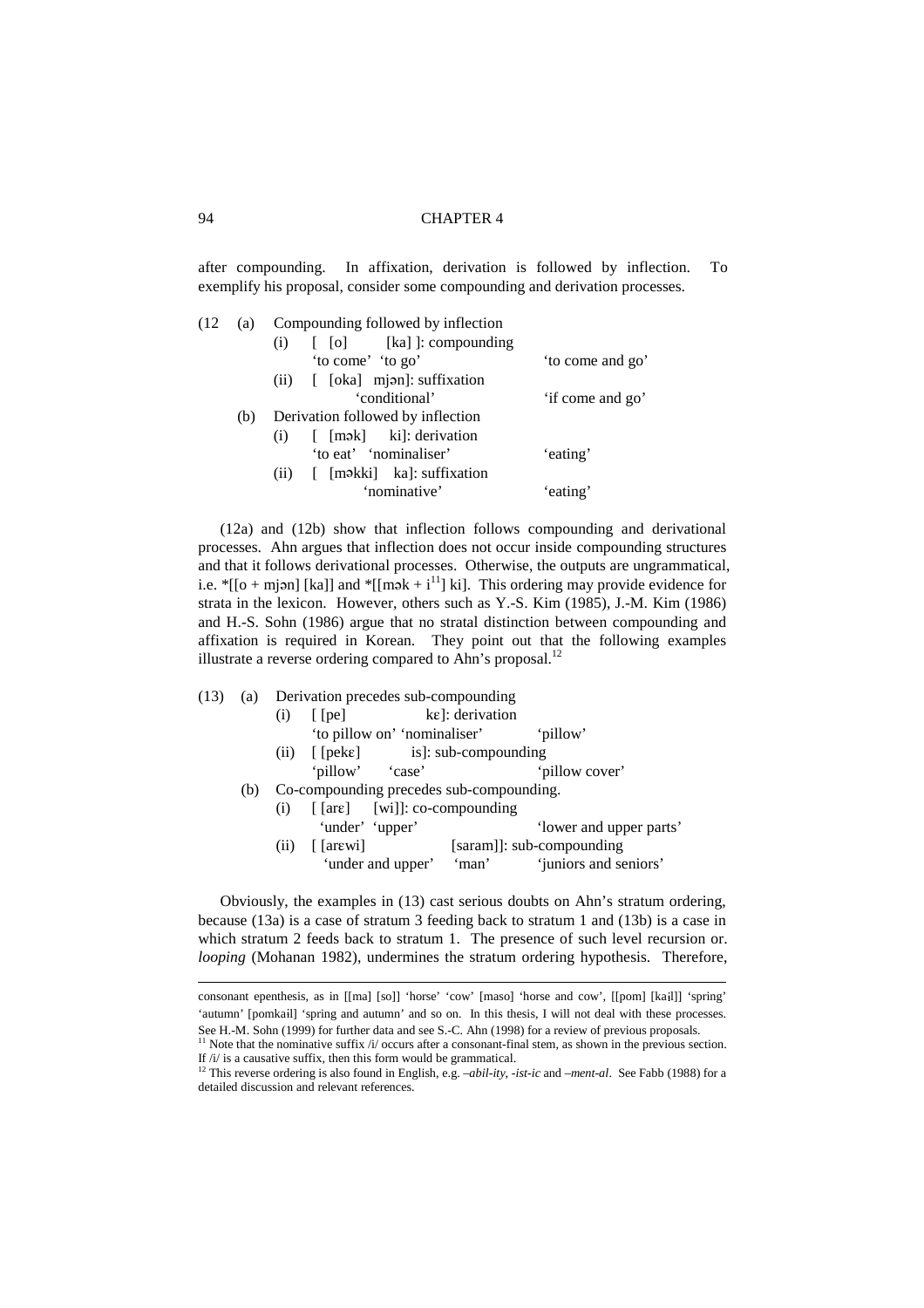the question arises as to how to specify where phonological rules apply in the lexicon, which brings us to the issue (11b).

 Regarding (11b), H.-S. Sohn (1986) develops two types of morphological structures: *endocentric* and *exocentric* ones.<sup>13</sup> Informally speaking, endocentric structures represent stem + suffix (inflectional or derivational) constructions and exocentric constructions represent compound constructions. These two structures are notationally differentiated in terms of brackets: [[A] B] and [[A] [B]], respectively. As we will see, the structures in Sohn's proposal are technically different from analytic and non-analytic constructions in GP, as discussed in Chapter 2. However, unlike in GP, each bracket does not constitute an independent phonological domain to which phonological processes apply.<sup>14</sup> Rather, phonological rules applying in the selective domain of the lexicon are represented in terms of the type of structure generated by the morphological operation, i.e. whether these rules are sensitive to endocentric or exocentric constructions. Thus, the morphological information must be specified in rule-reformulations. For instance, the context in which neutralisation occurs is at the right edge of an exocentric structure, i.e. a final coda, as shown below.

(14) The context of neutralisation

j



Give the context in (14), neutralisation does not occur in an endocentric construction of which the structure is represented by [[A] B]. This implies that a stem-final consonant does not undergo neutralisation if a stem is followed by a suffix. For instance, when a stem ending in a consonant is followed by a vowel-initial suffix, this construction blocks the application of neutralisation, i.e. [[kaph] a 1 from /kaph/ 'to pay back', /a/ 'stative suffix'. After inner bracket erasure, the stem-final consonant  $[p^h]$  is resyllabified as an onset for the following vowel [a].

In fact, this analysis can avoid the extrinsic rule ordering which may have been required to yield a correct form as in the analysis of S.-C. Ahn (1985). The two rules, i.e. neutralisation and resyllabification, derive [kap<sup>h</sup>a] from /kap<sup>h</sup> + a/. If we were to apply neutralisation to the stem  $/$ kap<sup>h</sup>/ first, then the phonetic form would be \*[kapa]. Thus, in order to derive the correct form, it is crucial that resyllabification must be applied first. That is, by resyllabification of the stem-final segment into a

<sup>13</sup> Her proposal is based upon the notion of the *Feature Percolation Convention* (henceforth FPC) proposed by Lieber (1981).

Implicitly, though, H.-S. Sohn assumes that the application of syllabification rules proceeds separately in stems and affixes.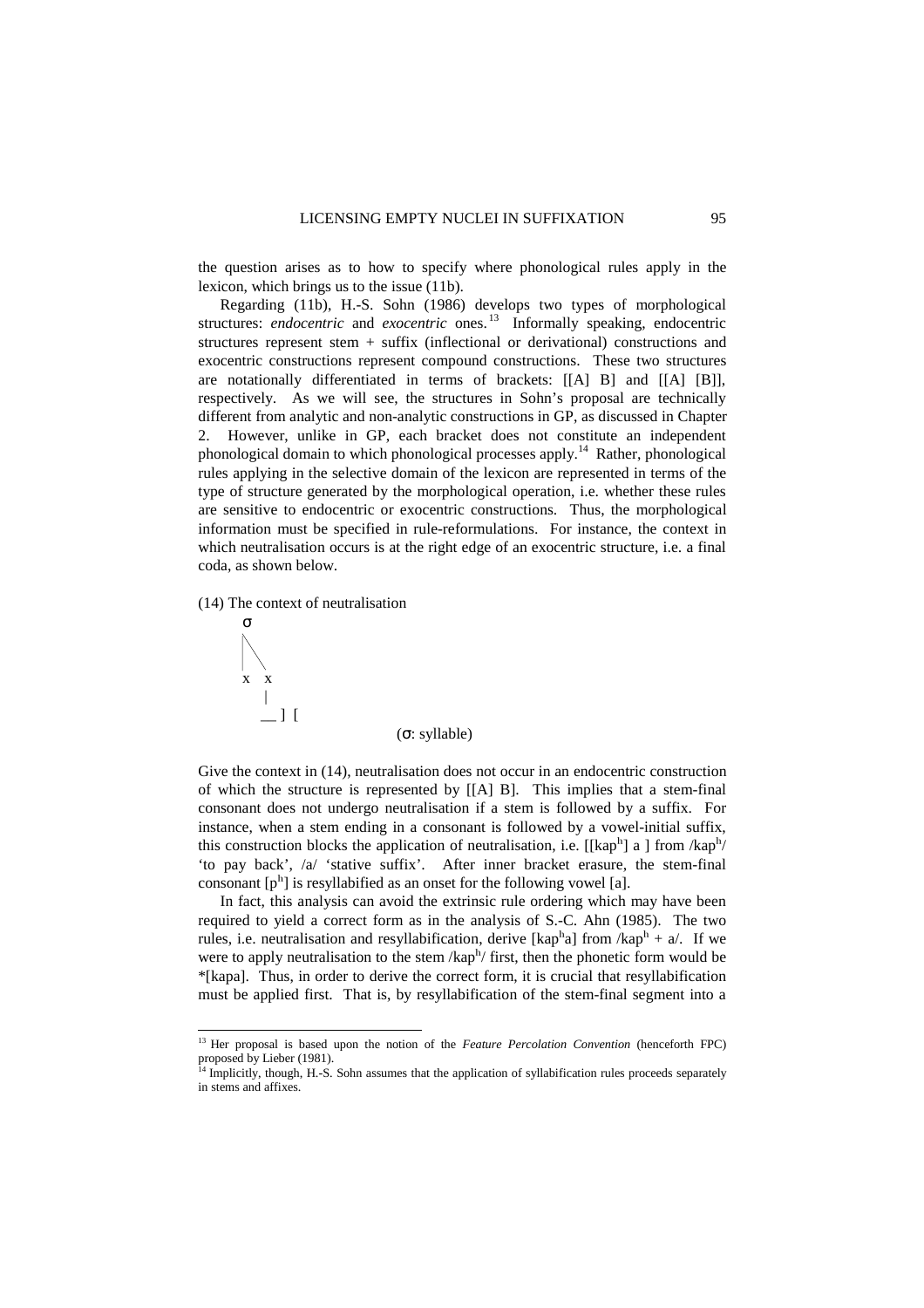following onset, this segment is immune to the application of neutralisation when the stem is followed by a vowel-initial suffix such as the stative suffix /a/. By virtue of the specification that the context in which neutralisation occurs is sensitive to exocentric constructions as in (14), the structural description of  $/kap<sup>h</sup> + a/$  is not met for neutralisation, because this form has the endocentric construction, i.e.  $[[\text{kap}^h]$  a].

Arguably, this analysis provides a less arbitrary account in that it does not resort to extrinsic rule ordering. The rule-formulation in (14), however, suffers a crucial empirical difficulty. By restricting neutralisation to exocentric constructions, all endocentric constructions are predicted to be beyond the scope of neutralisation. But this is not the case, as seen when consonant-initial suffixes are added to a stem. For instance, the phonetic form [kapt'a] from [[kaph] ta],  $/ta/$  'declarative suffix'. The phonetic form of this is.<sup>15</sup> Notice that the stem-final consonant  $/p<sup>h</sup>/$  undergoes neutralisation. Accordingly, (14) is insufficient to cover the contexts in which neutralisation occurs.

Another problem involves resyllabification. As Rice (1989) points out, the most undesirable consequence of a resyllabification analysis is the ensuing necessity for extrinsic rule ordering (e.g. Kim-Renaud 1982, O. Kang 1992, among others). A further significant problem with resyllabification appears to be its arbitrariness. In the literature, resyllabification from a coda to an onset would commonly occur when a vowel-initial suffix is added to a stem. For instance, Myers (1987) proposes a rule whereby an onset is resyllabified to a coda to deal with vowel shortening in English,<sup>16</sup> and H.-S. Sohn (1986) proposes that a coda glide is resyllabified to a following nucleus to yield a diphthong.<sup>17</sup> Given these additional resyllabification rules, there seems to be no constraint on how resyllabification operates.

Furthermore, as Harris (1994: 186) argues, by exemplifying optional syncope in English, one empirical result of adopting resyllabification is a significant increase in the set of possible grammars defined by phonological theory. The syncope site is located in the second of three nuclei in a strong-weak-weak metrical configuration such as the word *separate* (adjective) in which the second nucleus is suppressed as in  $[s\epsilon p(\theta)]$ . If we treat this syncope as the deletion of a nuclear position together with its melodic content, this approach requires resyllabification to repair the damage inflicted by the deletion of a nuclear position. The reasonable resyllabification would be [sɛ.prət] on the basis of the sonority sequencing principle (Selkirk 1984a, among others) and onset maximisation (Clements & Keyser 1983, Selkirk 1982, among others) ('.' indicates a syllable boundary.). Harris notes that this resyllabification is not possible when the result of syncope contains the sequences of *sr* from *mis(e)ry*, *mr* from *cam(e)ra*, *pn* from *op(e)ner* and so on.

j

<sup>&</sup>lt;sup>15</sup> Tensification of the stem-initial  $/t/$  is discussed in section 4.3.

<sup>&</sup>lt;sup>16</sup> His paper aims to provide a unified analysis of various vowel shortening phonological processes at level 1 in English (Kiparsky 1985), in terms of a closed syllable effect. For instance, *trisyllabic shortening* is accounted for by resyllabifying a root-final consonant into a coda of the preceding syllable, e.g. *sane*/*sanity* where the root-final /n/ is resyllabified to the presuffixal syllable in order to produce closed syllable shortening.

<sup>&</sup>lt;sup>17</sup> In her analysis of so-called p-irregular verbs in which the stem-final  $/p/$  becomes [w], the stem-final [w] in the coda, resulting from the application of a consonant weakening rule and vowel shortening, is resyllabified to a following nucleus, e.g. /ko:p + a/ 'pretty' [kowa] via /ko:[w].a/.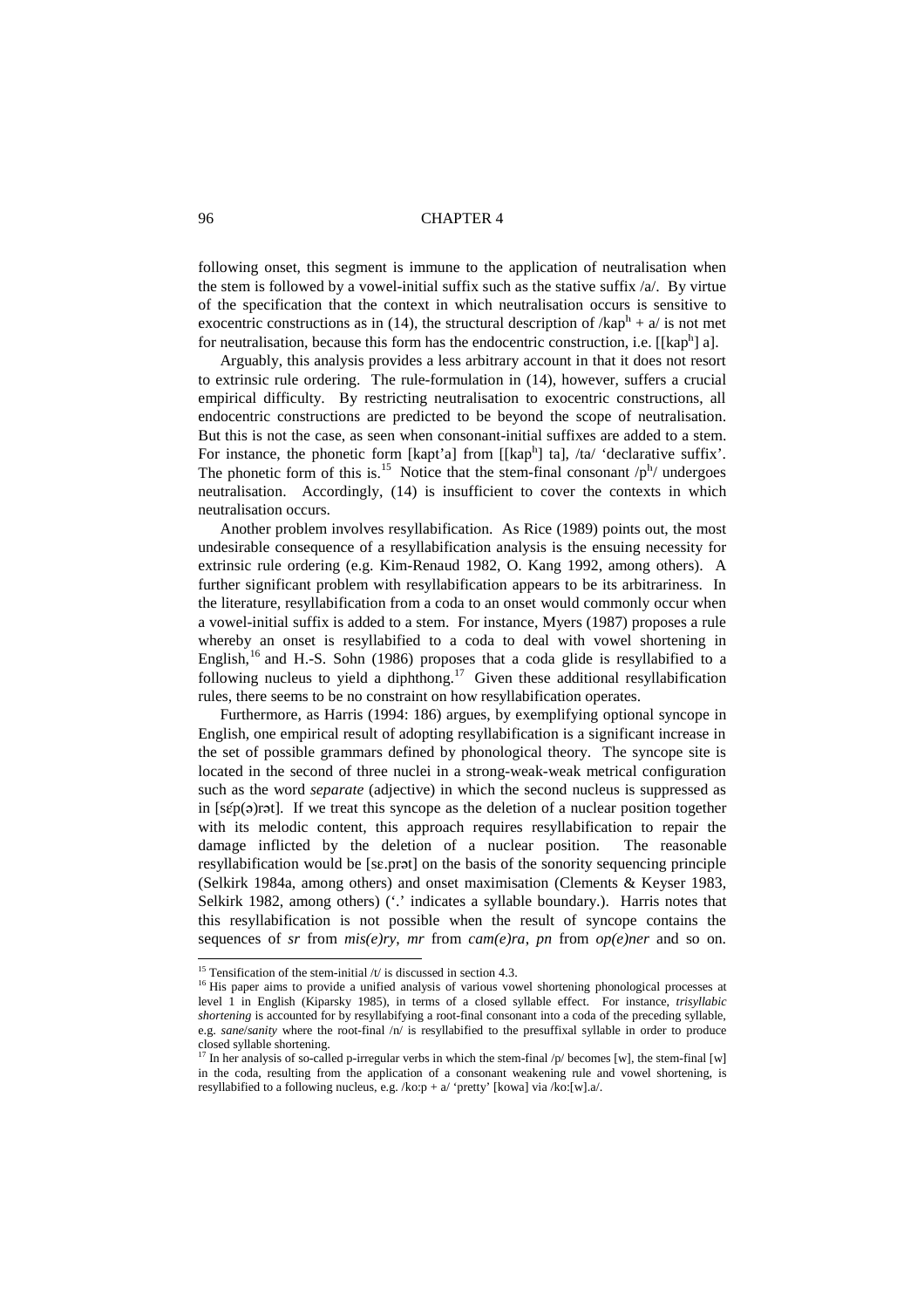These sequences form neither a branching onset nor a coda-onset cluster. In other words, one type of cluster generated by syncope can be reanalysed as a branching onset. However, there is another type of cluster which cannot be appropriately resyllabified. Thus, there is a phonotactic mismatch between underlying and resyllabified representations.18

In GP, in any analysis, resyllabification is prohibited by the *Projection Principle*, stated below.

(15) Projection Principle

Governing relations are defined at the level of lexical representation and remain constant throughout a phonological derivation.

#### (KLV 1990: 221)

The Projection Principle ensures that existing governing (and licensing) relations cannot be altered in the course of the derivation. 19 This indicates that resyllabification is impossible, because resyllabification from a coda to an onset causes a change of governing relations. The absence of resyllabification is desirable in that it makes the theory more constrained than other frameworks, as discussed above. As we will see, GP can provide appropriate explanations of the phonological processes involved in suffixation without recourse to resyllabification.

 To summarise, most phonologists agree that word-formation in Korean occurs in the lexicon. <sup>20</sup> Regarding the organisation of the lexicon, there is no stratal distinction between compounding and affixation, because affixation can occur inside compound constructions and vice versa. In fact, the absence of stratal distinction in the lexicon is compatible with Kaye's (1995) proposal on the interplay of morphology and phonology. In the next section, I will examine previous GP analyses of phonological processes occurring in suffixation and evaluate to what extent Kaye's proposal can provide an adequate account of these processes.

# 4.2. Previous GP approaches

 $\overline{a}$ 

To recapitulate the introduction to the morphology-phonology interface in Chapter 2, GP recognises two types of morphological constructions regarding suffixation: analytic and non-analytic structures, represented by [[A] B] and [AB], respectively. In an analytic structure, morphology is visible to phonology by the recognition of an internal domain in which a root or stem resides in suffixation contexts, while in a

<sup>&</sup>lt;sup>18</sup> This implies that the underlying phonotactics must be shut off at some point in derivation. According to Borowsky (1989), among others, this mismatch can be handled by a stipulation that underlying phonotactics is preserved only up to level 1.

<sup>19</sup> Brockhaus (1995b: 192) points out that the Projection Principle allows for governing relations to be added in the course of derivation, while changing or deleting existing governing relations is prohibited. This refinement is required for dealing with phonological processes in suffixation, as we will see below.

<sup>20</sup> There is an exception to this. Following Anderson (1982), O. Kang (1993) adopts the position of *Split Morphology* in which inflectional affixation takes place in the syntax.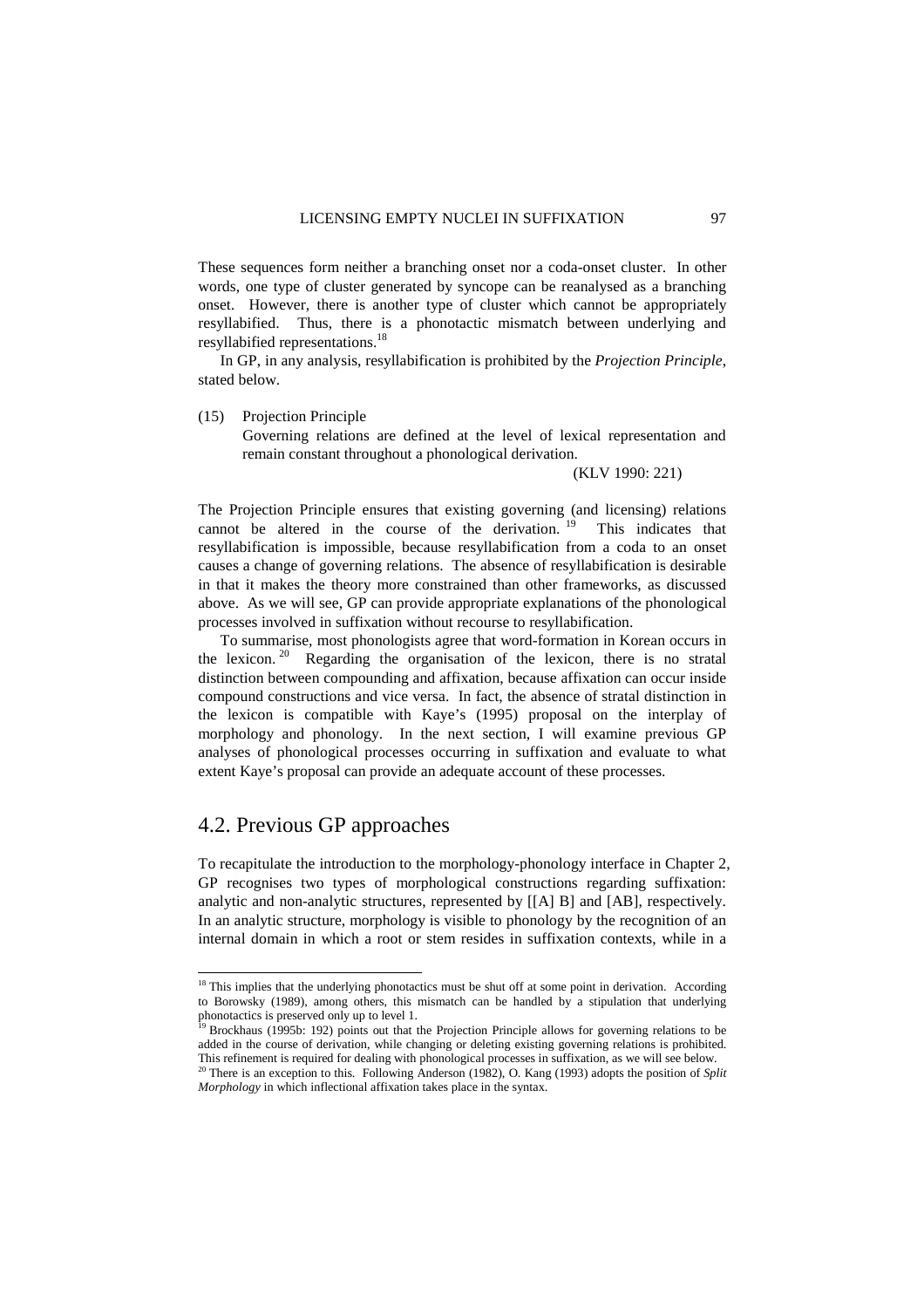non-analytic structure, morphology is invisible to phonology by the non-distinction between a root or stem and a following suffix. The brackets here represent instructions as to how phonological strings are processed. Regarding the structure [[A] B], relevant phonological processes apply to A and concatenate the result with B, with phonological processes then applying to the result of the concatenation, i.e. [AB]. In the non-analytic structure [AB], phonological processes simply apply to the result of concatenation. Given this brief view of the morphology-phonology interface in GP, let us consider how to classify the Korean suffixes into these two types.

## 4.2.1. Analytic and non-analytic suffixes in Korean

S.J. Rhee (1996) classified suffixes into analytic or non-analytic on the basis of whether or not a stem-final consonant undergoes neutralisation. If it does, a following suffix is analytic; otherwise it is non-analytic. Consider the following verbal conjugation.

| (16) | stem                                                             | declarative                      | conjunctive    | stative                         | connective              |              |
|------|------------------------------------------------------------------|----------------------------------|----------------|---------------------------------|-------------------------|--------------|
|      |                                                                  | /ta/                             | /ko/           | /A/                             | /mjə/                   |              |
|      | /təp $^{\rm h}\hspace{-1.2pt}(\hspace{-1.2pt}Q\hspace{-1.2pt}/)$ | $[$ t $\mathsf{opt}'\mathsf{a}]$ | $[$ təpk'o $]$ | $[{\rm{top}}^{\rm{h}}{\rm{a}}]$ | [top <sup>h</sup> imja] | 'to cover'   |
|      | /kat <sup>h</sup> Ø/                                             | [katt'a]                         | [katk'o]       | [ $katha$ ]                     | [ $kat^h$ imjə]         | 'to be like' |
|      | $\sqrt{1}$ s' $\emptyset$ /                                      | [itt'a]                          | [itk'o]        | [is'                            | $[$ is'imiə $]$         | to exist'    |
|      | /muk'Ø/                                                          | [mukt'a]                         | [mukk'o]       | [muk'ə]                         | [muk'imja]              | 'to tie'     |

 In (16), we observe that there are consonant alternations between headless (lenis stop) and headed (aspirated or tensed) segments in stem-final position, in that a stem-final segment occurs as it is before an unlicensed nucleus, as in the stative and the connective forms, but undergoes neutralisation in the declarative and conjunctive forms. Recall that Korean does not allow domain-internal 'coda'-onset sequences, as discussed in Chapter 2. This indicates that an empty nucleus intervenes between a stem-final and a suffix-initial segment. Furthermore, neutralisation is sensitive to the presence of a domain-final empty nucleus, as discussed in Chapter 3. In other words, the fact that a stem-final consonant undergoes neutralisation in the declarative and the conjunctive forms signifies that the stem-final consonant is followed by a domain-final empty nucleus. This is the context for neutralisation, as shown below.

(17) O N O N  
\n
$$
\begin{array}{cccc}\n\begin{array}{cccc}\n\downarrow & \downarrow & \downarrow \\
\downarrow & \downarrow & \downarrow \\
\hline\n\downarrow & & \downarrow \\
\alpha & \beta & \frac{C}{\downarrow} \\
\end{array}\n\end{array}
$$
\n(2: headed segment, C°: heads segment)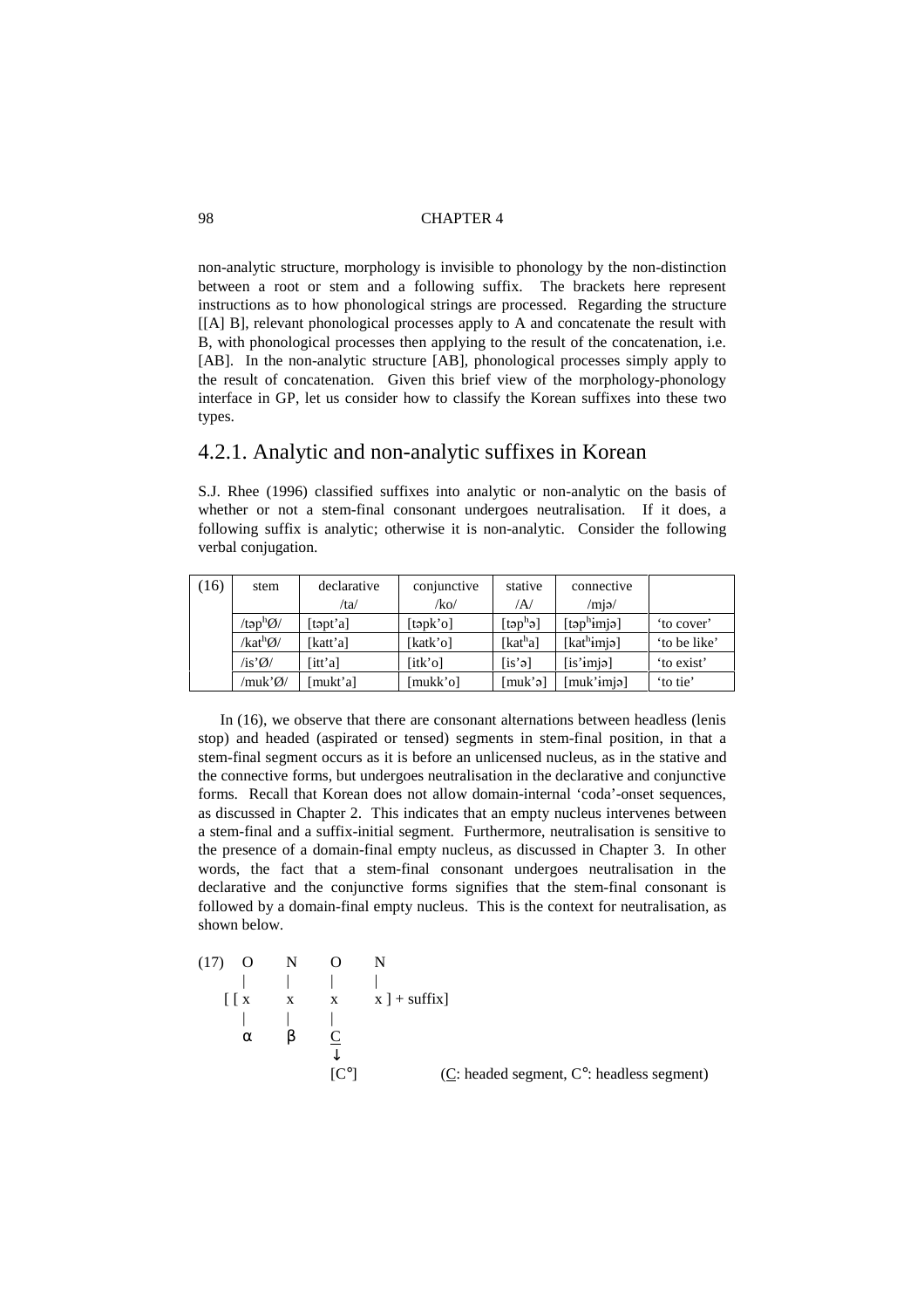The declarative and the conjunctive suffix are classified as analytic, which triggers neutralisation of a stem-final consonant.

 In the stative and the connective forms, however, a stem-final consonant does not undergo neutralisation. To express this, we assume that there is no domain-final empty nucleus between a stem and a suffix. The stative suffix /A/ is directly attached to a stem without the intervention of an internal domain, as shown below.

| (18) | O | N | Ω                       | N        |
|------|---|---|-------------------------|----------|
|      |   |   |                         |          |
|      | X | X | X                       | $x \,$ ] |
|      |   |   |                         |          |
|      | α | β | $\overline{\mathsf{C}}$ | ٩        |

The underlying representation of the connective suffix /mja/, in particular, deserves attention. As seen in  $(16)$ , the connective suffix shows  $\frac{1}{2}$ zero alternation. The vowel  $[i]$  occurs when a stem-final segment is not a vowel or a liquid, e.g. /ka/ 'to go' [kamjə], /nar $\emptyset$ / 'to fly' [nalmjə], but /tat $\emptyset$ / 'to close' [tatimjə], /mək $\emptyset$ / 'to eat' [məkimjə]. One possible underlying representation of the connective suffix would contain an initial empty nucleus like  $\beta/m$ j $\alpha$  to account for i/zero alternation. This underlying form is more or less the same as that in the previous analyses discussed in Chapter 1, where the vowel  $\hat{A}$  is specified in the underlying representation. Given this underlying form, the deletion of an underlying empty nucleus is necessary when a vowel-final stem precedes the suffix, as shown below.

| (19) /ka/ 'to $go' + /Qmj$ ə/ [kamjə] |  |
|---------------------------------------|--|
|---------------------------------------|--|

j

|                |  | 0 N1 0 N2 0 N3 |         |                                  |
|----------------|--|----------------|---------|----------------------------------|
|                |  |                |         |                                  |
| X X            |  | $\mathbf{x}$   | $X$ $X$ |                                  |
| $\mathbb{R}^n$ |  |                |         | $\begin{array}{ccc} \end{array}$ |
| k a            |  |                |         | m j ə                            |
|                |  |                |         |                                  |

The deletion of the empty nucleus N2 may be ascribed to the effect of *reduction*, as we will see in 4.2.2.<sup>21</sup>

However, this analysis is not simpler than an analysis which is based on an underlying form without an initial empty nucleus  $/m$ j $\phi$ . Given this form, we do not need the deletion of N2 in (19), because the suffix  $\langle \text{mi}\rangle$  can be directly attached to a stem. With respect to a consonant-final stem, the syllabification of the connective form follows the syllabic structure of Korean, as presented in Chapter 2, because Korean does not allow either 'coda'-onset clusters or branching onsets: an empty nucleus must intervene between two consonants. Consider the connective form of / $nop<sup>h</sup>Ø/ 'high'.$ 

<sup>&</sup>lt;sup>21</sup> The retention of the empty nucleus N2 in this representation would yield a long vowel [a:] which is not a correct phonetic form.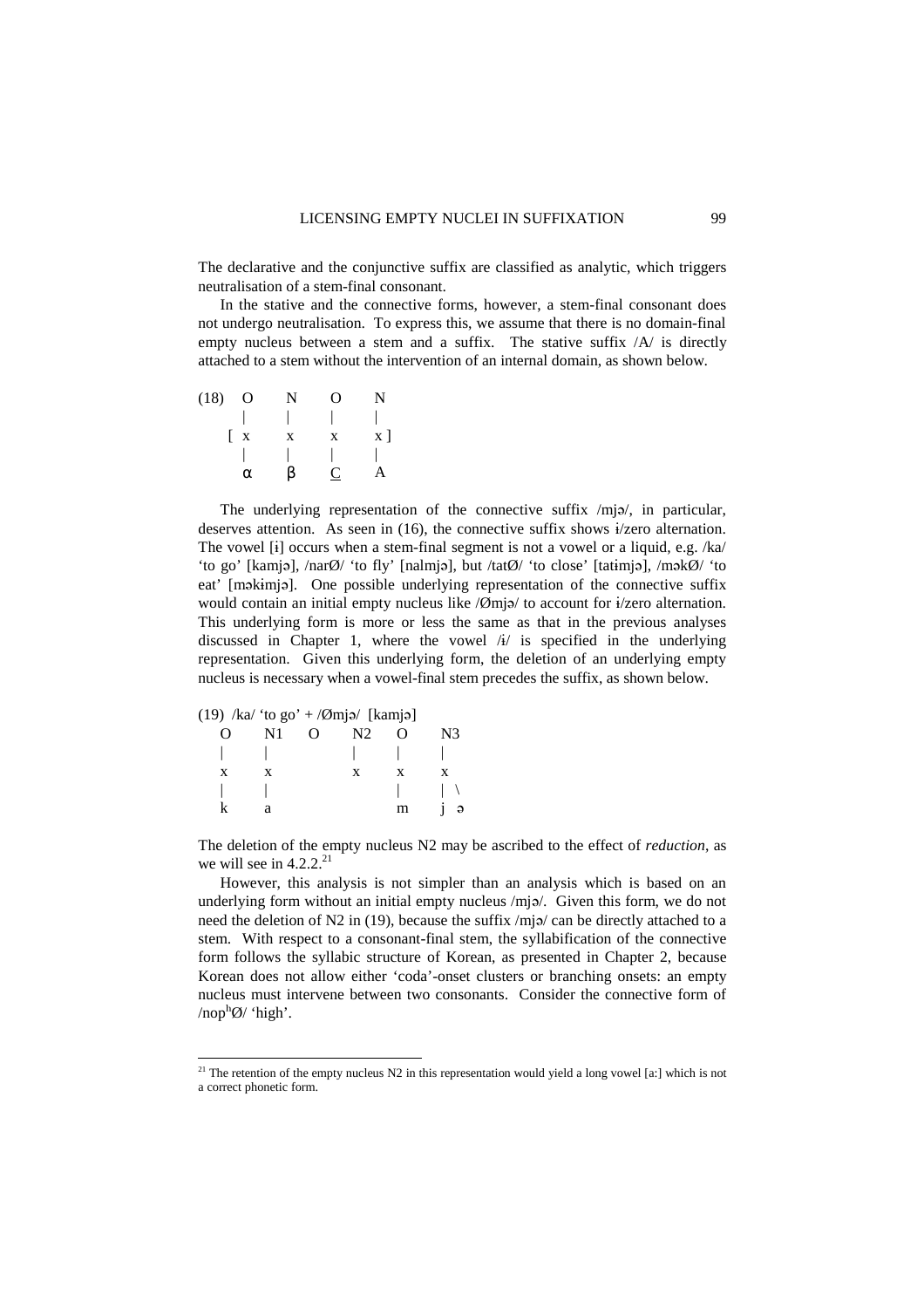

Note that an inter-onset governing relation between O2 and O3 cannot be established. The phonetic interpretation of N2 is due to the fact that the headless segment /m/ cannot govern the headed segment /p<sup>h</sup>/. The phonetic form [nop<sup>h</sup>imjə] is derived. In fact, (20) illustrates that non-analytic constructions are treated in the same way as morphologically simplex words, precisely because, like morphologically simplex words, non-analytic constructions themselves constitute a single domain. One obvious merit of this analysis is that the interpretation of empty nuclei in mono-morphemic words and non-analytic constructions is analysed in a unified way. This is predicted by Kaye's (1995: 308) proposal that the phonology reacts as if there were no morphology at all. The examples in (19) and (20) therefore suggest that a suffix involved in  $\frac{1}{2}$ zero alternation does not necessarily contain an initial empty nucleus at all. The syllabification of non-analytic constructions proceeds in the same way as that of mono-morphemic words.

 To summarise, the criterion for distinguishing between analytic and non-analytic structures is whether or not a stem-final consonant undergoes neutralisation. If neutralisation occurs before a given suffix, then this suffix is regarded as analytic. Otherwise, the suffix is treated as non-analytic. Before discussing nominal suffixes in the next section, the following table shows, though not exhaustively, a list of both types of verbal suffixes.

| (21) | (a) | Analytic verbal suffixes     |                 |                       |                 |  |  |
|------|-----|------------------------------|-----------------|-----------------------|-----------------|--|--|
|      |     | /ta/                         | 'declarative'   | /ni/                  | 'interrogative' |  |  |
|      |     | /ca/                         | 'propositive'   | kes'0                 | 'intentive'     |  |  |
|      |     | /ta                          | 'retrospective' | /ci/<br>'suppositive' |                 |  |  |
|      | (b) | Non-analytic verbal suffixes |                 |                       |                 |  |  |
|      |     | /A/                          | 'stative'       | /ni/                  | 'effective'     |  |  |
|      |     | /Ato/                        | 'concessive'    | $/$ mj $\gtrsim$      | 'connective'    |  |  |
|      |     | $\text{mjan}/$               | 'conditional'   | $/\mathrm{si}/$       | 'honorific'     |  |  |
|      |     |                              |                 |                       |                 |  |  |

# 4.2.2. Nominal suffixation: paradoxical cases

As shown in (8a), in nominal suffixes there are allomorphs which are sensitive to whether a nominal stem ends in a vowel or a consonant, e.g. /ka/ or /i/ 'nominative', /rØrØ/ or /rØ/ 'accusative', /wa/ or /kwa/ 'connective', among others. I assume that morphology chooses one of these allomorphs to constitute a lexical representation.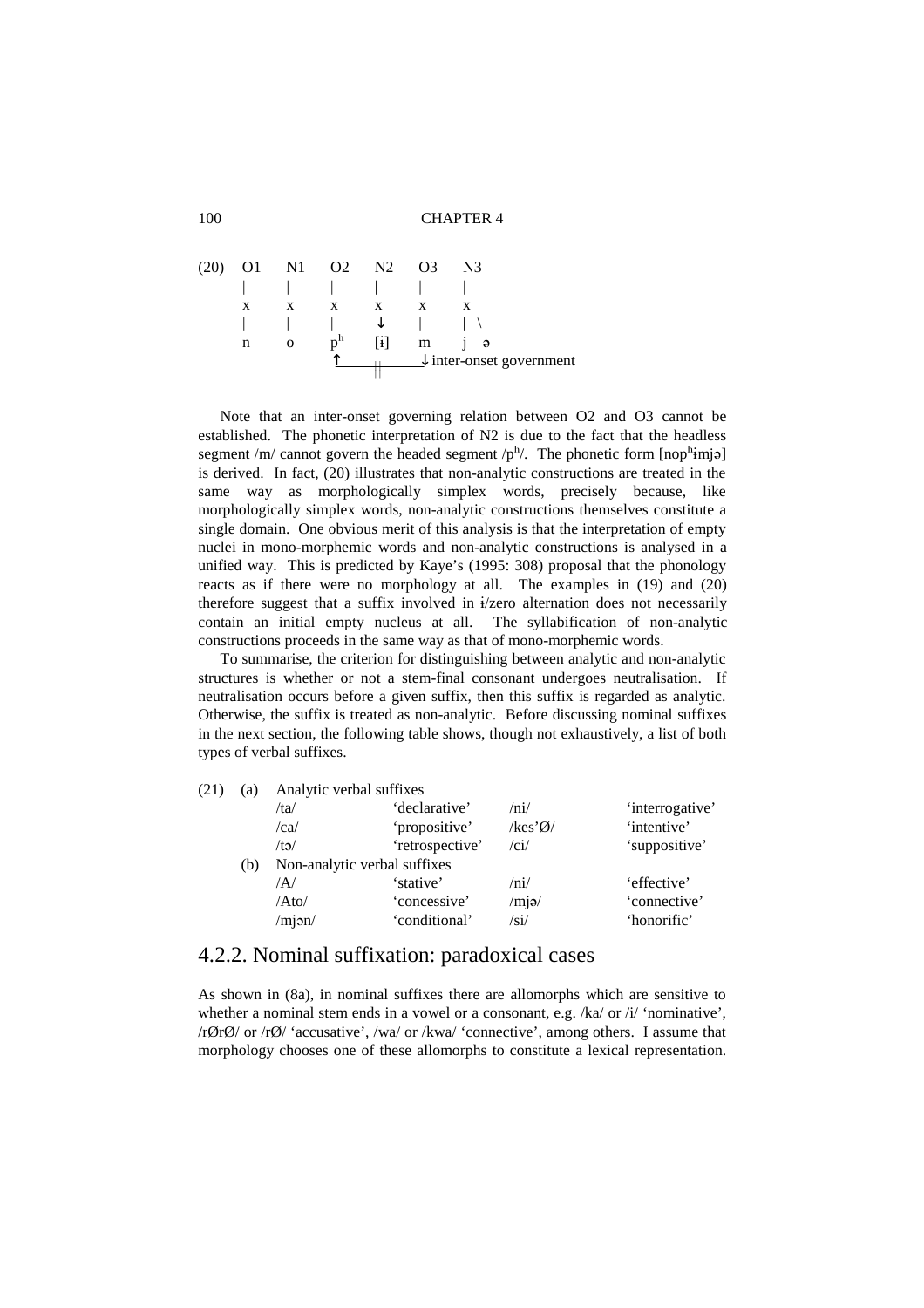For instance, regarding nominative forms, the lexical representations of /napi/ 'butterfly' and /cip/ 'house' are /napi + ka/ and /cip + i/, respectively.

The classification of nominal suffixes into analytic and non-analytic categories is the same as that of verbal suffixes in that neutralisation provides a criterion. Some examples of these two suffixes are shown below.

| (22) | (a) Analytic nominal suffixes     |                       |                                  |                      |  |  |
|------|-----------------------------------|-----------------------|----------------------------------|----------------------|--|--|
|      | /to/                              | 'also, too'           | /macə/                           | 'even, so far as'    |  |  |
|      | /pota/                            | 'than'                | /put <sup>h</sup> <sup>o</sup> / | 'ablative, from'     |  |  |
|      | $k$ 'esə $/$                      | 'nominative, horific' |                                  |                      |  |  |
|      | (b) Non-analytic nominal suffixes |                       |                                  |                      |  |  |
|      | /i/                               | 'nominative'          | /rØ/                             | 'accusative'         |  |  |
|      | /e/                               | 'dative'              | $/$ esə $/$                      | 'locative', 'source' |  |  |
|      | /nØ/                              | 'topicaliser'         | $/$ ina $/$                      | 'alternative'        |  |  |
|      | /ro/                              | 'instrument'          |                                  |                      |  |  |
|      |                                   |                       |                                  |                      |  |  |

 After this preliminary note, consider nominal suffixation in which these suffixes behave non-analytically with respect to neutralisation, i.e. a stem-final consonant does not undergo neutralisation, as shown below.

| (23) | <b>Stem</b>                         | Nominative                                | Dative or locative   | Source                           |           |
|------|-------------------------------------|-------------------------------------------|----------------------|----------------------------------|-----------|
|      | /cip <sup>h</sup> $\varnothing$ /   | [cip <sup>h</sup> i]                      | $[kip^{\rm h}$ e]    | [cip <sup>h</sup> ess]           | 'straw'   |
|      | /puə $k^h$ Ø/                       | $[pu \rightarrow k^h i]$                  | [ $puakhe$ ]         | [ $pu \circ k$ <sup>h</sup> esə] | 'kitchen' |
|      | $/path$ /                           | $\lceil$ pac <sup>h</sup> i $\rceil^{22}$ | [pat <sup>h</sup> e] | [ $pathes9$ ]                    | 'field'   |
|      | /pak' $\varnothing$ /               | [pak'i]                                   | [pak'e]              | [pak'esə]                        | 'outside' |
|      | $\sqrt{p} \cdot \sqrt{p}$           | [pəsi]                                    | [pose]               | $[$ pasesa $]$                   | 'friend'  |
|      | /marØ/                              | [mari]                                    | [mare]               | [maresa]                         | 'horse'   |
|      | $/k'$ oc <sup>h</sup> $\emptyset$ / | [k'oc <sup>h</sup> i]                     | $[k'oc^he]$          | [k'oc <sup>h</sup> ess]          | 'flower'  |
|      | $/pic\emptyset/$                    | [pici]                                    | [pice]               | [picesə]                         | 'debt'    |

 Regarding the phonetic interpretation of empty nuclei within a stem, a problem arises when a stem contains a penultimate empty nucleus followed by a segment which is potentially subject to neutralisation. The relevant examples are shown below.

| (24) | <b>Stem</b>                         | <b>Nominative</b>      | Dative or locative     | Source                   |            |
|------|-------------------------------------|------------------------|------------------------|--------------------------|------------|
|      | /mur $\mathcal{O}p^h\mathcal{O}/$   | [murip <sup>h</sup> i] | [murip <sup>h</sup> e] | [murip <sup>h</sup> ese] | 'knee'     |
|      | $/k' \mathcal{O} t^h \mathcal{O}/k$ | [k'ich]                | [k'i <sup>th</sup> e]  | $[k'i$ <sup>h</sup> esəl | 'end'      |
|      | /kØrØsØ/                            | [kirisi]               | [kirise]               | [kiriesa]                | 'dish'     |
|      | /it <sup>h</sup> ØrØ/               | [it <sup>h</sup> iri]  | [it <sup>h</sup> ire]  | $[it^h$ iresa]           | 'two days' |

 $\overline{a}$ 

 $^{22}$  As noted earlier, a coronal stop undergoes palatalisation before a suffix /i/.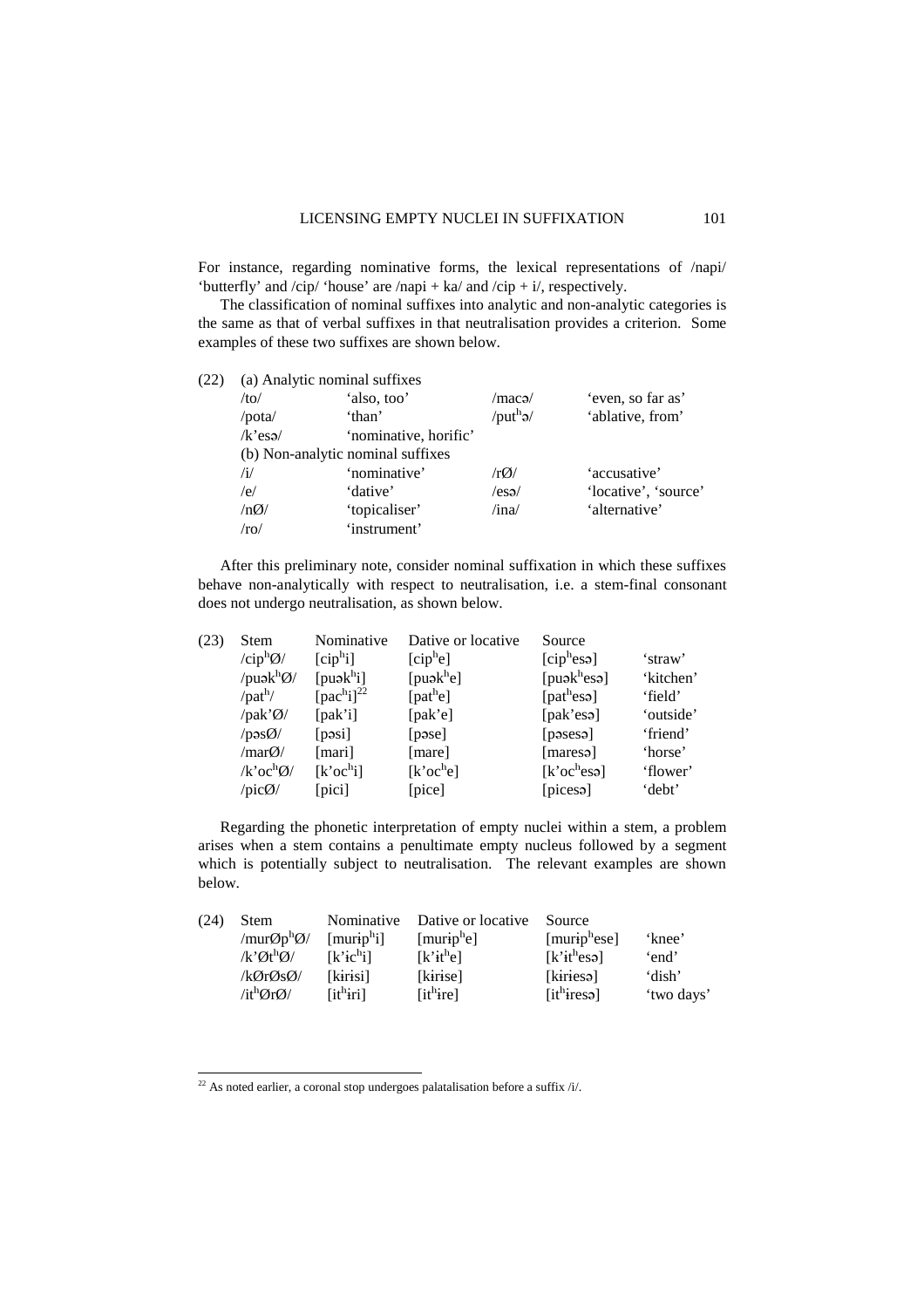The retention of the segmental content of stem-final consonants indicates that these three suffixes are non-analytic. This would predict, however, contrary to fact, that the penultimate empty nuclei in (24) should not be phonetically interpreted.

| $(25)$ /mur $\mathcal{O}p^h$ i/ [muripht] *[mulpht] |    |          |         |    |                                     |
|-----------------------------------------------------|----|----------|---------|----|-------------------------------------|
|                                                     | N1 | $\Omega$ | N2      | OЗ | N3                                  |
|                                                     |    |          |         |    |                                     |
| X                                                   |    |          |         |    |                                     |
|                                                     |    |          |         |    |                                     |
| m                                                   | u  |          | $*$ [ø] |    |                                     |
|                                                     |    |          |         |    | $\downarrow$ inter-onset government |

Here, the requirements of inter-onset government are satisfied in that the government-licenser N3 is unlicensed and O3 can govern O2. Thus, we would expect  $N2$  to be licensed, but the phonetic form  $[murip<sup>h</sup>i]$  indicates that this is not the case.

 A possible solution to this problem is that these suffixes are treated as analytic. In this case, the penultimate empty nucleus N2 is followed by a domain-final empty nucleus, and so this empty nucleus is not licensed due to the absence of a government-licenser, as shown below.

(26) O1 N1 O2 N2 O3 N3 O4 N4 | | | | | | | | [ [ x x x x x x ] x ] | | | ↓ | | m u r [Û] pH i ↑ | | ↓ inter-onset government | | ↓ [p] neutralisation

Since N3 is licensed by virtue of domain-final licensing, it cannot act as a government-licenser of O3 to govern O2. Accordingly, N2 receives phonetic interpretation. Also, the stem-final segment  $/p<sup>h</sup>/$  undergoes neutralisation to become [p]. After bracket erasure, the following representation emerges.

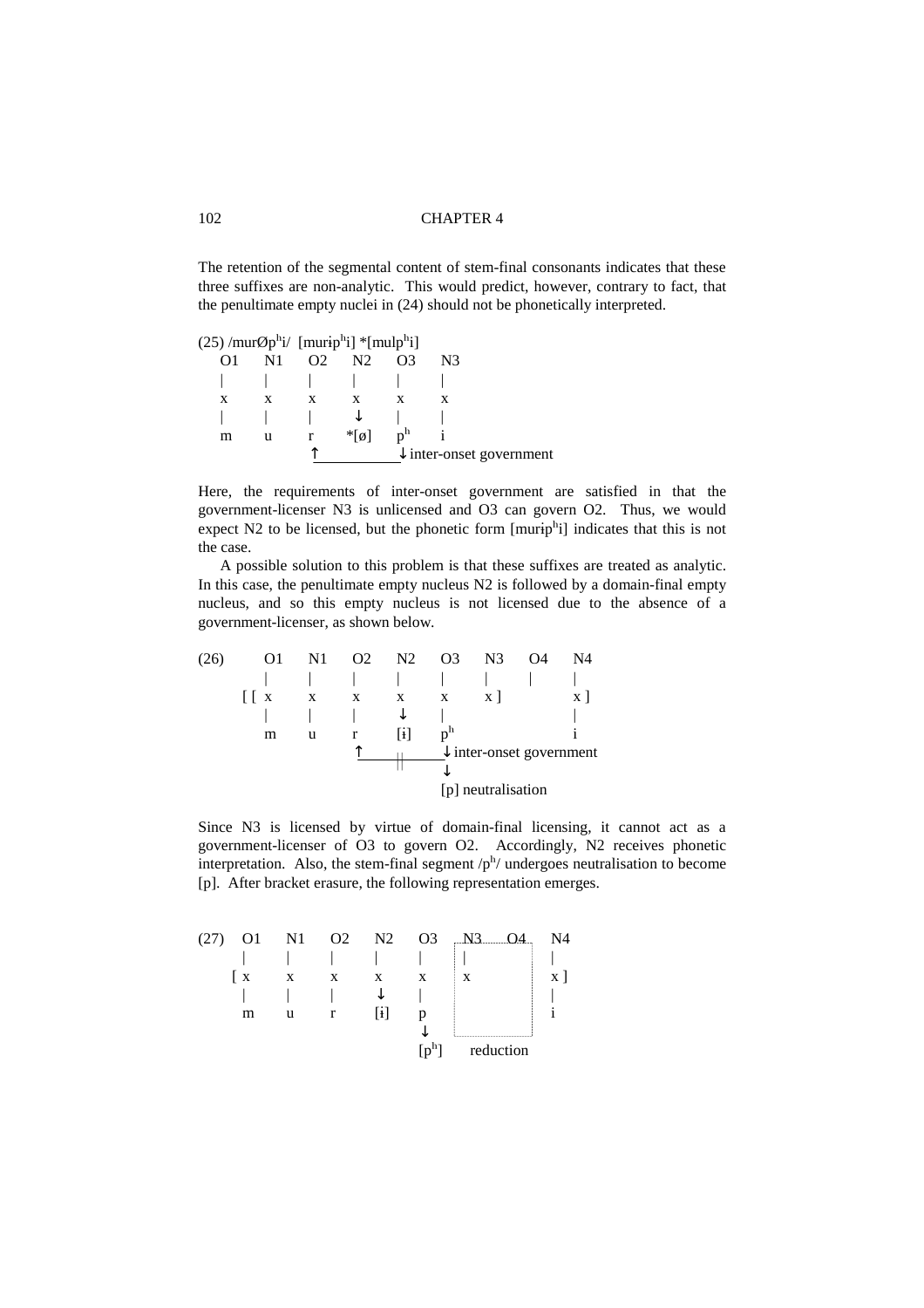Note that the empty nucleus N3 is followed by a pointless onset O4. This sequence is not allowed due to the effect of reduction (see Chapter 2). The consequence is that N4 is available as a new licenser of  $O3<sup>23</sup>$  As discussed in Chapter 3, segmental changes in neutralisation are construed, not as deletion of elements in question, but as non-interpretation. That is, those elements which are not licensed by a domain-final empty nucleus are still present rather than deleted in a given representation. The implication is that non-interpreted elements can be recovered in later stages, if appropriate conditions are met. Since N4 is an unlicensed nucleus, this nucleus has sufficient licensing abilities to reinterpret suppressed elements from the previous cycle, i.e. the headed element H which is doubly linked to express aspiration (see Chapter 2 for relevant segmental structures). What about the licensing status of N2? This empty nucleus is unlicensed in the internal domain, but can be licensed in the external domain, due to the fact that the potential government-licenser N4 is available and O3 can govern O2. The phonetic form  ${\rm [murip^h]}$ , however, clearly indicates that N3 is not a government-licenser for O3 to govern O2 for the licensing of N2. Thus, the retention of the phonetic interpretation of N2 shows that it resists licensing by a government-licenser from an outer domain, i.e. N4 is not part of the internal domain in which N2 resides, as in (26). Thus, what the examples in (24) suggest is that an internal domain in an analytic construction displays an opacity effect, with respect to the application of the ECP.<sup>24</sup> I claim that this effect is derived from the Strict Cyclicity Condition (henceforth SCC) in the sense of Kean (1974) (See further discussions in the next section).

 This analytic analysis can provide an appropriate account for the preservation of the phonetic interpretation of empty nuclei in a previous cycle for words ending in a headed stop. However, when a stem-final segment such as /s/ or /r/ requires addition of element(s) in order to be licensed by a domain-final empty nucleus, the analytic analysis suffers a technical problem. Consider the nominative form of /kØrØsØ/ 'dish'. The lexical representation of this form is  $/[[k\emptyset_{1}r\emptyset_{2}s\emptyset_{3}]i]/$ . In the internal domain, the stem-final /s/ undergoes neutralisation to become [t] and the first two empty nuclei receive phonetic interpretation due to the failure of inter-onset government. After bracket erasure, /[kiritØ<sub>3</sub>i]/ is derived. Ø<sub>3</sub> is deleted due to the

 $\overline{a}$ 

<sup>&</sup>lt;sup>23</sup> I am aware that it would violate the Projection Principle in that the removal of a nuclear position seems to be an operation which affects the licensing relations established earlier. In fact, this issue has been raised in the GP literature, e.g. by Harris (1994) and Brockhaus (1995b). Though tentative conclusions have been drawn, according to Brockhaus (1995a: 103), the consensus seems that the Projection Principle is intended to prevent changes in constituent structure from taking place and eliminating an empty nuclear position is not in conflict with this as far as "onsets remain onsets and nuclei remain nuclei" (Kaye 1995). Also, Harris (1994: 204) points out that the identity of the nucleus which licenses the onset position O3 is immaterial, provided that the licensing requirements of this position are met, even after the application of reduction.

<sup>&</sup>lt;sup>24</sup> The same treatment is needed in Polish (Gussmann & Kaye 1993). For instance, the double diminutive form /[[[p**Ø**<sub>1</sub>sØ<sub>2</sub>]Ø<sub>3</sub>kØ<sub>4</sub>]Ø<sub>5</sub>kØ<sub>6</sub>]/ 'dog' [pesekek] (palatalisation effect is ignored), the bolded empty nuclei are potentially licensed by the following unlicensed nucleus. That is,  $\emptyset_1$  is unlicensed because  $\emptyset_2$ is not a proper governor. After bracket erasure,  $\emptyset_3$  is not licensed due to  $\emptyset_4$  being licensed and  $\emptyset_2$  is deleted owing to reduction. In this case, unlicensed  $\mathcal{O}_3$  immediately follows  $\mathcal{O}_1$  to form a proper governing relation. The phonetic form [pesekek] indicates that the unlicensed status of  $\mathcal{O}_1$  is preserved.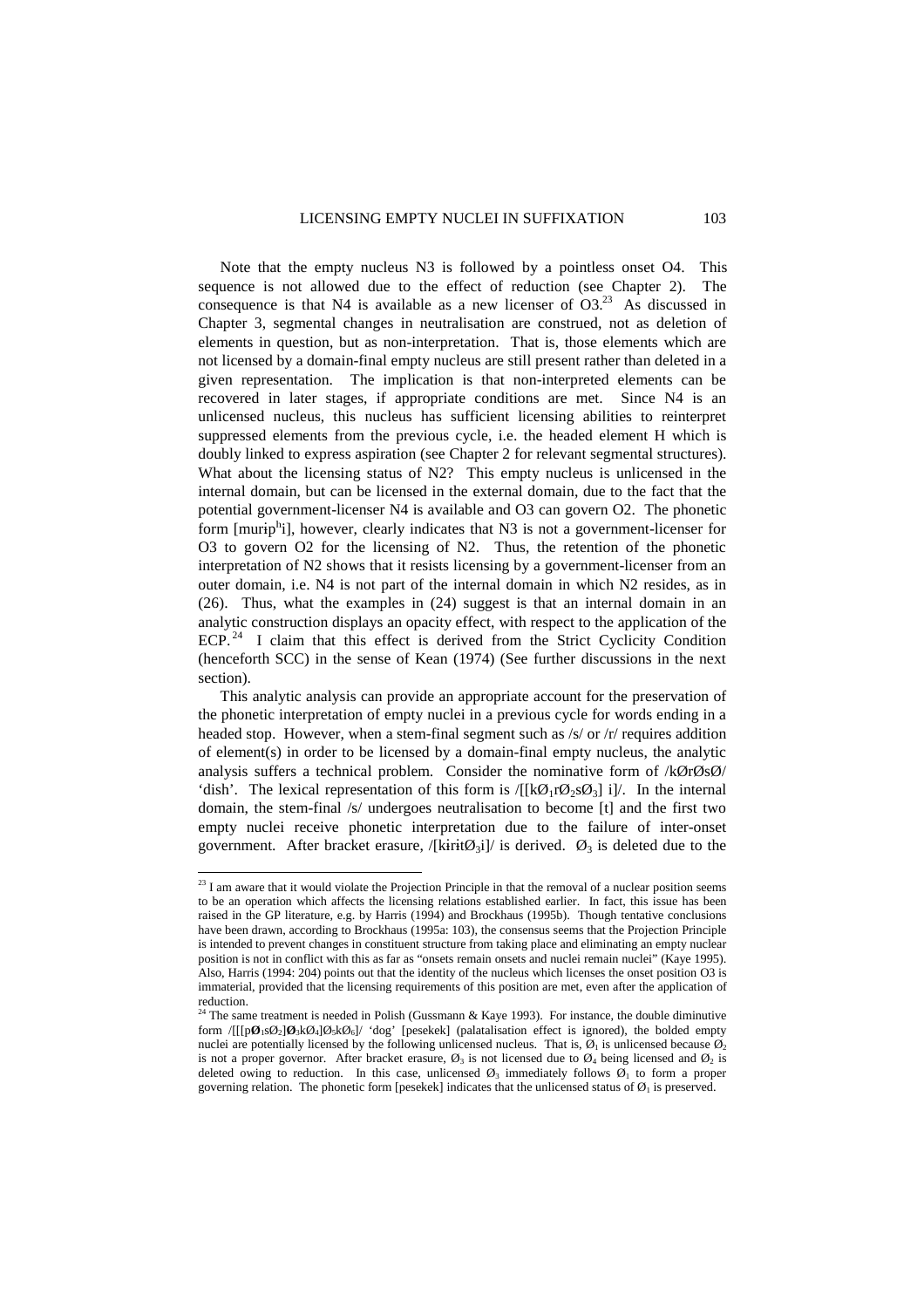application of reduction and these two empty nuclei retain phonetic interpretation owing to the SCC. Thus, the final phonetic form  $*$ [kiriti] is derived, although the correct form is [kirisi], as in (24). The same problem is observed in a /r/-final nominal stem like /it<sup>h</sup>ØrØ/ 'two days' in that the analytic approach yields an incorrect nominative form \*[it<sup>h</sup>ili] rather than the correct form [it<sup>h</sup>iri], as in (24), because the stem-final /r/ becomes [l] before a domain-final empty nucleus in the internal domain.

When we look at cases of other analytic suffixation, such as /to/ 'also' and /put<sup>h</sup> $\theta$  'from', the phonetic forms of these two nouns are [kiritt'o] and [kiritp'ut<sup>h</sup> $\theta$ ], and  $\text{lit}^{\text{h}}$ ltol and  $\text{lit}^{\text{h}}$ ilput<sup>h</sup> $\theta$ . The presence of  $\text{It}$  and  $\text{It}$  in these cases indicates a context in which neutralisation occurs in the internal domain, on the one hand. The presence of [s] and [r] in the nominative forms, on the other, shows that there are no such internal domains. In other words, the nominative suffix  $\pi/2$  behaves as if it were analytic regarding the phonetic interpretation of empty nuclei, and as non-analytic regarding neutralisation. The same phenomenon is observed in locative and source suffixation, e.g. [kirise] and [kirisesə];  $[i^h$ ire] and  $[i^h$ iresə]. Given the nominal suffixation discussed so far, we encounter paradoxical cases in which the behaviour of a certain suffix varies in different phonological processes.25

In fact, Y. Heo (1995: 200) notes the same problem in discussing nominative suffixation and summed up as follows:

We see that nominal suffixation in Korean cannot be fully accounted for by the morphological structure proposed by Kaye (1993) [(1995) SJR], thus, the theory requires extending to a certain degree.

 To recapitulate, Kaye's (1995) proposal for the morphology-phonology interface needs a modification to accommodate the Korean facts discussed so far. As we will see below, I will not abandon his proposal completely, but will attempt to revise it by refining the degree of morphological analyticity to provide an adequate account of the licensing of empty nuclei in suffixation.

# 4.3. A revised analysis

j

The main purpose of this section is two-fold: (a) to refine the notion of morphological analyticity; (b) to account for the effect of opacity. Regarding the first issue, the presence of an internal domain in analytic constructions is insufficient to adequately account for  $\frac{1}{2}$ zero alternation in nominal suffixation, as was discussed in 4.2.2. I will argue that stems themselves constitute a domain of their own, i.e. without the final empty nucleus. This blocks the application of the ECP to stem-

<sup>&</sup>lt;sup>25</sup> Rebrus, Siptár, Szigetvári & Törkenczy (1996), as cited in Polgárdi (1998: 55) and Rowicka (1999: 22), point out that the analytic and non-analytic distinction is not refined enough to deal with some facts of Hungarian. Hungarian suffixes do not seem to behave consistently as analytic or non-analytic regarding different phonological processes.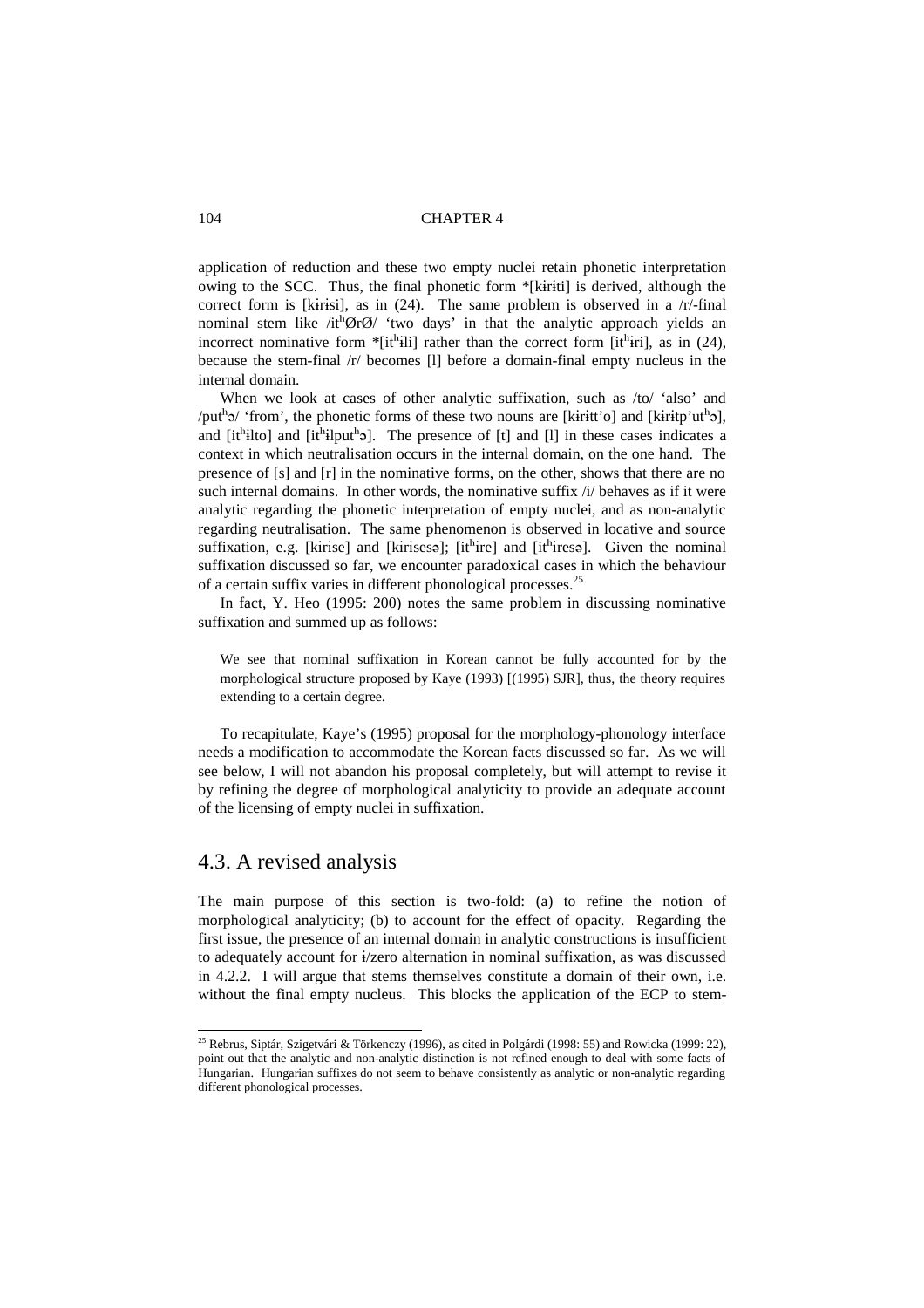internal empty nuclei. The fact that an internal domain in an analytic construction displays an opacity effect goes against the minimalist hypothesis proposed by Kaye (1995: 291).

#### (28) Minimalist Hypothesis

Processes apply whenever the conditions that trigger them are satisfied.

One consequence of (28) is that the application of phonological processes completely disregards the derivational history they are involved in. The discussions in the previous section, however, show that the minimalist hypothesis is too strong to account for the licensing of empty nuclei in suffixation and so needs to be refined to account for the mode of the application of phonological processes, i.e. the effect of opacity must be taken into consideration. In this section, I explore various versions of the Strict Cyclicity Condition (SCC) (cf. Kean (1974), Kiparsky (1982, 1985) and Cole (1995), among others) to establish constraints on the way phonology works, paying particular attention to the application of the ECP to analytic constructions.

# 4.3.1. Stems as their own domain

As discussed in the previous section, the nominative suffix  $/i$  behaves nonanalytically regarding neutralisation, but analytically with respect to  $\frac{1}{2}$  /zero alternations. The fact that the segmental content of stem-final consonants is preserved, irrespective of whether this suffix is analytic or non-analytic, suggests that the stem-final consonant is visible to the following suffix  $/i$ , i.e. the stem-final segment is licensed by the following suffix /i/ without an intervening domain-final empty nucleus. Yet, the phonetic interpretation of the preceding empty nucleus is retained despite the presence of a potential government-licenser. Given this situation, one plausible way of resolving the paradoxical behaviour of the nominal suffix /i/ is that stems constitute a domain of their own, as shown below.

# (29)  $[<\text{stem}>^{26}i]$

 $\overline{a}$ 

 Independent evidence that the stem domain is required comes from palatalisation.27 As noted in earlier examples, a stem-final coronal stop undergoes palatalisation when the suffix  $\pi$  follows, whether this is a nominative suffix or adverbialiser, as shown below.

 $26$  Henceforth, the stem-domain is represented by angled brackets. For the interpretation of this bracket together with the square bracket, see below. <sup>26</sup> Henceforth, the stem-domain is represented by angled brackets. For the interpretation of this bracket together with the square bracket, see below.<br><sup>27</sup> The segment changes from  $/t^h$ / to [c<sup>h</sup>] and /t/ to [c] are inv

See Yoshida (2001) for a detailed discussion of this matter.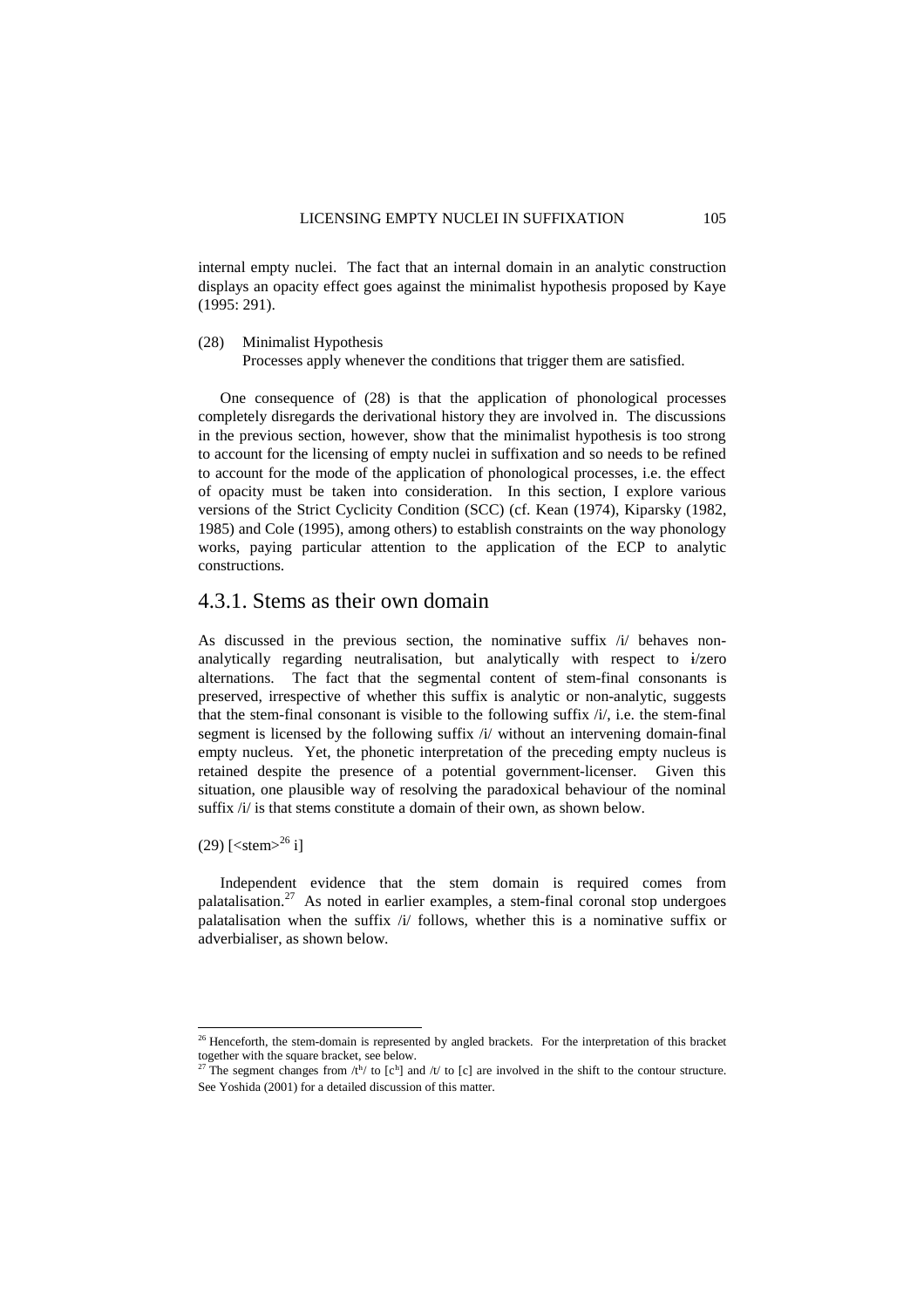| (30) | (a) | Nominative suffix /i/            |                         |                |
|------|-----|----------------------------------|-------------------------|----------------|
|      |     | /pat <sup>h-i/</sup>             | [pack <sup>h</sup> ]    | 'field'        |
|      |     | $/k' \mathcal{O} t^h - i/$       | [k'icl]                 | 'end'          |
|      |     | $/$ he-tot-i $/$                 | [hetoci]                | 'sunrise'      |
|      |     | $/mi$ -tat-i $/$                 | [mitaci]                | 'sliding door' |
|      | (b) | Adverbialiser/i/                 |                         |                |
|      |     | $/$ kat <sup>h</sup> -i $/$      | [kac <sup>h</sup> i]    | 'together'     |
|      |     | $/kut-i/$                        | [kuci]                  | 'positively'   |
|      |     | $/nath$ -nat <sup>h</sup> -i $/$ | [natnac $\mathrm{h}$ i] | 'one by one'   |

 However, palatalisation does not occur within a stem, even though the context in which this process occurs is exactly the same as that in (30). In other words, the presence of palatalisation signals a boundary.

| (31) | /mati/                          | $[mati] * [maci]$         | 'knot'      |
|------|---------------------------------|---------------------------|-------------|
|      | /p $\partial$ t <sup>h</sup> i/ | $[pat^h i]$ * $[pac^h i]$ | 'to endure' |
|      | /t <sup>h</sup> i/              | $[t^h i]$ * $[c^h i]$     | 'dust'      |
|      | $\langle$ cip $\emptyset$       | [cip]                     | 'house'     |
|      | $\angle$ cic $\emptyset$        | [ <i>c</i> it]            | 'to bark'   |

Note that coronal stops within stems occur before the vowel /i/ without palatalisation. Furthermore, affricates also occur before the same vowel. Thus, (30) and (31) show that the applicability of palatalisation is sensitive to the boundary between stem and suffix. Given the palatalisation facts in Korean, the minimalist hypothesis in (28) is too strong and so the mode of application of phonological processes must be constrained. In fact, the context in which palatalisation occurs requires the presence of a boundary marker, as in  $(29)$ , i.e.  $/[\text{~stem~$i$}]/$ .

What about the application of the ECP to stem-internal empty nuclei? Recall that these empty nuclei are licensed either by inter-onset government if governmentlicensers are present, or by proper government elsewhere, as discussed in Chapter 3, on the assumption that each morpheme constitutes its own domain ending in a nucleus. By setting up the stem domain as in (29), however, the licensing will work slightly differently.

Before discussing the application of the ECP to the stem domain, let me clarify some terminological matters. As shown in (32), I propose that the onset-final stem domain is contained within square brackets and a domain-final empty nucleus is outside the stem domain. Until now, the square bracket notation has been implicitly regarded as stem domain, when I discussed the licensing of empty nuclei within a morpheme in Chapter 3. Since I now introduce the stem domain within angled brackets, a new term referring to phonological strings within square brackets is needed in order to avoid confusion. Henceforth, I reserve the term *stem domain* for phonological material within angled brackets and *extended stem* domain for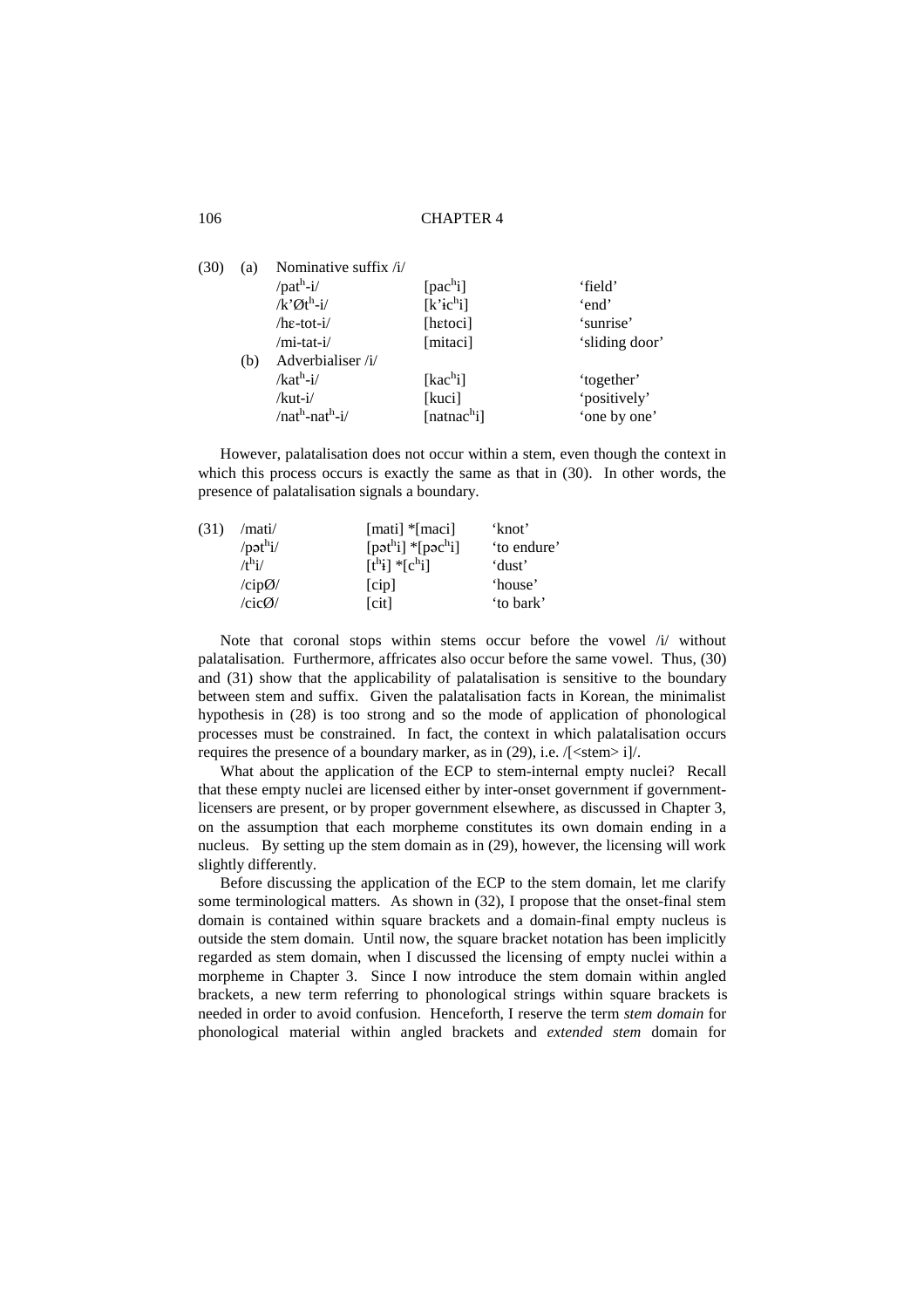phonological material ending in an empty nucleus within square brackets.<sup>28</sup> Very often, when a stem ends with a vowel, the stem domain coincides with the extended stem domain, as shown in (32a), while (32b) represents a stem ending in a consonant.

| $(32)$ (a) Vowel-final stem | (b) Consonant-final stem |
|-----------------------------|--------------------------|
| $\leq$ stem $>$             | $\leq$ stem $> 0$        |

Furthermore, I retain the notions of analytic and non-analytic constructions to account for phonological processes involved in suffixation. Given the introduction of the stem domain, analytic and non-analytic suffixation result in the following structures.

(33) (a) Non-analytic suffixation [<stem> suffix] (b) Analytic suffixation  $[$  (stem>  $(\emptyset)$ ] suffix]

j

(33a) shows that a non-analytic suffix is attached to the stem domain without intervening square brackets. This construction differs from that of the extended stem domain in that the latter may end in a final empty nucleus, but the former does not, e.g.  $/[\langle cip^h \rangle \hat{Q}]$  'straw' and  $/[\langle cip^h \rangle \hat{Q}]$  'straw, nominative suffix'. The structure resulting from analytic suffixation contains three domains: the stem domain, the extended stem domain, and the concatenation of the extended stem domain with a following suffix, e.g.  $/[\langle cip^b \rangle \varnothing]$  to  $]/$  'straw, also'.

Bearing this in mind, consider, for instance,  $/[\langle kot0f\phi m\rangle\phi]/[\langle kotifim]$  'icicle'. The lexical representation is shown below.

| (34)        |    |          |                | /[ <kotørøm>Ø]/ [kotirim]</kotørøm> |                |                |     |                        |
|-------------|----|----------|----------------|-------------------------------------|----------------|----------------|-----|------------------------|
|             | O1 | N1       | O <sub>2</sub> | N <sub>2</sub>                      | O <sup>3</sup> | N <sup>3</sup> | O4  | N4                     |
|             |    |          |                |                                     |                |                |     |                        |
| $\vert < x$ |    | X        | X              | X                                   | X              | X              | X > | X                      |
|             |    |          |                |                                     |                |                |     |                        |
|             | k  | $\Omega$ |                | 1                                   |                | l١             | m   |                        |
|             |    |          |                |                                     |                |                |     |                        |
|             |    |          |                |                                     |                |                |     | inter-onset government |

In this structure, I propose that phonological processes apply first to the innermost domain, i.e. the stem domain. Thus, the ECP inspects this domain first. Note that this domain is onset-final and so the empty nucleus N3 of the stem domain does not have a following government-licenser to license it. In other words, the

<sup>28</sup> One may argue that the extended stem domain corresponds to *phonological word* (Selkirk 1984b, Nespor & Vogel 1986, among others). Nouns in the extended stem domain may constitute phonological words, since they can stand alone without affixation. However, verbal stems require affixation to constitute a phonological word, and thus the extended stem domain does not coincide with the domain of phonological words. This situation is more or less the same in Georgian (Butskhrikidze 2002).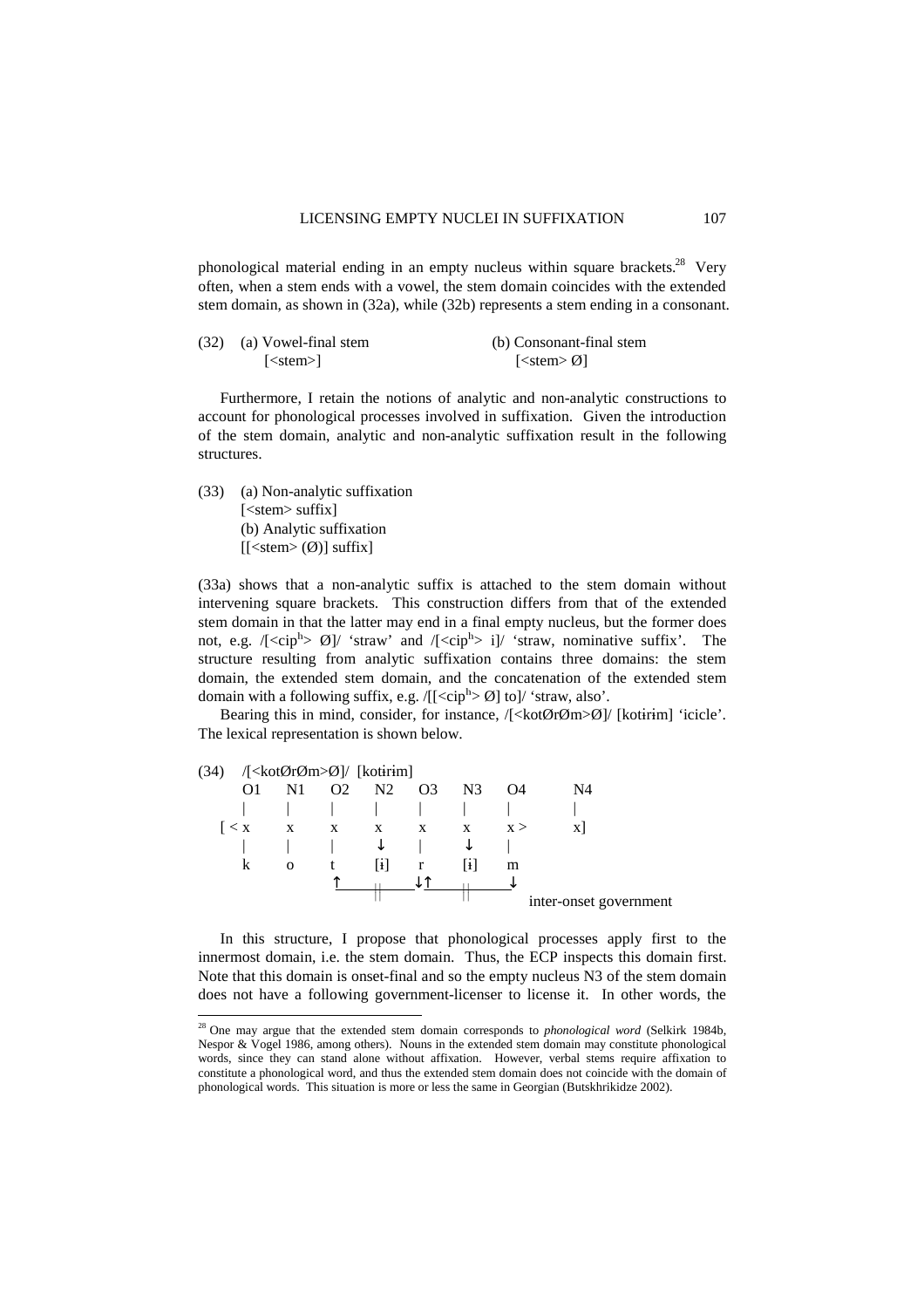extended stem domain-final empty nucleus N4 is invisible to the application of the ECP. With respect to the penultimate empty nucleus N2, the unlicensed status of this empty nucleus is due to the failure of inter-onset government between O2 and O3. Compared with the analysis in the previous chapter, the difference lies in the fact that the domain-final empty nucleus N4 in the extended stem is not available while the ECP directly applies to the stem domain. The stem domain is only visible to the extended stem domain-final empty nucleus N4 after doing phonology to the stem domain. The phonetic form is [kotirim].

What about cases in which a stem-final consonant undergoes neutralisation? Since I assume that the stem domain can end in an onset for consonant-final stems, the application of neutralisation proceeds after bracket erasure of the stem domain. For instance, consider  $/[\langle cip^h \rangle \varnothing] / [cip]$  'straw'. In this example, after bracket erasure, the stem-final  $/p^h$  occurs before an extended stem domain-final empty nucleus: the context for neutralisation. This segment therefore undergoes neutralisation to become [p].

 I am aware that the analysis of onset-final stems raises the question as to whether or not the postulation of the stem-domain violates the Coda Licensing Principle and the Onset Licensing Principle, both of which require that each domain ends in a nuclear position.<sup>29</sup> With respect to this question, I assume that the stem domain is *parasitic* in the sense that this domain does not constitute an independent phonological domain.<sup>30</sup> For instance, the extended stem domain is subject to these two principles but the stem domain is not. In other words, the domain of syllabification is based on the extended stem domain and the effect of these principles is temporarily suspended within the stem domain. Thus, domain-final licensing applies to an extended stem domain and so neutralisation takes place in this domain, not in the stem domain. In fact, the parasitic nature of the stem domain is confirmed by the fact that the result of the application of the ECP to the stem domain is the same as the result after bracket erasure of the stem domain, as in (34). That is, the presence of a final empty nucleus in the extended stem domain does not override the licensing of empty nuclei within the stem domain.

Thus far, I have demonstrated the way in which phonology applies to the stem and the extended stem domain. The interpretation of the bracketing is more or less the same as in Kaye's (1995) proposal. Let us now turn to non-analytic constructions to see how phonology proceeds there. First, consider the nominative forms of  $\sqrt{\frac{\text{c}}{\text{c}}\text{c}}$ // 'straw' and  $\sqrt{\frac{\text{c}}{\text{c}}}$ // 'field'. Their lexical representations are as follows.

 $\overline{a}$ 

<sup>&</sup>lt;sup>29</sup> Nancy Kula (p.c.) also assumes all morphological and phonological domains to be consonant final in her analysis of Bemba phonology, despite the strict CV syllable structure of the language. This assumption follows from the fact that the obligatory final vowel of every verb form is phonologically inactive but merely plays the role of specifying the parameter setting on domain final empty nuclei (i.e. 'off'). Support for this position is given by the processes of consonant mutation and imbrication (a form of infixation) within the verbal complex. For details, see Kula (in prep.).

This is also the reason why the introduction of the distinction between stem and extended stem domains does not replicate the lexical strata of Lexical Phonology: each stratum is independent phonologically.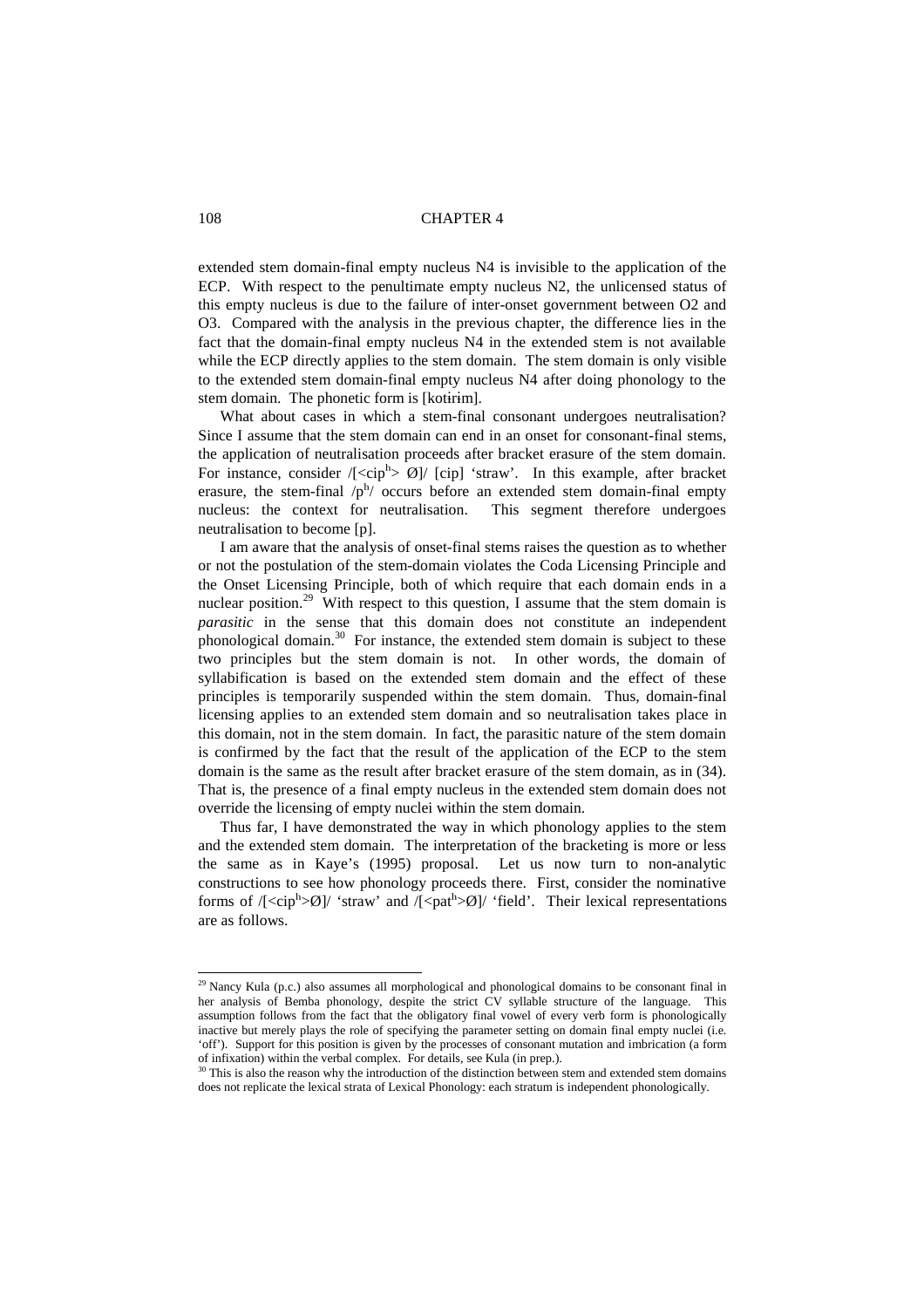

In (35a), after erasure of the stem domain, the stem-final  $/p<sup>h</sup>/$  is followed by the nominative suffix /i/. Since /i/ is an unlicensed nucleus, the stem-final segment is realised as it is. The phonetic form is  $[cip<sup>h</sup>$ ]. In (35b), as noted in (30) above, the stem-final  $/t^h$ / becomes  $/c^h$ / before the vowel /i/, since palatalisation is regarded as a cross-boundary process.

 Now consider the problematic cases in which licensable empty nuclei in the stem domain resist being licensed by a following potential government-licenser, for instance, the nominative form of  $/$ <mur $\mathcal{O}p^h$ > $\mathcal{O}/$  'knee'.

(36) / [
$$
\langle
$$
 murOp<sup>h</sup> > i] / [murip<sup>h</sup>i]  
\n01 N1 O2 N2 O3 N3  
\n| | | | | | | |  $\langle$  x x x x x x  $\rangle$   $\Leftrightarrow$   $\Leftrightarrow$  x]  
\n| | | | |  $\downarrow$  | |  
\nm u r [i] p<sup>h</sup> i  
\n $\uparrow$   $\downarrow$  inter-onset government  
\n( $\Leftrightarrow$ : non-government-licensing)

Within the stem domain, the empty nucleus N2 is not licensed, as witnessed by its phonetic interpretation, due to the absence of a government-licenser in this domain, even though an inter-onset governing relation between O2 and O3 can be established. After bracket erasure of the stem domain, the stem-final  $/p<sup>h</sup>/$  is licensed by the unlicensed nucleus N3 and so it is realised, as it is. As noted in (25), however, the empty nucleus N2 is not licensed by the government-licenser N3 outside the stemdomain, which produces an opacity effect regulated by the SCC, as will be discussed in the next section.

Regarding the licensing of empty nuclei, the analysis based on the stem domain achieves the same opacity effect as the analysis based on Kaye's proposal, as discussed in 4.2.2. One merit of the postulation of the stem domain is that this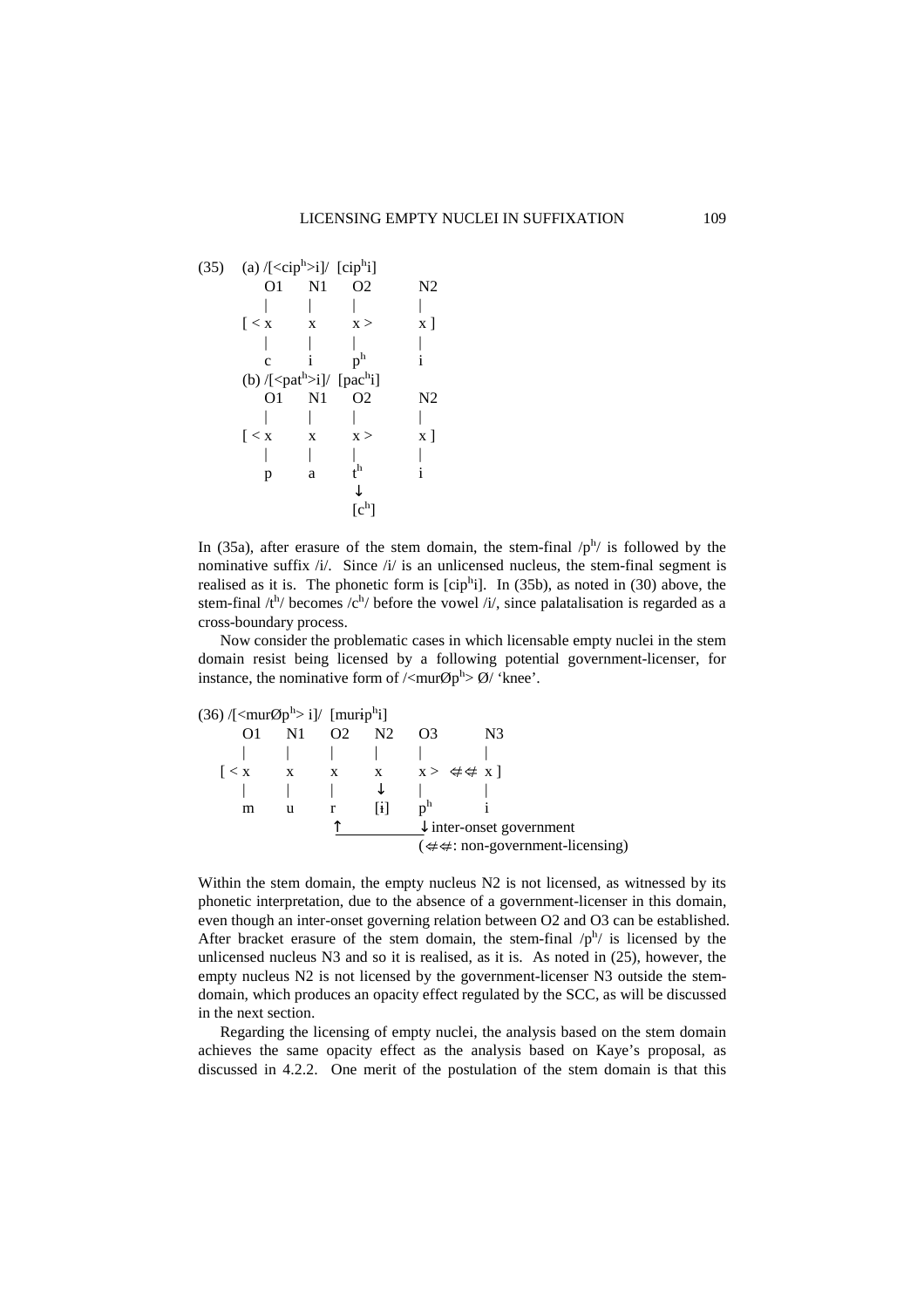analysis provides a consistent account of the behaviour of the nominative suffix /i/ which was problematic within the analysis based on analytic and non-analytic constructions discussed earlier. The absence of neutralisation before the nominative suffix /i/ is directly explained by the adjacency of the stem-final consonant and the suffix /i/, as in the case of palatalisation in which a stem-final coronal stop is visible to the following /i/. Furthermore, this analysis avoids problems involving the stemfinal segments /s/ and /r/. If the suffix  $\frac{1}{i}$  is treated as analytic, the phonetic forms of the stem-final segments become [t] and [l], respectively, due to the application of neutralisation in the innermost domain. However, such problems do not arise owing to the fact that the stem-final consonants are directly visible to the following suffix /i/.

# 4.3.2. The opacity effect: Strict Cyclicity Condition

In this section, I will show that the opacity effect is derivable from the Strict Cyclicity Condition (SCC) and the effect of the SCC plays an active role in various suffixes involved in non-analytic and analytic constructions. In the literature, there have been various proposals based on the SCC (Kean 1974, Mascaró 1976, Kiparsky 1982, 1985, among others). According to Cole (1995: 72), the empirical effects of the SCC can be summarised as the *Reaching Back Constraint* (henceforth RBC) and the *Derived Environment Constraint* (henceforth DEC). The former prevents a cyclic rule *R* applying on cycle *j* from reaching back inside an earlier cycle *i* to apply to a string contained wholly within cycle *i*. The implication of this constraint is that the domain of an earlier cycle is opaque to phonological processes in a current  $cycle.<sup>31</sup>$  The effect of the latter, originally responsible for limiting the abstractness of phonological analysis, prevents *R* from applying to a string contained within a

(a)  $X \rightarrow Y / [Z]$  (b)  $P \rightarrow Q / [Z]$   $Y$ ]

 $\overline{a}$ 

(d)  $A \rightarrow B / \underline{\hspace{1cm}} D$  (e)  $C \rightarrow D / \underline{\hspace{1cm}} E$ 

<sup>&</sup>lt;sup>31</sup> The formulations of the RBC of Kean and of Cole are slightly different. The formulation of Kean (1976: 179) is as follows.

<sup>&</sup>quot;on any cycle A no cyclic may apply to material within a previous cycle B without making crucial use of material uniquely in A.

For instance, there are two rules in a given language in which (a) is ordered before (b).

In the string (c), the domain of the cycle *i* is *PX* and any reflex of *PX* wholly contained within the *i* brackets.

<sup>(</sup>c) [*<sup>j</sup>* [*<sup>i</sup>* PX *i*] Z *j*]

By the SCC, no rule may apply on cycle *j* unless it makes crucial reference to *Z*. The SCC regulates that the form [PYZ] is possible but \*[QYZ] is not on cycle *j*. Thus, the SCC blocks the application of (b). The empirical consequence of the SCC of the Kean's version is that phonological processes sensitive to a morpheme boundary are allowed to apply but processes which trigger the change of material inside are not allowed. According to Cole, however, the effect of the RBC ignores the application of rules sensitive to a morpheme boundary. In her presentation, there are two rules in which (d) is ordered before (e).

Given [ACE] on cycle 1, only (e) applies to yield the form [ADE]. Given [X ADE Y] on cycle 2, the application of (d) is blocked to yield  $*$ [X BDE Y] due to the SCC. The SCC of the Cole version only shows an opacity effect of material contained on an earlier cycle.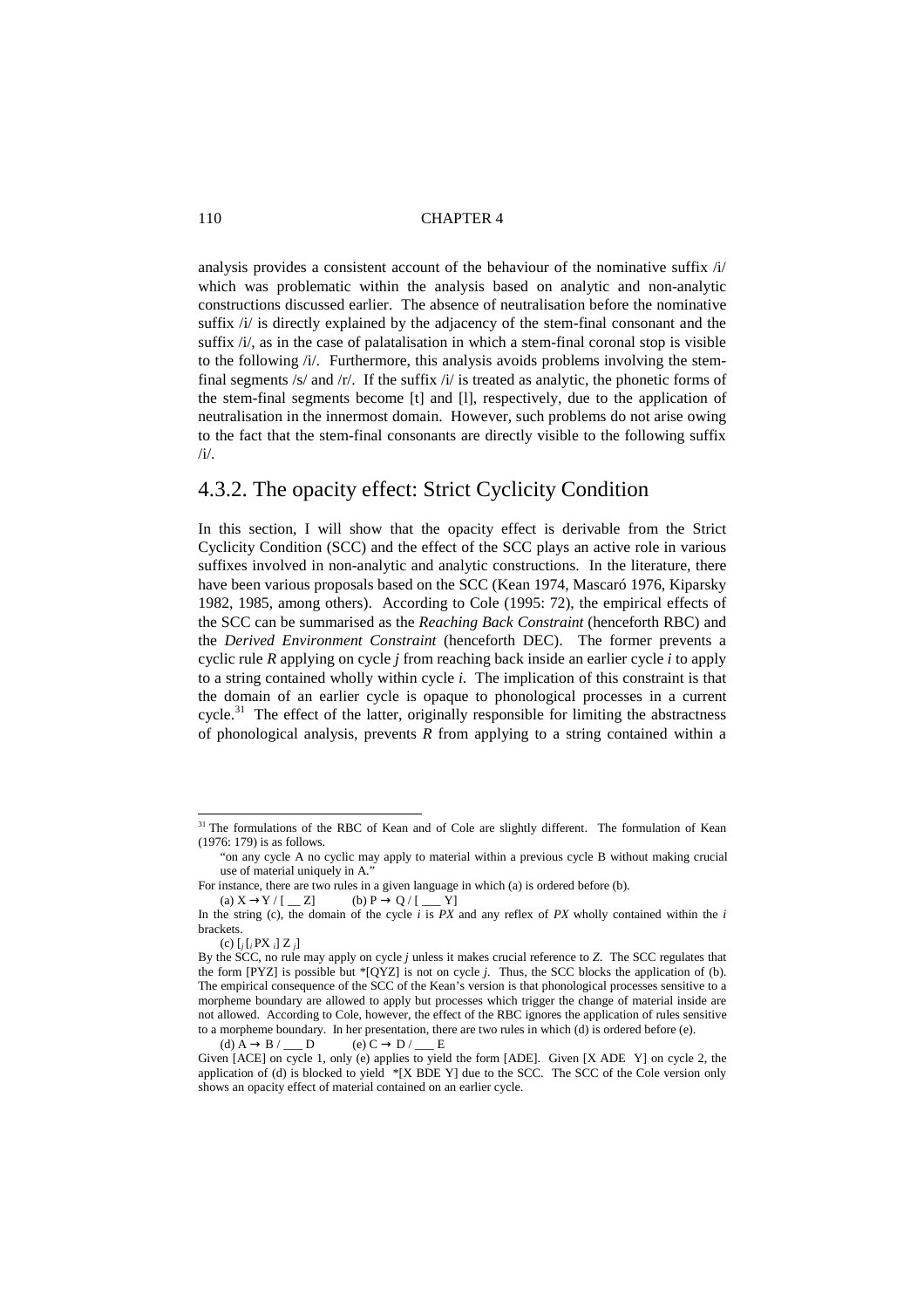single morpheme.<sup>32</sup> Thus, the SCC regulates the ways in which cyclic rules typically apply across a morpheme boundary and are prohibited from applying within a morpheme. The empirical consequence is that phonological rules fail to apply within a stem (or root) or other monomorphemic environments.

 Implementing the insights of the SCC into my analysis, the preservation of phonetic interpretation of empty nuclei in stem domains and palatalisation facts involved in nominative forms may be derived by either constraint. Because palatalisation is sensitive to cross-morpheme boundaries and does not apply morpheme internally, a result of the application of the ECP on an earlier cycle is preserved despite the fact that there is a potential government-licenser available on a current cycle. $3$ 

So far we have considered cases in which a domain contains a stem and a single non-analytic suffix. I will test whether or not these two effects can hold in multiple suffixation contexts. Consider the following examples in which the nominaliser  $/m\omega^{34}$  and the nominative suffix /i/ are added to a stem.

| (37) | (a) Vowel-final stem                                          |                         |                  |
|------|---------------------------------------------------------------|-------------------------|------------------|
|      | / $\sqrt{$ <ka> m i <math>\sqrt{}</math></ka>                 | [kami]                  | 'to go'          |
|      | $\sqrt{5}$ / $\frac{1}{2}$                                    | [omi]                   | 'to come'        |
|      | (b) Obstruent-final stem                                      |                         |                  |
|      | $/$ [ <m<math>\Rightarrow Øm i ]/</m<math>                    | [məkimi]                | 'to eat'         |
|      | / $\vert$ <mit> Øm i <math>\vert</math>/</mit>                | [mitimi]                | 'to close'       |
|      | $/[\langle us \rangle \mathcal{Q}m i]/$                       | [usimi]                 | 'to laugh'       |
|      | / $\vert \langle \text{Kap}^{\text{h}} \rangle$ Øm i]/        | [kap $^{\text{h}}$ imi] | 'to pay back'    |
|      | / $\left[$ <kat<sup>h&gt; Øm i<math>\right]</math>/</kat<sup> | [ $kat^h$ imi]          | 'to be the same' |
|      | (c) Nasal-final stem                                          |                         |                  |
|      | /[ <kam> Øm i]/</kam>                                         | [kamɨmi]                | 'to wind'        |

 $/$ [<an> $\Theta$ m i]/ [animi] 'to hug'

 $\overline{a}$ 

The nominaliser  $/m\mathcal{O}/$  is classified as non-analytic in that the segmental content of the stem-final segment does not change at all, as in the examples  $/$ kap $\frac{h}{\omega}$ ,  $/$ us $\omega$ and  $/kat^h\ddot{\mathcal{O}}/$ . Also, I assume that the underlying representation of this suffix begins without an empty nucleus. As in the examples (37b,c), the presence of a preceding empty nucleus follows from the syllable structure of Korean. Thus, the non-

 $32$  There is an exception to this statement in that a cyclic rule *R* can apply to a monomorphemic string only if that string has been altered by the prior application of another phonological rule, e.g. the rule of spirantisation in Finnish and the Ruki rule in Sanskrit (Kiparsky 1973).

<sup>33</sup> The original version of the DEC (Kiparsky 1982) requires that no structure-changing rules should apply to monomorphemic domains. The question arises as to whether or not the application of the ECP to the stem domain is regarded as a structure-changing process. Since the application of the ECP is an interpretation process without invoking changes of syllabification and segments, it does not contain aspects of structure-change rules (Kooij p.c.).

 $34$  Since the nominative suffix  $\frac{1}{4}$  is non-analytic, this suffix follows by the nominaliser without postulating an intervening empty nucleus. When an analytic suffix, such as /to/ 'also', follows the nominaliser, the following construction emerges,  $/$ [ $\lt$ stem> mØ] to]. Thus, the lexical representation of the nominaliser is /mØ/.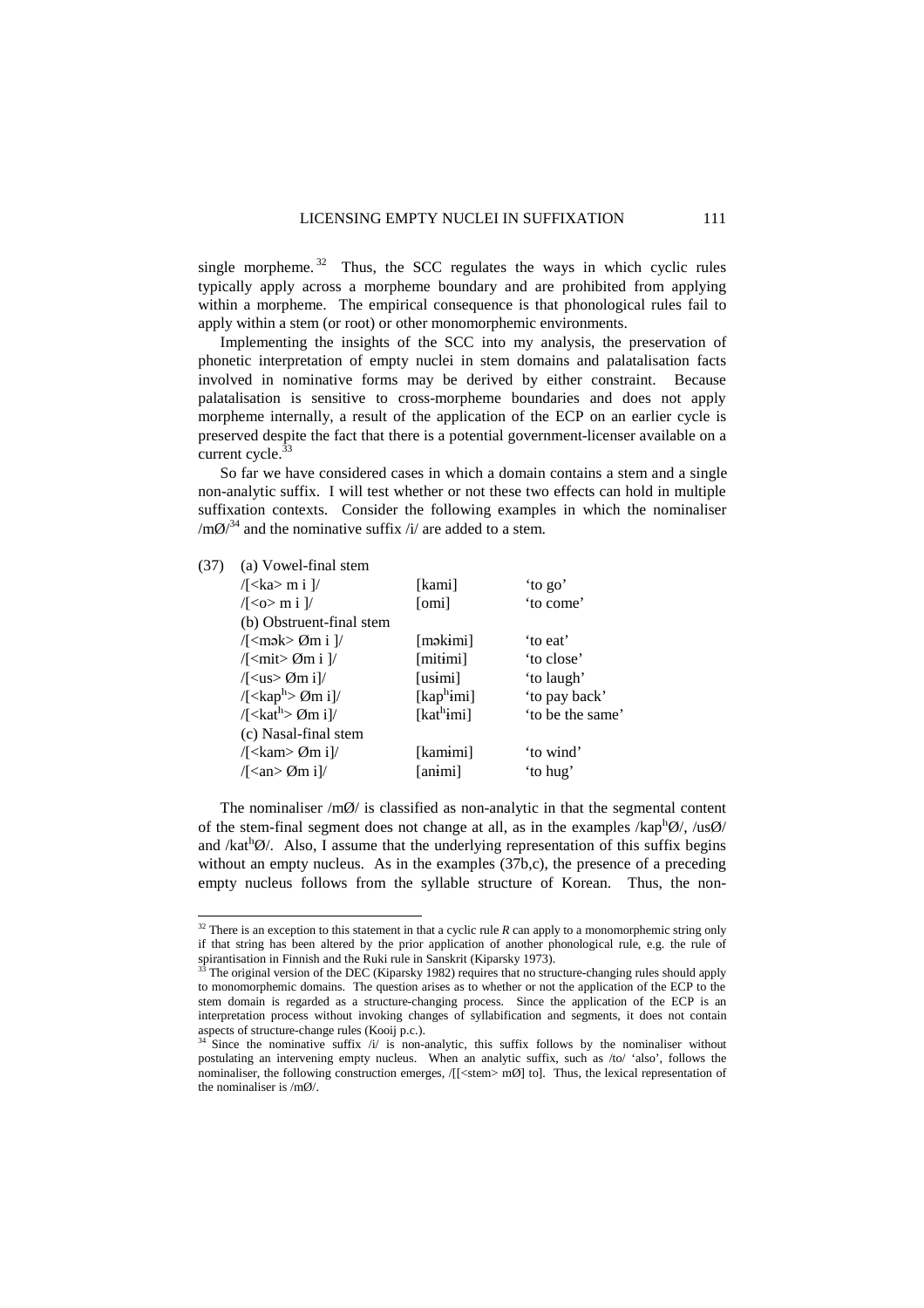occurrence of the vowel  $[i]$  after vowel-final stems as in (37a) is not the result of the deletion of an empty nucleus due to the OCP, as discussed in the case of conjunctive suffix  $\langle m \rangle$  in the previous section. Rather, it is simply the result of syllabification.

As discussed previously, the nominative suffix /i/ is also non-analytic. The forms in (37) are involved in a stem followed by two non-analytic suffixes. Thus, the lexical representations in (37) contain a single domain in which a stem domain resides. Let us consider how the ECP and the SCC apply in these representations.

| (38) | (a) $/$ [ <m<math>\Rightarrow Øm i ]<math>/</math> [m<math>\Rightarrow</math>kimi] 'to eat'</m<math> |              |                |                                                                                                                                                                                                                                                          |                |                                     |
|------|------------------------------------------------------------------------------------------------------|--------------|----------------|----------------------------------------------------------------------------------------------------------------------------------------------------------------------------------------------------------------------------------------------------------|----------------|-------------------------------------|
|      | O1                                                                                                   | N1           | O <sub>2</sub> | N2                                                                                                                                                                                                                                                       | O <sub>3</sub> | N <sub>3</sub>                      |
|      |                                                                                                      |              |                |                                                                                                                                                                                                                                                          |                |                                     |
|      | $\mathbf{K} < \mathbf{X}$                                                                            | $\mathbf{X}$ | X > X          |                                                                                                                                                                                                                                                          | X              | $\mathbf{X}$ ]                      |
|      |                                                                                                      |              |                |                                                                                                                                                                                                                                                          |                |                                     |
|      | m                                                                                                    | $\Theta$     | k              | $[1] % \centering \includegraphics[width=0.47\textwidth]{images/TrDiM-Architecture.png} % \caption{The first two different values of $A$ with the same time. The first two different values of $A$ is shown in the right.} \label{TrDiM-Architecture} %$ | m              |                                     |
|      |                                                                                                      |              |                |                                                                                                                                                                                                                                                          |                | $\downarrow$ inter-onset government |
|      | (b) $/$ [ <kam><math>\emptyset</math>m i]<math>/</math> [kamimi] 'to wind'</kam>                     |              |                |                                                                                                                                                                                                                                                          |                |                                     |
|      | O1                                                                                                   | N1           | O <sub>2</sub> | N2                                                                                                                                                                                                                                                       | O <sub>3</sub> | N <sub>3</sub>                      |
|      |                                                                                                      |              |                |                                                                                                                                                                                                                                                          |                |                                     |
|      | $\vert < x$                                                                                          | $\mathbf{X}$ | X >            | X                                                                                                                                                                                                                                                        | X              | X                                   |
|      |                                                                                                      |              |                |                                                                                                                                                                                                                                                          |                |                                     |
|      | k                                                                                                    | a            | m              | $\vert \mathbf{H} \vert$                                                                                                                                                                                                                                 | m              |                                     |
|      |                                                                                                      |              |                |                                                                                                                                                                                                                                                          |                | $\downarrow$ inter-onset government |

In (38a), we try to establish an inter-onset governing relation between the stem-final and the suffix-initial segments. Even though the government-licenser N3 is present, O3 cannot govern O2 due to the prohibition of mutual government among segments of the same rank. Thus, the intervening empty nucleus N2 receives phonetic interpretation. (38b) illustrates an asymmetrical distribution of NN sequences, as discussed in section 3.2.2 in Chapter 3. Recall that stem-internal NN sequences are syllabified as a doubly-linked structure which accounts for the absence of the phonetic interpretation of an intervening empty nucleus. In suffixation, however, each nasal, i.e. O2 and O3 in (38b), has its own association line, due to the fact that these two nasals are separated by a stem domain. This would provide another piece of evidence that a stem and a suffix are treated differently in non-analytic suffixation. The phonetic interpretation of the intervening empty nucleus N2 is the same as that of (38a), because. mutual government is disallowed for equally ranked segments. The intervening empty nucleus N2 is therefore phonetically realised between the two nasals.<sup>35</sup>

In multiple suffixation, as analysed in (38), the phonetic interpretation of an empty nucleus between a stem-final and a suffix-initial segment follows the

j

 $35$  The mode of the application of the ECP to the two nasals in (38) can be derivable from the Linking Constraint (Hayes 1986b) which requires that all association lines be exhaustively interpreted.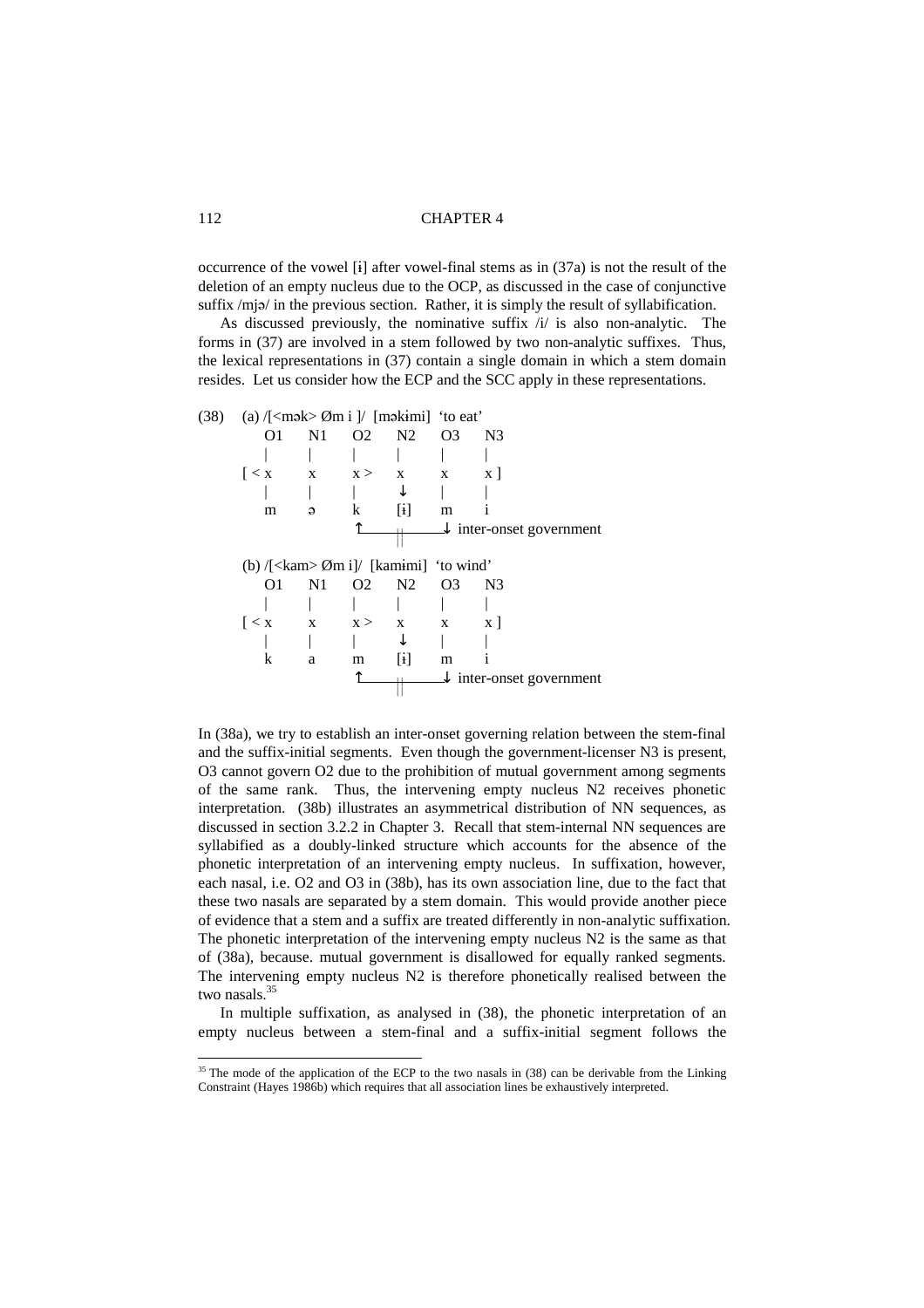procedure, as proposed so far; failure of inter-onset government between stem-final and suffix-initial segments contributes to the phonetic interpretation of an intervening empty nucleus. What happens in cases where the requirements of interonset government are met between these segments? These cases arise in liquid-final verb stems, as shown below.

| (39) Liquid-final stem                       |          |            |
|----------------------------------------------|----------|------------|
| / $\vert \langle \cos 9m \, i \vert \rangle$ | [corimi] | 'to doze'  |
| /[ <kar> Øm i]/</kar>                        | [karimi] | 'to grind' |

Let us suppose that the examples in (39) have the same lexical representations as those in (38).

| $(40)$ /[ <cor> Øm i]/ [corimi] *[colmi]</cor>          |          |              |                                                                   |                  |                                     |
|---------------------------------------------------------|----------|--------------|-------------------------------------------------------------------|------------------|-------------------------------------|
| $\Omega$ 1                                              |          | N1 02 N2     |                                                                   | $\overline{O}$ 3 | N <sub>3</sub>                      |
|                                                         |          |              |                                                                   |                  |                                     |
| $\begin{bmatrix} < x & x & x > x & x & x \end{bmatrix}$ |          |              |                                                                   |                  |                                     |
|                                                         |          |              | $\begin{array}{ccc} \begin{array}{ccc} \end{array} & \end{array}$ |                  |                                     |
| c                                                       | $\Omega$ | $\mathbf{r}$ | *[ø]                                                              | m                |                                     |
|                                                         |          |              |                                                                   |                  | $\downarrow$ inter-onset government |

 In this configuration, the intervening empty nucleus N2 is licensed by virtue of the satisfaction of inter-onset government between O2 and O3 and the presence of a government-licenser N3. In addition, the segment /r/ becomes [l] before a licensed empty nucleus, as discussed in Chapter 3. The phonetic form [colmi] is, however, not correct. The correct form [corimi] indicates that the intervening empty nucleus N2 is not licensed. In fact, the context in which N2 receives phonetic interpretation is exactly the same as that of the nominative form  $/[\langle mur\phi p^h \rangle i]/[murip^h i]$  'knee', which was shown in (36). Recall that the phonetic interpretation of the empty nucleus preceding the stem-final segment  $\overline{p}^{h}$  provides evidence that the stem domain is required to produce the SCC effect. In other words, the nominative suffix  $\pi$  is unable to function as a government-licenser to license this empty nucleus. This suggests that the treatment of the examples in (40) and in (36) is the same, as shown below.

(41) /[<<cor> Øm> i]/ [corÛmi] \*[colmi] O1 N1 O2 N2 O3 N3 | | | | | | [ < < x x x > x x > x ] | | | ↓ | | c o r [Û] m i ↑ ↓

 $(\Leftrightarrow \Leftrightarrow$ : non-government-licensing)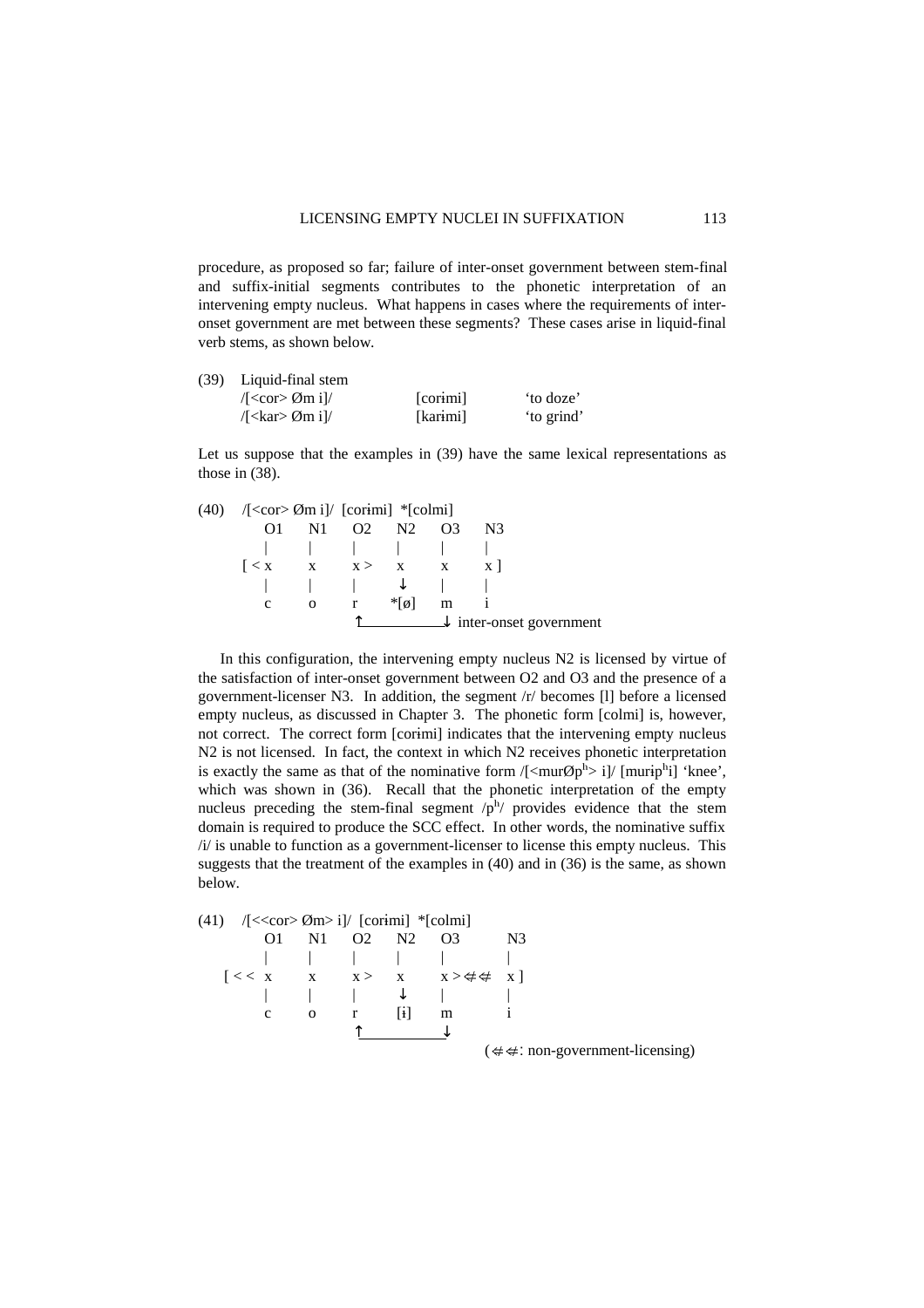The fact that N3 cannot act as a government-licenser of O3 necessitates another domain for the nominaliser /mØ/. That is, O3 must be separated by another internal stem-like domain which blocks government-licensing from N3, i.e. O3 is blind to the presence of N3. The phonetic interpretation of N2 is due to the failure of interonset government, since a potential government-licenser is outside the domain for the application of the ECP. Thus, we come across another type of domain ending in an onset in this construction.

Morphologically, the configuration (41) contains a nominalised form followed by an inflectional suffix, i.e. the stem and the nominaliser constitute a complex stem. Note that this complex stem is derived through nominalization and shows an opacity effect by blocking the application of inter-onset government. This strongly indicates that the DEC may not provide an appropriate account of the opacity effect for complex stem cases, precisely because this constraint is only responsible for the non-derived environment blocking effect. The RBC effect, however, does not have non-derived restrictions such that this constraint allows an opacity effect in derived environments like multiple suffixation as in (41), i.e. the RBC only prevents a given phonological processes on cycle *j* from reaching back inside an earlier cycle *i* to apply to a string contained wholly within cycle *i*. This indicates that the RBC does not care about whether or not material contained in an earlier cycle constitutes a derived or a non-derived environment. Thus, the opacity effect in (41) is ascribed to the SCC, in particular, the RBC. $^{36}$ 

 The discussion so far shows that the minimalist hypothesis in (28) does not hold in non-analytic constructions and that a constraint limiting the domain of application of phonological processes is required. The SCC regulates the way in which phonological processes apply to a non-analytic construction involved in multiple suffixation. In the next section, I will consider how the SCC interacts with analytic constructions.

# 4.3.3 The SCC in analytic structures

Consider the honorific and the declarative forms in nasal-final stems.

| (42) | stem             | honorific $\sin$ | declarative /ta/ |             |
|------|------------------|------------------|------------------|-------------|
|      | /namO/           | [namisi]         | [namt'a]         | 'to remain' |
|      | $\tan \! \omega$ | [anisi]          | [ant'a]          | 'to hug'    |

In  $(42)$ , we observe that the vowel [i] occurs in the honorific forms and the suffix-initial segment /t/ undergoes tensification in the declarative forms. The presence of  $[i]$  between stem-final nasals and suffix-initial /s/ indicates that honorific suffixation is non-analytic, as shown below.

j

 $36$  From now on, I will use the more general term SCC to refer to an opacity effect in a given representation.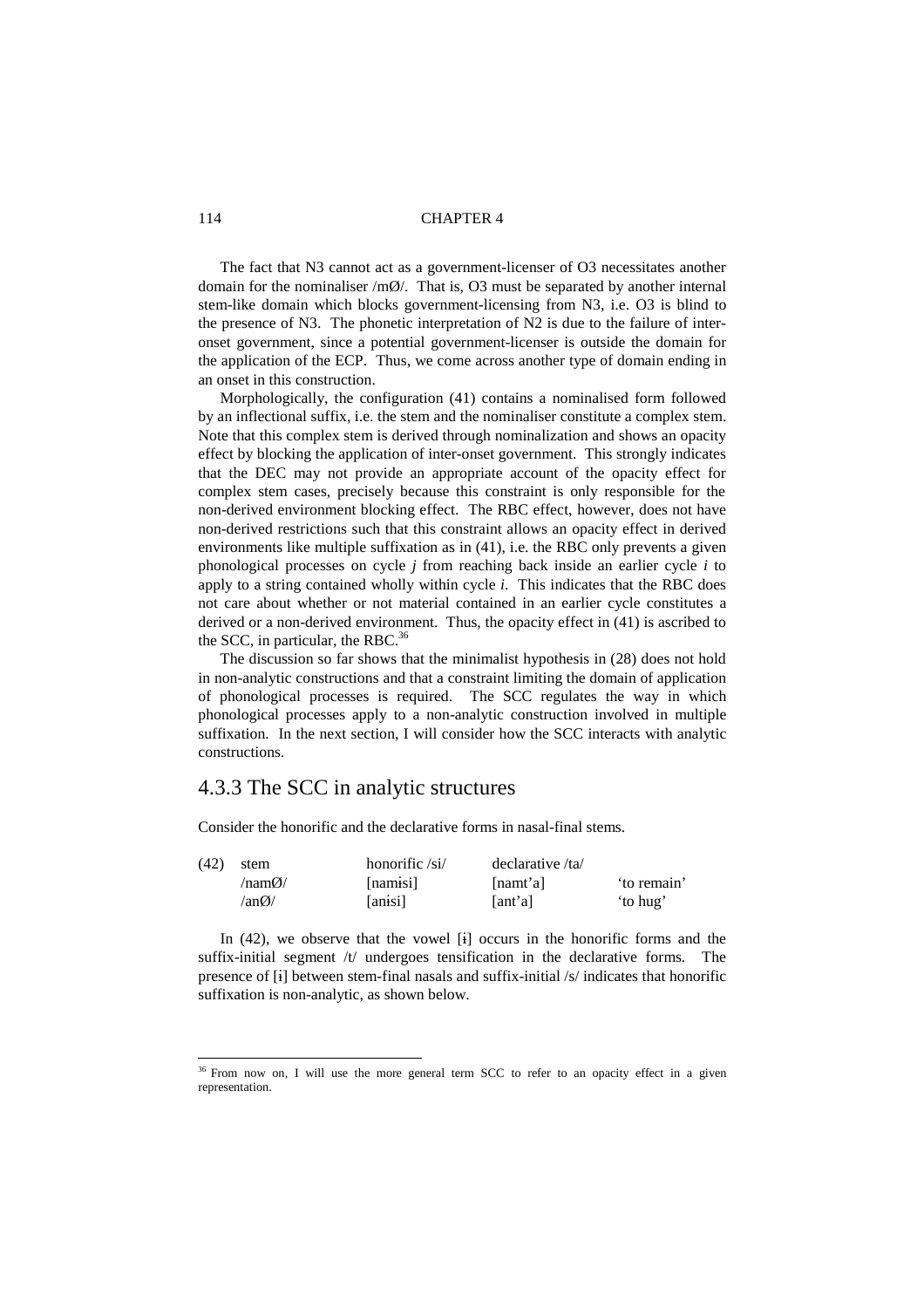

The phonetic interpretation of N2 is due to the failure of inter-onset government between O2 and O3, because the lenis obstruent /s/ cannot govern the nasal /m/.

 In the declarative forms, however, an N2-type nucleus in (43) does not receive phonetic interpretation, and instead the suffix-initial  $/t$  becomes tensed. Like (43), in the declarative forms, the inter-onset governing relation between the stem-final nasals and the suffix-initial /t/ cannot be established because segments in the same rank are prohibited from being mutually governed. Apparently, the non-occurrence of the vowel  $[i]$  in the declarative suffixation indicates that this suffix  $/ta/$  cannot be non-analytic. If this suffix is analytic, the lexical representation of  $/|\langle \text{nam} \rangle \mathcal{O}|/$  'to remain' is shown below.



In (44a), N2 is an extended stem domain final empty nucleus. This empty nucleus is licensed due to domain-final licensing. After bracket erasure, the configuration in (44b) emerges. In this configuration, we can set up the inter-onset governing relation between O2 and O3 across N2, as in non-analytic suffixation. The crucial difference between (43) and (44) is that the failure of inter-onset government in the latter produces tensification: a lenis stop /t/ cannot govern a nasal /m/. The motivation for tensification is to satisfy inter-onset government, because nasals require a headed segment to be governed. This implies that the licensed status of N2 is not altered after bracket erasure. I also ascribe the preservation of the licensed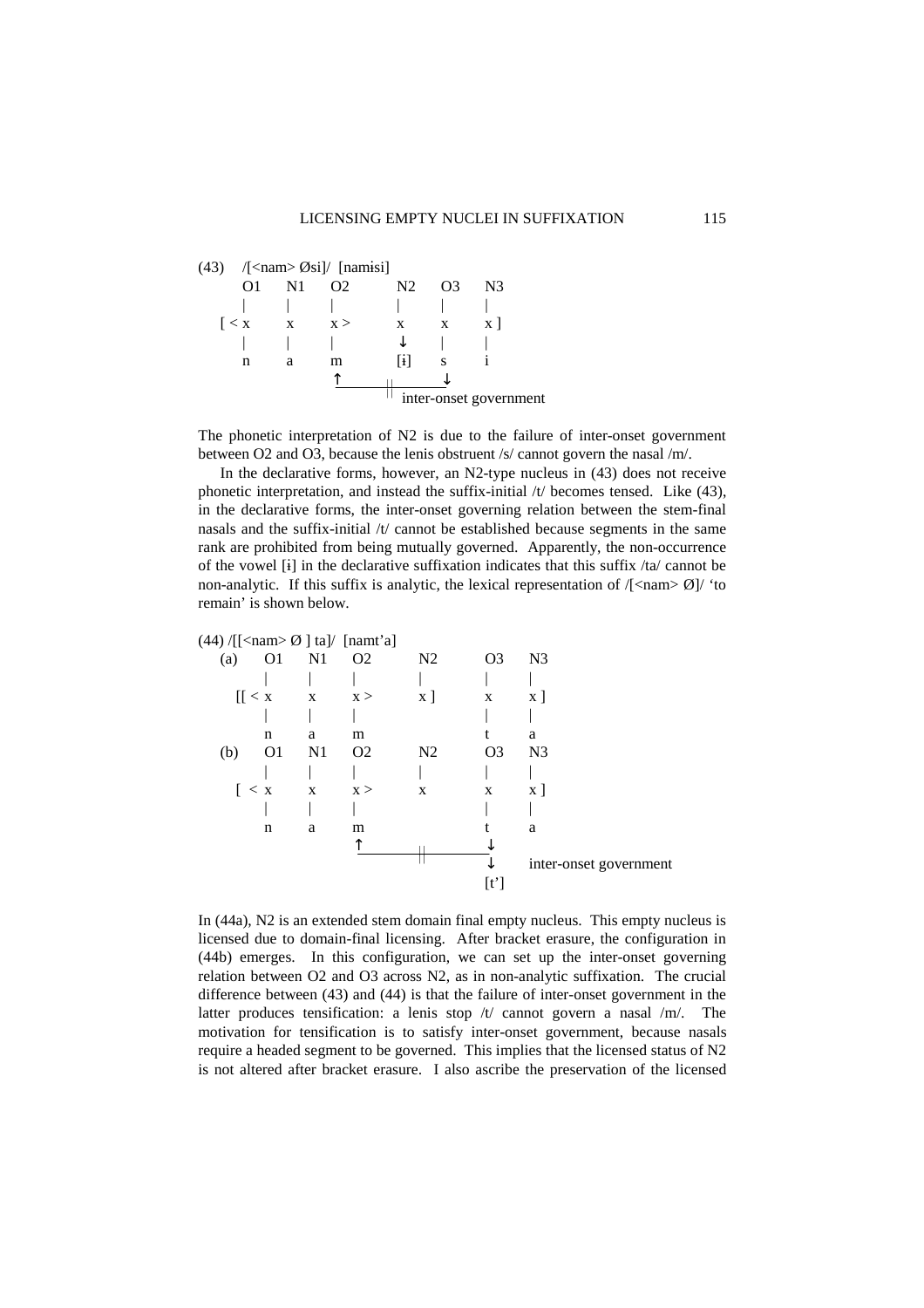status of N2 to the SCC: the result of application of the ECP in an earlier cycle is preserved on the next cycle. The licensed status of N2 enables the surrounding consonants to be visible, and so inter-onset government applies to these sequences. Furthermore, the SCC effect on N2 in (44) predicts that various consonant-related processes occur in order to meet the requirements of inter-onset government in analytic constructions. These processes are discussed in section 4.3.5.

 Thus far, I have discussed the effect of the SCC on various constructions. In non-analytic suffixation, the SCC accounts for the preservation of the phonetic interpretation of an empty nucleus in a stem domain. In multiple suffixation, the notion of complex stem is required in order to explain the preservation of the phonetic interpretation of an empty nucleus of a certain suffix in terms of the SCC, in particular, the RBC. In analytic constructions, a final empty nucleus in an extended stem domain is licensed due to domain-final licensing, and its licensed status is kept in subsequent cycles. In these constructions, various consonant-related processes are invoked to satisfy inter-onset government. Regarding the satisfaction of the ECP, there is a crucial difference between analytic and non-analytic constructions in that the former involves consonant-related processes and the latter involve the occurrence of the vowel  $[i]$  in a given context. In the next section, I will deal with i/zero alternations under non-analytic suffixation.

# 4.3.4.  $\frac{1}{2}$  /zero alternations in suffixation

The list of following non-analytic suffixes showing  $\frac{i}{\sqrt{2}}$  alternations emerges from the discussion in the previous sections.

| (45) | (a) Verbal inflectional suffixes    |                                   |                  |               |  |  |  |
|------|-------------------------------------|-----------------------------------|------------------|---------------|--|--|--|
|      | $/$ mj $\mathsf{an}/$               | 'conditional'                     | /ni/             | 'effective'   |  |  |  |
|      | /si/                                | 'honorific'                       | $/$ mj $\gtrsim$ | 'connective'  |  |  |  |
|      |                                     | (b) Nominal inflectional suffixes |                  |               |  |  |  |
|      | /rØ/                                | 'accusative'                      | /nQ/             | 'topicaliser' |  |  |  |
|      | /ro/                                | 'instrumental'                    |                  |               |  |  |  |
|      | (c) Derivational suffixes           |                                   |                  |               |  |  |  |
|      | $^{\prime} \mathrm{m}\mathcal{O}$ / | 'nominaliser'                     |                  |               |  |  |  |

Based on the governing hierarchy among segments and the notion of stem domains, the results of  $\frac{1}{2}$ zero alternations in constructions with these suffixes are more or less predictable. First, consider cases in which suffixes do not contain a vowel, such as the accusative suffix  $\langle r\phi \rangle$ , the topicaliser  $\langle r\phi \rangle$  and the nominaliser /mØ/. Each consonant is followed by an empty nucleus. When these suffixes attach to a stem, an intervening empty nucleus between a stem-final and a suffix-initial segment always receive phonetic interpretation, irrespective of the segmental content of surrounding consonants, because there are no government-licensers to satisfy the requirements of inter-onset government. Examples are shown below.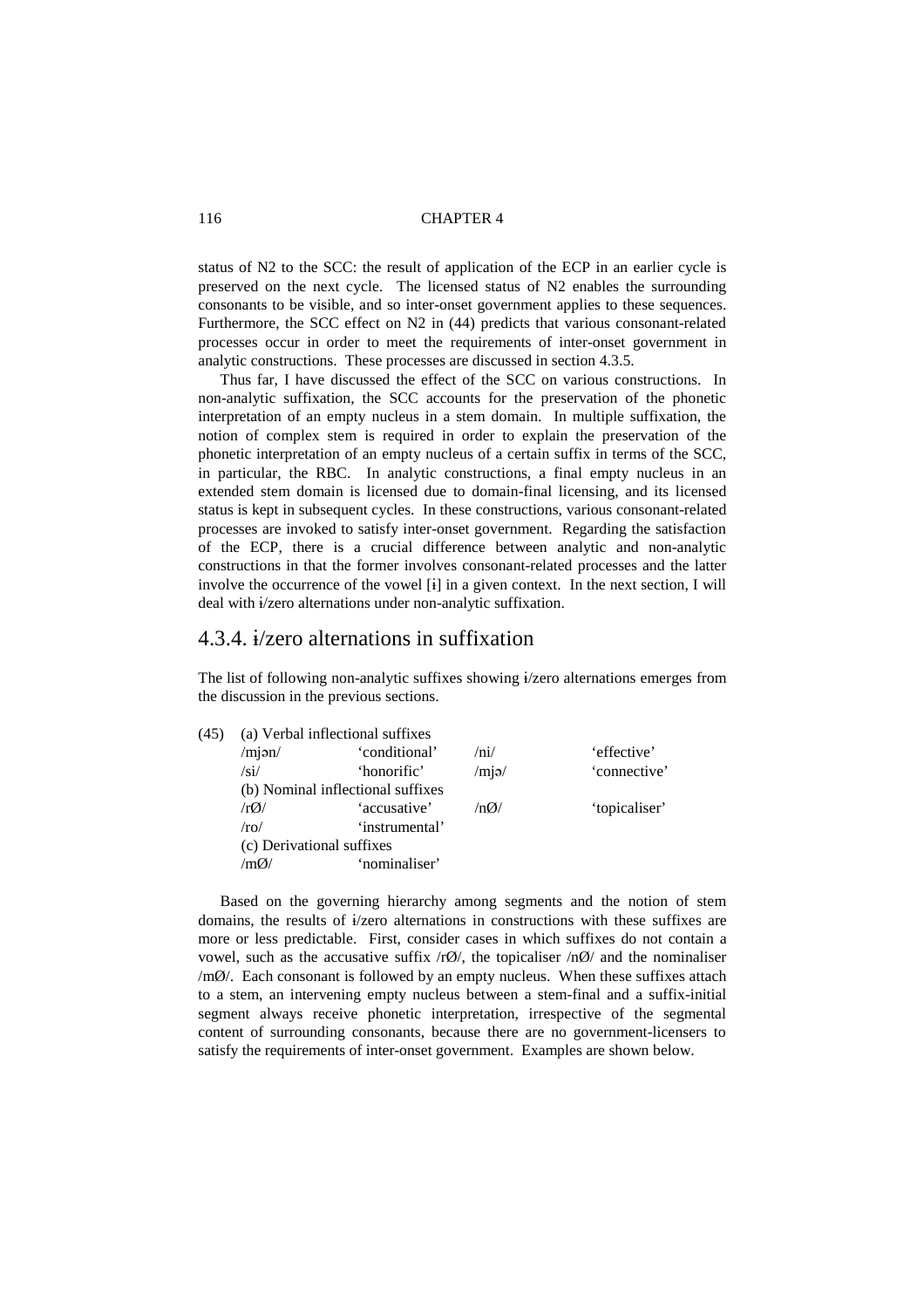#### LICENSING EMPTY NUCLEI IN SUFFIXATION 117

| (46) | <b>Stem</b>                                   | Accusative            | Topicaliser                 | Nominaliser           |               |
|------|-----------------------------------------------|-----------------------|-----------------------------|-----------------------|---------------|
|      | /tor $\varnothing$ /                          | [toril]               | [torin]                     |                       | 'stone'       |
|      | $/cor\cancel{\omega}$                         |                       |                             | [corim]               | 'to doze'     |
|      | /t'am $\varnothing$ /                         | [t'ami!]              | [t'amin]                    |                       | 'sweat'       |
|      | /tam $\varnothing$ /                          |                       |                             | [tamim]               | 'to fill'     |
|      | /cip $\varnothing$ /                          | [cipil]               | [cipin]                     |                       | 'house'       |
|      | $\sqrt{atQ}/$                                 |                       |                             | $[$ ətim $]$          | 'to get'      |
|      | / $\operatorname{cip}^{\text{h}}\mathcal{O}/$ | [cip <sup>h</sup> il] | $[cip^{\text{h}}\text{in}]$ |                       | 'straw'       |
|      | $\ln \frac{h}{Q}$                             |                       |                             | [nop <sup>h</sup> im] | 'high'        |
|      | $/pis\emptyset/$                              | [pisil]               | [pisin]                     |                       | 'comb'        |
|      | /pəs $\emptyset$ /                            |                       |                             | [pəsim]               | 'to take off' |
|      | /na <b>Q</b> /                                | [nacil]               | [nacil]                     |                       | 'daytime'     |
|      | /macØ/                                        |                       |                             | [macim]               | 'correct'     |
|      |                                               |                       |                             |                       |               |

$$
(47)
$$
 /[  $\text{Or} \varnothing$ ] / [toril] 'stone ACC'

j

|             | N1        |          | O2 N2        | O <sub>3</sub> | N <sub>3</sub> |
|-------------|-----------|----------|--------------|----------------|----------------|
|             |           |          |              |                |                |
| $\vert < x$ | $X \tX >$ |          | $\mathbf{X}$ | $\mathbf{X}$   | $\mathbf{X}$   |
|             |           |          |              |                |                |
| t           | $\Omega$  | $r \sim$ | fil          |                |                |
|             |           |          |              |                |                |
|             |           |          |              |                |                |

In (47), the inter-onset governing relation between O2 and O3 is not established, because N3 is licensed and thus cannot act as a government-licenser. The intervening empty nucleus N2 therefore receives phonetic interpretation. The segment /r/ in O3 occurs before a domain-final empty nucleus N3 and so undergoes neutralisation to become [1]. The phonetic form [toril] is derived. An N2-type empty nucleus in the other examples in (46) receives phonetic interpretation in the same way, as in (47).

Apart from liquid-final verbal stems, an intervening empty nucleus between a stem-final and a suffix-initial segment receives phonetic interpretation in nonanalytic suffixation, since a suffix-initial segment, a nasal /m/ or /n/, or a coronal headless fricative /s/, cannot govern a preceding stem-final consonant.<sup>37</sup> Some examples of i/zero alternations are shown below.

| (48) | <b>Stem</b>         | Conditional         | Effective               | Honorific                  | Connective      |            |
|------|---------------------|---------------------|-------------------------|----------------------------|-----------------|------------|
|      | /ət $\varnothing$ / | [ətimjən]           | [ətini]                 | [ətis]                     | [ətimja]        | 'to get'   |
|      | /məkØ/              | [məkimjən]          | [məkini]                | $[m \geq k$ isi]           | [məkimə]        | to eat'    |
|      | /pəs $\emptyset/$   | $[$ pəsimjən $]$    | $[$ p $\sigma$ sini $]$ | [ <i>p</i> ə <i>s</i> isi] | $[$ pəsimjə $]$ | 'take off' |
|      | /macØ/              | $[\text{macimjan}]$ | [macini]                | [macisi]                   | [macimja]       | 'correct'  |

 $37$  Note that there are no non-analytic suffixes beginning with a headed segment. If these suffixes existed, an intervening empty nucleus would be licensed. It seems that the absence of these suffixes is due to accidental gaps regarding the shape of suffixes.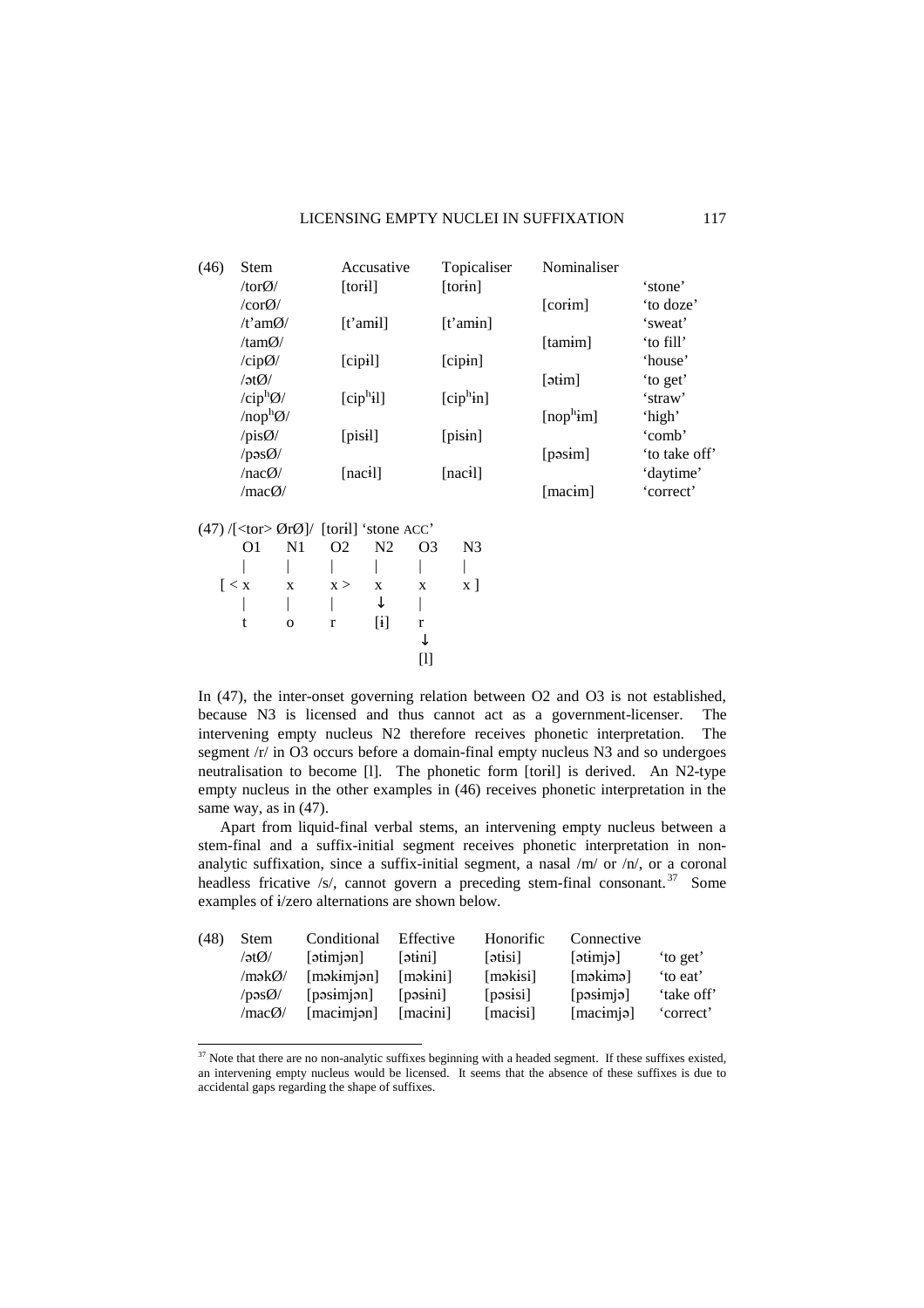| $\tan \varnothing$ / | $[$ animj $\varphi$ n $]$             | [anini]                 | [anisi]                | [anim]                               | 'to hug'  |
|----------------------|---------------------------------------|-------------------------|------------------------|--------------------------------------|-----------|
| /kamØ/               | [kamijan]                             | [kamini]                | [kamisi]               | [kamimjə]                            | 'to wind' |
| $\ln \frac{h}{Q}$    | [nop <sup>h</sup> imjan]              | [nop <sup>h</sup> ini]  | [nop <sup>h</sup> isi] | [nop <sup>h</sup> imiə]              | 'high'    |
| /kat <sup>h</sup> Ø/ | [kat <sup>h</sup> im <sub>i</sub> on] | [kat $^{\text{h}}$ ini] | [kat <sup>h</sup> isi] | [kat <sup>h</sup> imi <sub>9</sub> ] | 'same'    |

As discussed in section 4.3.2, since nasals cannot govern each other, the vowel  $[i]$  intervenes between a stem-final and a suffix-initial nasal. In other examples, all stems end in either a headed or a headless obstruent and so a headless suffix-initial segment cannot govern the preceding stem-final segment. Therefore, we can observe the occurrence of the vowel [i] between a stem and a suffix.

With respect to liquid-final stems, non-analytic suffixation is more complicated than those of other consonant-final stems. Consider first conditional and connective suffixation.

| (49) | <b>Stem</b> | Conditional            | Connective |            |
|------|-------------|------------------------|------------|------------|
|      | /narØ/      | [nalmjən]              | [nalmja]   | 'to fly'   |
|      | /torØ/      | [tolm <sub>j</sub> ən] | [tolmjə]   | to turn    |
|      | /tØrØ/      | [tilmjan]              | [tilmja]   | 'to carry' |

As predicted from the segmental governing hierarchy, an intervening empty nucleus is licensed, i.e. a suffix-initial nasal can govern a stem-final liquid. As discussed in Chapter 3, a governed liquid becomes [l] due to the effect of the CLE, i.e. a licensed empty nucleus can license a segment containing the element /. Regarding /n/-initial and /s/-initial suffixes after liquid-final stems, the intervening empty nucleus is expected to be licensed, as in (49). However, when a suffix-initial segment containing the coronal element R is added to liquid-final stems, the stemfinal liquid is deleted instead.

| (50) | <b>Stem</b>   | Honorific            | Effective          |           |
|------|---------------|----------------------|--------------------|-----------|
|      | /narØ/        | $[nasi]$ * $[nalsi]$ | $[nani] * [nalmi]$ | 'to fly'  |
|      | /tor $\omega$ | $[tosi] * [tolsi]$   | $[toni] * [tolni]$ | to turn   |
|      | /tØrØ/        | $[tis]$ $[tis]$      | $[tini]$ * $[ti]$  | to carry' |

 $(51)$  /[<nar> Øni]/ [nani] \*[nalni]

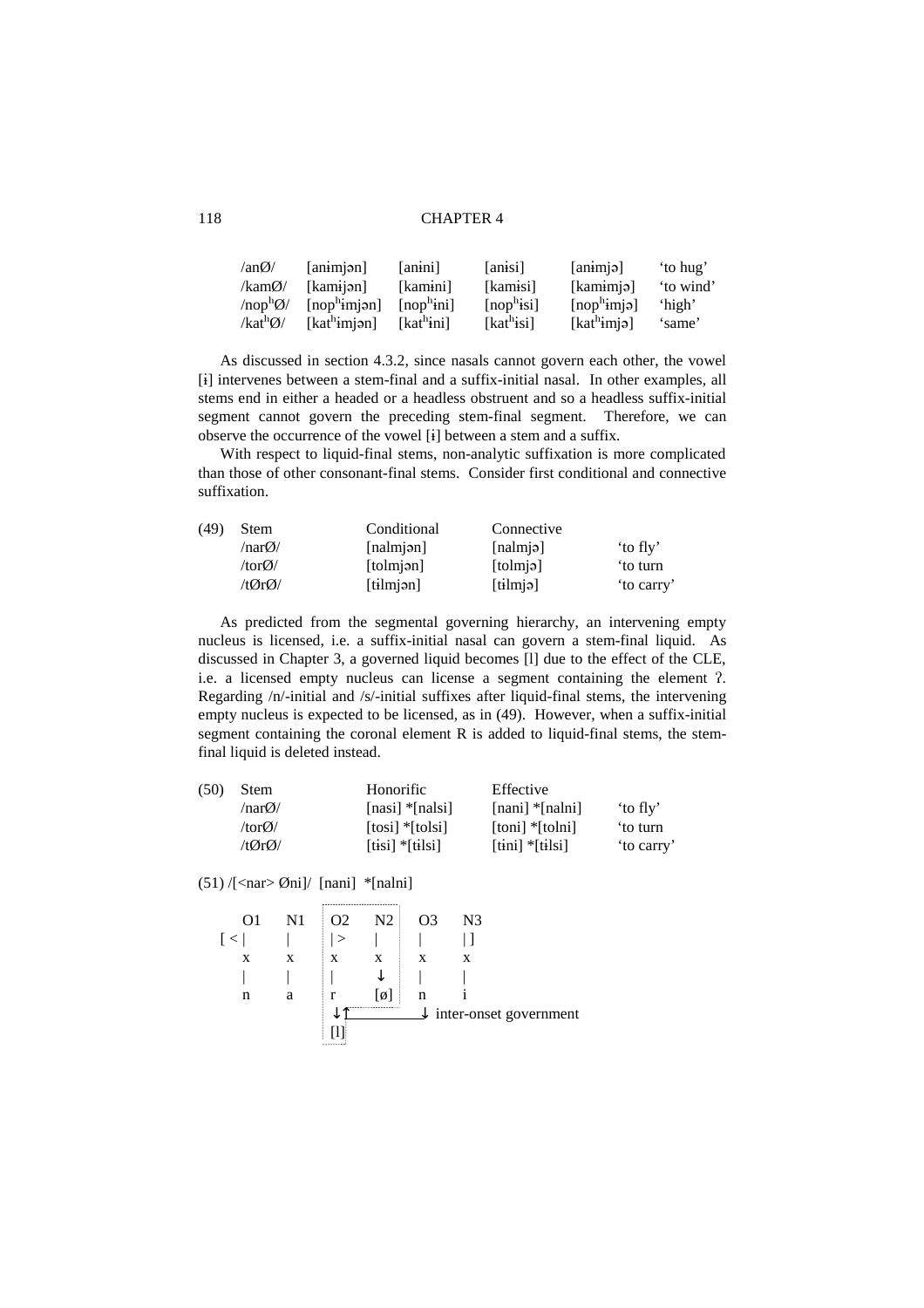In (51), inter-onset government between O2 and O3 is established with the presence of the government-licenser N3 and so the empty nucleus N2 is licensed. The liquid /r/ in O2 becomes [l] due to the CLE. Contrary to fact, the phonetic form [nalni] is derived. One plausible motivation for the deletion of the stem-final liquid in this context is the absence of morpheme-internal [ls] and [ln] sequences.<sup>38</sup> That is, once phonetic forms are produced by suffixation, these forms are checked as to whether there would be a violation against the phonotactic constraints governing mono-morphemes. Put another way, this phonotactic constraint acts as a filter against phonetic outputs under suffixation. The deletion of the liquid in favour of the suffix-initial  $/n/$  or  $/s/$  is that a segment in a governed position is more susceptible to deletion than one in a governing position.

To summarise, the suffixes showing  $\frac{1}{2}$  /zero alternations are classified as nonanalytic. The phonetic interpretation of an empty nucleus spanning a stem-final and a suffix-initial segment is determined by inter-onset government and the segmental governing hierarchy. This implies that consonant sequences generated by suffixation are the same as those of mono-morphemic words, except nasal sequences which are subject to the Nasal Condition. This implication is confirmed by the deletion of the stem-final liquid occurring after a coronal nasal or fricative, i.e. illformed sequences \*[ln] and \*[ls] are filtered out through in suffixation.

# 4.3.5. The phonological processes in analytic suffixation

As discussed in section 4.3.3, the SCC effect regulates that a final empty nucleus in an extended stem domain maintains its licensed status after bracket erasure. In analytic suffixation, therefore, various phonological processes are invoked to satisfy the requirements of inter-onset government. In this respect, analytic suffixation crucially differs from non-analytic suffixation, i.e. the latter involves  $\frac{i}{z}$  /zero alternations, while consonant-related processes occur in the former, if inter-onset governing relations fail to be established. The types of these processes are more or less predictable from segmental content of surrounding consonants. The list of analytic suffixes is repeated from (21) and (22).

| /ta/                          | 'declarative'   | /ni/                         | 'interrogative'   |  |  |
|-------------------------------|-----------------|------------------------------|-------------------|--|--|
| /ca/                          | 'propositive'   | /kes' $\varnothing$ /        | 'intentive'       |  |  |
| /ta                           | 'retrospective' | /ci/                         | 'suppositive'     |  |  |
| (b) Analytic nominal suffixes |                 |                              |                   |  |  |
| /to/                          | 'also, too'     | /macə/                       | 'even, so far as' |  |  |
| $\prime$ pota $\prime$        | 'than'          | /put <sup>h</sup> $\alpha$ / | 'ablative, from'  |  |  |

absence of [ln] sequences, Korean is not the only language which displays this phonotactic constraint. Other languages such as English and Dutch behave in the same way (an exception is found in English, *kiln*, though). Though I will not deal with this constraint further in the thesis, the constraint \*[ln] seems to require cross-linguistic explanation.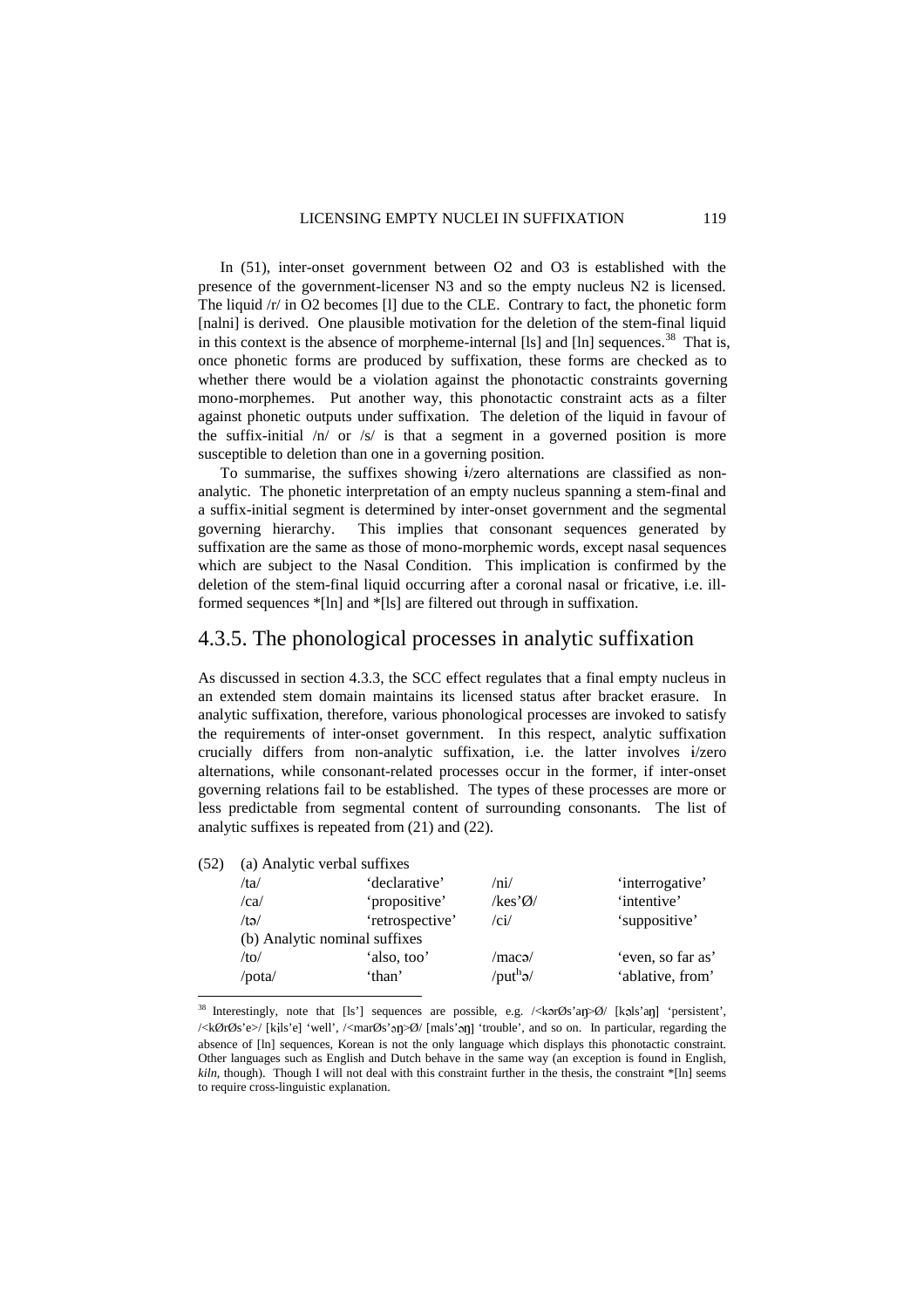$/k$ 'es $\phi$  'nominative, horific'

First, consider tensification and post-nasal voicing occurring before a stop-initial analytic suffix. Examples are shown in (53).

| (53) | (a) Verbal suffixation               |                        |                          |                |             |  |
|------|--------------------------------------|------------------------|--------------------------|----------------|-------------|--|
|      | Stem                                 | Declarative            | Propositive              | Intentive      |             |  |
|      | /ka/                                 | [kata]                 | [kaca]                   | [kaket]        | 'to go'     |  |
|      | $/nar\cancel{O}/$                    | [nalta]                | [nalca]                  | [nalket]       | 'to fly'    |  |
|      | $\tan \varnothing$ /                 | [ant'a]                | [anc'a]                  | [ank'et]       | 'to hug'    |  |
|      | /məkØ/                               | [məkt'a]               | [məkc'a]                 | [məkk'et]      | 'to eat'    |  |
|      | /təp $h\cancel{O}$ /                 | [təpt'a]               | $[$ tapc'a $]$           | [təpk'et]      | 'to cover'  |  |
|      | /us $\varnothing$ /                  | [utt'a]                | $[$ utc'a]               | [utk'et]       | 'to laugh'  |  |
|      | $/c^{\rm h}$ ac $^{\rm h}$ Ø/        | [c <sup>h</sup> att'a] | [c <sup>h</sup> at c' a] | $[c^h$ atk'et] | 'to search' |  |
|      | (b) Nominal suffixation              |                        |                          |                |             |  |
|      | <b>Stem</b>                          | 'also'                 | 'than'                   |                |             |  |
|      | /sori/                               | [sorito]               | [soripota]               | 'sound'        |             |  |
|      | $/nar\cancel{O}/$                    | [nalto]                | [nalpota]                | 'day'          |             |  |
|      | /patakØ/                             | [patakt'o]             | [patakp'ota]             | 'floor'        |             |  |
|      | /pap $\emptyset$ /                   | [papt'o]               | [papp'ota'               | 'rice'         |             |  |
|      | /non $\emptyset$ /                   | [nondo]                | [nonbota]                | 'rice field'   |             |  |
|      | /səmØ/                               | [səmdo]                | [səmbota]                | 'island'       |             |  |
|      | $\sqrt{cos\theta}$                   | [ott'o]                | [otp'ota]                | 'cloth'        |             |  |
|      | $/na c \cancel{O}$                   | [natt'o]               | [natp'ota]               | 'daytime'      |             |  |
|      | /path $\varnothing$ /                | [patt'o]               | [patp'ota]               | 'field'        |             |  |
|      | $/k$ <sup>h</sup> oc <sup>h</sup> Ø/ | [k'ott'0]              | [k'otp'ota]              | 'flower'       |             |  |

 Tensification occurs when a consonant other than a liquid is stem-final. Exceptions are nasal-final stems in nominal suffixation, in which post-nasal voicing occurs instead. The absence of tensification in liquid-final stems is straightforwardly accounted for by inter-onset government because a suffix-initial stop can govern a preceding liquid. In other cases, tensification occurs simply because a suffix-initial stop cannot govern a stem-final consonant, as shown below. In the extended stem domain, the stem-final aspirated consonant undergoes neutralisation to become [p].

(54) 
$$
\begin{array}{cccc}\n\text{(54)} & \text{([(150)^{h})} & \text{(6)} & \text{(150)^{h}} \\
\text{(1)} & \text{(1)} & \text{(1)} & \text{(1)} & \text{(1)} & \text{(1)} \\
\text{(1)} & \text{(1)} & \text{(1)} & \text{(1)} & \text{(1)} & \text{(1)} \\
\text{(1)} & \text{(1)} & \text{(1)} & \text{(1)} & \text{(1)} & \text{(1)} \\
\text{(1)} & \text{(1)} & \text{(1)} & \text{(1)} & \text{(1)} & \text{(1)} \\
\text{(1)} & \text{(2)} & \text{(3)} & \text{(4)} & \text{(5)} & \text{(6)} & \text{(6)} \\
\text{(5)} & \text{(6)} & \text{(6)} & \text{(6)} & \text{(6)} & \text{(6)} & \text{(6)} & \text{(6)} \\
\text{(7)} & \text{(8)} & \text{(9)} & \text{(1)} & \text{(1)} & \text{(1)} & \text{(1)} & \text{(1)} & \text{(1)} & \text{(1)} & \text{(1)} & \text{(1)} \\
\end{array}
$$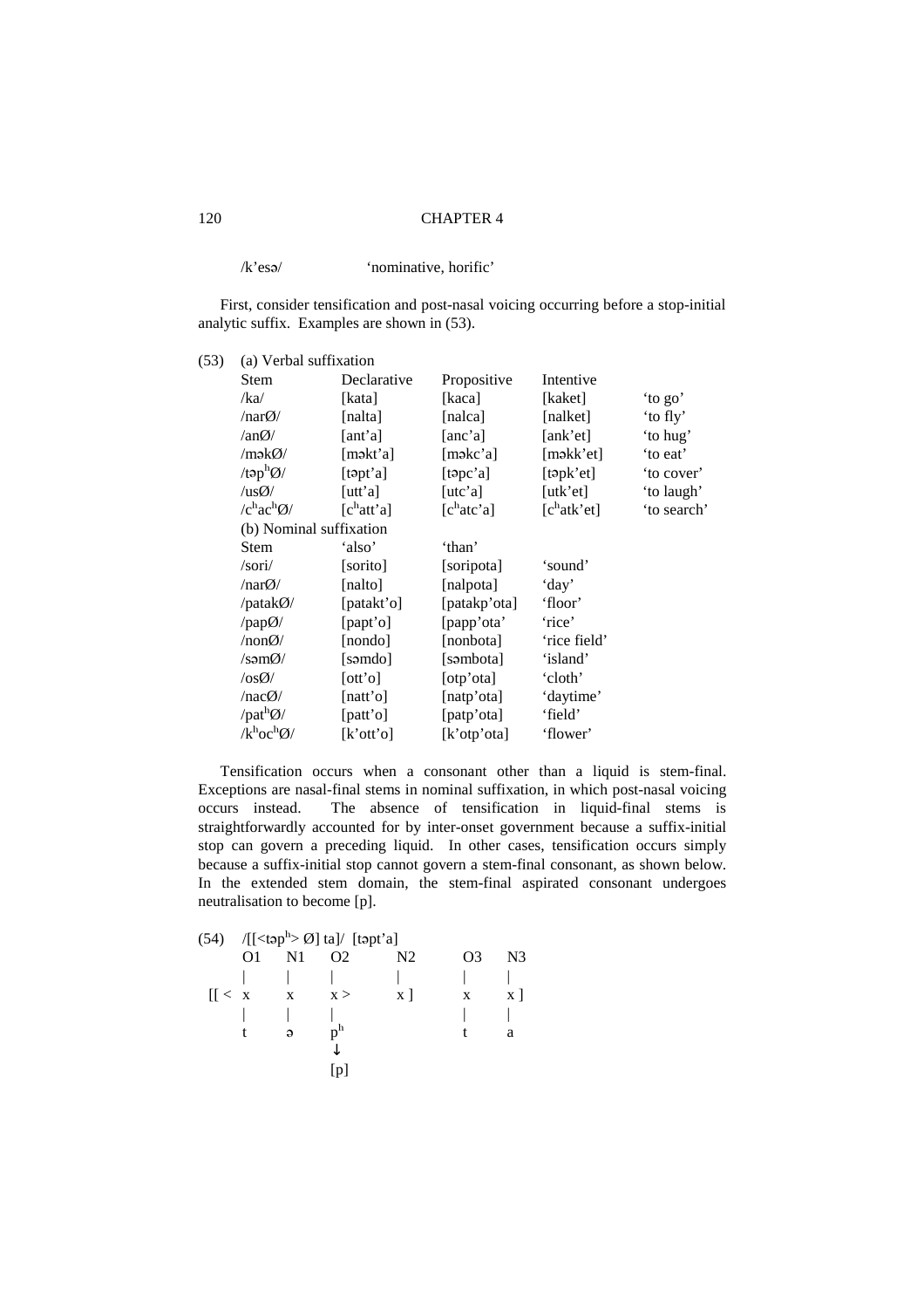After internal square bracket erasure, the following configuration emerges.



An inter-onset government relation is set up between O2 and O3 across a licensed empty nucleus N2. As pointed out in the previous section, the licensed status of N2 is protected by the effect of the SCC. Since O3 cannot govern O2, in order to meet the requirements of inter-onset government, O3 in the governing position undergoes tensification, i.e. to become a headed segment to govern O2.39 The same applies to stems which contain a segment (other than a liquid) which is not licensed by a final empty nucleus.

 In terms of elements, the tensification process is involved in the headship change. The element H in O3 acquires headship to become a tensed stop [t']. In fact, this analysis, based on the revised theory of elements, captures tensification better than an analysis based on KLV (1985, 1990) which recognises two elements, i.e. the neutral element h $\degree$  and the negatively charmed H-, representing obstruents. In the KLV framework, the headless segment  $/t$  and the headed segment  $/t'$  are represented by  $(R^{\circ}.7^{\circ}.h^{\circ})$  and  $(R^{\circ}.7^{\circ}.h^{\circ}.H^{\circ})$ , respectively. Given these two representations, tensification requires an ambient element H- which is not available in the given context. In the current framework, however, this problem is avoided in that the element H simply acquires headship. The acquisition of headship is also well-motivated on the basis of the requirements of inter-onset government.

 Concerning nasal-final stems, verbal and nominal suffixation show different strategies: tensification occurs in the former and post-nasal voicing in the latter. In purely phonological terms, this difference relies on grammatical categories. The motivation behind the two processes, however, is to achieve the same purpose, i.e. the satisfaction of the requirements of inter-onset government. Consider nominal suffixation which involves post-nasal voicing.

j

 $39$  Another possibility is that O2 in the governed position undergoes a weakening process. Given the segmental representation of the labial stop, a possible outcome of lenition of O2 would be either [w] or <sup>39</sup> Another possibility is that O2 in the governed position undergoes a weakening process. Given the segmental representation of the labial stop, a possible outcome of lenition of O2 would be either [w] or [h] or [?]. Bu <sup>39</sup> Another possibility is that O2 in the governed position undergoes a weakening proceding segmental representation of the labial stop, a possible outcome of lenition of O2 would [h] or [?]. But this option is ruled out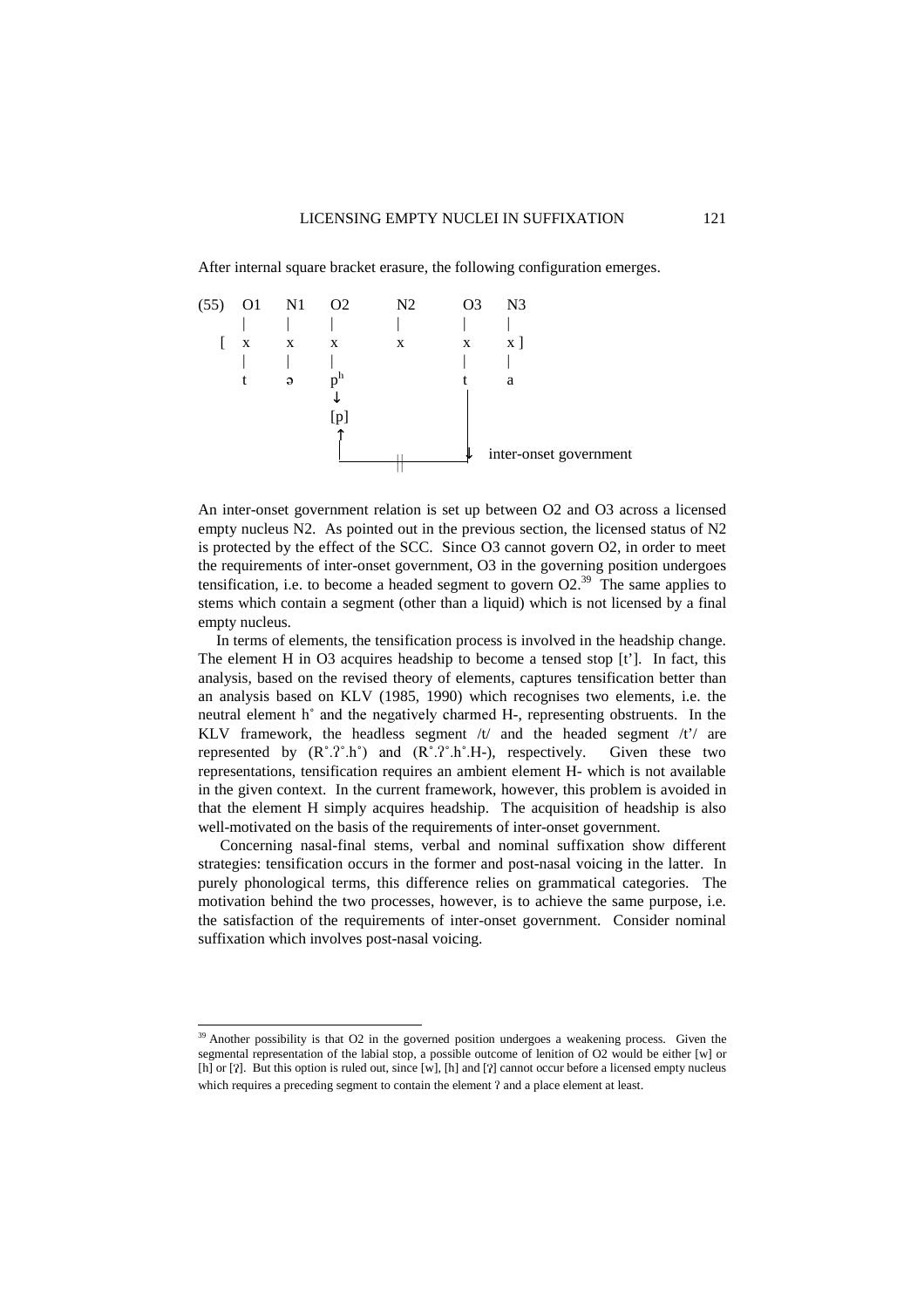

After bracket erasure of the extended stem domain, we set up an inter-onset governing relation between O2 and O3 across the licensed empty nucleus N2: the headless obstruent /t/ cannot govern the nasal /m/. To satisfy the requirements of inter-onset government, O3 must be a headed segment. Unlike what happens in verbal suffixation, I propose that post-nasal voicing takes place in nominal suffixation. This is achieved by the fusion of elements, as shown below.



 $(57)$  shows that the elements  $\hat{ }$  and  $\hat{ }$  L in O2 are fused with the elements in O3, resulting in a voiced coronal stop [d]. The voicing of O3 is achieved by a headship change, in order to govern the nasal in O2.

 The same fusion process is required in interrogative suffixation with nasal-final and obstruent-final stems, as shown below.

| (58) | (a) | Nasal-final stem     | Interrogative |              |
|------|-----|----------------------|---------------|--------------|
|      |     | $\tan \varnothing$ / | [anni]        | 'to hug'     |
|      |     | /kamØ/               | [kamni]       | 'to wind'    |
|      | (b) | Obstruent-final stem |               |              |
|      |     | /mək $\emptyset$ /   | $[$ mənni $]$ | 'to eat'     |
|      |     | /cup $\varnothing$ / | [cumni]       | 'to pick up' |
|      |     | /tat $\varnothing$ / | [tanni]       | 'to close'   |
|      |     | /usØ/                | [unni]        | 'to smile'   |
|      |     |                      |               |              |

 $40$  As pointed out in (60) in Chapter 3, the doubly-linked L is construed as voicing in the governing position and as nasality in the governed position.

j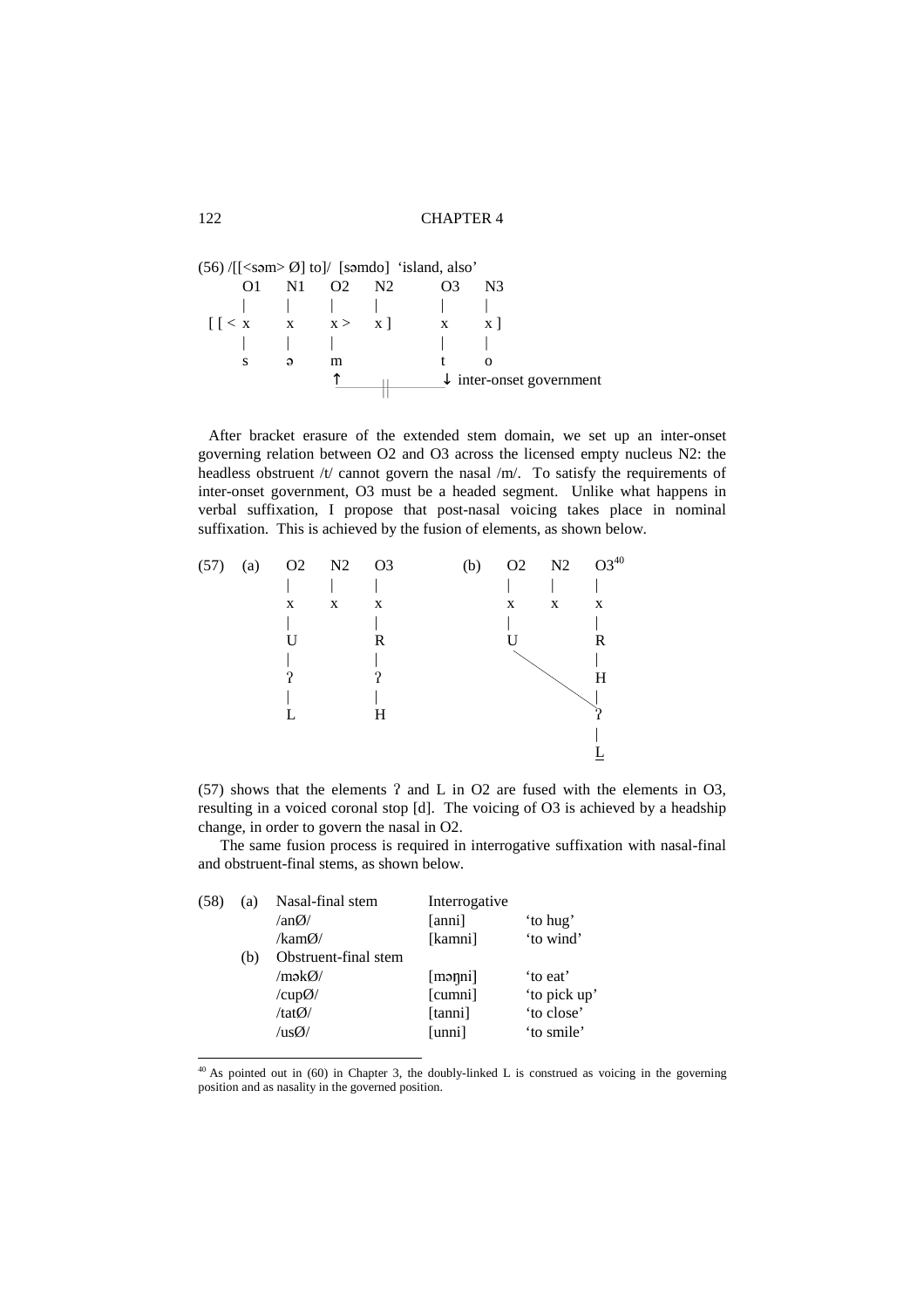| / $c^{\rm h}$ ac $\emptyset$ /                  | [c <sup>h</sup> anni] | to search' |
|-------------------------------------------------|-----------------------|------------|
| $\ln \frac{\text{op}^{\text{h}}\mathcal{O}}{1}$ | [nomni]               | 'high'     |

(58a) shows that two nasals occur across a licensed empty nucleus and (58b) shows that a stem-final obstruent undergoes nasalisation. Both cases yield a sequence of two nasals across a licensed empty nucleus, as shown below.



After bracket erasure of the extended stem domain in (59a), the coronal nasal in O3 cannot govern the labial nasal in O2. Recall that stem-internal sequences containing nasals with a licensed intervening empty nucleus form a doubly-linked structure. To satisfy inter-onset government in this configuration, fusion of elements is necessary in order for O3 to govern O2, yielding a doubly-linked structure, as shown in (59b). O3 can govern O2 in terms of the Complexity Condition.

 Regarding obstruent-final stems in interrogative suffixation, as in (58b), nasalisation is invoked to meet the requirements of inter-onset government.



inter-onset government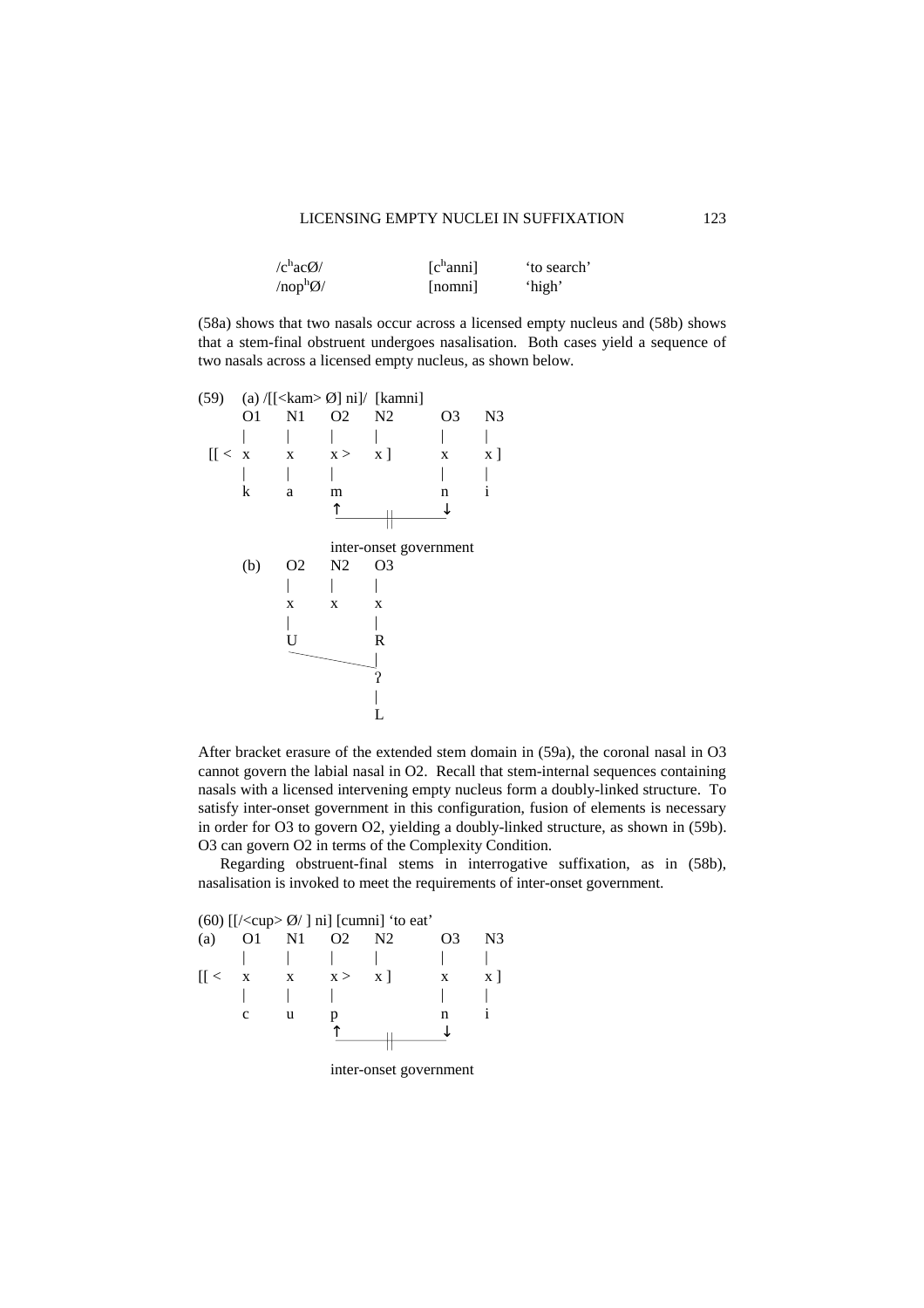



After bracket erasure in (60a), inter-onset government fails to be established between O2 and O3, because the nasal  $/n/$  cannot govern the lenis stop  $/p/$ . As in nasal fusion in (59), the resolution is for O2 to become a labial nasal [m] to form a doubly-linked nasal sequence. The phonetic form is [cumin]. In terms of elements in this process, the element H is delinked from O2, as shown in (60b).

 In this section, I have considered various phonological processes in analytic suffixation, viz. tensification, post-nasal voicing, nasal fusion and nasalisation. The motivation for these processes is simply to satisfy the requirements of the ECP, in particular inter-onset government. The effect of the SCC is to preserve the licensed status of a final empty nucleus in an extended stem domain, so that consonantrelated processes are invoked. In the next section, I will discuss the implications of the analyses proposed in this chapter.

# 4.4. Implications and conclusions

To recapitulate, I have considered how to refine the notion of morphological analyticity and how to account for the effect of opacity involved in  $i$ /zero alternations in certain suffixation contexts. This implies that the notion of alternations in certain suffixation contexts. morphological analyticity proposed by Kaye (1995) is not compatible with the phonological phenomena in Korean. Regarding morphological analyticity, I propose the notion of stem domains to account for the retention of occurrence of the vowel  $[i]$  despite the presence of a government-licenser. Independent evidence for stem domains comes from the process of palatalisation in which stem-internal vowels do not trigger this process but a stem-final coronal lenis stop undergoes it when it is followed by the vowel /i/. With respect to opacity, this effect is derivable from the SCC, in particular the RBC. Thus, the SCC dictates that the licensed status of a final empty nucleus is preserved throughout derivations. The consequence is that various consonant-related processes are triggered across a licensed empty nucleus in analytic constructions.

Analysing the occurrence of the vowel [i] in non-analytic suffixation and the consonant-related processes in analytic suffixation, the major motivation for all these phenomena is invariably to satisfy the requirements of the ECP, in particular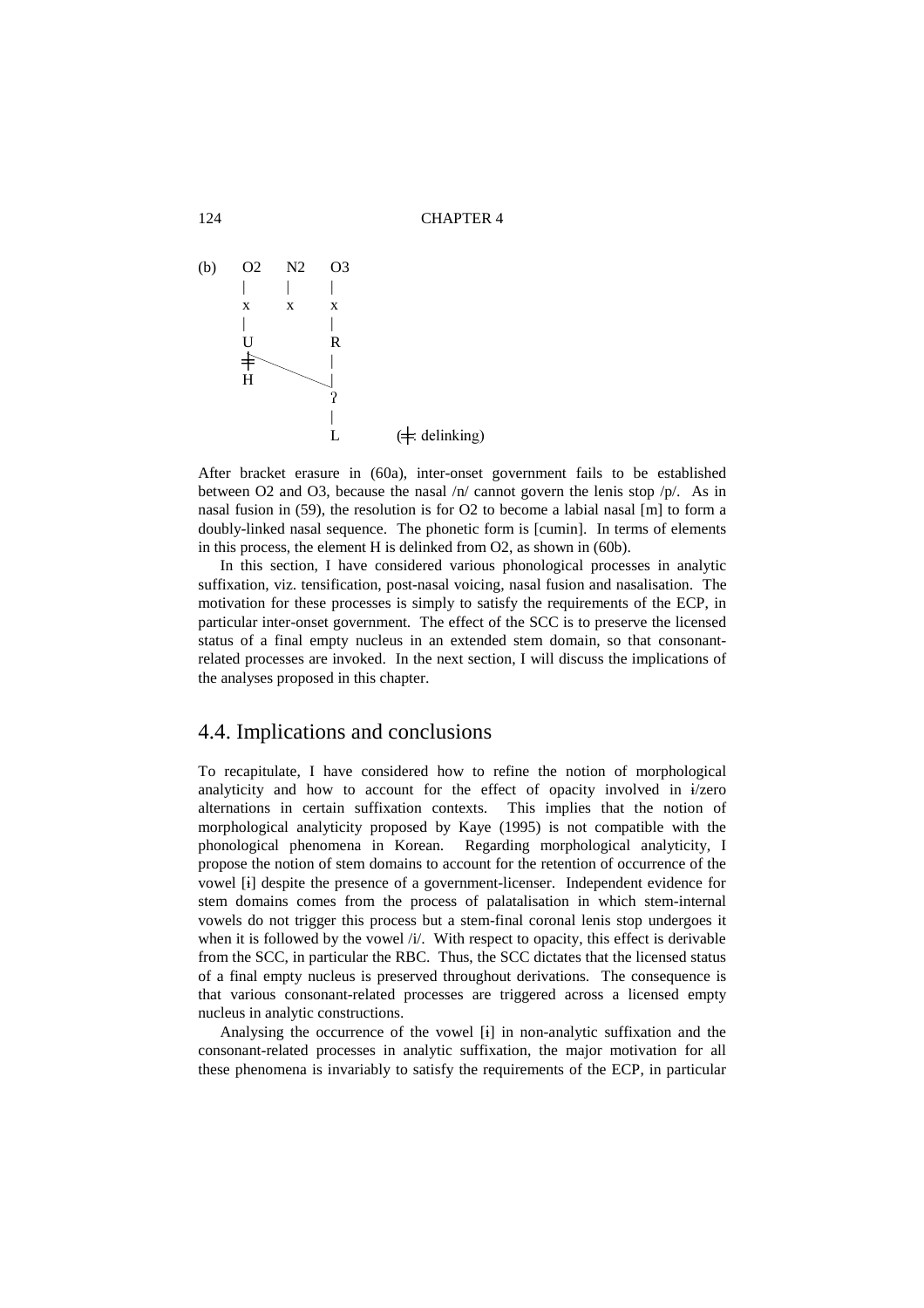inter-onset government. This motivation, however, creates a classical duplication problem. As discussed in Chapter 3, the phonetic interpretation of morphemeinternal (i.e. stem-internal) empty nuclei is determined by the ECP. Thus, apart from morpheme-internal (or stem-internal) nasal sequences governed by the Nasal Condition, it is predictable that the distribution of the vowel  $[i]$  in non-analytic suffixation is the same as that of morpheme-internal empty nuclei, precisely because these two have identical morphological constructions, i.e. a stem domain followed by a final empty nucleus in an extended stem domain.

 Furthermore, outputs of phonological processes in analytic suffixation yield the same morpheme-internal consonant sequences, i.e. tensification, nasalisation, postnasal voicing and nasal fusion are motivated to create well-formed sequences of mono-morphemic words. In other words, all consonant sequences produced in suffixation also observe the morpheme structure conditions, and so we state the same conditions twice in the grammar, i.e. the static constraints on morpheme structure conditions turn out to be dynamic processes in suffixation.

 In order to solve this duplication problem, one might argue that all phonetic forms resulting from suffixation are individually listed in the lexicon. This solution, however, seems inadequate, because the postulation of stem domains already requires a distinction between a stem and a suffix. Furthermore,  $\frac{i}{z}$ ero alternation in non-analytic suffixation and pertinent processes in analytic suffixation are very productive in the sense that there are no exceptions. Accordingly, listing each outcome of both suffixations in the lexicon misses linguistically significant generalisations and so holds unnecessary redundancies.

 The fact that all outcomes from non-analytic and analytic suffixation conform to phonotactic constraints of underived lexical items suggests a reconsideration of Kaye (1995). In his proposal, based on English, analytic constructions in suffixation concern regular morphology while non-analytic ones concern irregular morphology. For instance, the past form of the verb *peep* has an analytically complex form /[[peep] ed]/ of which the phonetic form contains a sequence of a long vowel followed by [pt]. This sequence violates phonotactic regularities governing nonderived forms. Thus, the presence of such a cluster provides us with a parsing cue that there is more than one domain involved. The irregular past form *keep*, on the other hand, has a simplex form /[kept]/ in which morphology is invisible to phonology, i.e. forms "derived" non-analytically are not derived at all, but are listed as separate lexical items in the lexicon.<sup>41</sup> In English, this implies that nonanalytically derived forms are indistinguishable from morphologically underived forms, i.e. both types of forms are consistent with phonotactic constraints for the latter.

 In comparison with English, Korean shows a completely different picture. The independently motivated stem domains rule out non-analytic constructions in English such as *kept*, in which the distinction between a stem and a suffix is

j

<sup>&</sup>lt;sup>41</sup> The consequence is that SPE-type rules such as velar softening and the Great Vowel Shift, among others, are not active in English phonology. Rather, the forms resulting from either or both of the rules are no more than historical relics.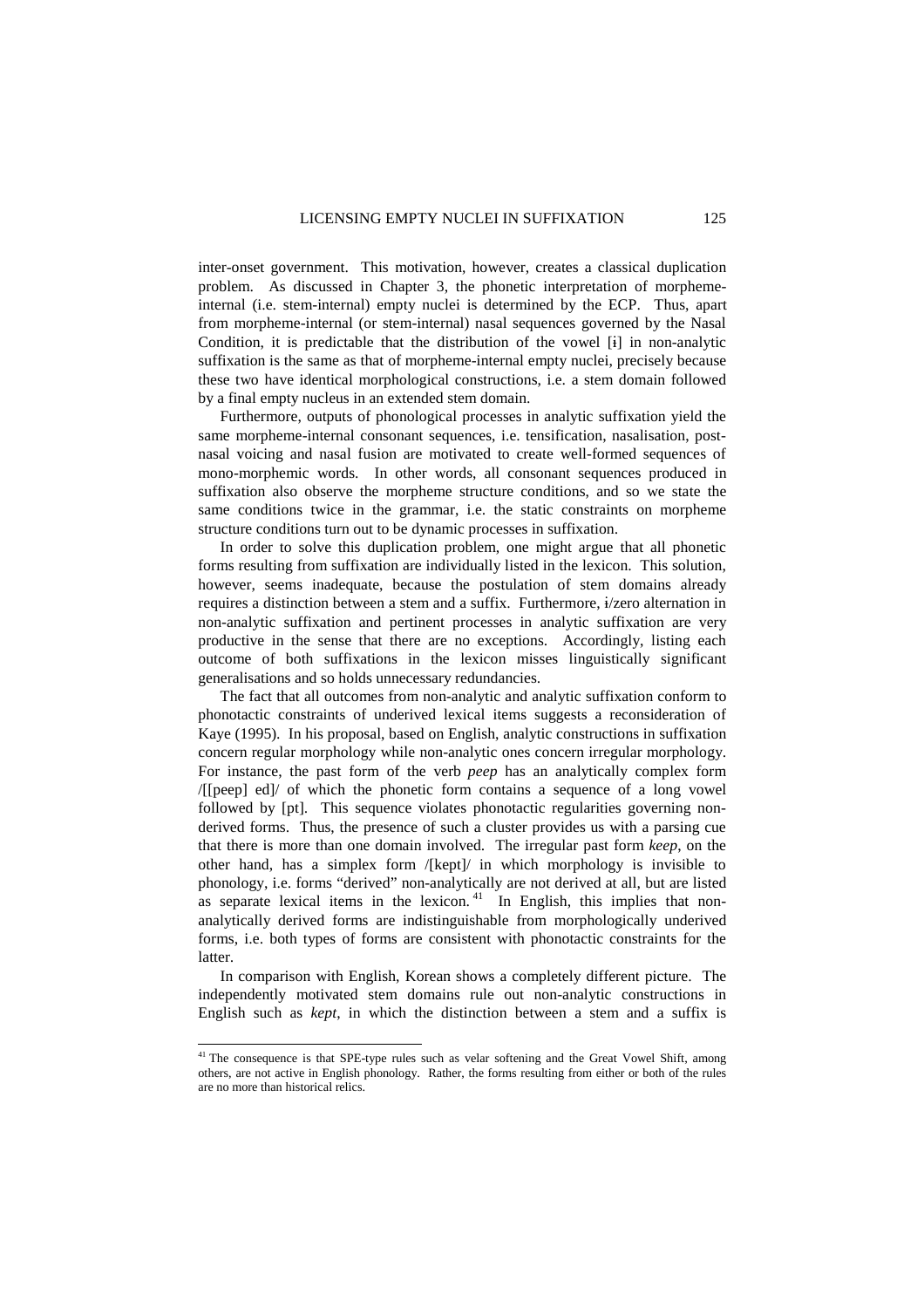obliterated. Unlike analytic constructions in English in which ill-formed sequences such *peeped* are permissible, phonetic outputs of analytic suffixation in Korean invariably yield well-formed sequences. Given this perspective, the organisation of the lexicons of both languages are different, as shown below.

 $(61)$  (a) English



### (b) Korean



 In (61), the organization of the lexicon of each language is that non-derived forms and non-analytically derived forms constitute a basic form component (containing well-formed sequences) separated by an analytically derived form component (ill-formed sequences permitted), as in (61a) for English. For Korean, as in (61b), however, these three forms constitute a single component in which analytically derived forms are separated by a dotted line from other forms. The dotted line indicates that there is a distinction between non-derived and nonanalytical forms, and analytically derived forms, i.e. well-formed sequences are controlled by static constraints in the former and by dynamic processes in the latter.

With respect to  $(61)$ , it is evident that there is a different interpretation of how to utilise non-analytic and analytic suffixation between English and Korean. In (61a), non-analytic and analytic constructions provide a criterion for morphological complexity. In (61b), however, these two constructions do not serve this criterion.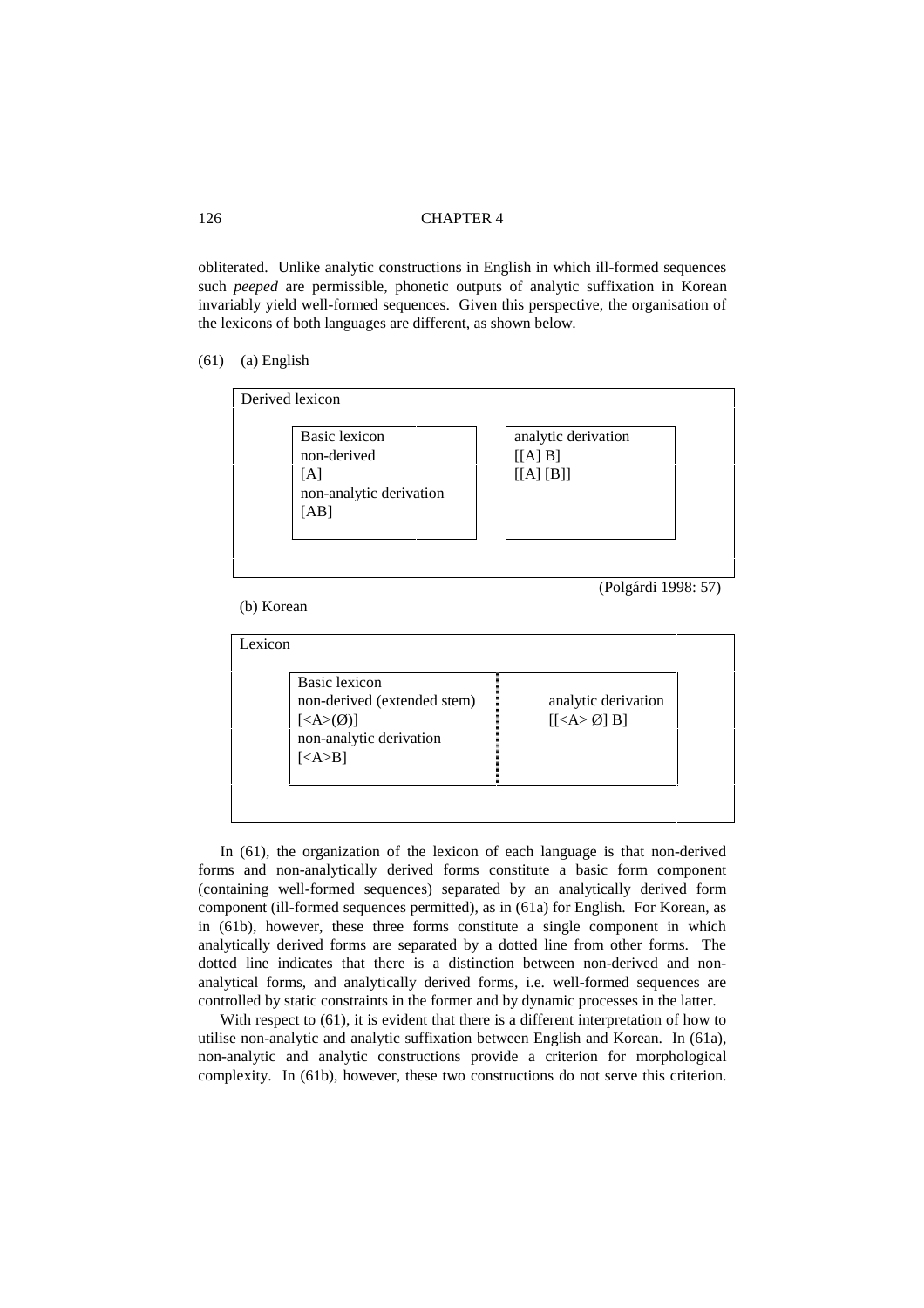Rather, they provide a distinction of what type of phonological process occurs, i.e. i/zero alternations in non-analytic construction and consonant-related processes in analytic constructions.<sup>42</sup>

 Regarding the duplication problem, the dotted line in the basic lexicon component in (61b) marks the mode of the application of phonological processes, i.e. static constraints control extended stems and non-analytic suffixation while analytic suffixation controls dynamic processes. Thus, the well-formedness of sequences is governed by the basic lexicon component. In this way, the duplication problem is encoded in the lexicon.

 Outside the basic lexicon in (61b), it is reasonable to assume that some lexical items such as loanwords do not conform to the phonotactic constraints set by the basic lexicon. In the next chapter, I will consider the behaviour of loanwords and examine to what extent loanwords differ from native words and how the native phonotactics applies to loanwords, in particular, from English.

j

 $42$  One could argue that processes in analytic constructions can also be accounted for by 'coda'-onset relations. As pointed out earlier, consonant-related processes must be listed independently in this approach. Thus, this approach misses the generalisation that all processes involve satisfying the ECP.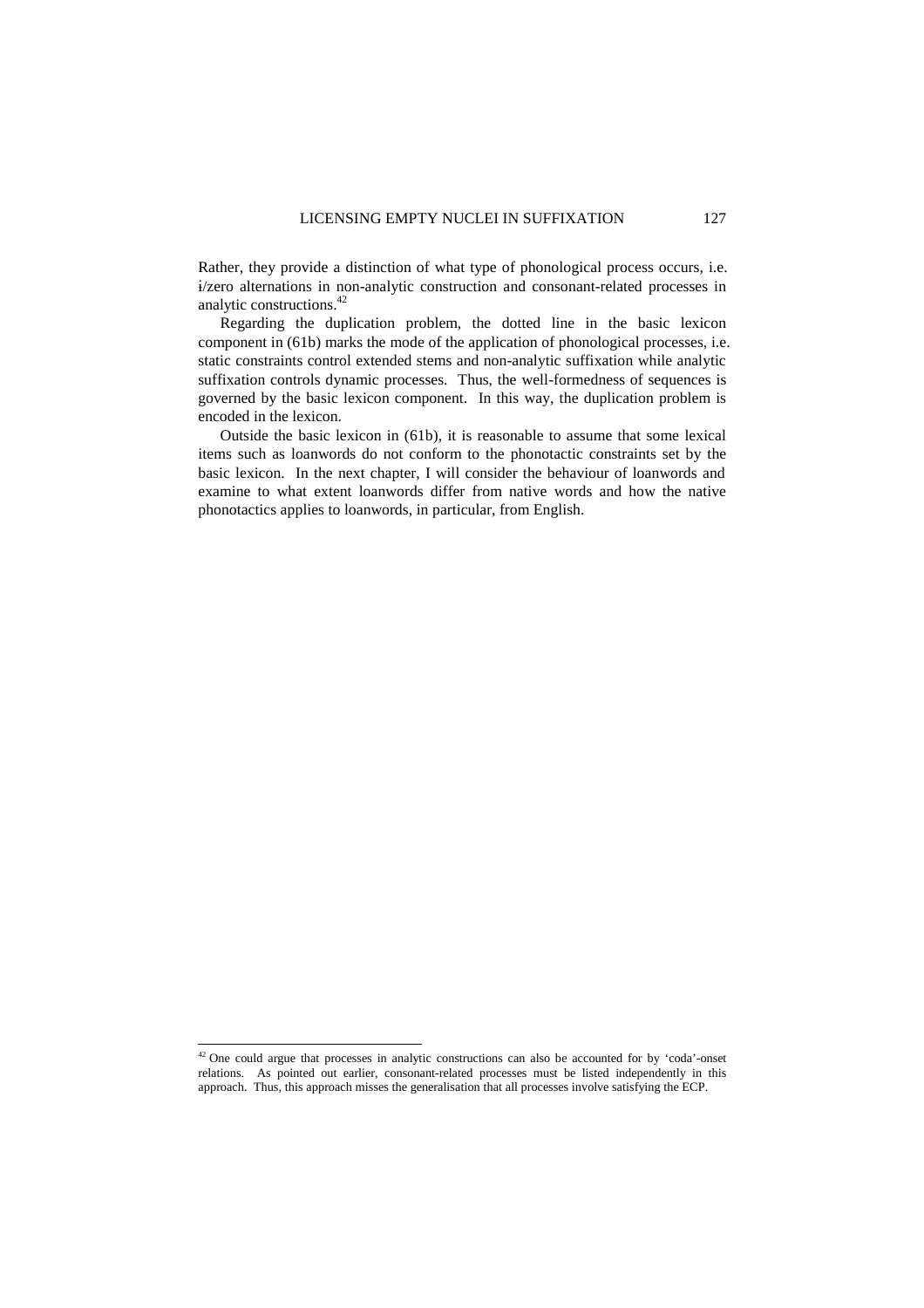# Chapter 5 Licensing empty nuclei in loanwords

This chapter is concerned with the question of how empty nuclei in loanwords, particularly English ones, are licensed. The main focus of the chapter is to explore to what extent loanword phonology is different from native phonology in Korean. In the OT literature on loanwords in Korean (H.-K. Cho 1998, O. Kang 1996 H.-S. Kang 1996, among others), the general consensus is that loanword phonology constitutes a distinct component from native phonology and so it has a different constraint hierarchy. As pointed out in Chapters 1 and 3, however, constraint-based approaches disregard the fact that the morpheme-internal (i.e. stem-internal) distribution of the vowel  $[i]$  in loanwords is identical to that of native words. In other words, loanword phonology is not completely different from native phonology. So the question is justified whether the occurrence of the internal [i] of loanwords can be treated in the same way as the internal  $[i]$  of native lexical items, i.e. whether the distribution of [i] is determined by the ECP.

Regarding loanwords ending in an obstruent which a final empty nucleus cannot license, we observe that final empty nuclei are realised as [i], which is not the case among native lexical items in which neutralisation occurs in this position, as was discussed in Chapter 3. I claim that this difference can be treated as a conflict of the ECP and the PP and a language-specific constraint, the CLE. The PP and the CLE take precedence over the ECP in loanwords. This is due to the fact that the preservation of segmental content of a final consonant is crucial in order to identify the distinction between voiced and voiced obstruents from the source language. I will also consider some phenomena specific to loanwords, such as the nominative suffixation in which the change of the segment  $/t/$  of English to  $/s/$  in native Korean is involved, and r-deletion, the result of which makes phonetic forms of English loanwords non-rhotic.

 This chapter is organised as follows. In the first section, I will consider relevant loanword data and review previous approaches to loanword phonology. In 5.2, the distribution of  $[i]$  in internal position of loanwords is considered and I show that this distribution can be handled in the same way as that of native words. In 5.3, I will analyse the occurrence of [i] in final position, which distinguishes loanword phonology from native phonology. In 5.4, I will consider the deletion of /r/ before a licensed empty nucleus, and the nominative suffixation of loanwords which exhibits interesting properties with respect to t-final English loanwords. In the final section, I summarise the analysis and discuss the organisation of the lexicon regarding the issue of how the native and the loanword phonology interact.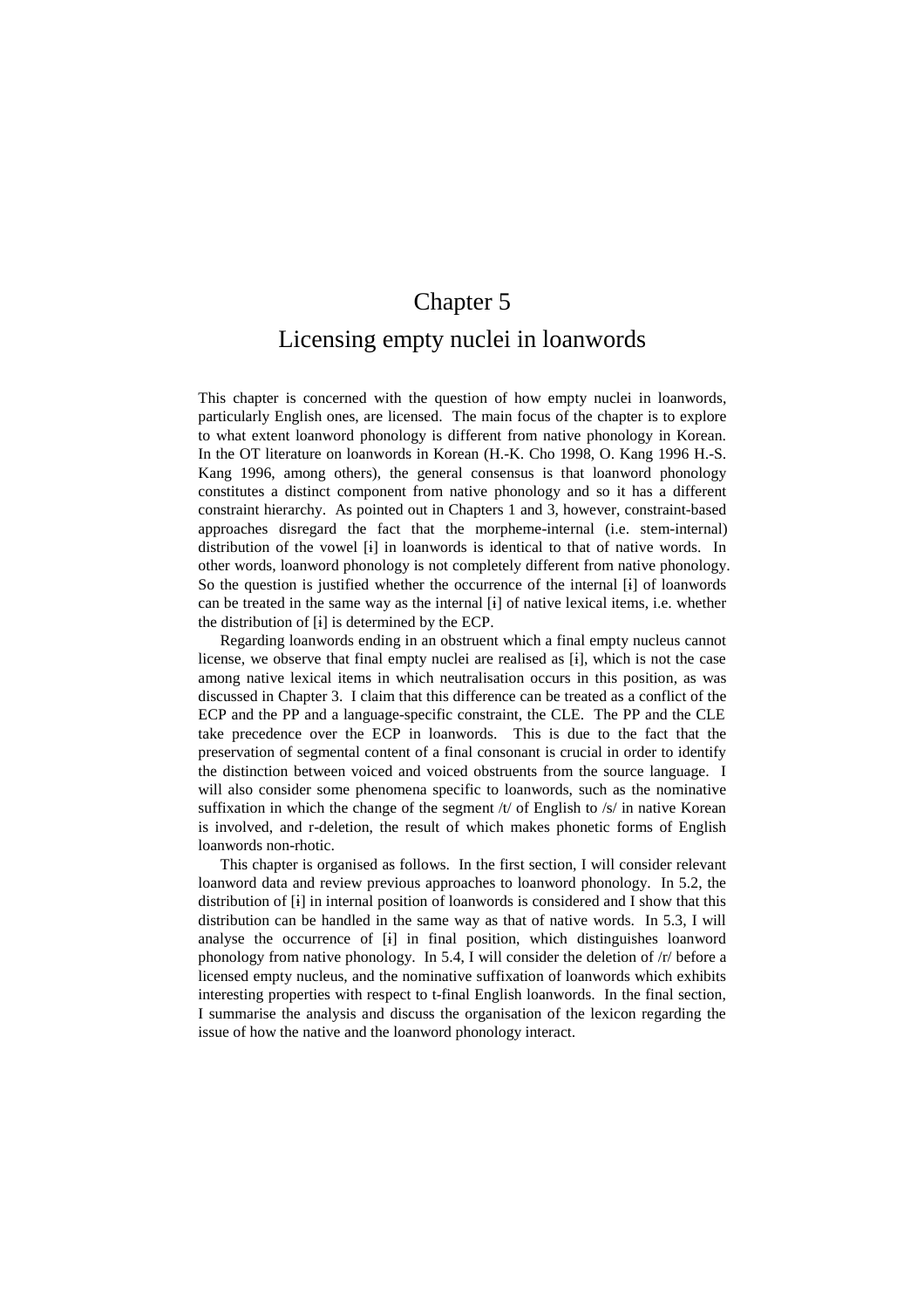# 5.1. Introduction

# 5.1.1. Data

The data presented in this chapter are largely based on 'The Compilations of Orthography of Loanwords in Korean' (1988) published by The National Academy of the Korean Language (henceforth *Compilations*) which presents 8,500 examples of loanwords, though not all examples are from English. This book provides a single representation for each example. As noted in (S.-C. Rhee & Y.-K. Choi 2001, among others), some examples, in particular those ending in a stop, may have an alternating form, e.g. *strike* [sitiraik] or [sitiraik<sup>h</sup>i], napkin [n $\varepsilon$ p<sup>h</sup>ik<sup>h</sup>in] or [n $\varepsilon$ pk<sup>h</sup>in] etc. As we will see in later sections, these examples are also taken into consideration and play a crucial role in my analysis.

 The segmental adaptations from English to Korean are shown below (repeated from Chapter  $1$ ).<sup>1</sup>



<sup>&</sup>lt;sup>1</sup> In this thesis, I do not deal with the segmental adaptation processes in (1), in terms of elements, mainly because elements in GP are conceived of as phonological entities rather than phonetic ones as other frameworks assume (see Ploch 1999 for a detailed discussion). In a given language, segmental representations on the basis of elements are motivated by phonological behaviour such as headed vs. headless segments on the basis of language-specific phonotactic constraints. For instance, the voiceless segmental representations of English (Harris 1994) are different from those of aspirated segment in Korean (see Chapter 2), despite the fact that these two types of stops phonetically are very similar. Regarding aspirated bilabial stops, they are represented by (U.H.h.?) (within the revised element theory (U.H )) and (U.7. $H$ ) (H) in English and Korean, respectively. Therefore, unlike the binary feature system based on articulatory phonetics, it is difficult to set up one-to-one correspondences of segmental comparison between the two languages in GP.

 $\overline{a}$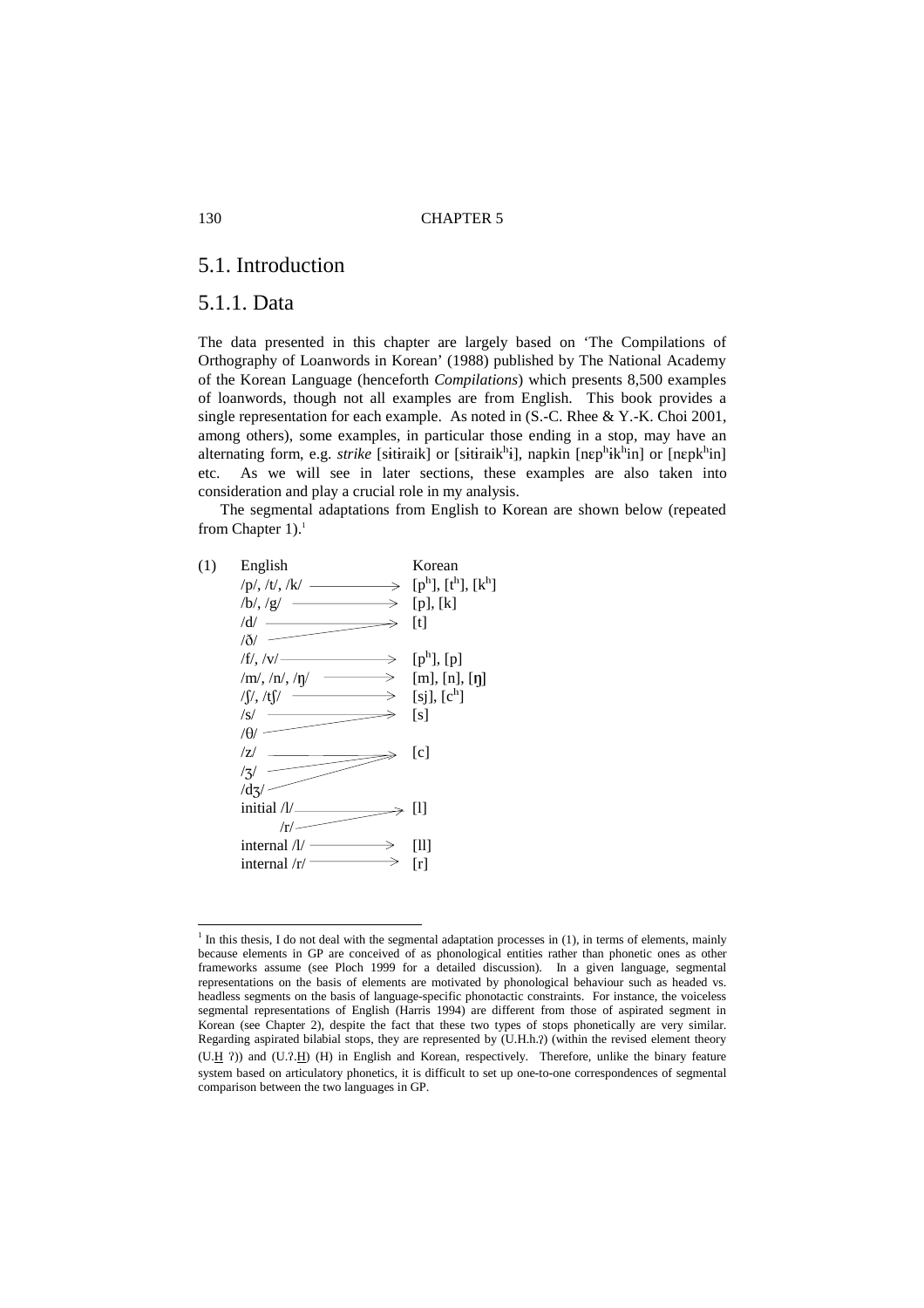Look at the occurrence of  $[i]$  in non-final position in English loanwords containing branching onset clusters.

| (2) | (a) Branching onset: Cr cluster |                                                        |         |                  |
|-----|---------------------------------|--------------------------------------------------------|---------|------------------|
|     | printer                         | $[p^{\text{h}}\text{if}\text{if}^{\text{h}}\text{if}]$ | brazier | [pireica]        |
|     | training                        | [t <sup>h</sup> ireinin]                               | drama   | [tirama]         |
|     | crew                            | $[k^{\text{h}}\text{iru}]$                             | gravy   | [kirepi]         |
|     | fry-pan                         | $[p^{\text{h}}\text{iraip}^{\text{h}}\text{en}]$       |         |                  |
|     | (b) Branching onset: Cl cluster |                                                        |         |                  |
|     | <u>pl</u> an                    | $[p^{\text{h}}$ illen]                                 | blender | $[p$ illendə $]$ |
|     | clean                           | $[k^h$ illin]                                          | glory   | [killori]        |
|     | <u>fl</u> y                     | $[p^{\text{h}}$ illai]                                 |         |                  |

In  $(2)$ , we observe that  $[i]$  occurs between an aspirated (i.e. headed) segment and a liquid, or between a lenis (i.e. headless) segment and a liquid. This vowel also appears occur after the segment /s/, as shown below.

| (3) | speaker | $[sip^hik^h\vartheta]^2$             | spike           | $[sip^h a i k^h i]$                |
|-----|---------|--------------------------------------|-----------------|------------------------------------|
|     | wasp    | [wasip $h_i$ ]                       |                 |                                    |
|     | street  | $[sit^h\text{irit}]$                 | stew            | $[$ sit <sup>h</sup> ju]           |
|     | test    | [t <sup>h</sup> esit <sup>h</sup> i] | last            | [last <sup>h</sup> <sub>i</sub> ]  |
|     | skate   | $[sik^heit^h]$                       | scope           | $[sik^hop^h]$                      |
|     | mask    | [ $maskhi$ ]                         | $\frac{d}{dsk}$ | [tesik <sup>h</sup> ] <sub>i</sub> |
|     | smoke   | [simok <sup>h</sup> i]               | smog            | [simoki]                           |
|     | snow    | [sinou]                              | snack           | [sinek]                            |
|     | sleeve  | [sillipi]                            | slide           | [sillaiti]                         |
|     |         |                                      |                 |                                    |

On the basis of the data in (2) and (3), the following observation can be made.

- (4) (a)  $[i]$  occurs between a headed segment and a liquid.
	- (b)  $[i]$  occurs after the segment /s/, irrespective of the nature of the following consonant.

With respect to 'coda'-onset (or complex 'coda' in final position, in terms of the 'standard' syllabic analysis) sequences from English, except  $sC$  clusters<sup>3</sup>, we do not observe the occurrence of  $[i]$  between these two consonants.

| (5) | (a) Liquid-obstruent sequences |                                |      |                        |  |
|-----|--------------------------------|--------------------------------|------|------------------------|--|
|     | pulp                           | $[p^{\rm h}$ əl $p^{\rm h}$ i] | belt | $[{\rm pelt}^{\rm h}]$ |  |
|     | bulk                           | $[p\partial k^h i]$            |      |                        |  |

<sup>&</sup>lt;sup>2</sup> Phonetically, /p, t, k/ after /s/ are realised as unaspirated in English. In loanwords adaptation, these stops are realised as aspirated in Korean. It is assumed that spelling, rather than the pronunciation of the source language, has affected phonetic forms (H. Kang 1996).

<sup>&</sup>lt;sup>3</sup> Recall that sC clusters in Indo-European languages are syllabified as 'coda'-onset sequences. See Kaye (1992) for a detailed discussion.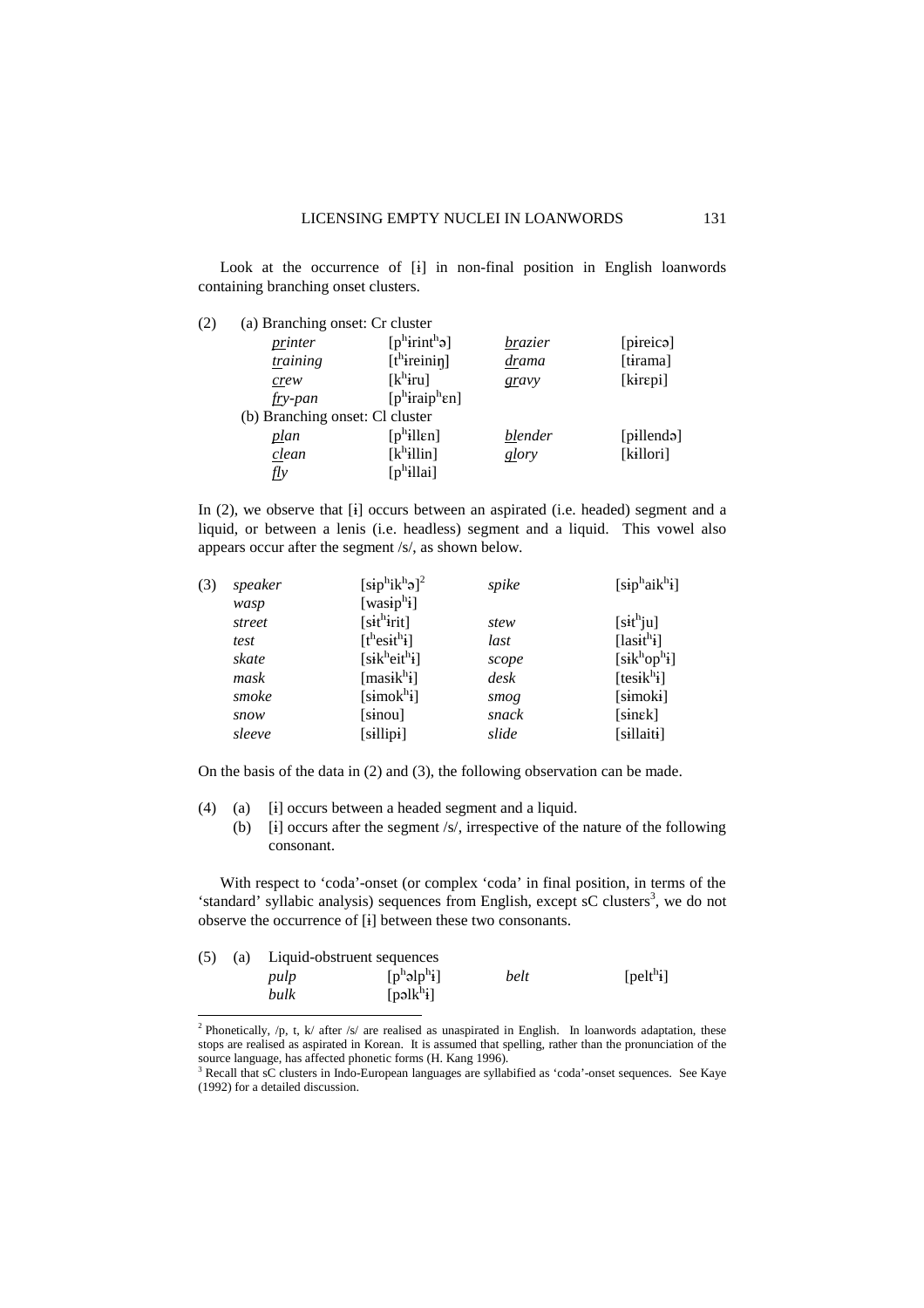|     | bulb                      | [pəlp <sub>i</sub> ]                     | building | [piltin]                              |
|-----|---------------------------|------------------------------------------|----------|---------------------------------------|
| (b) | Nasal-obstruent sequences |                                          |          |                                       |
|     | camp                      | $[k^hemp^h]$                             | tent     | $[t^h$ ent $h$ <sup>i</sup> $]$       |
|     | bank                      | $[perk^h]$                               |          |                                       |
| (c) |                           | Obstruent-obstruent sequences            |          |                                       |
|     | actor                     | $\lceil \epsilon k t^h \vartheta \rceil$ | adaptor  | $[$ ət $\epsilon$ pt $^{\rm h}$ ə $]$ |

On the basis of  $(2)$ ,  $(3)$  and  $(5)$ , the presence or absence of  $[i]$  in non-final position is summarised as follows.

(6) The occurrence of the vowel  $[i]$  between two consonants in non-final position (C1 and C2)

| C <sub>2</sub>  | Liquid | Nasal      | Lenis     | Headed     |
|-----------------|--------|------------|-----------|------------|
| C <sub>1</sub>  |        |            | obstruent | obstruent  |
| Liquid          | Ø      |            | Ø         | Ø          |
|                 |        |            |           |            |
| Nasal           | 5      |            | Ø         | Ø          |
|                 |        |            |           |            |
| Lenis obstruent |        |            |           | Ø          |
| except /s/      |        |            |           |            |
| Headed          |        |            |           |            |
| obstruent       |        |            |           |            |
| $\sqrt{s}$      |        | $\ddagger$ |           | $\ddagger$ |
|                 |        |            |           |            |

 $(\neg$ : absence of clusters in English)

The shaded areas in (6) indicate that sequences in these areas are absent in the source language. The vowel  $[i]$  occurs after the segment /s/, irrespective of the following consonant. Bearing in mind the governing hierarchy among segments in Korean, the occurrence of  $[i]$  in  $(6)$  is more or less predictable, because an interonset governing relation between C1 and C2 determines the occurrence of the vowel  $[i]$ . This strongly implies that the occurrence of  $[i]$  in (6) can be dealt with in the same way as that of native words (see 5.2 for a detailed discussion).

Let us turn our attention to the occurrence of  $[i]$  in final position in loanwords. First, consider loanwords ending in either a nasal or a liquid.

| (7) (a) Nasal-final words |                    |      |                     |  |  |
|---------------------------|--------------------|------|---------------------|--|--|
| dam                       | $ \text{tem} $     | gum  | [k <sub>5</sub> cm] |  |  |
| pen                       | $[p^{\text{h}}en]$ | neon | [neon]              |  |  |

<sup>&</sup>lt;sup>4</sup> The treatment of *film* and *kiln* will be discussed in section 5.3.  $\frac{5}{5}$  I am aware that the word only is well formed in English. In

I am aware that the word *only* is well-formed in English. In this case, the underlying representation would be /onØli/, but the sequence –nlV- (V: vowel) is not allowed in Korean. Its phonetic form would be either [onni] or [olli].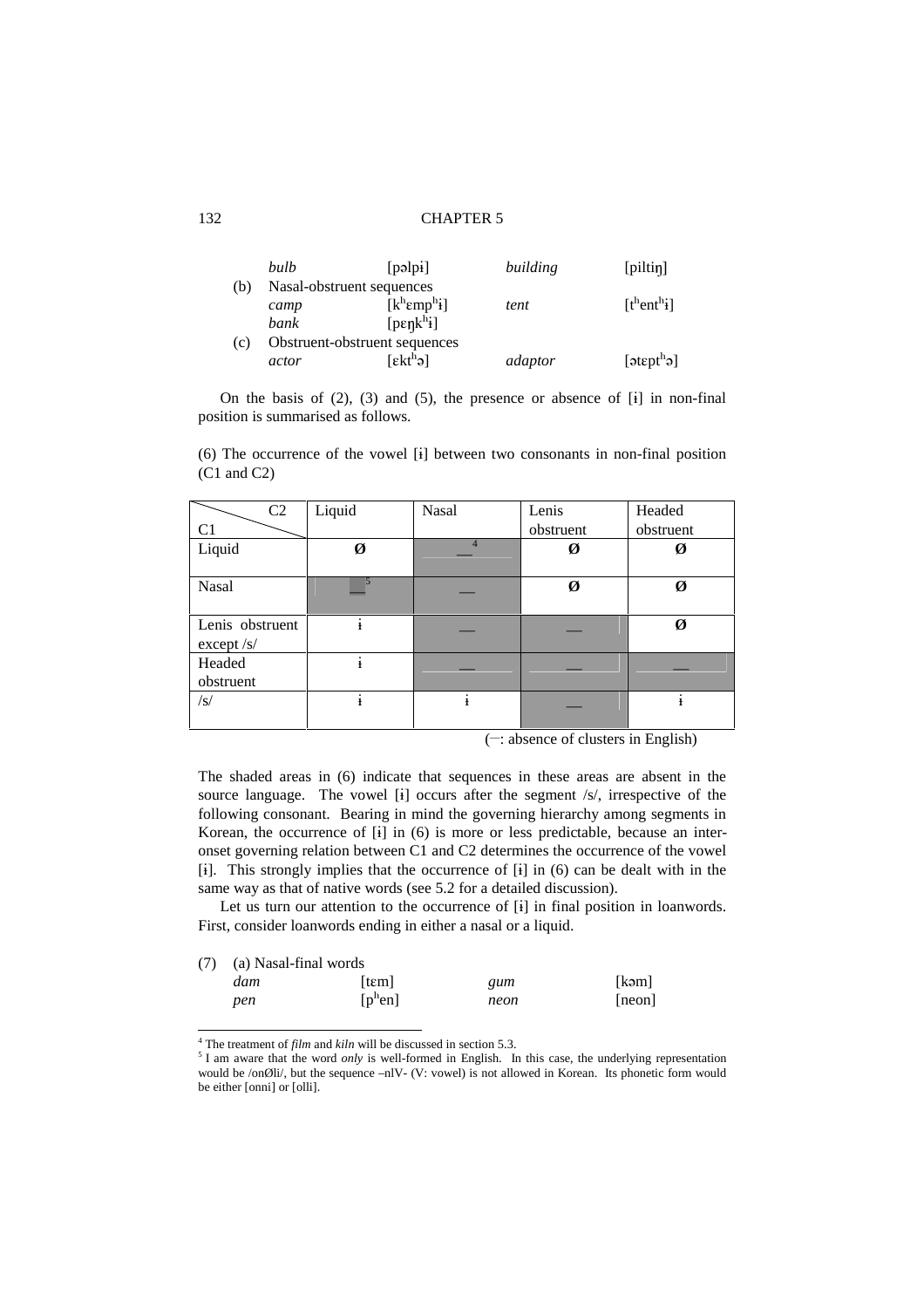#### LICENSING EMPTY NUCLEI IN LOANWORDS 133

| king<br>(b) l-final words | $[k^{\text{h}}$ in] | (pop) song | [son]                 |
|---------------------------|---------------------|------------|-----------------------|
| HIL.<br>$(c)$ r-finals    | [hill]              | hotel      | [hot <sup>h</sup> el] |
| bar                       | [pa]                | cigar      | [sika]                |

All examples in  $(7)$  show that there is no  $[i]$  in final position. It is of interest to note that a final  $/r/$  does not surface phonetically, as shown in  $(7c)$ . <sup>6</sup> The same phenomenon is observed in words containing /r/ before another consonant, e.g. *cart*  $[k<sup>h</sup>a<sup>th</sup>i]$ , *fork* [p<sup>h</sup>ok<sup>h</sup>i], *party* [p<sup>h</sup>ati] and so on. This indicates that English loanword adaptation is basically non-rhotic.

Next, consider fricative-final and affricate-final words.

| (8) | (a) s-final and z-final words |                                                   |        |                         |  |  |  |
|-----|-------------------------------|---------------------------------------------------|--------|-------------------------|--|--|--|
|     | bus                           | [pəsi]                                            | gas    | [kasi]                  |  |  |  |
|     | cheese                        | $[c^{\text{h}}ic\mathbf{i}]$                      | size   | [saici]                 |  |  |  |
|     |                               | (b) f-final and v-final words                     |        |                         |  |  |  |
|     | beef                          | $[pip^h i]$                                       | scarf  | $[sik^hap^h\mathbf{i}]$ |  |  |  |
|     | valve                         | [pelpi]                                           | rove   | [lop <sub>i</sub> ]     |  |  |  |
|     |                               | (c) $\int$ -final and $\tau$ -final words         |        |                         |  |  |  |
|     | sash                          | [sesi]                                            | fish   | $[p^{\text{h}}$ isi]    |  |  |  |
|     | beige                         | [peici]                                           | garage | [karaci]                |  |  |  |
|     | (d) $\theta$ -final words     |                                                   |        |                         |  |  |  |
|     | mouth                         | [maus]                                            |        |                         |  |  |  |
|     |                               | (e) $t$ f-final and d $\overline{3}$ -final words |        |                         |  |  |  |
|     | coach                         | $[k^{\text{h}}$ ouc $\text{h}$ i]                 | torch  | $[t^h$ oc $h$ i]        |  |  |  |
|     | college                       | [kallici]                                         | gauge  | [keici]                 |  |  |  |
|     |                               |                                                   |        |                         |  |  |  |

We observe that the vowel  $[i]$  occurs in final position in  $(8a,b,d)$  and that  $[i]$  occurs in (8c,e), in which the place of consonants of the source language is palato-alveolar. However, note that  $[i]$  also occurs after  $[c]$  and  $[s]$ , as in  $(8a)$  when the place of articulation of the source language is coronal. This implies that the consonantal identities of the source language may affect the quality of the vowel in final position.

In fact, the occurrence of  $[i]$  in final position indicates that the behaviour of loanwords is different from that of native words, precisely because native Korean chooses a parameter in which a final empty nucleus is licensed and therefore, as we have seen so far, there are no words ending in [i]. Let us consider more examples in which we observe the occurrence of  $[i]$  in final position.

|     | $(9)$ (a) p-final words |                                |     |                                        |
|-----|-------------------------|--------------------------------|-----|----------------------------------------|
| (1) | chip                    | $[c^{h}ip]$ * $[c^{h}ip^{h}i]$ | cup | $[k^h$ əp] * $[k^h$ əp <sup>h</sup> i] |
| (i) | rope                    | $\text{*[lop] [lop^h_i]}$      |     |                                        |

<sup>&</sup>lt;sup>6</sup> There are some exceptions to this statement, e.g. *tar* [t<sup>h</sup>ari], *czar* [c'ari], *ester* [est<sup>h</sup>eri], among others. For the treatment of these words, see section 5.4.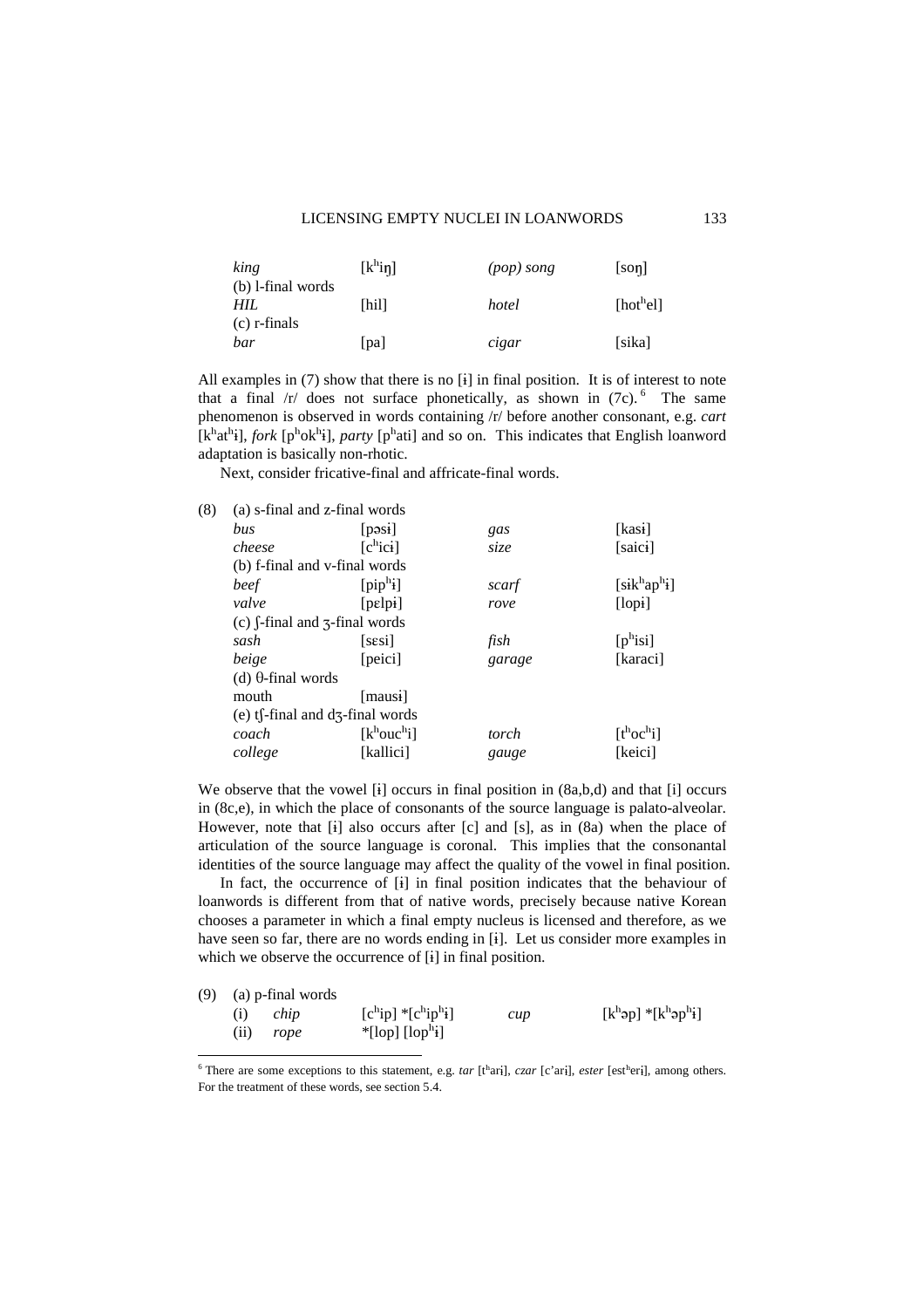| (iii) | type                | $[t^{\text{h}}$ aip] $[t^{\text{h}}$ aip <sup>h</sup> i] | tape    | $[thejp]$ $[thejphi]$                       |
|-------|---------------------|----------------------------------------------------------|---------|---------------------------------------------|
|       | (b) t-final words   |                                                          |         |                                             |
| (i)   | asset               | $[eset]$ * $[eset^h_i]$                                  | reset   | $[{\rm listed}]$ * $[{\rm listed}^{\rm h}]$ |
| (ii)  | beat                | $\vert$ <sup>*</sup> [pit] [pit <sup>h</sup> i]          | boat    | $*$ [pot] [pot <sup>h</sup> i]              |
| (iii) | diskette            | [tisik $^{h}$ et] [tisik $^{h}$ et $^{h}$ i]             | circuit | $[s \infty]$ [sakhith]                      |
|       | (c) k-final words   |                                                          |         |                                             |
| (i)   | trick               | $[t^h$ irik] * $[t^h$ irik $h$ i]                        | block   | $[pi$ llok] * $[pi]$ llok $^h$ i]           |
| (ii)  | knock               | $\frac{\text{F[}}{\text{mok}}$ [nok <sup>h</sup> i]      | lake    | $*$ [leik] [leik $^{\text{h}}$ i]           |
| (iii) | check               | $[c^hek][c^hek^h]$                                       | cake    | [ $k^h$ eik] $k^h$ eik $h^h$ i]             |
|       | (d) b-final words   |                                                          |         |                                             |
| (i)   | tab                 | $[t^{h}$ εp] *[t <sup>h</sup> εpi]                       | club    | $[k^h$ illəp] * $[k^h$ illəpi]              |
| (ii)  | hub                 | $*$ [həp] [həpi]                                         | tube    | $*[t^h]$ up] [ $t^h$ jupi]                  |
|       | (e) d-final words   |                                                          |         |                                             |
| (ii)  | grid                | $*$ [kirit] [kiriti]                                     | side    | $\frac{1}{2}$ [saiti]                       |
|       | $(f)$ g-final words |                                                          |         |                                             |
| (i)   | big                 | $[pik]$ * $[piki]$                                       |         |                                             |
| (ii)  | league              | $*$ [lik] [liki]                                         | jog     | $\epsilon$ [cok] $\epsilon$ [coki]          |
|       |                     |                                                          |         |                                             |

The data in (9) concern stop-final words. I classify three types of phonetic forms in each example set: type  $(i)$  allows forms in which  $[i]$  does not occur, and type  $(ii)$ allows forms in which this vowel occurs in the final position, and type (iii) allows either of the two forms. Contrary to  $(7)$  and  $(8)$ , it appears that the occurrence of [i] in final position is arbitrary or optional in the sense that in the same environments this vowel occurs in some examples, but not in others. One generalisation that could be drawn is that type (iii) is not present among voiced stop-final words', in particular, only type (ii) is allowed in d-final words.

To summarise, the distribution of  $[i]$  in loanwords is identical to that of native lexical items apart from the final position. This suggests that the occurrence of this vowel can be treated in the same way as in the native phonology. Regarding the occurrence of  $[i]$  in final position, we observe non-occurrence of  $[i]$  in sonorant-final words. In affricate-final and fricative-final words, either [i] or [i] occurs depending on the place of articulation of the consonants of the source language. Regarding stop-final words, however, the occurrence of  $[i]$  seems hard to generalize. In the next section, I review previous analyses of loanwords in Korean, which have mainly been cast in the OT framework.

### 5.1.2 Previous analyses

Rule-based analyses of loanwords in Korean, (S.-C. Ahn 1991 and Nam & Southard 1994, among others), treat the occurrence of  $[i]$  in loanwords as epenthetic. They propose a set of  $[i]$ -insertion rules to describe the sites in which consonant clusters from the source language are broken up. However, as pointed out in Chapter 1, putting aside the occurrence of the final-[i] in loanwords, the [i]-insertion rules copy the context in which  $[i]$  occurs within native stems, causing a duplication problem.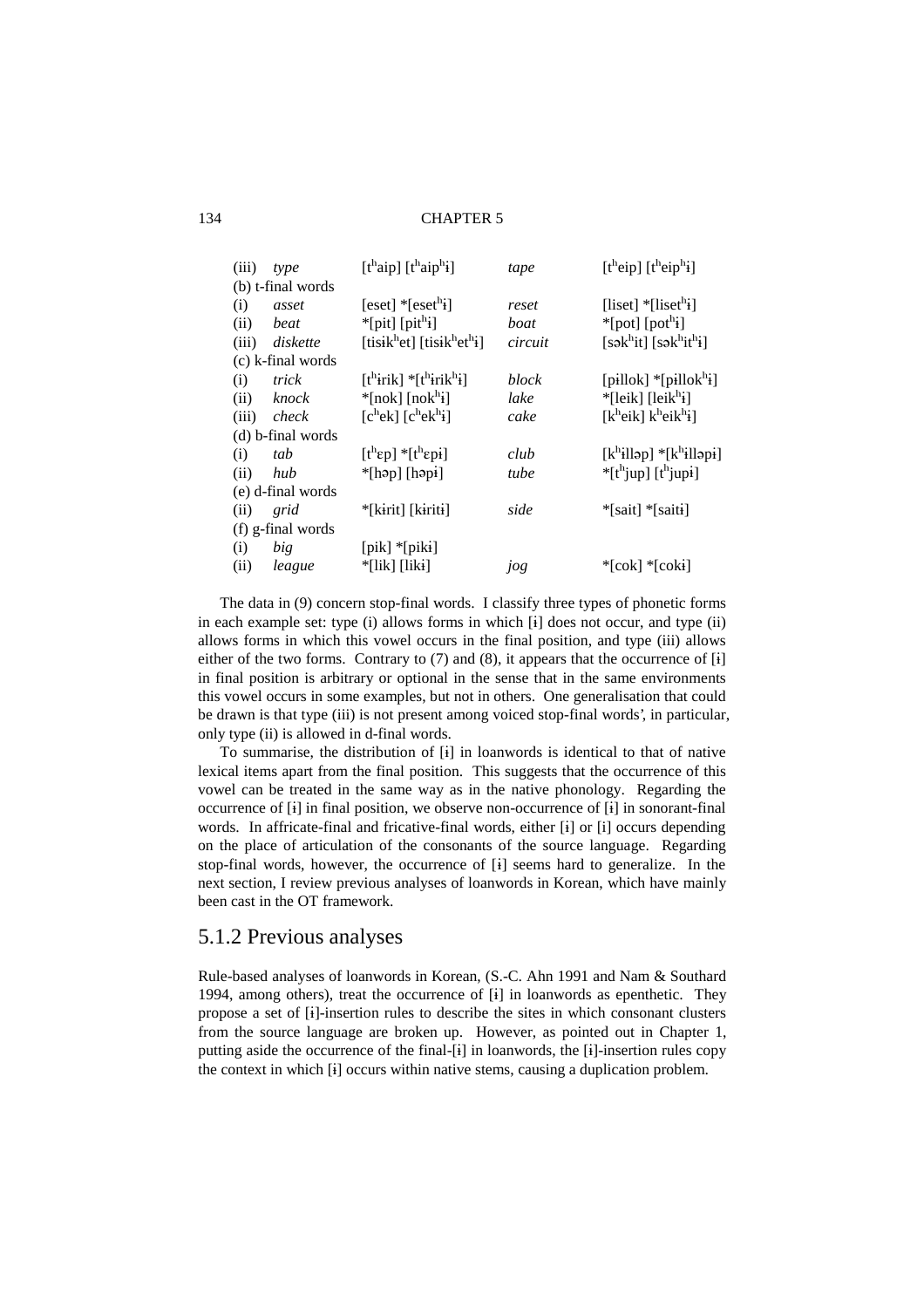Since the publication of Yip (1993), research on loanwords in Korean has flourished within the framework of OT (Hirano 1994, P. Lee 1995, H. Kang 1996, M. Oh 1996, O. Kang 1996, H. Yoo 1996, H. Cho 1998, P.-S. Ku 1999, B. Lee, S. Lee, C.-B. Park & S. Kang 1999, H.-S. Sohn 2001, B. Lee 2001, S.-C. Rhee & Y.-K. Choi 2001, and H. Lee 2001, among others). Unlike Yip's proposal, in which the loanword phonology is part of the native phonology in Cantonese, there is a consensus among constraint-based analyses that loanword phonology is different from native phonology and therefore the loanword phonology in Korean constitutes a separate constraint hierarchy, due to the fact that the epenthetic vowel  $[i]$  occurs in final position in loanwords.

 With respect to input forms to the loanword phonology of the host language from the source language, like Yip (1993), most analyses adopt the proposal of Silverman (1992: 289) in which a distinction is made between two levels: a perceptual level and an operative level. At the perceptual level, the inputs, consisting of "a superficial acoustic signal, lacking all phonological representation" of the source language, are interpreted as strings of native segments, i.e. segmental adjustments take place at this level. At the operative level, the native phonology applies to the outputs of the perceptual level, i.e. syllabic repairs such as epenthesis and deletion take place at this level. On the basis of the two-level scansion model, the outputs of the perceptual level enter as inputs to be evaluated. This implies that most OTanalyses postulate an independent component which deals with segmental adaptation in the host language.<sup>7</sup> Due to the occurrence of final-[i] in loanwords, which is not allowed in native Korean, constraint-based analyses set up a separate constraint hierarchy for loanword phonology. Therefore, the OT approaches focus on the occurrence of [i] in final position.

Apart from the final- $[i]$ , however, the OT analyses do not pay particular attention to the occurrence of  $[i]$  in other positions. The epenthesis of  $[i]$  in these positions is captured by the constraint \*COMPLEX which does not allow consonant clusters. For instance, the word *stream* has the following input: /strim/. The optimal output [sit $^{\text{th}}$ irim] is selected due to non-violation of \*COMPLEX in comparison with other candidates such as \*[sthtat], \*[sthtat], \*[sithtat], and so on. Thus, in most OT analyses, the general pattern of the constraint hierarchies of the native and the loanword phonology is as follows.

(10) (a) Native phonology \*COMPLEX, CODA CONDITION » DEP-IO » MAX-IO

j

 (b) Loanword phonology \*COMPLEX, CODA CONDITION » MAX-IO » DEP-IO

<sup>7</sup> Regarding this assumption, H. Lee (2001) argues that the segmental adaptation component is incorporated into the constraint hierarchy of the loanword phonology by the interaction of the markedness constraints. The same approach is found in Jacobs & Gussenhoven (2000) which treats the loanword phonology of Cantonese.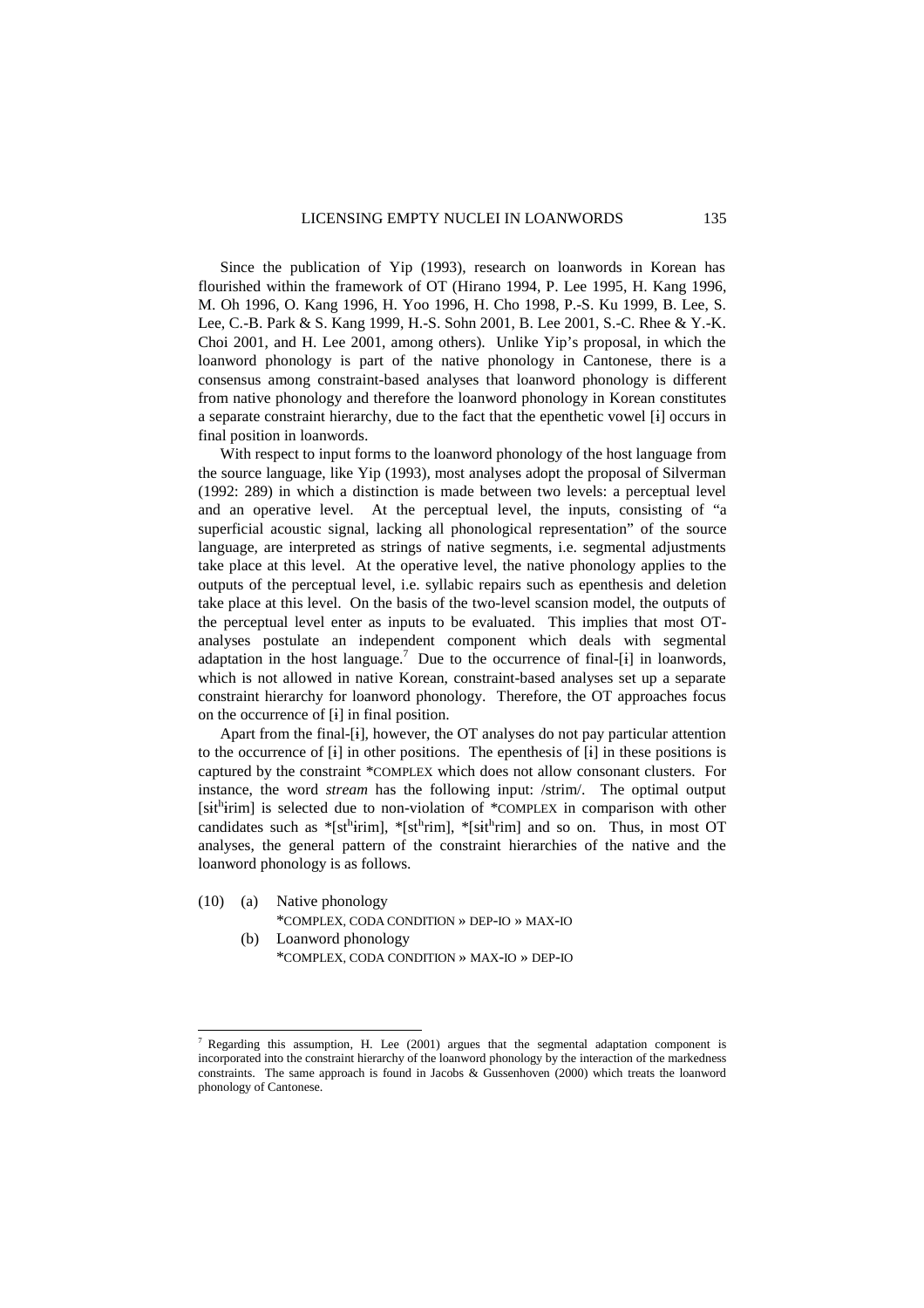These ranking have several implications.

- (11) (a) The lower ranked DEP-IO allows the epenthetic vowel  $[i]$  to occur in appropriate contexts.
	- (b) The highest ranked \*COMPLEX indicates that consonant clusters are not allowed in optimal outputs except internal well-formed 'coda'-onset sequences.
	- (c) MAX-IO in favour of DEP-IO ensures that segmental content in an input is preserved rather than deleted.

 Consider (11a). Like the rule-based approaches, constraint-based analyses assume that within native stems the vowel  $[i]$  is lexically specified. This vowel is not subject to deletion or insertion. For instance, the stem-final segment /s/ in the native stem /pəs/ 'friend' undergoes neutralisation, emerging as [pət]. If MAX-IO were to outrank DEP-IO as in the loanword phonology, an optimal form would be [pssi]. This form corresponds to the loanword *bus*. Thus, in the native phonology, DEP-IO must be higher ranked than MAX-IO in order to prevent the vowel  $[i]$  from occurring in final position, interacting with the CODA CONDITION. This example provides crucial evidence that the native phonology is distinct from the loanword phonology in Korean.

Comparing (11a) to (11b), the interactions between \*COMPLEX and DEP-IO produce multiple [Û]-epenthesis in loanwords containing complex onsets and 'codas' from the source language. As noted in  $(6)$  above, the sites of  $[i]$ -epenthesis coincide with those of native words apart from  $[i]$  in final position in loanwords. The distribution of the vowel  $[i]$  in this position is shown below (repeated from Chapter 1 for native words and (6) in this chapter for loanwords). Relevant examples are shown in (13).

| C2             | Liquid | Nasal | LO | AO or TO |  |
|----------------|--------|-------|----|----------|--|
|                |        |       |    |          |  |
| Liquid         |        | Ø     | Ø  |          |  |
| <b>Nasal</b>   |        | Ø     | Ø  |          |  |
| LO             |        |       |    |          |  |
| AO or TO       |        |       |    |          |  |
| (b) Loanwords  |        |       |    |          |  |
| C <sub>2</sub> | Liquid | Nasal | LO | AO or TO |  |
| C1             |        |       |    |          |  |
| Liquid         |        |       |    |          |  |

 $\overline{\phantom{a}}$ 

(LO: lenis obstruent, AO: aspirated obstruent, TO: tensed obstruent,  $\overline{\phantom{a}}$ : absence of clusters in the source language)

Nasal **| - | - | Ø | Ø** LO Û \_\_ \_\_ **Ø**  AO or TO Û \_\_ \_\_ Û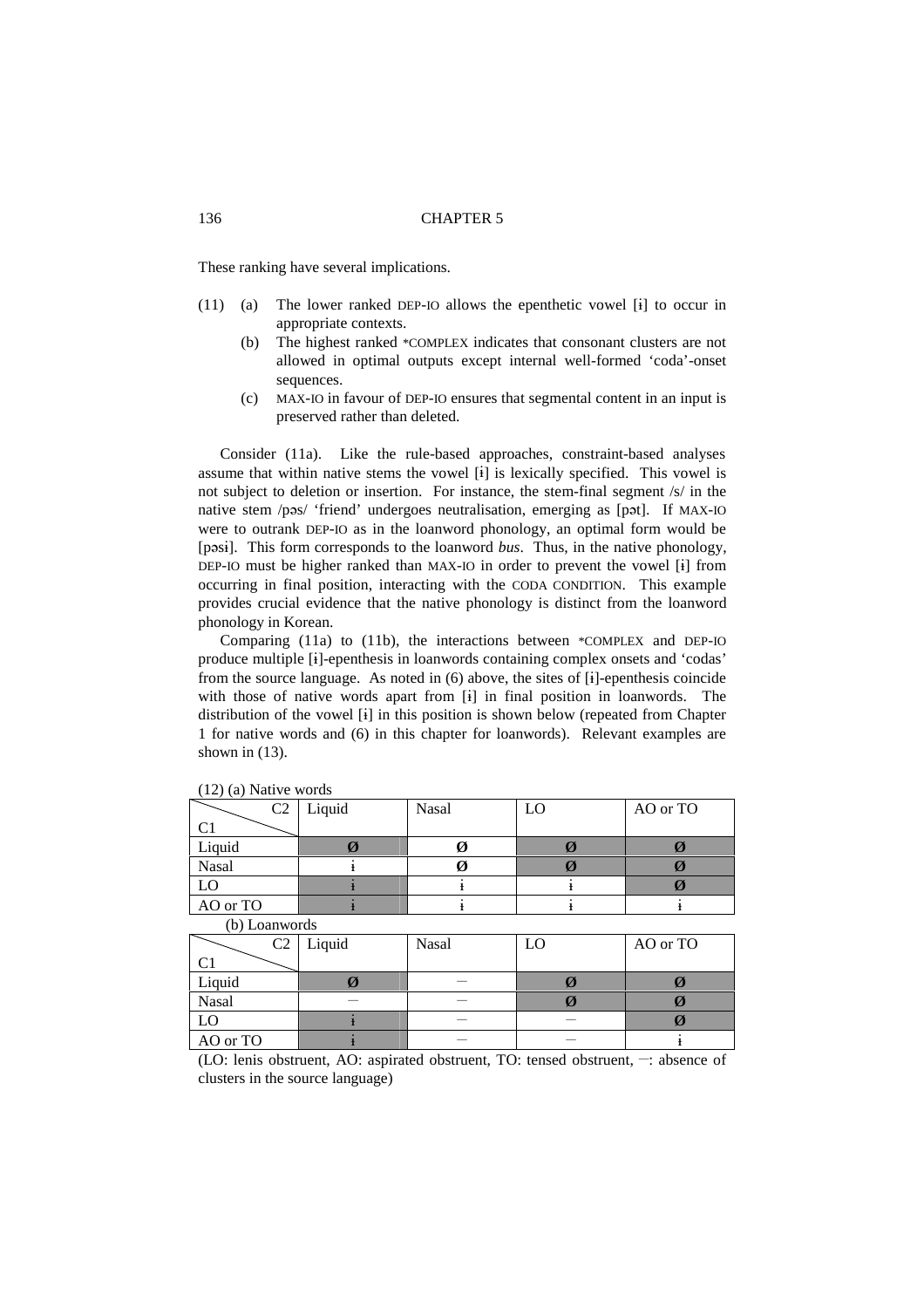| $(13)$ (a) Absence of the vowel [i] between two consonants |  |
|------------------------------------------------------------|--|
|------------------------------------------------------------|--|

| loanword                                            |                                                        | Korean                               |                    |
|-----------------------------------------------------|--------------------------------------------------------|--------------------------------------|--------------------|
| $[p^{\text{h}}\text{ilølim}]$                       | film                                                   | [k <sup>h</sup> ə <u>løl</u> e]      | 'a pair'           |
| [piløtin]                                           | building                                               | [kaløt $\varepsilon$ ]               | 'reed'             |
| $[si\omega k^h i]$                                  | silk                                                   | [tə <u>løk<sup>h</sup>it</u> ək]     | 'click'            |
| [penødin]                                           | vending                                                | [c <sup>h</sup> ə <u>nød</u> uŋ]     | 'thunder'          |
| $[$ penøk $^{\text{h}}$ i]                          | bank                                                   | [sə <u>nøk<sup>h</sup>im]</u>        | 'with big strides' |
| $[\epsilon \underline{k \emptyset t}^{\text{h}}$ ə] | actor                                                  | [a <u>køc</u> <sup>h</sup> ak]       | 'toughness'        |
| [se <u>køs'</u> i]                                  | sexy                                                   | [sɛ <u>køs</u> 'i]                   | 'young lady'       |
|                                                     | (b) Presence of the vowel $[i]$ between two consonants |                                      |                    |
| [pi <u>pir</u> ap <sup>h</sup> on]                  | vibraphone                                             | [sinapiro]                           | 'gradually'        |
| $[ət$ iresin $]$                                    | addressing                                             | [kot <del>i</del> rim]               | 'icicle'           |
| [piakira]                                           | viagra                                                 | [ci <sub>0</sub> ki <sub>1</sub> op] | 'creepy'           |
| $[p^h$ irint <sup>h</sup> ə]                        | printer                                                |                                      |                    |
| $[\underline{t}^{\text{h}}\underline{i}$ reiniŋ]    | training                                               | [kʰitʰirəki]                         | 'piece'            |
| [ $\underline{k}^{\text{h}}$ iru]                   | crew                                                   |                                      |                    |
|                                                     |                                                        |                                      |                    |

 $(\emptyset)$ : absence of the vowel [i]; Underlined sequences are taken into consideration.)

In (12), apart from the areas marked by  $-$  in loanwords, the shaded areas show that the presence/absence of [i] in non-final position is identical in native and loanwords contexts.

Given this identical distribution, the question arises as to whether the constraint hierarchies for the native and loanword phonology can handle the parallel behaviour of  $[i]$ . As noted above, since OT approaches assume that the stem-internal  $[i]$  is lexically specified and DEP-IO outranks MAX-IO in the native phonology, this parallel distribution cannot be accounted for in a non-arbitrary way, precisely because the nature of the vowel  $[i]$  is different in each case, i.e. the vowel  $[i]$  in native words is lexically specified and the vowel  $[i]$  in loanwords is epenthesised. Rather, the identical distribution is an accidental result, which implies that OT approaches also have a duplication problem, as pointed out in Chapter 1.

Consider (11c). Apart from 'coda'- $/r$  of English which is not phonetically realised in loanwords, as discussed in the previous section, most segmental content from the source language is preserved. In terms of constraint ranking, therefore, MAX-IO must be highly ranked to prevent segment deletion. Highly ranked MAX-IO in the loanword phonology is not specific to Korean at all. As pointed out by Paradis (1996) and Paradis & Lacharité (1997), in most languages, the same tendency is observed in loanword adaptation. Thus, the ordering of MAX-IO over DEP-IO appears to be universal in this component of the grammar. Within the OT framework, however, there is no internal mechanism to handle this generalisation, since constraint ranking is conceived of as being language-specific, even though each constraint is assumed to be universal. Thus, the strong preference for segment preservation in loanwords is treated as accidental in the OT analyses.

 Now, let us turn our attention to [Û] in final position. I consider loanwords containing final complex 'codas' in comparison with loanwords ending in a single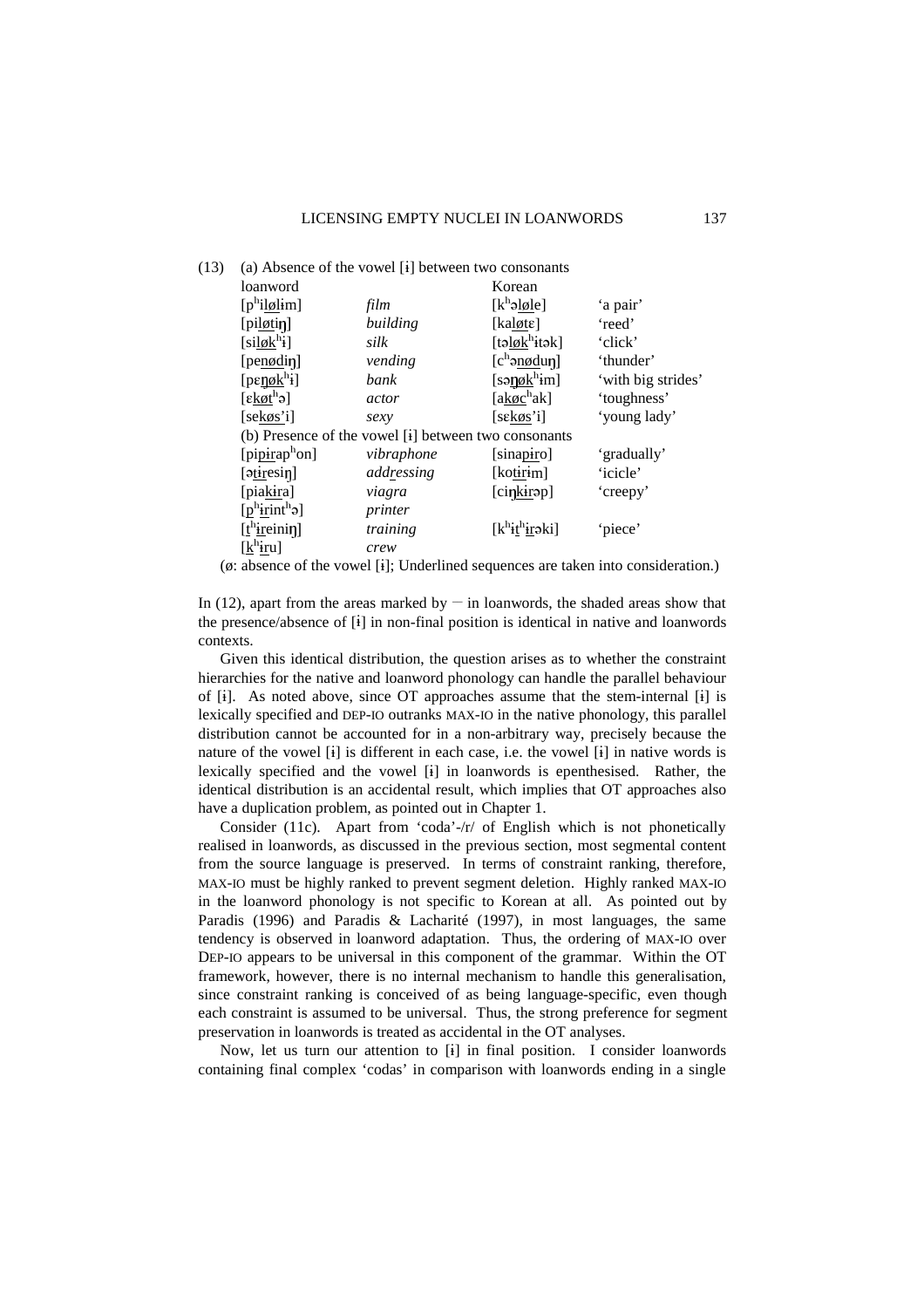stop from English. The relevant data end in clusters such as *mp*, *lp*, *nt*, *ld* and so on, as shown below.

| (14) $[p^{\text{h}} \text{al} p^{\text{h}}]$ | pulp | $[k^h$ əlt $h^h$ i]                               | cult                  | [milk <sup>h</sup> i] | milk |
|----------------------------------------------|------|---------------------------------------------------|-----------------------|-----------------------|------|
| $[k^h\varepsilon m p^h i]$                   | camp | [kilti]<br>$[t^h$ ent <sup>h</sup> i]<br>[length] | guild<br>tent<br>land | $[perk^h]$            | bank |

In contrast to the examples ending in a single stop, as shown in (9), the occurrence of  $[i]$  in final position in  $(14)$  has a different property. The occurrence of [i] in (14) is obligatory, i.e. without the final [i] forms, like  $K[k^hemp^h]$ ,  $K[k^hemp]$ etc., are ill-formed. However, the occurrence of the final- $[i]$  in (9) is optional in the sense that some examples have this vowel finally and others do not. In order to capture the optional occurrence of the vowel  $[i]$  in (9), some analyses such as O. Kang (1996) and H. Kang (1996) introduce the feature [±release] and formalise the faithfulness constraint IDENT-IO(release). For instance, regarding a contrasting pair such as  $[k^h$ **ap** *cup* and  $[lop^h$ **i** *rope*, the optional occurrence of the vowel [i] in this pair is controlled by the encoding of the release feature in the inputs in question. Accordingly, the input for *cup* contains [-release] but the input for *rope* contains [+release]. The constraint IDENT-IO(release) ranks between MAX-IO and DEP-IO in the constraint hierarchy, as shown in (15). The following tableau shows how the optimal output is selected.

| (15) | (a) | $\ln 10^{h/8}$                                       | *COMPLEX | CODA CON. | MAX-IO | $IDENT-IO$ (rel.) | DEP-IO |
|------|-----|------------------------------------------------------|----------|-----------|--------|-------------------|--------|
|      |     | $1.1$ op                                             |          |           | *1     | $\ast$            |        |
|      | ☞   | $2.$ lop $h_i$                                       |          |           |        |                   | *      |
|      |     | $3.1$ op $h$                                         |          | $*1$      |        |                   |        |
|      | (b) | $/k^h$ əp'/                                          |          |           |        |                   |        |
|      | ☞   | $1. kh$ əp'                                          |          |           |        |                   |        |
|      |     | 2. $k^h$ $\mathfrak{sp}^h$ <b>i</b>                  |          |           | $*!$   | $*$               | $*$    |
|      | (c) | $/k^h \epsilon m^{\nu} p^h$ /                        |          |           |        |                   |        |
|      |     | $1. k^h$ εmip <sup>1</sup>                           |          |           | $*!$   | $*$               | $*$    |
|      | ☞   | 2. $k^h$ $\epsilon m^{\nu}$ $p^h$ $\dot{\mathbf{i}}$ |          |           |        |                   | $\ast$ |
|      |     | 3. $k^h$ emip $h_i$                                  |          |           |        | $\ast$            | $**$   |

Given the constraint hierarchy, the optimal outputs are the candidate 2, 1, and 2 in (15a), (15b) and (15c), respectively. In this analysis, the specification of the feature [±release] in inputs and the constraint IDENT-IO(release) correctly produces optimal outputs.

This analysis, however, overlooks a distinction between the obligatory and the optional occurrence of the vowel  $[i]$  in final position, by ignoring the fact that the presence or absence of a 'coda'-onset cluster determines the obligatory occurrence

 $\overline{a}$ 

<sup>&</sup>lt;sup>8</sup> The symbols  $/h$  and  $/1$  in this tableau represent [+release] and [-release], respectively.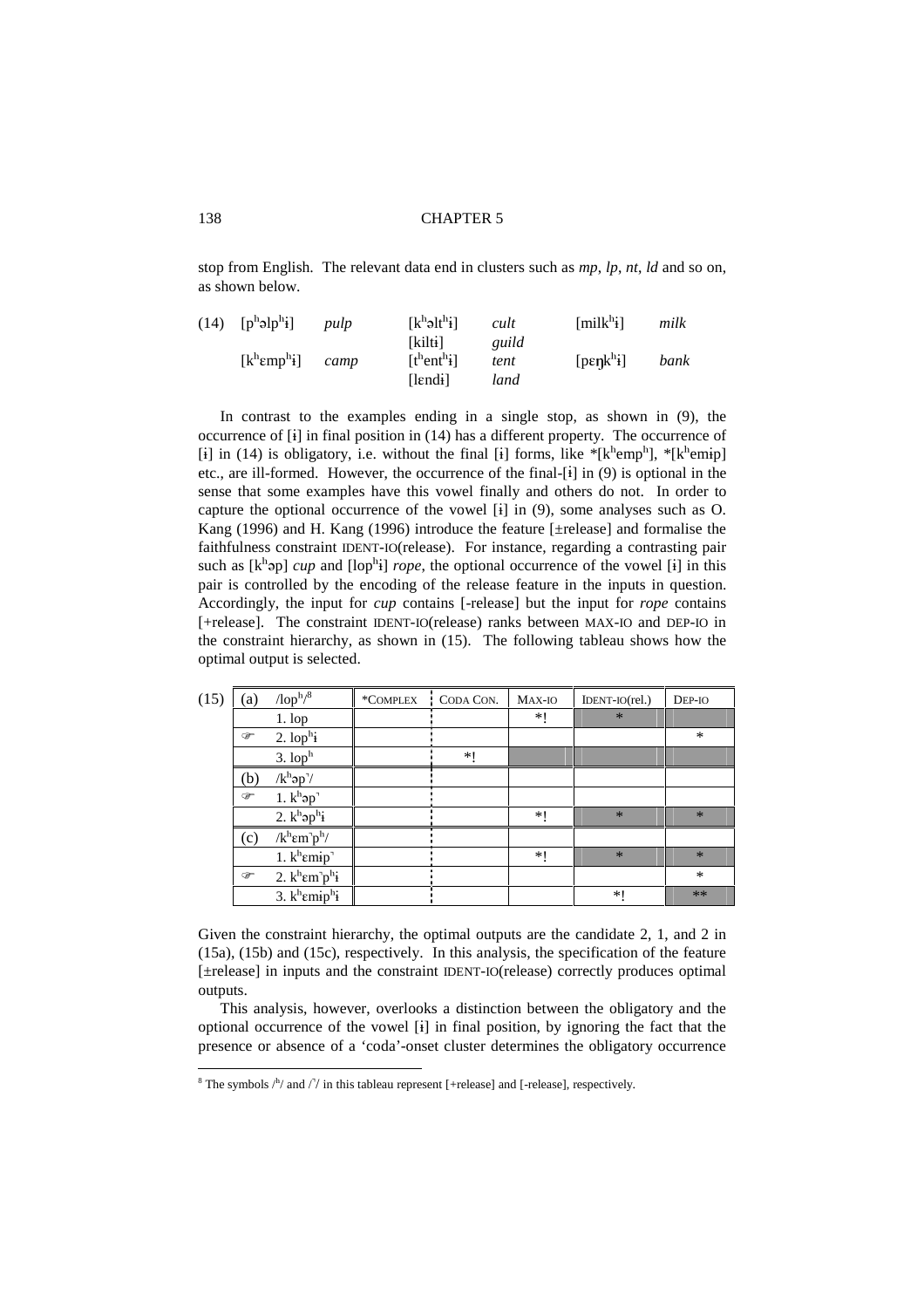of the following vowel  $[i]$ . Accordingly, the analysis in (15) does not provide an account of the reason why  $/p^h$  in *camp* must have the feature [+release] and  $/p^h$  in *rope* and *cup* can contain either [-release] or [+release] (see section 5.4. for a detailed discussion), i.e. an unnecessary stipulation is required.

To summarise, I have reviewed previous OT analyses of the loanword phonology in which I point out three problems involved, i.e. a duplication problem regarding the occurrence of the internal- $[i]$ , the failure of expressing the apparently universal ranking in which MAX-IO outranks DEP-IO, and the unnecessary stipulation of input forms regarding the occurrence of the final- $[i]$ . In the next section, I present a principles-and-parameters based account of loanwords in Korean and argue that this approach provides a better explanation, paying particular attention to the problems I discussed.

## 5.2. Licensing internal empty nuclei in loanwords

# 5.2.1. Loanword adaptation in Korean

 $\overline{a}$ 

Before I present an analysis of how internal empty nuclei are licensed in loanwords, I briefly consider how loanwords are adapted in Korean. Following Paradis & LaCharité (1997), I assume that the phonological outputs of the source language are directly incorporated into the host language. $9$  Regarding inputs to the loanword phonology in Korean, the segmental content of L2 is transformed into that of L1 through segmental conversion, as depicted in (1). The results of the segmental adaptations into Korean (cf. footnote 1 in this chapter) are subject to phonological processing in the host language. After segmental adaptation has occurred, a given segmental string is syllabified to conform to the syllable structure of Korean and this syllabic representation is phonologically interpreted in terms of the ECP, the PP and other language-specific constraints. For instance, when the English word *dam* is adopted in Korean, the host language turns this into /temØ/ after syllabification of the segmental string and this lexical representation is subject to phonological interpretation. The following configuration schematises the process from the foreign word to the adapted lexical representation and the final phonetic form.

<sup>&</sup>lt;sup>9</sup> This implies that I do not adopt the multi-level model of Silverman (1992) in which two levels, the perceptual and the operative, are postulated, as discussed above. This is because most segmental information from the source languages are preserved in the phonological outputs in Korean, unlike Cantonese in which segmental identities of the source language are not preserved, as in Yip (1993). See Paradis & Lacharité (1997) for a critical review of Silverman's model.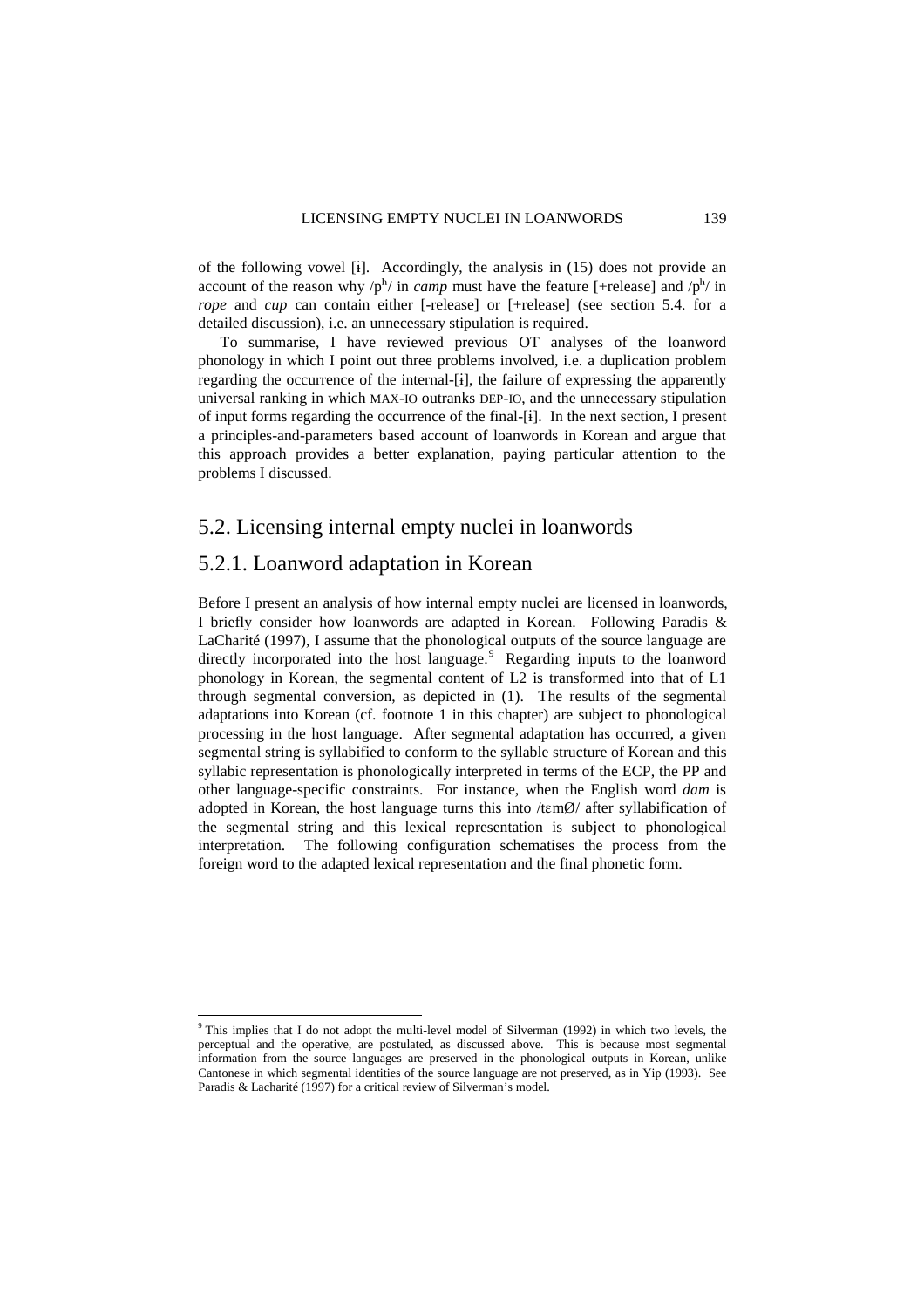

PHONETIC FORM

With respect to segmental conversion, the liquids of English,  $\pi$  and  $\pi$ , deserve special attention. As noted in (1), the segmental transformation of the liquids in English is rather more complicated than those of other segments. In initial position, /r/ and /l/ of English are realised as [l]. In internal position, /r/ is realised as it is, but /l/ becomes a geminate [ll]. In fact, the realisation of an internal geminate [ll] suggests that Korean speakers can recognise the segmental distinction between these two liquids, despite the fact that they are allophones of  $/r/$  in native Korean, i.e. [r] occurs intervocally and [1] elsewhere.<sup>10</sup> This implies that the segmental identities of the source language may influence the perception of the host language (cf. O. Kang 1996). For instance, in the words  $HIL$  [hil] and *car* [ $k<sup>h</sup>a$ ], we notice that the liquid [1] from  $\Lambda$ / survives in the former but  $\Lambda$ /r/ is deleted in the latter. In dealing with this pair, a technical problem arises, if these two liquids are treated as allophones, as in native Korean. It is hard to provide a plausible account of the reason why one of the same underlying /r/s is deleted in one example and is retained and realised as [l] in the other (see section 5.4. for the analysis of /r/-deletion). Indeed, this pair gives a piece of evidence that native speakers are phonologically aware of the difference between /r/ and /l/ of English.

 Implementing this perceptual distinction between the two liquids of English into the loanword phonology in Korean, I argue that these two segments are represented differently in the lexical representations of loanwords, i.e. by /r/ and /l/.<sup>11</sup> Thus, the underlying representations of the pairs of words *colour* and *carrot* are  $\langle \langle k^{\text{h}} \text{all} a \rangle$  and  $\frac{\lambda}{k}$ erot $\frac{g}{g}$ , and *HIL* and *car*,  $\frac{\lambda}{h}$ il  $\frac{g}{g}$  and  $\frac{\lambda}{k}$ ar  $\frac{g}{g}$ , respectively. Bearing this in

 $\overline{a}$ 

<sup>&</sup>lt;sup>10</sup> For Korean speakers, one of the most frequent mistakes in the pronunciation of English words is the intervocalic-/l/, e.g. *colour*, *balance*, *tele-marketing* and so on, which is realised as [r], as in native Korean. In order to avoid the mistake, the orthography of the intervocalic-/l/ of loanwords is transcribed as a double-/l/ in the *Compilations*, like the native word  $/\langle k^h \text{or} \mathcal{O}r \text{e}\rangle / [k^h \text{olle}]$  'a pair'. <sup>11</sup> This might be possible because of the fact that phonetically Korean has both [r] and [l]. This is

different from the opposition between / $\theta$ / and /s/, which are both realised as [s], and represented underlyingly as such. The postulation of  $/l$  and  $/r$  allows us to treat them in a different way, e.g.  $/r$ deletion occurs before a licensed empty nucleus, but /l/-deletion in the same context does not (see above and also section 5.4).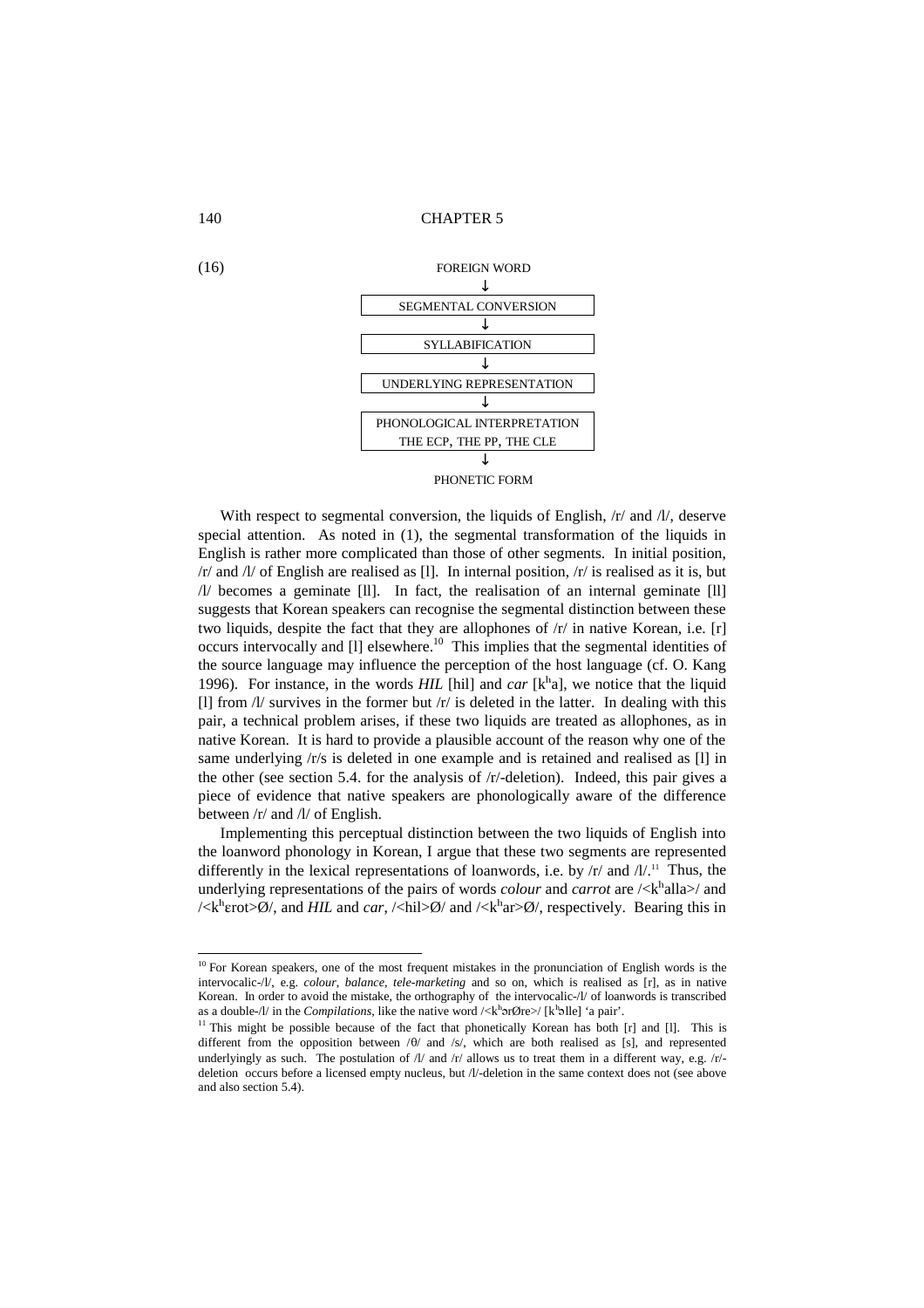mind, I will deal with the issue of how internal empty nuclei of loanwords are licensed in the next section.

# 5.2.2. The treatment of internal empty nuclei in loanwords

 As we anticipate from the discussion in the previous section, I will show that the occurrence of the internal  $[i]$  is treated in the same way as that of native Korean. Let us consider examples containing branching onsets from the source language, including initial sC clusters. The list of relevant data is shown below, repeated from (3).

| (17)<br>(a) Cl clusters |                               |  |
|-------------------------|-------------------------------|--|
| plan                    | blender<br>$[p\text{-}illend$ |  |
| clean                   | [killori]                     |  |
| fly                     |                               |  |
| (b) Cr clusters         |                               |  |
| printer                 | [pireica]<br>brazier          |  |
| training                | [tirama]                      |  |
| crew                    | [kir $\epsilon$ pi]           |  |
| fry-pan                 |                               |  |
| $(c)$ sC clusters       |                               |  |
| speaker                 | $[sip^h a i k^h i]$           |  |
| street                  | $[sit^h]$ iu]                 |  |
| skate                   | $[sik^hop^h]$                 |  |
| smoke                   | [simoki]                      |  |
| snow                    | [sinek]                       |  |
| sleeve                  | [sillaiti]                    |  |
|                         |                               |  |

With respect to branching-onset clusters as in (17a) and (17b), the occurrence of  $[i]$  between an obstruent and a liquid is straightforwardly accounted for by the interonset governing relation.

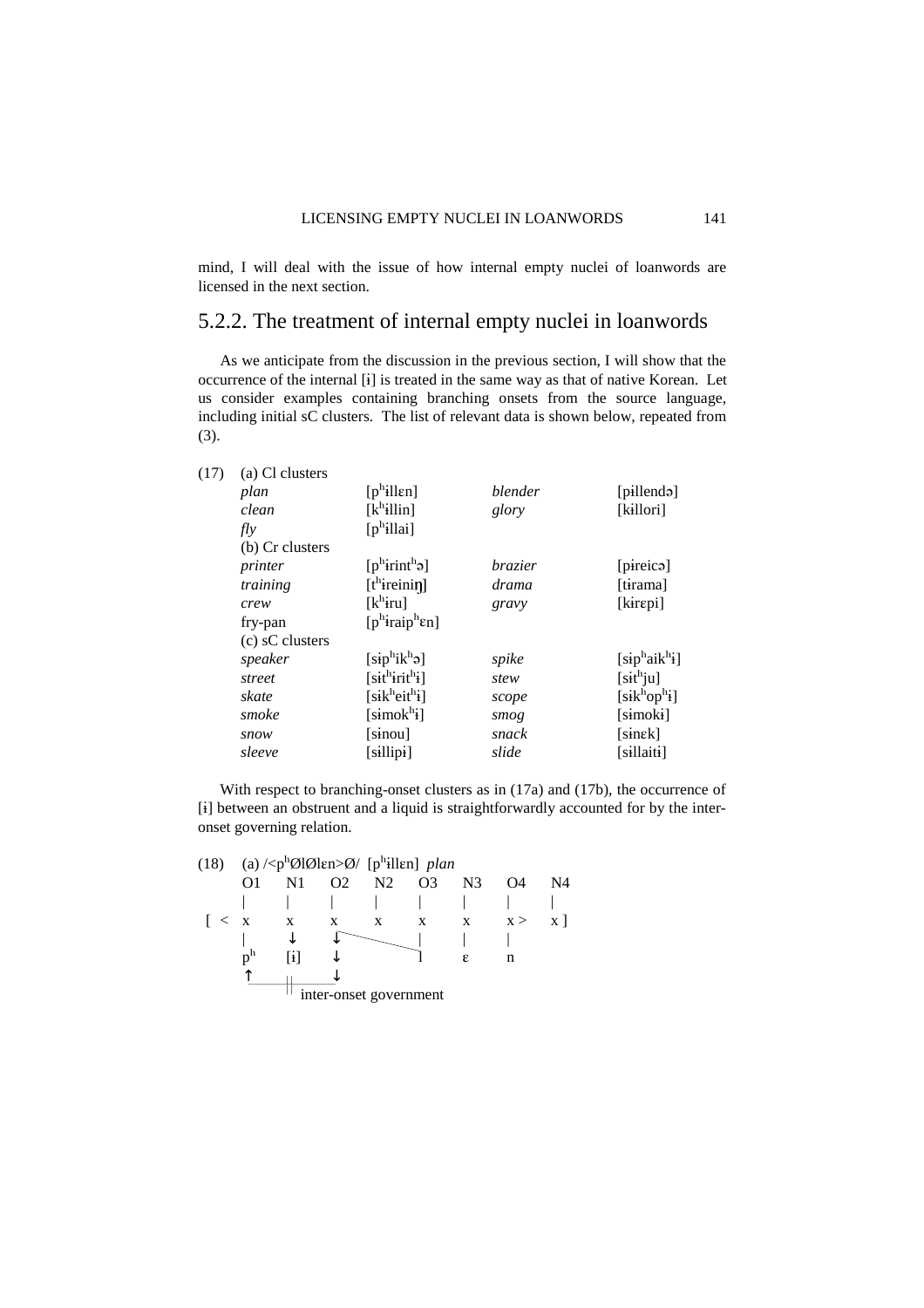```
142 CHAPTER 5
```


 The lexical representations in (18) are derived through segmental conversion and the resultant strings are syllabified, as schematised in (16). In (18b), the phonetic interpretation of N1 is due to the failure of the inter-onset government between O1 and O2, i.e.  $/r$  cannot govern  $/t$ . The phonetic form [tirama] is derived.

In (18a), as discussed in the previous section, the intervocalic  $\Lambda$  in this example is geminated. Furthermore, this geminate has a doubly-linked structure, even though this representation differs from the analysis in Chapter 3 in that the double [ll] is derived from underlying /r/ through a strengthening process, as in /khar $\Phi$ re/ [kh]le] 'a pair'. This difference marks one of the differences between the loanword phonology and the native phonology. Nonetheless, the occurrence of  $[i]$  in (18a) is simply due to the failure of the inter-onset government between O1 and O2. Since the segmental content of O2 is empty, O2 cannot govern  $/p<sup>h</sup>/$  in O1 and therefore the intervening empty nucleus N1 receives phonetic interpretation.

Now, consider initial sC clusters in (17c) in which an intervening empty nucleus is phonetically realised. Regarding s+nasal and s+liquid sequences, the phonetic realisation of the intervening empty nucleus is due to the failure of inter-onset government, i.e. a nasal or a liquid cannot govern a preceding lenis obstruent. This is illustrated below.



With respect to s+aspirated obstruent clusters, the intervening empty nucleus is phonetically manifested despite the fact that a following aspirated segment has an appropriate governing property and a potential government-licenser is present, as shown below.

 $\overline{a}$ 

 $12$  I will discuss cases in which aspirated stops are realised as lenis stops in final position in section 5.3.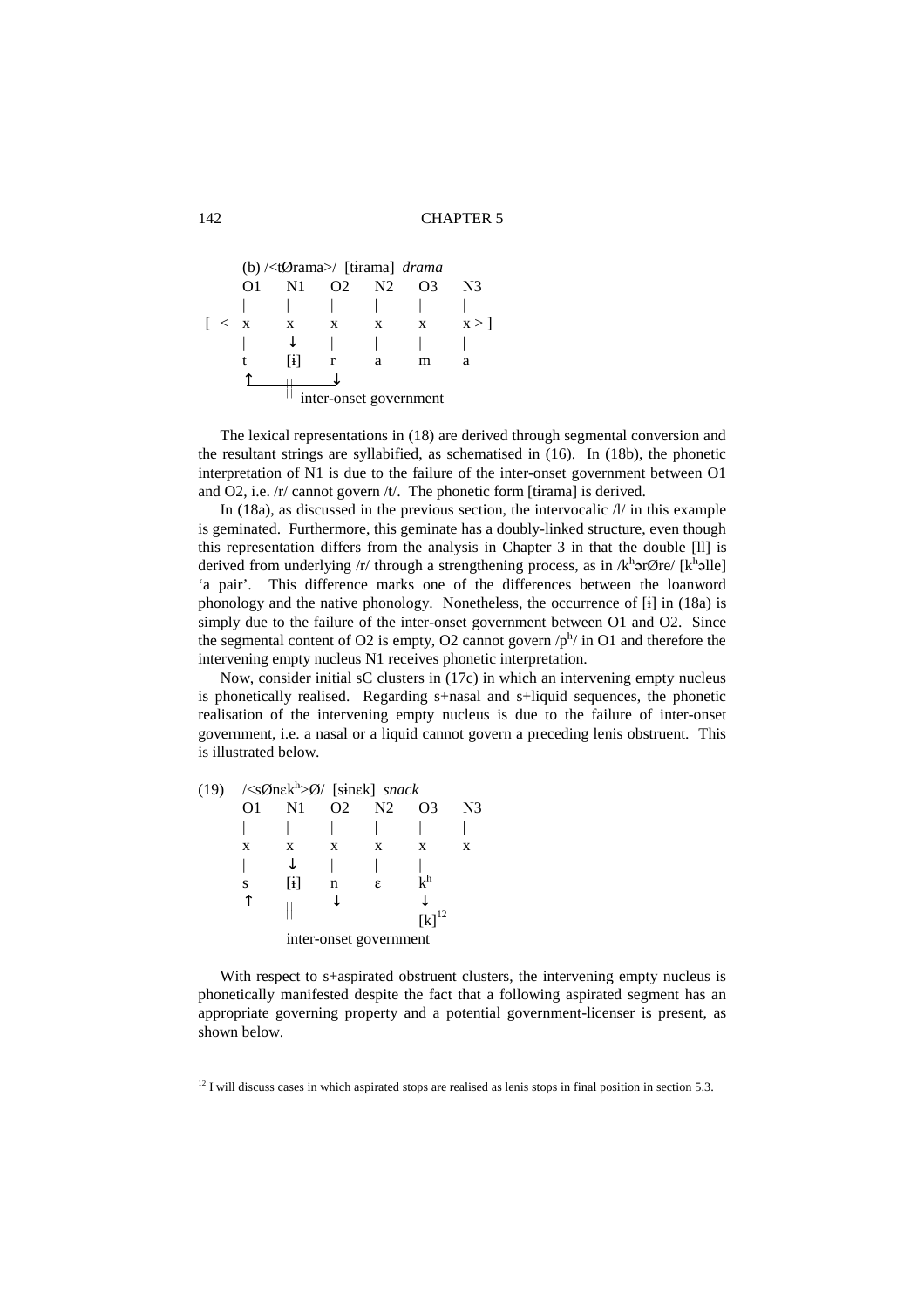| (20) $\sqrt{sp}$ <sup>n</sup> ik <sup>n</sup> ə>/ [sip <sup>n</sup> ik <sup>n</sup> ə] speaker |  |  |
|------------------------------------------------------------------------------------------------|--|--|
|------------------------------------------------------------------------------------------------|--|--|

| 0 I I | N1  | O <sub>2</sub> | N2                     | OЗ | N3 |
|-------|-----|----------------|------------------------|----|----|
|       |     |                |                        |    |    |
| X     | X   | X              | x                      | X  | x  |
|       |     |                |                        |    |    |
| S     | fil | $p^h$          |                        | ւհ |    |
|       |     | ↓              | inter-onset government |    |    |

In (20), the requirements of inter-onset government are fulfilled in that the aspirated segment  $/p^h$  in O2 can govern the lenis obstruent /s/ in O1 and the government-licenser /i/ in N2 is present. Even though (20) satisfies the requirements of inter-onset government, the phonetic interpretation of N1 is due to the nature of the fricative /s/. Recall from Chapter 3 that there are parallel cases in native Korean, i.e.  $/\langle us\emptyset k'wa\eta\rangle\emptyset/$  [usik'wan] 'funny' and  $/\langle mes\emptyset k'ap\rangle\emptyset/$ [mesik'op] 'nauseated'. Also in these examples, /s/ is followed by a headed segment and an unlicensed nucleus, which satisfies the requirements of inter-onset government. In Chapter 3, I claim that the phonetic interpretation of the empty nucleus after /s/ is due to the conflict between the PP and the ECP (inter-onset government) and the CLE. Specifically, internal empty nuclei are onset-dominant in that a segment preceding this empty nucleus is preserved rather than undergoing neutralisation to become [t] with the following empty nucleus being licensed: the PP is stronger than the CLE and overrides the requirements of inter-onset government. Thus, the phonetic interpretation of N1 in (20) follows that of internal empty nuclei in native words.

Now, consider the contexts in which empty nuclei are licensed in loanwords. Given the notion of inter-onset government, the non-occurrence of  $[i]$  is predictable in that the intervening empty nucleus is licensed between two consonants forming a well-formed internal coda-onset cluster of English, except for sC clusters in which the vowel  $[i]$  follows /s/, as discussed above. The relevant examples are shown below (some examples repeated from (13a)).

| (21) | (a) IC clusters                    |           |                  |                        |
|------|------------------------------------|-----------|------------------|------------------------|
|      | [elpou]                            | elbow     | [piltin]         | building               |
|      | [alkoritim]                        | algorithm |                  |                        |
|      | [tolp <sup>h</sup> in]             | dolphin   | [məlt $h$ i]     | <i>multi</i> (-screen) |
|      | [al $k^{\text{h}}$ ol]             | alchol    |                  |                        |
|      | (b) NC clusters                    |           |                  |                        |
|      | [embjullənsi]                      | ambulance | [pendin]         | vending                |
|      | [engil]                            | angle     |                  |                        |
|      | $[k^h$ <i>emp</i> <sup>h</sup> in] | camping   | $[senthəri\eta]$ | centering              |
|      | [perk <sup>h</sup> in]             | banking   |                  |                        |
|      | (c) Other clusters                 |           |                  |                        |
|      | $[$ ət $\epsilon$ pt $^h$ ə]       | adapter   | [taktʰə]         | doctor                 |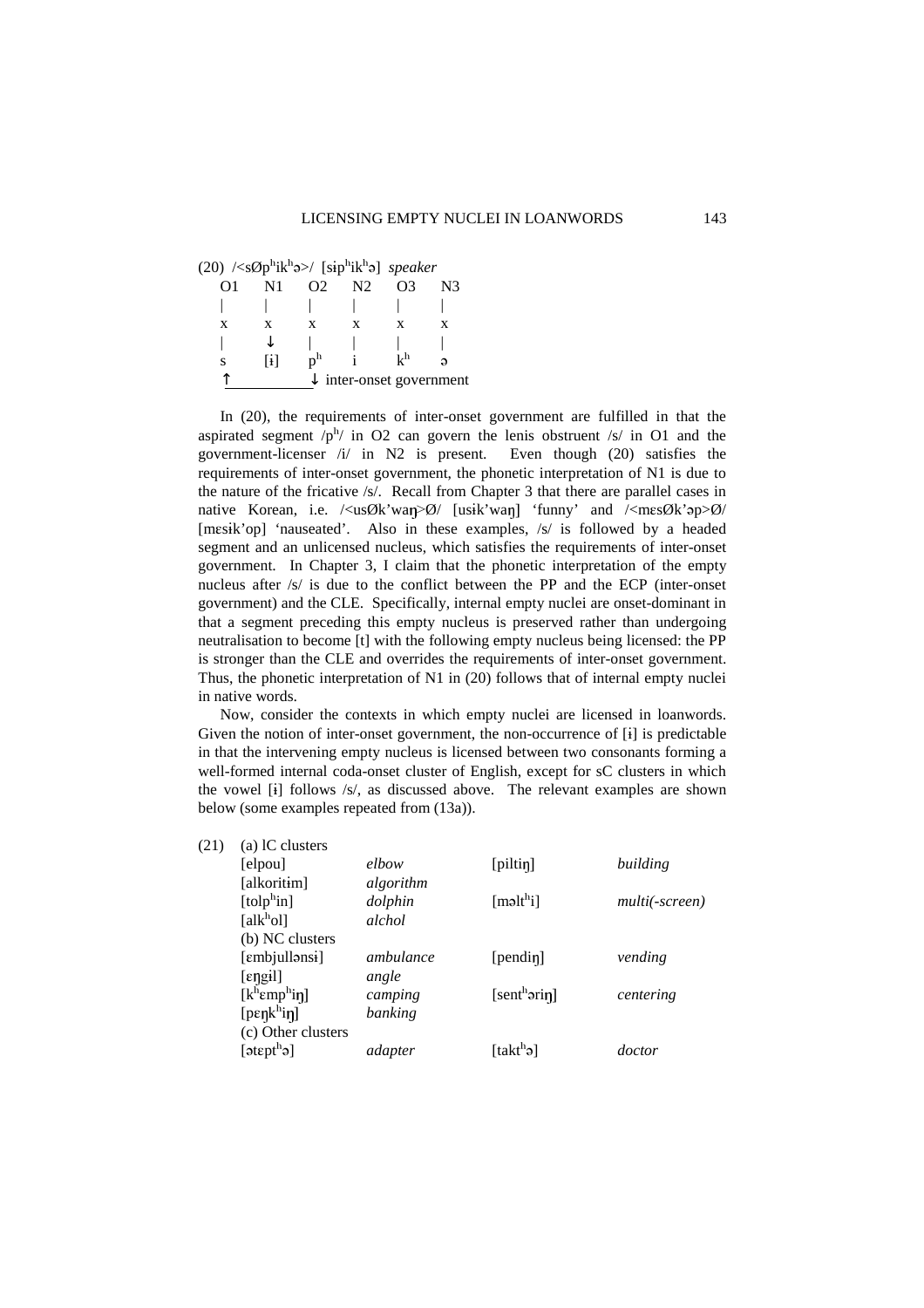An intervening empty nucleus between a given cluster in (21) is always licensed. The licensing of the intervening empty nucleus is due to the satisfaction of the requirements of inter-onset government; a following government-licenser is present and the second member can govern the first, as shown below.

(22) /<pilØtin >Ø/ [piltin] *building* 

|             | N1 | O2           | N2  | 03           | N3           | O <sub>4</sub>                      | N4 |
|-------------|----|--------------|-----|--------------|--------------|-------------------------------------|----|
|             |    |              |     |              |              |                                     |    |
| $\vert < x$ |    | $\mathbf{X}$ | X   | $\mathbf{X}$ | $\mathbf{X}$ | X > X                               |    |
|             |    |              | ↓   |              |              |                                     |    |
| D           |    |              | [ø] |              |              |                                     |    |
|             |    |              |     |              |              | $\downarrow$ inter-onset government |    |

 An interesting phenomenon is observed in stop-stop sequences. In English, the coronal stop occupies an onset and the non-coronal stop occurs in a 'coda' in genuine sequences, as in (21c) (KLV 1990 and Harris 1994). As noted, the vowel [i] does not occur between these sequences. The word *napkin* contains a bogus cluster, i.e.  $-bk-1^3$  and has alternating forms. [napk<sup>h</sup>in] or [nap<sup>h</sup>ikin]. The cluster, i.e.  $-pk-$ ,  $^{13}$  and has alternating forms,  $[nap^h$ in or  $[nap^h$ ikin]. intervening empty nucleus between  $/b^h$  and  $/k^h$  is optionally realised, as shown below.

| (23) $/\langle n\varepsilon p^h \mathcal{O} k^h i n \rangle \mathcal{O}/\left[n\varepsilon p^h i k i n\right]$ or $[n\varepsilon p k^h i n]$ |               |              |              |    |                |                 |  |
|----------------------------------------------------------------------------------------------------------------------------------------------|---------------|--------------|--------------|----|----------------|-----------------|--|
|                                                                                                                                              | N1            | $\Omega$     | N2           | O3 | N <sup>3</sup> | O4              |  |
|                                                                                                                                              |               |              |              |    |                |                 |  |
| $\mathbf{K} < \mathbf{X}$                                                                                                                    |               | $\mathbf{X}$ | $\mathbf{X}$ |    |                | $X \tX \tX > X$ |  |
|                                                                                                                                              |               |              |              |    |                |                 |  |
| n                                                                                                                                            | $\varepsilon$ |              |              |    |                | n               |  |

I speculate that the choice of the alternating forms varies entirely from individual to individual.<sup>14</sup> For  $[na<sub>p</sub><sup>h</sup><sub>i</sub><sub>k</sub><sup>h</sup><sub>i</sub><sub>h</sub>]$ , the occurrence of  $[i]$  is straightforwardly accounted for by the failure of inter-onset government, i.e. a headed segment cannot govern another headed segment. Note that the occurrence of  $[i]$  in this context is not observed in native Korean.<sup>15</sup> This may provide a plausible account of the other phonetic form  $[napk<sup>h</sup>in]$ , because there are sequences of lenis stop + headed segment in mono-morphemic words as well as in suffixation contexts, e.g. [sEks'i] 'young lady', [nikt'ɛ] 'wolf', [kakt'uki] 'pickled radish', and  $\lceil n \text{opt'}a \rceil / \lceil \langle \text{map}^h \rangle \emptyset \rceil$  ta] 'high + declarative suffix' and [kipk'o] /[[<kiph>Ø] ko]/ 'deep + emphatic suffix'.

 $\overline{a}$ 

<sup>13</sup> According to the OED, the word *napkin* is analysed as a morphologically complex form, i.e. a stem *nap* followed by a diminutive suffix *kin*. Note that etymologically there are no internal –kp- sequences in English.<br> $^{14}$  I am aware that the proper name *Hopkins* has only a single phonetic form, i.e. [hopk<sup>h</sup>ins].

<sup>&</sup>lt;sup>15</sup> With this point, I agree with Yip (1993: 262), who asserts that "the apparent absence of comparable processes in the native phonology is an artifact of the lack of inputs for which such processes are needed."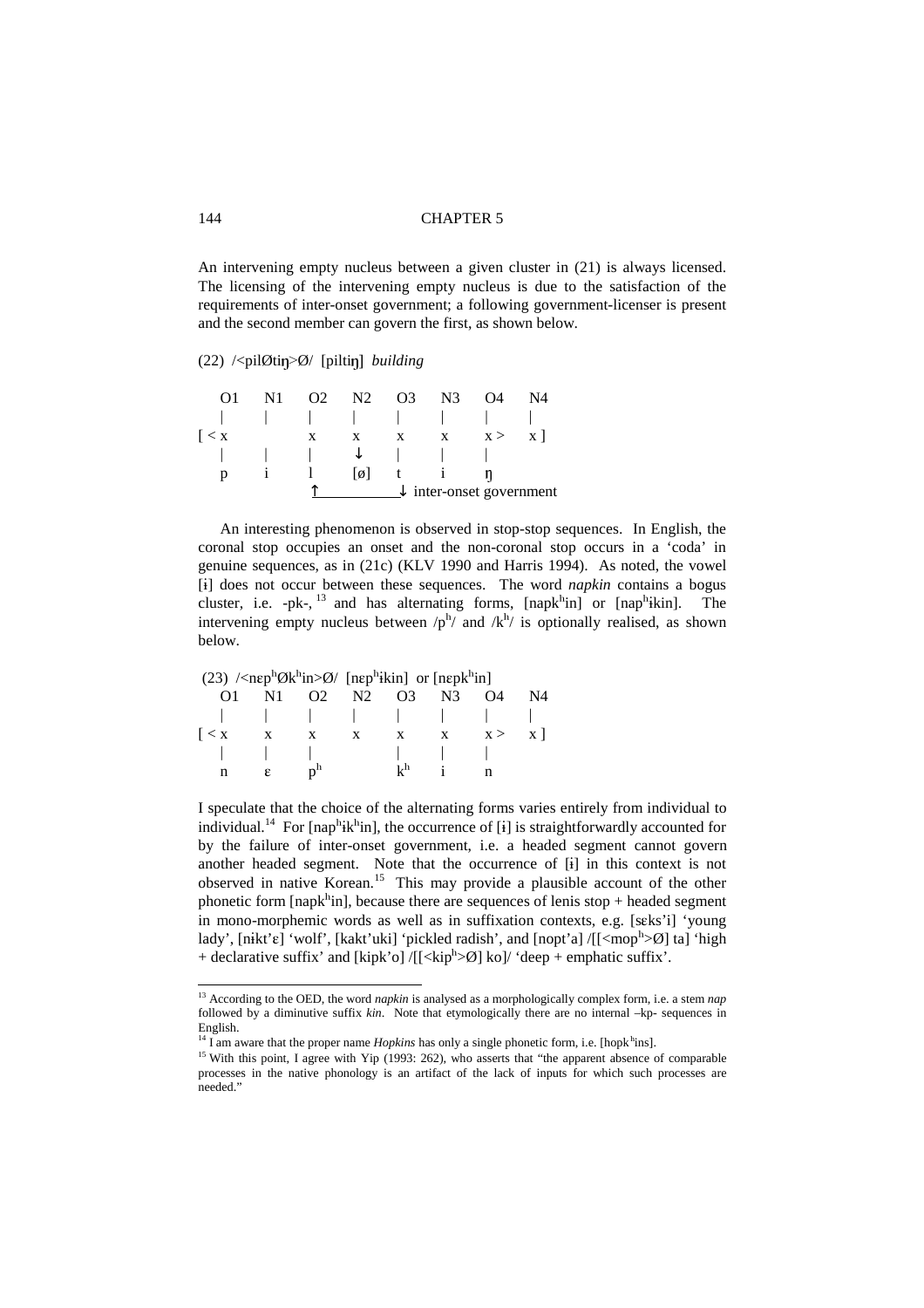There are two possible ways of explaining the form [napk<sup>h</sup>in]. One way is that the sequence -pk- is treated in the same way as that of -pt- or -kt- in (21c). Native speakers then regard the second member of the sequences as headed and the first as headless, as in mono-morphemic words. The other way is that the word *napkin* is treated as morphologically complex in the same way as in suffixation or compounding in Korean, i.e.  $\langle \text{cap}^h \rangle \mathcal{O}/\langle k^h \text{in} \rangle \mathcal{O}/\langle \text{or } /[ \langle \text{cap}^h \rangle \mathcal{O} ] k^h \text{in} \mathcal{O} ]/$ . In these representations,  $/p<sup>h</sup>/$  occurs before a final empty nucleus and so undergoes neutralisation, and is therefore realised as [p]. Nonetheless, it is important to note that the sequences  $-p^h$ ik<sup>h</sup>- and -pk<sup>h</sup>- of both outputs are well-formed in terms of the ECP.

To summarise, I argue that the treatment of internal empty nuclei in loanwords is the same as that of native words when we assume the presence of empty nuclei. I show that this approach provides a unified way of the occurrence of the vowel  $[i]$ without causing any duplication problem. It follows that the phonetic interpretation of empty nuclei in loanwords is also controlled by the ECP. An empirical consequence is that the epenthesis of  $[i]$  is no longer part of the grammar of Korean.

### 5.3. Licensing of final empty nuclei in loanwords

In this section, I deal with the licensing of final empty nuclei in loanwords. The occurrence of [Û] in final position marks a significant diversion from the native phonology. However, as we will see below, [i] does not always occur in final position. I will show that the distribution of the vowel  $[i]$  in this position is mainly determined by the interactions of the ECP, the PP and the CLE. There are some cases which are not accounted for by these interactions of the three mechanism. I will claim that these cases are due to a suspension of the effect of the CLE.

### 5.3.1. Sonorant-final loanwords

Apart from /r/-final words in English discussed in section 5.4, we observe that final [Û] does not occur in sonorant-final loanwords, as shown below. The relevant examples are repeated from (7).

| (a) Nasal-final words          |  |  |  |  |  |  |  |
|--------------------------------|--|--|--|--|--|--|--|
| Ikəml<br>gum                   |  |  |  |  |  |  |  |
| [neon]<br>neon                 |  |  |  |  |  |  |  |
| [son]<br>song                  |  |  |  |  |  |  |  |
|                                |  |  |  |  |  |  |  |
| [hot <sup>h</sup> el]<br>hotel |  |  |  |  |  |  |  |
|                                |  |  |  |  |  |  |  |

As in the native phonology, the non-occurrence of  $[i]$  in this position is simply due to the CLE, i.e. the sonorants,  $[I, m, n, n]$ , can be licensed by a final empty nucleus. Thus, sonorant-final loanwords behave in the same way as in native words.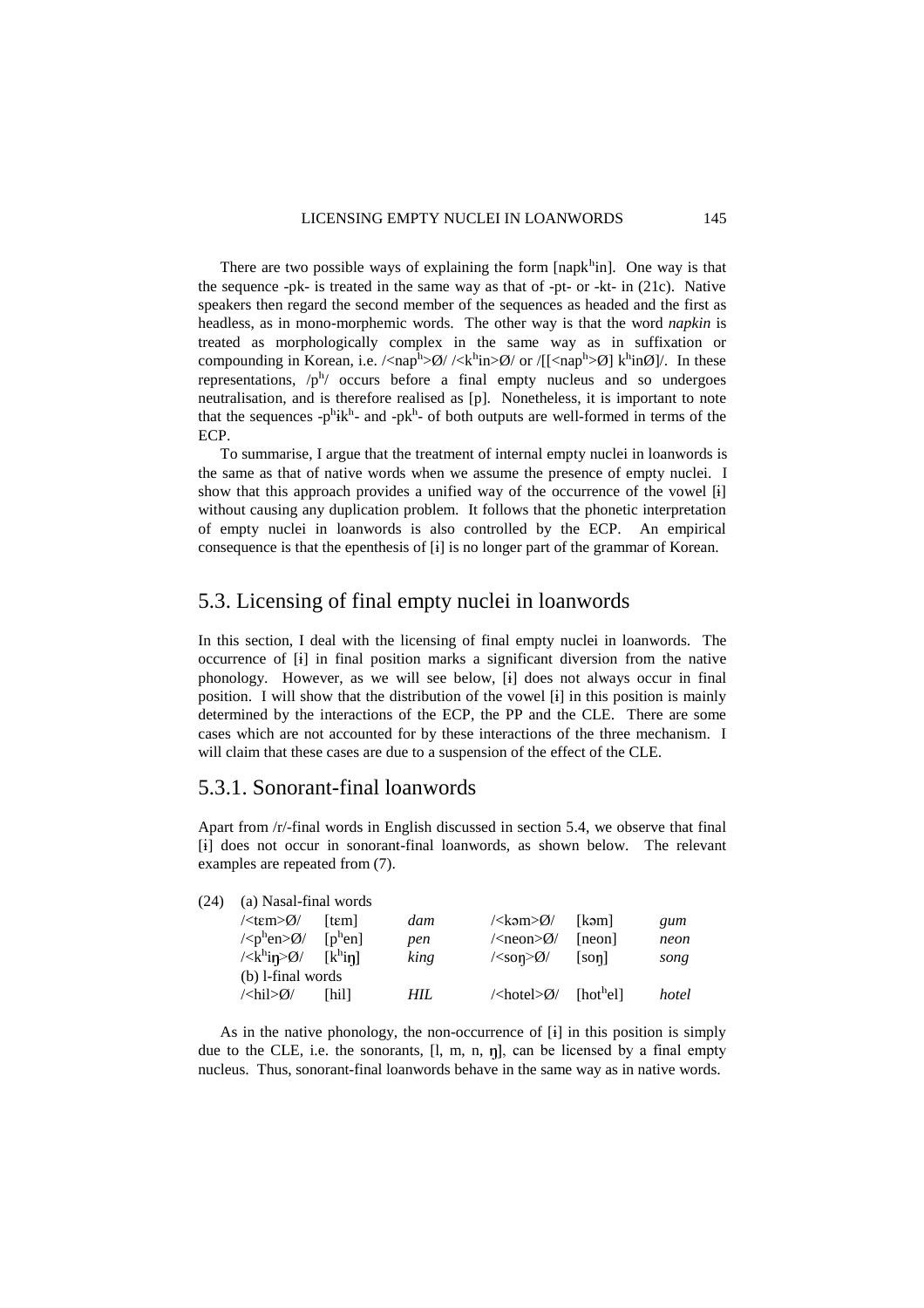# 5.3.2. Fricative-final and affricate-final loanwords

In this section, I deal with fricative-final and affricate-final English words. As we have seen above, some examples end in [i] and others in [i]. I claim that the different realisations of the vowel in this position are to preserve the identity of the segments from the source language. The relevant examples are repeated from (8).

| (25) | (a) s-final and z-final words                                                                                  |                            |         |                                                         |                                |        |  |  |
|------|----------------------------------------------------------------------------------------------------------------|----------------------------|---------|---------------------------------------------------------|--------------------------------|--------|--|--|
|      | $\ell$                                                                                                         | $[$ p $\sigma$ si $]$      | bus     | / <kas>Ø/</kas>                                         | [kas]                          | gas    |  |  |
|      | $\left  \langle c^{\text{h}}\text{i}\text{c}\rangle \mathcal{O}\right $                                        | $[c^{\text{h}}ic\text{i}]$ | cheese  | $\frac{\pi}{3}$                                         | [saici]                        | size   |  |  |
|      | (b) f-final and v-final words                                                                                  |                            |         |                                                         |                                |        |  |  |
|      | $\ell$ $\langle$ pip <sup>h</sup> $\rangle$ Ø $\ell$                                                           | $[pip^h i]$                | beef    | $\frac{\log h}{\log h}$ / <s<math>\varnothing/</s<math> | $[sik^hap^h]$                  | scarf  |  |  |
|      | $\ell$ laip>Ø $\ell$                                                                                           | [laipi]                    | live    | $\ell$ top $\gg$                                        | [topi]                         | Dove   |  |  |
|      | (c) $\int$ -final and $\overline{3}$ -final words                                                              |                            |         |                                                         |                                |        |  |  |
|      | $\frac{\log 1}{\log 1}$                                                                                        | [ssii]                     | sash    | $\sqrt{p}$ isj>Ø/                                       | $[p^{\text{h}}$ isi]           | fish   |  |  |
|      | $\sqrt{p}eic\sqrt{g}$                                                                                          | [peici]                    | beige   | $\frac{\angle \text{karac}}{0}$                         | [karaci]                       | garage |  |  |
|      | (d) $\theta$ -final words                                                                                      |                            |         |                                                         |                                |        |  |  |
|      | $\ell$ maus $\gg$                                                                                              | [mausi]                    | mouth   |                                                         |                                |        |  |  |
|      | (e) tf-final and d3-final words                                                                                |                            |         |                                                         |                                |        |  |  |
|      | $\langle \langle k^{\rm h} \text{ouc}^{\rm h} \rangle \varnothing \rangle$ [k <sup>h</sup> ouc <sup>h</sup> i] |                            | coach   | $\ell$                                                  | $[p^{\text{h}}ic^{\text{h}}i]$ | peach  |  |  |
|      | / <k<sup>halØlic&gt;Ø/</k<sup>                                                                                 | [kallici]                  | college | $\ell$ -keic>Ø $\ell$                                   | [keici]                        | gauge  |  |  |
|      |                                                                                                                |                            |         |                                                         |                                |        |  |  |

 In (25), all segments before a final empty nucleus are subject to the CLE, except v-final words ending in /p/, i.e. only [p, t, k, m, n, n, ]] occur before a final empty nucleus. As discussed in Chapter 3, these segments undergo neutralisation in the native phonology. If neutralisation were to apply to these final segments, the outcome would be [t], except for f-final and v-final words. In that case, the identities of loanwords would in all cases be indistinguishable. In order to make a distinction among these segments, the loanword phonology preserves the segmental content of final consonants by the phonetic interpretation of the final empty nucleus, because the unlicensed nucleus can license a preceding consonant. For instance, the underlying form  $\ell$  pas $> \mathcal{O}/i$  is represented by both 'friend' and *bus*. When the final segment /s/ of the loanword *bus* undergoes neutralisation, the phonetic form [pot] emerges, and so we are not able to distinguish between these two words phonetically. In order to do so, the final empty nucleus receives phonetic manifestation to license the preceding  $/s/$ , i.e. [pasi].

This phonetic realisation of the final empty nucleus in the loanword phonology marks a significant difference from the native phonology. The difference is characterised by the different precedence order among the ECP, the PP and the CLE. Regarding the different behaviour of the final empty nuclei between the native and the loanword phonology, the orders of both phonological components are shown below.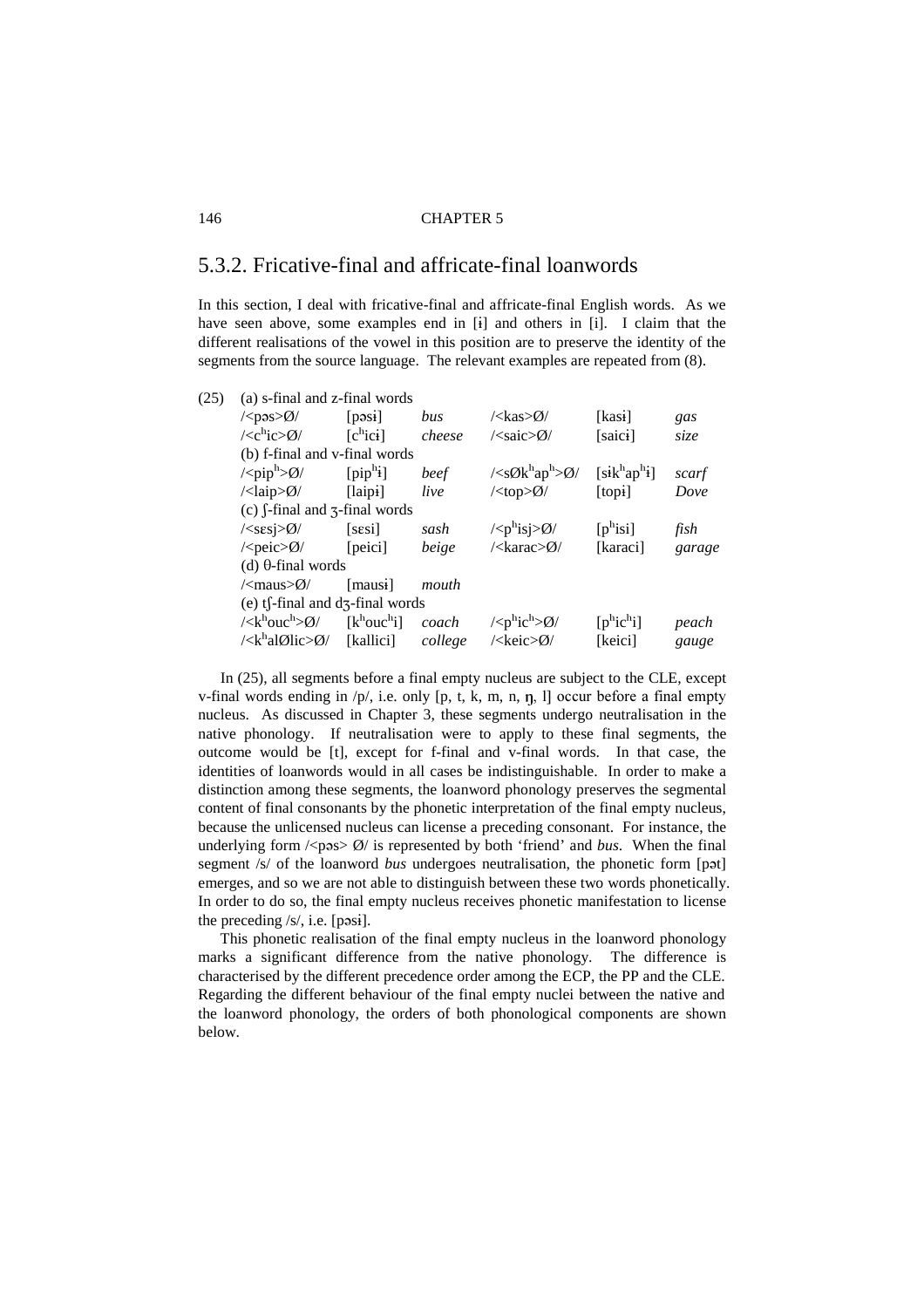(26) (a) Native phonology the ECP (domain-final licensing), the  $CLE >$  the PP (b) Loanword phonology the PP, the  $CLE >$  the  $ECP$  (domain-final licensing) ( $>$ : precedence)

In the native phonology, as in (26a), domain-final licensing precedes the PP and so the application of neutralisation is favoured over the PP. In the loanword phonology, as in (26b), the PP is favoured and so the final empty nucleus is phonetically realised in order for the content of the preceding consonant to be preserved.

With respect to the different phonetic interpretation of final empty nuclei above, e.g.  $\frac{1}{\sqrt{2}}$  [saici] size and  $\frac{1}{\sqrt{2}}$  [keici] gauge, the segmental content of the source language influences the phonetic shapes of final empty nuclei. Since the segment /c/ in Korean represents both the palato-alveolar affricate  $\frac{d}{dx}$  and the coronal fricative /z/ of English, these segments would be indistinguishable if the final empty nucleus was uniformly realised as  $[i]$ . As noted in the segmental structures of the affricates in Korean, the spreading of the element I is used as a device to maintain a distinction between the two segments. The presence of spreading indicates that the segmental identity of the final consonant is a palatoalveolar affricate of English and its absence indicates that the segmental content of the final consonant is a coronal fricative, as shown below.



 $\overline{a}$ 

| ╰<br>$\overline{\phantom{a}}$ | $\cdots$<br>$\sim$<br>. | $\cdots$ . The same state $\cdots$ | л. | $\cdots$ |                              |          |
|-------------------------------|-------------------------|------------------------------------|----|----------|------------------------------|----------|
|                               |                         | N                                  |    | N        | Ω                            | $N^{16}$ |
|                               |                         |                                    |    |          |                              |          |
|                               | X                       | X                                  |    | X        | X                            | X        |
|                               |                         |                                    |    |          |                              |          |
|                               | S                       | a                                  |    | i        | $\mathbf{R}$<br>$\mathbf{R}$ | $[1]$    |
|                               |                         |                                    |    |          |                              |          |
|                               |                         |                                    |    |          | Н                            |          |
|                               |                         |                                    |    |          |                              |          |
|                               |                         |                                    |    |          |                              |          |
|                               |                         |                                    |    |          |                              |          |

<sup>&</sup>lt;sup>16</sup> In the native phonology, if there are two contiguous nuclei without a skeletal point of the intervening onset, these two nuclei are subject to the avoidance of vowel-hiatus, e.g. by diphthongisation or voweldeletion, as discussed in Chapter 2. However, loanwords including Sino-Korean words do not show the effect of vowel-hiatus in the same context, as shown in (27). Two accounts are possible to explain this difference. One would be due to the preservation of segmental identity, since either diphthongisation or vowel-deletion causes changes of the segmental shapes of loanwords. The other would be that all heavy diphthongs of English loanwords are lexically assigned a skeletal point of a preceding onset of the second member of the diphthong to prevent diphthongisation from applying to the sequences in question.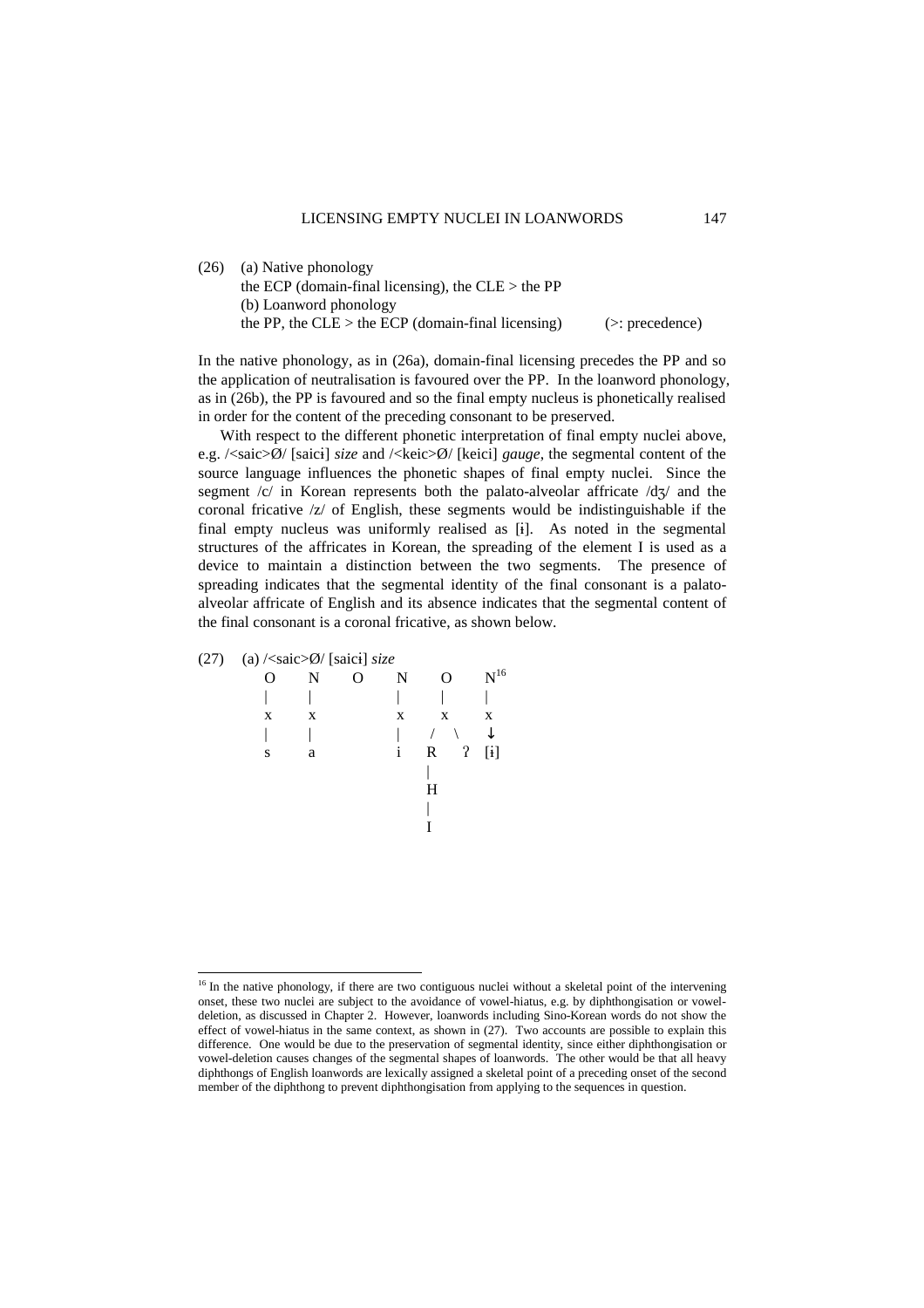

With respect to /z/-final words, as in (27a), the absence of spreading of the element I produces the vowel [i] in final position. Regarding  $\frac{d}{dx}$ -final words, as in (27b), the element I spreads to the following unlicensed empty nucleus to yield  $[i]$ .<sup>17</sup> The same account applies to  $/t$   $\lceil$ -final words in which the element I spreads to the following unlicensed empty nucleus, yielding [i] in final position, e.g.  $\langle \langle k^{\text{h}} \text{ouc}^{\text{h}} \rangle \mathcal{D}/\mathcal{D}$  $[k^{\text{h}}$ <sub>0</sub> coach. This illustrates the fact that the segmental content of the source language affects the phonetic interpretation of the final empty nucleus to preserve the distinction among segments.

Let us consider / $\int$ -final and / $\tau$ /-final words in which the final empty nucleus is also realised as [i], e.g. /<sasj> Ø/ [sEsi] *sash* and /<peic>Ø/ [peici] *beige*. Regarding  $\sqrt{z}$ -final words, the realisation of in final position is the same as that of  $\frac{d}{dx}$ -final words in that the element I of  $\frac{c}{dx}$  spreads to the following unlicensed empty nucleus.<sup>18</sup> As for / $\int$ /-final words, the source of [i] in final position does not come from the segmental structure of /s/. Rather, in the process of the segmental adaptation,  $\sqrt{ }$  is transformed into  $\sqrt{s}$  in Korean, as was shown in (1). In GP, as shown in Chapter 2, the glide  $jj$  is also represented by the element I. Thus, the source of the vowel [i] in final position, comes from the element I of the glide  $/j$ , as shown in (28).

(28) /<sEsj> Ø/ [sEsi] *sash* O N O N | | | |

 $\overline{a}$ 

 $X$   $X$   $X$   $X$ | | | | /↓ s  $\varepsilon$  s I [i]

In  $(28)$ , I treat the element I as floating.<sup>19</sup> This floating element is linked to the following unlicensed empty nucleus to become [i]. The same effect is observed

 $17$  Since the content of an unlicensed empty nucleus is empty, the outcome of the spreading of the element I is [i].

<sup>&</sup>lt;sup>18</sup> This may provide a plausible account of why Korean speakers have articulatory and perceptual difficulties in distinguishing between / $\frac{z}{d}$  and /d $\frac{z}{d}$ .<br><sup>19</sup> If we treat this element as belonging to an onset, a technical problem arises in that the delinking of the

element I from the onset and the spreading of this element to the following nucleus are required. That is,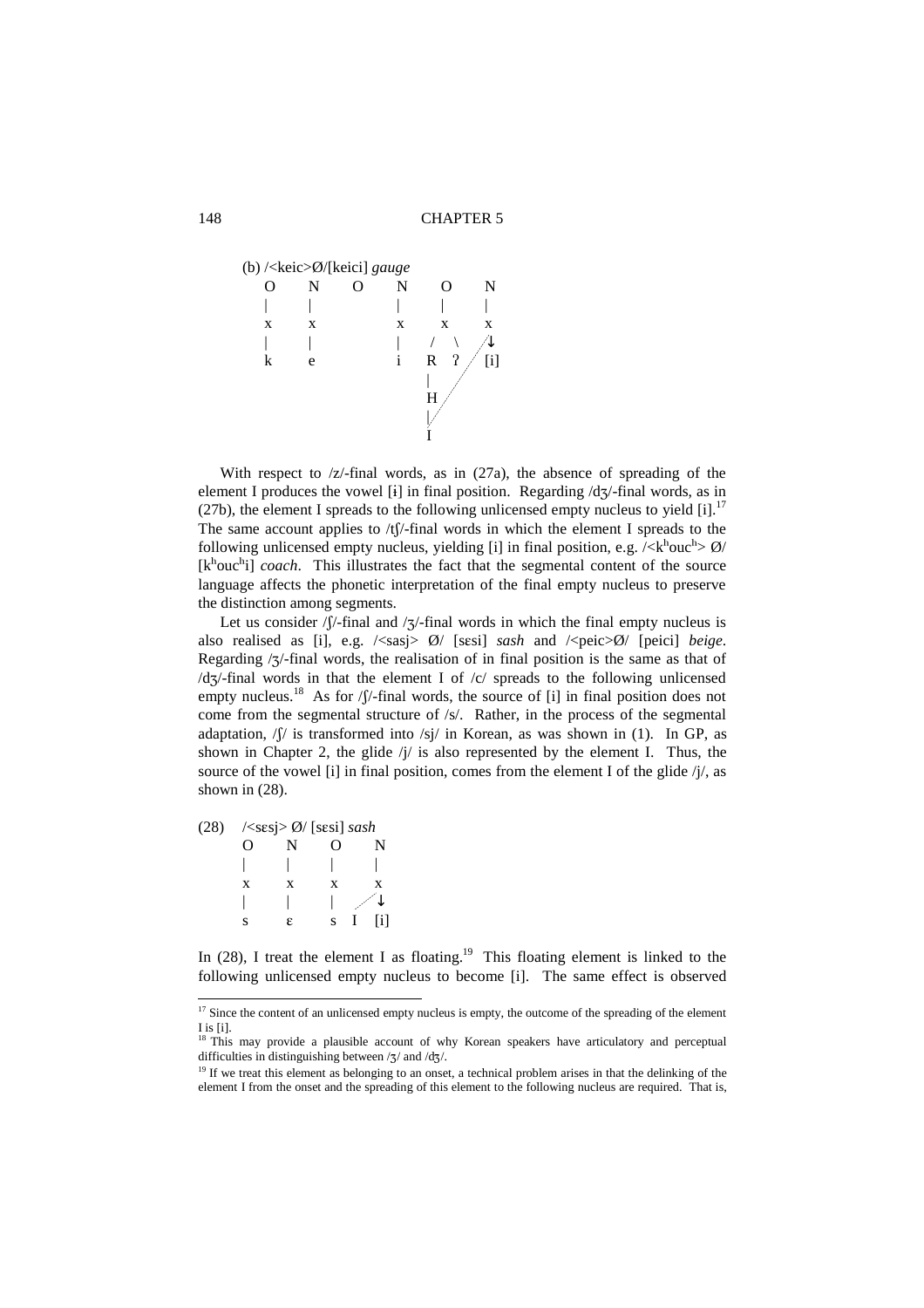when an unlicensed nucleus follows this segment, e.g.  $\langle \langle s \rangle \rangle$  [sjo] *show*. In this case, the sequence [jo] constitutes a light diphthong.

Finally, consider f-final and v-final words in which the vowel  $[i]$  emerges in final position. /f/ and /v/ of English are adapted as  $[p^h]$  and  $[p]$ , respectively, e.g. /<pip<sup>h</sup>>Ø/ [pip<sup>h</sup>i] *beef,* /<laip>Ø/ [laipi] *live*. The phonetic realisation of [i] after  $/p<sup>h</sup>/$  is dealt with in the same way as other fricative-final words, because the segment  $/p<sup>h</sup>$  is not licensed by a final empty nucleus and so this empty nucleus receives phonetic interpretation to license the segment  $/p<sup>h</sup>/$ , in order to preserve the segmental identity of the source language.

The occurrence of  $\overline{[i]}$  after /p/ for v-final words, however, violates the CLE in that  $/p$  can be licensed by a final empty nucleus and so  $[i]$  is not expected to occur in this position. Recall that sonorant-final words, as discussed in 5.3.1, do not have the final  $[i]$ , due to the fact that all sonorants except  $\gamma r$  can be licensed by a final empty nucleus. Also, the distribution of the final [i] is limited to cases in which final consonants are not licensed by the final empty nucleus. The question arises as to why  $[i]$  occurs after the segment that the final empty nucleus can license. This question will be tackled in section 5.3.4.

So far, I have discussed the presence/absence of [i] in final position. This is controlled by the interaction among the ECP, the PP and the CLE. The precedence of domain-final licensing over the PP triggers neutralisation in the native phonology, but when the PP dominates domain-final licensing the occurrence of  $[i]$  occurs in final position, which prominently characterises the loanword phonology. Note that the presence/absence of  $[i]$  in final position, as discussed in 5.3.1 and 5.3.2, is obligatory in the sense that there are no alternating forms for sonorant-final, affricate-final and fricative-final words. In the next section, I will discuss stop-final loanwords in which the occurrence of the in final position is more complicated than in the data discussed so far.

### 5.3.3. Stop-final loanwords ending in a consonant cluster

Stop-final loanwords can be classified into two types. First, there are loanwords ending in a consonant cluster and second, there are loanwords ending in a single stop. In view of the occurrence of  $[i]$  in final position, these two types clearly show a difference in that the former usually contain the final  $[i]$  obligatorily and the latter contain it optionally, in the sense that the occurrence of  $[i]$  varies between individual words and perhaps between speakers. In this section, I will deal with the former type in a detailed way. Some relevant data are repeated from (5).

| (29) | (a) | Liquid-obstruent sequences |                                |      |                              |  |  |
|------|-----|----------------------------|--------------------------------|------|------------------------------|--|--|
|      |     | pulp                       | $[p^{\rm h}$ əl $p^{\rm h}$ i] | belt | $[{\rm pelt}^{\rm h}]$       |  |  |
|      |     | bulk                       | $[p\partial k^h i]$            |      |                              |  |  |
|      |     | bulb                       | [pəlp <sub>i</sub> ]           | cold | $[k^{\text{h}} \text{ol} t]$ |  |  |
|      |     |                            |                                |      |                              |  |  |

 resyllabification from the onset to the nucleus is involved in this process. Theory-internally, however, this operation is prohibited due to the Projection Principle which does not allow resyllabification.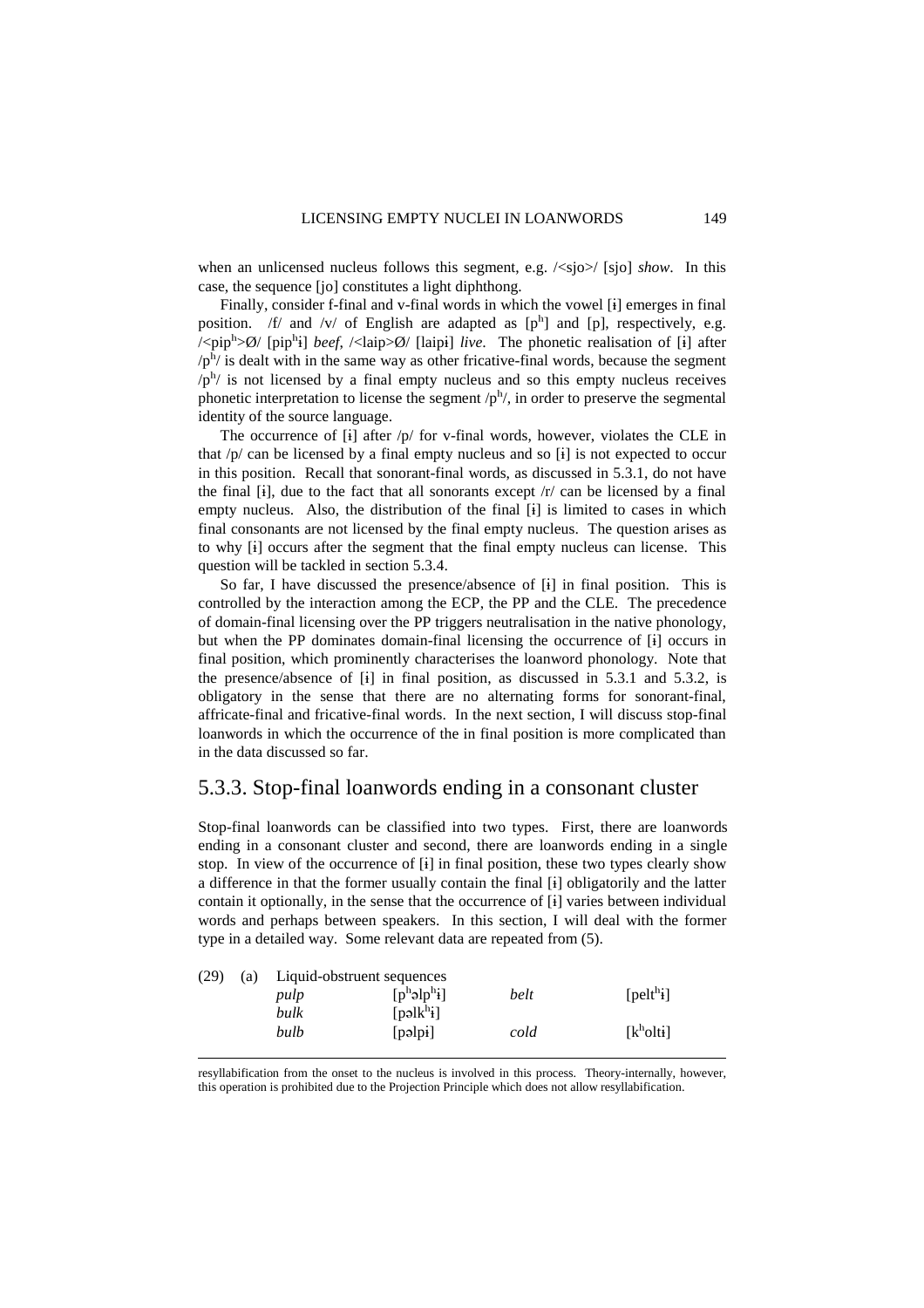| (b) | Nasal-obstruent sequences |                  |      |                                 |  |  |
|-----|---------------------------|------------------|------|---------------------------------|--|--|
|     | camp                      | $[k^hemp^h]$     | tent | $[t^h$ ent $h$ <sup>i</sup> $]$ |  |  |
|     | bank                      | $[$ pen $k^h$ i] |      |                                 |  |  |
|     | band                      | [pendi]          |      |                                 |  |  |

The consonant sequences in (29) are well-formed coda-onset clusters of English. These sequences are syllabically mapped onto two onsets intervened by an empty nucleus and followed by a final empty nucleus, as shown below.

|          |                | (30) / $\lceil <$ t <sup>h</sup> ent <sup>h</sup> >Ø]/ $\lceil$ t <sup>h</sup> ent <sup>h</sup> i] <i>tent</i> |             |       |                              |                                             |
|----------|----------------|----------------------------------------------------------------------------------------------------------------|-------------|-------|------------------------------|---------------------------------------------|
|          | $\Omega$ 1     | N1                                                                                                             | $\Omega$    | N2 03 |                              | N <sub>3</sub>                              |
|          |                |                                                                                                                |             |       |                              |                                             |
| $\sim x$ |                |                                                                                                                |             |       | $X \t X \t X \t X \t \geq X$ |                                             |
|          |                |                                                                                                                |             |       |                              |                                             |
|          | f <sup>h</sup> | e                                                                                                              | $\mathbf n$ |       |                              |                                             |
|          |                |                                                                                                                |             |       |                              | $\downarrow$ inter-onset government         |
|          |                |                                                                                                                |             |       |                              | $(\Leftarrow: government\text{-}licensing)$ |

 In (30), there are two possible sites for phonetic interpretation, i.e. N2 and N3. The onsets O2 and O3 constitute an inter-onset governing domain, since the coronal aspirated segment in O3 can govern the coronal nasal in O2. Recall from Chapter 3 that a government-licenser is required to sustain inter-onset government between two preceding consonants, since otherwise the intervening empty nucleus receives phonetic interpretation. Some relevant examples of native words are shown below.

| (31) |                                                                     | (a) The presence of a government-licenser |                 |
|------|---------------------------------------------------------------------|-------------------------------------------|-----------------|
|      | $\frac{\text{mipr}}{\text{Qc}^{\text{h}}\text{p}}$                  | [mjəlc <sup>h</sup> i]                    | 'anchovy'       |
|      | / <nakøc'i <="" td=""><td>[nakc'i]</td><td>'octopus'</td></nakøc'i> | [nakc'i]                                  | 'octopus'       |
|      | $\ell$ am $\chi$ $p^{\text{h}}$ o $\gg$                             | $[omp^h$ o]                               | 'threat'        |
|      |                                                                     | (b) The absence of a government licenser  |                 |
|      | / <turøp>Ø/</turøp>                                                 | [turn]                                    | 'aralia shoots' |
|      | $\sqrt{\sin 9m}$                                                    | [sirim]                                   | 'anxiety'       |
|      | / <mur<math>\mathcal{Q}p^h&gt;<math>\mathcal{O}/</math></mur<math>  | [murip]                                   | 'knee'          |

In (31), the consonant sequences surrounding the penultimate empty nucleus (underlined) may potentially enter into an inter-onset governing relation. With respect to the data in (31a), the final vowel acting as a government-licenser provides licensing potential to a preceding consonant to govern its complement. The outcome is that the penultimate empty nucleus is licensed. The data in (31b), however, end in a final empty nucleus which cannot act as a government-licenser and so the final consonant does not receive the licensing ability to establish the interonset governing relation. Thus, the penultimate empty nucleus must be phonetically interpreted.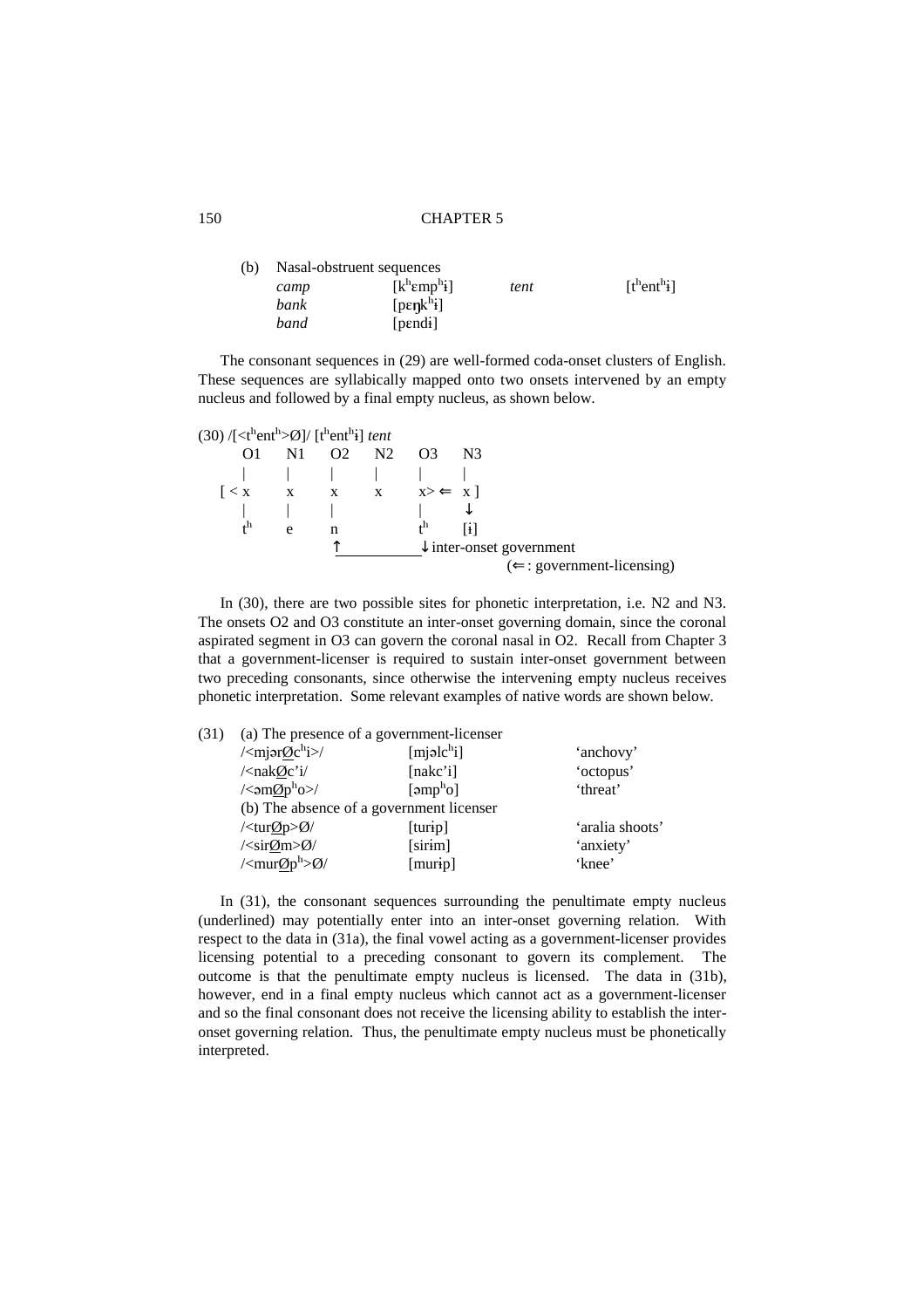Bearing in mind (31), the situation of (30) is the same as that of (31b) in that there are two empty nuclei and the penultimate one is surrounded by a consonant sequence holding a potential inter-onset governing relation. If the penultimate empty nucleus N2 receives phonetic interpretation in the same way as in the native phonology, the outcome is  $[t^h$ enit] in which the final consonant  $/t^h$  undergoes neutralisation. Obviously, this form is not phonetically similar to the form of the source language, which is [tent]. Thus, the strategy in the loanword phonology is different, in that the final empty nucleus N3 must receive phonetic interpretation in order to act as a government-licenser to preserve the preceding consonant sequences from the source language.<sup>20</sup> The phonetic interpretation of N3 prevents the occurrence of  $[i]$  in N2 and so sustains the identity of the consonant sequences, which makes the phonetic form similar to that of the source language.<sup>21</sup> The examples in (29) provide another instance of the difference between the loanword and the native phonology.

 In this sense, the motivation of the phonetic interpretation of the final empty nucleus in (30) is different from that of the cases discussed in the previous section. Both cases have in common the obligatory realisation of the final empty nucleus and the predominance of the PP, but the role of the unlicensed final empty nucleus is different in that it acts as a government-licenser in the former but as a licenser of a preceding consonant in the latter case.

 Finally, let us consider loanwords ending in a cluster but in which the penultimate empty nucleus receives phonetic interpretation, instead of the final empty nucleus. The examples are shown below.

| (a) Cl cluster final<br>(32) |  |
|------------------------------|--|
|------------------------------|--|

j

| $\ell$ $\ll$ ep $\log$ b $\ell$                                   | $\lceil \epsilon p^{\text{h}}$ il] | apple                                                             | $\ell$ lit <sup>h</sup> Øl>Ø   | $[$ lit <sup>h</sup> il] | little |
|-------------------------------------------------------------------|------------------------------------|-------------------------------------------------------------------|--------------------------------|--------------------------|--------|
| $\ll$ t <sup>h</sup> ek <sup>h</sup> Øl>Ø/                        | $[t^h \varepsilon k^h i]]$         | tackle                                                            |                                |                          |        |
| / <təpøl>Ø/</təpøl>                                               | [topil]                            | double                                                            | / <mitøl>Ø/</mitøl>            | [mitil]                  | middle |
| / <kokøl>Ø</kokøl>                                                | [kokil]                            | goggle                                                            |                                |                          |        |
|                                                                   |                                    |                                                                   |                                |                          |        |
| $\sqrt{p^{\text{h}}}$ il $\emptyset$ l $\emptyset$ m> $\emptyset$ | $[p^{\text{h}}\text{illim}]$       | film                                                              | $\ll$ k <sup>h</sup> ilØlØn>Ø/ | $[k^h$ illin]            | kiln   |
|                                                                   |                                    | $\mathcal{L}$ of cruster in $\mathcal{L}$<br>(b) IN cluster final |                                |                          |        |

<sup>&</sup>lt;sup>20</sup> In fact, Korean also has words ending in a consonant cluster, e.g.  $\langle \langle \langle \langle \rangle \rangle \rangle$  [tak] 'chicken',  $\ell$  moks'> $\Omega$  [mok] 'share' and so on. In isolation, one of these two consonants is deleted but both consonants are realised when a vowel-initial nominative suffix follows, e.g.  $\langle \langle \langle \langle \rangle \rangle \rangle$  [talki] and /<moks'> i/ [moks'i]. These facts show that the native phonology is also different from the loanword phonology regarding the treatment of final consonant clusters. I am aware that the treatment of the native words ending in a cluster may be problematic within the current syllable inventory proposed in this thesis. I will discuss problems involving these words in Chapter 6.

<sup>&</sup>lt;sup>21</sup> In the loanword phonology, this analysis implies that the domain of the application of the ECP is an extended stem rather than a stem domain. For the preservation of the segmental content of the source language, the example in (30) shows that the algorithm of the ECP would consider the presence of a final empty nucleus outside the stem domain. Since the penultimate empty nucleus N2 is in (30) not a proper site, the application of the ECP extends to the final empty nucleus N3. The phonetic realisation of N3 provides another difference from the native phonology.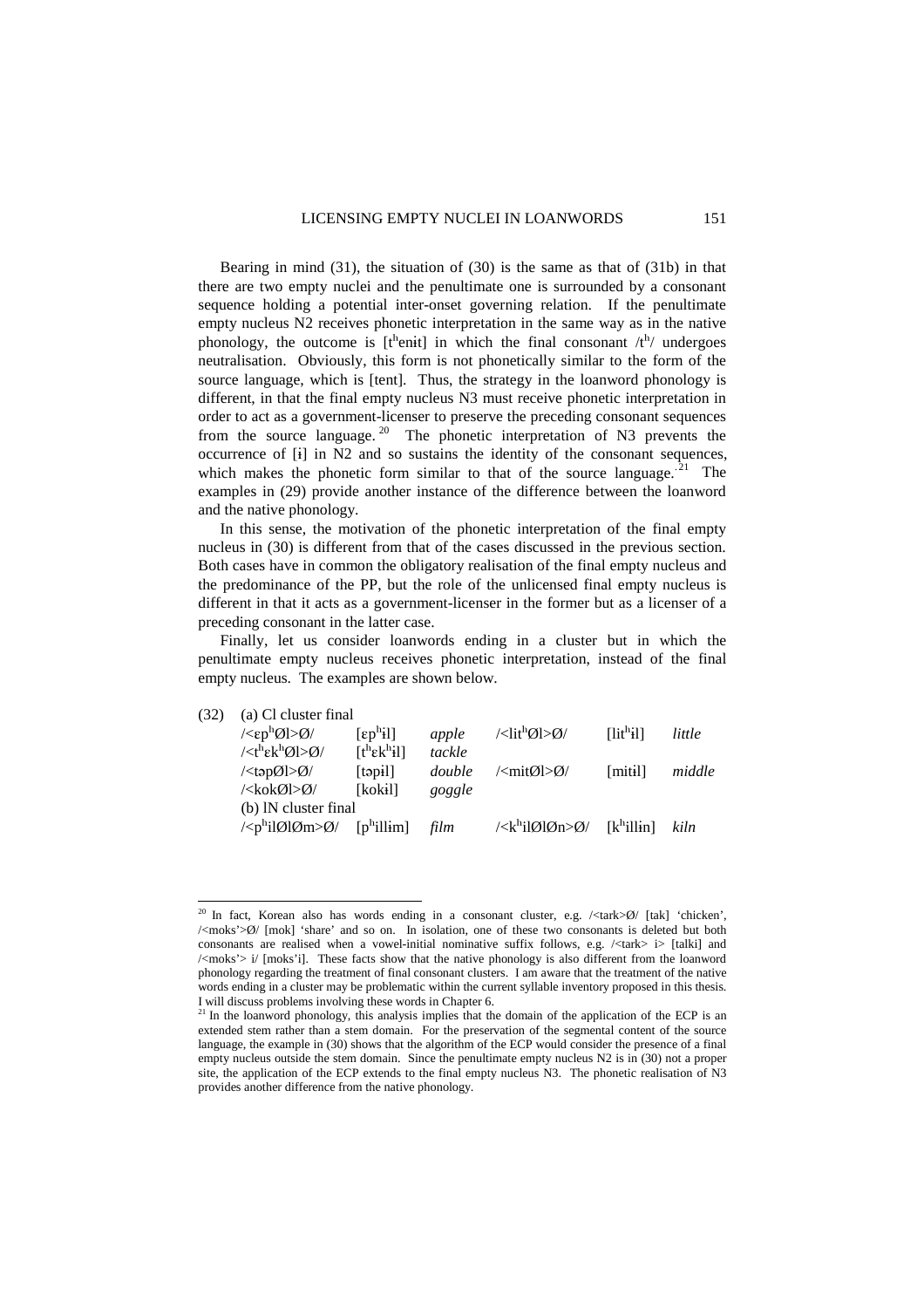(32a) contains Cl cluster-final loanwords in which the penultimate empty nucleus receives phonetic interpretation. 22 When we observe consonant sequences surrounding the penultimate empty nucleus, an inter-onset governing relation is not established, due to the inability of the liquid to govern the preceding stop. Thus, the phonetic interpretation of the penultimate empty nucleus is due to the failure of inter-onset government. The following configuration illustrates this point.

 $(33)$  /<t<sup>h</sup>εk<sup>h</sup>Øl>Ø/ [t<sup>h</sup>εk<sup>h</sup>il] *tackle* 

| X  |    | х   |  |                                |  |
|----|----|-----|--|--------------------------------|--|
|    |    |     |  |                                |  |
| ∔n | £. | l-h |  |                                |  |
|    |    |     |  | $\perp$ inter-onset government |  |

 The two examples in (32b) are of interest in comparison with those in (29) and (32a), in that the consonant clusters in (32b) are coda-onset sequences from the source language as in (29), and yet the penultimate empty nucleus receives phonetic interpretation, as in (32a). This is mainly due to the consonant adaptation of the inter-vocalic liquid  $\Lambda$  from English to Korean, i.e.  $\Lambda$  in English is doubled in this position to preserve the segmental identity. The lexical representation of *film* is shown below.



 $^{22}$  In the GP literature (KLV 1990 and Harris 1994), the final Cl clusters in English are not treated as genuine consonant sequences, since an empty nucleus intervenes between these clusters. Thus, the syllabification of these sequences is  $\angle$  CØlØ $\angle$ . The empirical evidence for this syllabification is that the penultimate empty nucleus is optionally realised as  $[\circ]$ , as in [simp $\circ$ ], [lit $\circ$ ] and [tæk $\circ$ ].

 $\overline{a}$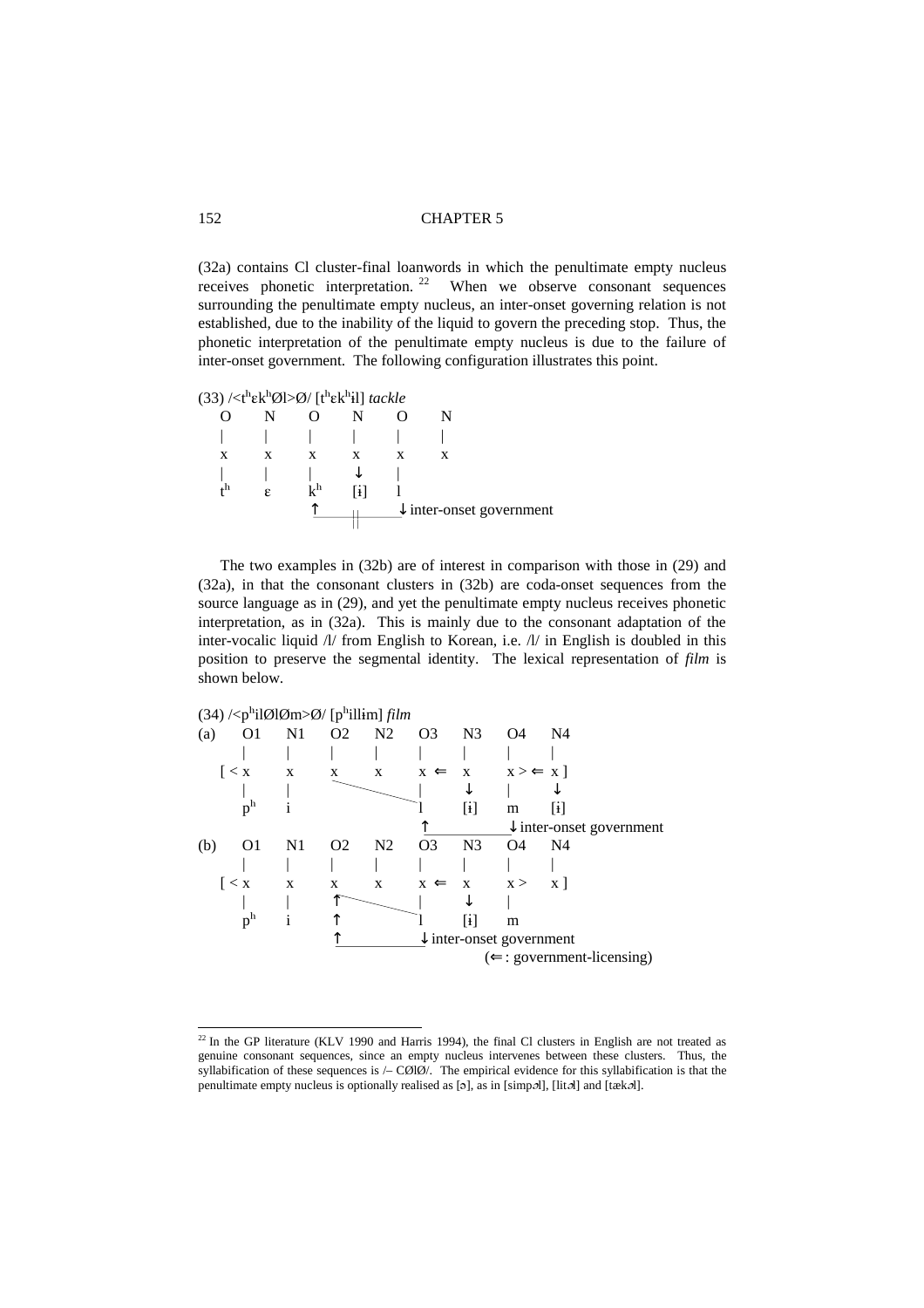If we treat  $(34)$  in the same way as  $(29)$  and  $(30)$ , i.e. the phonetic interpretation of the final empty nucleus enables the preceding onset to govern its complement, then the problem arises as to how the intervening empty nucleus N2 is licensed, as in (34a), because there is another inter-onset governing relation which requires a government-licenser. That is, there is no government-licenser to establish the interonset government between O2 and O3. In order to maintain inter-onset government between O2 and O3, N3 must receive phonetic interpretation, which would result in the incorrect phonetic form  $[p^h$ **i**ll**imi**]. In fact, this form is in conflict with the CLE in that the final /m/ can be licensed by a final empty nucleus N4 and yet N4 must be unlicensed to government-license the preceding /m/. Furthermore, the form  $[p^h$ illimil shows that government-licensing takes place twice and so the phonetic realisation occurs in two nuclear positions. To resolve the conflict between the CLE and domain-final licensing, the proper site of  $[i]$  is the penultimate empty nucleus, as in  $(34b)$ , i.e.  $[p^h$ illim]. This form provides a simpler and yet more appropriate account of the presence of a doubly-linked /l/ which requires a government-licenser and the fact that the final /m/ can occur before a final empty nucleus.

## 5.3.4 Loanwords with a single final stop

In this section, I deal with loanwords ending in a single stop, paying particular attention to the occurrence of  $[i]$  in final position. As we have seen in 5.1, the distribution of [i] in this position is hard to generalise, since this vowel seems to occur randomly, depending on individual loanwords. In order to seek a proper account of this optional occurrence of the vowel  $[i]$ , I will consider the data in a more detailed way.

(35) shows how the *Orthography System of Foreign Word*s published by the National Academy of the Korean Language, regulates the occurrence of the final [i] of English loanwords.

(35) (a) Voiceless stops

 (i) A final voiceless stop after a short (lax) vowel occurs without a following [i].

 (ii) Otherwise, i.e. when a long (tense) vowel precedes a final voiceless stop, the vowel  $[i]$  occurs in final position.

 (b) Voiced stops The vowel  $[i]$  occurs after a final voiced stop.

According to the regulation in (35a), the quality of a preceding vowel determines the occurrence of the final [i]. For instance, *cap* and *cape* are realised as  $[k<sup>h</sup> \epsilon p]$  and  $[k^heip^h]$ , since the former contains a short vowel and the latter a long one (or heavy diphthong), respectively. Notice that the final stop  $/p/$  of English is realised as [p], as in *cap*, when the vowel  $[i]$  does not follow, i.e. this segment undergoes neutralisation, as in native words. This implies that some loanwords behave in the same way as native words because they show neutralisation, instead the phonetic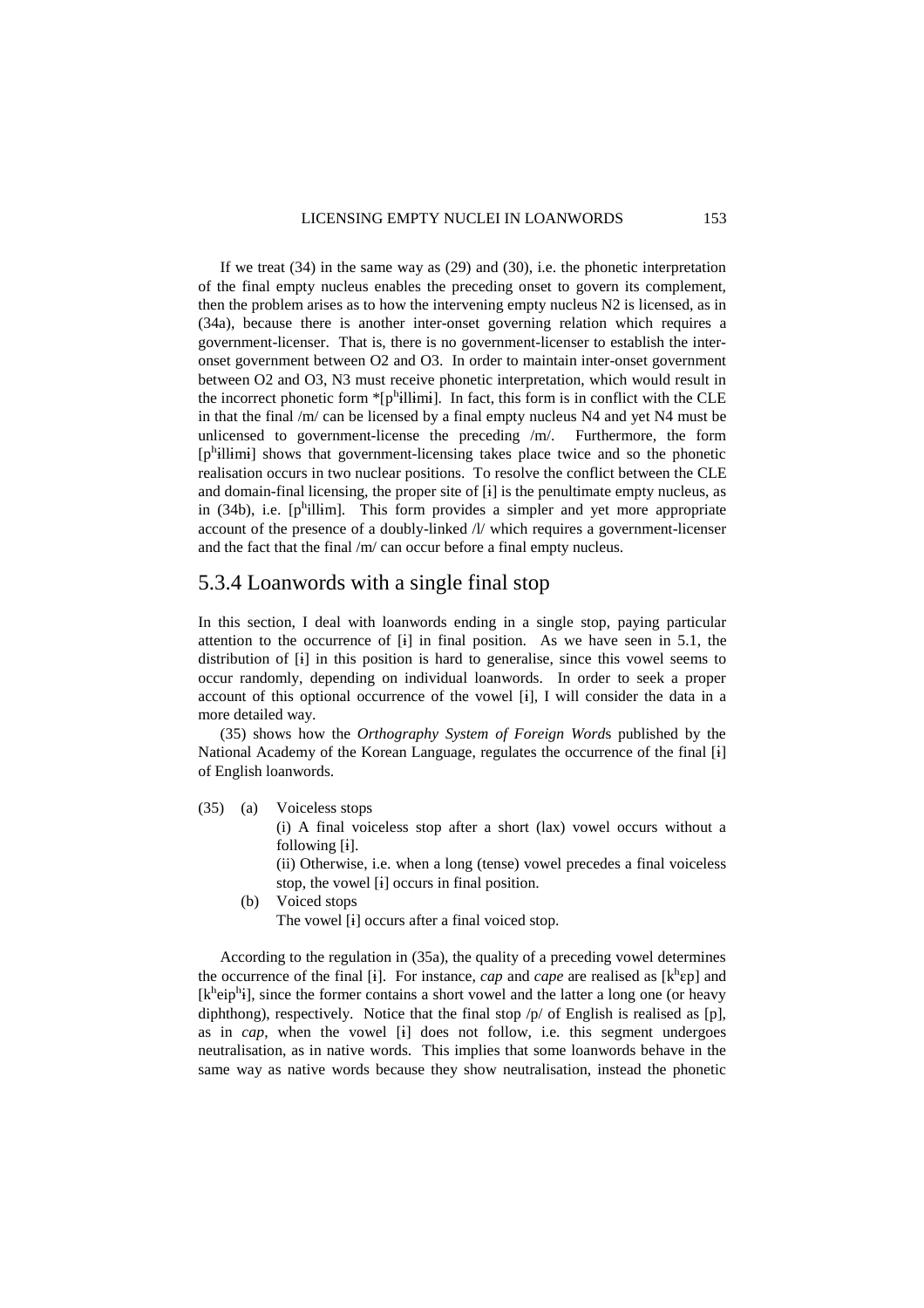realisation of  $[i]$  in final position (see below for a detailed analysis of this type of loanwords).

With respect to voiced stop-final words, as in (35b), *hub*, *kid* and *egg* are realised as [həpi],  $[k^h$ iti] and [eki], respectively. (35b) shows that the CLE does not apply to these forms, because the lenis stops occur before the vowel  $[i]$ . Hence there are three ways of representing loanwords ending in a single stop, i.e. an aspirated stop followed by the vowel  $[i]$  as in (35ai), a lenis stop followed by the vowel  $[i]$ , as in  $(35b)$ , and a lenis stop without the vowel [i], as in  $(35aii)$ . In this way, loanwords ending in a single stop show a significant difference from loanwords ending in consonants other than a stop, in that these loanwords obligatorily contain a final  $[i]$ in a fricative- or an affricate-final word and do not for sonorant-final words.

Let us consider how the regulations in (35) apply to 420 words containing a single final-stop, collected from the *Compilations* and various previous analyses on loanwords (see Appendix). <sup>23</sup> The following table shows the frequency of the occurrence of [i] in final position, depending on place of articulation and the laryngeal state of the final stops.

| 36)             |     | Ø     |     | $[\mathfrak{i}]$ |          | $\emptyset$ or [i] | <b>TOTAL</b> |
|-----------------|-----|-------|-----|------------------|----------|--------------------|--------------|
| p-final word    | 46  | 65.7% | 17  | 24.2%            | 7        | 10%                | 70           |
| t-final word    | 65  | 38.9% | 88  | 52.6%            | 14       | 8.3%               | 167          |
| k-final word    | 60  | 50.8% | 48  | 40.6%            | 10       | 8.4%               | 118          |
| <b>SUBTOTAL</b> | 171 | 48.1% | 153 | 43%              | 31       | 8.7%               | 355          |
| b-final         | 6   | 30%   | 14  | 70%              | $\theta$ |                    | 20           |
| d-final         | 0   | 0     | 30  | 100%             | $\Omega$ |                    | 30           |
| g-final         |     | 6.6%  | 14  | 93.3%            | $\Omega$ | 0                  | 15           |
| SUBTOTAL.       | 7   | 10.7% | 58  | 89.2%            | $\theta$ |                    | 65           |
| <b>TOTAL</b>    | 178 | 42.3% | 211 | 50.2%            | 31       | 7.3%               | 420          |

( $\emptyset$ : absence of the final-[i], [i]: presence of the final-[i],  $\emptyset$  or [i]: alternating forms)

The table in  $(36)$  shows the rate of occurrence of the final [i], irrespective of the quality of the preceding vowel. First, the occurrence of the final  $[i]$  in voiced stopfinal words is far more frequent than in voiceless stop-final words: the rate of the former and the latter is 89.2% and 43%, respectively. This may be due to (35b). The distribution between the presence and the absence of the final  $[i]$  among voiceless stop-final words is almost evenly balanced, i.e. 43% in the former and 48.1% in the latter. With respect to place of articulation, among voiceless stop-final words, more than half of labial-final and velar-final words do not have final [i], but more than half of coronal-final words do have final  $[i]$ . The presence of alternating forms is not affected by place of articulation among the voiceless stop-final words, in that its percentage is more or less similar, i.e. 10% for the labial, 8.3% for the

 $\overline{a}$ 

<sup>&</sup>lt;sup>23</sup> Note that not all phonetic forms of the examples in  $(36)$  follow the regulations in  $(35)$ . On the basis of my intuition with the consultations from informants and the data in the previous analyses, some phonetic forms are modified in the course of the collection.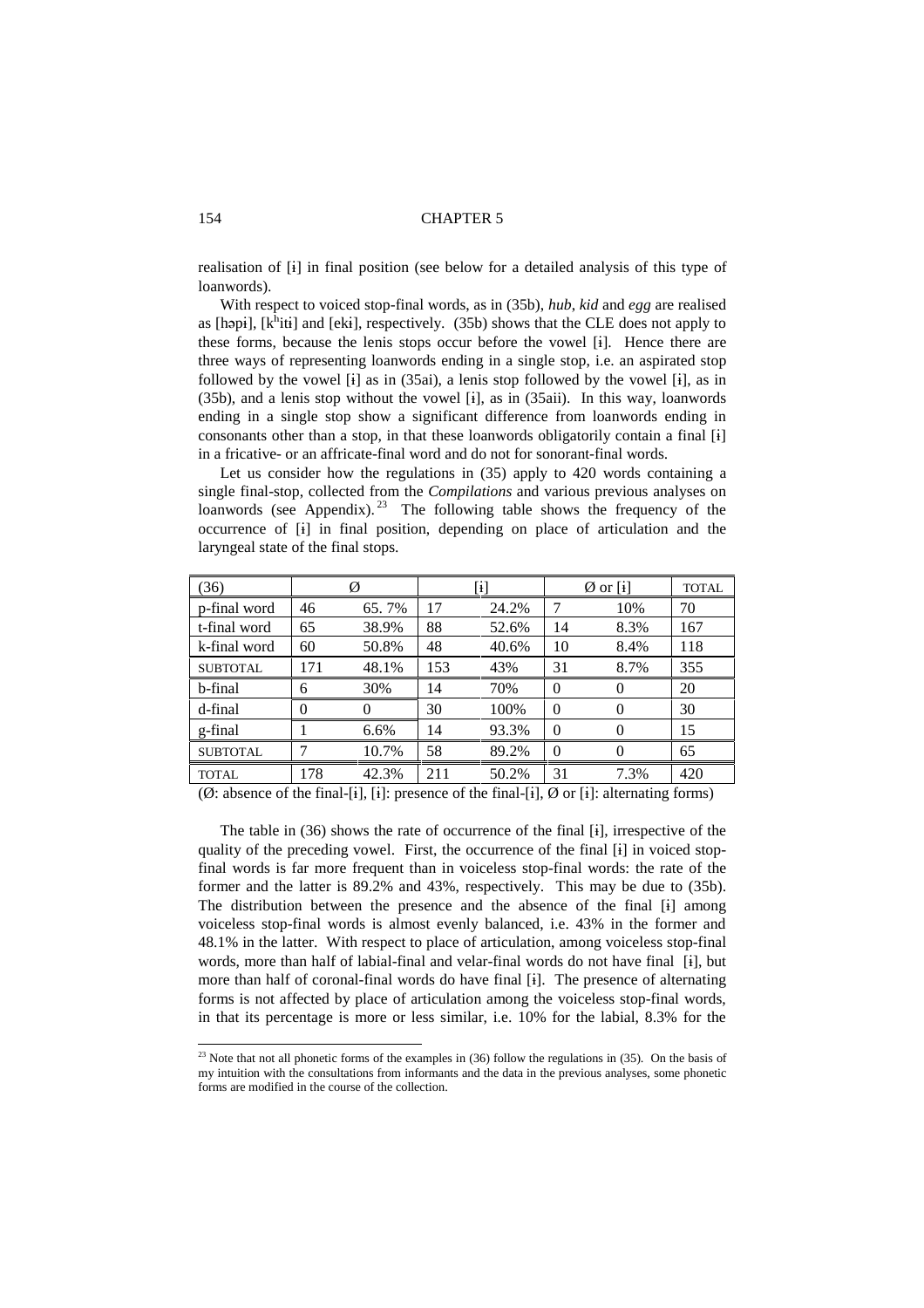coronal and 8.4% for the velar. Note that there is no variation among the voiced stop-final words.

In order to examine the data in (36) in more detail, let us consider exceptions to (35). I found that there are 65 cases out of 420, i.e. 15.4%. Some examples are shown below.

| $*$ [kirup <sup>h</sup> i]<br>[kirup]<br>leap<br>group<br>(b) Occurrence of the vowel [i] after a short vowel | [lip]                       | $*$ [lip <sup>h</sup> i] |
|---------------------------------------------------------------------------------------------------------------|-----------------------------|--------------------------|
|                                                                                                               |                             |                          |
|                                                                                                               |                             |                          |
| [pet <sup>h</sup> i]<br>$*$ [pet]<br>edit<br>bat                                                              | $[$ etit <sup>h</sup> i $]$ | $*$ [etit]               |
| $[{\rm not}^{\rm h}]$<br>$*[not]$<br>knit<br>knot                                                             | $[nit^h]$                   | $*$ [nit]                |
| $\left[\text{junit}^{\text{h}}\right]$<br>unit<br>$*$ [unit]<br>wit                                           | $[\text{witi}]$             | $*$ [wit]                |
| [nok <sup>h</sup> i]<br>knock<br>$*[nok]$<br>shock                                                            | [sjok <sup>h</sup> i]       | $*[sjok]$                |
| (c) Non-occurrence of the vowel [i] after a voiced stop                                                       |                             |                          |
| $*$ [wepi]<br>web<br>tab<br>[wep]                                                                             | $[t^h\varepsilon p]$        | $*[t^h\varepsilon p]$    |
| $*$ [piki]<br>big<br>[pik]                                                                                    |                             |                          |
| (d) Alternating forms                                                                                         |                             |                          |
| $[k^h$ ət <sup>h</sup> il<br>$[k^h$ ət]<br>cut<br>tape                                                        | [t <sup>h</sup> eip]        | $[t^heip^h]$             |
| [ $k^h$ ei $k^h$ i]<br>$[k^h$ eik]<br>cake                                                                    |                             |                          |

The number of exceptions to  $(35)$  is as follows: 2 out of 130  $(1.5\%)$  in  $(37a)$ , 25 out of 204 (12.3%) in (37b), 7 out of 65 (10.8%) in (37c) and 31 for alternating forms. Note that the rate of exceptional cases in (37a) is the lowest. In other words, when a tense vowel precedes a stop, the vowel  $[i]$  almost always occurs finally. Furthermore, exceptions in (37b) show the highest rate. Interestingly, among these exceptions, there are no exceptions for labial voiceless stop-final words. Overall, regarding place of articulation, the labial stop behaves consistently with the regulations in (35) (there are only two exceptions). The coronal stop-final words show the worst behaviour, in that there are 20 exceptions.

 On the basis of the observations made thus far, the exceptional cases in (37a) and (37b) may provide a plausible account of why the set of exceptional loanwords with a single stop-final lacks the final [i]. First consider the word *group* [kirup] in (37a). This word is frequently used in compounding with Sino-Korean words, e.g. [kirup]  $\phi$  ahen] *group* 'tour', 'group tour', [cepal kirup] 'conglomerate' *group*, 'big company group'. Also, it is used in loanword compounds such as [sit<sup>h</sup>oti kirup] *study group*. An interesting exception is the word *web* [wep] in (37b). The phonetic form of *web* is [wepi] in the *Compilations* (published in 1988). However, at present, this form [wepi] is never used in daily conversations and the media since the advent of the Internet age, i.e. the mid-90's. For instance, in compounds, e.g. [wep s'ait<sup>h</sup>i]  $web$ *site* and [wem munsa] *web*-'document', the final  $[i]$  never surfaces. In particular, in the latter form, the final [p] undergoes nasalisation when the following consonant is a nasal. In the former, the following /s/ undergoes tensification. These two processes have the same contexts as those in suffixation, as discussed in Chapter 4. The change from [wepi] to [wep] is definitely influenced by social factors, one of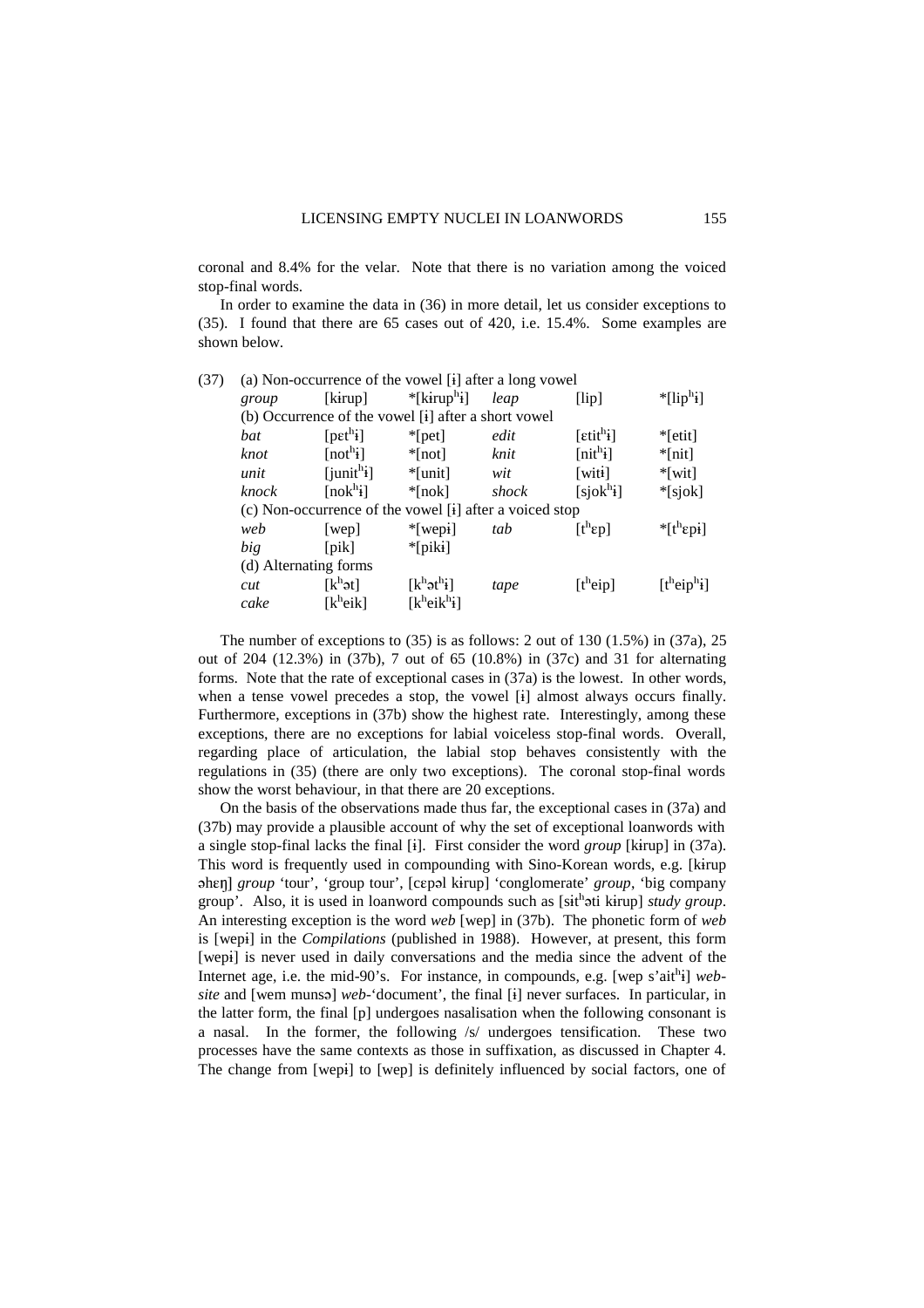which is frequent usage. Frequent usage implies that a loanword in question is more familiar with the native speakers and hence more entrenched in the native phonology.

In fact, all exceptions in (37b), e.g. *club* [kh]llap], *jab* [cep], *job* [jap], *tab* [thep], *big* [pik] and *bag* [pek], are frequently used among native speakers and so they become familiar. The notion of familiarity is hard to define in terms of quantitative measurement or frequency, but the fact that English is the first foreign language in Korea and English education starts from middle school indicates that Korean speakers more or less know some basic English vocabulary. Also, in the media, in particular in advertisements, the use of foreign words has become commonplace. Therefore, it is reasonable to assume that native speakers get used to loanwords which are frequently used and so feel familiar with them.

 On the basis of the notion of familiarity, I argue that the loanwords in (37a,b) are familiar with the native speakers and that familiarity causes them to be assimilated into the native vocabulary. In this way, the phonological behaviour of these loanwords is parallel to that of native lexical items, in particular in suffixation with the word *web*, as shown above. Thus, phonologically, the notion of the familiarity is interpreted as a means for classifying some loanwords as part of the native lexical items. Thereafter, I will call these loanwords *pseudo-native words*. The term *pseudo* indicates that these loanwords are still recognised as foreign words by the native speaker, even though their phonological behaviour is the same as that of native words.

 The criterion for the classification of pseudo-native words depends on whether or not those loanwords end in a stop without final  $[i]$ . The category of pseudo-native words comprises exceptions to (35) and cases observing (35ai). In other words, I treat all loanwords without final [Û] as pseudo-native words. This criterion is phonologically plausible in that the phonological behaviour in suffixation between pseudo-native and loanwords shows a clear contrast. As we will see in section 5.4, the pseudo-native category actively participates in phonological processes in suffixation, precisely because we can set up an inter-onset governing relation between a final segment, i.e. the extended stem domain, and a suffix-initial segment, across a licensed empty nucleus. In contrast, those loanwords ending in final [i] do not exhibit any active phonological operations in suffixation, due to the fact that the presence of final [i] eliminates an inter-onset governing relation between the final and the suffix-initial segment.

 Regarding the treatment of the identity of the final stop in pseudo-native words, I claim that the lenis stop is the underlying segment, irrespective of its laryngeal state in the source language. For instance, the words  $cap$   $[k<sup>h</sup>ep]$  and  $web$  [wep] have underlying representations  $\langle \langle k^{\text{h}} \rangle \rangle \phi$  and  $\langle \langle \langle \text{w} \rangle \rangle \phi$ , respectively. One piece of evidence for these underlying representations comes from nominative suffixation. The nominative forms of these two words are  $[k^h$ epil and [wepil, respectively. Recall that the nominative suffix /i/ is non-analytic so that stem-final segments are realised without segmental changes. If  $\langle \langle k^h \rangle \rangle \phi$  is the lexical representation of *cap*, then the nominative form would be  $*$ [ $k<sup>h</sup>$ ep<sup>h</sup>i]. Given this lexical representation, a stipulation is required to derive the correct phonetic form in that the behaviour of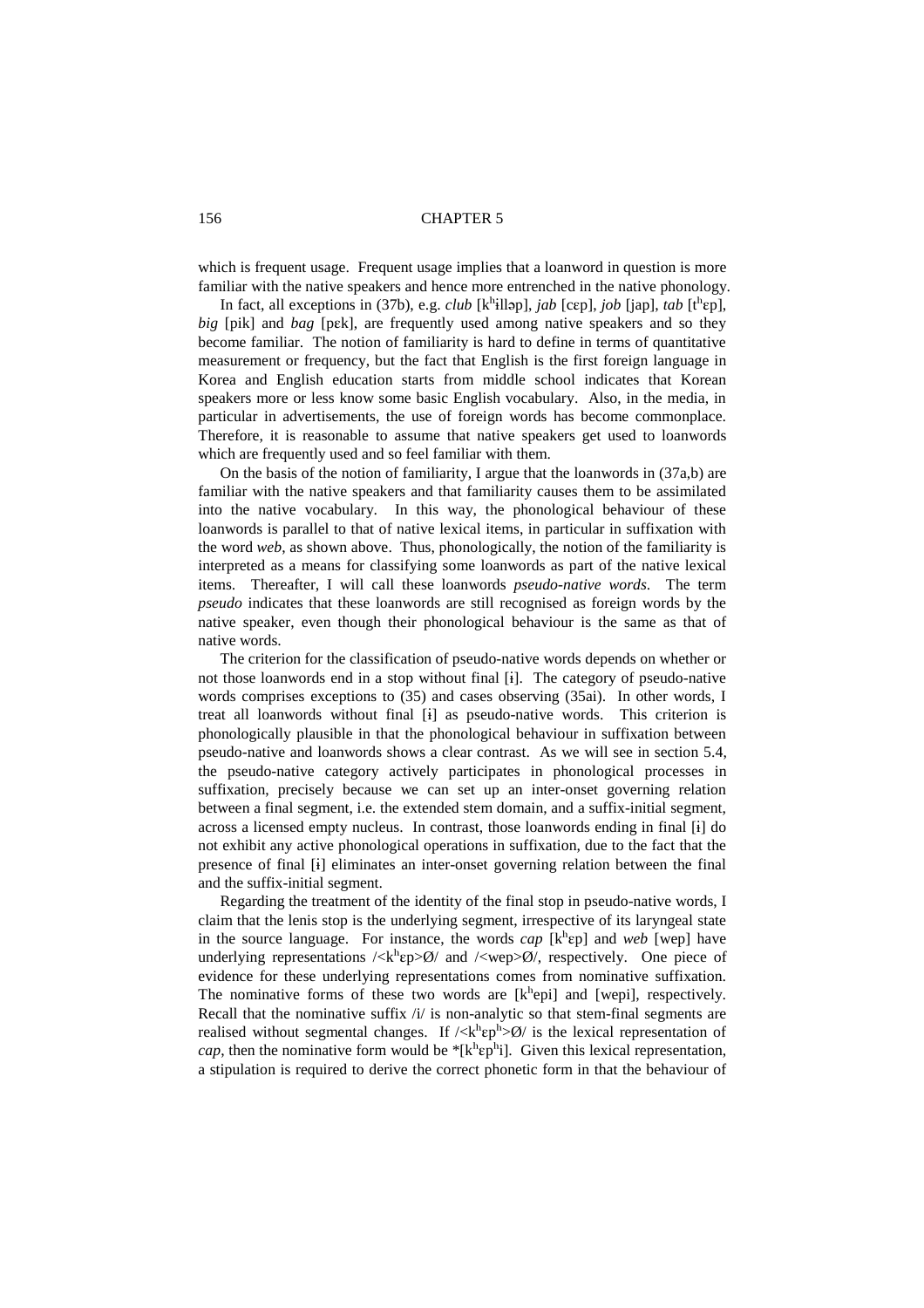the nominative suffix /i/ must be analytic for voiceless stops of English, i.e. the final  $/p<sup>h</sup>$  undergoes neutralisation and becomes [p] before a final empty nucleus and the suffix  $/i$  is added. Obviously, this approach is undesirable. Thus, the change from the aspirated to the lenis stop in the word *cap* is treated as *lexicalised* in the sense that this process is not visible in the loanword phonology.

Loanwords with a final stop other than pseudo-native words receive a final  $[i]$ . The phonetic interpretation of the final empty nucleus is motivated by considerations of maximal preservation of the segmental content of the source language. For instance, the words *mat* and *mad* are represented by  $[met<sup>h</sup>$ <sup>i</sup>l and [meti], respectively. The phonetic interpretation of the final [i] in both loanwords makes it possible to retain the distinction between a voiceless and a voiced stop of English. The presence of the final  $[i]$  in *mad* indicates that the effect of the CLE is suspended, i.e. the suspension of the CLE allows  $[i]$  to occur in final position. The same effect is observed in other English loanwords ending in a voiced stop, e.g. *hub* [hpo<sup>i</sup>] and *bug* [poki]. The suppressive effect of the CLE in these examples shows another instance of how the loanword phonology differs from the native phonology.

In comparison with the regulations in (35) in which there are three ways of representing the final [i], the postulation of the category of the pseudo-native words provides a simpler account of how the phonetic interpretation of the vowel  $[i]$  in final position proceeds. By classifying loanwords without final [i] as pseudo-native words,  $24$  the remaining loanwords contain the vowel [i] in final position. The occurrence of the vowel [i] in this position is due to the maximal preservation of the segmental content of the source language, which leads to the partial suspension of the application of the CLE, i.e. the vowel  $[i]$  occurs after a lenis stop. The following configuration illustrates how loanwords are organised within the lexicon.

(38) The organisation of loanwords

 $\overline{a}$ 



 Loanwords are divided into two parts. The division depends on the occurrence of the final  $[i]$ , i.e. its absence constitutes the component of the pseudo-native

 $24$  Regarding sonorant-final loanwords which lack final [i], the effect of the CLE prevents the vowel [i] from occurring in final position. In fact, not all sonorant-final loanwords are familiar to native speakers. Nonetheless, the phonological behaviour of these words is parallel to that of the pseudo-native words in suffixation, i.e. an inter-onset governing relation can be set up across a licensed final empty nucleus in analytic suffixation. Therefore, I classify them as pseudo-native words.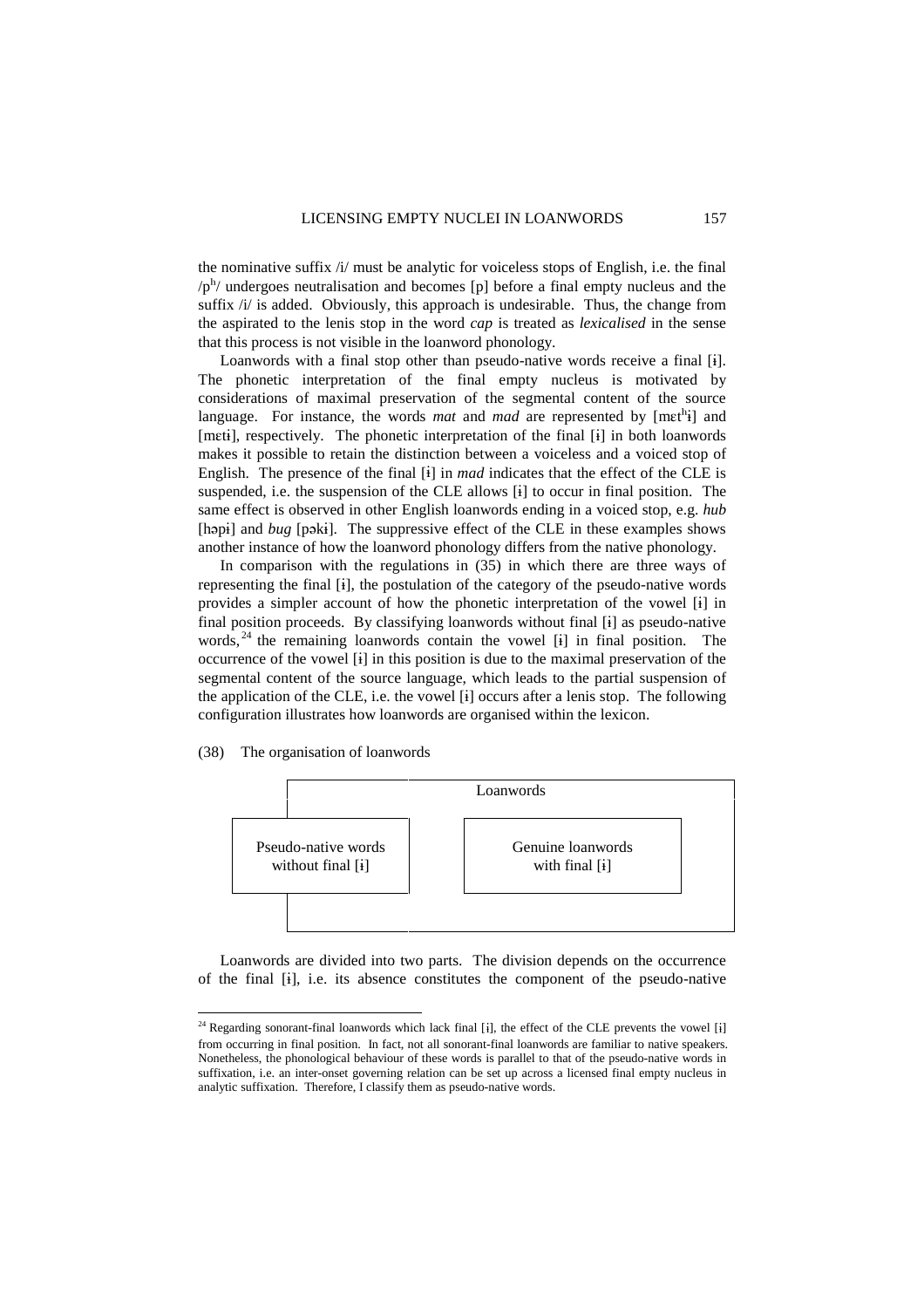category and its presence constitutes the component of the genuine loanwords. Note that part of the pseudo-native component is outside the loanword component which indicates that these words undergo phonological processes in the native phonology. The component of the genuine loanwords with the final  $[i]$  is inside the loanwords, which shows that these words are not subject to the native phonology, due to the effect of the presence of the final  $[i]$ .

 To recapitulate, consider how relevant principles and the CLE interact, regarding the presence/absence of  $[i]$  in final position, among obstruent-final loanwords, as shown below.

(39) (a) Fricative-final and affricate-final words The PP, the  $CLE >$  the  $ECP$  (domain-final licensing) e.g. *bus* [pəsi], *cheese* [c<sup>h</sup>ici], *coach* [k<sup>h</sup>oc<sup>h</sup>i], *college* [k<sup>h</sup>allici] (b) Voiceless stop-final words The PP, the  $CLE >$  the  $ECP$  (domain-final licensing) e.g. *harp* [hap<sup>h</sup>i], *mat* [mɛt<sup>h</sup>i], *lake* [leik<sup>h</sup>i] (c) Voiced stop-final words The  $PP$  > the ECP (domain-final licensing) and the suspension of the CLE e.g.  $tube$  [t<sup>h</sup>jupi],  $kid$  [k<sup>h</sup>iti],  $egg$  [eki]

Note that the effect of the CLE holds in the cases in (39a,b), in that the phonetic realisation of the final [i] is mainly due to the precedence of the PP over the ECP. In  $(39c)$ , however, the CLE does not prevent [i] from occurring in final position in order to preserve the distinction between the voiceless and the voiced stop of the source language. In this sense, the application of the CLE is suppressed and so a lenis stop can occur before the vowel  $[i]$ . In this case, the scope of the application of the CLE is suppressed in the series of lenis stops, but not in sonorants. The occurrence of the vowel  $[i]$  in final position, as in (39), characterises the loanword phonology as a component that is distinct from the native phonology.

Finally, consider loanwords with alternating forms, e.g. *tape* [ $t^h$ eip] or  $[t^h$ eip<sup>h</sup>i], *mascot* [masik<sup>h</sup>ot] or [masik<sup>h</sup>ot<sup>h</sup>i], *cake* [k<sup>h</sup>eik] or [k<sup>h</sup>eik<sup>h</sup>i]. Given the organisation in (38), I argue that these alternating forms vacillate between pseudo-native words and loanwords with final  $[i]$ . As pseudo-native words, they undergo relevant phonological processes in suffixation and as loanwords with final [i], they are immune to these processes. For instance, in nominative suffixation, a sharp distinction is drawn between them. For the loanwords with the final  $[i]$ , the nominative forms are  $[t^heip^h$ ika], [masik $^hei^h$ ika] and  $[k^heik^h$ ika] in which the suffix  $/ka$  follows. This indicates that the presence of  $[i]$  in final position plays a crucial role in the selection of the nominative suffix /ka/. For the pseudo-native part, the nominative forms are [t<sup>h</sup>eipi], [masik<sup>h</sup>osi] and [k<sup>h</sup>eiki] in which the suffix /i/ follows, like other pseudo-native words as discussed above. Interestingly, note that the final segment in the nominative form of *mascot* is realised as [s]. This is one of the topics of the next section.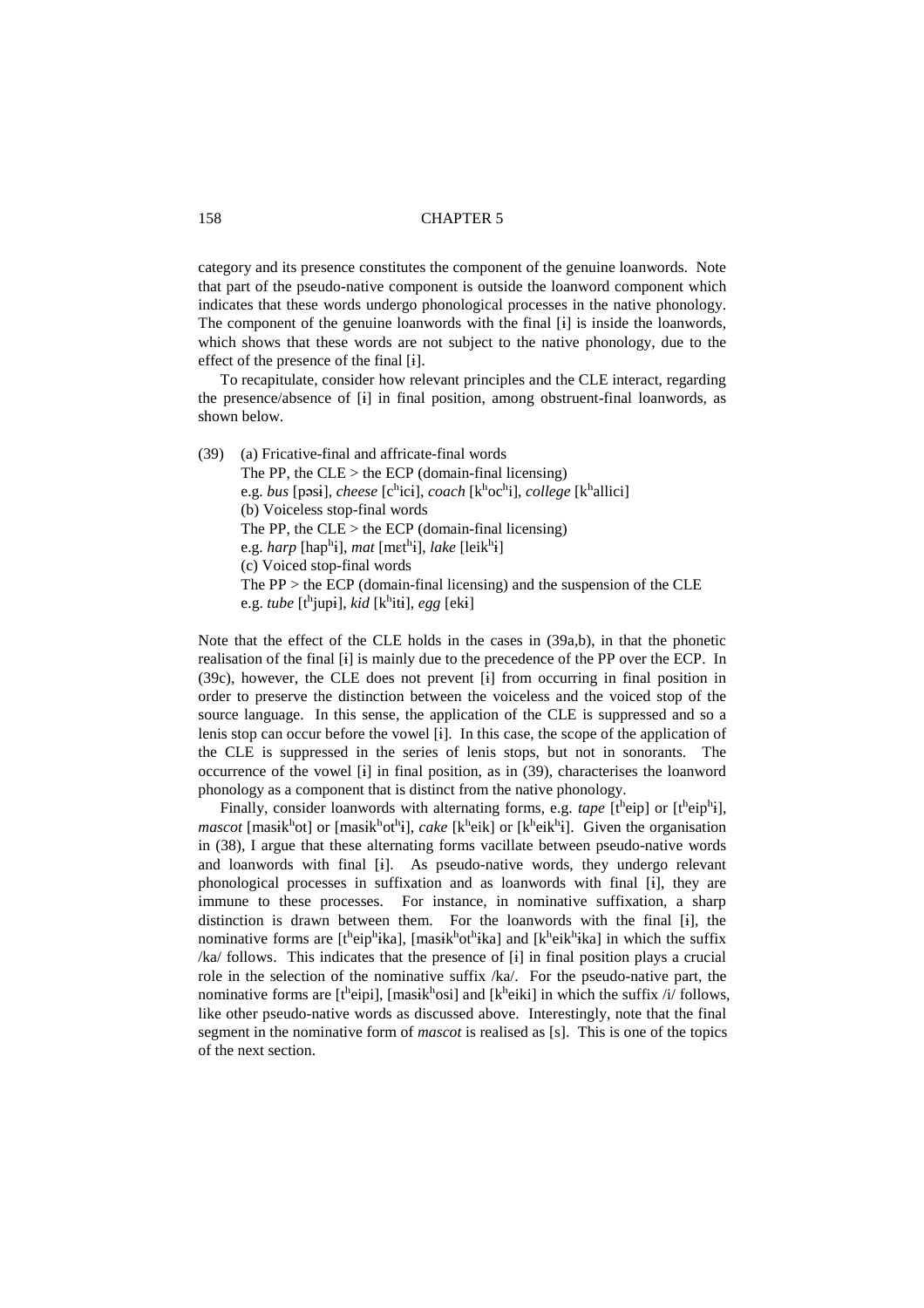# 5.4. Loanwords in suffixation and the treatment of 'coda' /r/ in English

# 5.4.1 Loanwords in suffixation

This section is concerned with the question of how pseudo-native loanwords undergo relevant phonological processes in suffixation. As is predicted by the discussion in the previous section, the phonological behaviour of this category is exactly the same as that of its native counterpart, because the context in which a given process occurs in suffixation is the same. First, I briefly discuss phonological processes involved in suffixation. Second, I deal with the pseudo-native loanwords which show an alternation between [s] and [t] in non-analytic suffixation.

 In analytic suffixation, like the native phonology discussed in Chapter 4, we observe nasalisation, tensification and post-nasal voicing. Examples of each process are shown below.

| (40 | (a) | Nasalisation: the suffix /manØ/ 'only'                                |                       |        |
|-----|-----|-----------------------------------------------------------------------|-----------------------|--------|
|     |     | $/[\langle wep \rangle \emptyset]$ man $\emptyset$ ]/                 | [wemman]              | web    |
|     |     | $/[<^{\text{h}}\mathcal{O}r$ ək $> \mathcal{O}]$ man $\mathcal{O}$ ]/ | $[th$ irənman]        | truck  |
|     |     | /[ <masøk<sup>hot&gt;Ø] manØ]</masøk<sup>                             | [ $maskhonman$ ]      | mascot |
|     | (b) | Tensification: the suffix /to/ 'also'                                 |                       |        |
|     |     | $/[<\&\mathcal{O}rup>\mathcal{O}]$ to $]/$                            | [kirupt'o]            | group  |
|     |     | $/[\langle$ sek>Ø] to]/                                               | [sɛkt'o]              | sack   |
|     |     | /[ <masøk<sup>hot&gt;Ø] to]</masøk<sup>                               | [masik $^{h}$ ott'o]  | mascot |
|     | (c) | Post-nasal voicing: the suffix /to/ 'also'                            |                       |        |
|     |     | $/[\langle \text{term} \rangle \emptyset]$ to $]/$                    | [tɛmdo]               | dam    |
|     |     | / $[\langle p^{\text{h}}\text{en}\rangle\emptyset]$ to]/              | $[p^{\text{h}}$ endo] | pen    |
|     |     | $/[\langle k^h \text{in} \rangle \emptyset]$ to]/                     | $[k^h$ indo]          | king   |

As expected, the outcomes in (40) are due to inter-onset governing relations between an extended stem-final and a suffix-initial segment after bracket erasure. Because the suffix-initial segment in the head position cannot govern the preceding segment, various resolutions of inter-onset government are made through nasalisation, as in (40a), tensification, as in (40b) and post-nasal voicing, as in (40c).

 Regarding non-analytic suffixation, consider the nominative and the instrumental forms, as shown below.

| (41) | (a) | Nominative /i/                               |                                                        |        |
|------|-----|----------------------------------------------|--------------------------------------------------------|--------|
|      |     | $/[\langle wep \rangle i]$                   | [wepi]                                                 | web    |
|      |     | $/[s\epsilon k > i]$                         | [sεki]                                                 | sack   |
|      |     | / $\vert$ <masøk<sup>hot&gt; i]/</masøk<sup> | $*$ [masik <sup>h</sup> oci], [masik <sup>h</sup> osi] | mascot |
|      | (b) | Instrumental /ro/ 'with'                     |                                                        |        |
|      |     | /[ <wep>Øro]/</wep>                          | [wepiro]                                               | web    |
|      |     | $/[s\varepsilonk$ $\sim$ 0ro $]/$            | [skiro]                                                | sack   |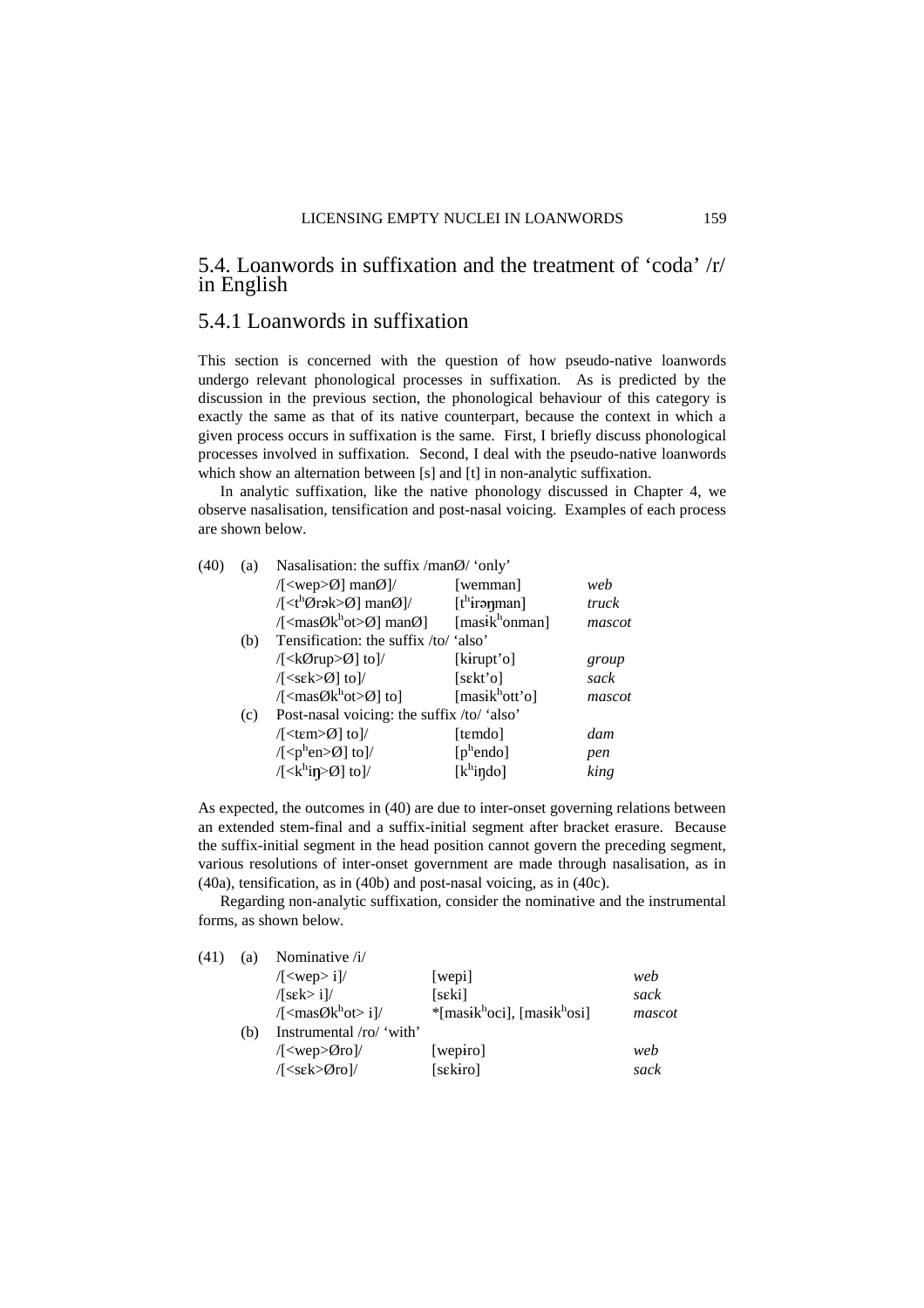/[<masØk<sup>h</sup>ot>Øro]/ \*[masik<sup>h</sup>otiro] [masik<sup>h</sup>osiro] *mascot* 

In (41), the p-final and k-final words show that their phonological behaviour is the same as that of the native words, in that the final consonants are realised as they are in the nominative and the instrumental forms and the intervening empty nucleus between the final and the suffix-initial consonant is phonetically interpreted due to the failure of inter-onset government in the latter type of suffixation. With respect to the t-final words, however, the expected forms  $[mask<sup>h</sup>oci]$  and  $[mask<sup>h</sup>otiro]$  are not correct. Note that the occurrence of [c] in the nominative form is due to palatalisation, as discussed in Chapter 4, e.g.  $\lceil \langle \text{pat}^{\text{h}}(0) \rangle \rceil$  [pac<sup>h</sup>i] 'field' and  $\lceil \langle \text{kut} \rangle \rceil$ ] [kuci] 'firmly'. Instead, [s] emerges in both forms. Contrary to analytic suffixation, in which  $[t]$  occurs, as in (40a), the presence of  $[s]$  in (41) casts doubt on the identity of the t-final pseudo-native words. If we assume that the coronal  $/t$  is a final consonant, then a phonological process from  $/t/$  to [s] would be required. Among pseudo-native words, this process is not plausible in that this particular segment undergoes a lenition process but other lenis segments  $/p/$  and  $/k/$  in the same context do not.

In order to investigate the nature of this alternation, first consider how loanwords are adapted in Korean with respect to grammatical category. As pointed out by H.-S. Sohn (2001), all loanwords from English appear to be borrowed as nouns. For instance, when English verbs, like *behave*, *save* and *demand*, are adapted in Korean, they require the bound verbal root /ha/ 'to do', which gives rise to the verbal stems and constitutes the bases for verbal suffixation, as shown.

| (42) | Source language | Nominative form | Verbal derivation |
|------|-----------------|-----------------|-------------------|
|      | behave          | [piheipika]     | [piheipiha]       |
|      | save            | [seipika]       | [seipiha]         |
|      | demand          | [timandika]     | [timandiha]       |

Furthermore, adjectives in the source language also behave like nouns and function as adjectives by the addition of the verbal root /ha/ followed by the adjectival suffix /n/, as shown below.

| Source language | Verbal derivation              | Adjectival derivation    |
|-----------------|--------------------------------|--------------------------|
| nice            | [naisiha]                      | [naisihan]               |
| kind            | $[k^{\text{h}}\text{aindiha}]$ | $[k^h$ aindihan]         |
| uglv            | [əkilliha]                     | [ək <sub>i</sub> llihan] |
|                 |                                |                          |

(42) and (43) demonstrate that loanwords are listed in the lexicon as nouns, regardless of their grammatical category in the source language. The nominal lexical status of loanwords provides a plausible account of the alternation between [t] and [s], because pseudo-native words can be treated in the same way as native nominal stems, with respect to phonotactic restrictions.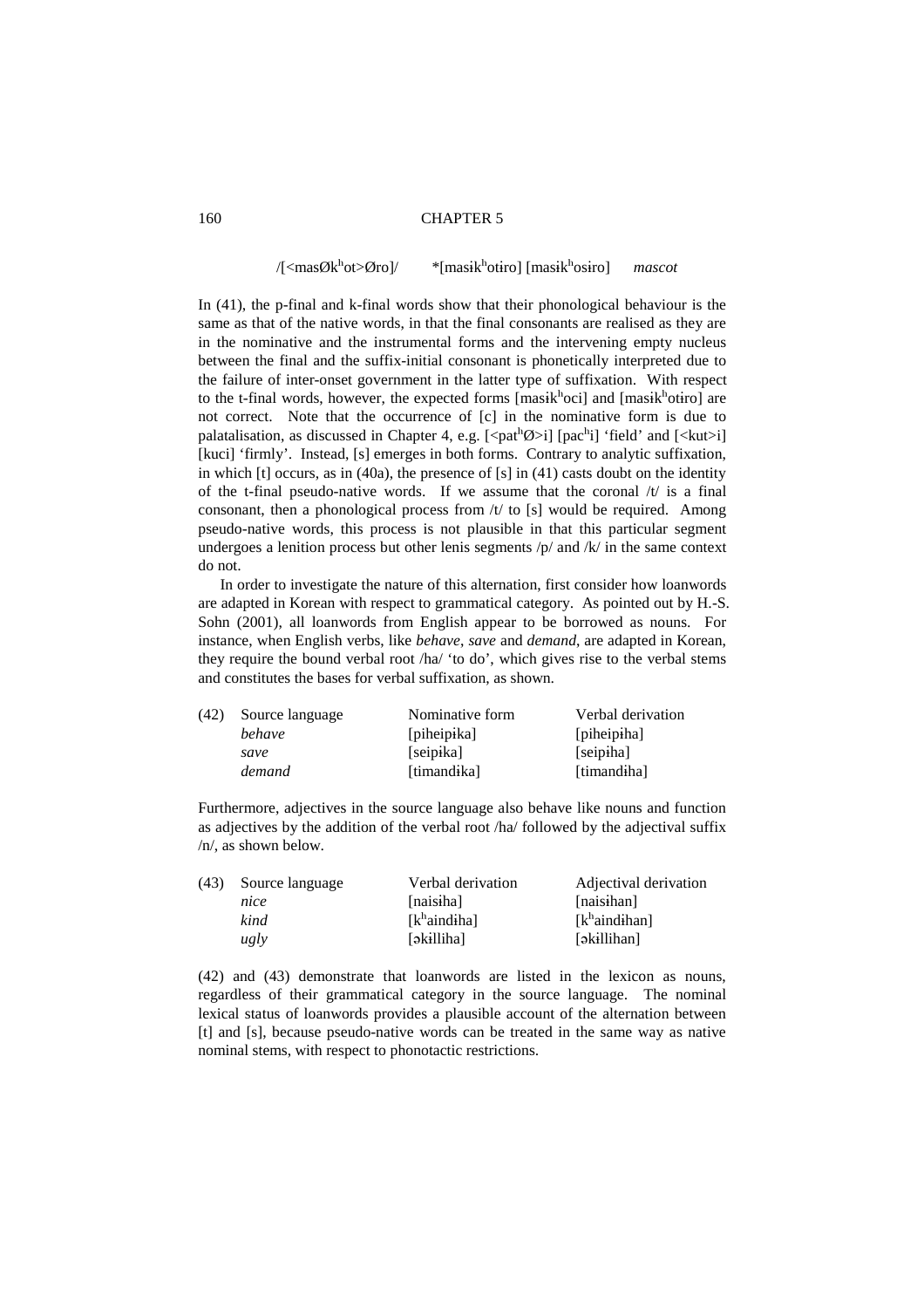As pointed out in Chapter 3, the stem-internal /t/ cannot occur before an internal licensed empty nucleus, i.e. there are no internal sequences such as  $-\mathfrak{t}\mathcal{O}C$  - or  $-\mathfrak{t}\mathcal{O}C^{\text{h}}$ - $(C^{\prime})$ : tensed obstruent,  $C^{\text{h}}$ : aspirated obstruent). A similar phonotactic restriction is imposed on the final position in nominal stems.<sup>25,26</sup> On the basis of the fact that loanwords are adapted as nouns and the absence of t-final stems in the nouns, the alternation between [t] and [s] would be due to an analogical change of the final coronal segment in the pseudo-native vocabulary: the phonetic realisation of [t] in final position invokes a reanalysis of this segment as a final-/s/ for native speakers.<sup>27</sup>

Given the fact that /s/ is an underlying segment in t-final words, the alternation between /s/ and [t] is accounted for in a non-arbitrary way. The occurrence of [t] before a final empty nucleus is due to neutralisation. The occurrence of [s] in (41) is simply due to the fact that the nominative suffix  $\pi/2$  can license this segment. In other words, the [t]-final pseudo-native words behave in the same way as /s/-final native words.

 In fact, the [t]-final pseudo-native words provide justification for the distinction between the pseudo-native and genuine loanwords in the loanword component, as depicted in (38). Both categories contain /s/-final words, e.g.  $\frac{\text{cos}Q}{\text{cos}Q}$ *mascot* and  $\langle \text{pos}\emptyset \rangle \emptyset$  *bus.* However, the phonetic realisation of the stem-final segment /s/ differs in isolation, e.g. [masik $<sup>h</sup>$ ot] and [pəsi]. The former is subject to</sup> the native phonology and the latter to the loanword phonology. The former form actively takes part in phonological processes in suffixation of the native phonology and so the final segment  $/s/$  is subject to nasalisation and tensification, e.g.  $/[\langle \text{masQk}^{\text{h}} \text{os} \rangle]$  man $\varnothing$ / 'only' [masik<sup>h</sup>onman],  $/[\langle \text{masQk}^{\text{h}} \text{os} \rangle]$  to/ 'also'  $[masik<sup>h</sup>ot'$ <sup>o</sup>. The latter form, however, does not play any active role in suffixation due to the presence of the final [i] which eradicates relevant inter-onset governing relations in suffixation contexts.

 To summarise, only pseudo-native words are subject to phonological processes in suffixation in the sense that the outcomes are the same as those of native words. Dealing with [t]-final pseudo-native words, I point out that all loanwords are adapted as nouns in Korean and so that the phonotactic constraints on native nouns also apply to them. The absence of  $/t$ -final nouns invokes an analogical change from /t/ to /s/ and so [s] appears in the nominative form.

j

<sup>&</sup>lt;sup>25</sup> Note that the same phenomenon is observed in Sino-Korean words.

<sup>&</sup>lt;sup>26</sup> Diachronically, the same process occurs in Middle Korean (K.-M. Ko 1989 and the relevant references therein), in t-final nouns such as  $\langle \langle \langle \rangle \rangle$  'hat worn by married gentlemen',  $\langle \langle \langle \rangle \rangle$  'spot',  $\langle \langle \rangle$ nat $\langle \langle \rangle$ 'sickle',  $\frac{\sinh(\theta)}{\sinh(\theta)}$ ' nail', among others, the final /t/ undergoes an analogical change to become /s/.

<sup>&</sup>lt;sup>27</sup> Logically, an alternative candidate would be  $/t^h$ . The postulation of underlying  $/t^h$ , however, may be ruled out due to a phonotactic restriction on the final segment of pseudo-native words which says that only lenis obstruents can occur in this position. Recall that the final consonants of this category are lexicalised in which all voiceless stops of the source language become their lenis counterparts, as discussed earlier.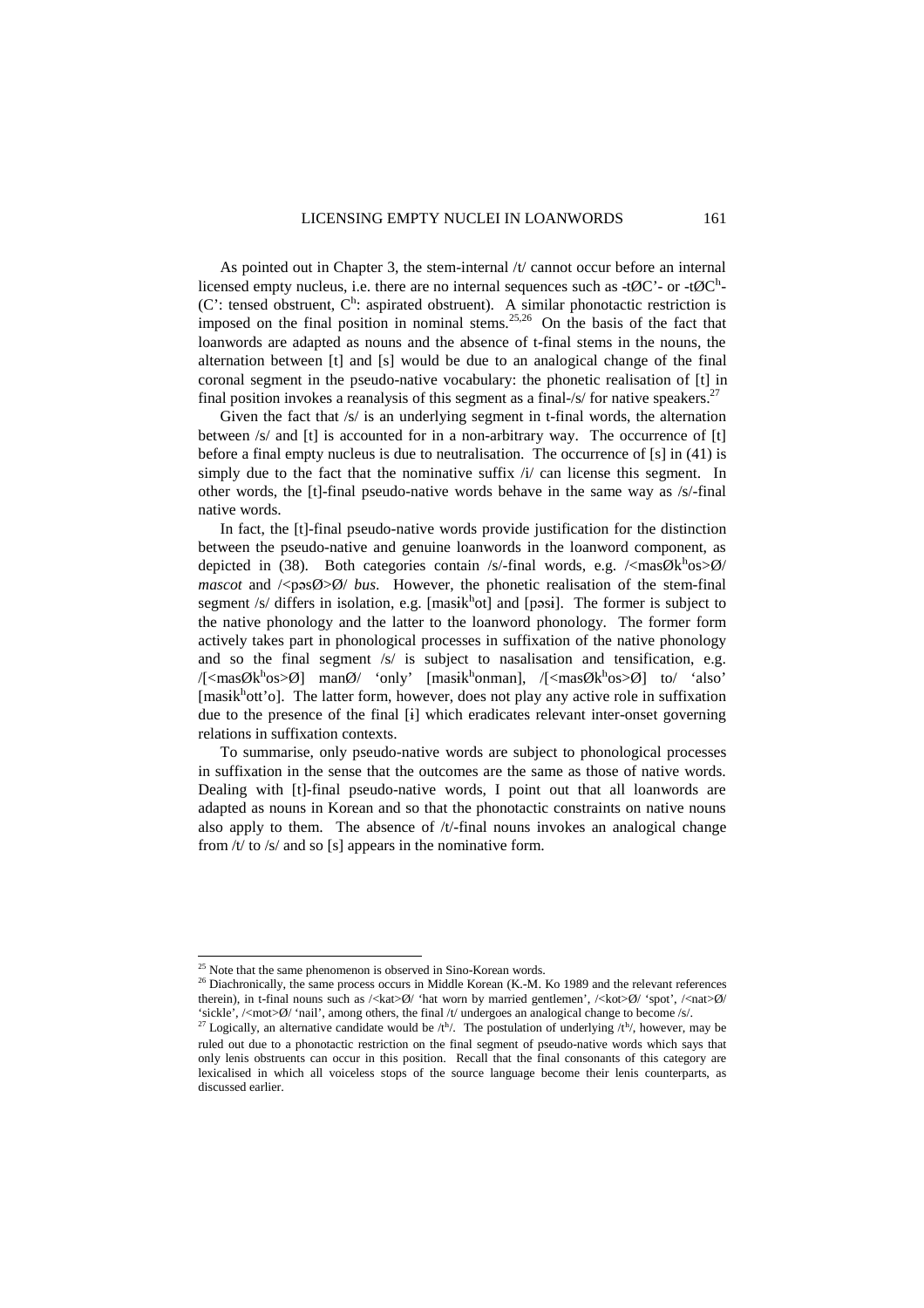# 5.4.2. The treatment of the 'coda' /r/ of English

One fundamental division in English accent types depends on the phonotactic distribution of the segment /r/. In rhotic accents, /r/ can occur in preconsonantal and final positions as well as in initial and intervocalic positions. In non-rhotic accents, on the other hand, /r/ may occur initially and intervocalically but not in preconsonantal and final positions. The rhotic accents include those of Scotland, Ireland, Canada, Barbados, certain western parts of England, and most of the United States of America, including General American (GA). The non-rhotic accents include those of Australia, New Zealand, South Africa, Trinidad, certain eastern and southern parts of the United States, and most of England and Wales, including Received Pronunciation (RP). In the standard rule-based literature (Wells 1982 and Giegerich 1992, among others), non-rhoticity is analysed as *r-dropping* or *r-deletion*. Those analyses imply that there is no difference between the rhotic and the nonrhotic varieties on the underlying representation since /r/ is present. The difference between them is that the rule of r-deletion is active in RP but not in GA.<sup>28</sup>

 Bearing in mind the brief discussion of rhoticity, this section focuses on how the English segment /r/ is treated in the loanword adaptation in Korean. Consider loanwords ending in /r/.

| $(44)$ <i>bar</i> |      | [pa]       | tear   | $[th$ iə] |
|-------------------|------|------------|--------|-----------|
|                   | tour | $[t^h$ uə] | mirror | [min]     |

In (44), we observe that there are no phonetic realisations of final  $/r/$  in English. These examples suggest that the loanword adaptation in Korean is modelled on a non-rhotic accent, like RP. The question arises as to whether or not the segment /r/ in English is present underlyingly in the host language. Among the previous studies on this topic, H. Yoo (1996) argues that native speakers cannot recognise the final /r/ at the perceptual level (Silvermann 1992) so that the final /r/ is not part of the input to the loanword phonology, and O. Kang (1996) claims that this segment is treated as a ghost segment, i.e. its segmental content is not present underlyingly but leaves behind a skeletal point. Both analyses agree that  $/r/$  is not part of the input to the loanword phonology.

Unlike the previous approaches, I argue that the final  $/r/$  is present underlyingly but this segment is not phonetically realised and so is deleted due to the notion of *unlicensibility*, as discussed below. My argument is based on the obligatory realisation of the final  $[i]$  in words ending in a consonant cluster of the source language, e.g. *pulp*  $[p^h \circ l p^h i]$ , *camp*  $[k^h \circ mp^h i]$ , *tent*  $[t^h \circ r h^h i]$  etc. Recall that the

 $\overline{a}$ 

 $2<sup>28</sup>$  However, the application of this rule is suspended when the next word beginning with a vowel follows at phrase level. For instance, the phrases 'near me' and 'far gone' are realised as [nI mi:] and [fa: gpn], but 'near us' and 'far away' are realised as [nIPT AS] and [fa:r pweI]. This liaison effect is known as 'linking-/r/' (cf. Gimson 1989). Furthermore, there is an analogous process of linking-/r/: 'intrusive-[r]' (cf. Gimson 1989). [r] is frequently inserted after a schwa: e.g. 'Russia and China' [rAsIor on tfaIno], 'idea of' [aIdIor ov] etc. For a government-based approach to the treatment of  $/r/$  in English, see Harris (1994).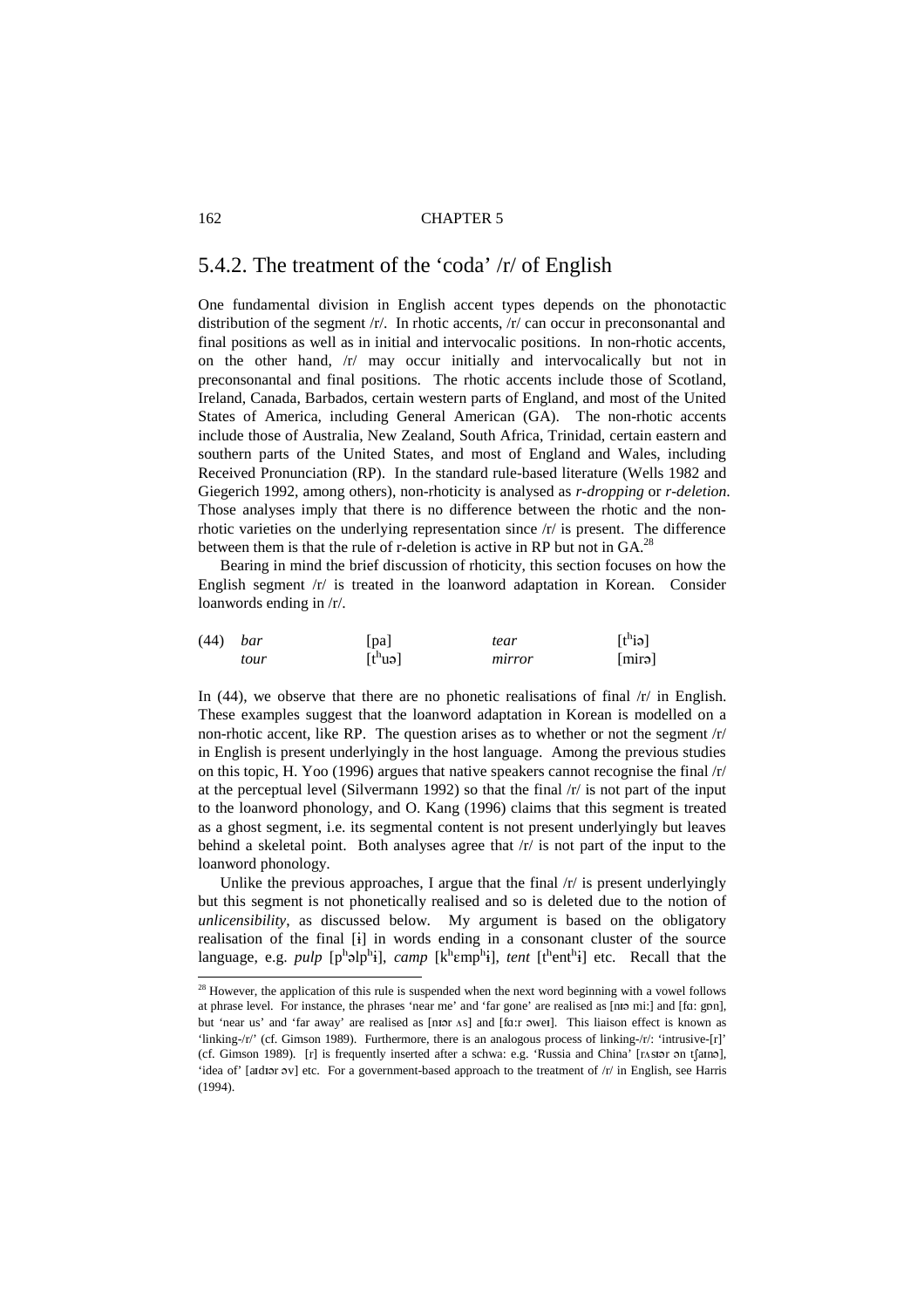obligatory realisation of final empty nuclei is due to government-licensing, i.e. the government-licenser must be unlicensed (see section 3.2). Consider the following examples containing an rC cluster.

| $(45)$ cart |      | $[k^hat{h}]$ *[ $k^hat{h}$ ]   | heart | [hat <sup>h</sup> i] *[hat]   |
|-------------|------|--------------------------------|-------|-------------------------------|
|             | sort | $[soft^{\text{h}}]$ * $[soft]$ | harp  | $[{\rm hap}^{\rm h}i]$ *[hap] |

The obligatory phonetic realisation of the final empty nuclei in (45) clearly indicates that there is an inter-onset governing relation between /r/ and a following obstruent, as shown below.

| $(46)$ / <sor<math>\varnothingt<sup>h</sup>&gt;<math>\varnothing</math>/ [sot<sup>h</sup>i] <i>sort</i></sor<math> |               |                |                           |                  |                                     |  |
|--------------------------------------------------------------------------------------------------------------------|---------------|----------------|---------------------------|------------------|-------------------------------------|--|
| $\Omega$                                                                                                           | $\mathbf{N}1$ | O <sub>2</sub> | N2                        | $\Omega$         | N3                                  |  |
|                                                                                                                    |               |                |                           |                  |                                     |  |
| X                                                                                                                  |               | $X$ $X$ $X$    |                           | $X \leftarrow X$ |                                     |  |
|                                                                                                                    |               |                | $\downarrow$              |                  |                                     |  |
| S                                                                                                                  | $\mathbf{O}$  | r              | $\lceil \emptyset \rceil$ | $th$ [i]         |                                     |  |
|                                                                                                                    |               | ∧              |                           |                  | $\downarrow$ inter-onset government |  |
|                                                                                                                    |               |                |                           |                  | $\ell$ assemblant linear            |  |

(⇐: government-licensing)

Hence, if /r/ were absent in the lexical representation, we could not account for the obligatory presence of the final [Û], i.e. the lack of government-licensing. In other words, if /r/ is not present lexically, then it is predicted that the same treatment would be needed as in loanwords ending in a single final stop, as discussed in 5.3.4. That is, the phonetic interpretation of the final  $[i]$  is parallel to be optional, depending on individual lexical items.

The remaining question is to find the reason why  $\pi$  does not surface phonetically before a licensed empty nucleus in the loanword phonology. Recall that the segment /r/ in the native Korean is realised as it is before an unlicensed nucleus but as [l] before a licensed empty nucleus (see sections 3.1 and 3.2). Thus, when /r/ is followed by an unlicensed nucleus, it surfaces as it is, e.g. *bearing* [pearin], *cherry* [c<sup>h</sup>eri], etc. If the native phonology were to apply to the structure in (46), the phonetic form [solt<sup>h</sup>i] would emerge, because  $\pi$  occurs before a licensed empty nucleus. The problem with  $[solt^{h_i}]$  is that this form is indistinguishable from *salt* of which the underlying form is  $\frac{\text{csol}(\mathcal{O}t^h) - \text{c}(\mathcal{O})}{\text{c}(\mathcal{O}t)}$  and the phonetic form is also  $[solt^{h_i}]$ .

As pointed out in 5.2.1, the distinction between /l/ and /r/ in English is required for inputs to the loanword phonology, i.e. they are separate underlying segments in the loanword phonology. Stem-internally, these segments are adapted as [ll] and [r], respectively, before an unlicensed nucleus and so the segmental difference of the source language is achieved, as in *lorry* [lori] and *lily* [lilli]. For the context in which these two segments occur before a licensed empty nucleus, a different strategy is employed to distinguish one from another, e.g. *KAL* (Korea Air Lines)  $/\langle k^h a \rangle$   $\varnothing$  (k<sup>h</sup>all and *car*  $/\langle k^h a \rangle$   $\varnothing$  (k<sup>h</sup>al. In the latter form, we note that /r/ does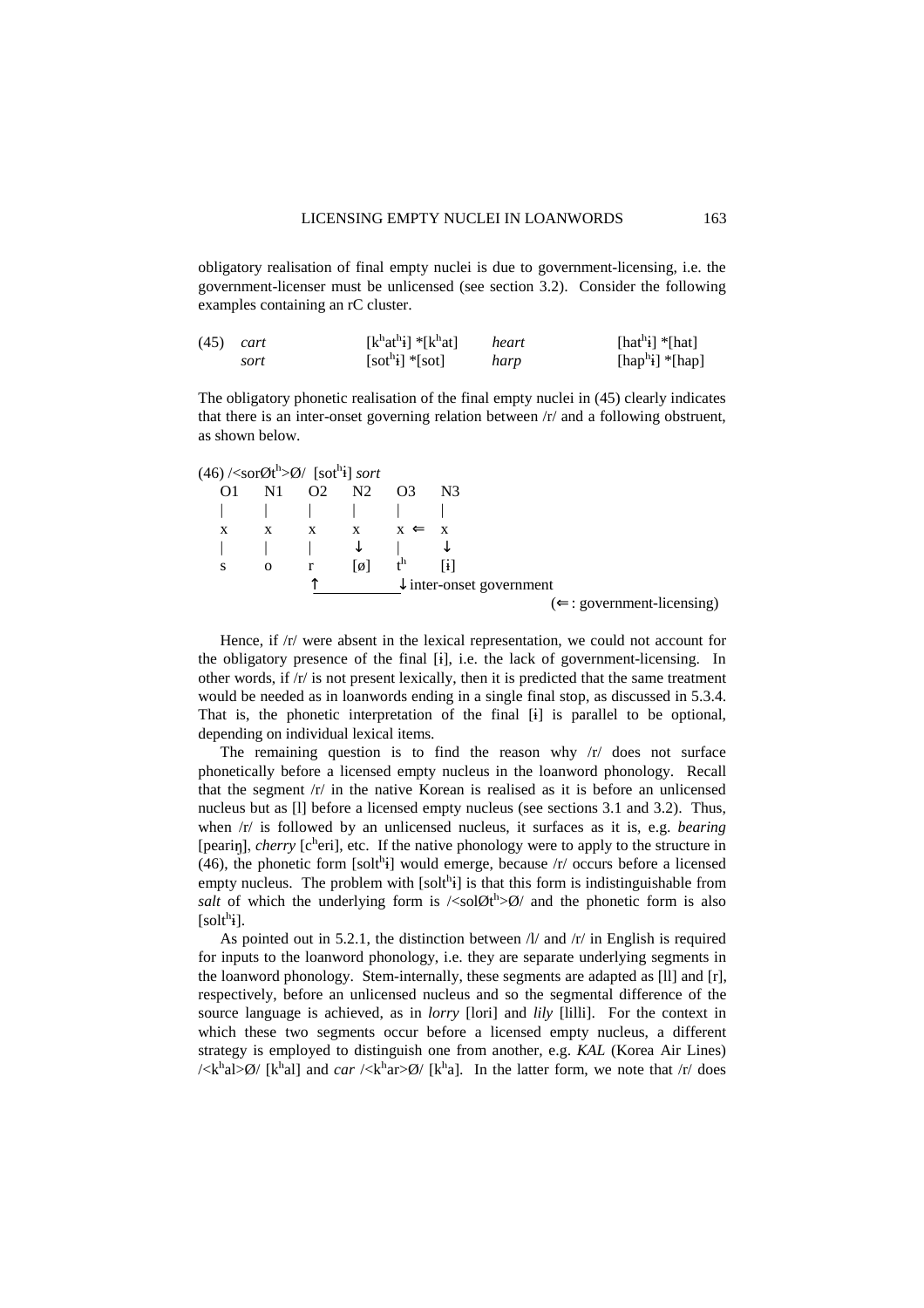not receive phonetic interpretation. The deletion of  $/r/$  in this position can be regulated by the following condition.

(47) The licensing condition on /r/

/r/ must be licensed by a following unlicensed nucleus.

The effects of the condition (47) provide two options when the occurrence of  $\frac{r}{r}$ does not satisfy this condition. As discussed in Chapter 3, /r/ becomes [l] in the native phonology, as the result of the application of neutralisation. In the loanword phonology, on the other hand, this option would be ruled out, since the application of neutralisation to *KAL* and *car* would vield the identical form [k<sup>h</sup>al]. To avoid this result, the loanword phonology employs a different strategy to satisfy (47), i.e. the deletion of  $/r/$  before a licensed empty nucleus. The same account applies to  $/r/$  in (46) in that this segment occurs before the licensed empty nucleus N2. Thus, in the loanword phonology, the deletion of  $/r/$  is due to the unlicensibility of  $/r/$  for the licensed empty nucleus to satisfy  $(47)$ . The consequence of the deletion of  $\pi$ produces the appearance of a non-rhotic accent in English loanword adaptation in Korean, as illustrated with the word *bar*. 29

 $(48)$  /<par> $\emptyset$ / [pa] bar

j

| (a) O1 |   | N1 02 | N2        | (b) | O1 | N1 | $\overline{O2}$ | N2 |
|--------|---|-------|-----------|-----|----|----|-----------------|----|
|        |   |       |           |     |    |    |                 |    |
| X      | X | X     | X         |     | X  | X  | X               | X  |
|        |   |       |           |     |    |    |                 |    |
| p      | a |       |           |     | D  | a  |                 |    |
|        |   |       | licensing |     |    |    |                 |    |

In (48), the deletion of  $/r/$  in O2 due to (47) creates two contiguous empty constituents, i.e. O2 and N2, as shown in (48b). There are two possible ways of the treatment of the sequence: one is that O2 with the deletion of  $/r/$  and N2 remains in the representation and the other is that O2 and N2 are deleted, as indicated by the dotted square.<sup>30</sup>

<sup>&</sup>lt;sup>29</sup> The appearance of a non-rhotic accent as a model for English loanword adaptation is also found in Cantonese (Silvermanm 1992 and Yip 1993). They argue that the non-rhoticity of this language can be attributed to historical and social factors, e.g. that Hong Kong was a British colony until 1997. However, when we closely examine the phonotactics of consonants in 'coda' position of Cantonese, /r/ is prohibited from occurring in this position. This suggests that the choice of the non-rhotic accent is determined by phonological rather than non-linguistic factors. See S.J. Rhee (2000) for a detailed discussion of this matter.

<sup>&</sup>lt;sup>30</sup> The two contiguous empty constituents are not subject to *reduction* (Gussmann & Kaye 1993) whereby a pointless empty onset and a following empty nucleus are deleted. However, Nancy Kula (p.c.) points out that the former option would trigger compensatory vowel lengthening to avoid contiguous empty constituents. In fact, in North Kyungsang Korean (Kenstowicz & Sohn 1998) which recognises vowel-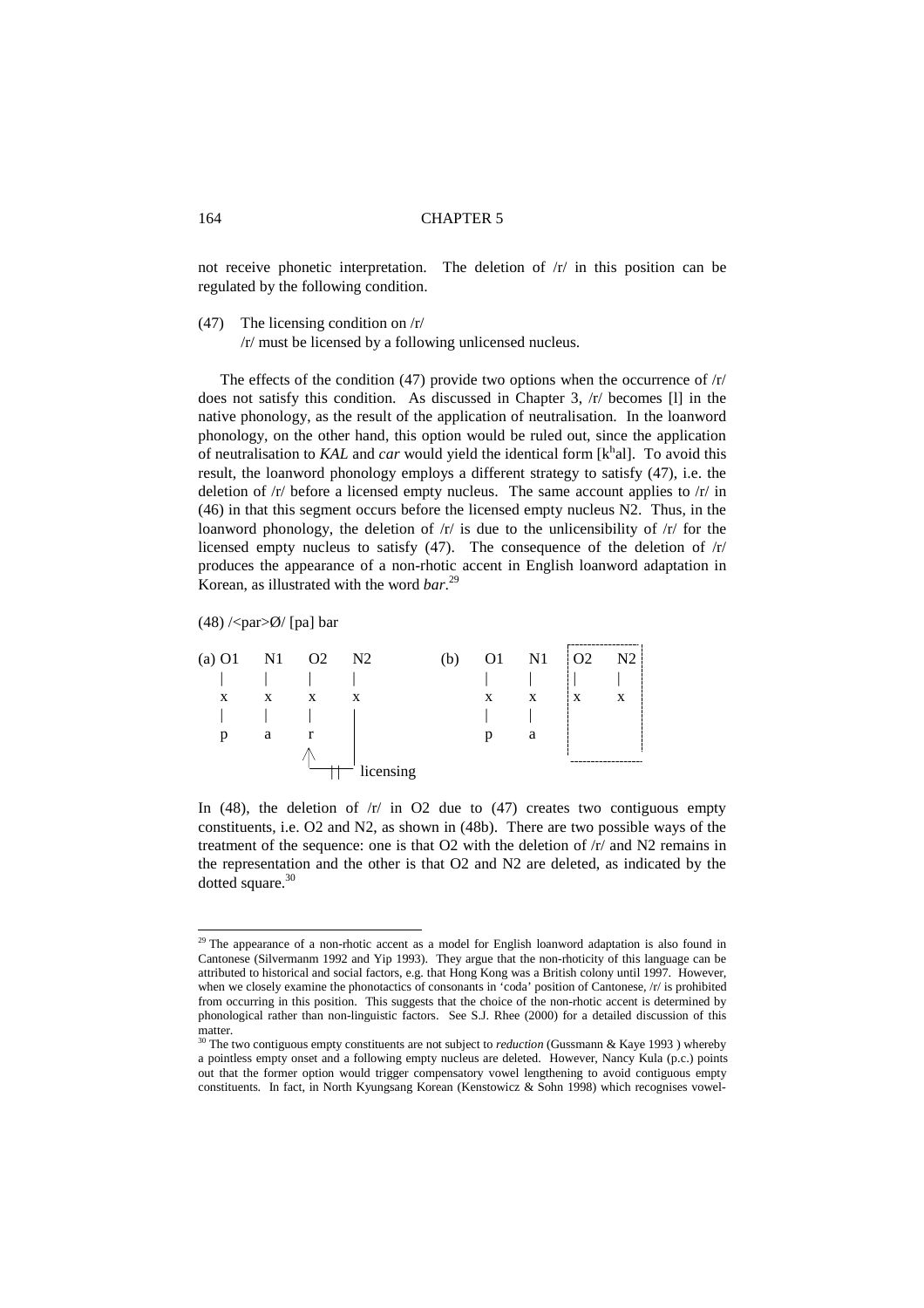Interestingly, there is another option to meet the requirement of (47), viz. a following empty nucleus would be phonetically interpreted. This phonetic interpretation ensures that  $/r/c$  can surface. This option is usually utilised in non-English loanword adaptation and terminology related to natural science, as shown below.

|                                                                                                                                          | tar           |
|------------------------------------------------------------------------------------------------------------------------------------------|---------------|
| $\ell$ ar>Ø $\ell$<br>[t <sup>h</sup> ari]                                                                                               |               |
| [wikuri]<br>/ <wikur>Ø/</wikur>                                                                                                          | <b>Uighur</b> |
| [pombariti]<br>/ <pomparøt>Ø/</pomparøt>                                                                                                 | bombarde      |
| $\sqrt{\langle k^{\text{h}}at^{\text{h}}at^{\text{h}}ar\varnothing\text{sis}\rangle\varnothing}$<br>$[k^hat^h$ arisisi]                  | catharsis     |
| [an $k^{\rm h}$ ori]<br>$\ell$ anglest $\ell$ and $\ell$                                                                                 | encore        |
| $[p^{\text{h}}$ erimjum]<br>$\sqrt{p}$ erØmjum>Ø/                                                                                        | fermium       |
| $\sqrt{p^h}$ or $\cancel{O}t^h$ e>/<br>$[p^{\text{h}}\text{orit}^{\text{h}}e]$                                                           | forte         |
| $\ell$ > $\epsilon$ p <sup>h</sup> erillar $\varnothing$ t <sup>h</sup> in > $\varnothing$<br>$[p^{\text{h}}$ erillarit <sup>h</sup> in] | perillartine  |

The phonetic interpretation of the empty nuclei after  $/r/$  in (49) requires the same precedence order of the ECP, the PP and CLE as that of the cases in which  $\sqrt{s}$  is followed by a headed segment in the loanwords with an sC cluster and the native words, e.g.  $\frac{\log N - 2}{N}$  [sip<sup>h</sup>ik<sup>h</sup>a] *speaker* and  $\frac{\log N}{N}$  wan $\geq 0$  [usik' wan] 'funny'. The effect of the PP takes precedence over that of the ECP (inter-onset government), i.e. /r/ is preserved and a following empty nucleus is phonetically realised due to the effect of (47).

To recapitulate, the treatment of  $/r/$  in the loanword phonology provides two strategies conditioned by  $(47)$ . The non-interpretation of  $\pi$  before a licensed empty nucleus produces non-rhoticity in English loanword adaptation.<sup>31</sup> Second, the phonetic interpretation of an empty nucleus makes it possible to license the preceding /r/ in the other loanword adaptation. The different strategies imply that the deletion of /r/ can be perceptually tolerated for the native speaker in the former but not in the latter case. In other words, the perception of /r/ in non-English loanwords adaptation is more salient than that of English. I am not ready for an answer why there should be a difference in perceptual tolerance in the loanword phonology and leave this question for future research.

# 5.4 Conclusions

Let us consider the question raised in the beginning of this chapter, i.e. to what extent the loanword phonology is different from the native phonology. Within the

length distinction (N.-J. Kim 1997), compensatory lengthening is observed, as in [pa:ken] *bargain*, [k<sup>h</sup>a:ti] *card*, [ka:tin] *garden*, etc.<br><sup>31</sup> Interestingly, in German loanword adaptation, the treatment of /r/ varies depending on the context in

which it occurs. Internally, /r/ is phonetic realised, as in [horimon] *Hormon* and [herimesi] *Hermes*. Finally, however, it is not, as in [hea] *Herr*,  $[p^h$ at<sup>h</sup> $]$  *Vater*, and  $[t^h$ wia]  $T\tilde{u}$ r.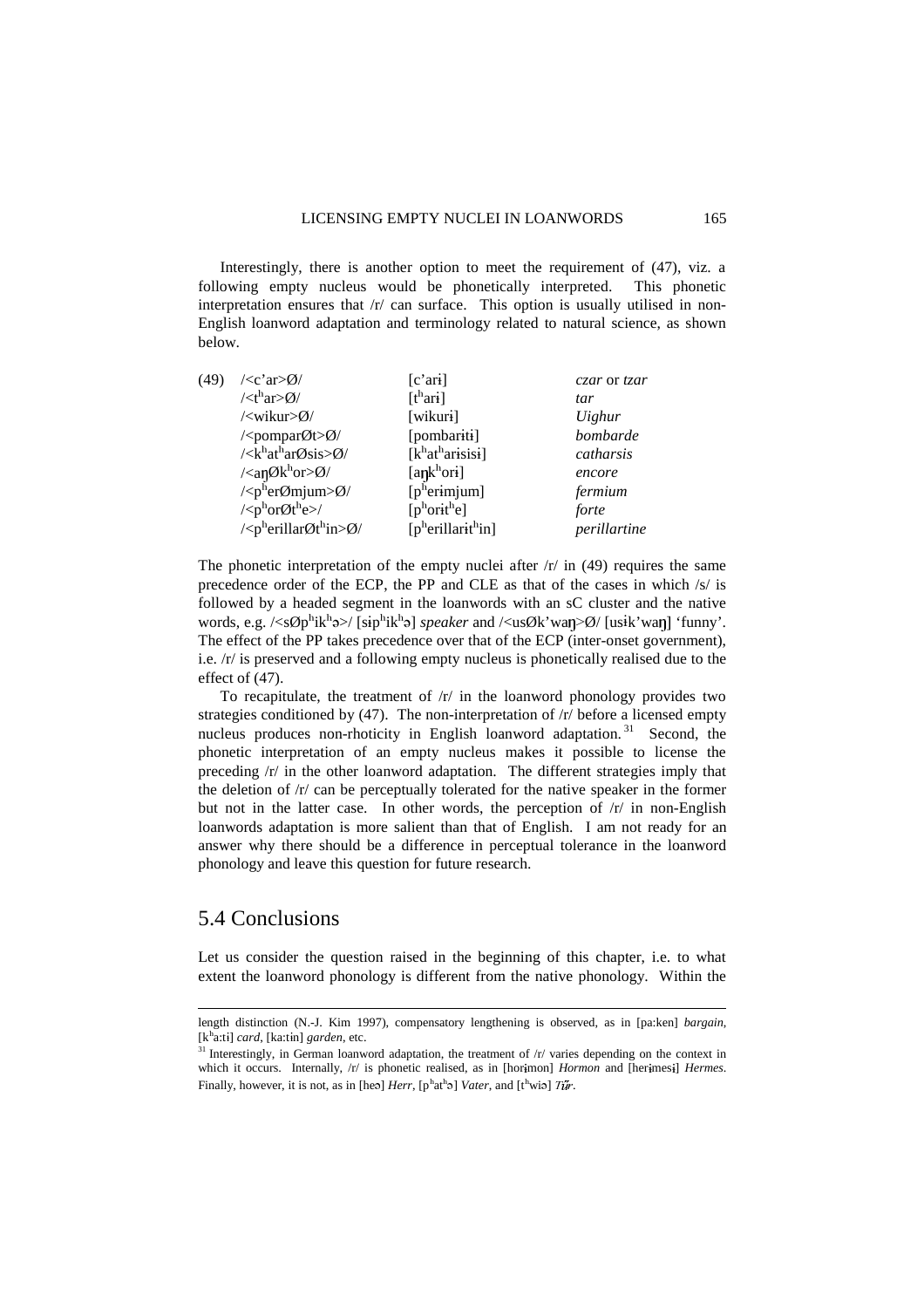epenthetic  $[i]$  approaches in OT, the loanword phonology constitutes a separate component in the lexicon, because the loanword phonology requires a constraint ranking which is different from the ranking of the native phonology. However, we have seen that the distribution of the internal  $[i]$  of native words is the same as that of loanwords. The recognition of empty nuclei enables us to provide an appropriate account of the same distribution without causing the duplication problem. Thus, this principle-and-parameter approach shows that the loanword phonology is not completely different from the native phonology, i.e. only the distribution of the final [i] differs from that of the native phonology. The following interactions of principles and the language-specific constraint account for this.

(50) (a) Internal  $[i]$  in both native and loanwords except the cases in (b) the ECP (inter-onset and proper government), the  $PP$  > the CLE (b) /s/ followed by an internal empty nucleus the  $PP$  > the ECP (inter-onset government), the CLE  $(c)$  Final  $[i]$  (i) the native phonology the ECP (domain-final licensing), the  $CLE >$  the PP (ii) The loanword phonology the PP, the CLE  $>$  the ECP (domain-final licensing) ( $>$ : precedence)

The prime motivation for the occurrence of final [i] in loanwords is to preserve the segmental oppositions that exist in the source language. In particular, voicedstop final words of the source language contain the final  $[i]$ , which invokes the suspended effect of the CLE, i.e. the final [i] occurs after a lenis stop. Regarding the occurrence of the final  $[i]$  among stop-final words, a distinction between obligatory and optional occurrence is required for words ending in a 'coda'-onset cluster of the source language and those ending in a single stop. The notion of governmentlicensing provides a non-arbitrary criterion for this, since government-licensing triggers the obligatory final  $[i]$ -realisation. Furthermore, with respect to loanwords ending in a single stop of the source language, I postulate the category of pseudonative words without final [i]. This category behaves in the same way as the native words, in particular, regarding phonological processes in suffixation. Given this category, the organisation of the lexicon is illustrated, as shown below.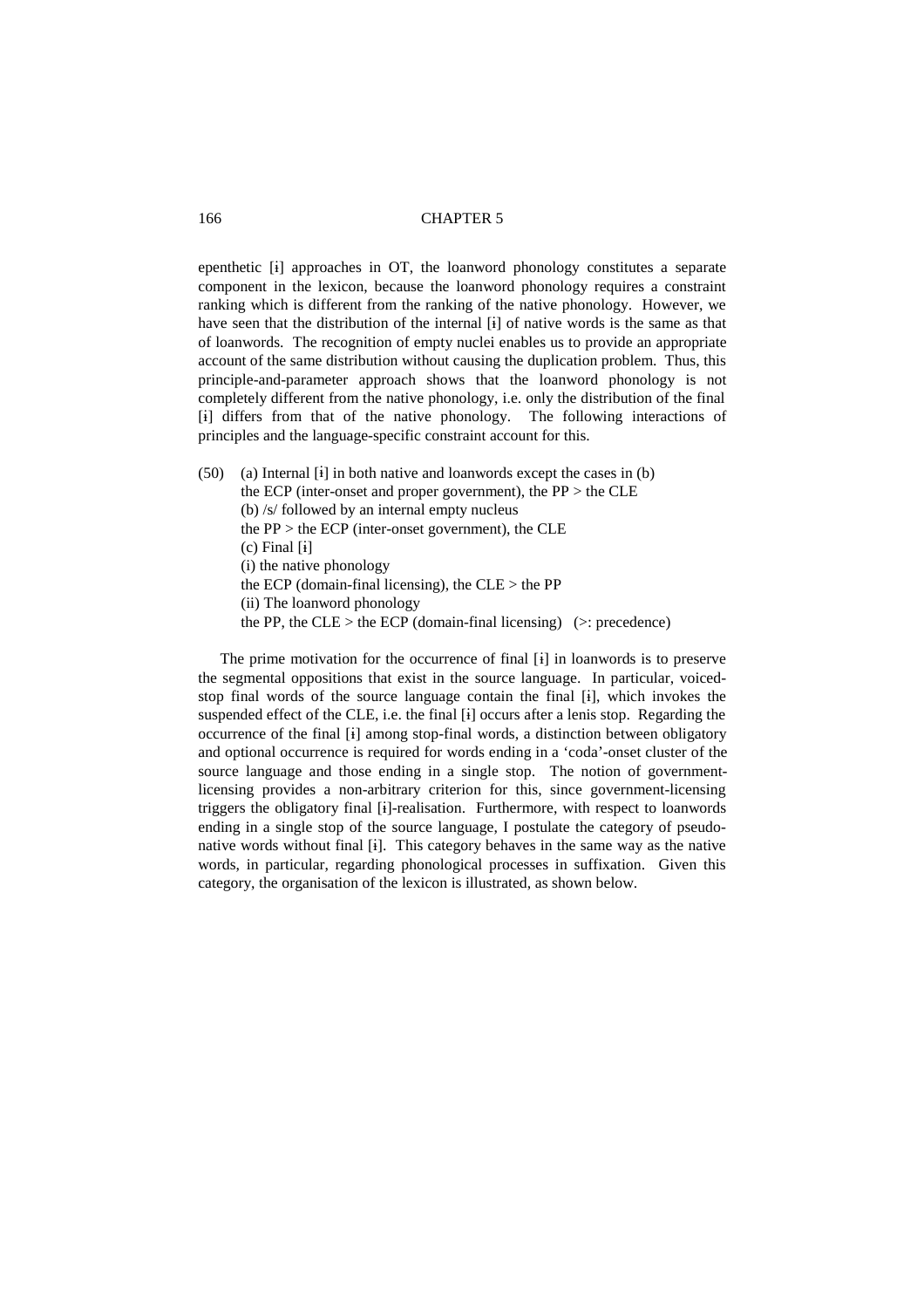

#### (51) The organisation of the lexicon in Korean

The consequence of the postulation of the category is that we can draw a sharp line between pseudo-native and genuine loanwords, i.e. the genuine loanwords are immune to phonological activity in suffixation. This is due to the presence of final [i] which potentially eradicates any inter-onset governing relation with a suffixinitial consonant. However, the pseudo-native words not only have the same distribution of the internal  $[i]$  but also the non-occurrence of final  $[i]$ . This results from the same phonotactic constraints as that of the native words, so it is plausible to assume that this category undergoes the same phonological processes in suffixation as in the native phonology. Within the epenthetic approach, however, this distinction cannot be achieved, since this approach treats the occurrence of the vowel [i] in internal position in the same way as that in final position. Hence the pseudo-native words still are part of the loanword component together with other loanwords ending in final  $[i]$ .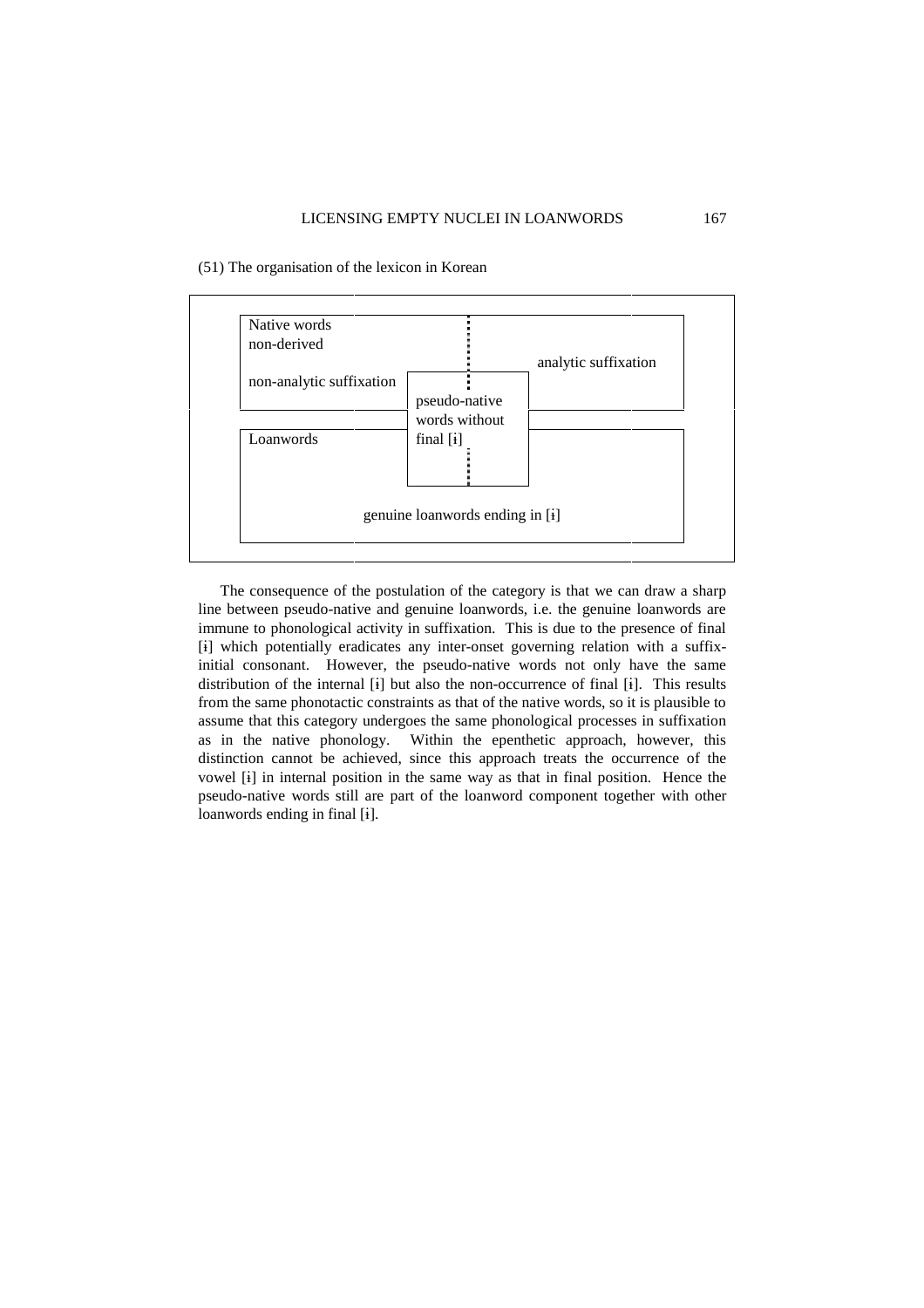# Chapter 6 Summary and conclusions

## 6.1 Summary

In this thesis, I have investigated a number of phonological phenomena in Korean, such as  $[i]/zero$  alternation, neutralisation, nasalisation, post-nasal voicing, tensification and the distribution of  $[i]$  in loanwords, within the framework of GP. It was noted that the distribution of the vowel  $[i]$ , unlike other vowels, is highly constrained and predictable. This leads to the idea that empty nuclei are postulated underlyingly when [i] appears and between consonant clusters. Final empty nuclei occur in consonant-final words, due to the effect of the Coda Licensing Principle and the Onset Licensing Principle. Thus, multiple empty nuclei can be present in a given lexical representation.

I have showed that the phonetic interpretation of empty nuclei in various contexts provides a adequate account of relevant phonological activities. Neutralisation is analysed as a licensing constraint on final empty nuclei. Only [p, t, k, m, n, n, Il can occur and other segments undergo elemental adjustments. This is due to the weaker licensing ability of licensed empty nuclei, in comparison with that of unlicensed ones. With respect to  $[i]$  in morpheme-internal position and in nonanalytic suffixation, the distribution of [i] is determined by the interaction of the ECP (inter-onset government, proper government and the domain-final licensing parameter), the PP and the CLE. In particular, head-final inter-onset government together with the notion of government-licensing account for the majority of cases where  $[i]$  appears. In analytic suffixation, due to the fact that the effect of the SCC preserves the licensed status of a final empty nucleus in an extended domain, we can establish an inter-onset governing relationship between a stem-final and a suffixinitial consonant. Unless the requirements of inter-onset government are met, various phonological processes are triggered to adjust the segmental shape: postnasal voicing, tensification and nasalisation. Accordingly, we can treat these phenomena in a unified way.

Regarding the distribution of  $[i]$  in loanwords, it is pointed out that the loanword phonology is not completely different from the native phonology. Internal [i] in loanwords is distributed in the same way as that of native words and accordingly analysed in the same way. The presence of final  $[i]$  in loanwords is analysed as a result of the precedence of the PP over the ECP, since the segmental identity of segments in the source language is maximally preserved. The loanwords ending in final [Û] are classified as belonging to the genuine loanword category and those without as pseudo-native words. The postulation of the two categories provides an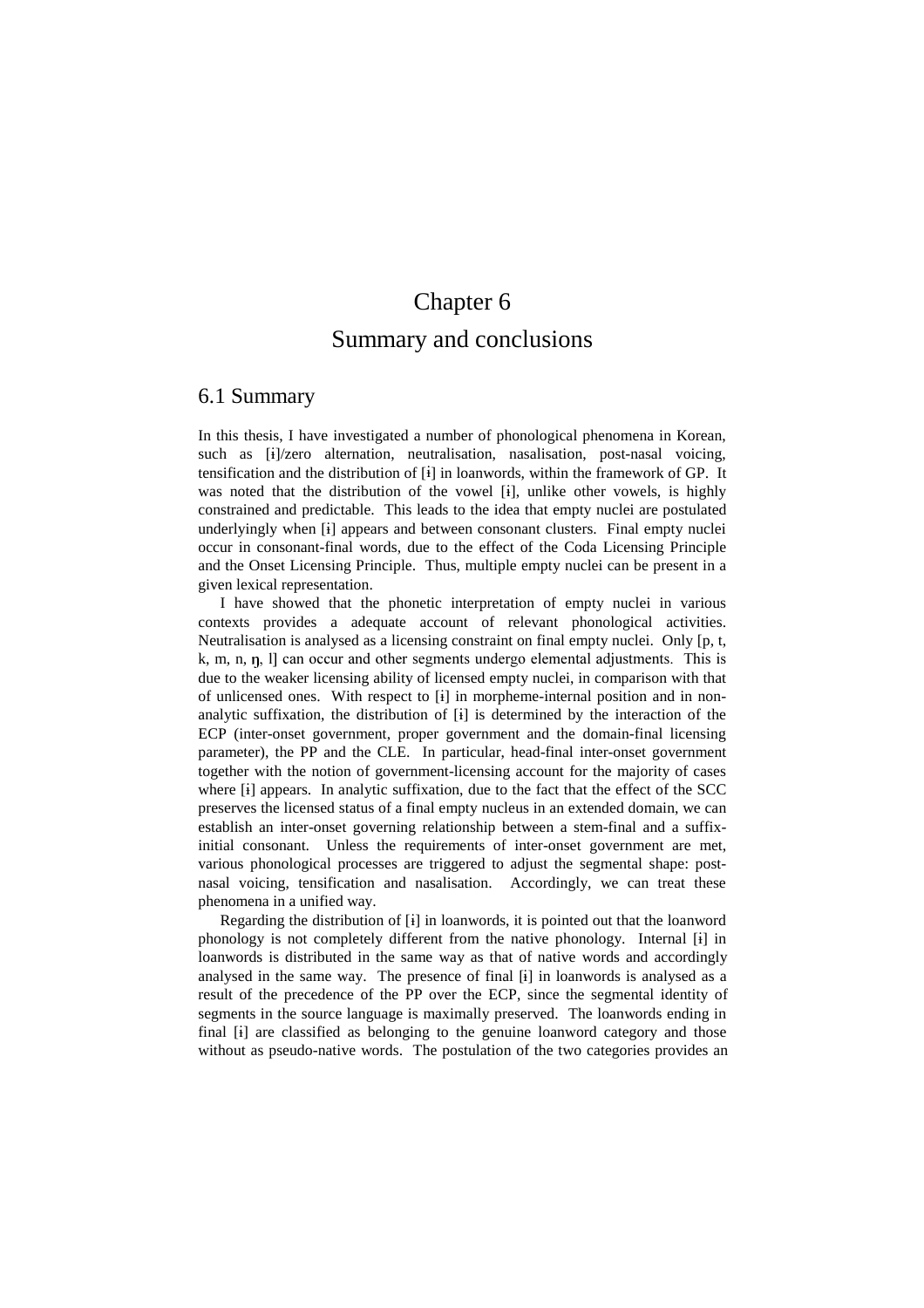appropriate criterion for active phonological participation of the latter category in the native phonology.

In comparison with previous approaches, the contributions that I have made are as follows:

• The reformulation of how internal empty nuclei are licensed, i.e. proper and interonset government are independently active.

• The revision of the governing hierarchy to provide a more adequate account of problematic cases in previous GP approaches.

• The proposals of the Nasal Condition and the Condition on NC Clusters for the asymmetrical distribution of the vowel [i] between mono-morphemic words and in suffixation in the former, and that of CN and NC clusters in the latter.

• The refinement of domainhood in GP and the postulation of stem domains and extended-stem domains to account for the effect of opacity in suffixation, regarding the preservation of the vowel  $[i]$  in a given stem domain.

• A more appropriate account of the fact that internal  $[i]$  in native and loanwords are distributed in an identical way.

• The classification of obligatory and optional realisation of final [i] in loanwords, which leads to postulate the category of pseudo-native words and genuine loanwords.

# 6.2. Theoretical implications: inter-onset government

In this thesis, I have argued that the postulation of empty nuclei enables us to provide proper explanations of various phonological phenomena, by the interactions of the ECP, the PP and the CLE. Particularly, head-final inter-onset government plays a crucial role to determine the phonetic interpretation of empty nuclei in numerous contexts. However, one may argue that the notion of head-final interonset government is simply no more than a notational variant of representing 'coda' onset sequences, since the phonotactic constraint in the former approach is the same as that of the latter.

In the mainstream phonological analyses within the framework of the non-linear phonology, internal consonant sequences are syllabified as a 'coda' followed by an onset and final consonants are also 'codas'. Given this syllabification, phonological processes occurring in suffixation are treated independently by setting up separate rules for each phonological process, as in S.-C. Ahn (1985) and H.-S. Sohn (1986) among others. In constraint-based approaches, such as S. Hong (2001) and K.-R. Kim (2001) among others, these phonological processes are analysed in a sonoritybased way (Vennemann 1988, Clements 1990). The tenet of the sonority-based account is that the sonority of an onset is not more than that of a preceding coda, with a sonority scale in which the sonority of obstruents is lower than that of nasals and liquids. These analyses can provide a plausible account for why nasalisation occurs when a stem-final obstruent is followed by a suffix-initial nasal, e.g.  $/kuk/ +$  $/$ man $/$ [kunman] 'soup', 'only'. Nasalisation is construed as a repair strategy of the ill-formed sonority contour between an obstruent and a following nasal. Post-nasal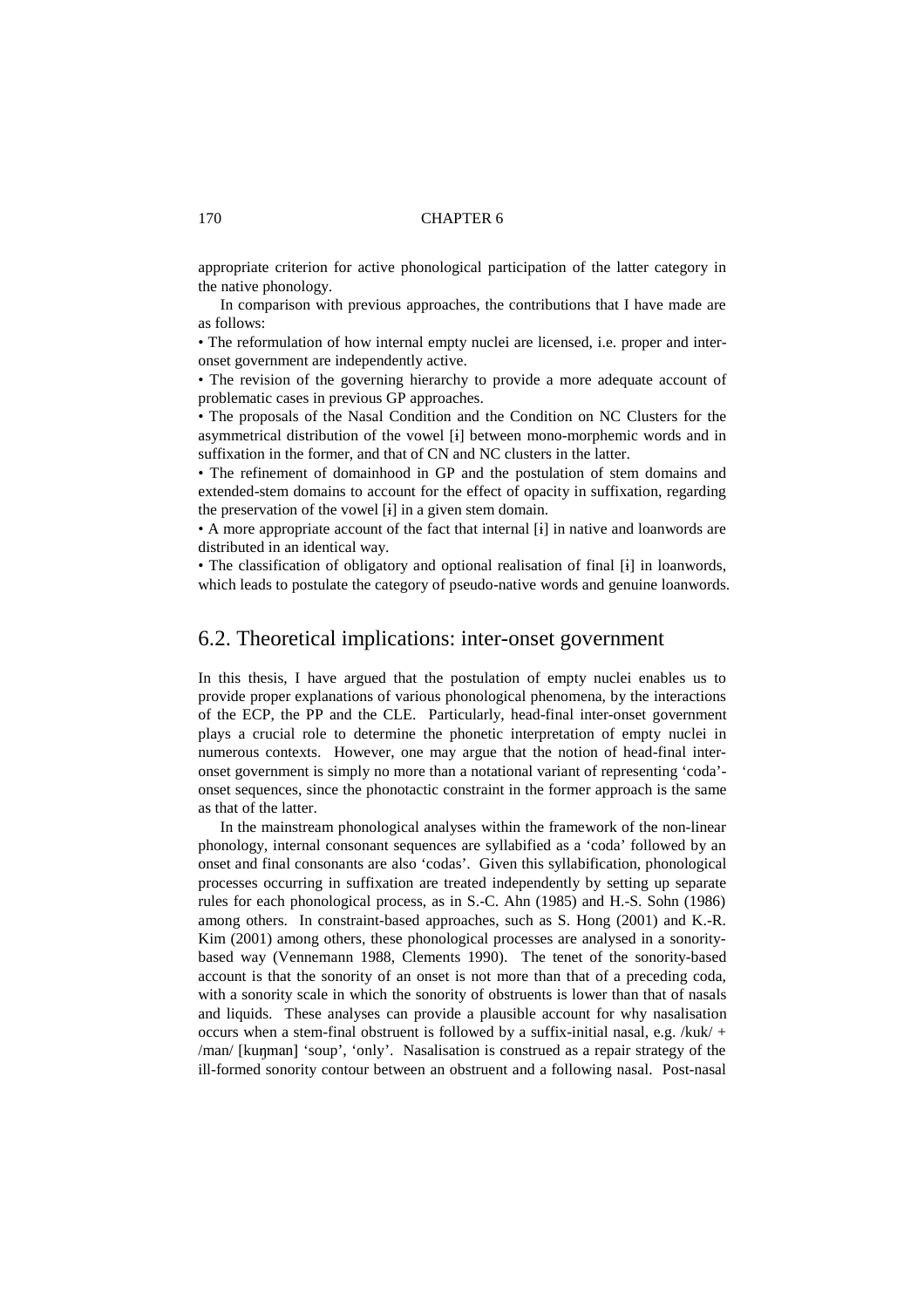tensification, however, may not be explained within the sonority-based analysis, since its context already satisfies the sonority requirement, e.g. /kam/ + /ko/ [kamk'o] 'to wind', 'connective suffix'.

On the other hand, the notion of inter-onset government enables us to explain both in a unified way - not only the distribution of morpheme-internal  $[i]$ , but also [i]/zero alternations and various consonant-related processes in suffixation. Postnasal tensification is invariably motivated by the satisfaction of the requirements of inter-onset government, which is part of the ECP, on the basis of the governing hierarchy in which lenis obstruents do not govern nasals and vice versa.

The notion of inter-onset government assumes the presence of empty nuclei. In this respect, North Kyungsang Korean (henceforth NK) provides supporting evidence for the postulation of empty nuclei. One of the interests of NK is that it has no lexical distinction between  $[i]$  and  $[j]$ , unlike Standard Korean (henceforth SK). The vowel [a] is a lexical vowel but also emerges as an 'epenthetic' vowel in loanwords, e.g. SK [pəsi] and NK [pəsə] bus. In native NK phonology, the two vowels behave differently with regard to umlaut in suffixation (Choi 1998), e.g.  $/|\langle \text{kap}\rangle|$  i]/ [kepi] 'fear', 'nominative suffix';  $/|\langle \text{kmm}\rangle|$  i]/ 'line' [kimi] (in SK, the underlying representations of these two words are  $/$ kapØ $/$  and  $/$ kØmØ $/$ , respectively). Note that  $\sqrt{2}$  is realised as  $\lceil \varepsilon \rceil$  in the former but as  $\lceil \varepsilon \rceil$  in the latter. The umlaut facts suggest that the two  $/9$ 's should be treated differently in NK, e.g. by specifying one as a lexical vowel and the other as an empty nucleus, so that the nominative form [kimi] in the latter is accounted for by the spreading of the element I of the suffix to the preceding empty nucleus at the level of nuclear projection, as shown below.

(1) 
$$
/[ i>]/
$$
 [kimi]  
\nN  
\nN  
\nN  
\nO  
\nN  
\n1  
\n $[\begin{array}{ccc} & & & \\ x & & \\ 1 & & \\ 1 & & \\ 1 & & \\ k & & \\ \end{array} \quad \begin{array}{ccc} & & & \\ 1 & & \\ 1 & & \\ 1 & & \\ 1 & & \\ 1 & & \\ k & & \\ \end{array}$ 

Furthermore, in the literature on the NK phonology (N.-J. Kim 1997 and the relevant references therein), the behaviour of empty nuclei in NK is the same as that of SK: this vowel also shows  $\lceil \frac{1}{2} \rceil$  alternations in suffixation, as shown below.

| (2) | Stem                 | Honorific $\langle$ si $\rangle$ | Effective /ni/         | Connective $\text{m}$ ja |               |
|-----|----------------------|----------------------------------|------------------------|--------------------------|---------------|
|     | $\alpha$             | [casi]                           | [cani]                 | [camiə]                  | 'to sleep'    |
|     | /u:rØ/               | [u:si]                           | [u:n]                  | [u:lm]                   | 'to cry'      |
|     | $\sin \varnothing$ / | [sinəsi]                         | [sinəni]               | [sinəmja]                | 'to put on'   |
|     | /cap $\varnothing$ / | [caposi]                         | [caponi]               | [capamja]                | 'to hold'     |
|     | $/$ kap $h/$         | [ $kaphəsi$ ]                    | [kap <sup>h</sup> əni] | [kap <sup>h</sup> əmja]  | 'to pay back' |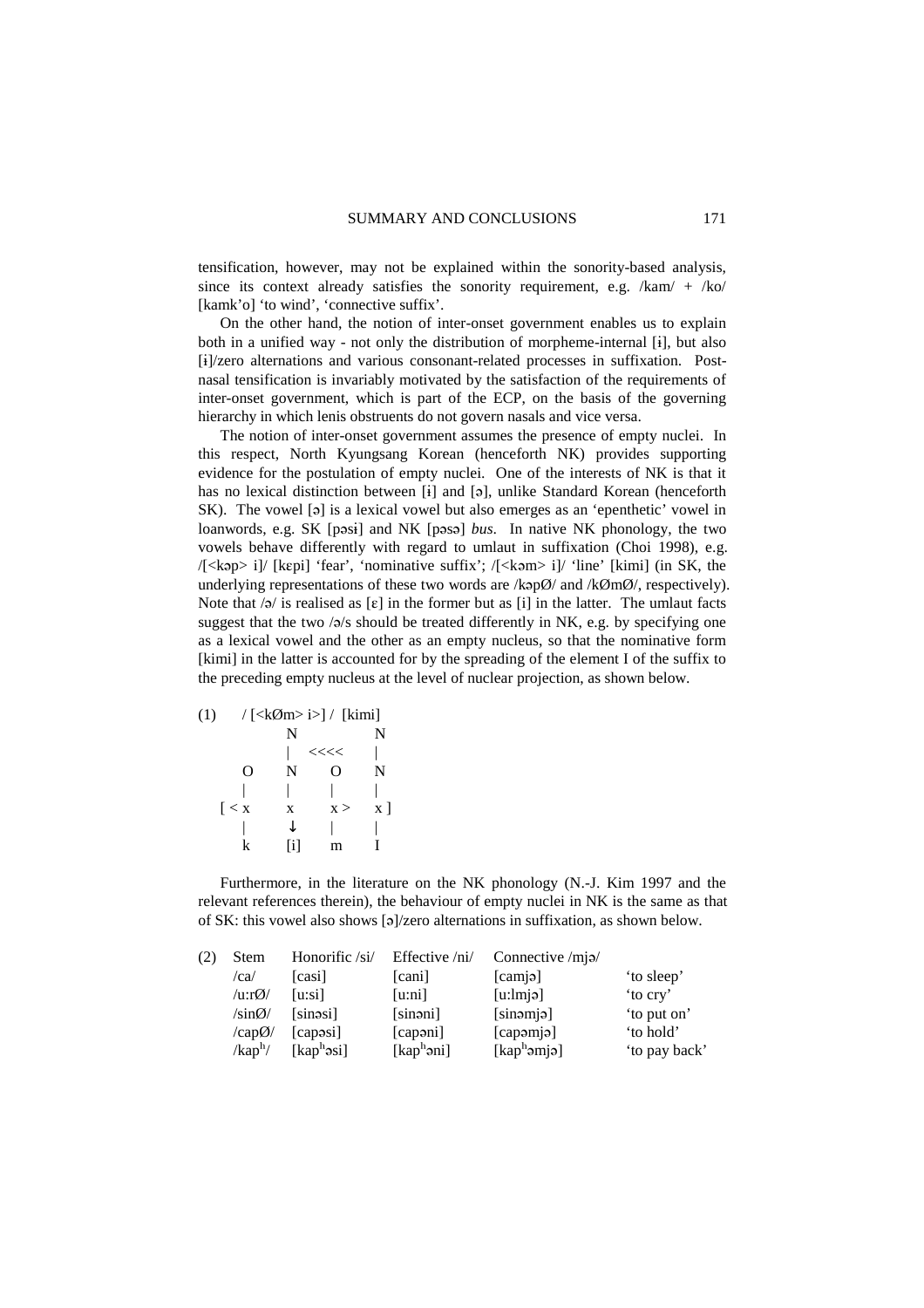Note that the distribution of  $[3]$  in NK is exactly the same as that of  $[i]$  in SK, as discussed Chapter 4. The facts of  $[q]$  in NK indicate that the postulation of empty equally applies to NK phonology without major theoretical modifications. Hence the notion of inter-onset government can also provide an appropriate account of [a]/zero alternations in NK.

# 6.3. A remaining problem and future research

I present a remaining problem in the current analysis. The problematic cases concern words ending in a consonant cluster in native Korean. In Chapter 5, it observed that final  $[i]$  occurs after a consonant-cluster in loanword adaptation, e.g. *camp*  $[k^hemph{th}]$ , *tent*  $[t^hemth{th}]$  and *bank* [pen $[k^h]$ ]. In contrast, in native Korean, one of the consonants is deleted, as shown below.<sup>1</sup>

| (3) | <b>Stem</b>  | Stative       | Declarative       |                |
|-----|--------------|---------------|-------------------|----------------|
|     | irk          | [ilkə]        | [ikt'a]           | to read'       |
|     | parp         | [palpa]       | [papt'a]          | to tread'      |
|     | $_{\rm 2DS}$ | $[$ əps'ə $]$ | $[\partial pt a]$ | 'not to exist' |

The process is referred to as Consonant Cluster Simplification. Regarding the lexical representations of the examples in (3), there are two possibilities, viz.  $\langle \langle \text{ir} \mathcal{O} \rangle \rangle$  and  $\langle \langle \text{ir} \rangle \rangle \langle \mathcal{O} \rangle$ . The first option is ruled out, since the intervening empty nucleus in the stem domain receives phonetic interpretation and so the phonetic form would be \*[irik]. Thus, let us consider the declarative form of  $\langle \langle \text{irk} \rangle \mathcal{Q} \rangle$ .

| (4) /[ $\langle \text{ir} \emptyset \text{k} \emptyset \rangle$   ta]/ [ikt'a] |              |           |                |                |                |
|--------------------------------------------------------------------------------|--------------|-----------|----------------|----------------|----------------|
| O1                                                                             | N1           | O2        | N <sub>2</sub> | O <sub>3</sub> | N <sub>3</sub> |
|                                                                                |              |           |                |                |                |
| $\lceil \lceil \leq$                                                           | X            | $x > x$ ] |                | $\mathbf{X}$   | $\mathbf{x}$   |
|                                                                                |              |           |                |                |                |
|                                                                                | $\mathbf{i}$ | r k       |                |                | я              |

 In (4), these two consonants are floating and one of them is associated with O2, i.e.  $/k$  is selected.<sup>2</sup> After the association, the procedure is the same as in the analysis in Chapter 4, i.e. after bracket erasure tensification occurs in the suffix-initial  $/t$  in order to meet the requirements of inter-onset government.

Given this floating analysis, let us consider the stative form of  $\langle \langle \text{irk} \rangle \mathcal{Q} \rangle$ .

j

<sup>1</sup> <sup>1</sup> Other consonant clusters are -ks'-, -nc-, -rt<sup>h</sup>-, -rp<sup>h</sup>- and -rs-.<sup>2</sup> The choice of the two depends on the dielect and age of a

<sup>&</sup>lt;sup>2</sup> The choice of the two depends on the dialect and age of speakers (S.-C. Ahn 1985, G.-R. Kim 1998, among others). Here, I follow the standard pronunciation.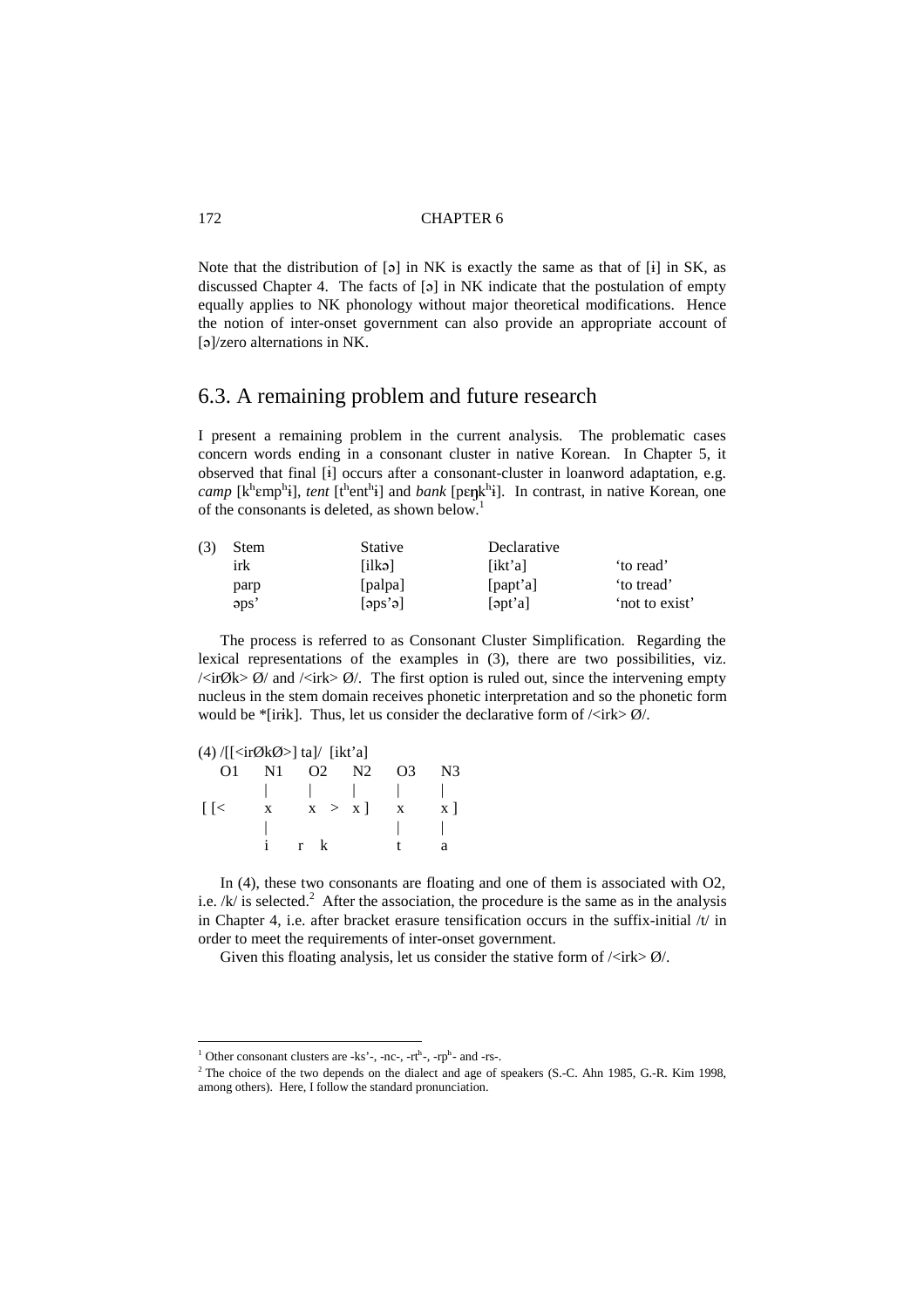$$
(5) / [\text{cirk} > 9] / [\text{ilka}]
$$

 O1 N1 O2 N2 | | | [< x x > x ] | | i r k

In (5), we note that there is a problem of how these two consonants are associated with skeletal points within the stem domain, as the phonetic form [ilka] emerges. The floating analysis does not provide a plausible account of the stative form.

 In fact, the number of consonant cluster-final words is only 28 and so it may be argued that these words are mere exceptions to the analysis in this thesis.<sup>3</sup> Nonetheless, at present, in the current analysis, I admit that there is no solution for this problem and leave it for future research.

 Finally, another topic of future research is the behaviour of nasals in Korean. As noted in Chapter 4, the behaviour of nasals is different from other segments in that they are not a target but a trigger, as in nasalisation, post-nasal voicing, and postnasal tensification. This is attributed to the language-specific condition on nasals, since nasals are a target in denasalisation and nasal deletion in other languages, such as Toba Batak and Kaingang in the former, and Kelanatan Malay and Swahili in the latter (Pater 2001 and the relevant references therein).

However, as pointed out above, post-nasal tensification is not captured by the sonority-based account. The proposal that nasals are governed by only a headed segment (a tensed or an aspirated obstruent) in Korean, suggests that we might reconsider the phonotactic constraint on NC clusters in a wider perspective. In Indo-European languages and in Japanese, morpheme-internal homorganic NC clusters can be syllabified as a doubly-linked structure in which the place element of a nasal is autosegmentally licensed by a following obstruent (Itô 1986 and Goldsmith 1990). In Korean, as discussed in Chapter 3, a heterorganic NC cluster is also syllabified as a doubly-linked structure in which the manner element of a nasal is supported by a following obstruent.

In terms of Element Theory in GP, the implication would be that the wellformedness of the doubly-linked structure of NC clusters can be accounted not by sonority, but by the Complexity Condition, i.e. the number of elements in obstruents is more than that of nasals. Along these lines, we can predict that various phonological processes would take place when an NC cluster spans across the boundary between a stem and a suffix. The stem-final nasal and the following obstruent have their own association line and so the governing relation between these two may not be satisfied. Post-nasal voicing and post-nasal tensification in Korean, as discussed in Chapter 4, illustrated the changes in the segmental shapes to

<sup>&</sup>lt;sup>3</sup> Regarding nominal words ending in a consonant cluster, an interesting phenomenon is observed. For instance, the nominative forms of  $/\langle \text{dark} \rangle \emptyset / \langle \text{thicken'} \rangle$  and  $/\langle \text{moks'} \rangle \emptyset / \langle \text{share'} \rangle$  are realised as [taki] and [moki], respectively, in which only one consonant emerges before a vowel-initial suffix. This may imply that nouns ending in a consonant cluster are gradually disappearing.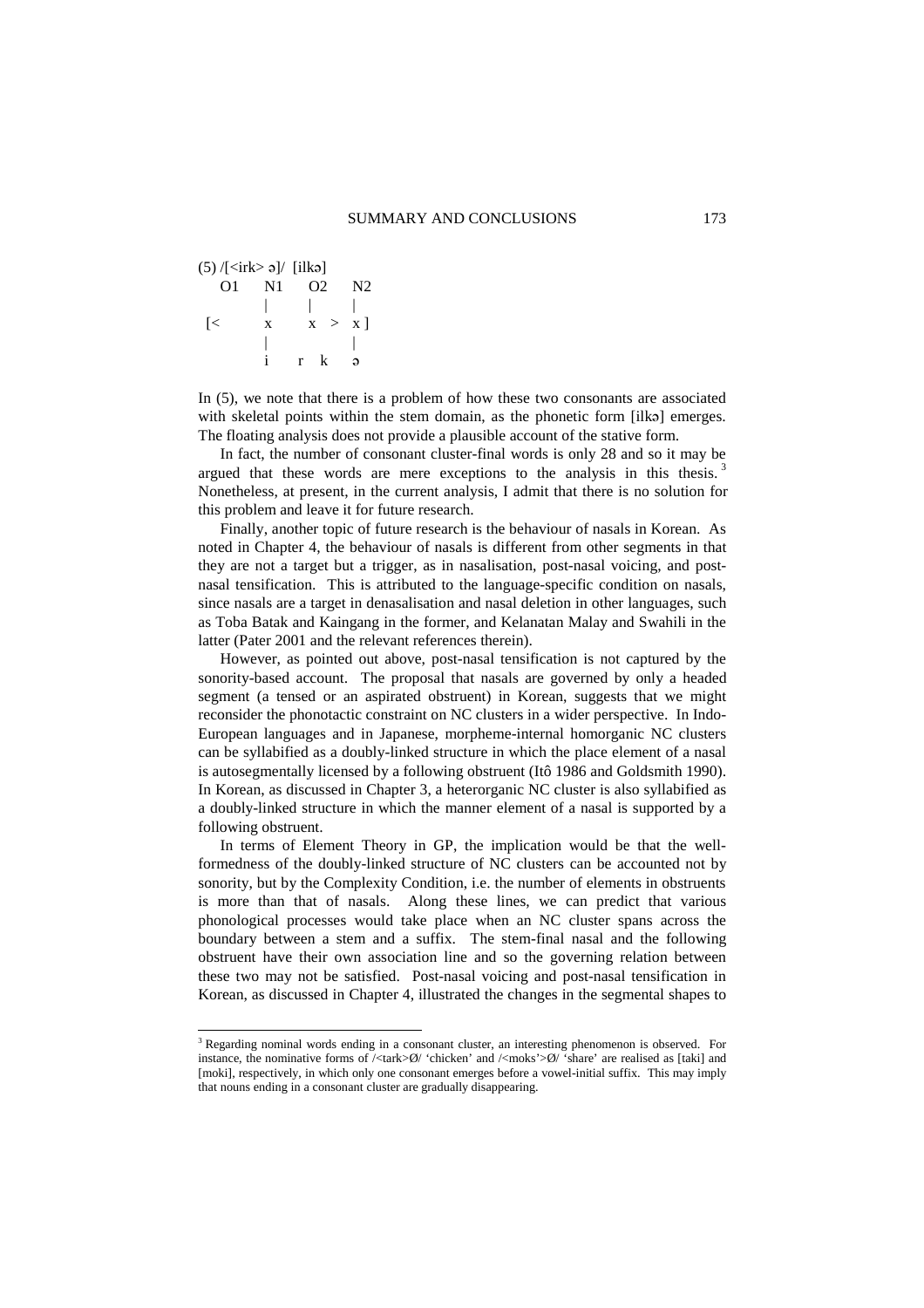satisfy the governing requirements. Obviously, to evaluate the proposal that nasals are not governed by a headless obstruent requires more extensive data on NC clusters cross-linguistically. A further refinement of Element Theory will be needed to account for various phonological phenomena invoked on NC clusters.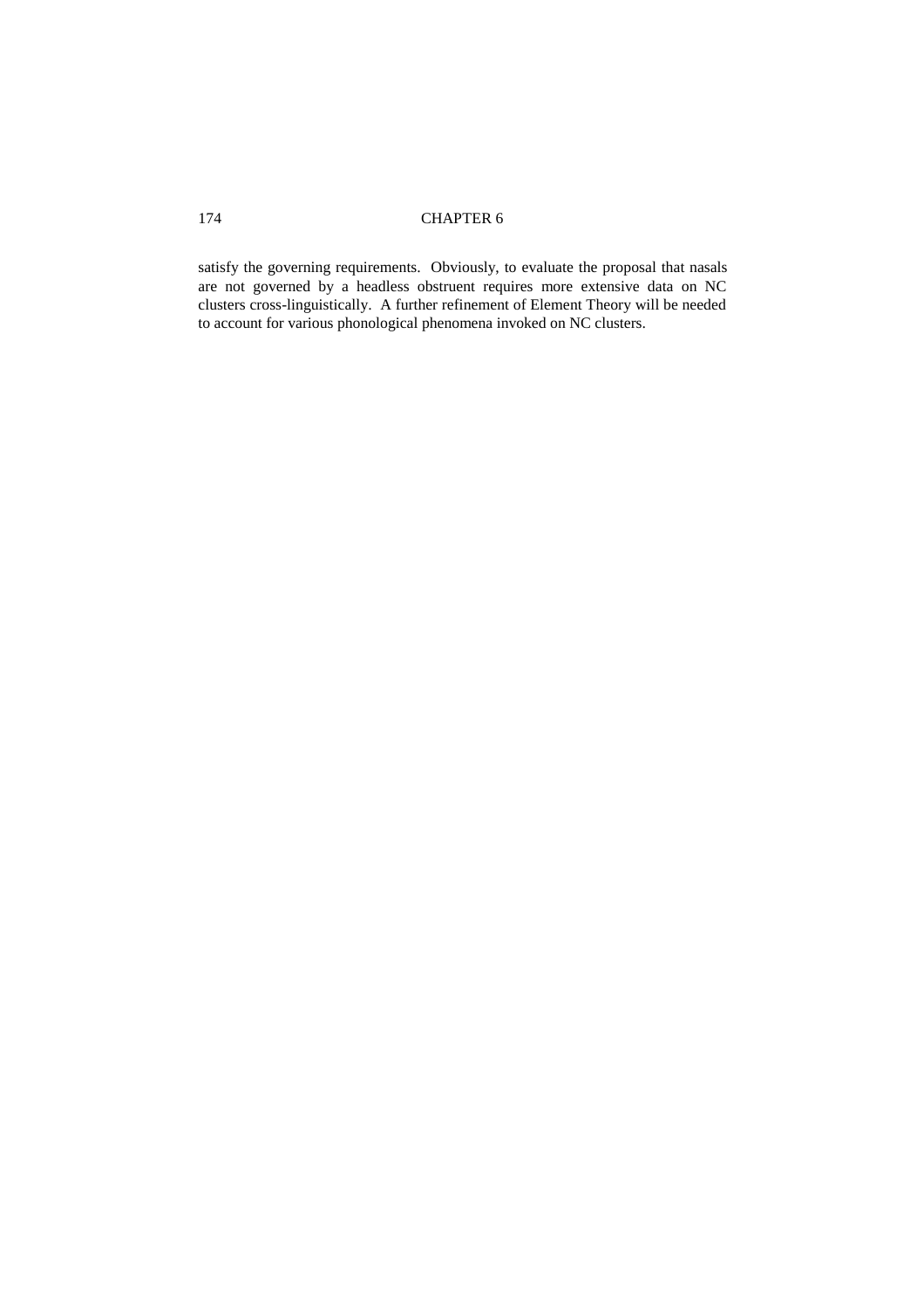# Appendix

# List of loanwords ending in a single stop

# (1) Words without final  $[i]$

| $(a)$ p-final words $(46)$ |                                    |              |                                           |  |  |  |  |
|----------------------------|------------------------------------|--------------|-------------------------------------------|--|--|--|--|
| backup                     | [pɛkəp]                            | bishop       | [pisjop]                                  |  |  |  |  |
| cap                        | $[k^h \epsilon p]$                 | championship | [c <sup>h</sup> emp <sup>h</sup> ionswip] |  |  |  |  |
| chip                       | $[c^{\mathrm{h}}ip]$               | clap         | $[k^{\text{h}}\text{illep}]$              |  |  |  |  |
| clip                       | $[k^h$ illip]                      | crap         | $[k^{\text{h}}\text{irep}]$               |  |  |  |  |
| cup                        | $[k^h$ əp]                         | dip          | [tip]                                     |  |  |  |  |
| drip                       | [tirip]                            | drop         | [tirap]                                   |  |  |  |  |
| flap                       | $[p^{\text{h}}\text{illep}]$       | gallop       | [kɛllop]                                  |  |  |  |  |
| Gallup                     | [kɛlləp]                           | gossip       | [kasip]                                   |  |  |  |  |
| grip                       | [kirip]                            | group        | [kirup]                                   |  |  |  |  |
| handicap                   | [hɛndik $^h$ ɛp]                   | hop          | [hop]                                     |  |  |  |  |
| jeep                       | [cip]                              | lap          | [lep]                                     |  |  |  |  |
| laptop                     | $[{\rm lept}^{\rm h} {\rm ap}]$    | leap         | [lip]                                     |  |  |  |  |
| lip                        | [lip]                              | nip          | [nip]                                     |  |  |  |  |
| pickup                     | $[p^{\text{h}}\text{ikop}]$        | rap          | [rep]                                     |  |  |  |  |
| rebop                      | [ripop]                            | scrap        | $[sik^hirep]$                             |  |  |  |  |
| scrip                      | $[sik^h$ irip]                     | skip         | $[sik^hip]$                               |  |  |  |  |
| slip                       | [sillip]                           | snap         | [sinep]                                   |  |  |  |  |
| snip                       | [sinip]                            | step         | [sitep]                                   |  |  |  |  |
| stop                       | $[$ sit $^{\text{h}}$ ap]          | strap        | [sit <sup>h</sup> irep]                   |  |  |  |  |
| syrup                      | [sirop]                            | sysop        | [sisop]                                   |  |  |  |  |
| tap                        | $[t^h\varepsilon p]$               | tip          | [t <sup>h</sup> ip]                       |  |  |  |  |
| trap                       | $[th$ irep]                        | trip         | $[t^h$ irip]                              |  |  |  |  |
| tulip                      | $[th]$ ullip]                      | wrap         | [lep]                                     |  |  |  |  |
| $(b)$ t-final words $(65)$ |                                    |              |                                           |  |  |  |  |
| air pocket                 | $[e^{i\phi}$ ok $he^{i\phi}$       | asset        | [eset]                                    |  |  |  |  |
| ballot                     | [pɛllot]                           | basket       | [pasik <sup>h</sup> et]                   |  |  |  |  |
| becket                     | [pek <sup>h</sup> it]              | billet       | [pillit]                                  |  |  |  |  |
| blanket                    | $[p$ ill $\varepsilon$ n $k^h$ it] | bucket       | $[p \partial k^h it]$                     |  |  |  |  |
| cabinet                    | [ $k^h$ epinet]                    | camlet       | $[k^h$ emlit]                             |  |  |  |  |
| capelet                    | $[k^heip^h$ illit]                 | carat        | $[k^h$ erət]                              |  |  |  |  |
| carlet                     | $[k^{\text{h}}$ allit]             | cermet       | [samet]                                   |  |  |  |  |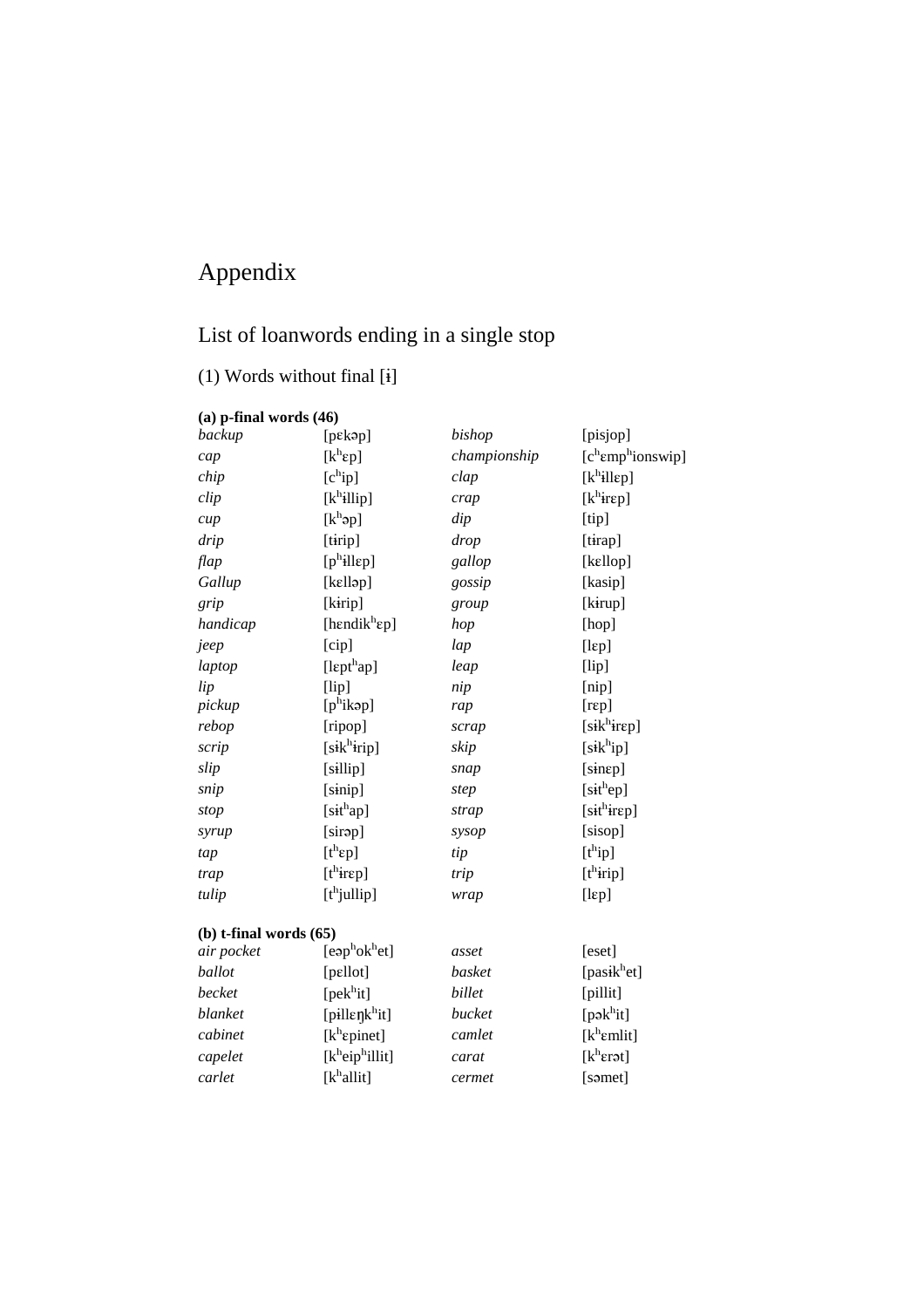176 APPENDIX

| chocolate                  | $[c^{\text{h}} \circ k^{\text{h}} \circ \text{left}]$ | clarinet   | $[k^h$ illarinet]                                   |
|----------------------------|-------------------------------------------------------|------------|-----------------------------------------------------|
| clat                       | $[k^h$ illet]                                         | coelostat  | $[k^h$ ollositet]                                   |
| collet                     | $[k^{\text{h}}$ ollit]                                | cornet     | $[k^h$ onet]                                        |
| corset                     | $[k^{\text{h}}\text{or}\text{iset}]$                  | cricket    | $[k^h$ iri $k^h$ et]                                |
| cutlet                     | $[k^h$ ət $^h$ illet]                                 | digit      | [ticit]                                             |
| doughnut                   | [tounat]                                              | dugout     | [təkiaut]                                           |
| fagot                      | $[p^h$ akot]                                          | flat       | $[p^{\text{h}}\text{illet}]$                        |
| fox trot                   | $[p^h$ oksit <sup>h</sup> irot]                       | fret       | $[p^{\text{h}}\text{iret}]$                         |
| garnet                     | [kanit]                                               | gasket     | [kasi $k^h$ it]                                     |
| helmet                     | [helmet]                                              | hotspot    | [hatsiphat]                                         |
| ingot                      | [ingot]                                               | inkjet     | $[ink^h$ icet]                                      |
| jacket                     | [cak <sup>h</sup> et]                                 | lancet     | [nensit]                                            |
| $\emph{leaflet}$           | $[$ lip <sup>h</sup> ilit]                            | locknut    | $[lokh$ inət]                                       |
| lockout                    | $[lok^h$ iaut]                                        | Magnet     | [makinet]                                           |
| mallet                     | [mɛllit]                                              | omelette   | [omillet]                                           |
| out                        | [aut]                                                 | outlet     | [aullet]                                            |
| output                     | $[{\rm autp}^{\rm h} {\rm ut}]$                       | pellet     | $[p^{\text{h}}$ ellit]                              |
| pallet                     | $[p^h$ ellit]                                         | pamphlet   | $[p^{\text{h}}amp^{\text{h}}\text{illit}]$          |
| picket                     | $[p^h$ ik $^h$ et]                                    | pivot      | $[p^{\text{h}}ipot]$                                |
| plot                       | $[p^{\text{h}}\text{illot}]$                          | pocket     | $[p^{\mathrm{h}} \text{ok}^{\mathrm{h}} \text{et}]$ |
| poppet                     | $[p^{\rm h}op^{\rm h}it]$                             | preset     | $[p^h$ iriset]                                      |
| racket                     | [1ak <sup>h</sup> et]                                 | reset      | [liset]                                             |
| rivet                      | [lipet]                                               | roulette   | [lullet]                                            |
| shot                       | [sjot]                                                | silhouette | [silluet]                                           |
| slot                       | [silot]                                               | trumpet    | $[t^h$ irəmp $^h$ et]                               |
| violet                     | [paiolet]                                             |            |                                                     |
| $(c)$ k-final words $(60)$ |                                                       |            |                                                     |
| air lock                   | [eəlok]                                               | atactic    | $[$ ət <sup>h</sup> $\epsilon$ kt <sup>h</sup> ik]  |
| attack                     | $[\mathfrak{a}^{\text{th}}\mathfrak{e}\mathfrak{k}]$  | automatic  | [ $ot$ <sup>h</sup> om $et$ <sup>h</sup> ik]        |
| back                       | [pek]                                                 | basic      | [peicik]                                            |
| black                      | $[p\text{-}illek]$                                    | bloc       | [pillok]                                            |
| block                      | [pillok]                                              | brick      | [pirik]                                             |
| brunak                     | [pirunak]                                             | Cadillac   | [k <sup>h</sup> ɛtillak]                            |
| Catholic                   | $[k^hat^b$ ollik]                                     | ceramic    | [seramik]                                           |
| chock                      | $[c^h \circ k]$                                       | chuck      | $[c^{\mathrm{h}}\mathfrak{d}k]$                     |
| classic                    | $[k^h$ illasik]                                       | click      | $[k^h$ illik]                                       |
| clinic                     | $[k^h$ illinik]                                       | cock       | $[k^h$ ok]                                          |
| comic                      | $[k^{\text{h}}$ omik]                                 | Compaq     | $[k^h$ əmp $^h$ $\epsilon k]$                       |
| cosmetic                   | $[k^h$ osimetik]                                      | crick      | $[k^h$ irik]                                        |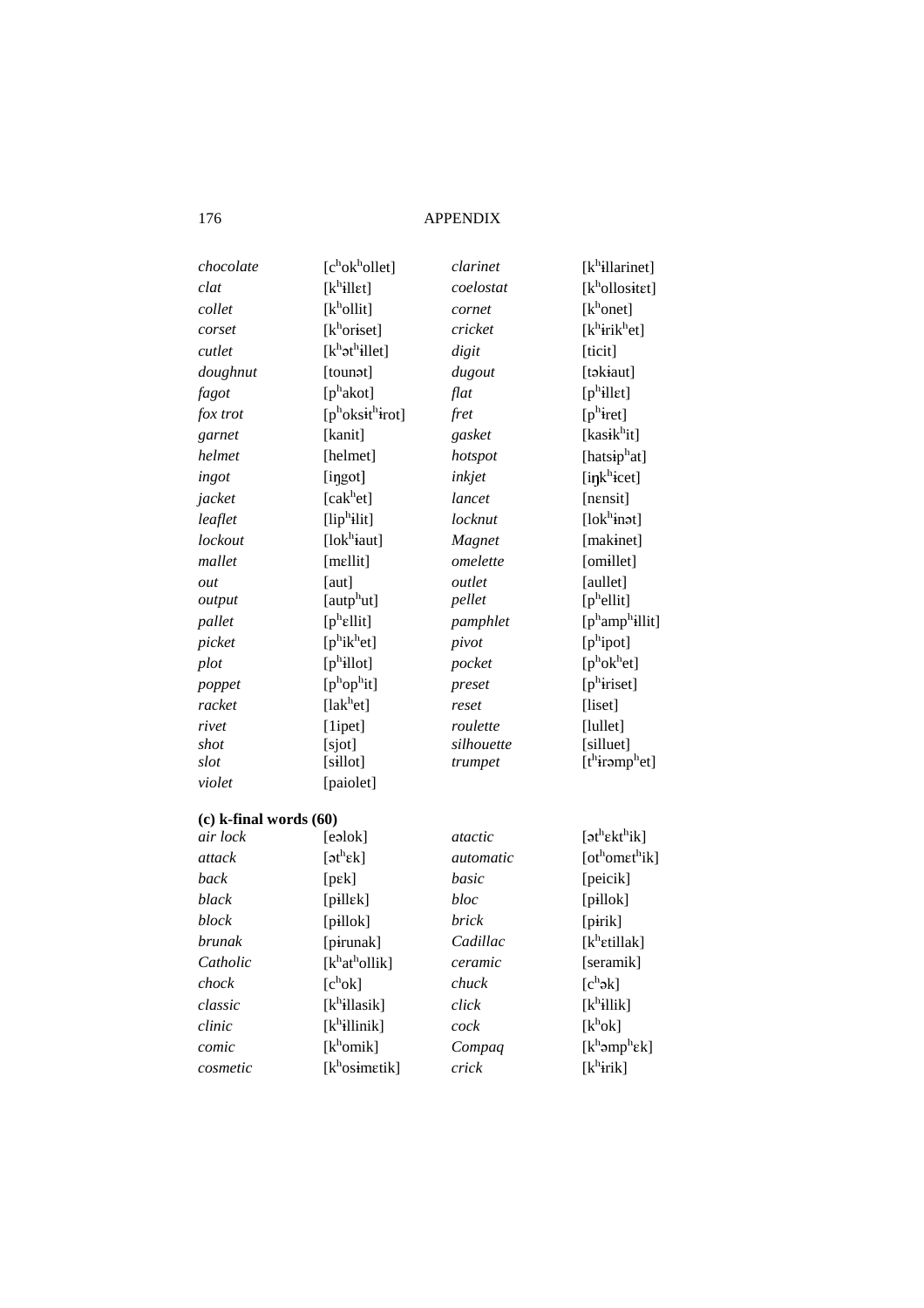### LIST OF LOANWORDS ENDING IN A SINGLE STOP 177

| cronak                    | $[k^h$ ironak]                     | elastic      | [ill $\epsilon$ sit $^h$ ik]  |
|---------------------------|------------------------------------|--------------|-------------------------------|
| feedback                  | $[p^{\text{h}}$ itip $\epsilon$ k] | Gothic       | [kotik]                       |
| jack                      | [cek]                              | kick         | $[k^h$ ik]                    |
| lac                       | $[$ l $\epsilon$ k]                | lack         | $[1 \epsilon k]$              |
| lilac                     | [laillak]                          | lock         | [1ak]                         |
| magic                     | [meck]                             | neck         | [nek]                         |
| nick                      | [nik]                              | pack         | $[p^h \varepsilon k]$         |
| Paralymic                 | [parallimik]                       | philharmonic | $[p^h$ ilhamonik]             |
| pick                      | $[p^h$ ik]                         | picnic       | $[p^h$ ik $^h$ inik]          |
| plastic                   | $[p^h$ illasit <sup>h</sup> ik]    | puck         | $[p^{\mathrm{h}}$ ək]         |
| quick                     | $[k^h$ wik]                        | rack         | [rk]                          |
| rock                      | [lok]                              | romantic     | [lomant <sup>h</sup> ik]      |
| ruck                      | [lək]                              | sack         | $[s\epsilon k]$               |
| smock                     | [simok]                            | stack        | $[sit^h \varepsilon k]$       |
| stick                     | $[sit^hik]$                        | stock        | [ <b>s</b> itak]              |
| tack                      | $[t^h \epsilon k]$                 | technique    | $[t^h$ ek $^h$ inik]          |
| track                     | $[th$ ir $\epsilon$ k]             | trick        | [t <sup>h</sup> irik]         |
| truck                     | $[th$ irək]                        | tunic        | [tjunik]                      |
| $(d)$ b-final words $(6)$ |                                    |              |                               |
| bag                       | [pek]                              | club         | $[k^{\text{h}}\text{il}$ lap] |
| jab                       | [cep]                              | job          | [cap]                         |
| tab                       | $[t^h\varepsilon p]$               | web          | [wep]                         |

### **(e) g-final words (1)**

*big* [pik]

## (2) Words with final  $[i]$

### (a) **p-final words (17)**<br>  $ape$   $[eip<sup>h</sup>i]$ *ape* [eip<sup>h</sup>i] *cape* [k<sup>h</sup>eip<sup>h</sup>i] *cape* [k<sup>h</sup>eip<sup>h</sup>i] *chronoscope* [k<sup>h</sup>onosik<sup>h</sup>op<sup>h</sup>i] *conoscope* [k<sup>h</sup>onosik<sup>h</sup>op<sup>h</sup>i] *chronoscope* [k<sup>h</sup>ironosik<sup>h</sup>op<sup>h</sup>i] *conoscope creep*  $[k^h$ **irip**<sup>h</sup>**i**] *dope* [top<sup>h</sup>**i**] *drape* [tireip<sup>h</sup>i] *electrotype* [illekt<sup>h</sup>rot<sup>h</sup>aip<sup>h</sup>i]<br>grape [kireip<sup>h</sup>i] *hope* [hop<sup>h</sup>i] *grape* [kireip<sup>h</sup>i] *hope* [hop<sup>h</sup>i]<br> *Hula-Hoop* [hullahup<sup>h</sup>i] *loop* [lup<sup>h</sup>i] *Hula-Hoop* [hullahup<sup>h</sup>i] *loop*  $pipe$  [p<sup>h</sup>aip<sup>h</sup>i] *rope* [lop<sup>h</sup>i] *sloop* [sillop<sup>h</sup>i] *slope* [sillop<sup>h</sup>i] *slope* [sillop<sup>h</sup>i] *spectroscope* [sp<sup>h</sup>ekt<sup>h</sup>irosik<sup>h</sup>op<sup>h</sup>i]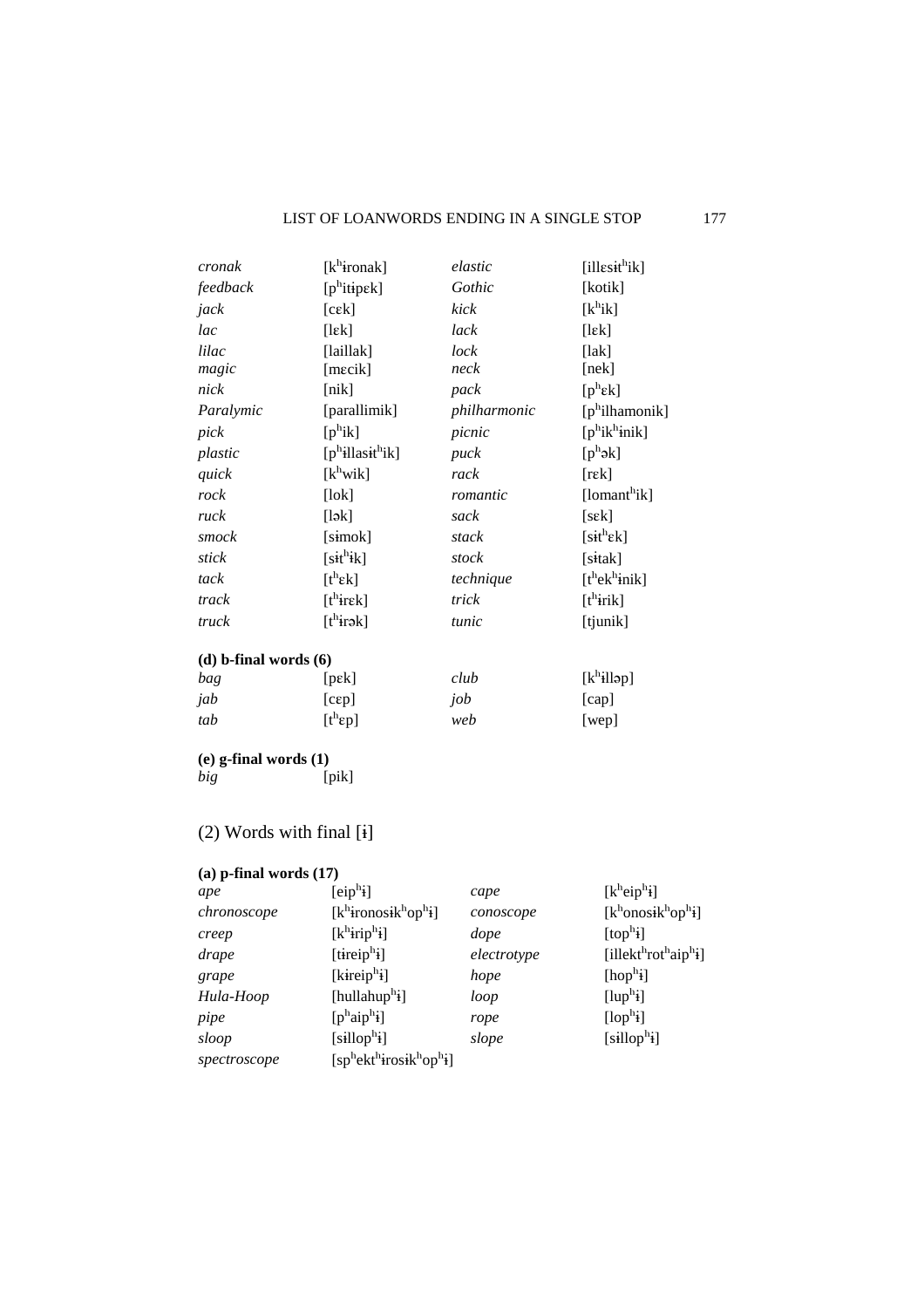178 APPENDIX

### **(b) t-final words (88)**

*slate* [sÛlleitHÛ] *sonnet* [sonetHÛ]

*acetate* [aset<sup>h</sup>eit<sup>h</sup>i] *Aleut* [alljut<sup>h</sup>i] *alumite* [allumait<sup>h</sup>i] *ammonite* [amonait<sup>h</sup>i] *aplite* [Ep<sup>h</sup>illait<sup>h</sup>i] *bakelite* [peik<sup>h</sup>illait<sup>h</sup>i] *bat* [pet<sup>h</sup>i] *beat* [pit<sup>h</sup>i] *beat* [pit<sup>h</sup>i] *bit* [pit<sup>h</sup>i] *bite* [pait<sup>h</sup>i]  $bit$  [pit<sup>h</sup>i] *boat* [pot<sup>h</sup>i] *butt* [put<sup>h</sup>i] *butte* [pjut<sup>h</sup>i] *byte* [pait<sup>h</sup>i] *carnallite* [k<sup>h</sup>arinallait<sup>h</sup>i] *carnegieite* [k<sup>h</sup>anekiait<sup>h</sup>i] *celite* [sellait<sup>h</sup>i] *cleat*  $[k^h$ illit<sup>h</sup>i] *concrete*  $[k^h$ onk<sup>h</sup>irit<sup>h</sup>i]  $coordinate$   $[k^{\text{h}}\text{ootineit}^{\text{h}}\text{i}]$   $cot$   $[k^{\text{h}}\text{ot}^{\text{h}}\text{i}]$ *date* [teit<sup>h</sup>i] *debate* [tipeit<sup>h</sup>i] *diet* [taingthet] *edit* [etithet] *electrojet* [illekt<sup>h</sup>irocet<sup>h</sup>i] *elite* [ellit<sup>h</sup>i]  $\epsilon$ *estate* [est<sup>h</sup>eit<sup>h</sup>i] *firepot* [p<sup>h</sup>aiap<sup>h</sup>ot<sup>h</sup>i] *float* [p<sup>h</sup>illot<sup>h</sup>i] *flout* [p<sup>h</sup>illaut<sup>h</sup>i] *flout* [p<sup>h</sup>illaut<sup>h</sup>i] *fruit* [p<sup>h</sup>urut<sup>h</sup>i] *gate* [keit<sup>h</sup>i]  $GATT$  [kat<sup>h</sup>i]  $Goth$  [kot<sup>h</sup>i] *great* [kireit<sup>h</sup>i] *grout* [kiraut<sup>h</sup>i] *gut* [kət<sup>h</sup>i] *hat* [h $\varepsilon$ <sup>h</sup>i] *hat* [h $\varepsilon$ <sup>h</sup>i] *hit* [hit<sup>h</sup>i] *Hite* [hait<sup>h</sup>i] *Hittite* [hitt<sup>h</sup>ait<sup>h</sup>i] *illite* [illait<sup>h</sup>i] **illite** [illait<sup>h</sup>i]  $kit$  [k<sup>h</sup>it<sup>h</sup>i] *knit* [nit<sup>h</sup>i]  $knot$  [not<sup>h</sup>i] *light* [lait<sup>h</sup>i] *light* [[laith]  $\text{mat}$  [met<sup>h</sup>i] *mate* [meit<sup>h</sup>i] *merit* [merit<sup>h</sup>i] *nacrite* [nEk<sup>h</sup>irait<sup>h</sup>i] *net* [net<sup>h</sup>i] *night* [nait<sup>h</sup>i]  $note$  [not<sup>h</sup>i] *nut* [nət<sup>h</sup>i] *nut* [nət<sup>h</sup>i]  $octet$   $[okt<sup>h</sup>t]<sup>1</sup>$  *pat*  $[pet<sup>h</sup>t]$ *peat*  $[p^h i^h i]$  *penninite*  $[p^h$ enninait<sup>h</sup>i  $pit$  [p<sup>h</sup>it<sup>h</sup>i] *plate* [p<sup>h</sup>illeit<sup>h</sup>i]  $\mu$ leat [p<sup>h</sup>illit<sup>h</sup>i] *pot* [p<sup>h</sup>ot<sup>h</sup>i] *rebate* [lipeit<sup>h</sup>i] *remote* [limout<sup>h</sup>i]  $right$  [lait<sup>h</sup>i] *root* [lut<sup>h</sup>i] *route* [lut<sup>h</sup>i] *scout* [sik<sup>h</sup>aut<sup>h</sup>i] *seat* [sit<sup>h</sup>i] *sheet* [swit<sup>h</sup>i] *shout* [sjaout<sup>h</sup>i] *site* [sait<sup>h</sup>i] *site* [sait<sup>h</sup>i]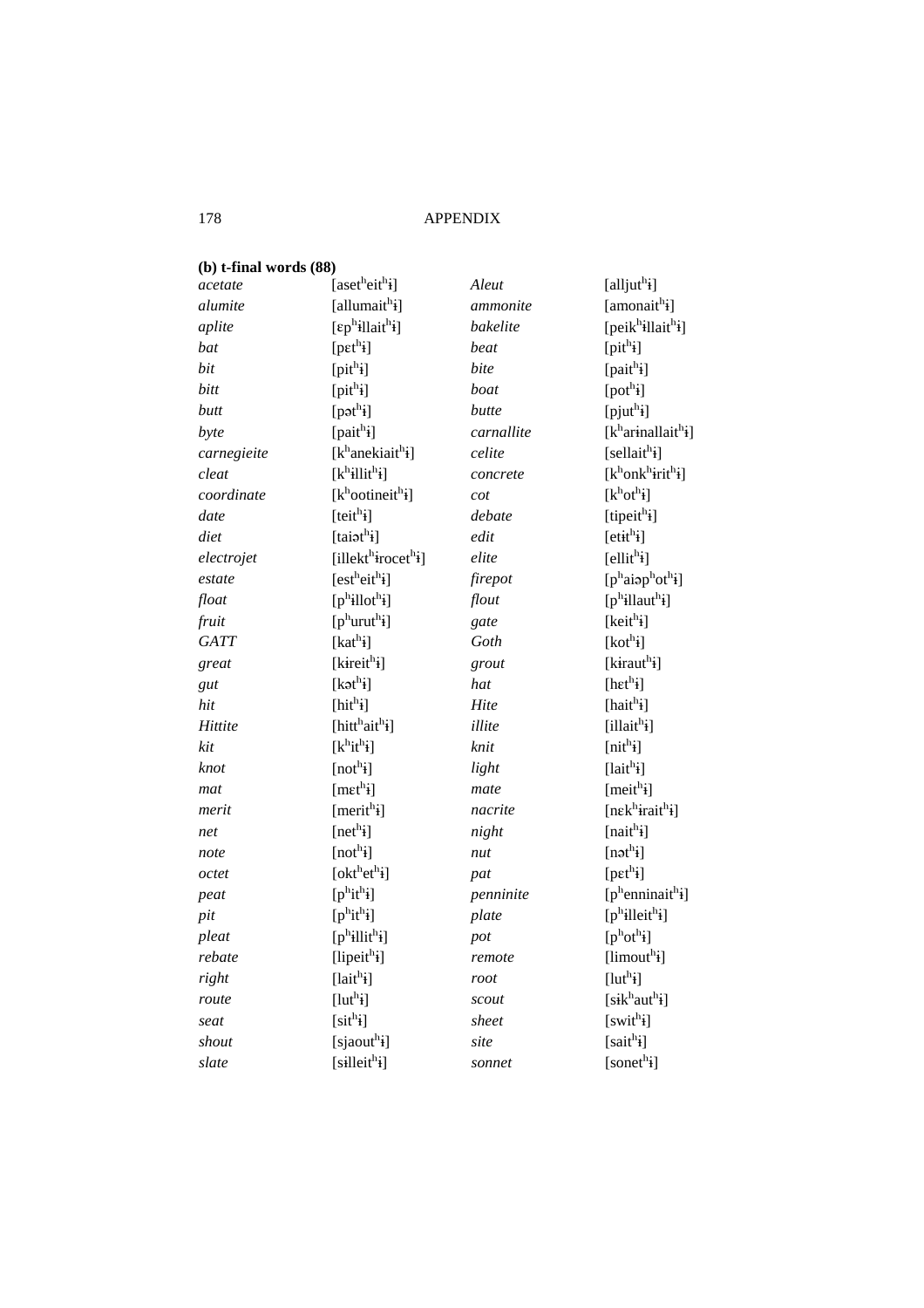### LIST OF LOANWORDS ENDING IN A SINGLE STOP 179

| straight                                | $[$ sit <sup>h</sup> ireit <sup>h</sup> i]           | street          | $[sit^h\text{irit}^h\text{i}]$         |
|-----------------------------------------|------------------------------------------------------|-----------------|----------------------------------------|
| strut                                   | $[$ sit <sup>h</sup> irat <sup>h</sup> i]            | suit            | [ <sup>h</sup> i]                      |
| suite                                   | [si with]                                            | sweet           | [si with <sup>h</sup> i]               |
| template                                | $[t^hemp^h$ illit <sup>h</sup> i]                    | watt            | [wat <sup>h</sup> i]                   |
| weight                                  | $[weith$ i]                                          | white           | [hwait <sup>h</sup> i]                 |
| wit                                     | [with]                                               | yacht           | $[$ jot $^{\text{h}}$ i]               |
|                                         |                                                      |                 |                                        |
| $(c)$ k-final words $(48)$<br>artichoke | [atic $h$ <sup>h</sup> ok $h$ <sup>i</sup> i]        | balk            | [pok <sup>h</sup> <sub>i</sub> ]       |
| baroque                                 | [paro $k^h$ i]                                       | bike            | [ $paikhi$ ]                           |
| blake                                   | $[pi]$ llei $k^h$ i]                                 | <b>brake</b>    | [ $pireikhi$ ]                         |
| chalk                                   | $[c^h \circ k^h \mathbf{i}]$                         | choke           | $[c^h \circ k^h \mathbf{i}]$           |
| cloak                                   | $[k^h$ illo $k^h$ i]                                 | $\mathit{coak}$ | $[k^h$ o $k^h$ i]                      |
| coat                                    | $[k^{\mathrm{h}}\mathrm{ot}^{\mathrm{h}}\mathbf{i}]$ | cornflake       | $[k^h$ onp <sup>h</sup> illei $k^h$ i] |
| creek                                   | $[k^h$ iri $k^h$ i]                                  | fake            | $[p^heik^h]$                           |
| flake                                   | $[p^{\text{h}}$ illeik $^{\text{h}}$ i]              | gate            | [ $keithi$ ]                           |
| knock                                   | [nok <sup>h</sup> i]                                 | lake            | $\left[$ leik $^{\rm h}$ i $\right]$   |
| mark                                    | $[makh$ i]                                           | Mark            | [mari $k^h$ i]                         |
| motorbike                               | [motopaik $h_i$ <sup>h</sup>                         | mook            | $[{\rm muk}^{\rm h}\mathbf{i}]$        |
| nuke                                    | [njuk <sup>h</sup> i]                                | Newsweek        | $[n]$ usiwik $h$ i]                    |
| oak                                     | $[okh$ i]                                            | opaque          | $[opheihh$ i]                          |
| peak                                    | $[p^h$ ik $h$ i]                                     | pike            | $[p^{\text{h}}\text{aik}^{\text{h}}]$  |
| rake                                    | $[reikh$ i]                                          | shake           | [sjeik <sup>h</sup> i]                 |
| shock                                   | [sjok <sup>h</sup> i]                                | slake           | $[s$ illei $k^h$ i]                    |
| smoke                                   | [simok <sup>h</sup> i]                               | snake           | [sinei $k^h$ i]                        |
| spike                                   | $[sip^h a i k^h i]$                                  | spoke           | $[sip^h$ ok $h$ i]                     |
| stake                                   | [siteik <sup>h</sup> i]                              | strake          | [site <sup>h</sup>                     |
| stroke                                  | [sitirok <sup>h</sup> i]                             | talk            | $[t^h$ o $k^h$ i]                      |
| take                                    | $[int^h eik^h i]$                                    | teak            | $[t^h$ ik $h$ <sup>i</sup> l           |
| torque                                  | $[t^h$ o $k^h$ i]                                    | unique          | [junik $^{\rm h}$ i]                   |
| water-smoke                             | [wət $^{\rm h}$ əsimok $^{\rm h}$ i]                 | week            | $[wikh$ i]                             |
| yak                                     | [iak <sup>h</sup> ] <sub>i</sub>                     | yoke            | $[~j\text{o}~k^{\text{h}}\text{i}]$    |
|                                         |                                                      |                 |                                        |
| $(d)$ b-final words $(14)$<br>babe      | [peipi]                                              | Carib           | [k <sup>h</sup> aripi]                 |
| cube                                    | $[k^h]$ iupi]                                        | globe           | [killopi]                              |
| hob                                     | [hopi]                                               | hub             | $[{\rm h}$                             |
| jibe                                    | [caipi]                                              | knob            | [nop <sub>i</sub> ]                    |
| probe                                   | $[p^{\text{h}}irop]$                                 | rib             | [ripi]                                 |
| scab                                    | $[sikhepi]$                                          | slab            | [sillepi]                              |
|                                         |                                                      |                 |                                        |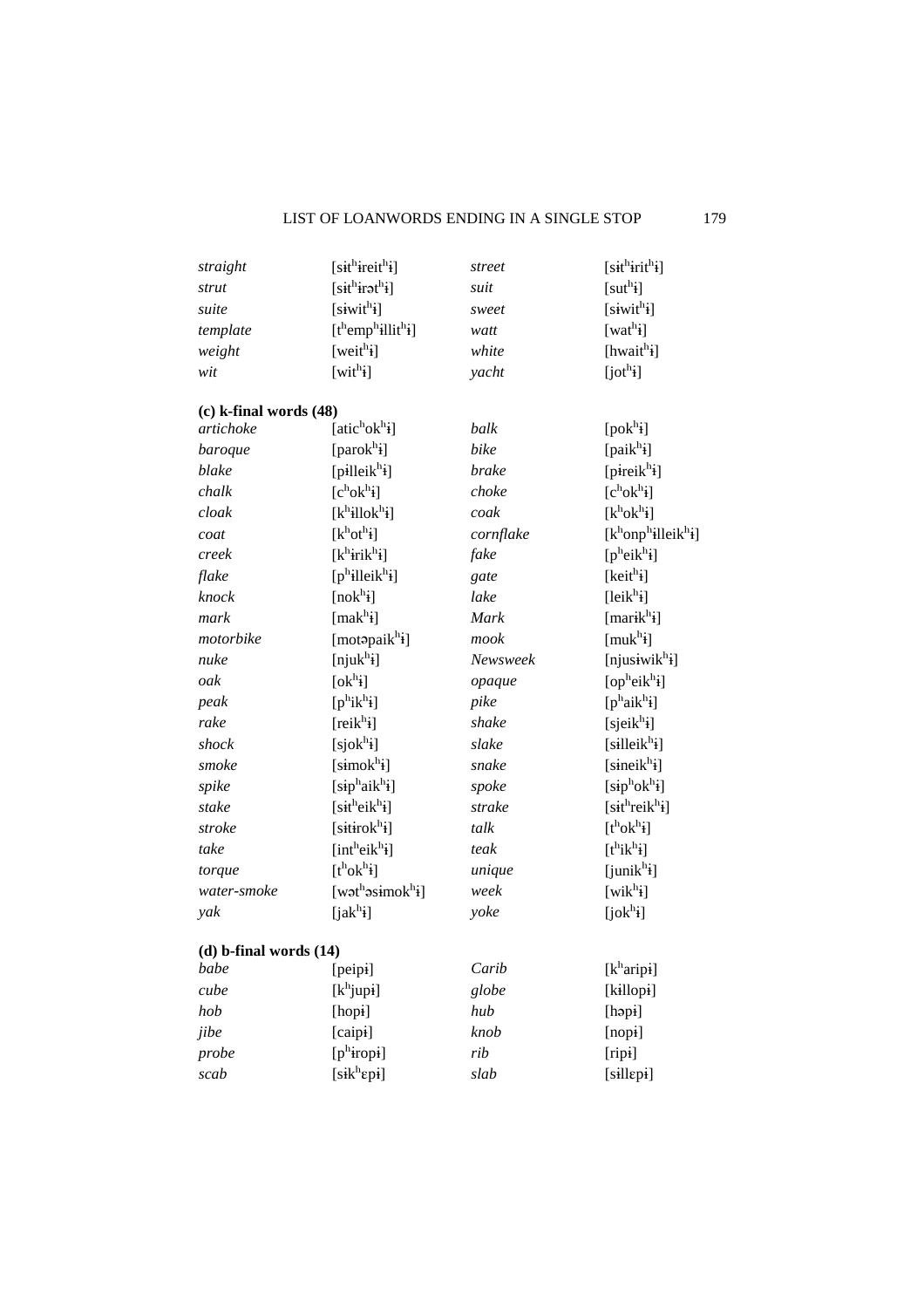180 APPENDIX

| slub                       | [sillapi]                                    | tube     | [t <sup>h</sup> jupi]         |
|----------------------------|----------------------------------------------|----------|-------------------------------|
| $(e)$ d-final words $(30)$ |                                              |          |                               |
| bad                        | [beti]                                       | bed      | [peti]                        |
| code                       | $[k^h$ oti]                                  | chloride | $[k^h$ illoraiti]             |
| fade                       | $[p^{\text{h}}e\text{it}]$                   | flood    | $[p^{\text{h}}$ illəti]       |
| grid                       | [kiriti]                                     | guide    | [kaiti]                       |
| head                       | [het <sub>i</sub> ]                          | kid      | $[k^h$ iti]                   |
| lead                       | $[$ liti $]$                                 | mode     | [mot <sup>i</sup> ]           |
| node                       | [noti]                                       | pad      | $[p^h$ $\epsilon$ ti]         |
| parade                     | $[p^{\rm h}$ <sub>2</sub> reiti <sup>1</sup> | pod      | $[p^{\rm h}$ oti]             |
| pride                      | $[p^h$ iraiti]                               | rad      | [reti]                        |
| red                        | [reti]                                       | reed     | $[$ riti $]$                  |
| rod                        | [roti]                                       | salad    | [self]                        |
| seed                       | [sit]                                        | side     | [saiti]                       |
| slide                      | [sillaiti]                                   | speed    | [sipiti]                      |
| stride                     | $[$ sit $^{\text{h}}$ iraiti]                | stud     | $[$ sit <sup>h</sup> əti]     |
| tide                       | [t <sup>h</sup> aiti]                        | tread    | [t <sup>h</sup> ireti]        |
| $(f)$ g-final words $(14)$ |                                              |          |                               |
| bug                        | [pəki]                                       | egg      | [eki]                         |
| gag                        | $[k\epsilon k]$                              | gig      | [kik]                         |
| jig                        | [cik]                                        | jog      | [ <i>cok</i> ] <sub>i</sub> ] |
| league                     | $[$ liki $]$                                 | $\log$   | [lok <sub>i</sub> ]           |
| lug                        | [1əki]                                       | pig      | $[p^h$ iki]                   |
| shag                       | $[sj\epsilon k\mathbf{i}]$                   | slag     | $[sill\epsilon k]$            |
| slug                       | [silləki]                                    | tag      | $[t^h$ εki]                   |

# (3) Words with alternating forms

# **(a) p-final words (10)**

| crape   | $[k^{\text{h}}\text{ireip}]$ | $[k^{\text{h}}\text{ireip}^{\text{h}}\text{i}]$ |
|---------|------------------------------|-------------------------------------------------|
| hip     | [hip]                        | $[hip^h i]$                                     |
| Nescape | [ $nesikhejp$ ]              | [nesik <sup>h</sup> ejp <sup>h</sup> i]         |
| snipe   | [sinaip]                     | [sinaip $h_i$ ]                                 |
| soup    | [sup]                        | $[suph$ i]                                      |
| shape   | [sweip]                      | [sweip <sup>h</sup> i]                          |
| stripe  | $[$ sit $^{\text{h}}$ iraip] | $[$ sit <sup>h</sup> iraip <sup>h</sup> i]      |
| swap    | [si wap]                     | [si wop <sup>h</sup> i]                         |
|         |                              |                                                 |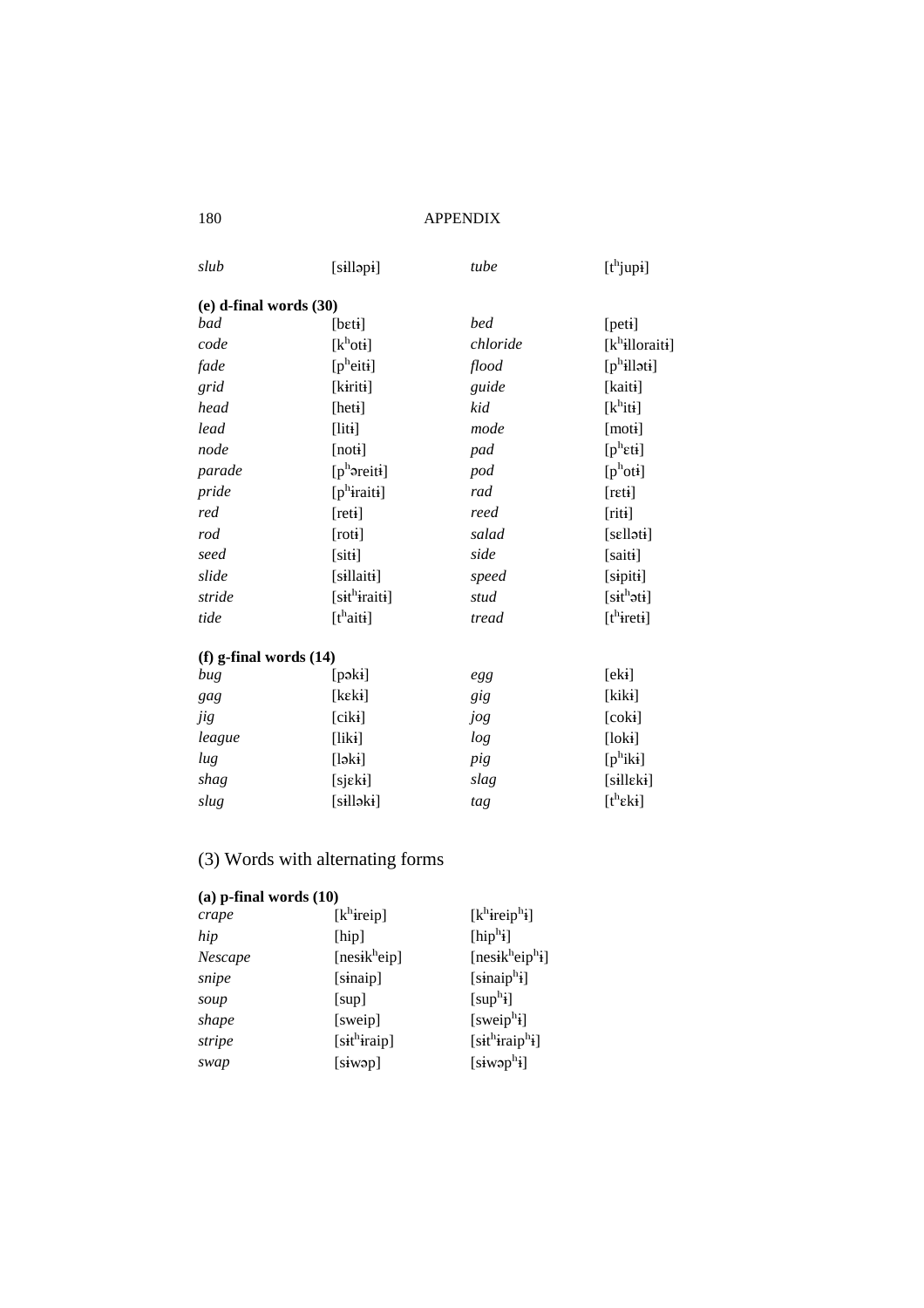### LIST OF LOANWORDS ENDING IN A SINGLE STOP 181

| tape | [t <sup>h</sup> eip] | $[t^{\text{he}}; p^{\text{h}}]$ |
|------|----------------------|---------------------------------|
| type | [t <sup>h</sup> aip] | $[t^{\rm h}$ aip $^{\rm h}$ i]  |

| $(b)$ t-final words $(14)$ |                              |                                                      |
|----------------------------|------------------------------|------------------------------------------------------|
| biscuit                    | [ $pisikhet$ ]               | [pisik $^{h}$ et $^{h}$ i]                           |
| cassette                   | [k <sup>h</sup> aset]        | [ $k^{\text{h}}$ aset $^{\text{h}}$ i]               |
| circuit                    | [səkit]                      | [səkit $^{\rm h}$ i]                                 |
| delicate                   | [tellikit]                   | [tellikit <sup>h</sup> i]                            |
| diskette                   | [tisi $k^h$ et]              | [tisik $^{h}$ et $^{h}$ i]                           |
| dot                        | [tat]                        | [tot <sup>h</sup> i]                                 |
| flute                      | $[p^{\text{h}}\text{illut}]$ | $[p^{\text{h}}\text{illut}^{\text{h}}\text{i}]$      |
| foot                       | $[p^h$ ut]                   | $[p^{\mathrm{h}}\mathrm{ut}^{\mathrm{h}}\mathbf{i}]$ |
| format                     | $[p^{\rm h}$ omet]           | $[p^{\rm h}$ omet $^{\rm h}$ i]                      |
| jet                        | [cet]                        | $[cet^h i]$                                          |
| mascot                     | [masi $k^h$ ot]              | [masik <sup>h</sup> ot <sup>h</sup> i]               |
| pilot                      | $[p^{\text{h}}$ aillət]      | $[p^{\text{h}}\text{aillot}^{\text{h}}]$             |
| robot                      | [lopot]                      | $[lopoth$ i]                                         |
| set                        | [set]                        | [set <sup>h</sup> <sub>i</sub> ]                     |
| $(c)$ k-final words $(10)$ |                              |                                                      |
| cake                       | [k <sup>h</sup> e i k]       | $[k^heik^h]$                                         |
| check                      | $[c^hek]$                    | $[c^h e k^h i]$                                      |
| coke                       | $[k^h$ ok]                   | $[k^h$ o $k^h$ i]                                    |
| Czech                      | $[c^hek]$                    | $[c^h e k^h i]$                                      |
|                            | 1 <sub>1</sub>               | e abso                                               |

| check   | c <sup>n</sup> ek     | $ c^{\mu}ek^{\mu}1 $                         |
|---------|-----------------------|----------------------------------------------|
| coke    | $[k^h$ ok]            | $[k^h$ o $k^h$ i]                            |
| Czech   | $[c^hek]$             | $[c^h e k^h i]$                              |
| dock    | [tok]                 | $[tokh$ i]                                   |
| pancake | $[p^h$ enk $h^h$ eik] | [ $penk$ <sup>h</sup> ei $k$ <sup>h</sup> i] |
| speak   | $[sip^hik]$           | $[sip^hik^h]$                                |
| steak   | $[sit^heik]$          | $[sit^heik^h]$                               |
| strike  | [sitiraik]            | $[sit^h$ raik $h$ <sup>i</sup> ]             |
| Uzbek   | [ucibek]              | $[ucibekh$ i]                                |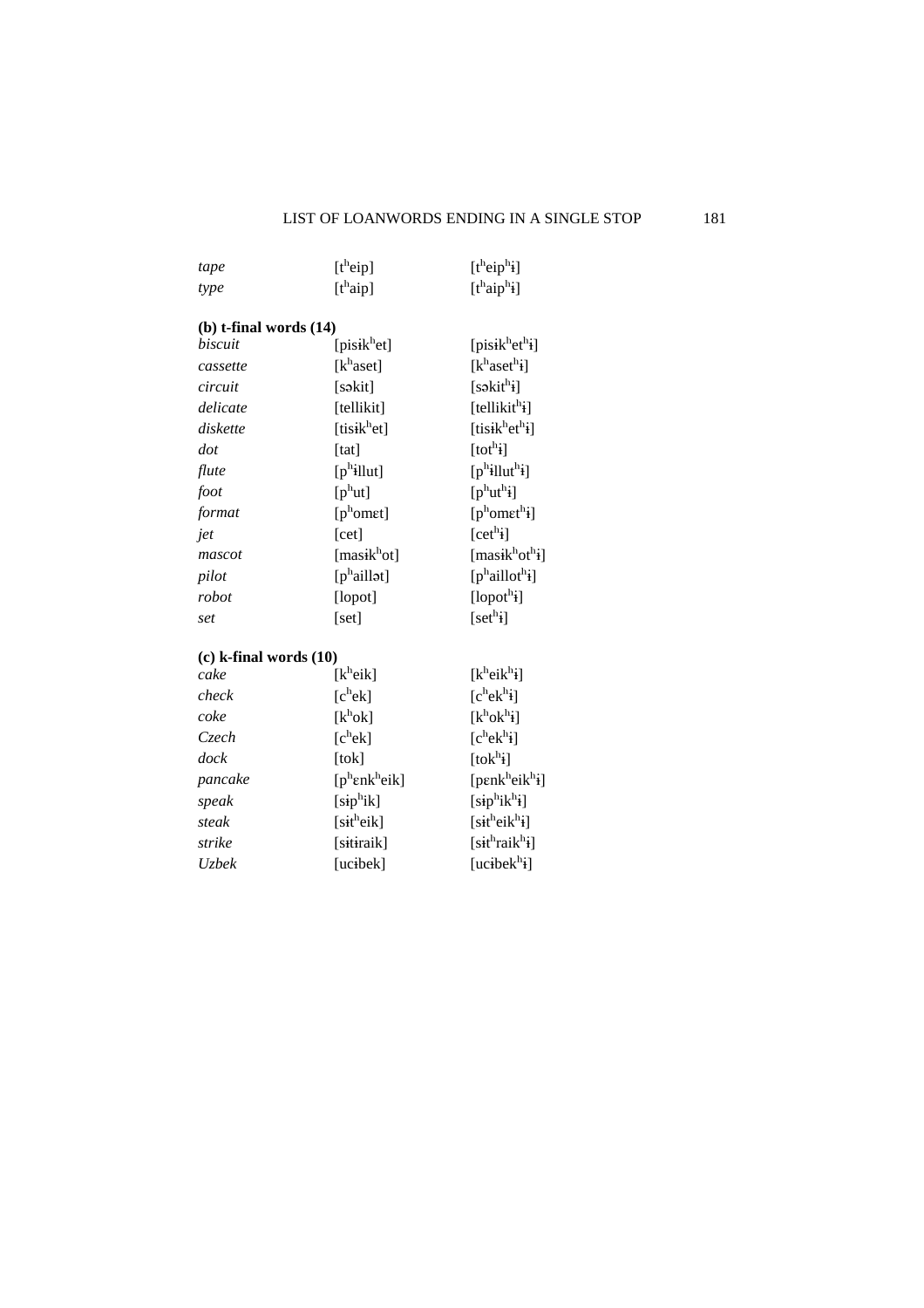## References

- Ahn, Sang-Cheol (1985) *The Interplay of Phonology and Morphology in Korean*. Ph. D. Dissertation, University of Illinois. Seoul: Hanshin Publishing Company.
- Ahn, Sang-Cheol (1991) Vowel deletion and epenthesis: the vowel i. *Studies in the Linguistic Sciences* 21-2, 1-18.
- Ahn, Sang-Cheol (1998) *An Introduction to Korean Phonology*. Seoul: Hanshin Publishing Company.
- Anderson, Stephen R. (1982) Where's Morphology? *Linguistic Inquiry* 13, 571-612.
- Archangeli, Diana (1984) *Underspecification in Yawelmani Phonology and Morphology*. Ph. D. Dissertation, MIT. [Reproduced by New York: Garland].
- Aronoff, Mark & Oehrle, Richard T. (eds.) (1984) *Language Sound Structure*. Cambridge: MIT Press.
- Bauer, Laurie (1983) *English Word-Formation*. Cambridge: Cambridge University Press.
- Bezooijen van, Renée & Kager, René (eds.) (1999) *Linguistics in the Netherlands 1999*. Amsterdam: John Benjamins Publishing Company.
- Booij, Geert (1995) *The Phonology of Dutch*. Oxford: Oxford University Press.
- Borowsky, Toni J. (1986) Topics in the Lexical Phonology of English. Ph.D. Dissertation, University of Massachusetts at Amherst.
- Borowsky, Toni J. (1989) Structure Preservation and the Syllable Coda in English. *Natural Language & Linguistic Theory* 7, 145 - 166.
- Brockhaus, Wiebke (1995a) *Final devoicing in the phonology of German*. Tübingen: Niemeyer.
- Brockhaus, Wiebke (1995b) Skeletal and suprasegmental structure within Government Phonology. In Durand & Katamba (eds.), 180-221.
- Brockhaus, Wiebke (1999) Closed syllables in a syllable-denying framework: A case of déjà vu? In Rennison & Kühnhammer (eds.), 29-48.
- Broselow, Ellen (1993) Transfer and universals in second language epenthesis. In Gass & Selinker (eds.), 71-86.
- Butskhrikidze, Marika (2002) Consonant Phonotactics in Modern Georgian. Ph. D. dissertation, Leiden University.
- Charette, Monik (1988) Some Constraints on Governing Relations in Phonology. Ph.D. Dissertation, McGill University.
- Charette, Monik (1990) Licence to govern. *Phonology* 7, 233-254.
- Charette, Monik (1991) *Conditions on Phonological Government*. Cambridge: Cambridge University Press.
- Charette, Monik (1992) Mongolian and Polish Meets Government Licensing. *SOAS Working Papers in Linguistics & Phonetics 2*, 275-291.
- Charette, Monik (1998) Empty and pseudo-empty category. *SOAS Working Papers in Linguistics and Phonetics* 8, 167-176.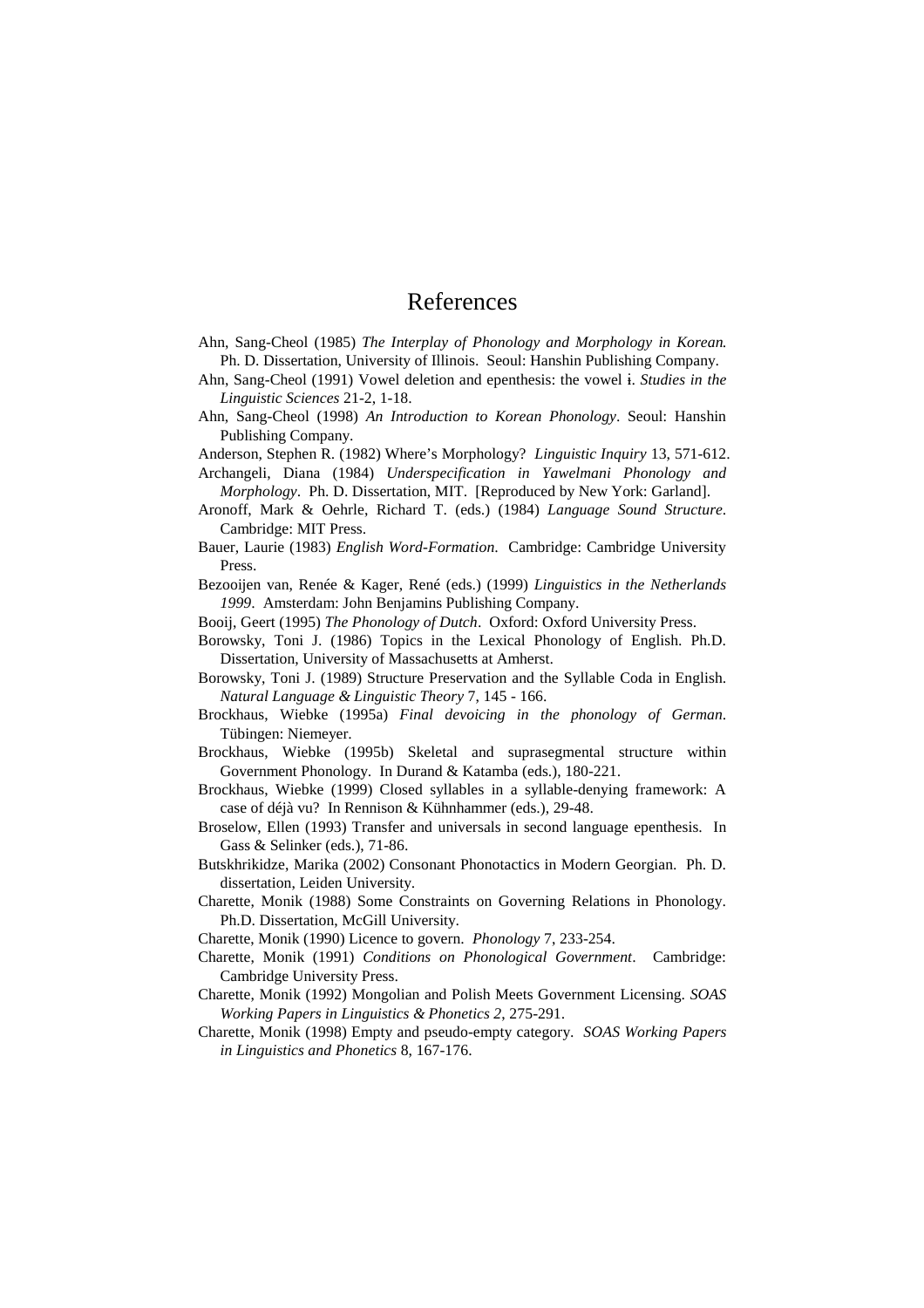- Charette, Monik & Göksel, Ashli (1994) Switching and Vowel Harmony. *SOAS Working Papers in Linguistics and Phonetic* 4, 31-52.
- Charette, Monik & Göksel, Ashli (1998) Licensing constraints and vowel harmony in Turkic languages. In Cyran (ed.), 65-88.
- Cho, Hyeonkwan (1998) English loanwords and Syllable Structures. *Studies in Phonetics, Phonology and Morphology* 4, 273-290.
- Choi, Hyon-Pai (1937) *The Grammar of Our Language* (in Korean). Seoul: Cheongemsa.
- Choi, Myeong-Ok (1998) *Korean Phonology and data* (in Korean). Seoul: Thaehaksa.
- Cho, Young-mee Yu & Inkelas, Sharon (1994) Post-obstruent tensification in Korean and geminate inalterability. In Kim-Renaud (ed.), 44-60.
- Chung, Kuk (1980) Neutralization in Korean: A Functional View. Ph. D. Dissertation, University of Texas, Austin.
- Clements, George N. (1985) The Geometry of Phonological Features. *Phonology Yearbook 2*, 225-252.
- Clements, George N. (1990) The Role of the Sonority Cycle in Core Syllabification. In Kingston & Beckman (eds.), 283-333.
- Clements, George N. & Keyser, S. Jay (1983) *CV Phonology: A Generative Theory of the Syllable*. Cambridge: MIT Press.
- Cobb, Margaret (1995) Vowel Harmony in Zulu and Basque. *SOAS Working Papers in Linguistics and Phonetics* 5, 23-39.
- Cole, Jennifer (1995) The Cycle in Phonology. In Goldsmith (ed.), 70-113.
- Cyran, Eugeniusz (1996) Licensing properties of nuclei and principle ranking in Irish. *The Linguistic Review* 13, 1-13.
- Cyran, Eugeniusz (ed.) (1998) *Structure and Interpretation: Studies in Phonology*. Lublin: Wydawnictwo Folium.
- Cyran, Eugeniusz & Gussmann, Edmund (1999) Consonantal Clusters and Governing Relations: Polish Initial Consonant Sequences. In Hulst van der & Ritter (1999).
- Da Silva, T. (1992) Nuclear Phenomena in Brazilian Portuguese. Ph. D. Dissertation, SOAS, University of London.
- Dekkers, Joost, Leeuw van der, Frank & Weijer van de, Jeroen (eds.) (2000) *Optimality Theory: Phonology, Syntax and Acquisition*. Oxford: Oxford University Press.
- Durand, Jacques & Katamba, Francis (eds.) (1995) *Frontiers of Phonology: Atoms, Structures, Derivations*. London: Longman.
- Durand, Jacques & Laks, Bernard (eds.) (1996) *Current Trends in Phonology*. Manchester: ESRI, University of Salford.
- Gass, Susan M & Selinker, Larry (eds.) (1993) *Language Transfer in Language Learning*. Amsterdam: John Benjamin.
- Giegerich, Heinz (1992) *English Phonology: An Introduction*. Cambridge: Cambridge University Press.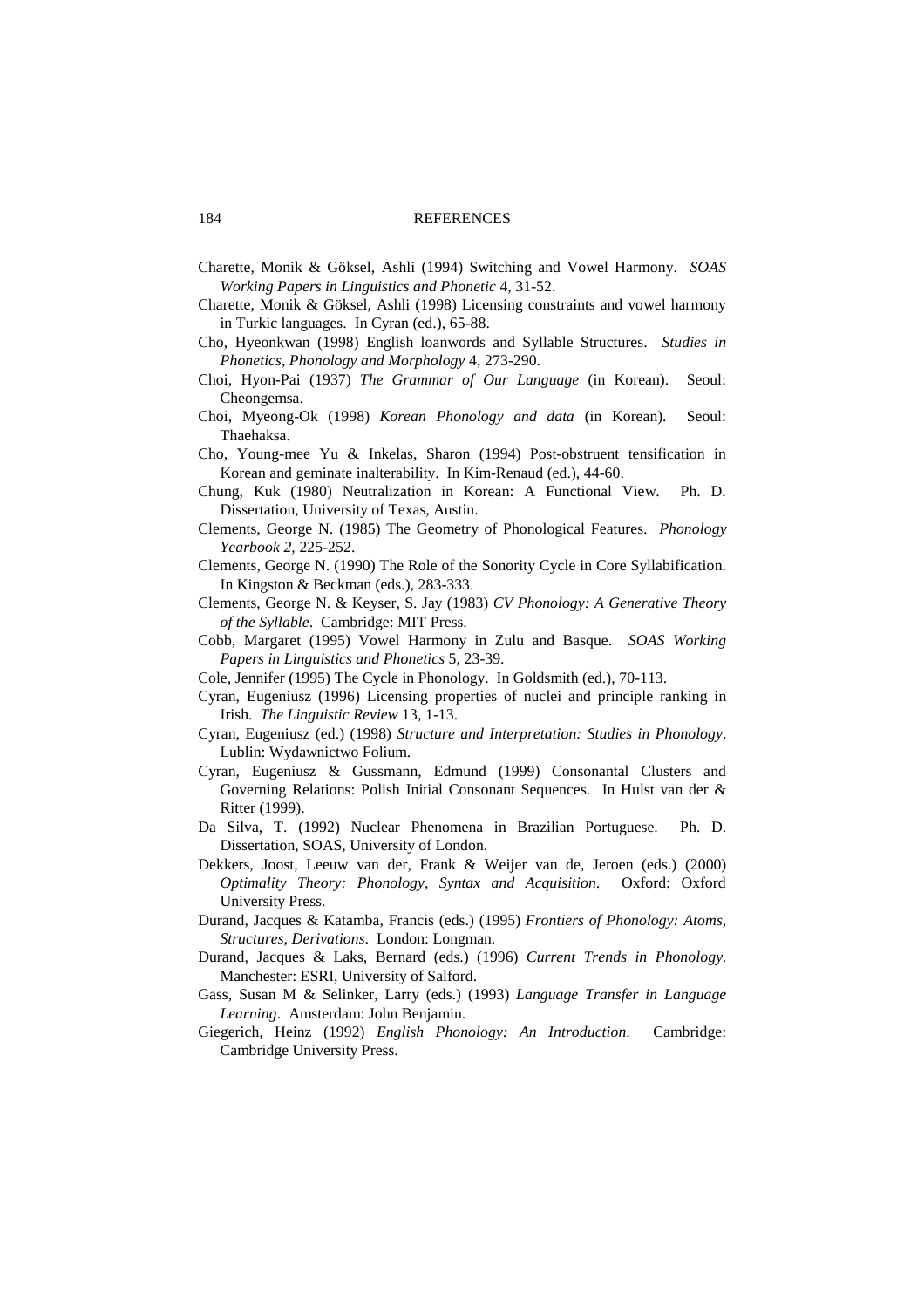- Gimson, Alfred C. (1989) An Introduction to the Pronunciation of English (4<sup>th</sup> edition, revised by Susan Ramsaran). London: Edward Arnold.
- Fabb, Nigel (1988) English Suffixation is Constrained only by Selectional Restrictions. *Natural Language & Linguistic Theory* 6, 527-540.
- Féry, Caroline, Green, Antony Dubach & Vijver van de, Ruben (eds.) (2001) *Linguistics in Potsdam 12: Proceedings of HILP 5*. Potsdam: Universitätsbibliothek Publikationsstelle.
- Fujimura, Osamu (ed.) (1973) *Three Dimensions of Linguistic Theory*. Tokyo: Taikusha.
- Goldsmith, John A. (1990) *Autosegmental & Metrical Phonology*. Oxford: Basil Blackwell Ltd.
- Goldsmith, John A. (ed.) (1995) *The Handbook of Phonological Theory*. Oxford: Blackwell Publisher Ltd.
- Gussmann, Edmund (1998) Domains, relations, and the English agma. In Cyran (ed.), 101-126.
- Gussmann, Edmund & Cyran, Eugeniusz (1998) Polish consonantal sequences: a phonological testing ground. In Cyran (ed.), 127-138.
- Gussmann, Edmund & Kaye, Jonathan (1993) Polish notes from a Dubrovnik Café. *SOAS Working Papers in Linguistics & Phonetics* 3, 427-462.
- Halle, Morris & Stevens, Kenneth (1971) A Note on Laryngeal Features. *Quarterly Progress Report* 101, 198-213. Research Laboratory of Electronics, MIT.
- Hangin, John G. (1968) *Basic Course in Mongolian*. Bloomington: Indiana University.
- Hargus, Sharon & Kaisse, Ellen (eds.) (1993) *Phonetics and Phonology: Studies in Lexical Phonology*. San Diego: Academic Press, Inc.
- Harris, John (1990) Segmental Complexity and Phonological Government. *Phonology* 7, 255-300.
- Harris, John (1992) Licensing inheritance. *UCL Working Papers in Linguistics* 4, 359-406.
- Harris, John (1994) *English Sound Structure*. Oxford: Blackwell.
- Harris, John & Lindsey, Geoff (1995) The Elements of Phonological Representation. In Durand & Katamba (eds.), 34-79.
- Harris, John & Gussmann, Edmund (1998) Final codas: why the west wrong. In Cyran (ed.), 139-162.
- Hayes, Bruce (1986a) Assimilation as Spreading in Toba Batak. *Linguistic Inquiry*  17, 467-499.
- Hayes, Bruce (1986b) Inalterability in CV Phonology. *Language* 62, 321-352.
- Heo, Yong (1995) Empty Category and Korean Phonology. Ph. D. Dissertation, SOAS, University of London.
- Hirano, Hideyuki (1994) A Constraint-Based Approach to Koran Loanwords. *Language Research* 30, 707-739.
- Hong, Sunghoon (2001) Richness of the base, lexicon optimization, and suffix  $/i/\sim \phi$ alternation in Korean. *Studies in Phonetics, Phonology and Morphology* 7, 215- 242.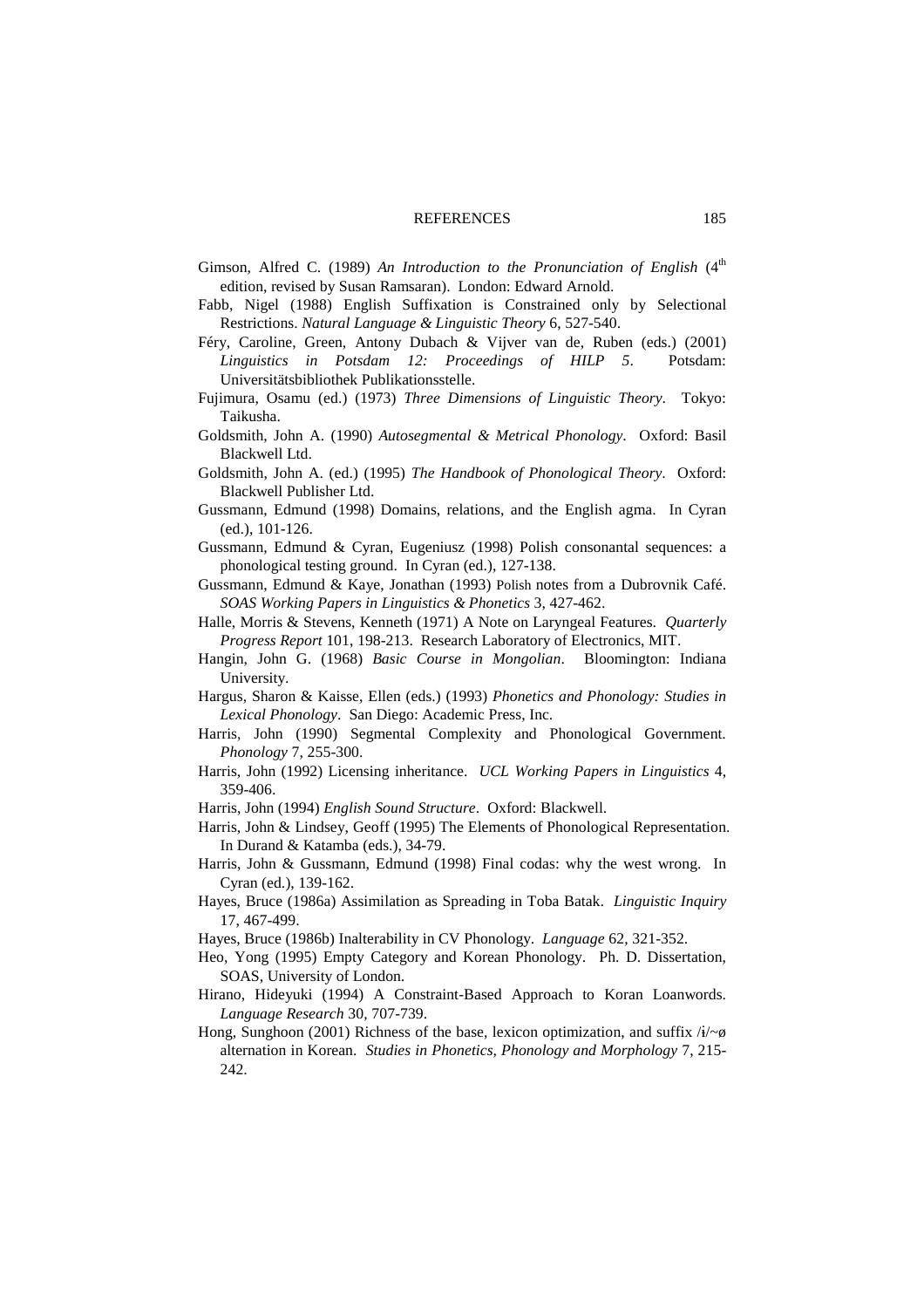- Huffman, Marie K. & Krakow, Rena A. (eds.) (1993) Nasals, Nasalization and the Velum. San Diego: Academic Press.
- Hulst van der, Harry & Ewen, Colin J. (2001) *The Phonological Structure of Words*. Cambridge: Cambridge University Press.
- Hulst van der, Harry & Ritter, Nancy (1998) Kammu minor syllables in head-driven phonology. In Cyran (ed.), 163-182.
- Hulst van der, Harry & Ritter, Nancy (eds.) (1999a) *The Syllable: Views and Facts*. Berlin: Mouton de Gruyter
- Hulst van der, Harry & Ritter, Nancy (1999b) Head-Driven Phonology. In Hulst & Ritter (eds.), 113-168.
- Hulst van der, Harry & Smith, Norval (eds.) (1982) *The Structure of Phonological Representations*. Dordrecht: Foris.
- Iverson, Gregory K. (1983) Korean *s*. *Journal of Phonetics* 11, 191-200.
- Iverson, Gregory K. & Sohn, Hyang-Sook (1994) Liquid representation in Korean. In Kim-Renaud (ed.), 77-100.
- Itô, Junko (1986) *Syllable Theory in Prosodic Phonology*. Ph. D. Dissertation, University of Massachusetts at Amherst. [Reproduced by New York: Garland].
- Itô, Junko (1989) A Prosodic Theory of Epenthesis. *Natural Language and Linguistic Theory* 7, 217-260.
- Jacobs, Haike & Gussenhoven, Carlos (2000) Loan Phonology: Perception, Salience, the Lexicon and OT. In Dekkers, Leeuw van der & Weijer van de (eds.), 193- 210.
- Jun, Sun-Ah (1994) The status of the lenis stop voicing rule in Korean. In Kim-Renaud (ed.), 101-114.
- Kagaya, Yoshioka (1974) A Fiberscopic and Acoustic Study of the Korean Stops, Affricates, and Fricatives. *Journal of Phonetics* 2, 161-180.
- Kager, René (1999) *Optimality Theory*. Cambridge: Cambridge University Press.
- Kager, René, Hulst van der, Harry & Zonneveld, Wim (eds.) (1999) *The Prosody-Morphology Interface*. Cambridge: Cambridge University Press.
- Kager, René & Zonneveld, Wim (1999) Introduction. In Kager, Hulst van der & Zonneveld (eds.), 1-38.
- Kaisse, Ellen (1986) Locating Turkish Devoicing. *Proceedings of the 5th West Coast Conference on Formal Linguistics*, 119-128.
- Kang, Hyunsook (1996) English loanwords in Korean. *Studies in Phonetics, Phonology and Morphology* 2, 21-47.
- Kang, Ongmi (1992) Word-Internal Prosodic Words in Korean. *NELS* 22, 243-257.
- Kang, Ongmi (1993) *Korean Prosodic Phonology*. Ph. D. Dissertation, University of Washington. Seoul: Thaehaksa.
- Kang, Ongmi (1996) An Optimal Approach on Korean Loanword Phonology (in Korean). *Journal of Korean Linguistics* 28, 113-146.
- Kang, Ongmi (1999a) A Correspondence Approach to Glide Formation in Korean. *Korean Journal of Linguistics* 24, 477-496.
- Kang, Ongmi (1999b) A Correspondence Analysis on Hiatus Resolution in Korean. *Studies in Phonetics, Phonology and Morphology* 5, 1-24.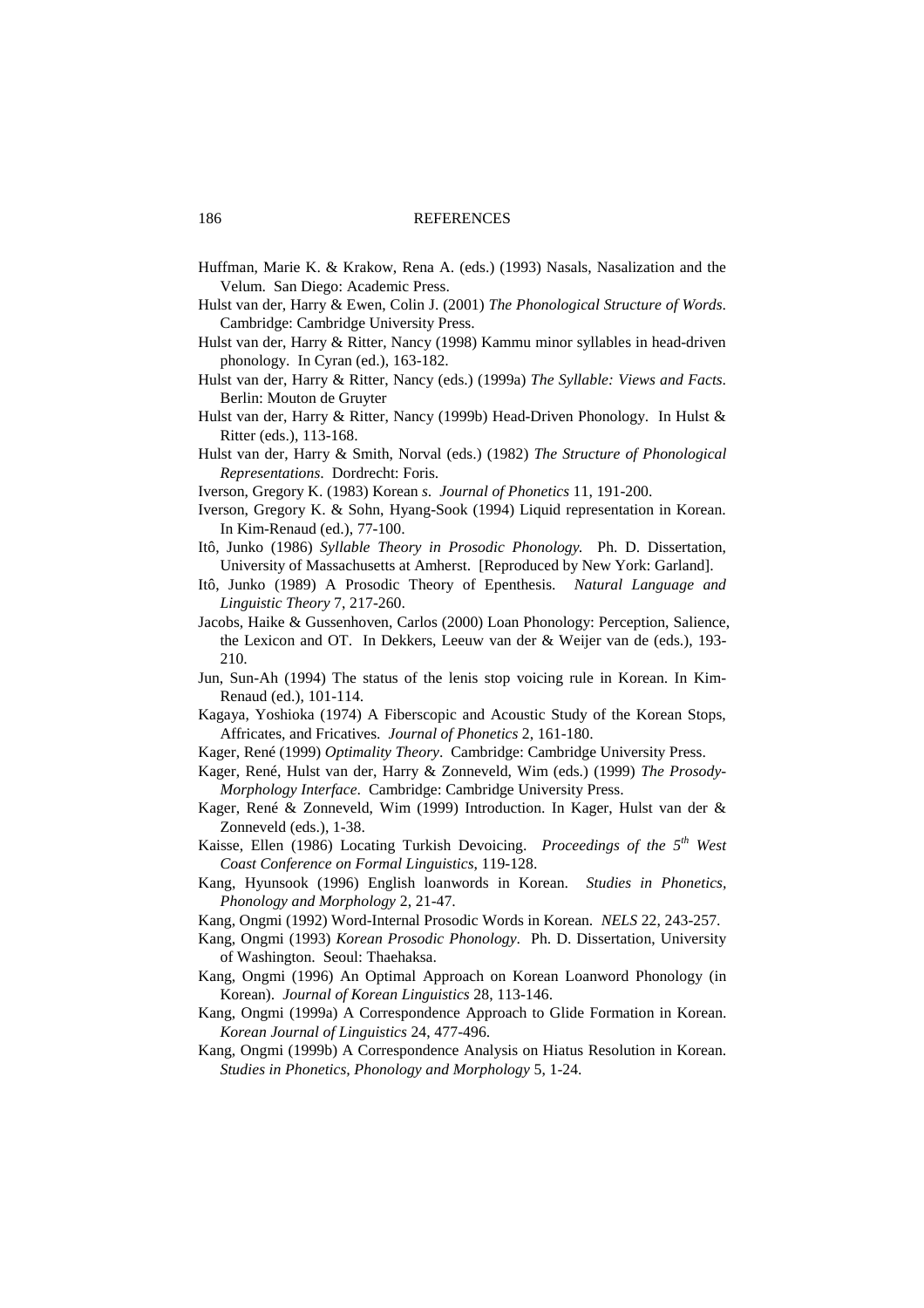- Kang, Yongsoon (1996) English Loanwords in Korean. *Studies in Phonetics, Phonology and Morphology* 2, 21-28.
- Kaye, Jonathan (1987) Government in Phonology: The Case of Moroccan Arabic. *The Linguistic Review* 6, 131-160.
- Kaye, Jonathan (1990) 'Coda' licensing. *Phonology* 7, 301-330.
- Kaye, Jonathan (1992) Do You Believe in Magic? The Story of s+C Sequences. *SOAS Working Papers in Linguistics and Phonetics* 2, 293-313.
- Kaye, Jonathan (1995) Derivations and Interfaces. In Durand & Katamba (eds.), 289-332.
- Kaye, Jonathan, Lowenstamm, Jean & Vergnaud, J.-R. (1985) The Internal Structure of Phonological Elements: A Theory of Charm and Government. *Phonology Yearbook* 2, 305-328.
- Kaye, Jonathan, Lowenstamm, Jean & Vergnaud, J.-R. (1990) Constituent Structure and Government Phonology. *Phonology* 7, 193-231.
- Kean, Mary-Louise (1974) The Strict Cycle in Phonology. *Linguistic Inquiry* 5, 179-203.
- Kenstowicz, Michael & Kisseberth, Charles (1977) *Topics in Phonological Theory*. New York: Academic Press.
- Kenstowicz, Michael & Kisseberth, Charles (1979) *Generative Phonology: Description and Theory*. New York: Academic Press.
- Kenstowicz, Michael & Sohn, Hyang-Sook (1998) Accentual Adaptation in North Kyungsang Korean. http://roa.rutgers.edu/ ROA 345-0999.
- Kim, Chin-Woo (1968) The Vowel System of Korean. *Language* 44, 516-527.
- Kim, Chin-Woo (1970) Boundary Phenomena in Korean. *Papers in Linguistics* 2, 1-26.
- Kim, Chin-Woo & Kim, Hyung-Youp (1991) The Character of Korean Glides. *Studies in the Linguistic Sciences* 21, 113-126.
- Kim, Gyung-Ran (1998) Leveling in Korean. *Studies in Phonetics, Phonology and Morphology* 4, 89-108.
- Kim, Gyung-Ran (2001) Manner Assimilation in Korean. *Language Research* 37, 157-176.
- Kim, Hyunsoon (1994) On the obligatory contour principle related to sonority. In Kim-Renaud (ed.), 115-132.
- Kim, Jong-Mi (1986) *Phonology and Syntax of Korean Morphology*. Ph. D. Dissertation, University of Southern California. Seoul: Hanshin Publishing Company.
- Kim, Ki-Ho (1987) *The Phonological Representation of Distinctive Features: Korean Consonantal Phonology*. Ph. D. Dissertation, University of Iowa. Seoul: Hanshin Publishing Company.
- Kim, Kong-On & Shibatani M. (1976) Syllabification in Korean. *Language Research* 12, 91-98.
- Kim, Noh-Ju (1997) Tone, segment, and their interaction in North Kyungsang Korean: a correspondence theory account. Ph. D. dissertation, Ohio State University.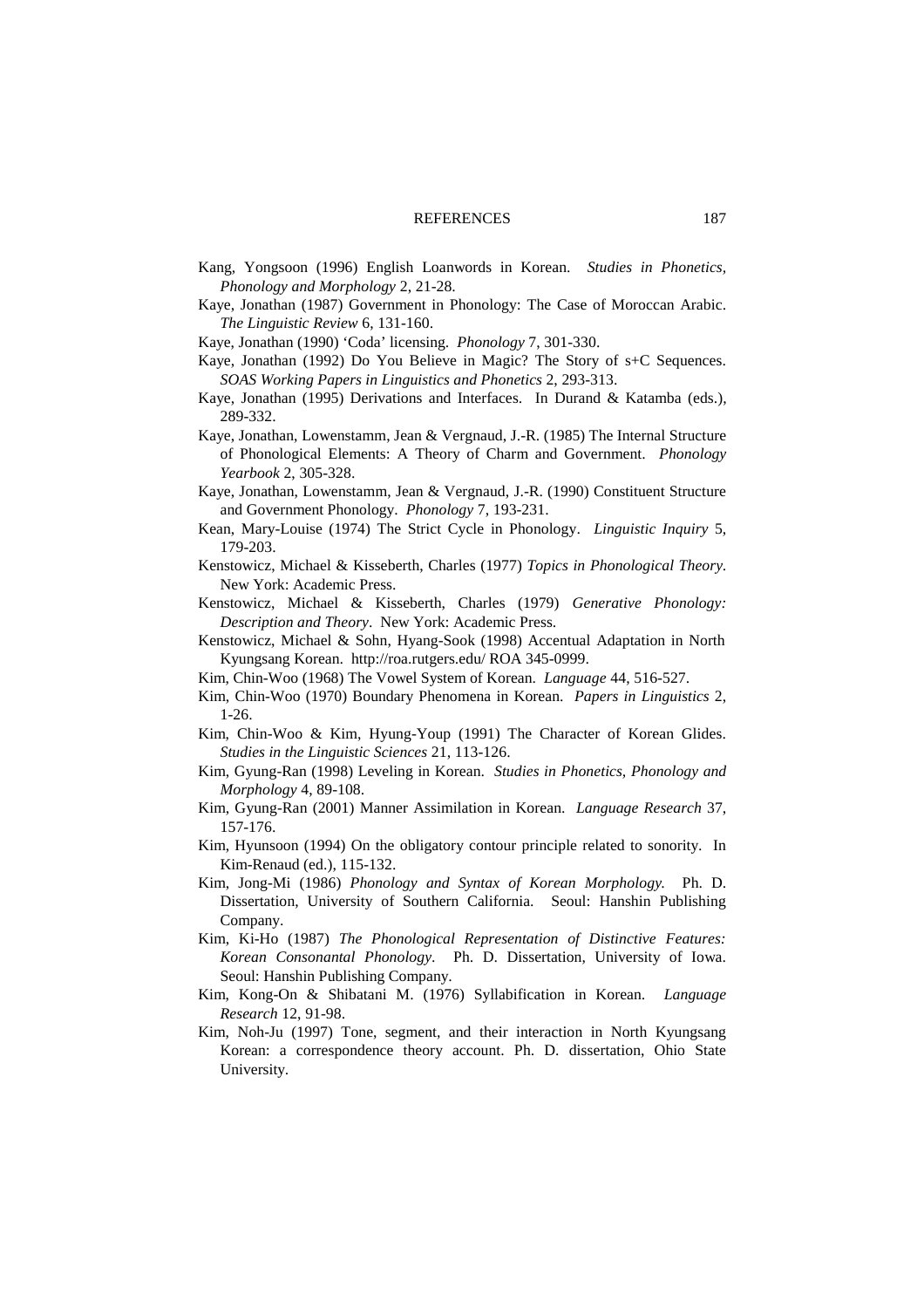- Kim, Seon Jung (1996) The Representations of Korean Phonological Expressions and Their Consequences. Ph. D. Dissertation, SOAS, University of London.
- Kim, Soo-Gon (1977) Remarks on p-irregular verbs in Korean (in Korean). *Linguistic Journal of Korea* 2, 1-16.
- Kim, Sung-Hwa (1992) The Function of Inserted Vowel 'i' (in Korean). *Journal of Korean Linguistics* 22. 87-156.
- Kim, Young-Seok (1985) *Aspects of Korean Morphology*. Ph. D. Dissertation, University of Texas, Austin. Seoul: Pan Korea Book Corporation.
- Kim-Renaud, Young-Key (1974) *Korean Consonantal Phonology*. Ph. D Dissertation, University of Hawaii, Manoa, Hawaii. Seoul: Tower Press.
- Kim-Renaud, Young-Key (1982) i-deletion in Korean. In I.-S. Yang (ed.),  $478-488$ .
- Kim-Renaud, Young-Key (ed.) (1994) *Theoretical issues in Korean linguistics*. Stanford: CSLI, Stanford Linguistics Society.
- Kingston, John C. & Beckman, Mary E. (eds.) (1990) *Papers in Laboratory Phonology I: Between the Grammar and Physics of Speech*. Cambridge: CUP.
- Kiparsky, Paul (1973) Abstractness, opacity and global rules. In Fujimura (ed.), 1- 136.
- Kiparsky, Paul (1985) Some Consequences of Lexical Phonology. *Phonology Yearbook* 2, 85-138.
- Kiparsky, Paul (1993) Blocking in Non-derived Environments. Hargus & Kaisse (eds.), 277-314.
- Ko, Kwang-Mo (1989) Explaining the Noun-final Change  $t > s$  in Korean (in Korean). *Eoneohag* (Journal of the Linguistic Society of Korea) 11, 3-22.
- Ku, Pon-Seok (1999) English Loanwords and Vowel Epenthesis in Optimality Theory (in Korean). *Studies in Phonetics, Phonology and Morphology* 5, 59-77.
- Kula, Nancy Chongo (1999) On the Representation of NC Clusters in Bemba. In Bezooijen & Kager (eds.), 135-148.
- Kula, Nancy Chongo (in prep.) The phonology of derivation in Bemba. Ph. D. Dissertation, Leiden University.
- Kula, Nancy Chongo & Marten, Lutz (1998) Aspects of Nasality in Bemba*. SOAS Working Papers in Linguistics and Phonetics* 8, 191-208.
- Kula, Nancy Chongo & Marten, Lutz (2000) Constraints and processes: Evidence from Bemba, Herero and Swahili. *SOAS Working Papers in Linguistics and Phonetics* 10, 91-102.
- Kwon, Jae-Il (ed.) (1996) *Phonetics and Linguistics (in honour of Prof. Hyun Bok Lee).* Seoul: SNU Press.
- Lee. Borim (2001) The liquid lexicalization and nativization in Sino-Korean and English loans. *Studies in Phonetic, Phonology and Morphology* 7, 101-124.
- Lee, Borim, Lee, Sook-hyang, Park, Cheon-Bae & Kang, Seok-keun (1999) Korean speakers' perception and production of English word-final voiceless stop release (in Korean). *Malsori* 38 (Journal of the Phonetic Society of Korean), 41-70.
- Lee, Byung-Gun (1976) *Generative Phonology of Modern Korean* (in Korean). Seoul: Ilcisa.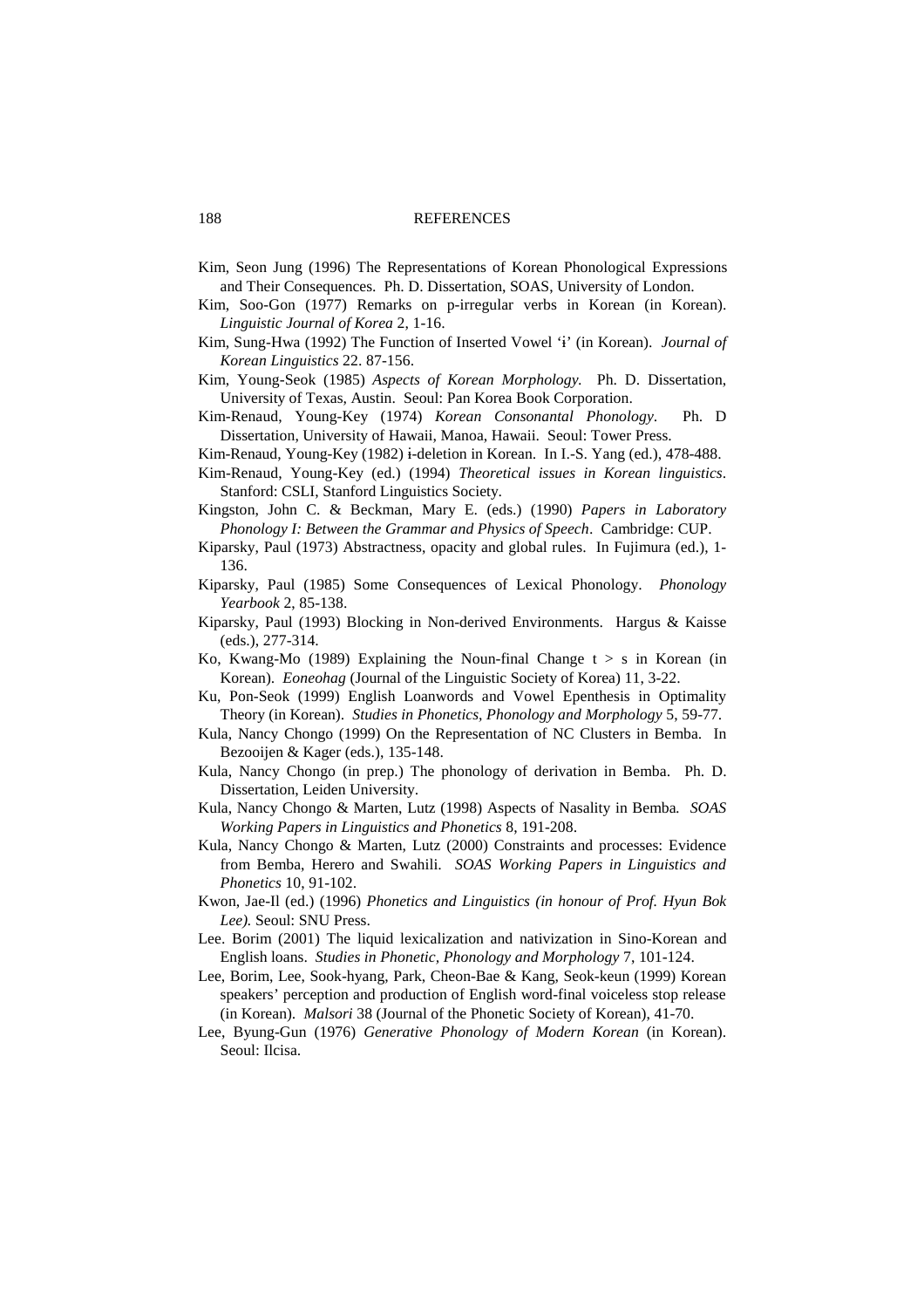- Lee, Byung-Gun (1982) A well-formed condition on syllable structure. In I.-S. Yang (ed.), 489-506.
- Lee, Duck-Young & Yoshida, Shohei (1998) A-head alignment: the case of vowel harmony in Korean. In Cyran (ed.), 195-204.
- Lee, Eun-Young & Kim, Seon-Jung (2000) French Loanwords in Korean: A Government Perspective. A paper presented in The  $12<sup>th</sup>$  International Conference on Korean Linguistics.
- Lee, Hyoeun (2001) English Loanword Phonology in Korean. *Language Research* 37, 177-200.
- Lee, Hyun-Joo (1999) Inter-onset government: its needs and interaction with proper government*. SOAS Working Papers in Linguistics and Phonetics* 9, 253-274.
- Lee, Ponghyung (1995) Korean Loanword Phonology: An Optimality Perspective. *Korean Journal of Linguistics* 20, 121-151.
- Lieber, Rochelle (1981) *On the Organization of the Lexicon*. Ph. D. Dissertation, MIT. [Reproduced by the Indiana University Linguistic Club].
- Lindsey, Geoff & Harris, John (1990) Phonetic interpretation in Generative Grammar. *UCL Working papers in Linguistics* 2, 355-369.
- Lombardi, Linda (ed.) (2001) *Segmental phonology in Optimality Theory*. Cambridge: CUP.
- Lowenstamm, Jean (1996) CV as the only syllable type. In Durand & Laks (eds.), 419-443.
- Mascaró, Joan (1976) Catalan phonology and the phonological cycle. Ph. D. Dissertation, MIT.
- McCarthy, John (1986) OCP Effects: Gemination and Antigemination. *Linguistic Inquiry* 17, 207-263.
- McCarthy, John (1999) Sympathy and phonological opacity. *Phonology* 16, 331- 399.
- McCarthy, John & Prince, Alan (1993) Prosodic Morphology I: Constraint interaction and satisfaction. Ms., University of Massachusetts and Rutgers University.
- McCarthy, John & Prince, Alan (1999) Faithfulness and identity in Prosodic Morphology. In Kager, Hulst van der & Zonneveld, 218-310.
- Mohanan, K.P. (1982) *Lexical Phonology*. Ph. D. Dissertation, MIT. [Reproduced by Indiana University Linguistic Club]
- Moore, John & Rodchue, Saowalak (1994) *Colloquial Thai.* London: Routledge.
- Myers, Scott (1987) Vowel Shortening in English. *Natural Language & Linguistic Theory* 5, 485-518.
- Nam, Ji Young & Southard, Bruce (1994) Orthographic Representation and Resyllabification of English Loanwords in Korean. *Language and Speech*, 259- 281.
- Nespor, Marina & Vogel, Irene (1986) *Prosodic Phonology*. Dordrecht: Foris.
- Oh, Jung-Ran (1997) A Correspondence Approach to the Phonological Constraints in Korean Ending Inflection (in Korean). *Studies in Phonetics, Phonology and Morphology* 3, 141-166.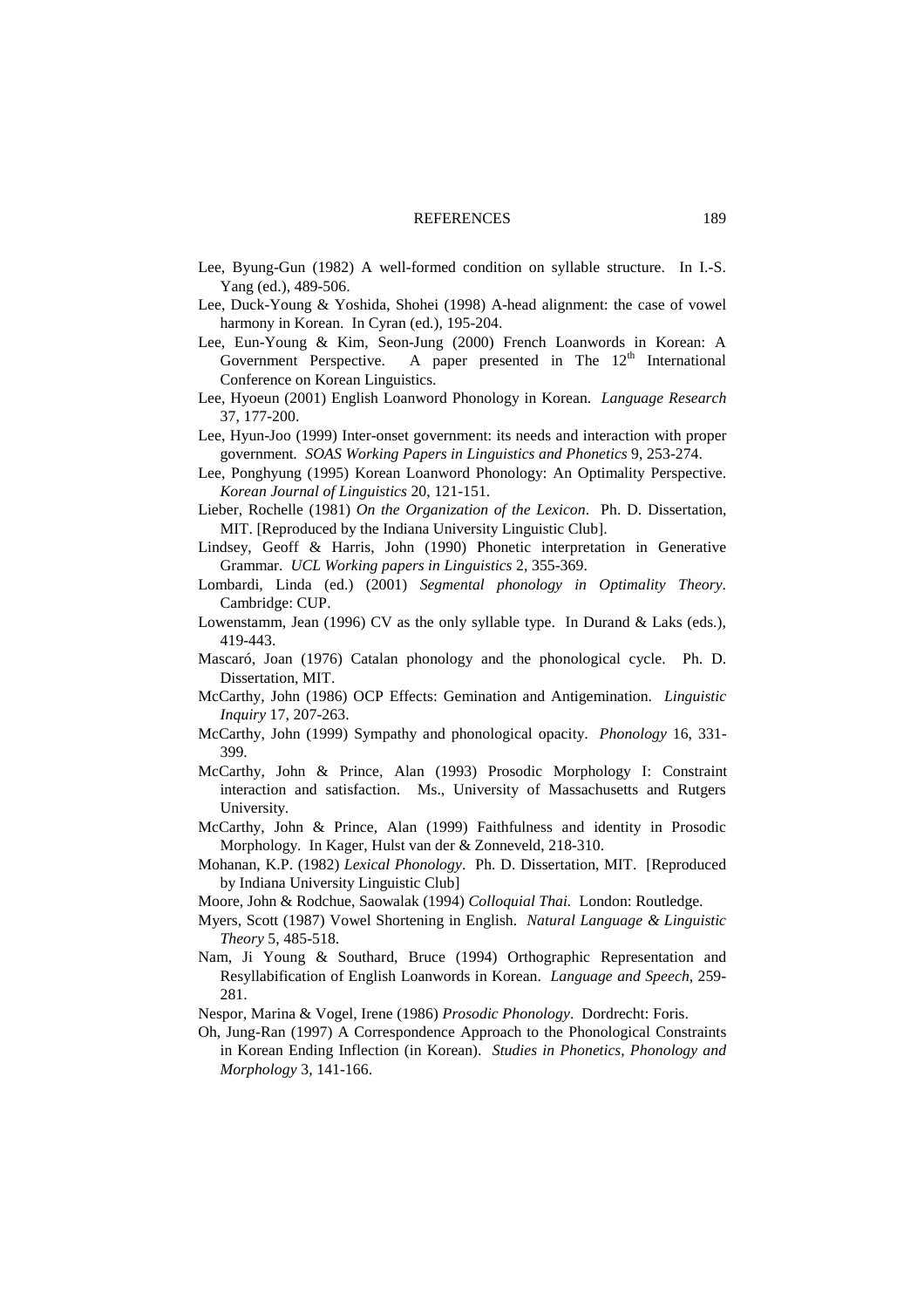- Oh, Mira (1994) A reanalysis of consonant cluster simplification and sneturalization. In Kim-Renaud (ed.), 157-174.
- Oh, Mira (1996) Linguistic Input to Loanword Phonology. *Studies in Phonetics, Phonology and Morphology* 2, 117-126.
- Paradis, Carole (1988) On constraints and repair strategies. *The Linguistic Review* 6, 71-97.
- Paradis, Carole (1996) The inadequacy of filters and faithfulness in loanword adaptation. In Durand & Laks (eds.), 509-534.
- Paradis, Carole & Lacharité, Darlene (1997) Preservation and minimality in loanword adaptation. *Journal of Linguistics* 33, 379-430.
- Park, Jeong-Woon (1994) Variation of vowel length in Korean. In Kim-Renaud (ed.), 175-188.
- Pater, Joe (1996) \* NC. *Proceedings of the North East Linguistic Society* 26, 227-239.
- Pater, Joe (1999) Austronesian Nasal Substitution and Other NC Effects. In Kager, Hulst van der & Zonneveld (eds.), 310-343.
- Pater, Joe (2001) Austronesian nasal substitution revisited: what's wrong with \*NC (and what's not). In Lombardi, (ed.), 159-182.
- Ploch, Stefan (1999) Nasals on My Mind. The Phonetic and Cognitive Approach to the Phonology of Nasality. Ph. D. Dissertation, SOAS, University of London.
- Polgárdi, Krisztina (1998) *Vowel Harmony*. *An Account in Terms of Government and Optimality*. Ph. D. Dissertation, Leiden University. The Hague: Holland Academic Graphics.
- Rebrus, A., Siptár, P., Szigetvári, P. & Törkenczy, M. (1996) Hungarian Morphology doesn't Meet GP. Paper presented at the Government Phonology Workshop, at the 8<sup>th</sup> International Phonology Meeting, Vienna.
- Rennison, John R. & Kühnhammer, Klaus (eds.) (1999) *Phonologica 1996*. Proceedings of the 8th International Phonology Meeting. The Hague: Holland Academic Graphics.
- Rhee, Sang Jik (1996) The constraint on final empty nuclei in Korean. In J.-I. Kwon (ed.), 691-731.
- Rhee, Sang Jik (2000) Why do Koreans and Cantonese use a non-rhotic accent in English loanword adaptation? *The Proceedings of the 2nd Seoul International Conference on Phonetic Sciences*, 321-331.
- Rhee, Sang Jik & Heo, Yong (1998) A Government Approach to Korean Syllable Structure (in Korean). *Hangeul* (Journal of Korean Language Society) 240-241, 7-42.
- Rhee, Seok-Chae (1995) A Constraint on Coda Aperture and Neutralization (in Korean). *Korean Journal of Linguistics*, 20-4, 183-211.
- Rhee, Seok-Chae & Choi, Yoo-Kyung (2001) A Statistical Observation of Vowel Epenthesis in English Loanwords in Korean and its Significance (in Korean). *Studies in Phonetics, Phonology and Morphology 7*, 153-176.
- Rice, Keren D. (1989) On Eliminating Resyllabification into Onsets. *Proceedings of the Eighth West Coast Conference on Formal Linguistics*, 429-444.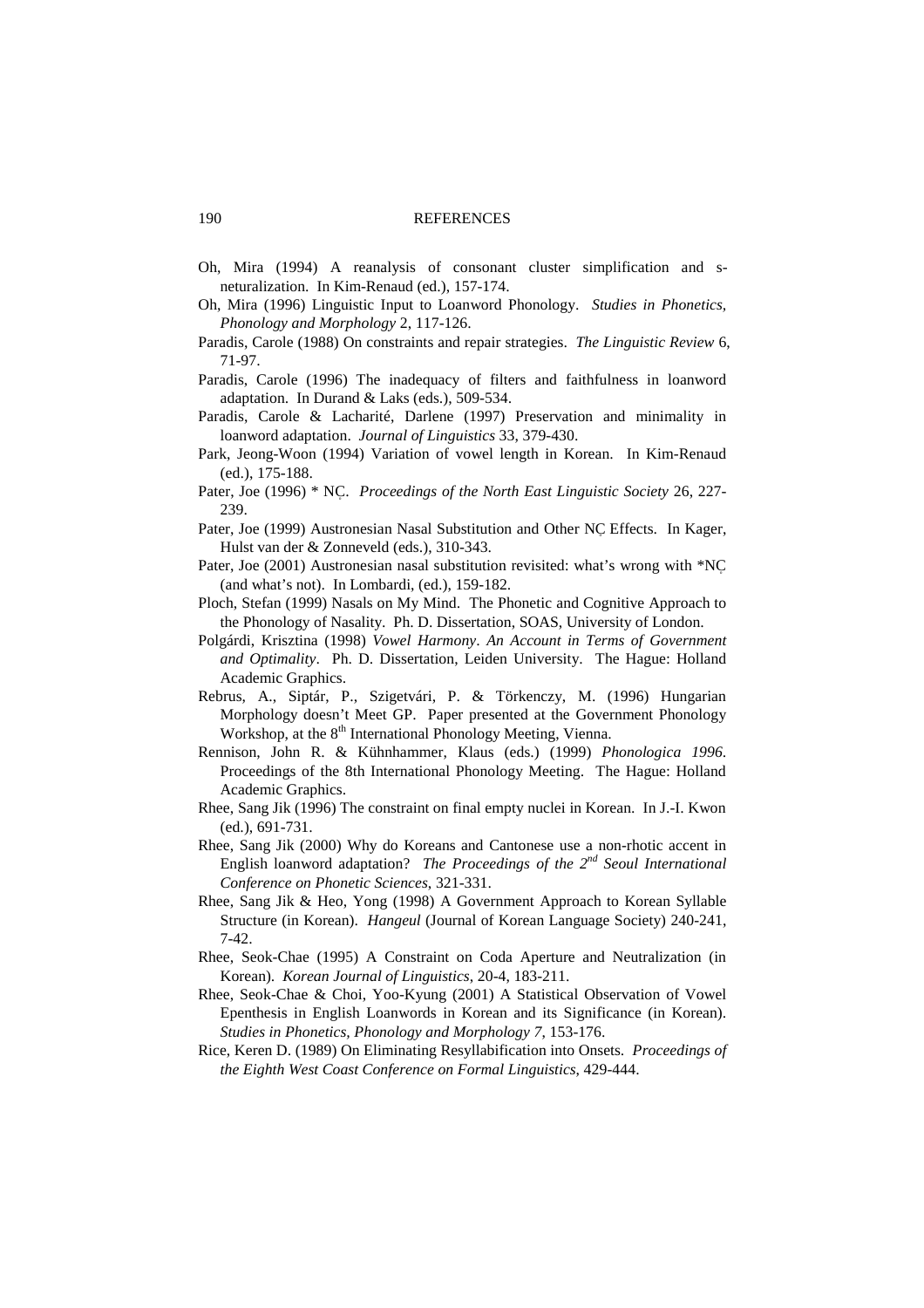- Rice, Keren D. (1992) On Deriving Sonority: a Structural Account of Sonority Relationships. *Phonology* 9, 61-100.
- Rowicka, Grazyna (1998) The audibility and visibility of Mohawk ghost. In Cyran (ed.), 247-260.
- Rowicka, Grażyna (1999) On Ghost Vowels: A Strict CV Approach. Ph. D. Dissertation, Leiden University. The Hague: Holland Academic Graphics.
- Rubach, Jerzy & Booij, Geert (1990) Edge of Constituent Effects in Polish. *Natural Language and Linguistic Theory* 8, 427-464.
- Sagey, Elisabeth (1986) *The Representation of Features and Relations in Nonlinear Phonology*. Ph. D. Dissertation, MIT.
- Scheer, Tobias (1998) Governing domains are head-final. In Cyran (ed.), 261-286.
- Schein, Barry & Steriade, Donca (1986) On Geminates. *Linguistic Inquiry* 17, 691- 744.
- Selkirk, Elisabeth (1982) Syllable. In Hulst van der & Smith (eds.), 337-383.
- Selkirk, Elisabeth (1984a) On the major class features and syllable theory. In Aronoff & Oehrle (eds.), 107-136.
- Selkirk, Elisabeth (1984b) *Phonology and Syntax: The Relation between Sound and Structure*. Cambridge: MIT Press.
- Silverman, Daniel (1992) Multiple scansions in loanword phonology: evidence from Cantonese. *Phonology* 9, 289-328.
- Singh, Rajendra (1985) Prosodic adaptation in interphonology. *Lingua* 67, 269-282.
- Smith, Kenneth D. (1975) *Phonology and syntax of Sedang, a Vietnam Mon-Khmer language*. Ph. D. Dissertation, University of Pennsylvania. [Reproduced by Ann Arbor: Xerox University Microfilm].
- Sohn, Ho-Min (1994) *Korean*. London: Routledge.
- Sohn, Ho-Min (1999) *The Korean Language*. Cambridge: Cambridge University Press.
- Sohn, Hyang-Sook (1986) *Underspecification in Korean Phonology*. Ph. D. Dissertation, University of Illinois. Seoul: Hanshin Publishing Co.
- Sohn, Hyang-Sook (2001) Optimization of Word-final Coronals in Korean Loanword Adaptation. In Féry, Green & Vijver van de (eds.), 159-177.
- Steriade, Donca (1982) Greek Prosodies and the Nature of Syllabification. Ph. D. Dissertation, MIT.
- Steriade, Donca (1993) Closure, release and nasal contours. In Hoffman & Krakow (eds.), 401-470.
- The National Academy of the Korean Language (1988) *The Compilations of Orthography of Loanwords in Korean*.
- The National Academy of the Korean Language. *The Orthography System of Foreign Word*s. http://www.korean.go.kr/
- Vennemann, Theo (1988) *Preference laws for syllable structure*. Berlin: de Gruyter.
- Weijer van de, Jeroen (1996) *Segmental Structure and Complex Segment*s. Tübingen: Max Niemeyer Verlag.
- Weijer van de, Jeroen & Nishihara, Tetsuo (eds.) (2001) *Issues in Japanese Phonology and Morphology*. Berlin: Mouton de Gruyter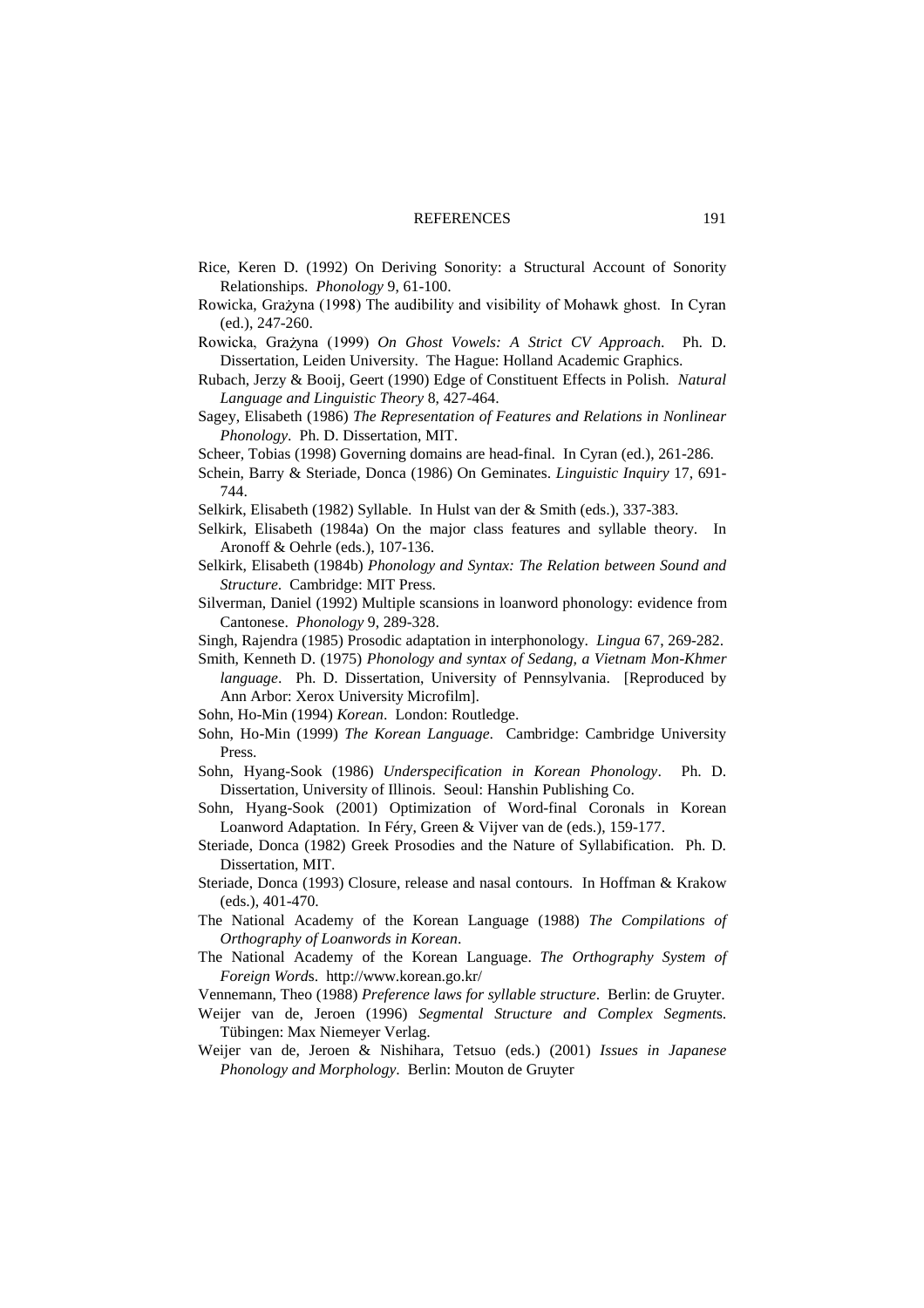Wells, John C. (1982) *Accents of English*. Cambridge: Cambridge University Press. Yang, In-Seok (ed.) (1982) *Linguistics in the Morning Calm*. Seoul: Hanshin.

- Yip, Moira (1987) English Vowel Epenthesis. *Natural Language & Linguistic Theory* 5, 463-484.
- Yip, Moira (1988) The Obligatory Contour Principle and Phonological Rules: A Loss of Identity. *Linguistic Inquiry* 19, 65-100.
- Yip, Moira (1993) Cantonese Loanword Phonology and Optimality Theory. *Journal of East Asian Linguistics* 2, 261-291.
- Yoo, Hyebae (1996) A Constraint-Based Analysis of Korean Loanwords. *Studies in Phonetics, Phonology and Morphology* 2, 147-168.
- Yoshida, Yuko (1990) Government in Tonkawa: Vowel Elision and Cyclicity*. SOAS Working Papers in Linguistics and Phonetics* 1, 53-70.
- Yoshida, Shohei (1991) Some Aspects of Governing Relations of Japanese Phonology. Ph. D. Dissertation, SOAS, University of London.
- Yoshida, Shohei (2001) An Element-based Analysis of Affrication in Japanese. In Weijer van de & Nishihara (eds.), 169-190.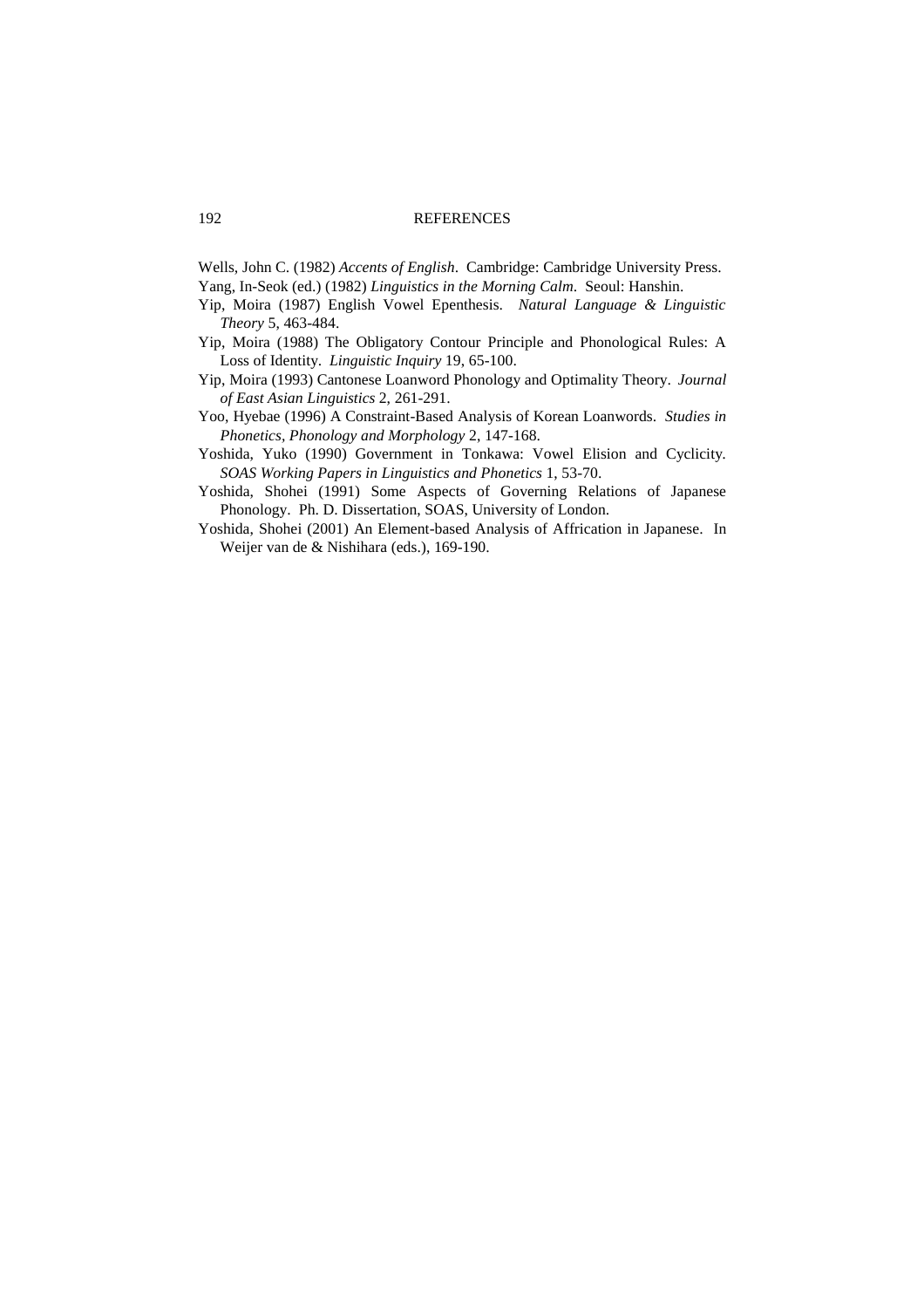### Summary

In this thesis, I deal with various phonological phenomena in Korean, such as  $\frac{1}{2}$ zero alternation, neutralisation, tensification, nasalisation, post-nasal voicing and the distribution of the vowel  $[i]$  in loanwords, within the framework of Government Phonology (GP). I argue that the prime motivation for these processes is to satisfy the requirements of the Empty Category Principle (ECP), in particular, inter-onset government and domain-final licensing. In order to achieve a unified account, I postulate empty nuclei of which the phonetic interpretation is the vowel  $[i]$ , if certain conditions are met. In Chapter 1, I show that, unlike the distribution of other lexical vowels, the distribution of the vowel [i] is not arbitrary, but that it is highly constrained in mono-morphemic words as well as in suffixation contexts and in loanwords.

In Chapter 2, I introduce GP notions relevant to the thesis. With respect to syllable structure in Korean, I argue that Korean has neither branching onsets nor branching rhymes, so that surface consonant sequences are syllabified as two onsets with an intervening empty nucleus. In consonant-final words, final empty nuclei are postulated, due to the effect of the Coda Licensing Principle and the Onset Licensing Principle. Hence, there may be multiple empty nuclei in a given lexical representation. In the remaining chapters, I explore how these empty nuclei are licensed in various contexts, i.e. morpheme-internally, in suffixation contexts and in loanwords.

 In Chapter 3, I examine how empty nuclei in mono-morphemic words are licensed. The final empty nucleus is licensed by the fact that domain-final licensing is activated parametrically in Korean. A certain set of segments cannot occur before a final empty nucleus. This neutralisation phenomenon is captured by postulating that a licensed final empty nucleus cannot license the element H [noise burst]. In terms of elements, only non-contour headless segments containing the element ? can occur in final position, as formulated in the Constraint on Final Empty Nuclei (CFE).

With respect to the licensing of internal empty nuclei, I claim, against previous GP approaches (Y. Heo 1995 and S.-J. Kim 1996), that inter-onset government and proper government apply independently to empty nuclei, i.e. the contexts in which they apply are complementarily distributed. With regard to the application of interonset government, the notion of government-licensing (Charette 1991, 1992) is required to account for the phonetic interpretation of empty nuclei. The merit of this analysis is to eliminate the redundancy involved in the previous analyses, which assumed that properly governable empty nuclei are also subject to inter-onset government.

With respect to the distribution of consonants surrounding an internal empty nucleus, I propose a revised governing hierarchy in which nasals and lenis obstruents are equally ranked, with the proviso that mutual government is prohibited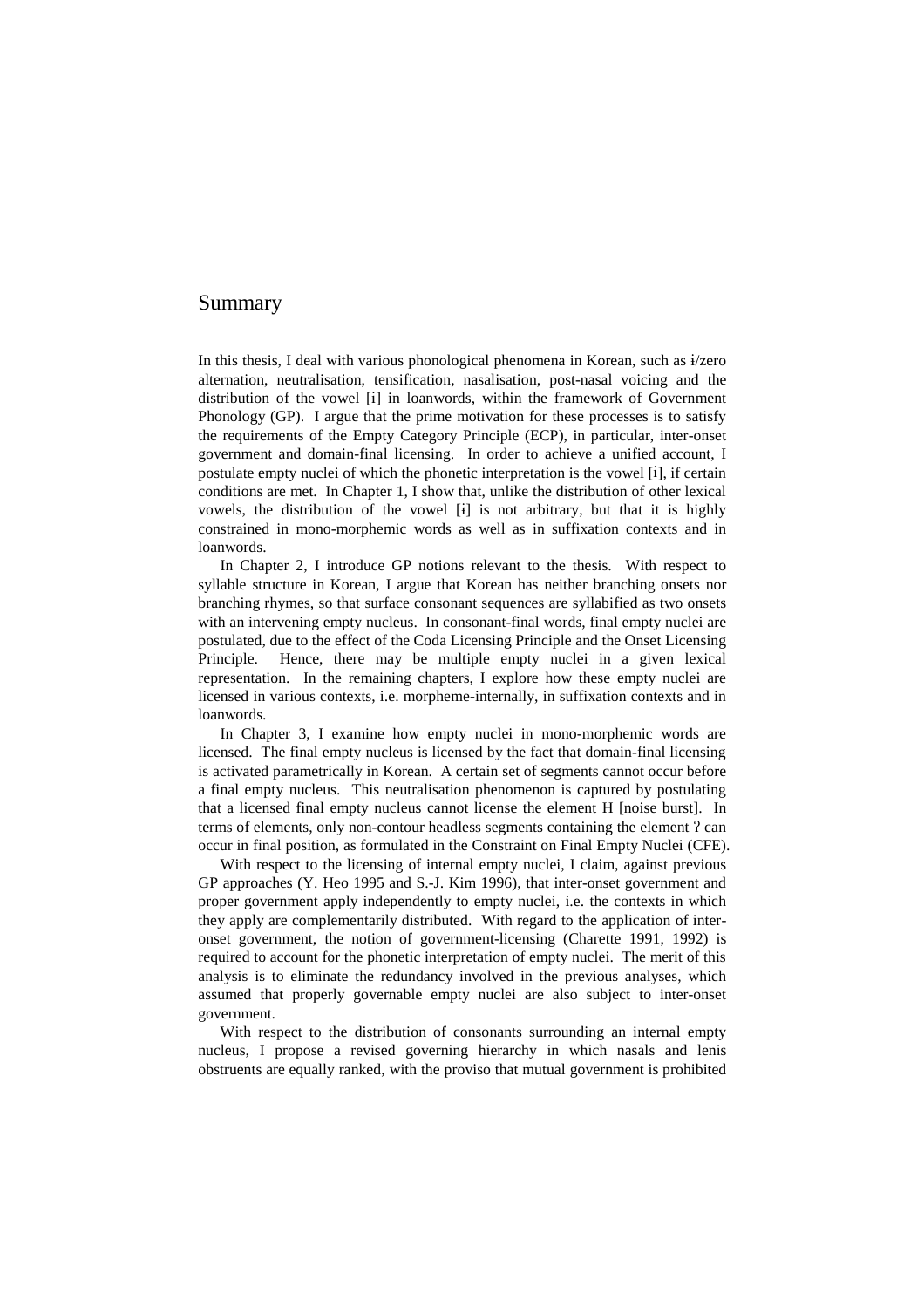194 SUMMARY

among equivalently ranked segments in Korean. This revised hierarchy enables us to adequately account for the occurrence of  $[i]$  between a lenis obstruent and a nasal, which was problematic in earlier analyses. Regarding the absence of  $[i]$  between two nasals, and between a nasal and a lenis obstruent, I propose the Nasal Condition and the Condition on NC Clusters, in which pertinent sequences are doubly-linked. Two nasals constitute a geminate or a partial geminate and NC clusters share the element L. An empty nucleus within a doubly-linked structure is licensed due to the Complexity Condition, accounting for the integrity effect. Furthermore, I point out that this doubly-linked structure requires a following unlicensed governmentlicenser, to account for the asymmetry in the occurrence of the vowel [i] between two nasals, e.g. /k $\emptyset$ m $\emptyset$ m $\emptyset$ / [kimim] 'the last day of a month' and /əm $\emptyset$ ma/ [əmma] 'mom'.

On the basis of the discussion in this chapter, I note that the analysis of neutralisation in terms of the CFE and the phonotactic constraint on the occurrence of  $[i]$  in internal position can be further refined as a general condition, since the distribution of consonants before a licensed empty nucleus is virtually identical in final and internal position. Hence, I generalise this observation as the Constraint on Licensed Empty Nuclei (CLE) in which only headless and non-contour segments containing the element ? may occur before a licensed empty nucleus. The presence of [i] in mono-morphemic words is regulated by the CLE in Korean.

 In Chapter 4, I analyse various phonological processes in suffixation contexts. Regarding the interface of morphology and phonology, I refine the proposal for morphological domainhood of Kaye (1995) and postulate stem domains and extended-stem domains to explain the effect of opacity. That is, the phonetic interpretation of empty nuclei within stem domains is preserved in subsequent cycles, despite the fact that there is a potential government-licenser available on a next cycle, e.g.  $\ell$ mur $\varnothing p^h$ > i/ [murip<sup>h</sup>i] 'knee + nominative suffix'. The empty nucleus in the stem domain receives phonetic interpretation on the basis of the assumption that the ECP applies to the stem domain first, in which no governmentlicenser is available. After bracket erasure, the vowel  $[i]$  is maintained on a subsequent cycle (i.e. the stem domain), even though a potential governmentlicenser, the vowel [i], becomes available. I show that the opacity effect is derivable from the Strict Cyclicity Condition (SCC), in particular the Reaching Back Constraint (RBC), which stipulates that the domain of an earlier cycle is opaque to phonological processes on a current cycle. I present palatalisation effects as independent evidence for the postulation of stem domains. This process is a crossboundary phenomenon, which does not apply within a stem, e.g. /titi/ 'to tread' [titi] \*[cici], but  $\ell$ pat<sup>h</sup>> i/ 'field + nominative suffix' [pac<sup>h</sup>i] \*[pat<sup>h</sup>i].

Given this refinement of domainhood, I analyse  $\frac{1}{2}$  /zero alternation and consonantrelated processes under suffixation. Due to the nature of non-analytic suffixation, in which a given suffix is attached directly to a stem domain,  $\frac{i}{z}$  zero alternations occur. The occurrence of the vowel  $[i]$  is predictable from the segmental content of a suffix-initial consonant, because it is subject to the requirements of inter-onset government. In particular, I show that there is an adequate account of the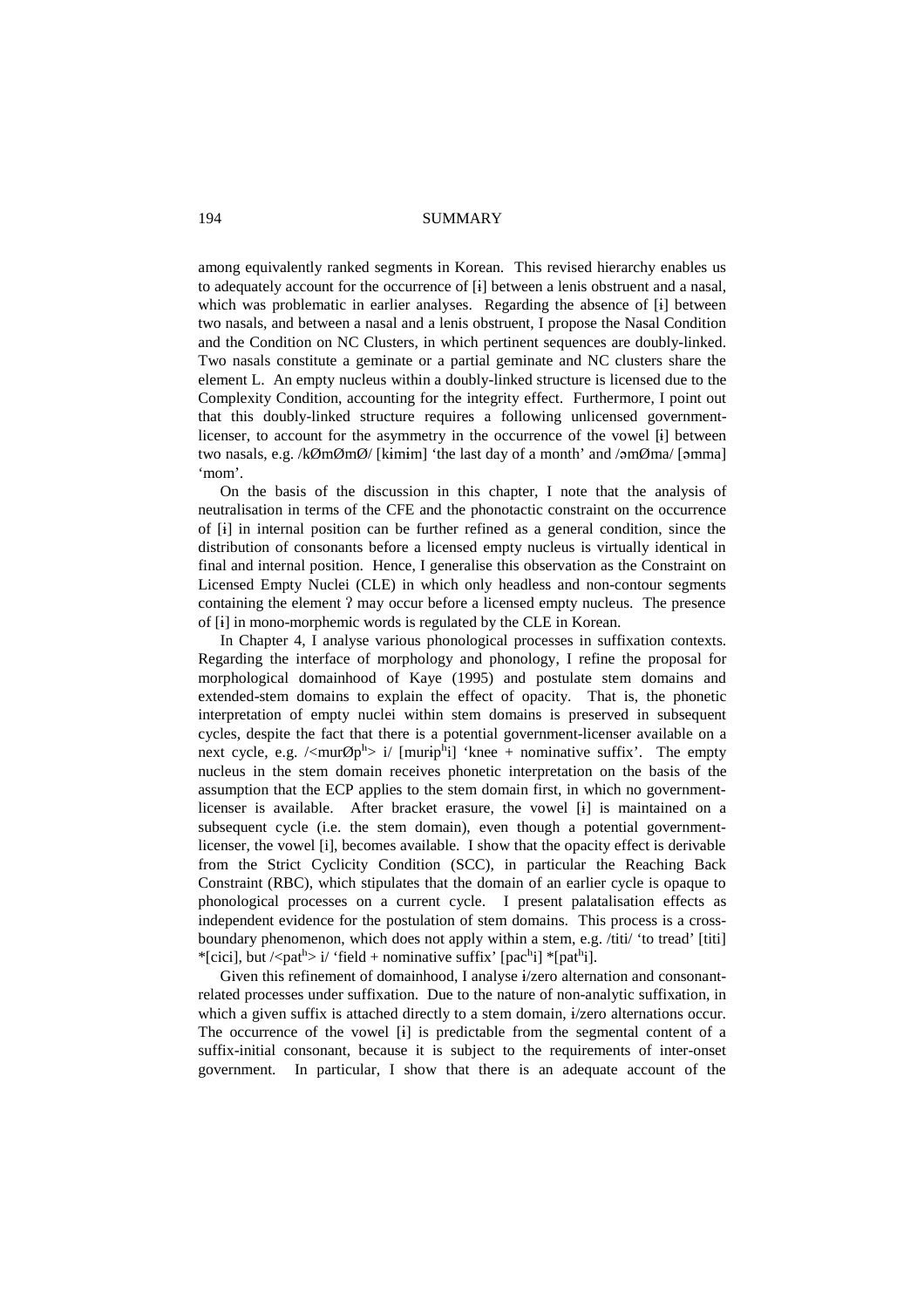#### SUMMARY 195

asymmetrical distribution of  $[i]$  between NN and between NC sequences. This vowel is absent in mono-morphemic words and present in suffixation. In monomorphemic words, these sequences occur internally and the Nasal Condition and the Condition on NC Clusters regulate the absence of the vowel [i]. In suffixation contexts, on the other hand, these sequences span a stem domain and a following suffix, so that each consonant has its own association line, which forces the phonetic interpretation of an intervening empty nucleus because of the failure of inter-onset government: segments in the same category cannot govern each other.

In analytic suffixation, various consonant-related processes take place. I argue that this is due to the preservation of the licensed status of final empty nuclei in extended stem domains, owing to the effect of the SCC. The licensed status of this empty nucleus enables neighbouring consonants to form an inter-onset governing relation. When the requirements of inter-onset government are not met, this triggers tensification, nasalisation and post-nasal voicing, depending on the segmental content of the consonants in question. Thus, the occurrence of the vowel  $[i]$  in mono-morphemic words and relevant phonological processes in suffixation can be dealt with in a unified way in terms of the ECP, which was not possible in previous approaches.

The implications of the analysis presented in Chapter 4 force us to reconsider Kaye's proposal for the morphology-phonology interface and the minimalist hypothesis that phonological processes apply whenever the conditions for their application are met. The fact that all phonological outcomes in suffixation contexts follow the phonotactic constraints of non-derived words crucially undermines the original sense of analytic (i.e. regular morphology) and non-analytic (i.e. irregular morphology) constructions in Kaye's proposal. Non-permissible sequences are allowed in the former, as in the verb *peeped*, while in the latter the morphological complexity is invisible and all sequences are well-formed, as in the verb *kept*. I point out that Korean is different from English regarding the morphology-phonology interface. In Korean, the distinction between analytic and non-analytic suffixation is construed as a difference in mode of application of phonological processes. Furthermore, I argue that the postulation of stem domains goes against the minimalist hypothesis in that the mode of application in phonology must be constrained in order to appropriately account for the effect of opacity in non-analytic suffixation contexts.

In Chapter 5, I deal with the occurrence of the vowel  $[i]$  in loanwords, in particular loanwords from English. I raise the question of to what extent loanword phonology differs from native phonology. Contrary to previous approaches, which argue that loanword phonology constitutes a separate component, I show that the distribution of internal [i] in loanwords is identical to that in native words. The distribution can therefore be handled in the same way in the native phonology in that the ECP, in particular inter-onset government, provides a unified explanation for the occurrence of  $[i]$  in internal position. A difference with native phonology lies in the occurrence of  $[i]$  in final position. With respect to this difference, I propos that the occurrence of final [i] can largely be ascribed to a conflict among principles, i.e. the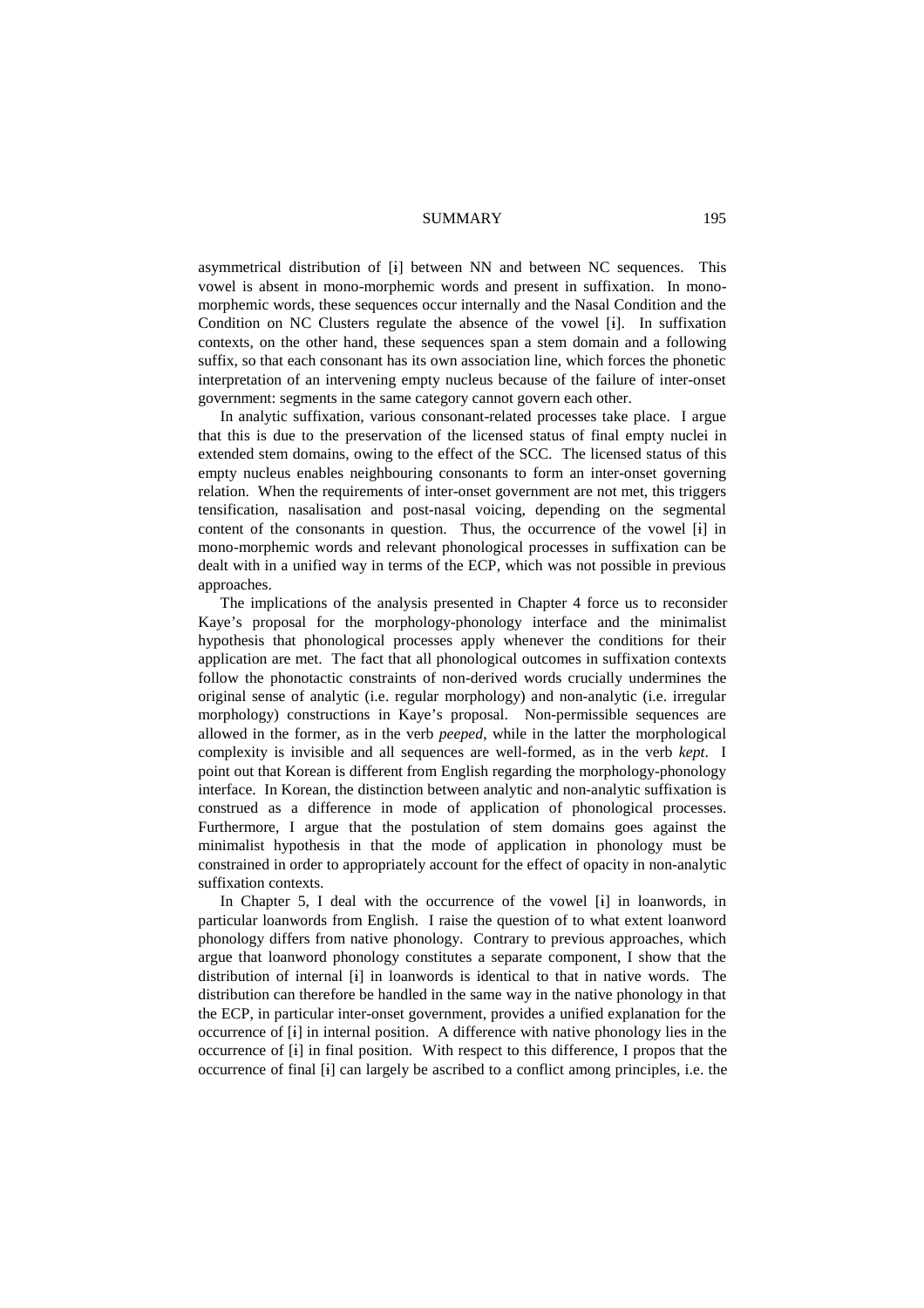196 SUMMARY

Preservation Principle (PP) and the ECP (domain-final licensing). The PP dictates that segmental content is maximally preserved. When a final consonant violates the CLE, the interaction of the PP and the ECP produces two possible outcomes: if the ECP dominates the PP, as in the native phonology, neutralisation is triggered, while the reverse order results in the occurrence of final  $[i]$ , as in the loanword phonology. The interaction of these two principles accounts for the majority of cases involving final  $[i]$  in loanwords.

Regarding the occurrence of final [i] among stop-final loanwords, I distinguish two types of 'insertion': obligatory and optional. Obligatory [i] realisation is found in loanwords ending in a consonant cluster. Government-licensing provides a straightforward account of the occurrence of the vowel [i] in this position. Optional [i] realisation characterises loanwords ending in a single stop. The occurrence of final [i] in this category depends on individual words, since it is hardly possible to find a general pattern, i.e. some words end in the vowel [i], some occur without final  $[i]$  and others exhibit alternating forms. I note that words without final  $[i]$  constitute pseudo-native words in the sense that these words actively participate in native phonological processes in suffixation contexts. This is expected, because the absence of final [i] enables a final consonant to establish an inter-onset governing relation with a following suffix-initial consonant. I treat words ending in final  $[i]$  as genuine loanwords in that these words are not active in suffixation, precisely because the presence of the vowel  $[i]$  makes any inter-onset governing relations with a following suffix-initial consonant impossible. Words with alternating forms enter either category, i.e. one actively participates in phonological process and the other does not.

I discuss the alternation between [s] and [t] in t-final pseudo-native words and /r/-deletion in English loanword adaptation. As for the alternation between [s] and [t], I assumed that t-final loanwords have been reanalysed as /s/-final, since there are no nominal words ending in /t/ in native Korean. The nominal status of loanwords in Korean, irrespective of their grammatical category in the source language, is supported by the fact that English verbs like *behave*, *demand* and *save*, require the bound verbal root /ha/ 'to do'. This give rises to verbal stems which are the bases for verbal suffixation. Since they are treated as nouns and nominal words in Korean lack final  $/t$ , the underlying segment of t-final words is  $/s$ . This provides a plausible account of the occurrence of [s] in nominative forms and that of [t] in final position, since the nominative suffix /i/ can license /s/ and /s/ undergoes neutralisation to [t]. /r/-deletion, which yields a non-rhotic type of loanword adaptation, is due to the fact that the occurrence of  $/r/$  before a licensed empty nucleus violates the CLE, as formalised in the licensing condition on /r/: /r/ must be licensed by a following unlicensed nucleus.

 Finally, I note that native words ending in a consonant cluster are problematic in the current analysis. The problem is how a final consonant cluster is represented lexically, since the current analysis may be unable to account for the phonetic realisation of both consonants when a non-analytic vowel-initial suffix follows. I admit that there is no solution for this and leave it for future research.